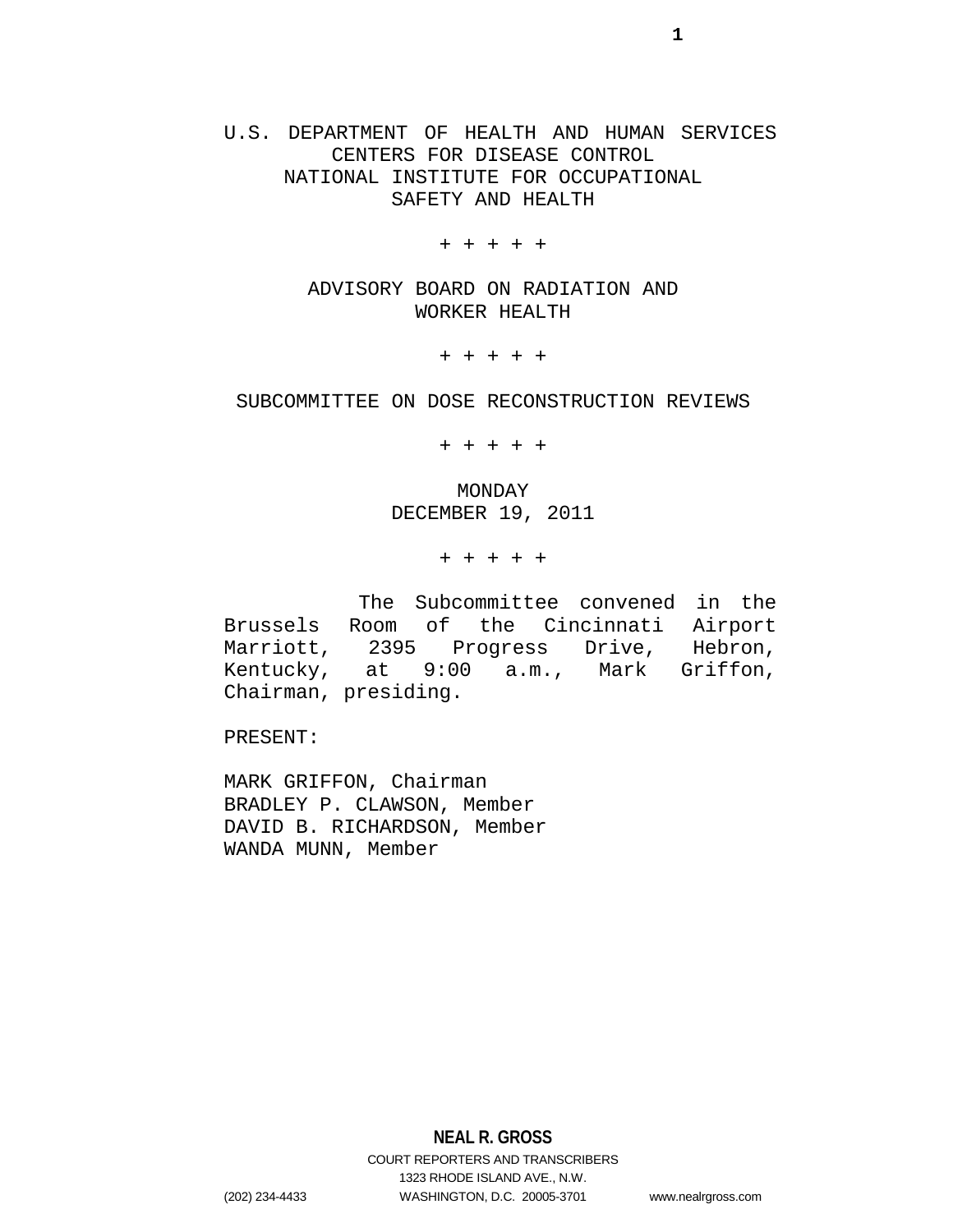ALSO PRESENT:

TED KATZ, Designated Federal Official KATHY BEHLING, SC&A\* DOUG FARVER, SC&A STU HINNEFELD, DCAS JENNY LIN, HHS JOHN MAURO, SC&A\* MUTTY SHARFI, ORAU Team\* SCOTT SIEBERT, ORAU Team\* JOHN STIVER, SC&A\* BRANT ULSH, DCAS

\*Participating via telephone

# **NEAL R. GROSS**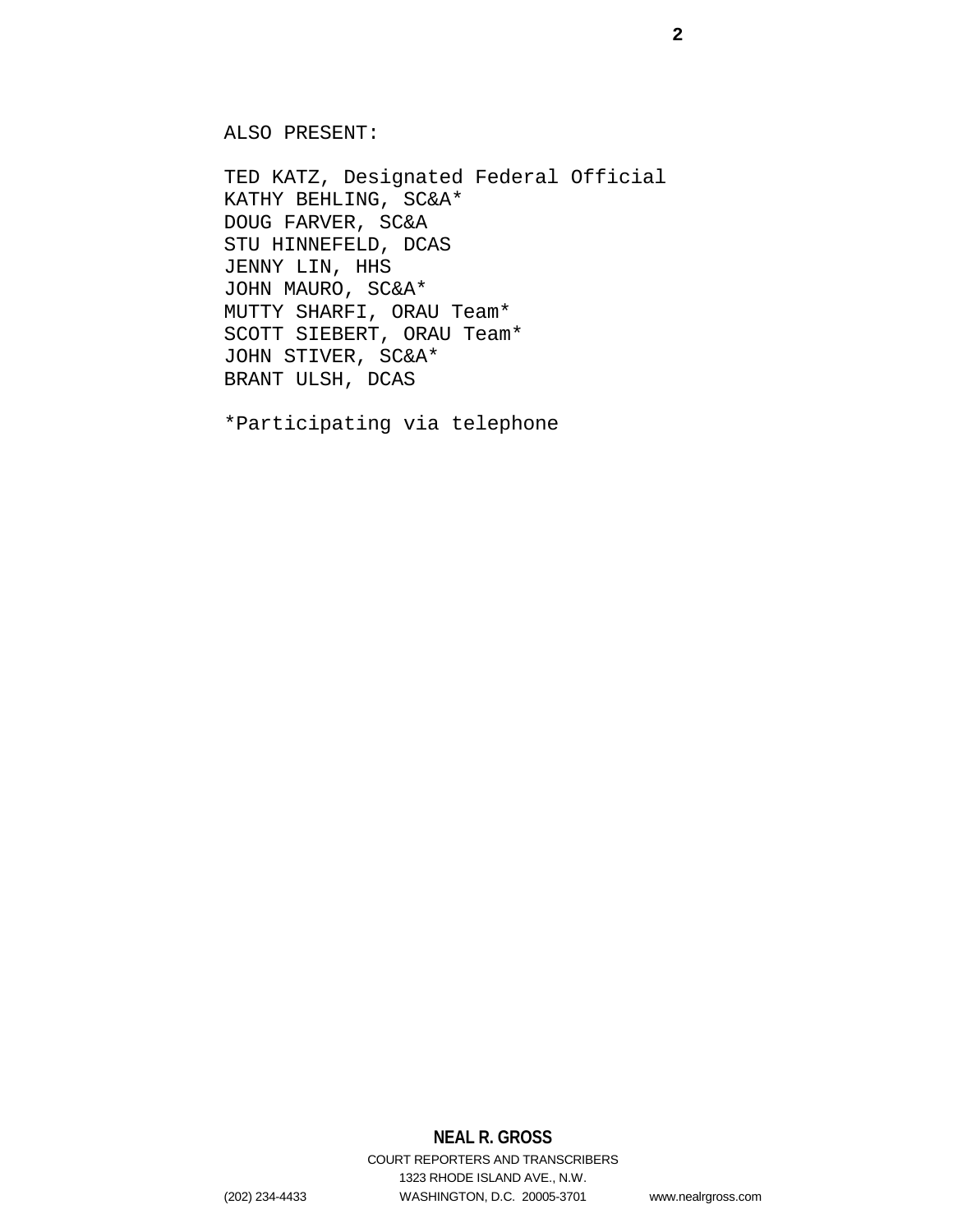# C-O-N-T-E-N-T-S

| Welcome and Roll Call / Introductions $4$                             |
|-----------------------------------------------------------------------|
| Discussion of dose reconstruction cases under<br>review (sets 7 - 10) |
| Set $7102$                                                            |
| Set 8  105                                                            |
| Set 9  268                                                            |

# **NEAL R. GROSS**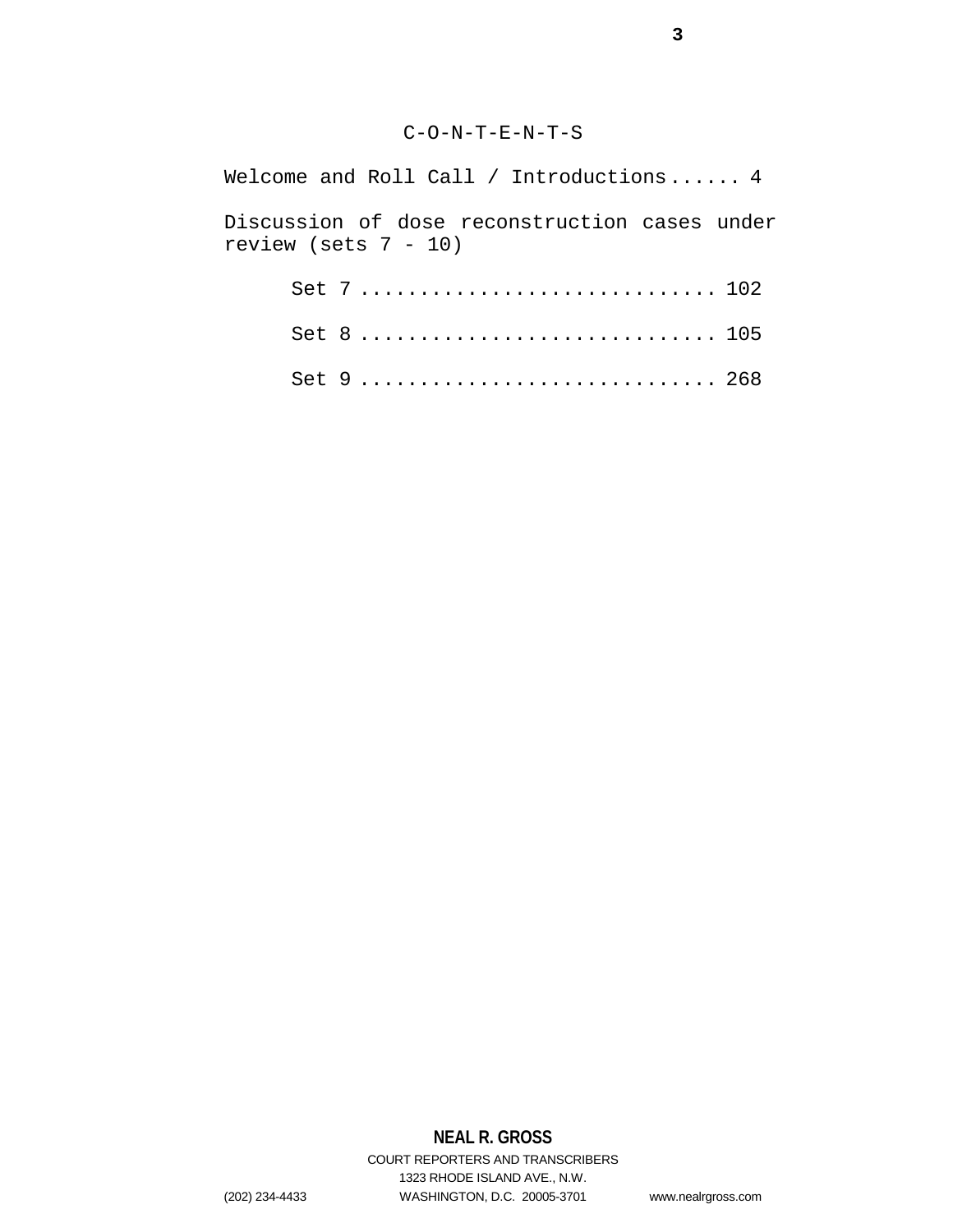| $\mathbf 1$    | $P-R-O-C-E-E-D-I-N-G-S$                        |
|----------------|------------------------------------------------|
| $\overline{2}$ | 9:05 a.m.                                      |
| 3              | MR. KATZ: Good morning everyone                |
| 4              | in the room and on the line. This is the       |
| 5              | Advisory Board on Radiation and Worker Health  |
| 6              | Dose Reconstruction Subcommittee.              |
| 7              | Just getting started here and we               |
| 8              | will begin with roll call beginning with Board |
| 9              | Members in the room.                           |
| 10             | (Whereupon, the roll call was                  |
| 11             | taken.)                                        |
| 12             | MR. KATZ: Okay, a small group but              |
| 13             | I think that takes care of it. We can get      |
| 14             | started. There is an agenda, it's on the Web   |
| 15             | page. It's everything everybody's familiar     |
| 16             | with. We have sets, I think, 7 through 9 to    |
| 17             | complete, right? And 10-year review follow-up  |
| 18             | on DR issues.                                  |
| 19             | CHAIRMAN GRIFFON: Okay. Yes, I                 |
| 20             | think in preparation for this meeting I was    |
| 21             | reviewing the July transcript so we haven't    |
| 22             | met in awhile but I think a couple of main     |

**NEAL R. GROSS**

# COURT REPORTERS AND TRANSCRIBERS 1323 RHODE ISLAND AVE., N.W. (202) 234-4433 WASHINGTON, D.C. 20005-3701 www.nealrgross.com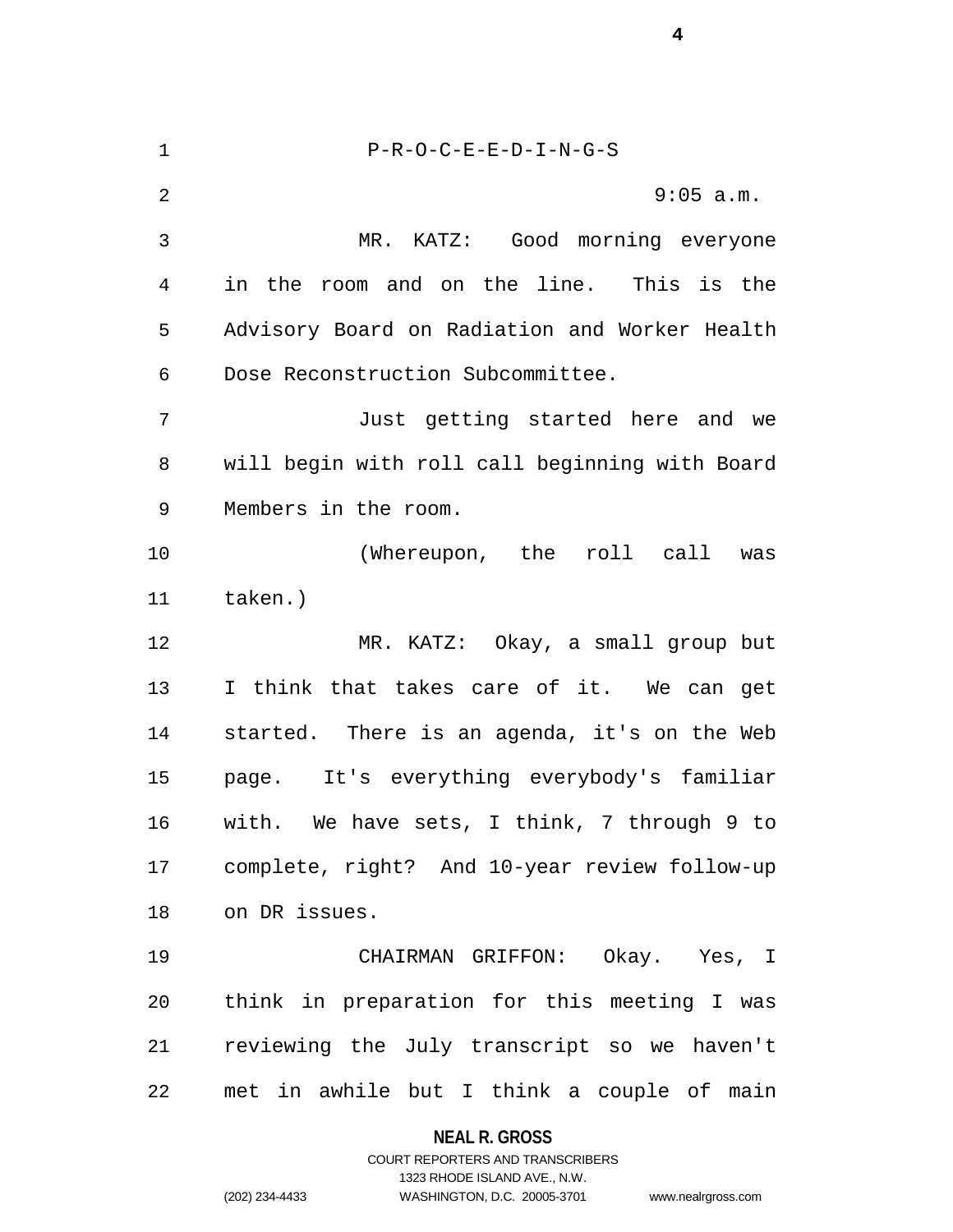things. I mean, I know this is a tough week to have meetings but I at least wanted to touch base and see where we stand and at least get a path forward for some of this QA/QC, some of the QA/QC issues. I'm looking back and I'm going to need help from everyone in the room but I'm looking back at the transcripts and there is, you know, some items. The last meeting we discussed some possible options for how to, really they were how NIOSH or ORAU could modify their QA/QC system to do what we're terming reworks of cases, reruns of cases and whether it made -- different models, different options made sense.

 The other, I guess some of the more mechanical things, I know we had, SC&A had generated several of our findings from the early sets of cases on QA/QC and I think there was a follow-up that NIOSH was going to do on those. In the last meeting, Stu, you indicated that you kind of had wrapped that up

### **NEAL R. GROSS**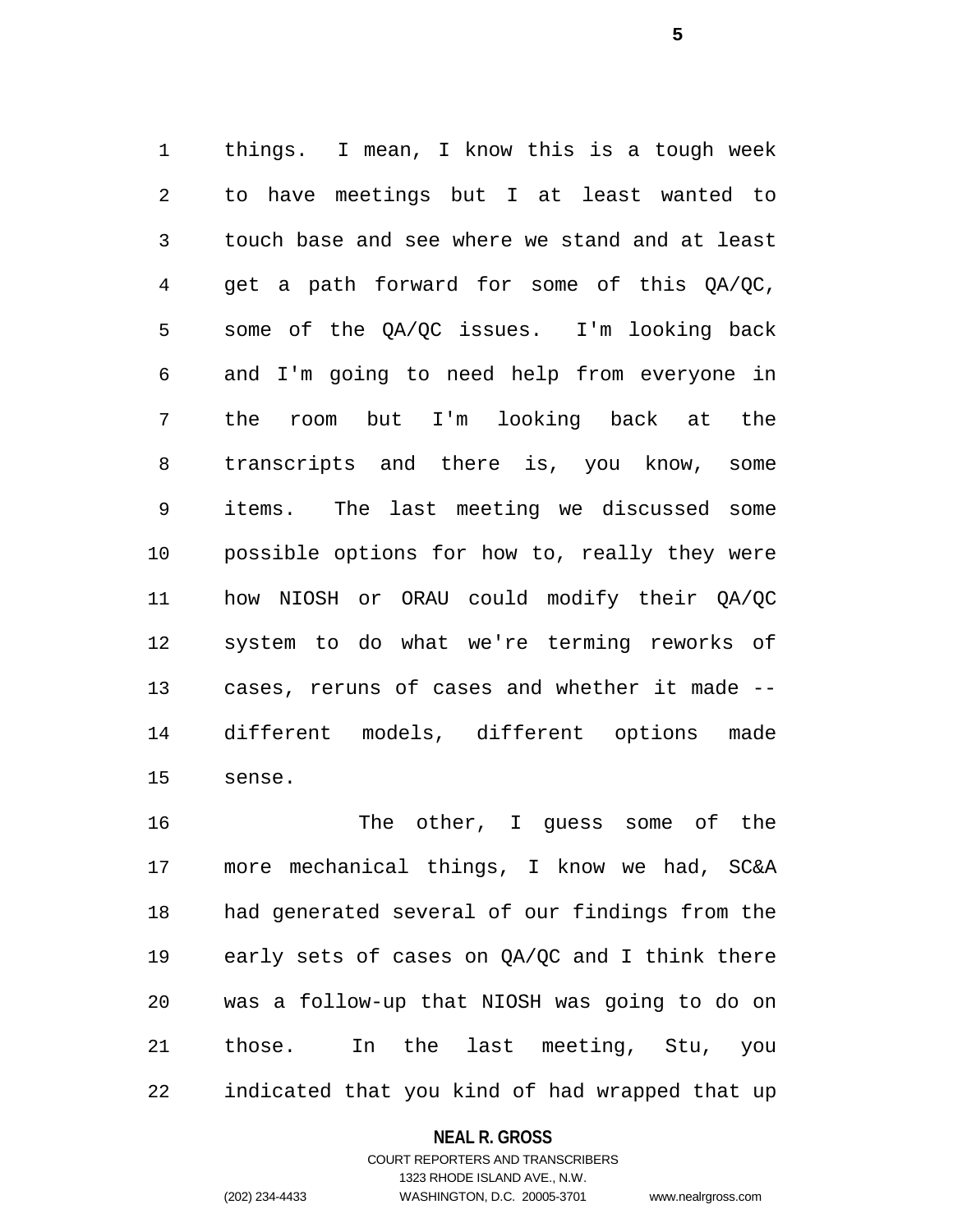but not released it to the Subcommittee yet. It was in final reviews or whatever. Do you remember what I'm referring to? MR. HINNEFELD: Yes. CHAIRMAN GRIFFON: It's the -- yes, yes. MR. HINNEFELD: Yes, I remember. CHAIRMAN GRIFFON: So that's one data point. I'm not sure if that will help shed some light on a path forward or not, but that's one thing. I'll just bring up a couple of things and then we can discuss it. The other thing we were trying to grapple with was, you know, just this path forward and the problem we seem to be having

 constantly as this DR Subcommittee is that we're looking at cases that are often quite old, so the question comes up that we say well, we found this sort of, maybe not a trend but we found some pattern of some problems and then we talk to NIOSH and ORAU and it's quite obvious that that has not -- it's different

### **NEAL R. GROSS**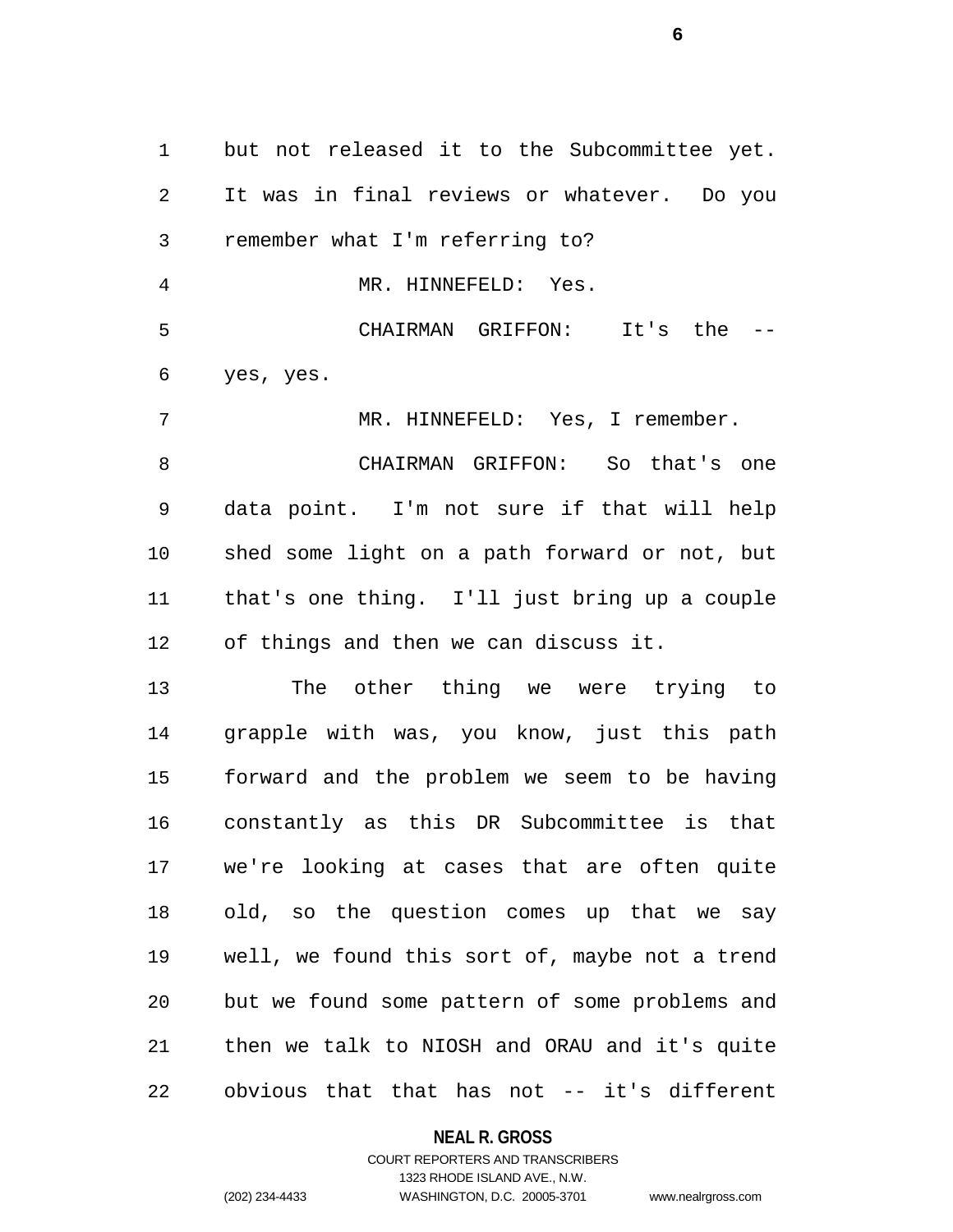now, it's done different now. And then we ask well, you know, I think we talked around this issue for awhile at the last meeting too was well, what's the benchmark. You know, are you tracking this and have your changes actually reduced the rates of these sort of occurrences. And I'm not sure internally whether we ever heard whether ORAU had some good benchmarks or whether, you know, you were just making some common sense changes that made sense. You saw some errors but there wasn't necessarily any documentation of where you started and where you're at now and that kind of thing, so.

 MR. HINNEFELD: Yes, I think it would be -- I don't think we would be able to over history track a -- follow a track of these errors were being made and identified in a quality review, this review or some other review, and therefore it's fed back and we made these specific changes. It's going to be hard to resurrect a record like that. My

#### **NEAL R. GROSS**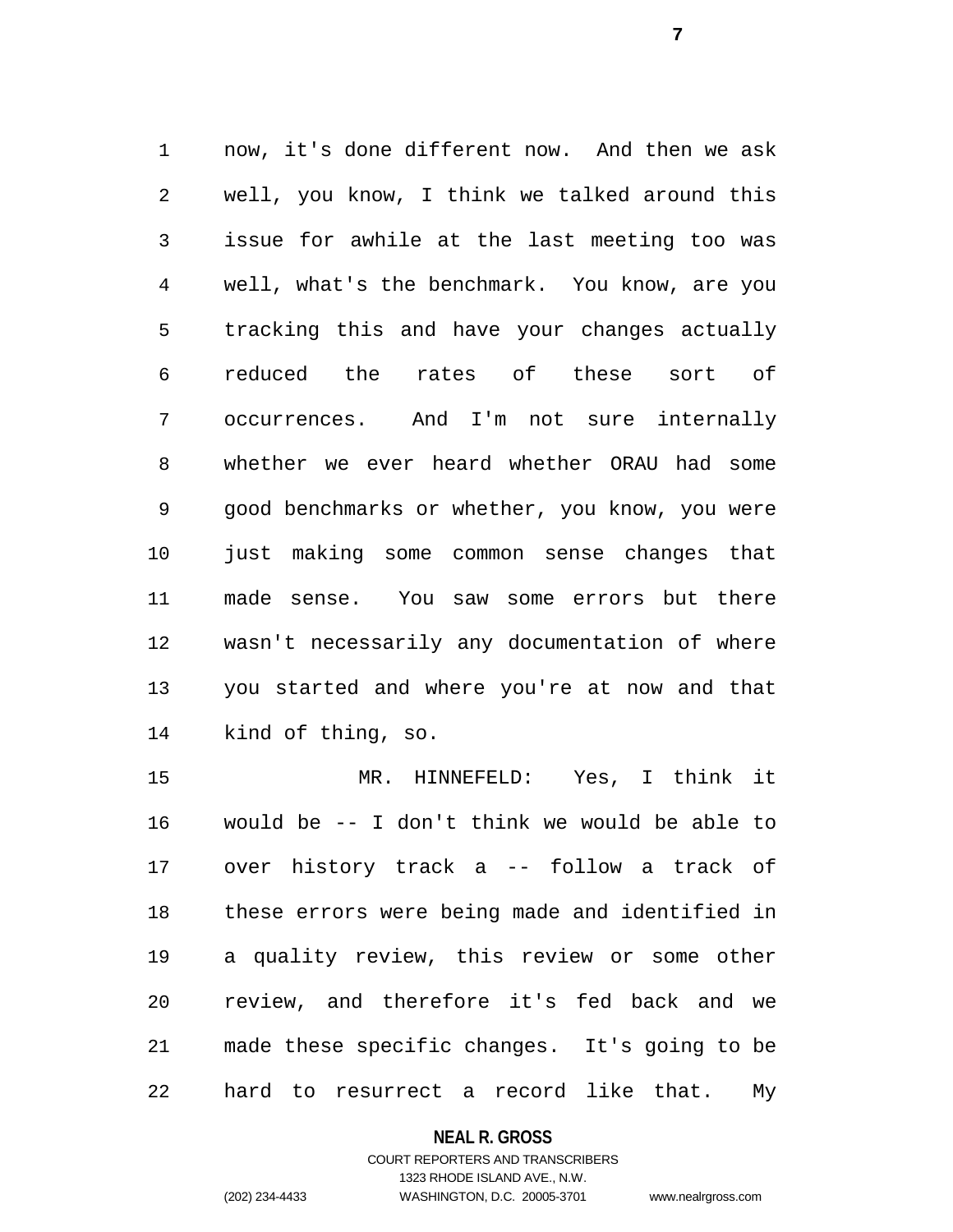recollection from the analysis that SC&A have done of QC and QA errors and it was, you know, that we had gone through that. We'd done some preliminary, yes, we agree these are findings and I agree. My memory is very much like yours that our discussion here was those dose reconstructions were done so long ago that many of these things aren't done this way anymore and essentially the question is moot. And so we said at that time that let's, in order to get a better feel for this let's look at the most recently reviewed ones that we have. And since a specific finding in the 10- year program review or a specific recommendation in the 10-year program review was that if in fact there are mistakes coming out in dose reconstructions that are found in review like by this Subcommittee why is it that all this quality, what we say we're doing quality isn't finding those errors. And in order to get the best take on that we wanted to look at some of the most recently completed

### **NEAL R. GROSS**

### COURT REPORTERS AND TRANSCRIBERS 1323 RHODE ISLAND AVE., N.W. (202) 234-4433 WASHINGTON, D.C. 20005-3701 www.nealrgross.com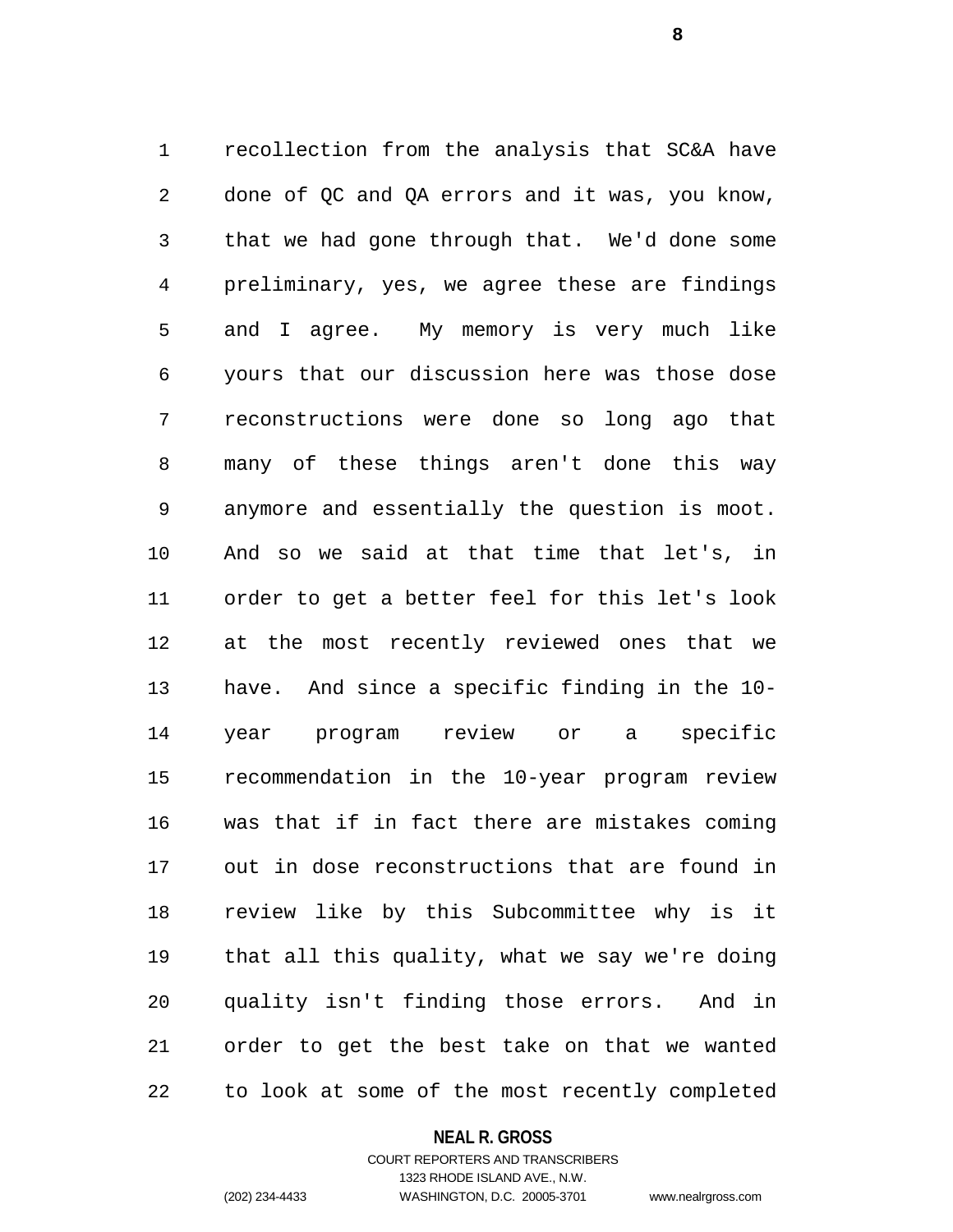dose reconstructions that had been reviewed in order to have a more current view than what was comprised in the SC&A review. So we have done that.

 We have taken, at the time we made that decision the most recently delivered, the latest review set we had was the 12th set. We took the five individual dose reconstructions from that set that had the latest completion dates and we looked at the SC&A findings for those five cases and then made the evaluation of looking for QA/QC errors. So we had our contractor ORAU do that task, provide us a report. We then kind of reviewed that report and have a preliminary judgment of what we feel are QA/QC errors. There were still some there. And we fed that back to, and we're starting, just now starting the analysis of those errors and to figure out what is it about our QA program that wasn't there that should have been that would have caught these errors. And so that analysis is underway now

### **NEAL R. GROSS**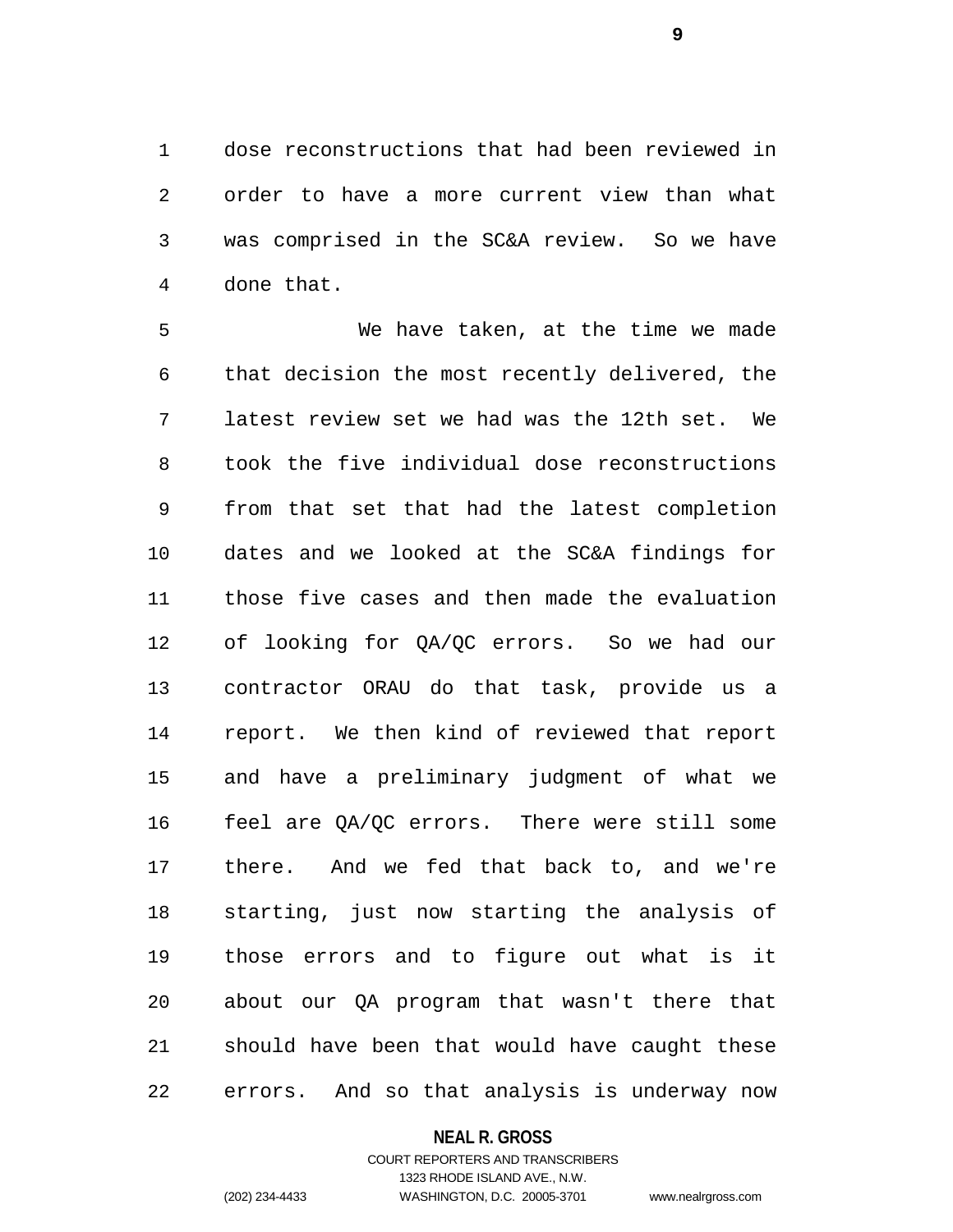but we don't have that.

 We do have I believe a summary -- we haven't really reviewed this for the purpose of sharing it and so it may be a little rough and it may be the opinion of the people who did it rather than the office opinion, but we do have that intermediate analysis that was done of here are the errors, these are -- this first analysis, what we feel are QA/QC errors. So we might be able to resurrect that and submit it to the Board Members today. But that's the last thing we have because the final piece, what about the QA/QC program didn't see these things. That part's not done yet. So we have done those things.

 CHAIRMAN GRIFFON: And that at least gives us some newer data.

 MR. HINNEFELD: Yes, and in fact even then -- the problem is we're always following because this Board reviews cases that are finally adjudicated. So that puts

### **NEAL R. GROSS**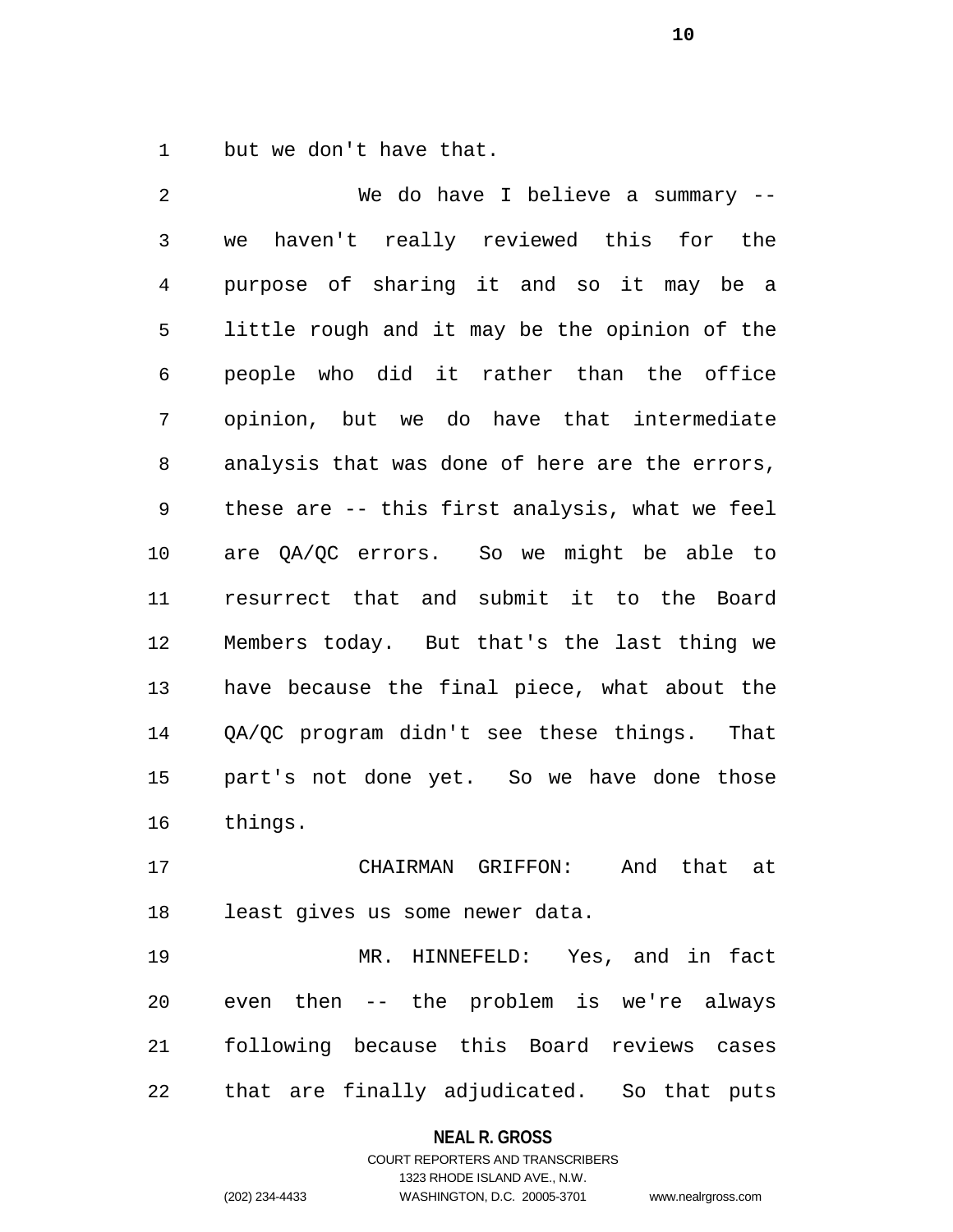you months downstream anyway from the time -- at the time they're finally adjudicated they're usually months downstream from the time we did the dose reconstruction. And so then you select them, review them, publish them, you know, you're probably always a year downstream. So that's always going to be a little tough.

 Now if you recall at our last meeting one of the discussions about generating real-time data about what kind of quality, and we had a fairly extended discussion about duplicate analyses and is there a way to do a duplicate. We talked about several possible ways of having a bunch of dose reconstructors do the same one, and we felt like we couldn't do that not only for a resource reason but also because we just don't have that many dose reconstructors who are expert in a particular site. But we did agree that that was something we needed to do, some sort of duplicate as blind as possible. And

### **NEAL R. GROSS**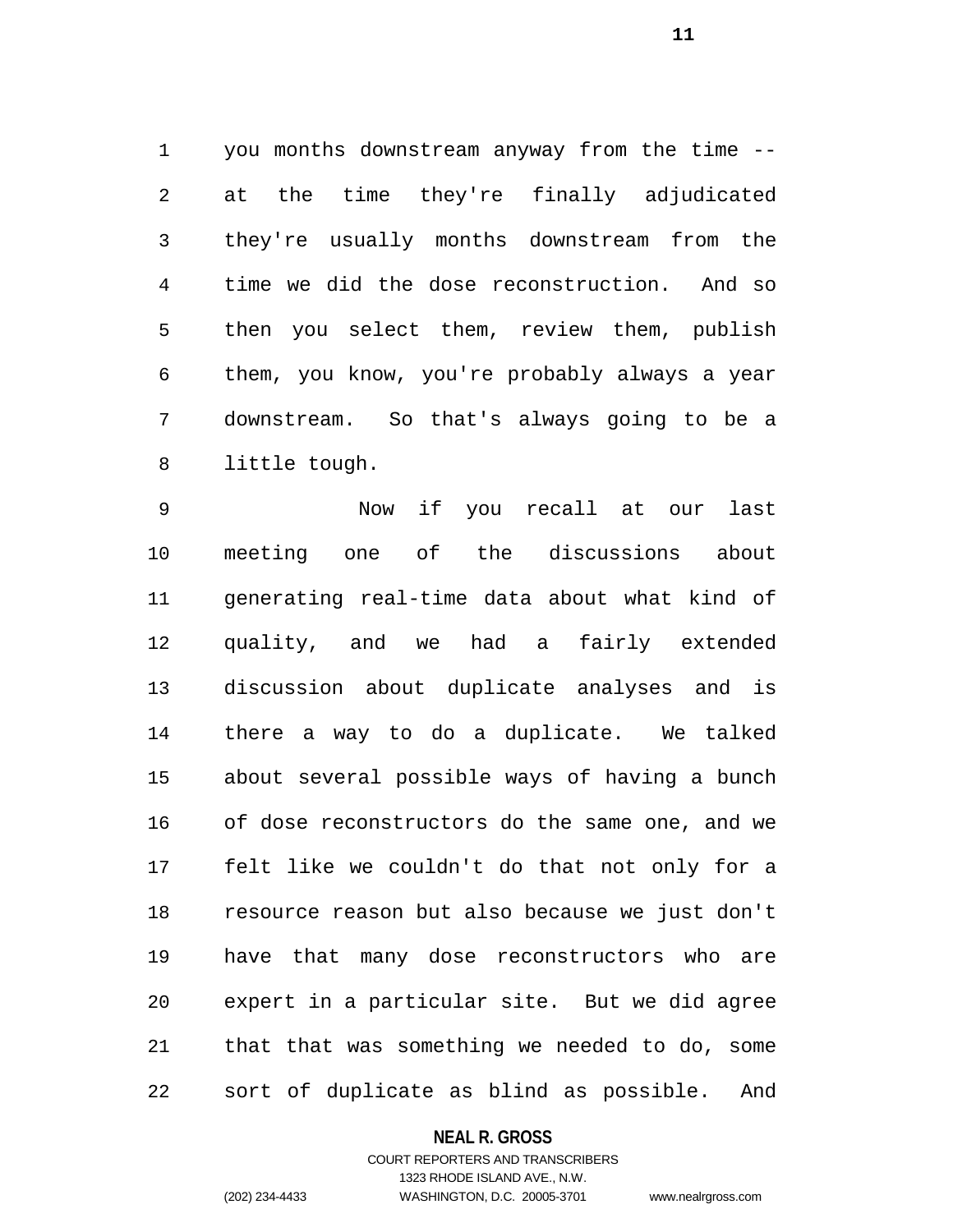so we have started this.

| 2              | CHAIRMAN GRIFFON: When you say --             |
|----------------|-----------------------------------------------|
| $\mathfrak{Z}$ | I just want to clarify, when you're saying    |
| 4              | "we" is that your NIOSH staff? Is that NIOSH  |
| 5              | and ORAU, or $-$                              |
| 6              | MR. HINNEFELD: Well, I think                  |
| 7              | it'll be clear when I'm further on. The       |
| 8              | decisions were made by NIOSH.                 |
| 9              | CHAIRMAN GRIFFON: Okay.                       |
| 10             | MR. HINNEFELD: The program was                |
| 11             | built by NIOSH. It's on our side of the, you  |
| 12             | know, all the claims.                         |
| 13             | CHAIRMAN GRIFFON: Yes, I'm trying             |
|                | 14 to clarify.                                |
| 15             | MR. HINNEFELD: All the claims                 |
| 16             | move through the system in a -- by a          |
|                | 17 computerized fashion. There's a computer   |
| 18             | application that allows -- the claim is       |
| 19             | submitted on, it's reviewed on, it's returned |
| 20             | on, you know, all that occurs in this. None   |
| 21             | of that, from ORAU's view, none of that has   |
| 22             | changed, it looks exactly the same to them as |

**NEAL R. GROSS** COURT REPORTERS AND TRANSCRIBERS

1323 RHODE ISLAND AVE., N.W. (202) 234-4433 WASHINGTON, D.C. 20005-3701 www.nealrgross.com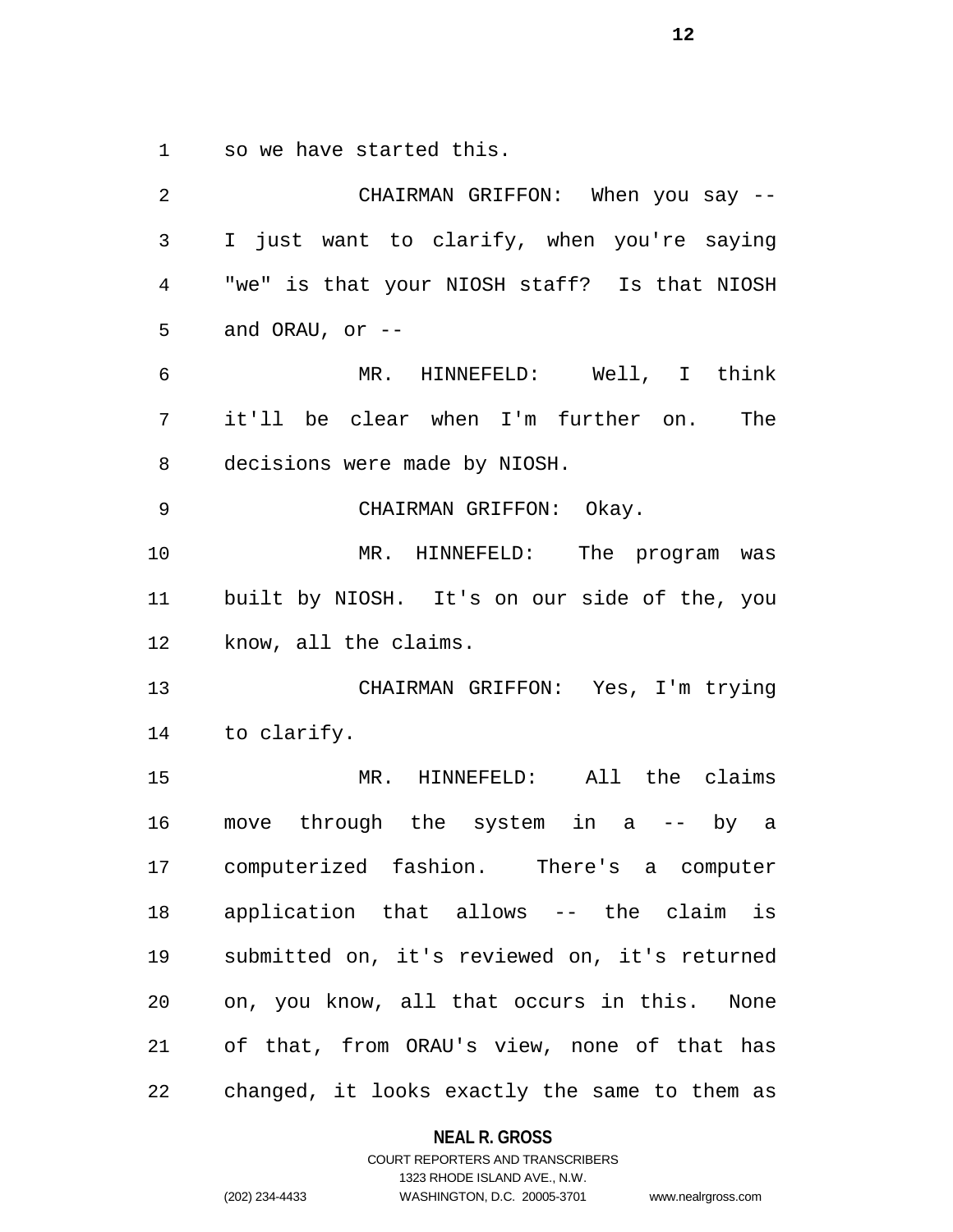it always did. The review system, the duplicate review occurs on our side. Each week this program randomly selects two claims and puts them in the inbox for what we call duplicate review. This is as they come in, okay, this is new claims coming in. And then those are assigned to a health physicist on our side to do a dose reconstruction before we see the -- before the ORAU dose reconstruction gets to our side. As far as ORAU, no, there's nothing, when this case goes to ORAU it goes just like normal. They don't know that it's been --

 CHAIRMAN GRIFFON: And two is sort of, you're getting about --

 MR. HINNEFELD: It's like two percent a month. We figure 2 a week is pretty close to two percent. It's actually a little higher, it's a little higher than two percent because we don't really get 100 a week. So that system is built, and we have several of our dose reconstructions done. I checked

### **NEAL R. GROSS**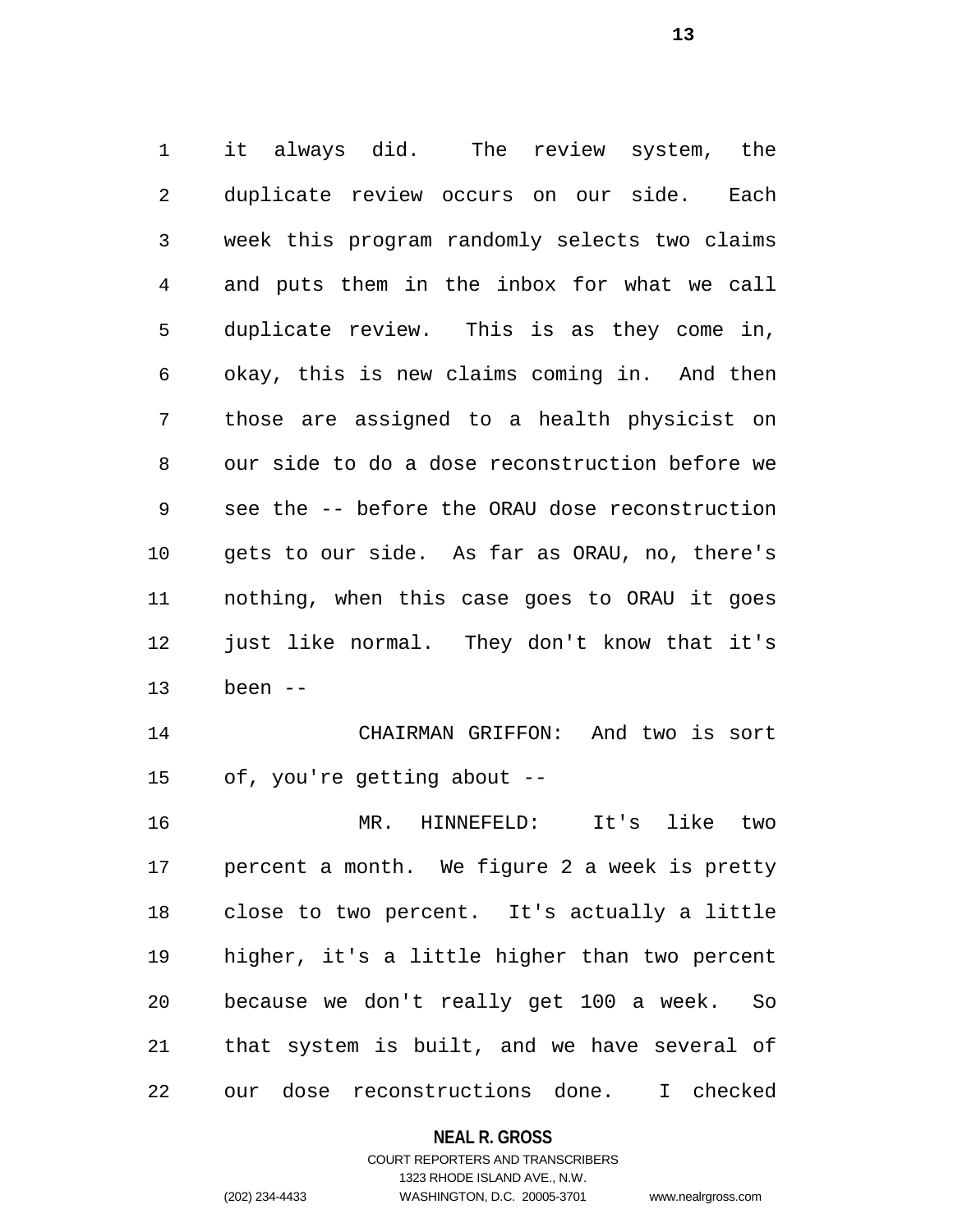right before we went, right about the time of the Board Meeting which would have been a week and a half ago, and we had just received four of what I'll call the production dose reconstruction from ORAU. So we now have four instances where we have our dose reconstruction and the production and we can start analyzing.

 Now the analysis isn't done. We get into this part and we're running into a holiday so we haven't done that. Like I said we have four of them. But we do want to start. So the next step will be to analyze the production dose reconstruction against ours, and if there's some done differently in some fashion then we need to understand why that is. Theoretically these should come out approximately the same. I don't know that we'd ever expect them to come out exact numerically the same. We think they should come out approximately the same.

CHAIRMAN GRIFFON: Even with, I

**NEAL R. GROSS**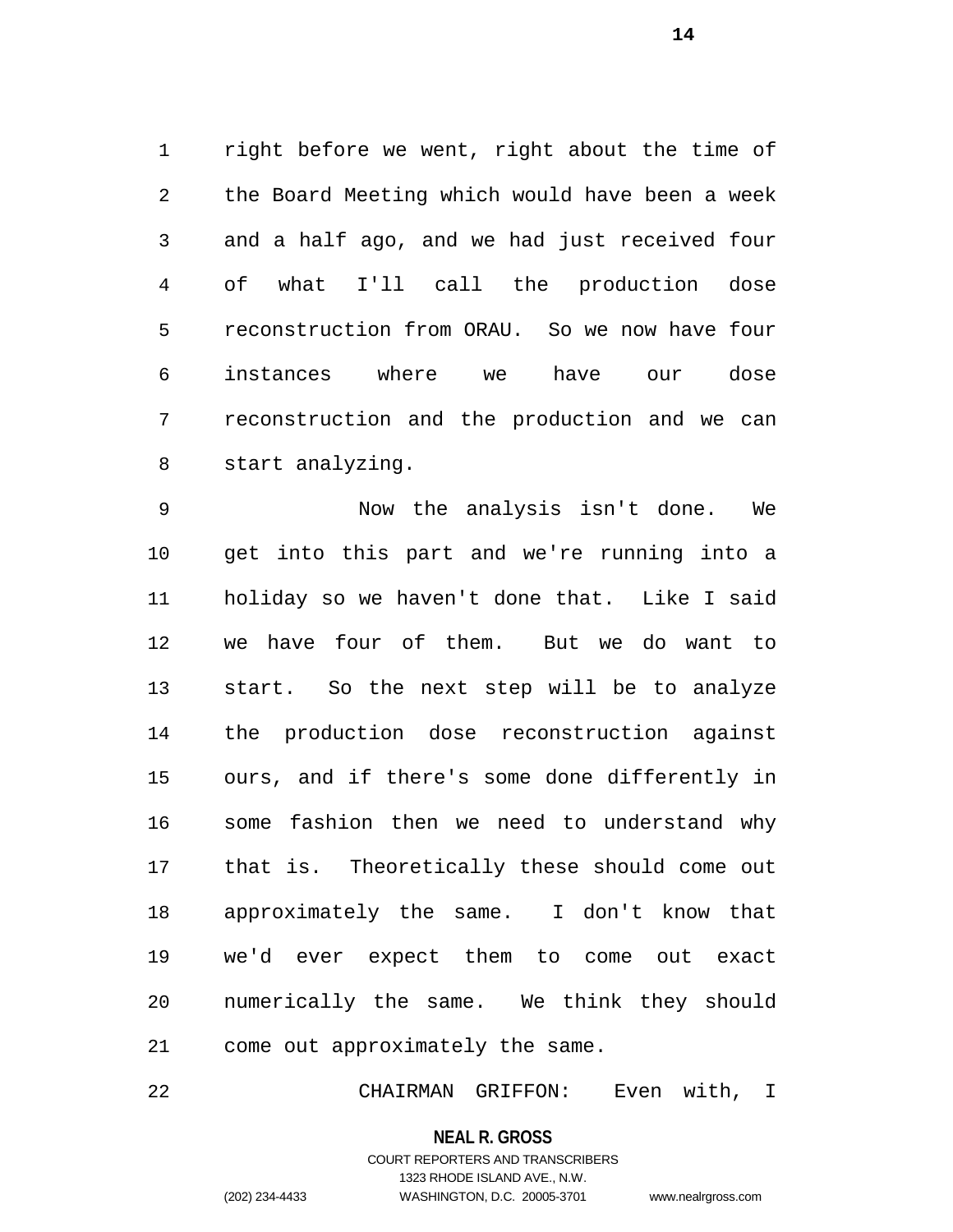mean we had this discussion at the last meeting too. Even with things like overestimating. MR. HINNEFELD: Well, that's always -- that's what's going to be different. CHAIRMAN GRIFFON: Right. It seems like that could be -- MR. HINNEFELD: There's a lot of flexibility in how overestimate you go. CHAIRMAN GRIFFON: Right. MR. HINNEFELD: And what you choose, and how you choose to overestimate. As long as everything else is right and you choose one or two, you know, you can have some flexibility in the overestimate. You know, what may appear most efficient or most easiest from our dose reconstructor may not be perceived, in terms of overestimating, may not be perceived to be easiest from the ORAU dose reconstructor. And so you may have different overestimating approaches and differences for that reason. I mean, that to me is an easy

**NEAL R. GROSS**

COURT REPORTERS AND TRANSCRIBERS 1323 RHODE ISLAND AVE., N.W. (202) 234-4433 WASHINGTON, D.C. 20005-3701 www.nealrgross.com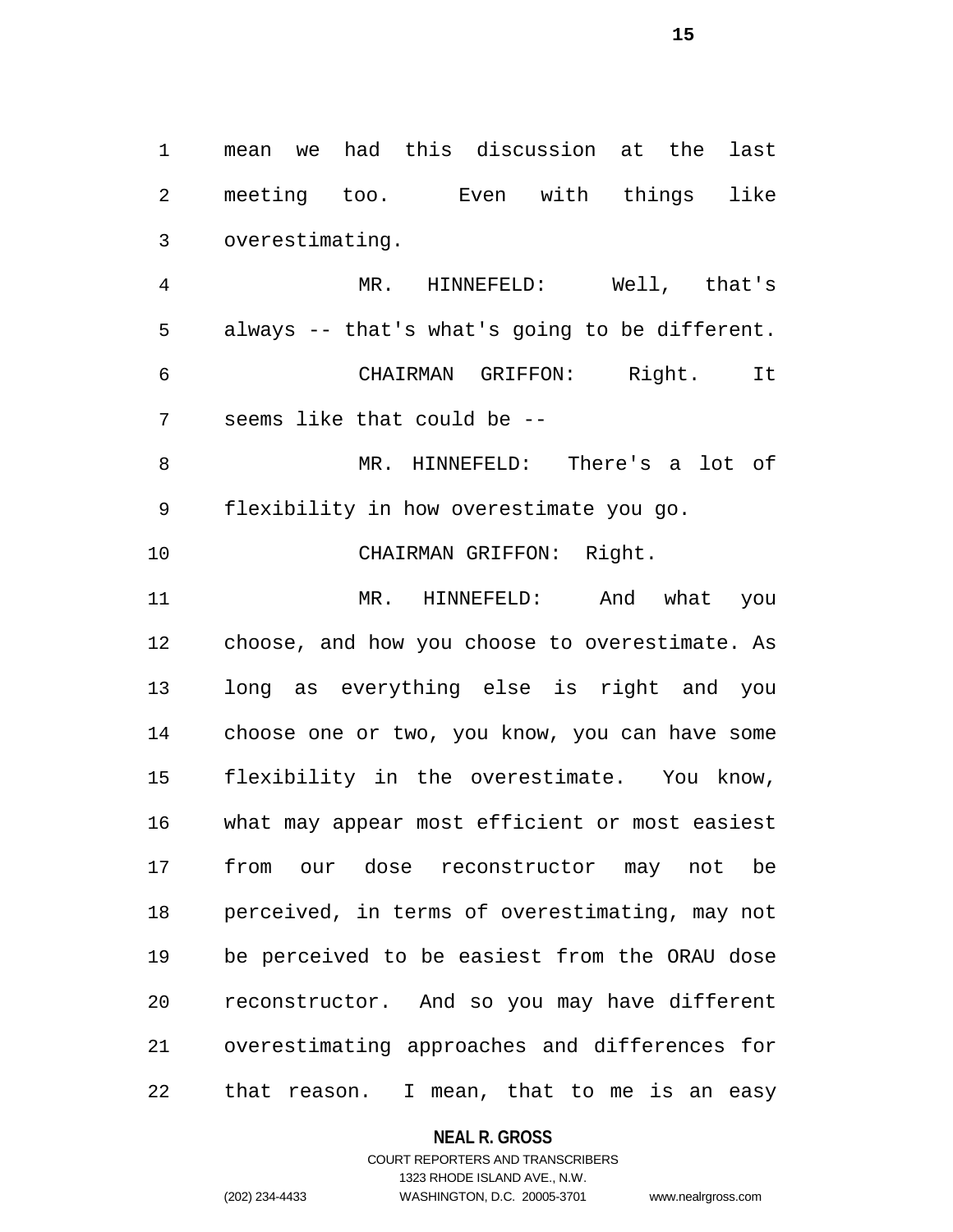evaluation to explain.

 What's not easy to explain is when people, we think people are doing the same thing and they get a different answer. Well, that says something about how clear your instructions are for dose reconstructors on how to do that thing. So that's what we intend to learn from this. And so if we can't easily explain the differences because of, say, choices of different efficiency method then that would speak to something that sounds to me as if it needs to be fixed, that we need clearer instruction or better training or something. You know, one of the QA things that can fix a situation like that. Now, we can report back to that and we just couldn't have -- we only had four cases. That was a week ago, and I just noticed that we had four cases a week ago so we don't have anything today, but we could do it for the next meeting.

CHAIRMAN GRIFFON: I'm also

**NEAL R. GROSS**

COURT REPORTERS AND TRANSCRIBERS 1323 RHODE ISLAND AVE., N.W. (202) 234-4433 WASHINGTON, D.C. 20005-3701 www.nealrgross.com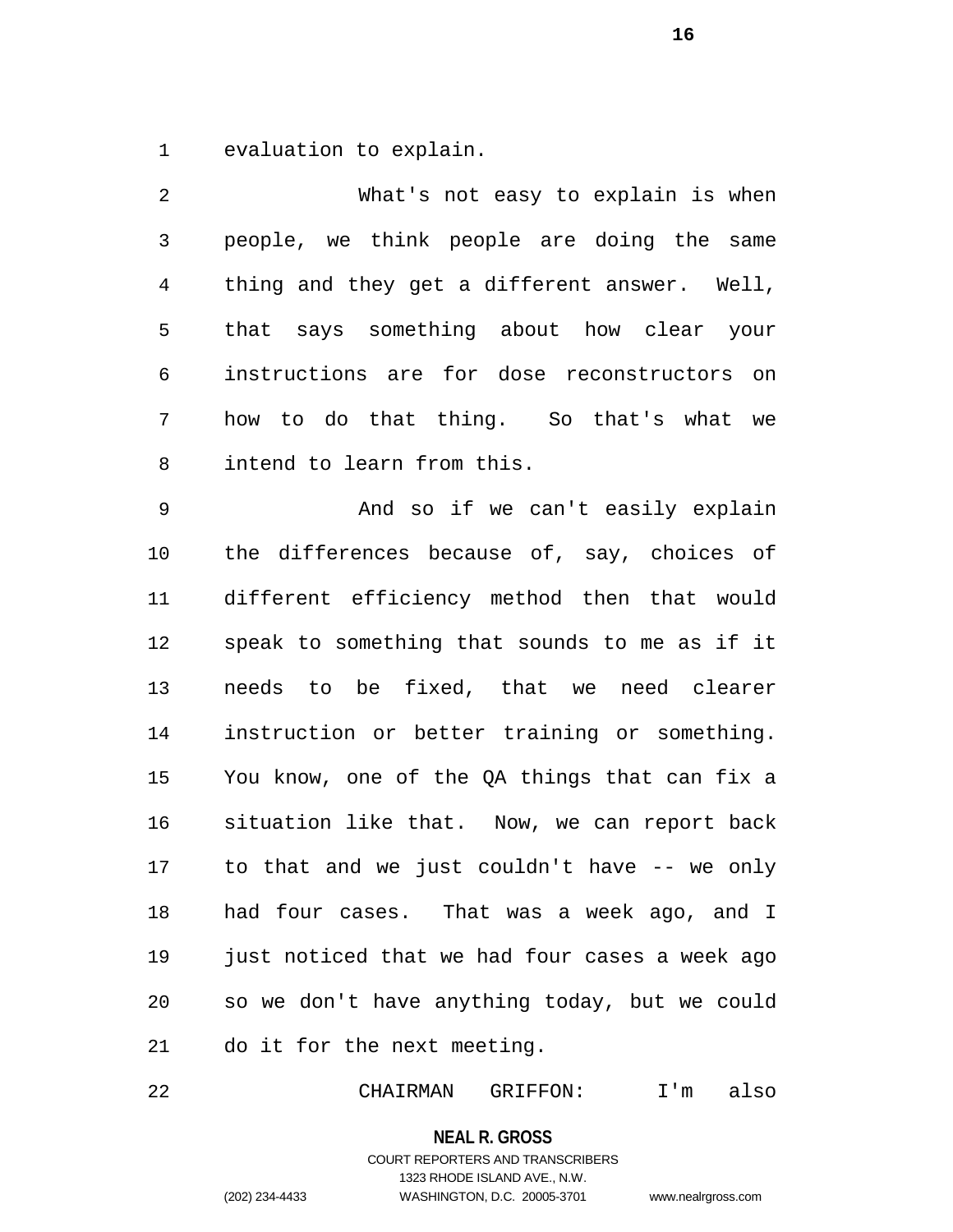wondering if it falls into one of those things that, you know, you're going to have a certain amount of mistakes, right? When you do a lot of cases.

MR. HINNEFELD: Yes.

 CHAIRMAN GRIFFON: So how do you know if it's something that needs to be fixed versus something that just happened. You know, acceptable level of error I guess, you know.

 MR. HINNEFELD: Again, we haven't worked out, you know. We're kind of going to learn this as we do it because it's hard for us to envision specifying some sort of, you know, all the criteria ahead of time. We're counting on learning about this and what works as we do it.

 CHAIRMAN GRIFFON: But that might even get into more of the ORAU's internal system, right? It would be, it might behoove us to look at that as well to see like what's their baseline and they can, you know, if they

**NEAL R. GROSS**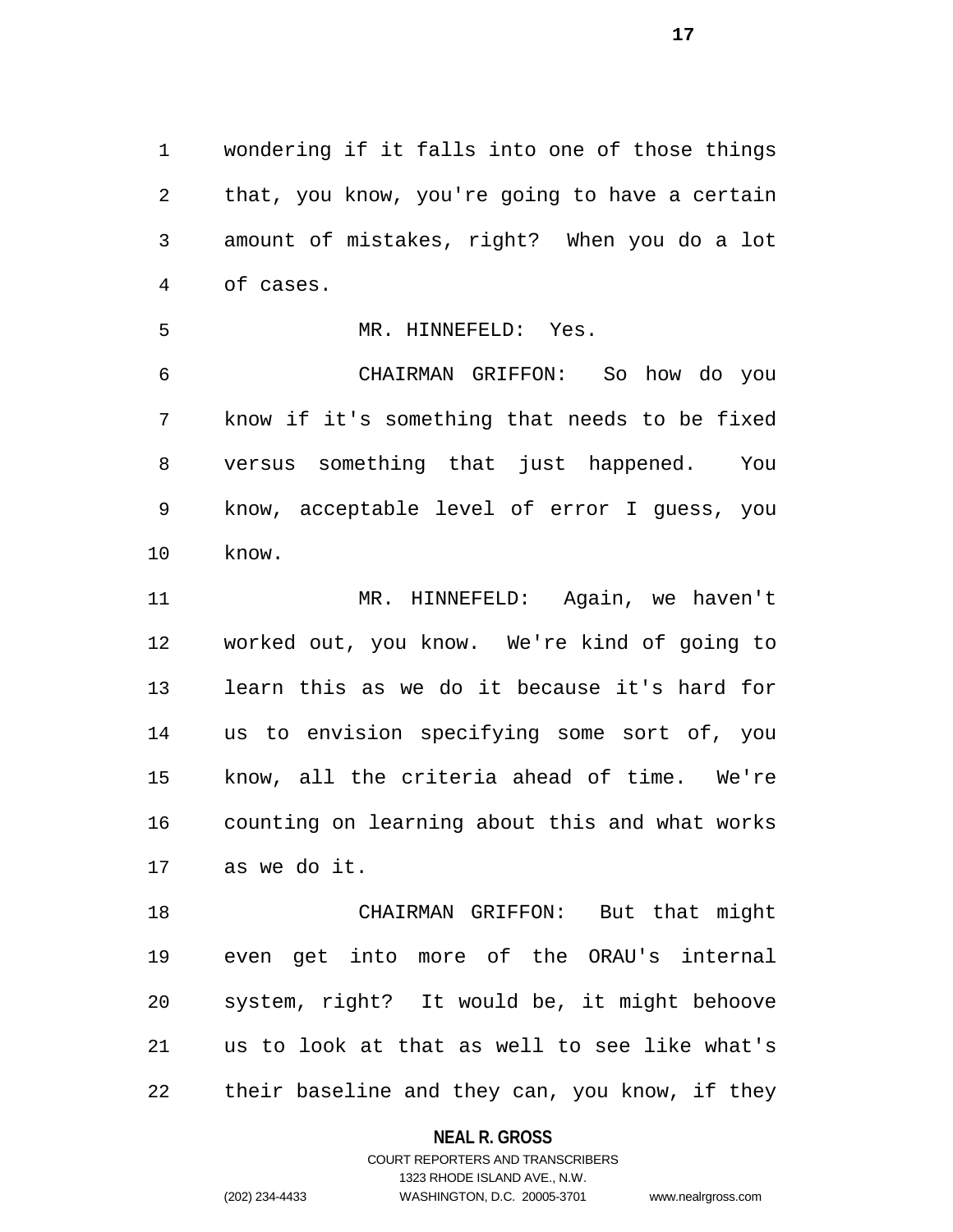can say well we get, you know, for these data entry type errors, you know, right now, or a year ago we were getting this many and we put so many things in place that now we're reducing those. This goes back to the discussion we had last time, you know, what's the benchmark. Are the systems that we think we're fixing actually improving the output.

 MR. HINNEFELD: Okay, we did get a fairly lengthy document about what's being done now on quality assurance. And I don't recall right now, but we can -- I mean, and this came from the contractor. Part of it came from the contractor, you know, they gave us a fairly lengthy document about what they're doing and then we added some things that we do and that's been compiled, but I don't recall right now what it says. I don't even know that I even read it in detail yet. It just got compiled in the last few weeks and published for a meeting we had last week with our management, so.

**NEAL R. GROSS**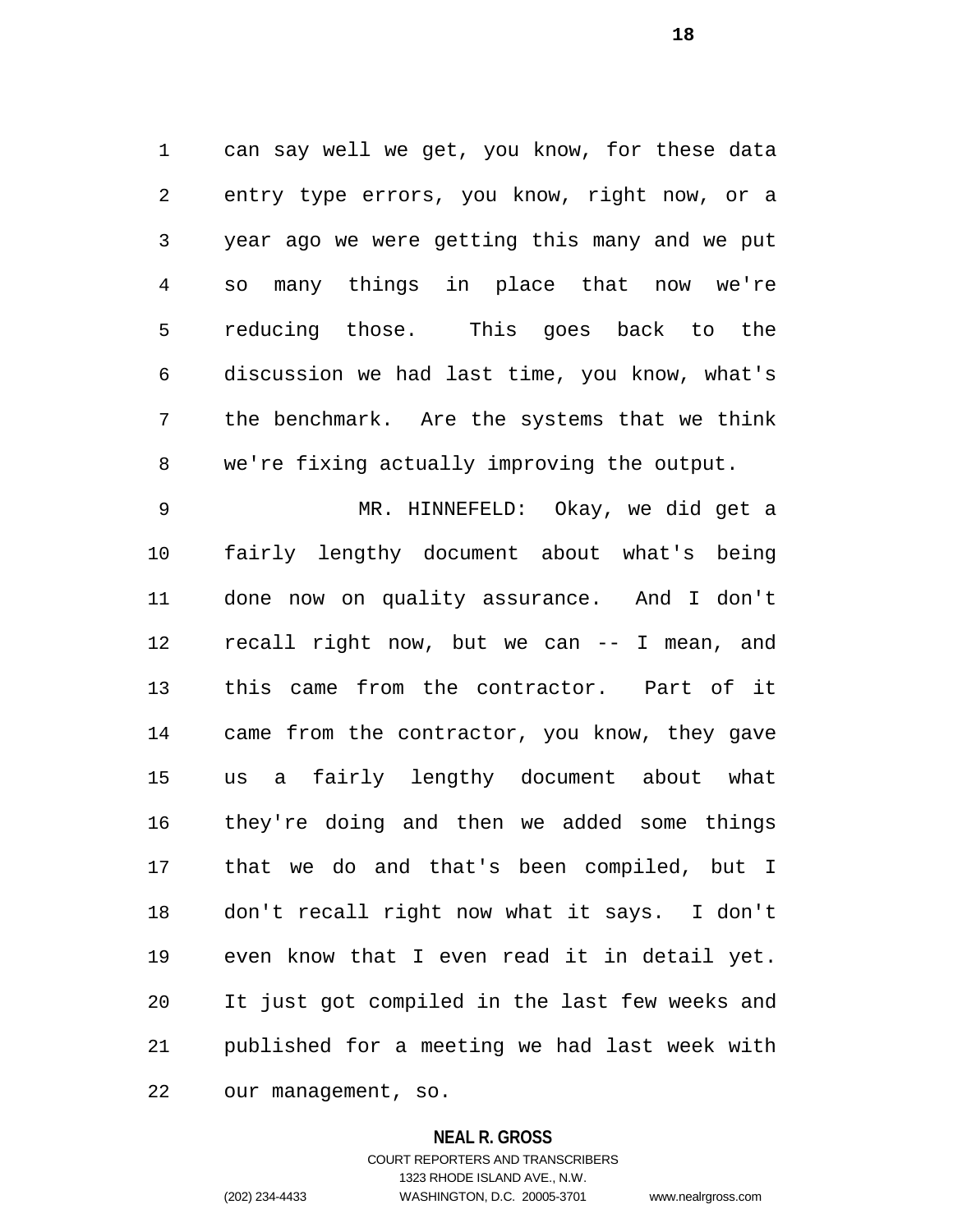CHAIRMAN GRIFFON: Yes, because I think, I mean it seems like there's only so much the smaller NIOSH staff can do. You're going to have to do a sample of some sort. MR. HINNEFELD: Right. Yes. CHAIRMAN GRIFFON: But ORAU should have some system in place to be tracking all of it, you know.

 MR. HINNEFELD: Well, they do quite a lot and I just am not familiar with how much they do. And the other question we're going to run into is inspecting and fixing sufficient, for instance. If you just inspect this item and fix this item, maybe a lot of what we're doing is that. And if you inspect this item and fix this item then you don't stop what caused that. You're not stopping the problem that caused that item to show up the way it did. So that's I think going to be the significant question going forward is our QA or QC too heavily dependent on finding and fixing, quote, the defective

**NEAL R. GROSS**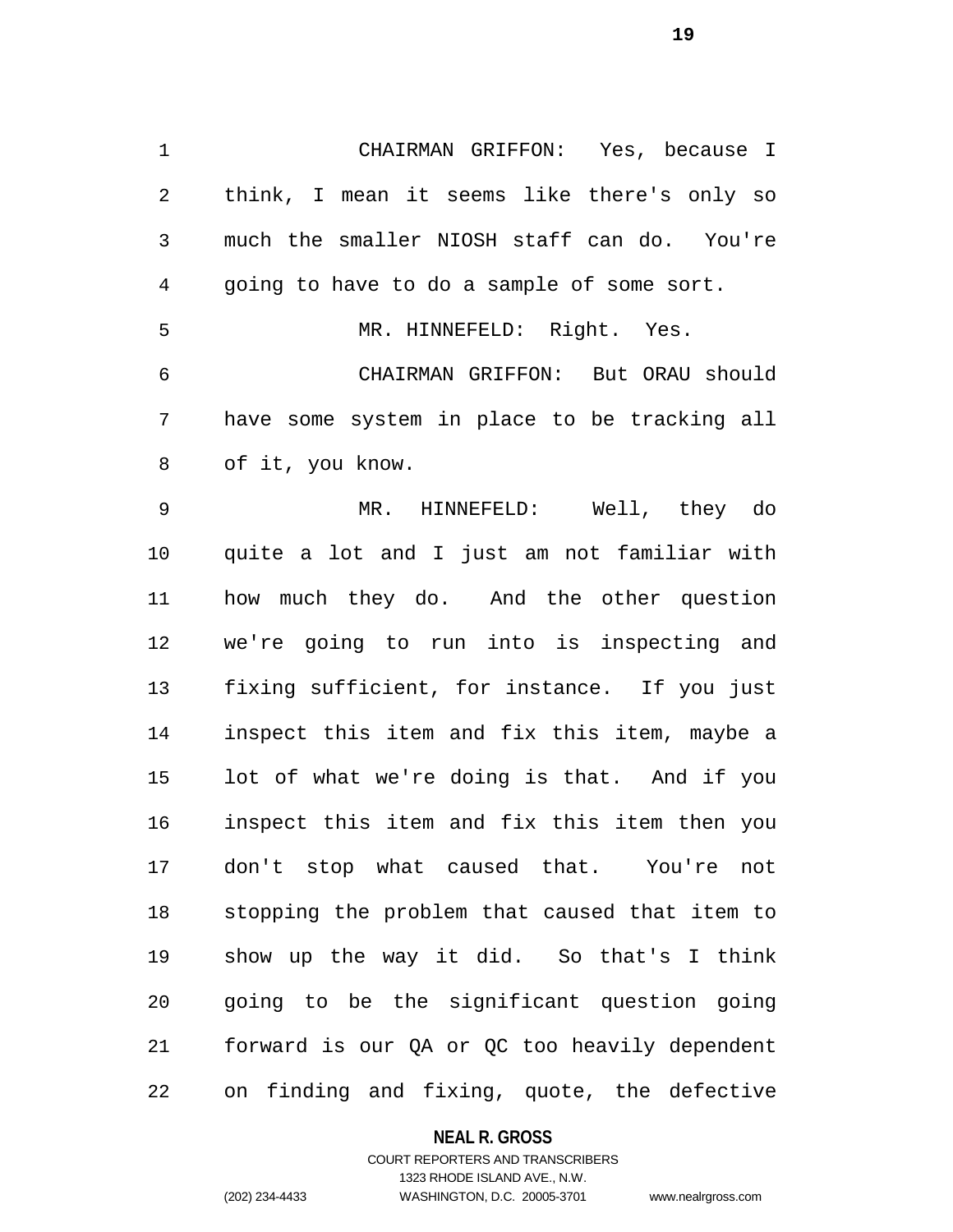item, as opposed to identifying the cause of the defect.

 So we have a lot. We can talk about a lot going forward in this Subcommittee on quality I think. I'm convinced of that. CHAIRMAN GRIFFON: Yes. MR. HINNEFELD: So there's, I think it's a pretty rich ground. And of course all this effort is then effort we're not spending doing something else. You know, that's the hardest thing because it all, you know, in order to get to this which I agree is important there is other work that is also important that it competes with. CHAIRMAN GRIFFON: Well, the other thing I've been struggling with is how do we, I mean we want to stay relevant with our feedback. 19 MR. HINNEFELD: Right.

 CHAIRMAN GRIFFON: In other words, not commenting on the first hundred cases. It may not be as useful now since, you know.

**NEAL R. GROSS**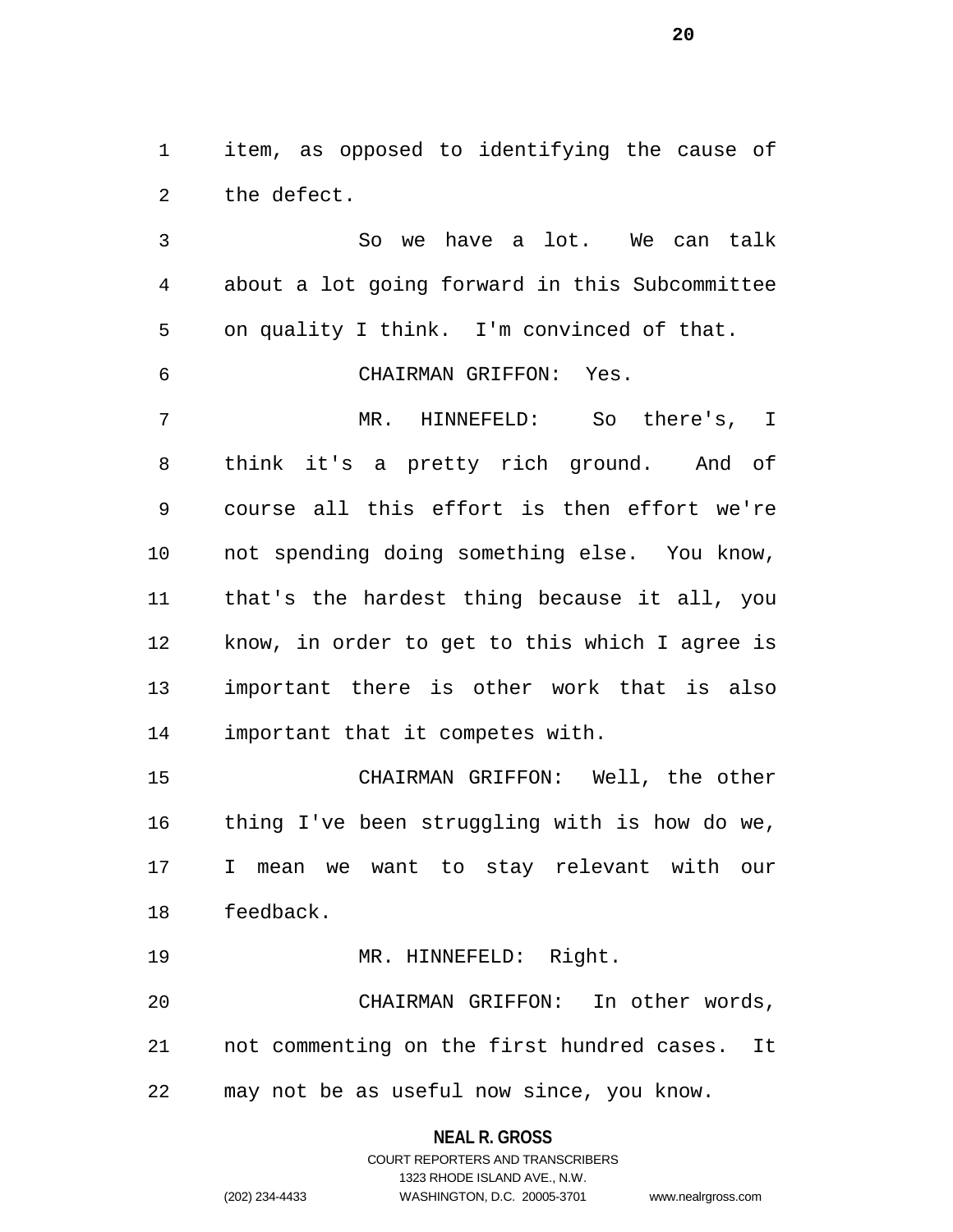MR. HINNEFELD: So, here's I think going forward what we need to do is make a point of -- I don't know that we can do it -- I know we can't do it today. Make some serious schedule milestones on these products we've been talking about. We can probably negotiate those with our contractor, you know, what does it mean overall to the project if we do this by this date and so on. And then as we get those, providing them to the Subcommittee Members rather than holding everything and waiting for a Subcommittee meeting. And that way the Members of the Subcommittee can be brought, you know, aware of what's going on and we can probably have a more useful conversation then when we do get together about the items that have been shared in the interim. So I would prefer to proceed more like that and provide more interim product and in fact if there are items that rise to attention we'd welcome feedback from individual Subcommittee Members as well.

#### **NEAL R. GROSS**

COURT REPORTERS AND TRANSCRIBERS 1323 RHODE ISLAND AVE., N.W. (202) 234-4433 WASHINGTON, D.C. 20005-3701 www.nealrgross.com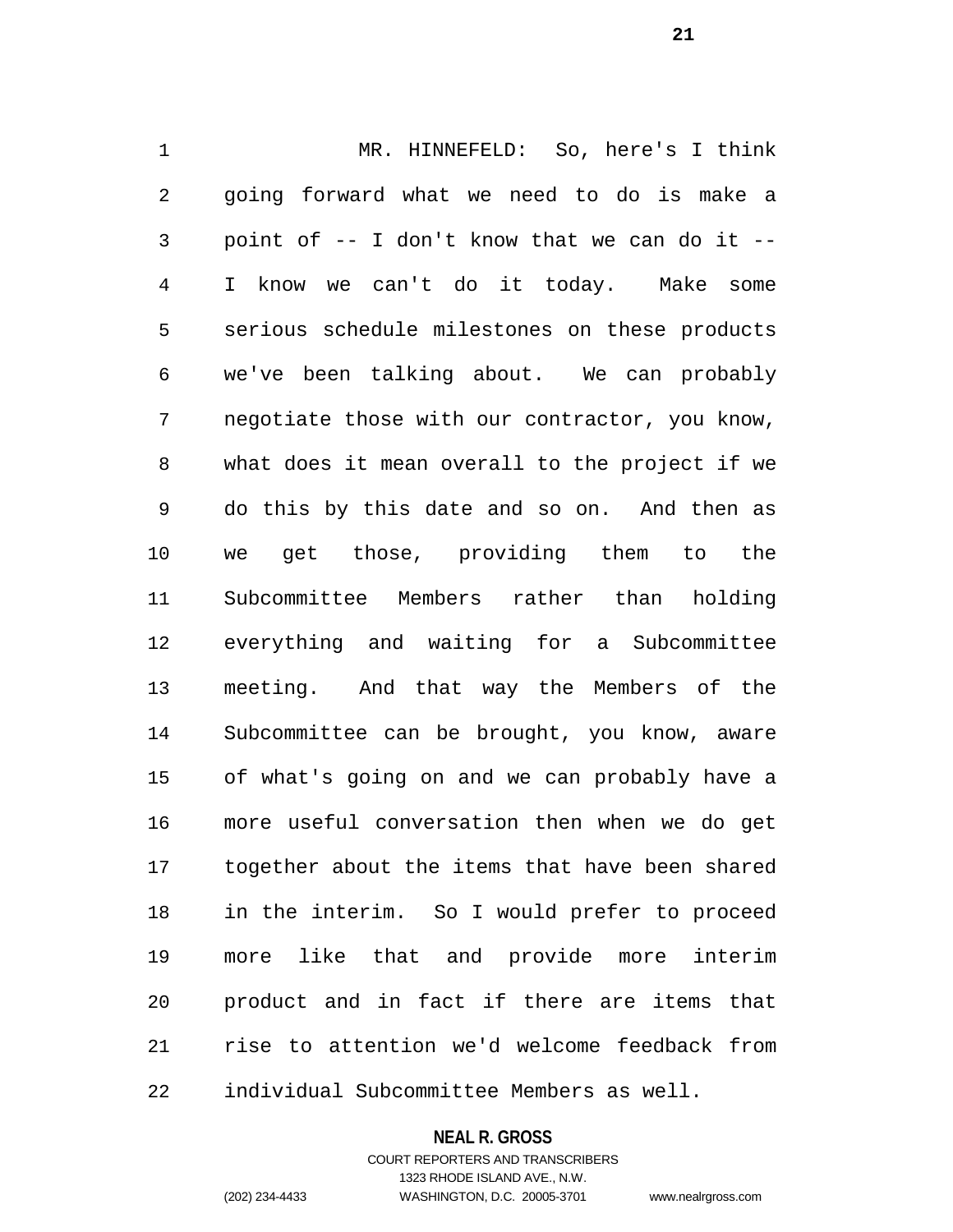CHAIRMAN GRIFFON: And is there anyone, I mean I know -- and we may have even seen this documentation. I'm forgetting, but as far as ORAU's program. That was provided to the  $-$  MR. HINNEFELD: Well, that was for our management. CHAIRMAN GRIFFON: We had the

visit at the office.

 MR. HINNEFELD: Let's see. I think I can find it relatively easily. Have not reviewed it very much but -- okay, yes. What we provided was not completed. There are some sections at the end that had not been done yet. But I can send this. Are you at csb.gov?

 CHAIRMAN GRIFFON: Yes. If you would send that before I forget.

 MR. HINNEFELD: Okay. Brad, you've got an ICP address? Is that the one you're using?

MEMBER CLAWSON: Yes.

# **NEAL R. GROSS**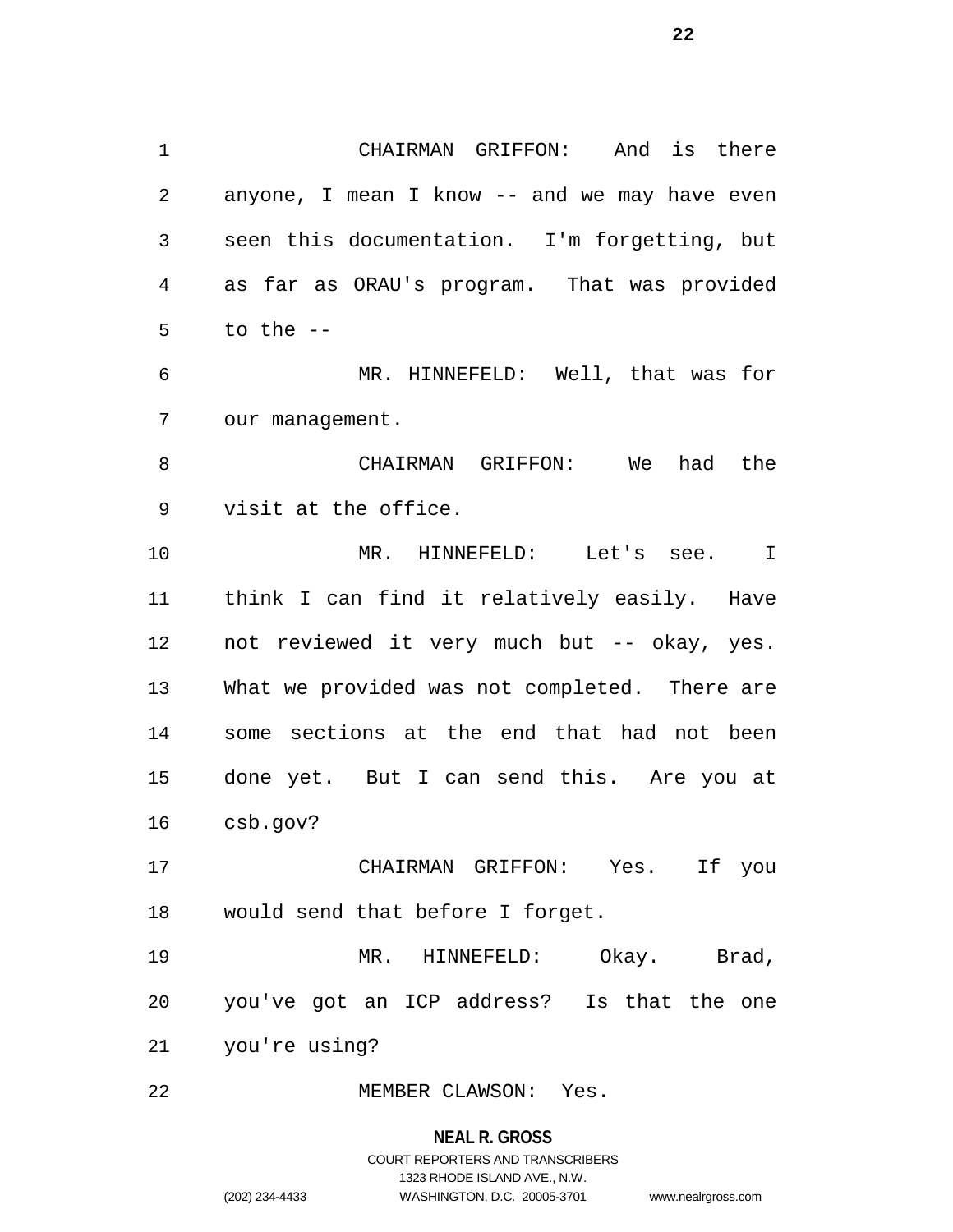MR. HINNEFELD: Okay, David, you have apparently a CDC address? MEMBER RICHARDSON: If you can send it to the UNC address that would be easier. MR. HINNEFELD: Okay. What's your UNC address? 8 MEMBER RICHARDSON: It's david.richardson@unc.edu. 10 MR. HINNEFELD: How about you, Wanda? Which one do you want? MEMBER MUNN: I'm on the CDC page right now. MR. KATZ: John Poston usually uses his University of Texas one. MR. HINNEFELD: He's J-poston is it? MR. KATZ: At tamu, T-A-M-U. MR. HINNEFELD: He's just J hyphen MR. KATZ: Yes. And Mike only has his Gmail account. He has not renewed his

> **NEAL R. GROSS** COURT REPORTERS AND TRANSCRIBERS

> > 1323 RHODE ISLAND AVE., N.W.

(202) 234-4433 WASHINGTON, D.C. 20005-3701 www.nealrgross.com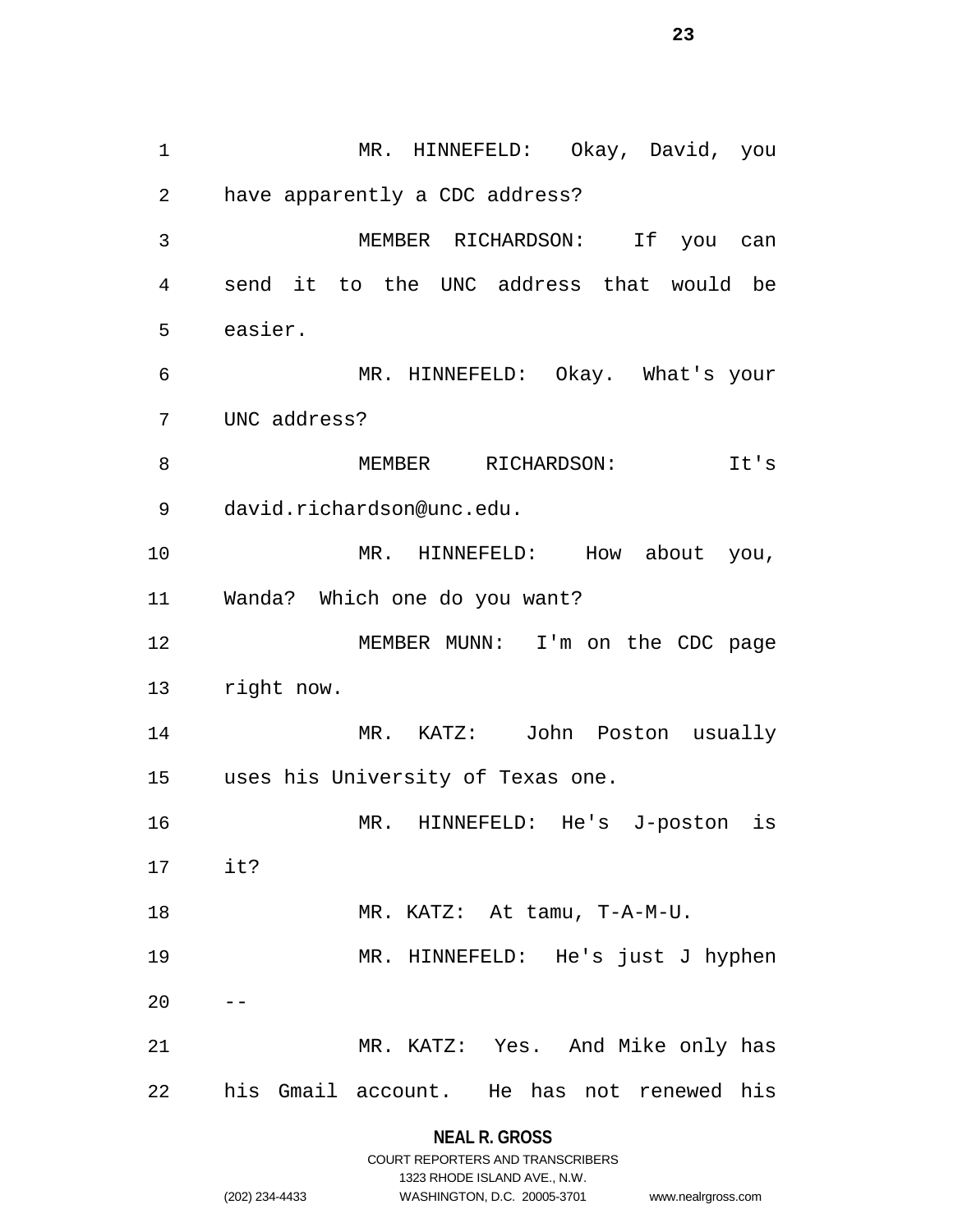security training to use online.

 CHAIRMAN GRIFFON: I think I owe security training, too. That's all right, I owe one at CSB also. MR. KATZ: It doesn't take long. Just bang it out in 15 minutes. MR. HINNEFELD: This is something ORAU delivered to us and we put some more stuff on it. Grady put it together. Yes, I put Scott and -- put Mutty on there. Those were the two guys -- there was somebody else on the phone? 13 DR. ULSH: Mutty. MR. HINNEFELD: Okay and there -- John Stiver was on the phone. DR. MAURO: This is John Mauro. I just joined you. MR. HINNEFELD: John Mauro's on the phone. I used their CDC addresses. Kathy Behling was one. MR. KATZ: Yes, she has CDC, too. MR. HINNEFELD: Okay, does it

# **NEAL R. GROSS** COURT REPORTERS AND TRANSCRIBERS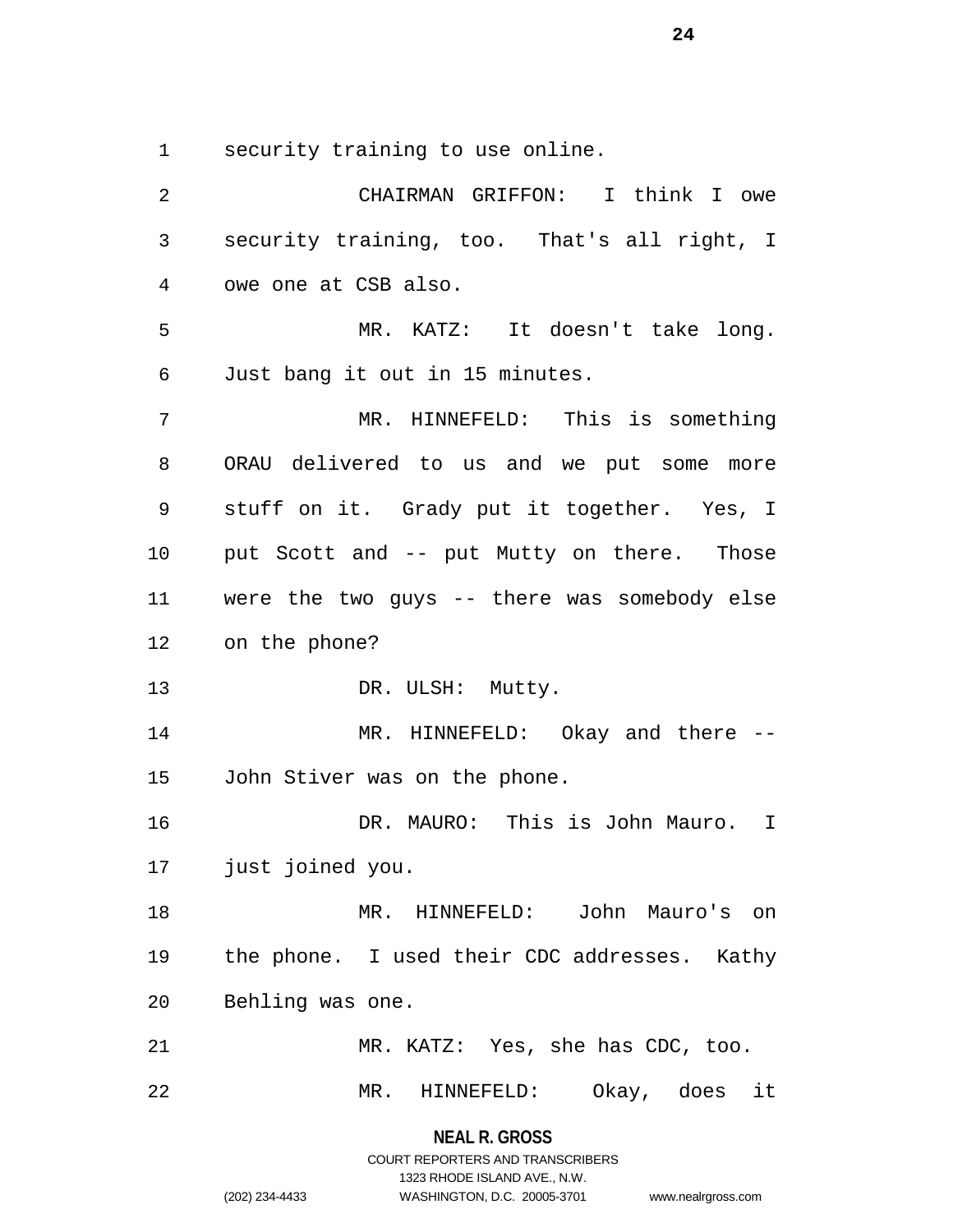follow the normal convention, Kbehling? Because I've got her SC&A email comes up. Kathy, does your CDC address follow the normal convention, Kbehling@? MS. BEHLING: Yes, it does, too. Thanks. MR. HINNEFELD: I've got everybody. I don't know if anybody wants to - - I haven't even looked at this very much myself. CHAIRMAN GRIFFON: Yes, I mean I think realistically -- thanks for sending that out, but I think realistically maybe we -- MR. HINNEFELD: It's several pages long. CHAIRMAN GRIFFON: -- on this agenda to sort of discuss and then the Committee Members can like read through it and maybe have some more precise questions. Because I think, I mean one of my concerns is what ORAU is doing internally and whether we're going to look at some small sample at a

## **NEAL R. GROSS**

### COURT REPORTERS AND TRANSCRIBERS 1323 RHODE ISLAND AVE., N.W. (202) 234-4433 WASHINGTON, D.C. 20005-3701 www.nealrgross.com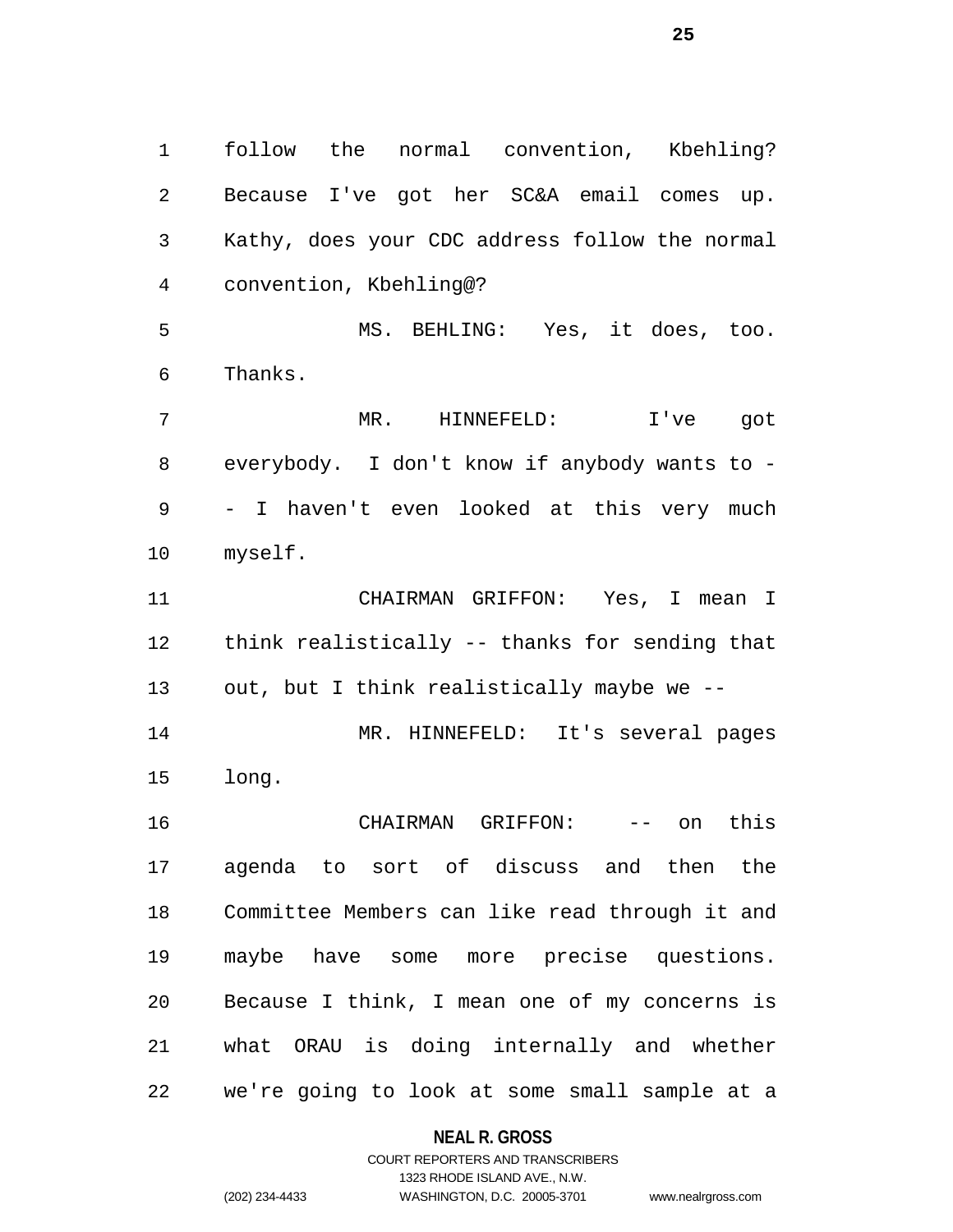later point and like you said, this be addressing one particular issue and not getting at the, you know.

MR. HINNEFELD: Yes.

 CHAIRMAN GRIFFON: I think it might be more powerful to understand you know from their standpoint if they at least, even if they haven't had a benchmark from the past if they can at least initiate that now, you know, and then as we go forward we can see whether, you know, these modifications that are being made are making a difference or making improvements, especially -- and then I think it should probably be, I mean, we've brought this up in our discussions too but you know, the question of acceptable errors I think is different for the 45 to 50 percentile, the cases that are close to compensable versus the very low. You know, you might have different levels of review, different -- so I sort of want to see what they have in place and then, you know, I guess

### **NEAL R. GROSS**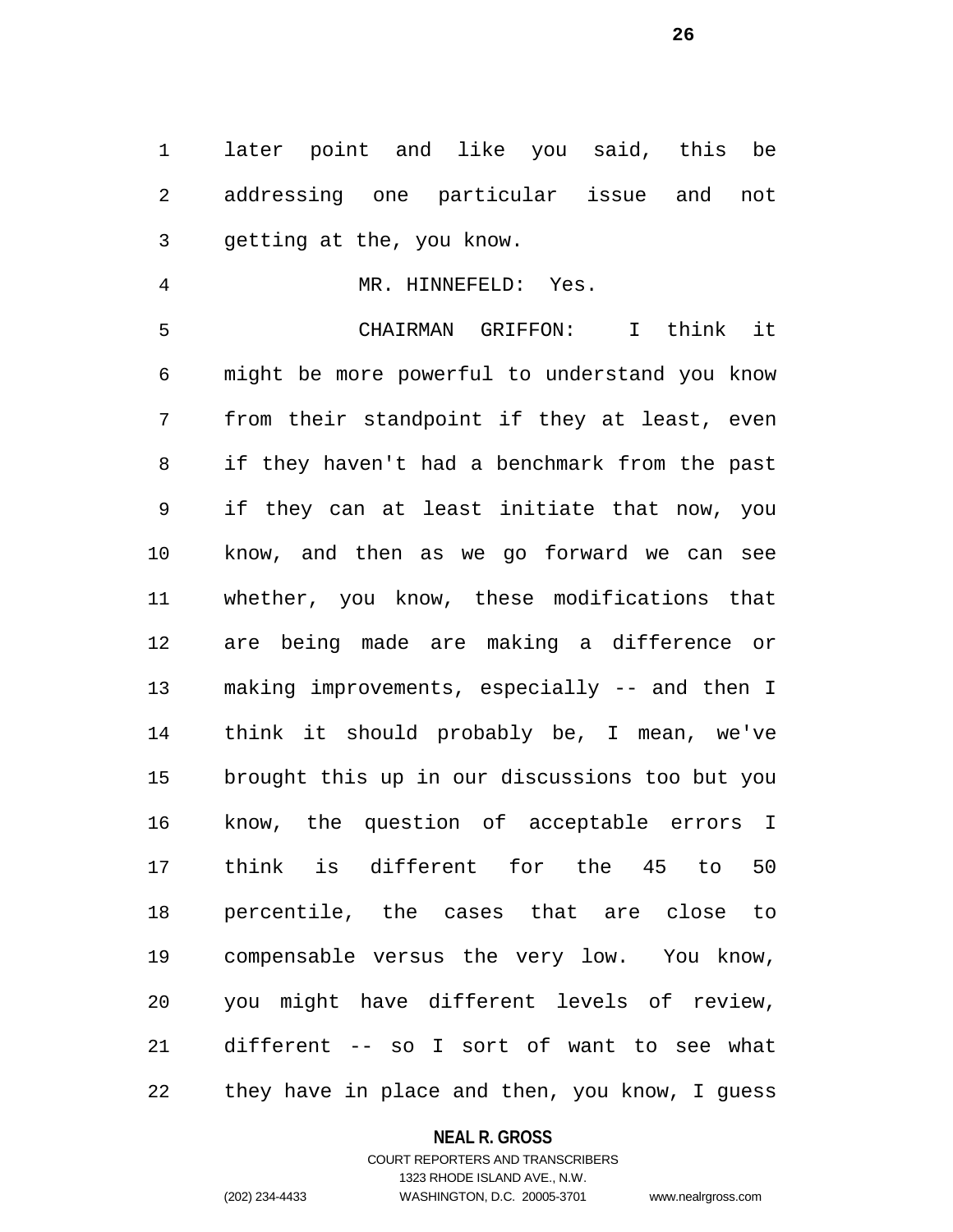as importantly what they're finding. You know, how has it been working.

 MR. HINNEFELD: Now I missed the meeting that was at the ORAU office.

CHAIRMAN GRIFFON: Yes.

 MR. HINNEFELD: I wasn't at that meeting, and I don't know what was covered there.

 CHAIRMAN GRIFFON: Yes, they did walk us through their sort of process for handling cases. I'd have to look back at my notes on some of that but I don't know, David, if you remember?

 MR. HINNEFELD: I don't know if they talked about data entry and data entry QC, if they did things like that. I don't know if they would have done some things like that or if they talked about feedback back into the operating system from inspection and identification of defects and things like that. I don't, since I didn't follow that and didn't pursue it when I got back I'm a little

**NEAL R. GROSS**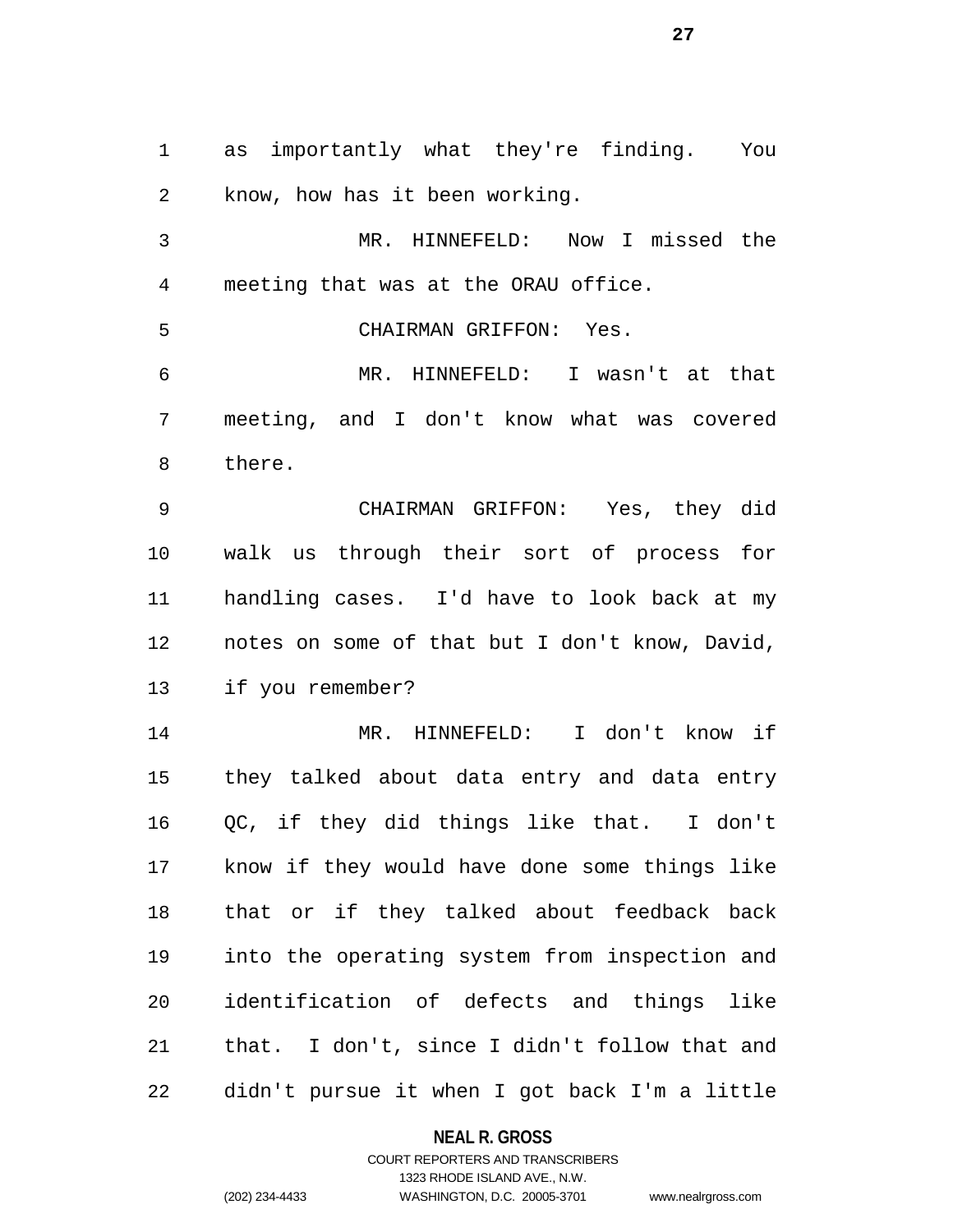$1 \qquad --$  DR. ULSH: We did have a discussion. We actually went to a workstation and had a guy pull up, you know, the data entry screen, showed us some of the procedures for that. I don't know about the feedback that you're talking about. MR. HINNEFELD: Well, most QA systems, the idea about a QA system is when you find a defect you figure out what was causing the defect and fix the cause of the defect. 13 DR. ULSH: Right. MR. HINNEFELD: And so I don't know, you know, I'm really at a loss as to what they're doing. MEMBER RICHARDSON: You know, I remain -- I have a better idea. We asked them for documents, I was hoping to get a full procedure on what that process was and they said, the document was all about human resources management. I mean as far as I

### **NEAL R. GROSS**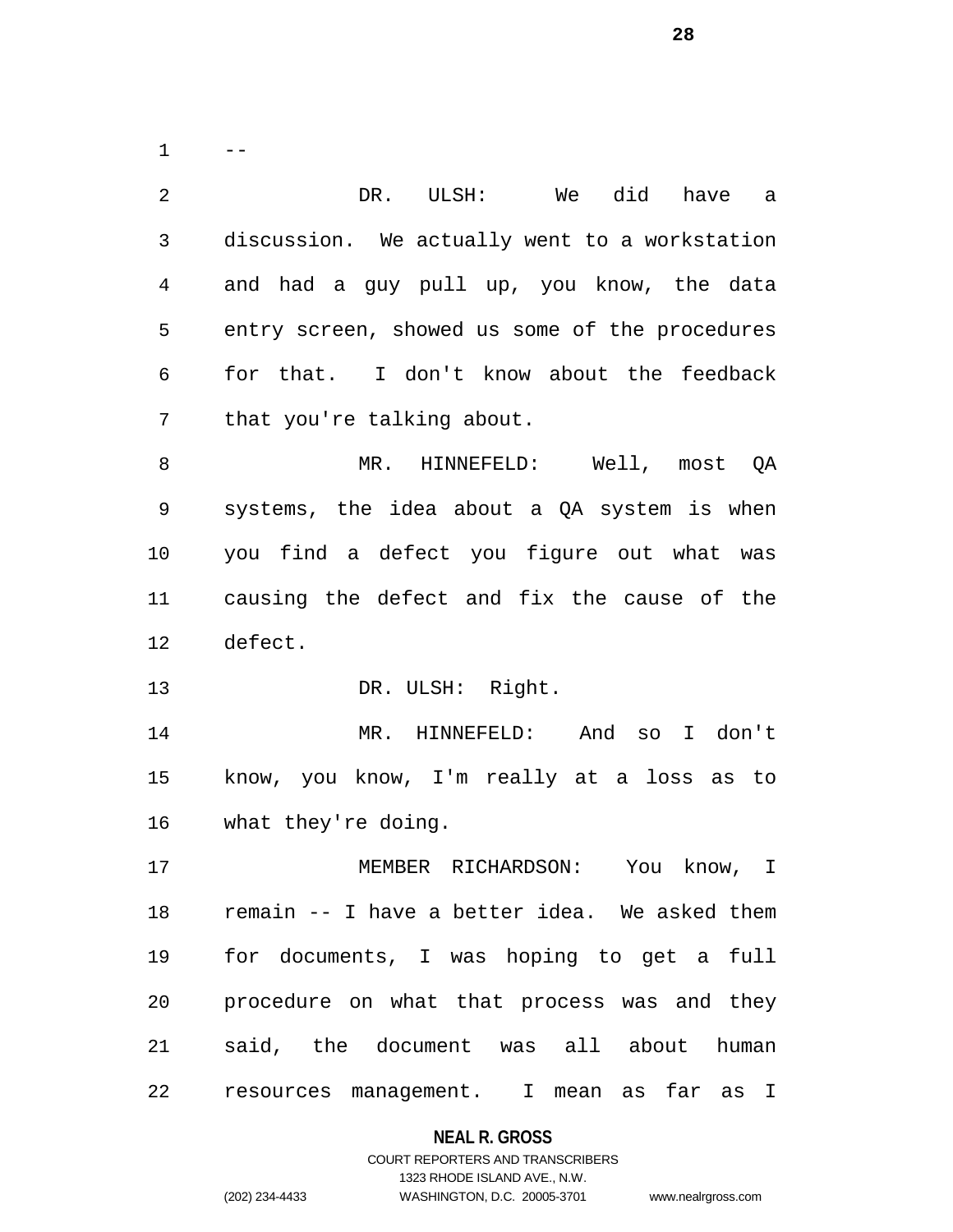could tell that was, there was not a description of a process that was ongoing in terms of an assessment and identification of problems and documentation of improvement over time and quality of the product generated. MR. HINNEFELD: Okay.

 MEMBER RICHARDSON: So I think we got a better understanding of the process of how they're operating. It seemed to me that there was an acknowledgment that there was not a in-house assessment of say a failure rate with generation of errors at different steps in that process. What they were doing was showing us sort of innovations and sort of tools, kind of data entry tools and management tools which a priori I believe plausibly would lead to an improvement in data entry, but there's no empirical demonstration of that because they've not generated, they don't have prior to implementing that tool here is the error rate for that keypunch on these items. We've implemented a tool and we got a 10

### **NEAL R. GROSS**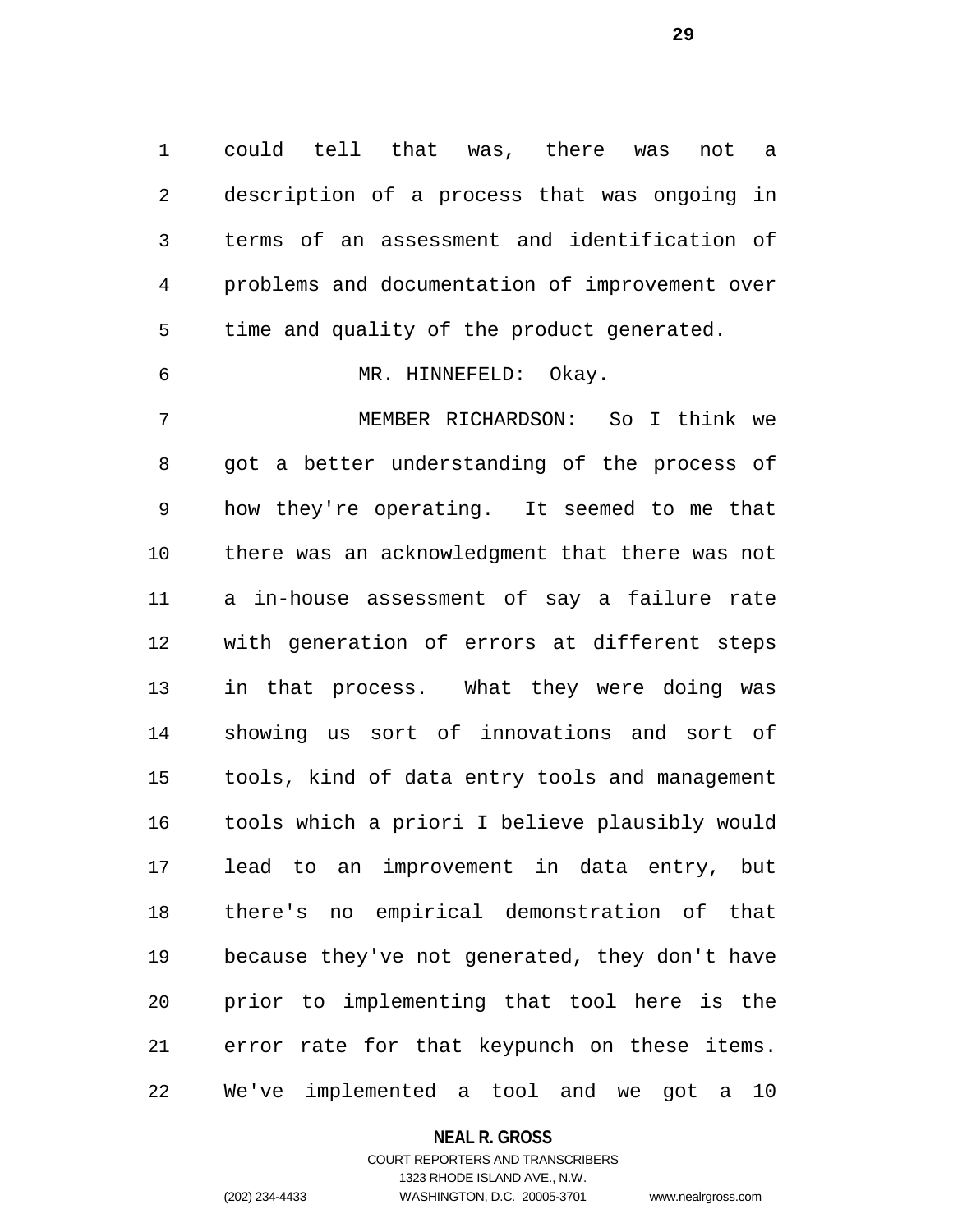percent improvement. I would have thought that was fantastic.

 MR. HINNEFELD: Right. MEMBER RICHARDSON: And so they agreed. And so I left sort of thinking like I still would like a 30,000 foot perspective on the process, not drilling down into as you're saying, this particular defect you know in this particular case. That's less interesting to me than how is the system operating and how is it evolving over time to get better and better every year that they maintain this contract?

14 MR. HINNEFELD: Right.

 MEMBER RICHARDSON: So that was kind of, that was my kind of snapshot impression --

 DR. ULSH: So is it accurate to say that when you were there, you know, when we were at ORAU it appears that there doesn't exist the kind of document that you're talking about right now, and it would be nice to see

**NEAL R. GROSS**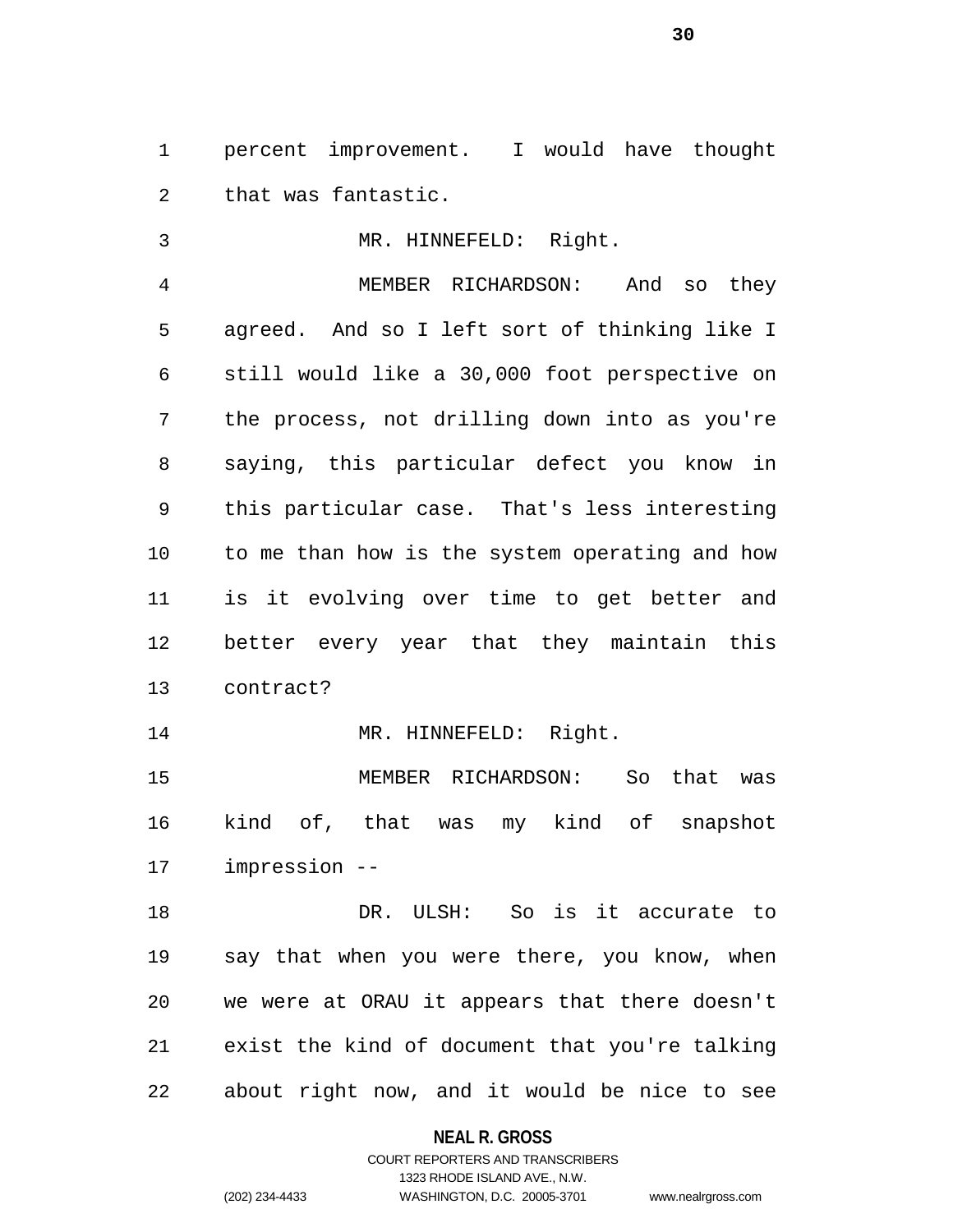that.

| 2              | MEMBER RICHARDSON: Yes.                        |
|----------------|------------------------------------------------|
| $\mathfrak{Z}$ | DR. ULSH: Is that something we                 |
| $\overline{4}$ | want to direct ORAU to do then?                |
| 5              | MR. HINNEFELD: That is on our                  |
| 6              | list of things to talk to ORAU about. When we  |
| 7              | -- when I direct ORAU to do anything that      |
| 8              | means that they're not going to do something   |
| 9              | else, okay? And so I think this is probably    |
| 10             | important enough that we want to do this. I    |
| 11             | just want to make sure what they don't do.     |
| 12             | CHAIRMAN GRIFFON: And then what                |
| 13             | is this.                                       |
| 14             | MR. HINNEFELD: What falls off the              |
| 15             | list.                                          |
| 16             | MEMBER RICHARDSON: I felt like us              |
| 17             | as a Subcommittee, it would be useful for -- I |
| 18             | mean, I felt sort of strongly that that's      |
| 19             | something that needs to be in place. I mean,   |
| 20             | I, but I'm one person on the Board. I would    |
| 21             | like to see that there was some, any sort of   |
| 22             | guidance on what we should be providing to you |

# **NEAL R. GROSS**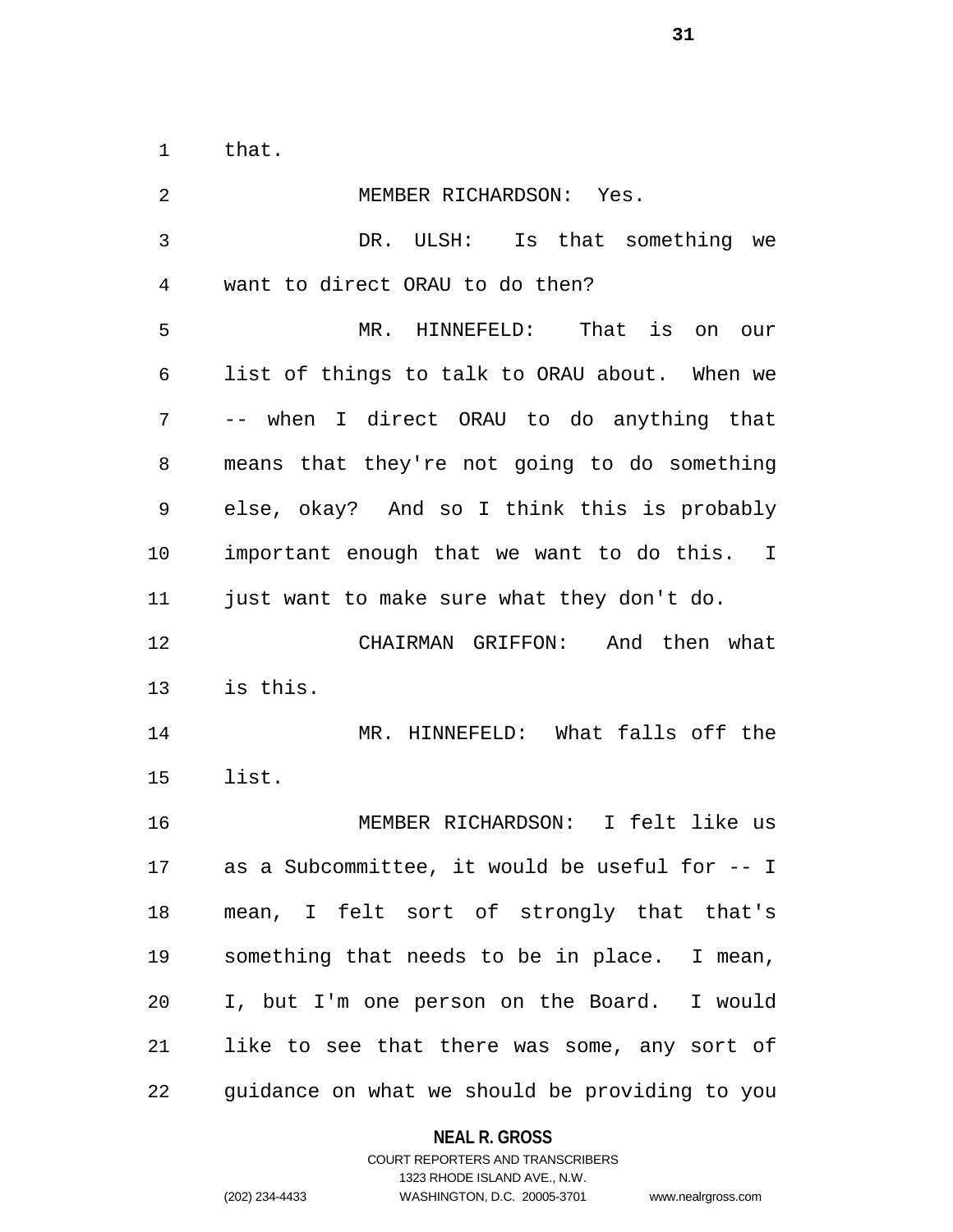in terms of having left that site visit. Do you want a memo? Do you want, is this conversation sufficient? MR. HINNEFELD: Well, the conversation will be on the record now so to me that's okay. It was, I forget when it was. I don't remember what the conflict was. MR. FARVER: May 5th or 6th or something like that. CHAIRMAN GRIFFON: Yes, May. MR. HINNEFELD: Oh, okay. Well, I know what my conflict was then. Okay. Okay. This conversation if that's, you know, if that's the important part of your feedback from the visit this will be sufficient. If you think, if there are other things like from your notes of the visit or something like that. CHAIRMAN GRIFFON: I mean I think that was the main takeaway. MR. HINNEFELD: Yes. CHAIRMAN GRIFFON: There was a lot

**NEAL R. GROSS**

COURT REPORTERS AND TRANSCRIBERS 1323 RHODE ISLAND AVE., N.W. (202) 234-4433 WASHINGTON, D.C. 20005-3701 www.nealrgross.com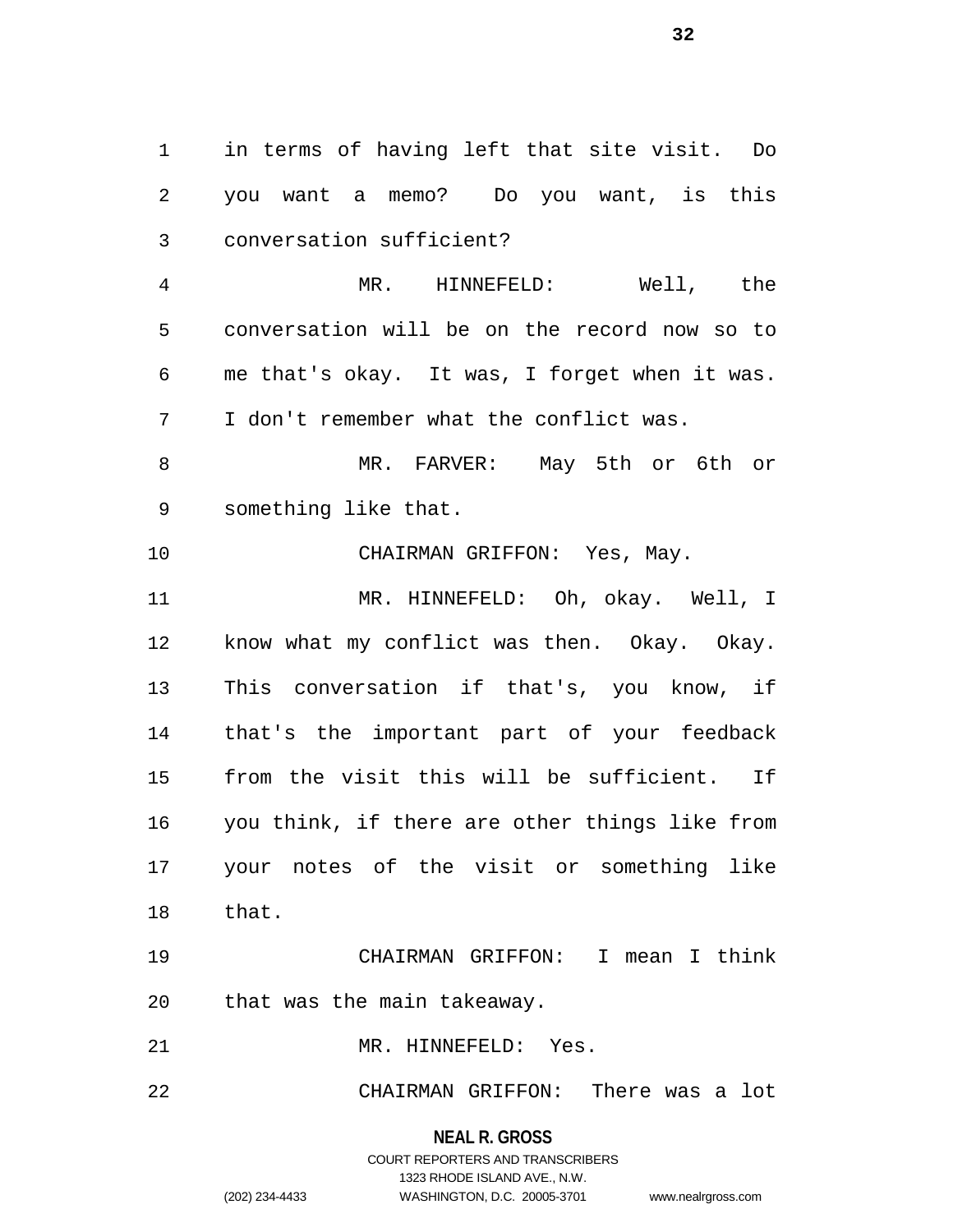of things that were --

 MR. KATZ: There's a transcript. CHAIRMAN GRIFFON: Basically computer innovations that took place that would likely have reduced -- MR. HINNEFELD: Is there a transcript -- MR. KATZ: Oh, we didn't transcribe. MR. HINNEFELD: I don't think we transcribed it because it was going to be kind of mobile. CHAIRMAN GRIFFON: Yes, we didn't transcribe that. MEMBER MUNN: Well, and just looking quickly at the document you've just sent I see a lot of references to the procedures that were used but as David points out not any comment about how the use of this procedure rather than the preceding one may have changed the end result.

MR. HINNEFELD: Okay. Alright.

**NEAL R. GROSS**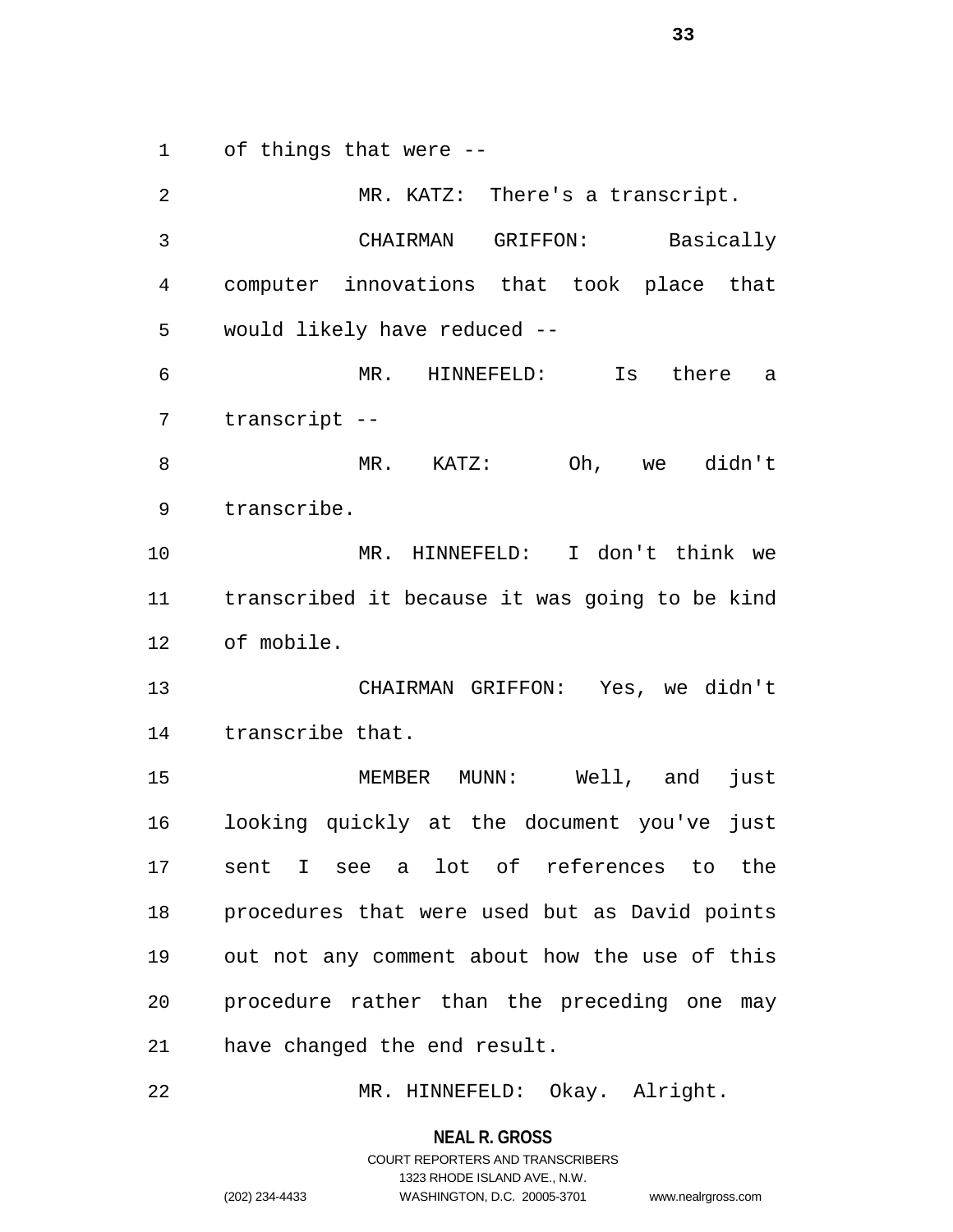CHAIRMAN GRIFFON: I think that was probably the biggest takeaway. MR. HINNEFELD: Well, we'll get with ORAU about what can be done. You know, it seems like there is something that should be done. CHAIRMAN GRIFFON: I mean, do you know if they're collecting that kind of information now? 10 MR. HINNEFELD: Do I know? CHAIRMAN GRIFFON: Yes, yes. MEMBER RICHARDSON: I think we asked explicitly several times about that. CHAIRMAN GRIFFON: Yes, we did. MEMBER RICHARDSON: It didn't seem like that sort of assessment was happening. And I mean, the reason it seems to me it's important is because a lot of, I would say a non-negligible portion of the findings that we have are these findings which are -- should be easily addressed by -- maybe not easily addressed, but are the types of kind of

### **NEAL R. GROSS**

### COURT REPORTERS AND TRANSCRIBERS 1323 RHODE ISLAND AVE., N.W. (202) 234-4433 WASHINGTON, D.C. 20005-3701 www.nealrgross.com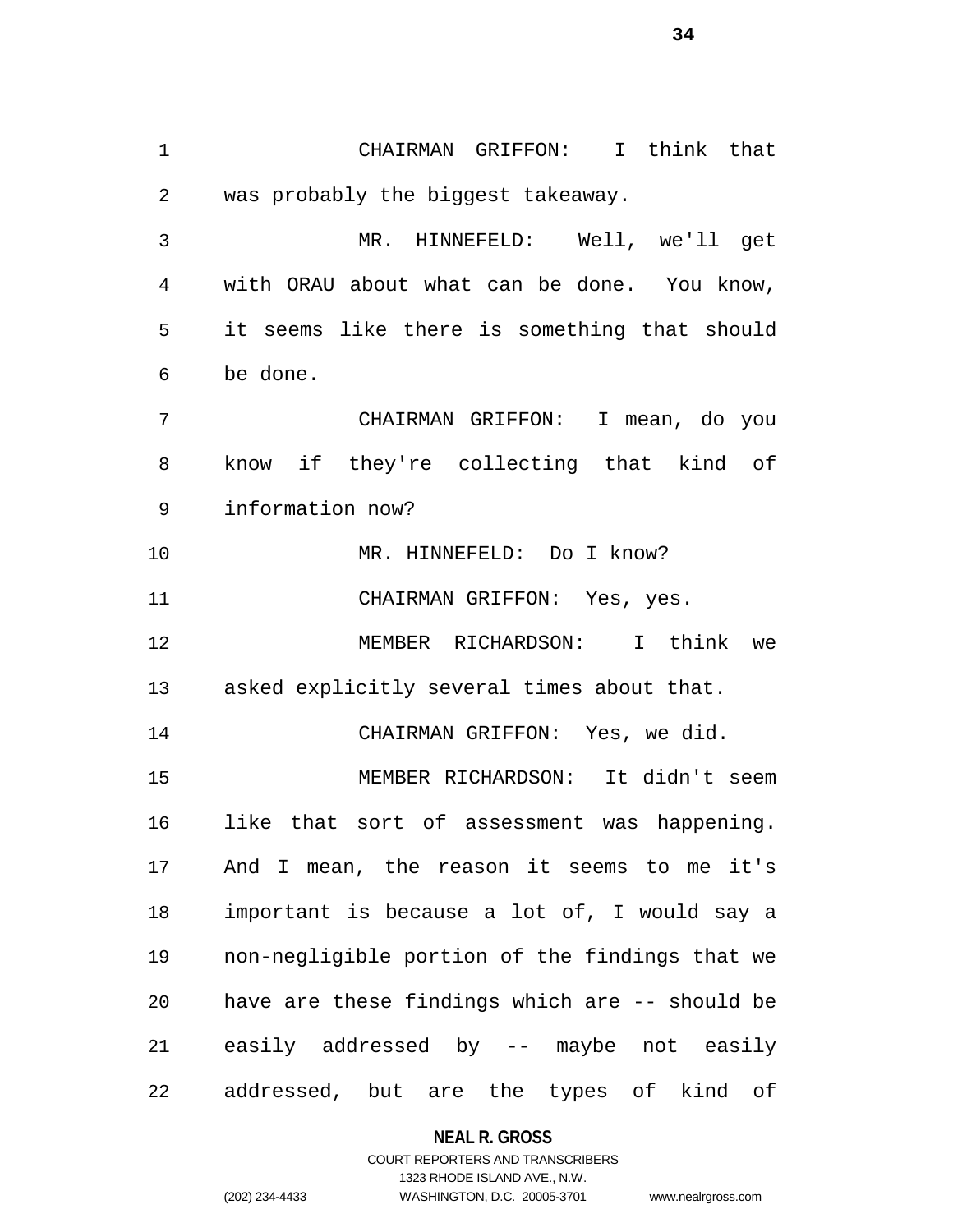quality assurance/quality control issues which could be addressed through process changes and that would minimize the number of findings that we have to deal with and -- that are more complicated. And there is some sort of multiple step evaluation going on and these minor things are going through, or continuing to go through. MR. HINNEFELD: Right. MR. KATZ: Does the ORAU contract have provisions for a quality management system? It has requirements? 13 MR. HINNEFELD: Yes. MR. KATZ: So they are supposed to have a quality manual and all those things that you have under ANSI? MR. HINNEFELD: Well, I forget what the standard is, but there is a requirement for a quality management system. MEMBER RICHARDSON: And, Ted, as I said, when I reviewed it, it seemed to me there was a lot of boilerplate in there. It

## **NEAL R. GROSS** COURT REPORTERS AND TRANSCRIBERS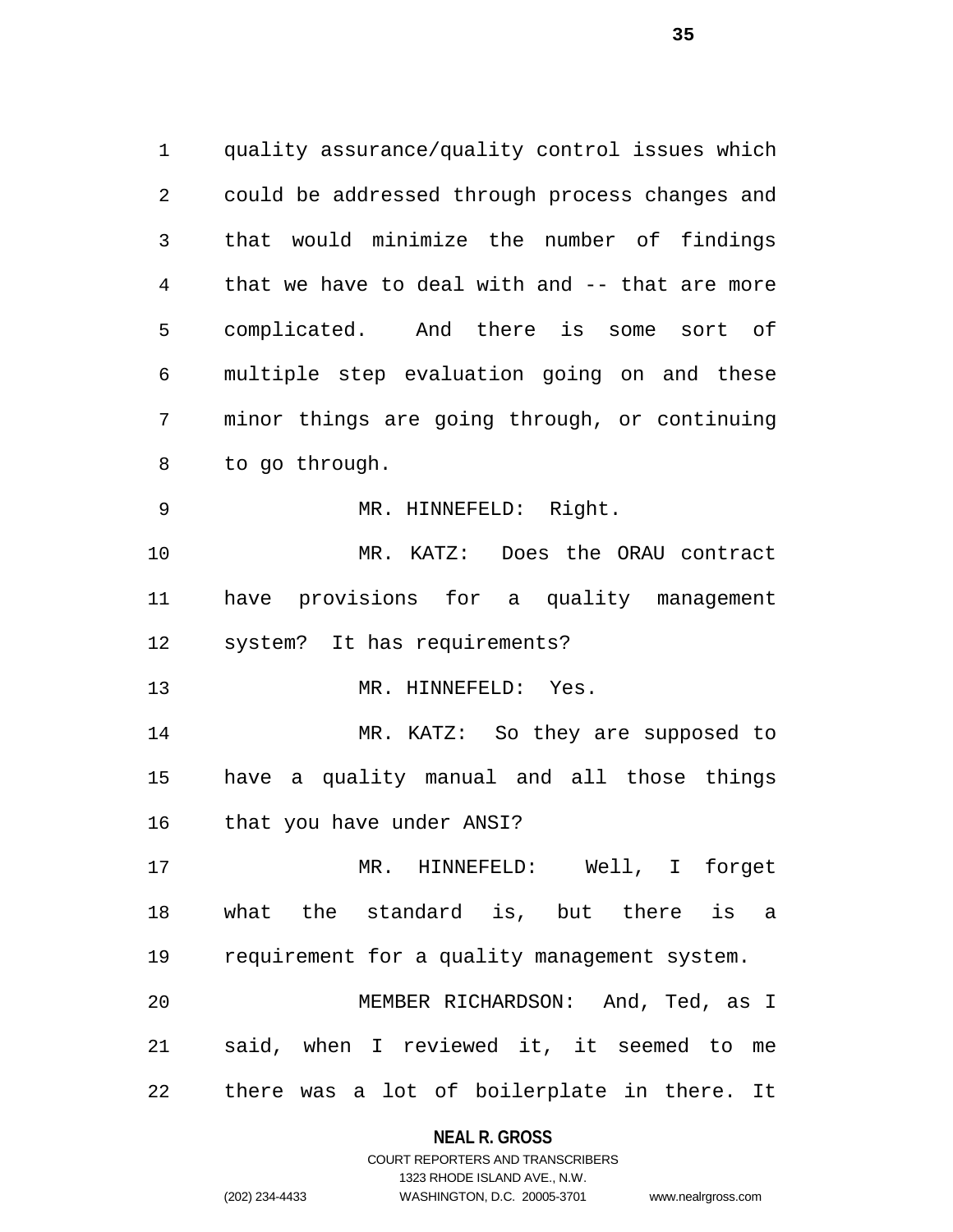was mostly about the appointment of somebody who's called a quality manager and it's like sort of the naming of, I'd say human resources people to positions. It wasn't a description of a process.

 MR. HINNEFELD: Yes, it's authorities and things like that.

 MR. KATZ: Because normally you have categorization of error types and like you're saying, you track those.

 CHAIRMAN GRIFFON: Well, that's why I'm asking. Maybe we just haven't seen -- MR. KATZ: It's not --

14 CHAIRMAN GRIFFON: -- information, but based on our meeting. So that would be the first step maybe, before you, you know, to know what they're doing now. Maybe they're doing something that we're not aware of. But it didn't seem like that in the meeting. MR. HINNEFELD: Okay.

 CHAIRMAN GRIFFON: And I think that's the -- I mean, I guess that would be a

## **NEAL R. GROSS** COURT REPORTERS AND TRANSCRIBERS

1323 RHODE ISLAND AVE., N.W.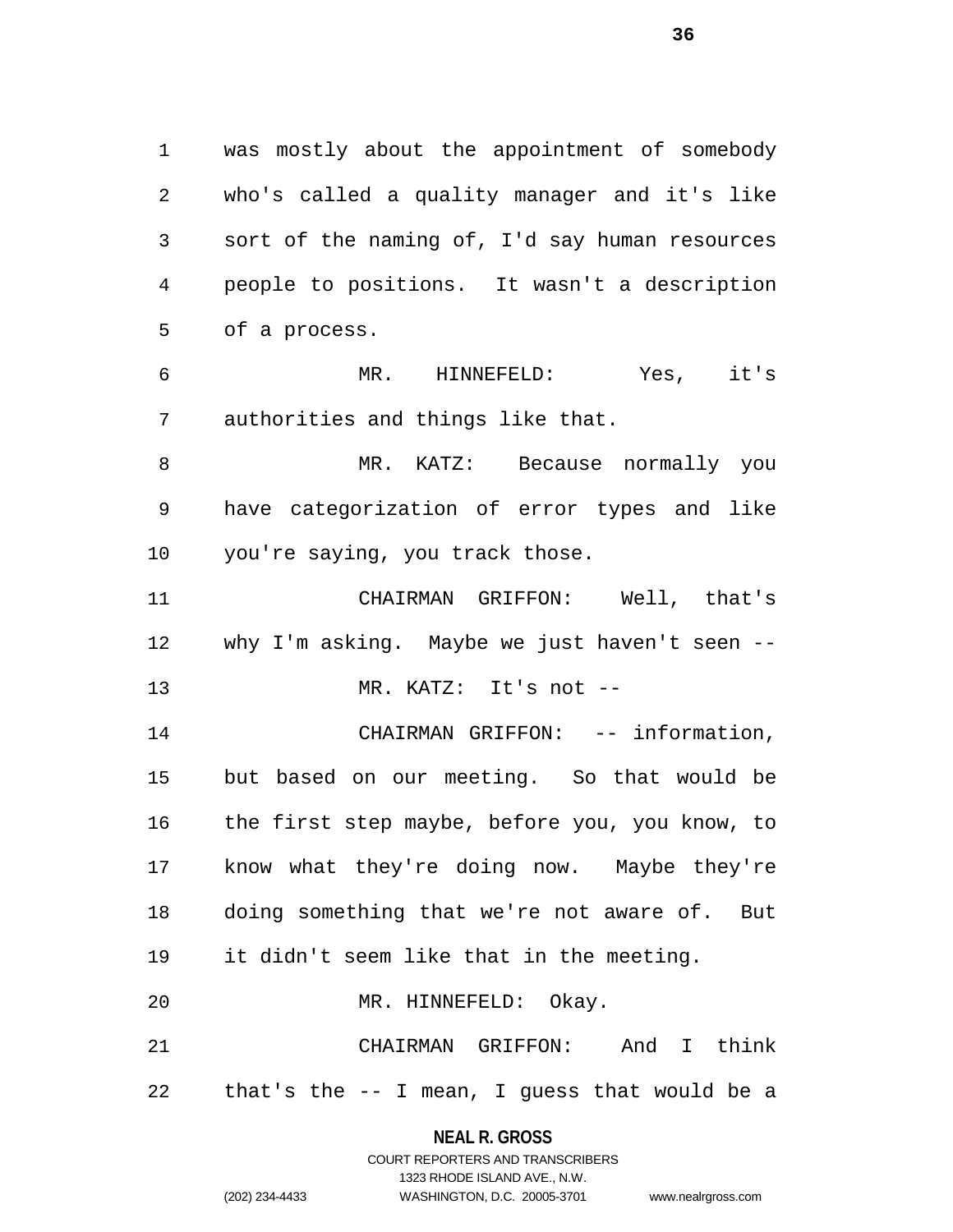big question moving forward, you know, before we go any further on our side. I think you providing us, I think NIOSH's review of a percentage -- is that sort of where you've come out from the 10-year -- I missed the presentation on the 10-year review, but I mean, one thing that you're putting in place since the 10-year review is this idea that you're going to do two per week pulling them. Are there other --

 MR. HINNEFELD: Yes. Well, that came out of actually -- the 10-year program review recommendation is we should continue to work with this Subcommittee on DR quality. That was essentially verbatim what it says. At the last, I believe it was the July meeting, I think it was the last meeting of this Committee we had kind of a discussion about possible ways to get real-time information on it. And so the one we came up with was on the final output of dose reconstruction.

CHAIRMAN GRIFFON: Right.

#### **NEAL R. GROSS**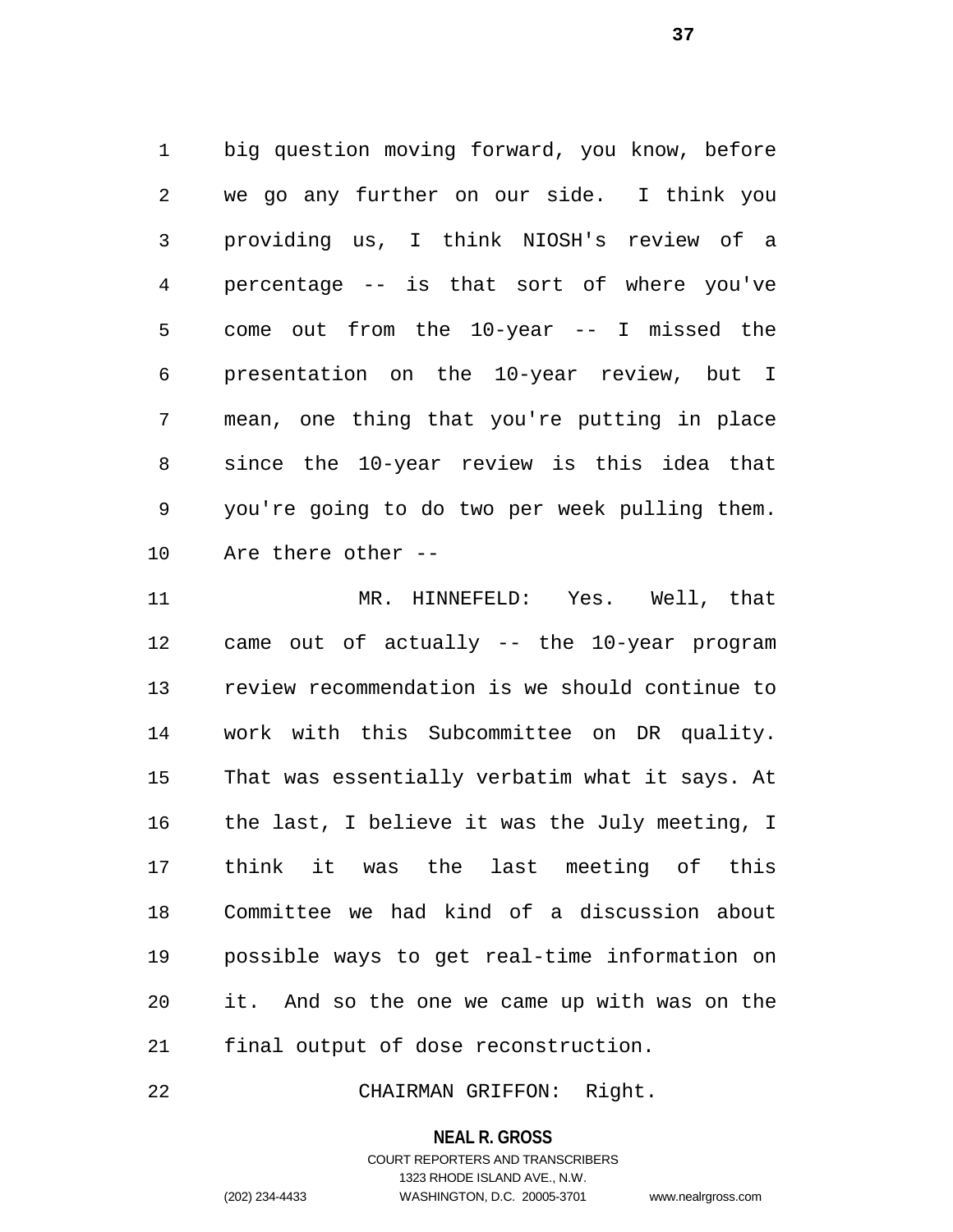1 MR. HINNEFELD: That's what -- I guess we came up with that, NIOSH, not we the Subcommittee.

CHAIRMAN GRIFFON: Yes.

 MR. HINNEFELD: But that was one of the items that was being discussed here in the Subcommittee. And so out of that discussion at the Subcommittee we built and coupled with the recommendations of the 10 year program review we built this system for this duplicate review. So that's what, you know, that's sort of, that's an end point macro level, but it doesn't provide steps in the process kind of feedback like David was talking about.

 MR. KATZ: If it ends up being helpful to you, NPPTL -- the national protective technology part of NIOSH, they have, you can speak to Roland, they have several people there who are very highly trained and accredited in quality management systems generically. And if you find that in

## **NEAL R. GROSS**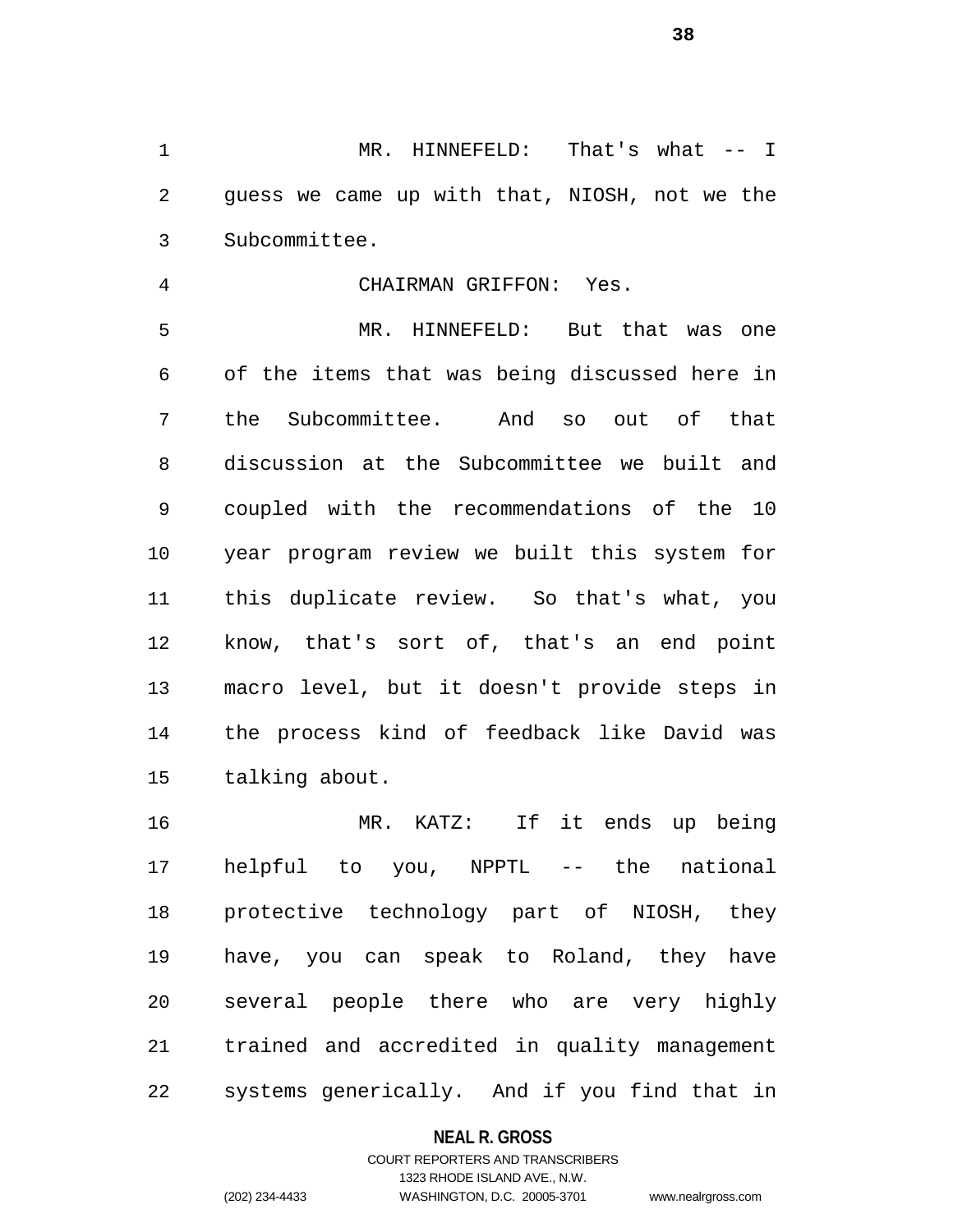your discussions that you need some help sort of in terms of sort of theory and practice for quality management systems there are some great people. The one I know is David Book there, and he really knows inside and out quality management systems. He may end up being helpful just on a sort of a consultative basis if you get into discussions and you're trying to find a path forward for changes in that program as it's operating now. 11 MR. HINNEFELD: Okay. CHAIRMAN GRIFFON: So back to your sampling. When did you initiate this, Stu? How many weeks has it been? MR. HINNEFELD: We've sampled for about seven or eight weeks. CHAIRMAN GRIFFON: Seven or eight weeks. So it's -- MR. HINNEFELD: Well no, not quite that many. When I went to the Board there were, I believe there were 12 that had been selected. So now it would be seven or eight

#### **NEAL R. GROSS**

COURT REPORTERS AND TRANSCRIBERS 1323 RHODE ISLAND AVE., N.W. (202) 234-4433 WASHINGTON, D.C. 20005-3701 www.nealrgross.com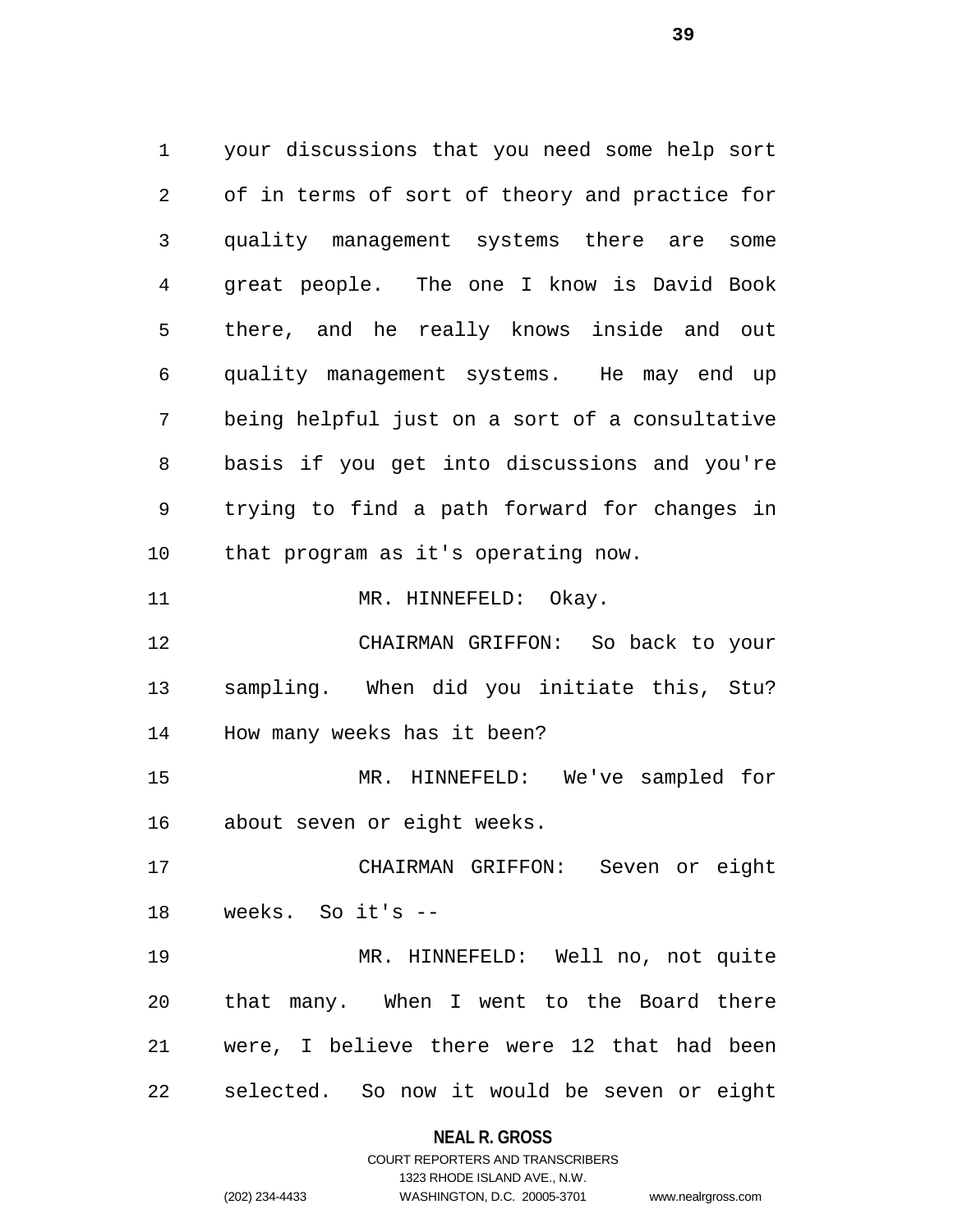weeks.

 Now, there is one we did, the first two we selected we hit one of the possible glitches of the system. We selected cases that came in that were in Classes that we were in the process of recommending to the Board. And it was presumptive cancer. And so we said we should never get a production dose reconstruction for this claim. So we just rejected it and pulled another one. MEMBER RICHARDSON: So you're

 pulling them and then they're going to ORAU and at some point somebody pulls the plug on that case and ORAU stops it?

 MR. HINNEFELD: No, no. ORAU's dose reconstruction is the production dose reconstruction. They provide the dose reconstruction report just like they do on every other one. What we do, we don't write the entire dose reconstruction report. We do the arithmetic in the dose reconstruction, and then the comparison is between the arithmetic

## **NEAL R. GROSS**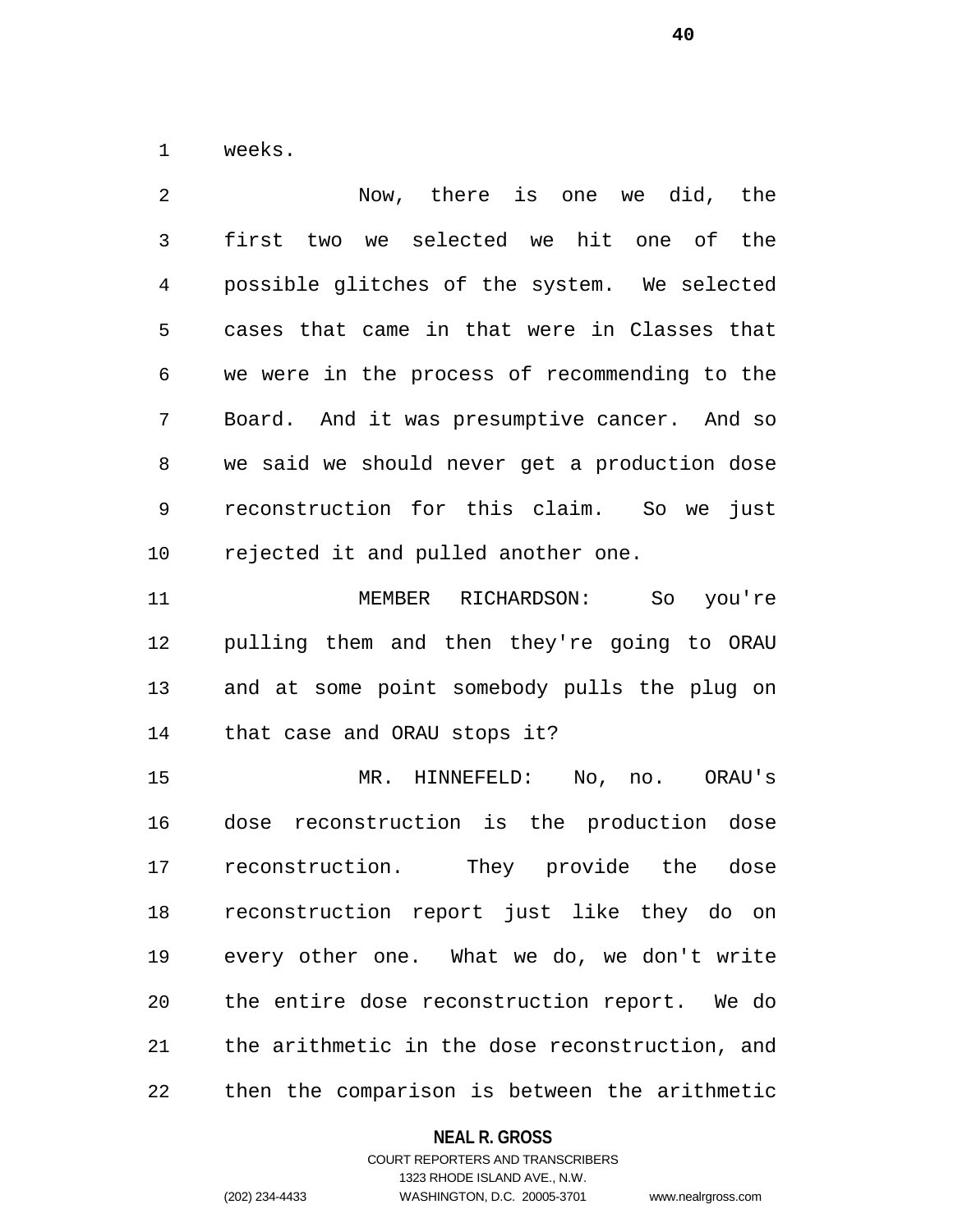we did and the arithmetic they did at the end. But the dose reconstruction that ORAU does is the one then that goes forward to the claimant, assuming there's no --

 MEMBER RICHARDSON: This one that was a problem, this one that you pulled that you said it's going to be within a Class, it was not going to go through ORAU or it was?

 MR. HINNEFELD: Well, I mean at this point it follows its normal path. So it would have gone to ORAU. But cases like that we tend to pend if we expect a Class to be added pretty soon. For instance, if we made the recommendation to add the Class or if the Board for instance has even voted to recommend adding the Class because it's, you've got to be pretty certain you're going to add it. But you know, we don't work on those claims. We pend those claims and wait for them to get paid through SEC. So in this case that, while that claim came in it's going to fit into a Class. That's my phone. We'll try that

**NEAL R. GROSS**

COURT REPORTERS AND TRANSCRIBERS 1323 RHODE ISLAND AVE., N.W. (202) 234-4433 WASHINGTON, D.C. 20005-3701 www.nealrgross.com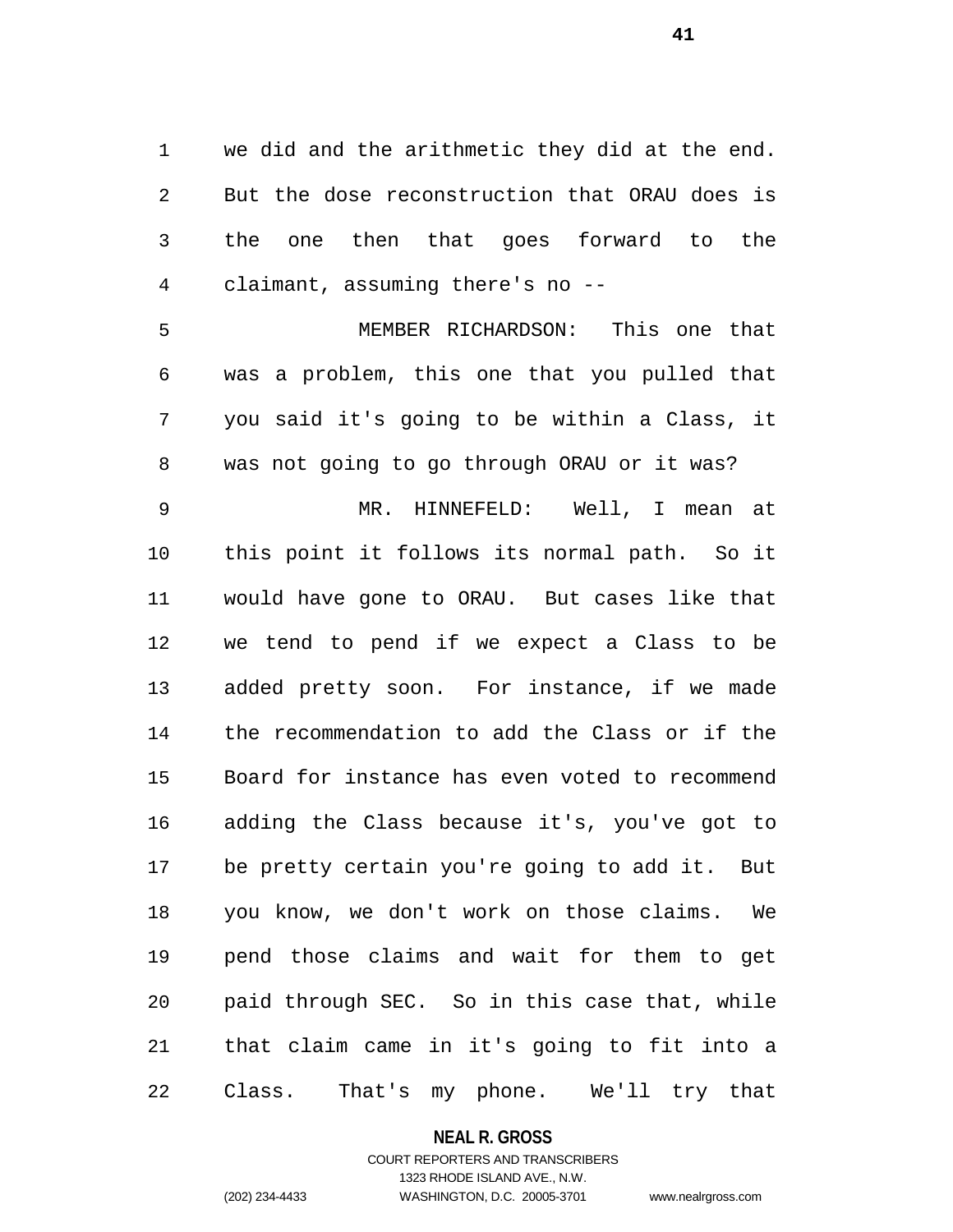later. Better than a ring.

 MEMBER RICHARDSON: But this is sort of an audit of the work that ORAU is doing for you. MR. HINNEFELD: Yes. MEMBER RICHARDSON: So you would get the work that was done for you for ORAU for that case. MR. HINNEFELD: No, that's the point, that we won't. DR. ULSH: This is a case that's been referred to us by DOL. We've got the records from DOE. MR. HINNEFELD: Well actually, we started doing -- yes, we have to get the records from DOE in order to be able to do the case. DR. ULSH: Right. So then we selected that to do what we're calling a blind DR. It's also going to ORAU. Ordinarily it would go to ORAU, it would work its way through the machinery over there and then come

#### **NEAL R. GROSS**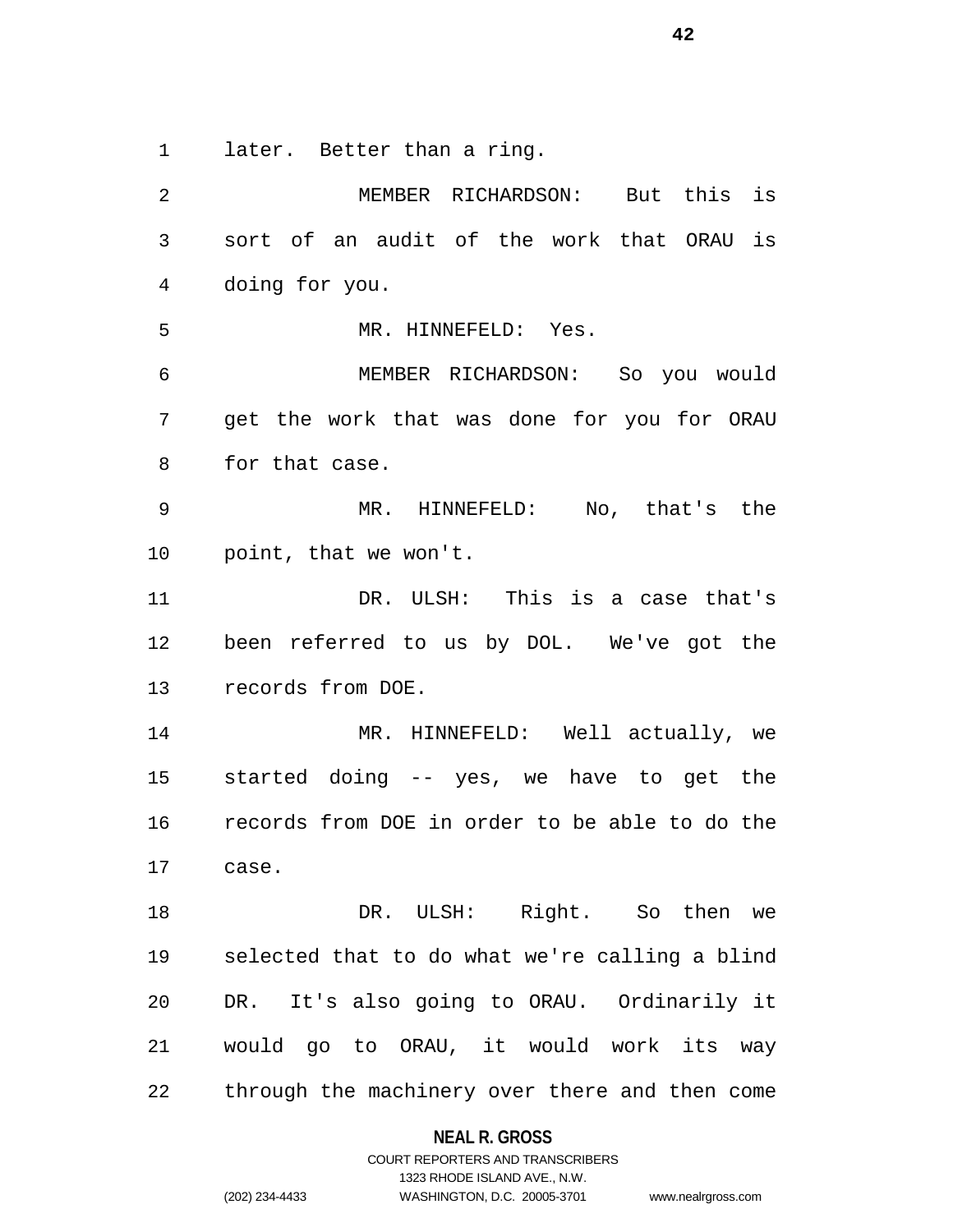over to us and at that time we would do the comparison. But in this case we reached into the cookie jar and pulled one out. We said oh, wait a minute, this is one that's part of a Class that is most likely going to be recommended. Therefore, it'll never go 7 through ORAU's machinery, and we wanted -- MEMBER RICHARDSON: That's what I was asking. The one that's going to get pulled out, you pulled it and then the plug was pulled and it wasn't going to go to ORAU. MR. HINNEFELD: Right. They would never deliver a dose reconstruction. They would see that the claim came in, but they would never do a dose reconstruction. It would be an SEC pull.

17 MEMBER RICHARDSON: Okay.

 CHAIRMAN GRIFFON: So the 2 per 100 or whatever that you're pulling you're doing full DR -- you're doing a blind DR essentially.

MR. HINNEFELD: We're doing DR,

**NEAL R. GROSS**

# COURT REPORTERS AND TRANSCRIBERS 1323 RHODE ISLAND AVE., N.W. (202) 234-4433 WASHINGTON, D.C. 20005-3701 www.nealrgross.com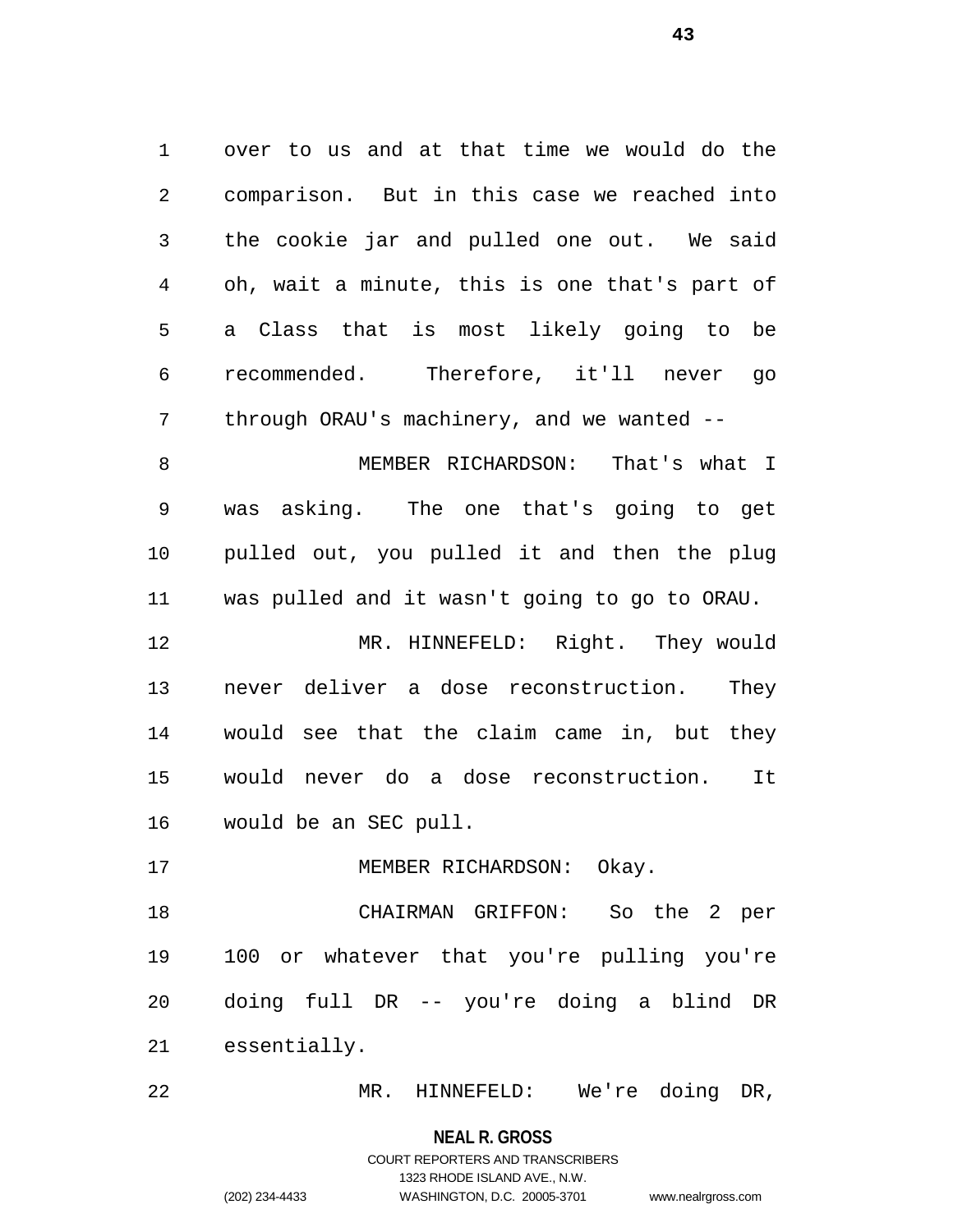we're not just writing the dose reconstruction report. There's a lot of verbiage in a dose reconstruction report. CHAIRMAN GRIFFON: Okay. MEMBER RICHARDSON: That's great, I think it's  $-$  MR. HINNEFELD: Well see, when we started to do the analyses if we start to -- pull our hair out when we try to compare these things then we'll think, holy cow, what kind of monster have we built here. I already think that every day. (Laughter.) DR. ULSH: I'm not surprised that you liked it because it was your idea. (Laughter.) DR. ULSH: No, I mean you suggested that we do blind DRs, and we thought it was a great idea. MR. HINNEFELD: It was the best we could do to implement the ideas we talked about. We worked really hard about how are we

> **NEAL R. GROSS** COURT REPORTERS AND TRANSCRIBERS

> > 1323 RHODE ISLAND AVE., N.W.

(202) 234-4433 WASHINGTON, D.C. 20005-3701 www.nealrgross.com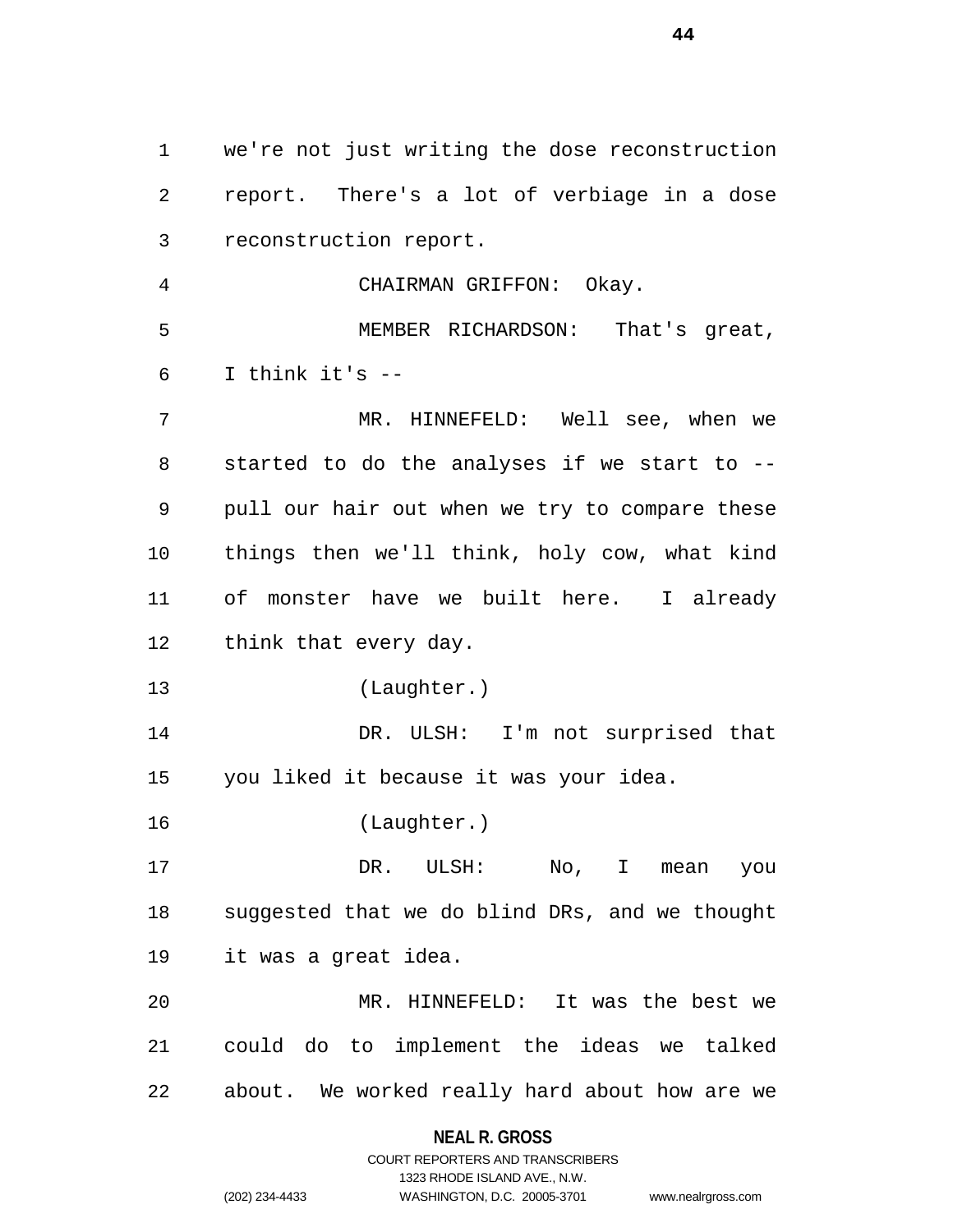going to keep this blind, and there's no way to have it blind on our side. Everybody on our side knows when they're doing this they're doing this for comparison to a production dose reconstruction. We can keep it blind on the production side.

 MR. KATZ: That's all that matters.

 MEMBER RICHARDSON: That's who you want to be blinded anyway.

 CHAIRMAN GRIFFON: And then I'm wondering about the feedback of that information to the Subcommittee.

 MR. HINNEFELD: Well, part of what I was suggesting is that as we do these comparisons we have, like I said we have four where we could have done comparisons like a week or so ago. I don't know if we got any more in the meantime. But as we run through a group of these comparisons maybe we get four or five or whatever. I'm not planning to do like 50 of them before we send them to you.

## **NEAL R. GROSS**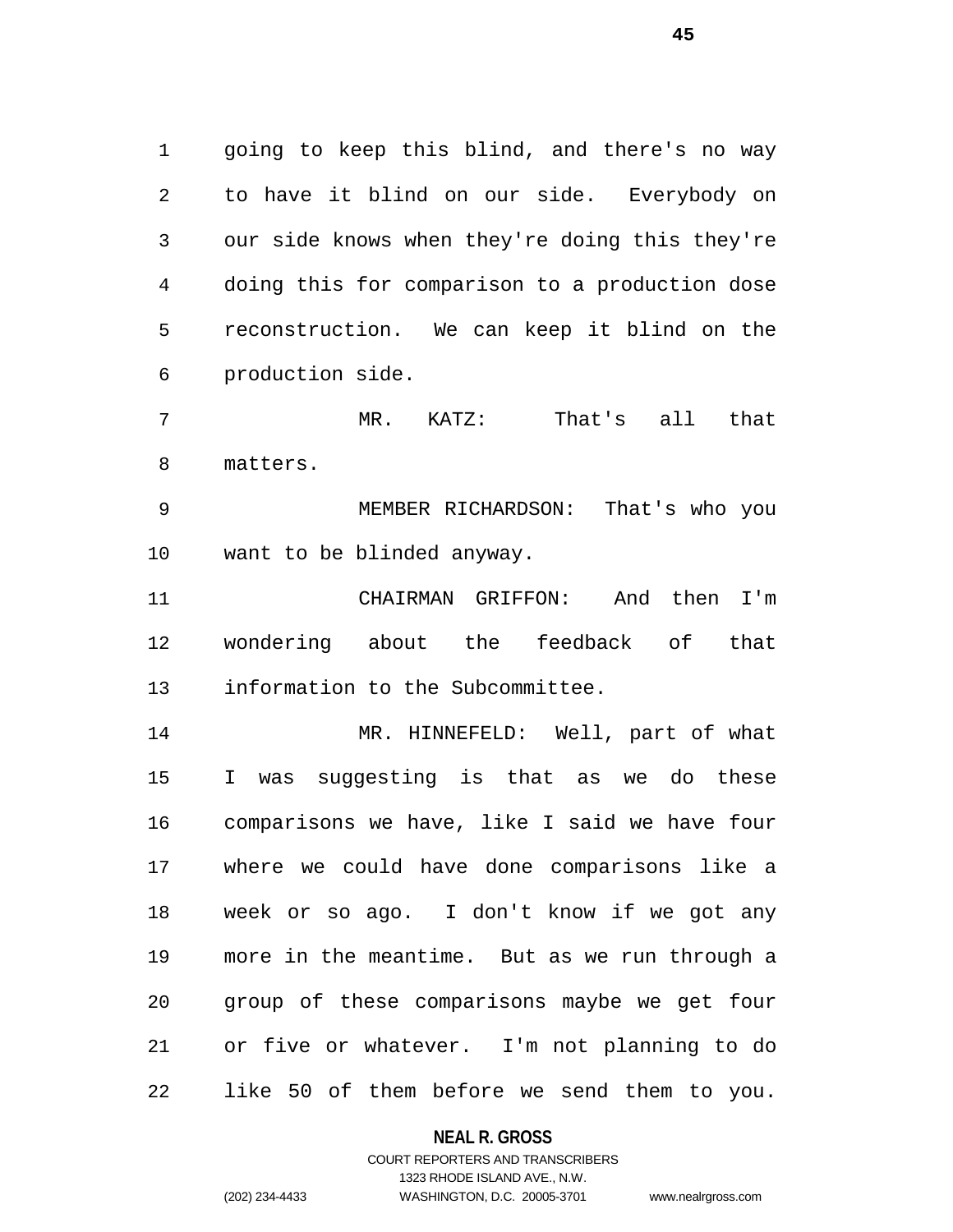Let's do a handful and then we'll have this intermediate product and we'll send it out to you. Theoretically if you do two a week, you know, ultimately you could have, you know, you would have a batch of eight pulled in a month roughly. And so you could do them sort of like that as a grouping. Now, they won't necessarily come in production-wise in sequence so as long as nothing goes too long you might wait for the first eight or something, the first month's pulls or something. Or we could start, you know, we started pulling I think in November, you know, once we get all the ones, the production ones for the ones that were pulled in November maybe we just put those together in some sort of summary report.

 MR. KATZ: But what you'll share with the Subcommittee would be a report of those including a causal analysis for any differences?

MR. HINNEFELD: That would be my

**NEAL R. GROSS**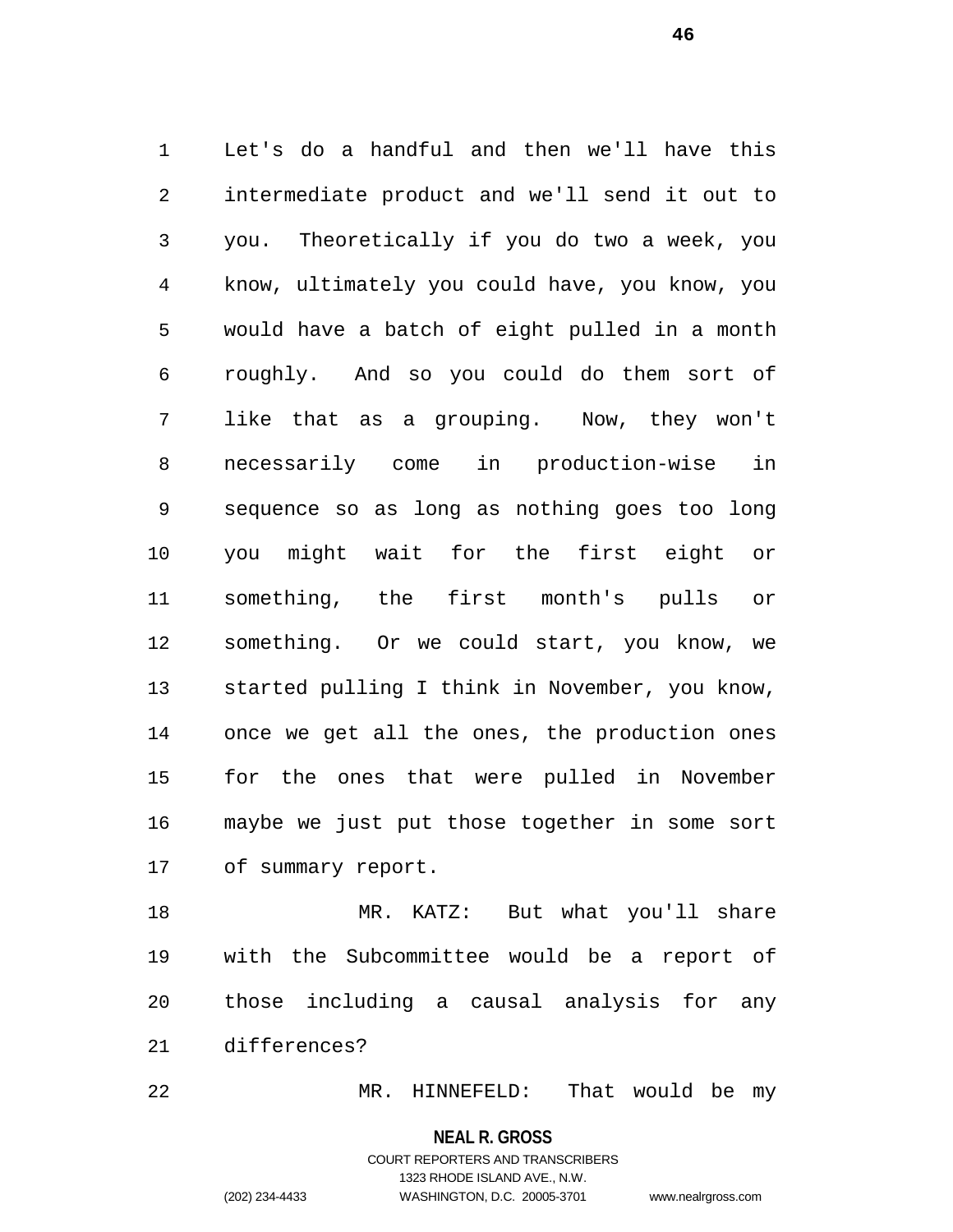expectation. That would be my expectation. We haven't done anything yet.

 CHAIRMAN GRIFFON: -- some preliminary analysis.

 MR. KATZ: That sounds good. MEMBER RICHARDSON: I mean, one idea for us would be moving forward. I mean, we have this issue that we've been focusing on DRs for older cases, and as we think about the type of work that SC&A's doing one way would be to kind of incorporate their work moving forward into more of an attention to this same stream of contemporary cases that's been generated. And to help or to contribute another perspective on the analysis of these side-by-side comparisons looking for patterns or major trends in them. And I mean, that would be work that was really up to date on what was happening and maybe would help us, you know, give another perspective on as Ted was calling kind of causal explanations.

We've talked some about, you know,

**NEAL R. GROSS**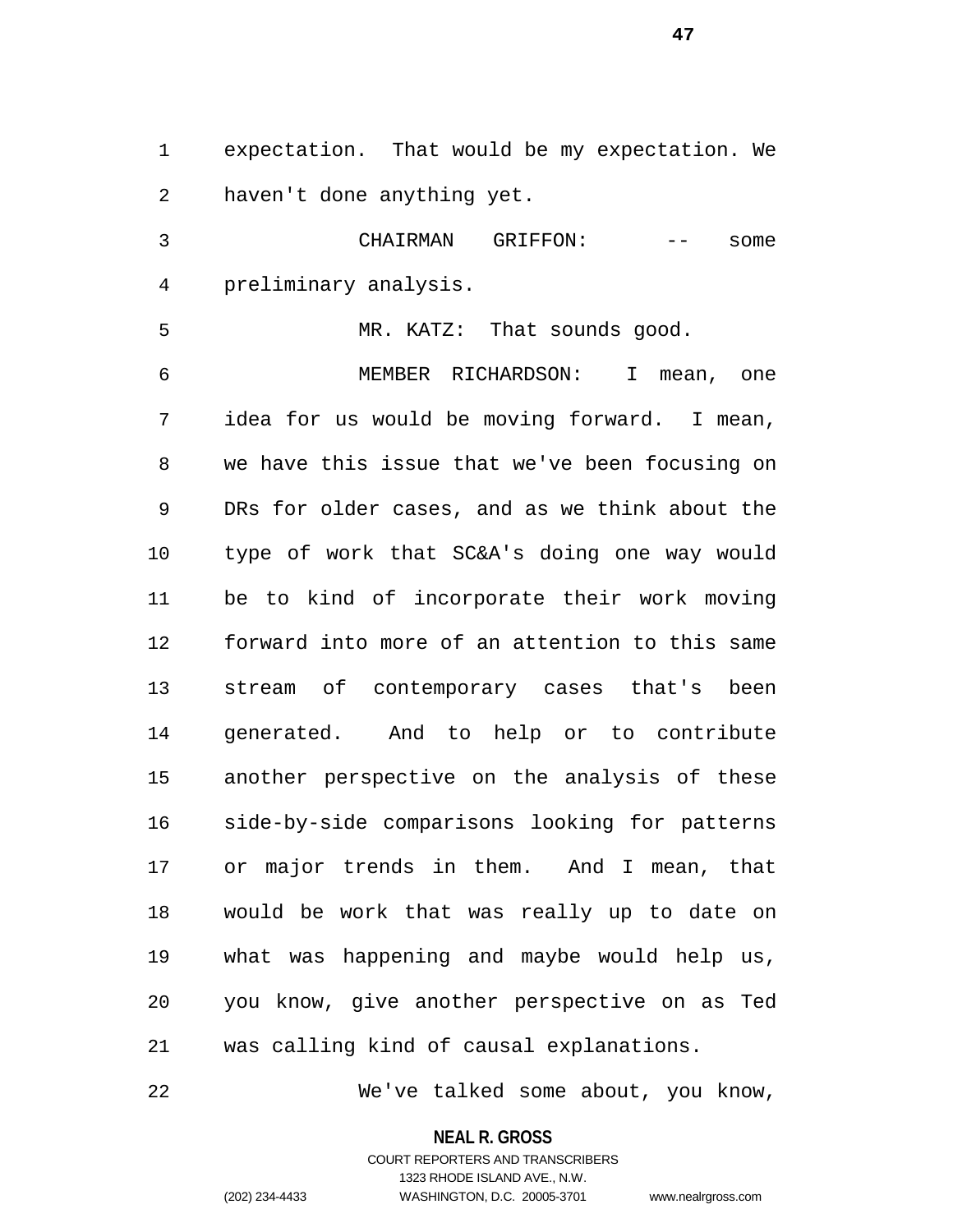do we just continue doing these draws of historical DRs or do we kind of switch them up and maybe it would be useful also for NIOSH as you're going to have these side-by-side comparisons. There's a lot of analysis that could be done from the final decision on whether it's compensable or not to any of the comparisons of data points along the decision-making process.

 CHAIRMAN GRIFFON: Yes. And I mean, the other piece you mentioned was you pulled, what, five from the 12th set? I mean, that's a whole another initiative, right? That's separate.

 DR. ULSH: Well yes, that was part of the 10-year review that we committed to do. We wanted to look at contemporary ones so we actually picked the five with the latest date from the 12th set and reviewed whether or not we agreed with the finding and whether or not we also considered a QA finding. I don't think that that initiative is part of an

## **NEAL R. GROSS**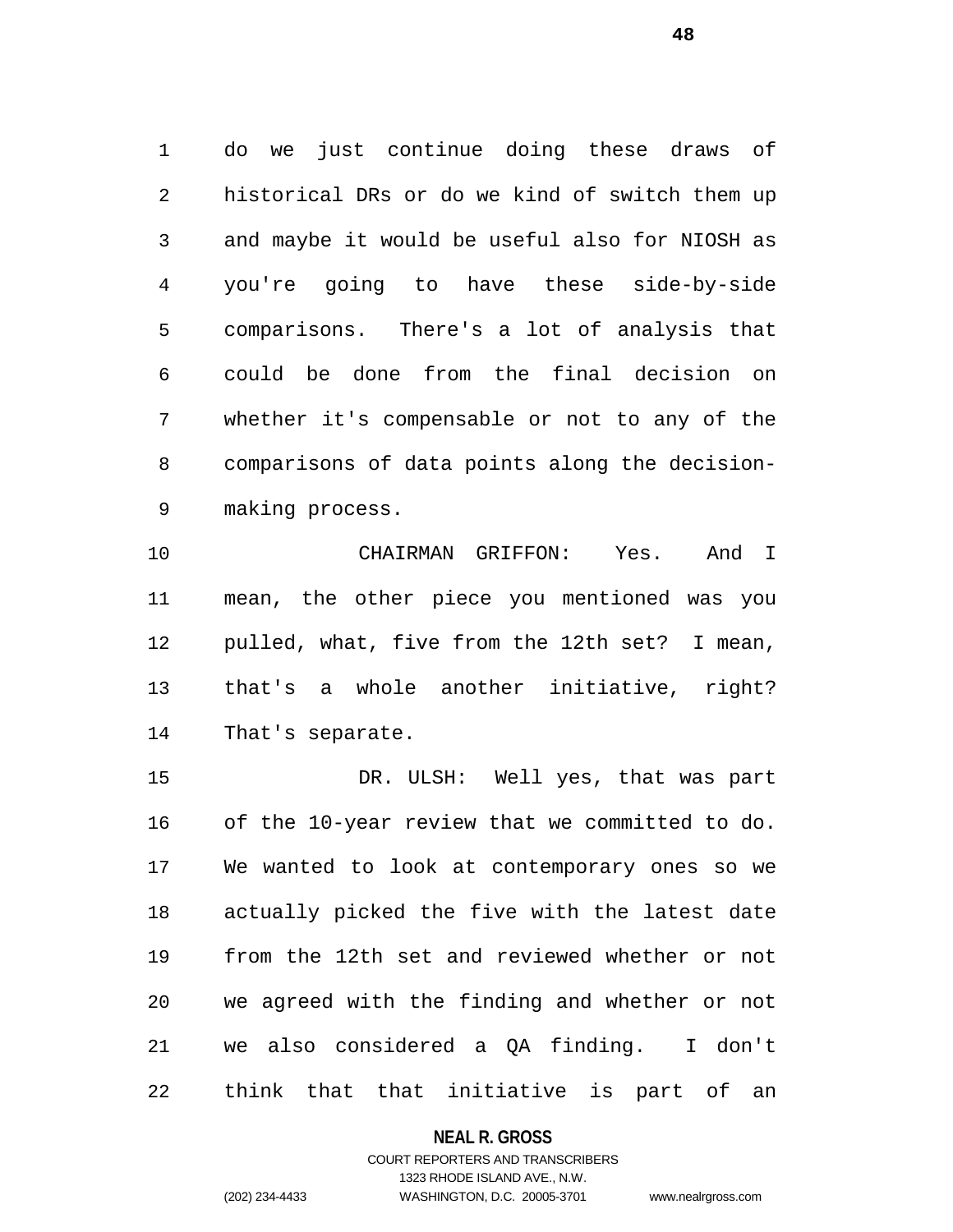ongoing thing that we're going to do at least at this point.

 MR. HINNEFELD: Well, I think we didn't commit to doing any more than that. Now, you could argue that the 10-year review doesn't expect a one-time look at that, but you should continue to do that. You know, it says if things continue to get through our what we consider QC process and are delivered with QC errors that that's something that could be continued. We kind of said -- before we commit to continuing it though, I'd like to know what we learned from the analysis and can we fix the things, is there something to fix about the process so that these things that we identify in this analysis wouldn't have, you know, don't occur anymore, rather than just say commit to continuing to do that. We can commit to doing every, you know, I don't know that I can do every good idea, we can't do every good idea that comes along. We just don't have the resources to do every good idea

## **NEAL R. GROSS**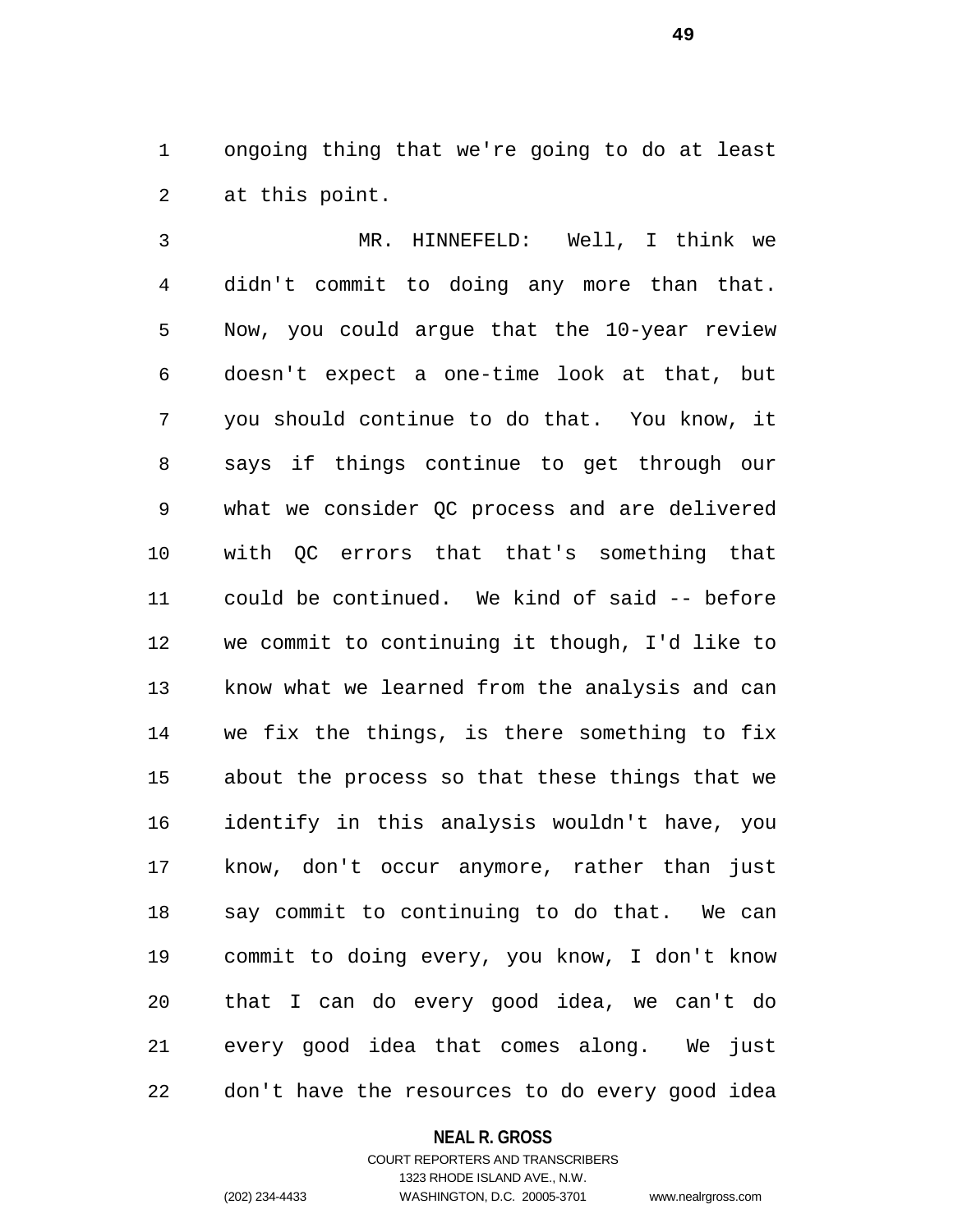that comes along.

 DR. ULSH: And the point in the process where we are with that particular initiative is like Stu said, ORAU delivered their analysis, I took a look at it and added my own, so now we have the judgment at least so far of whether or not we agree with the finding and whether or not we agree that it's a QA. The next step in the process then for those subset of issues where we say yes, you know what? This is a QA issue. The next step is why did that happen, the root cause analysis. We haven't done that. CHAIRMAN GRIFFON: When you say you took the 12th set, the five latest or most recent cases, were they the five most recent that had QA/QC findings by SC&A or just the five most recent? DR. ULSH: I think they were just the five. MR. HINNEFELD: They were the five

most recent because there had not -- see, this

**NEAL R. GROSS** COURT REPORTERS AND TRANSCRIBERS

1323 RHODE ISLAND AVE., N.W.

(202) 234-4433 WASHINGTON, D.C. 20005-3701 www.nealrgross.com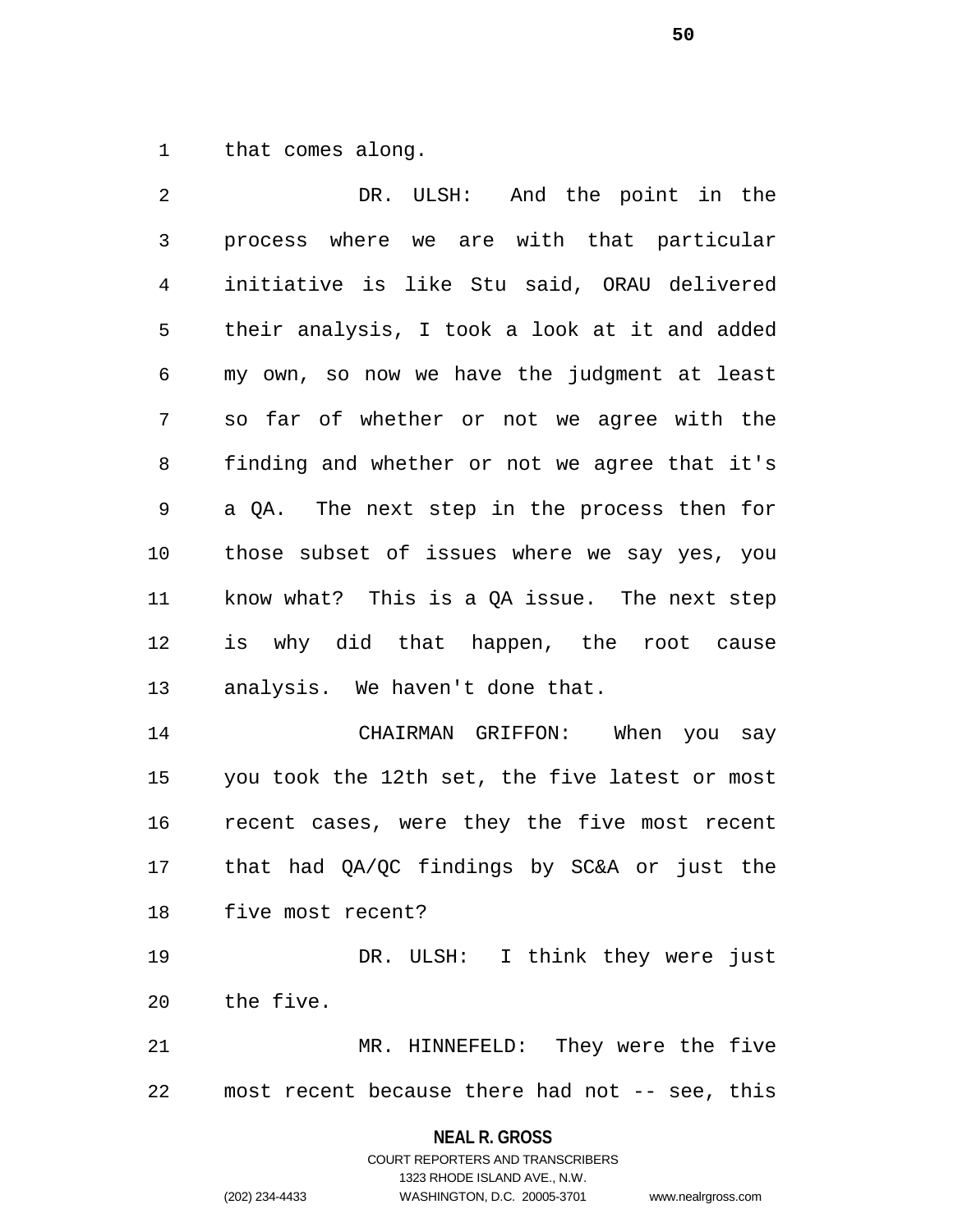is from the 12th set. There has not been any analysis --

 CHAIRMAN GRIFFON: Oh, there hasn't? Okay.

 MR. HINNEFELD: -- of the findings. When SC&A writes a finding, I mean they sometimes will say it in there.

8 CHAIRMAN GRIFFON: Yes.

 MR. HINNEFELD: They sometimes will say it, but I don't know -- all we did was let's look at the five most recent just for ease of selection.

 CHAIRMAN GRIFFON: Because I mean part of the discussion. I mean, SC&A's on the 15th set, I think, now. Have you finished the 15th set?

17 MR. KATZ: No.

 CHAIRMAN GRIFFON: They're working on the 15th set.

 MR. HINNEFELD: And they've delivered the 13th in the interim since we

pulled out of the 12th.

## **NEAL R. GROSS**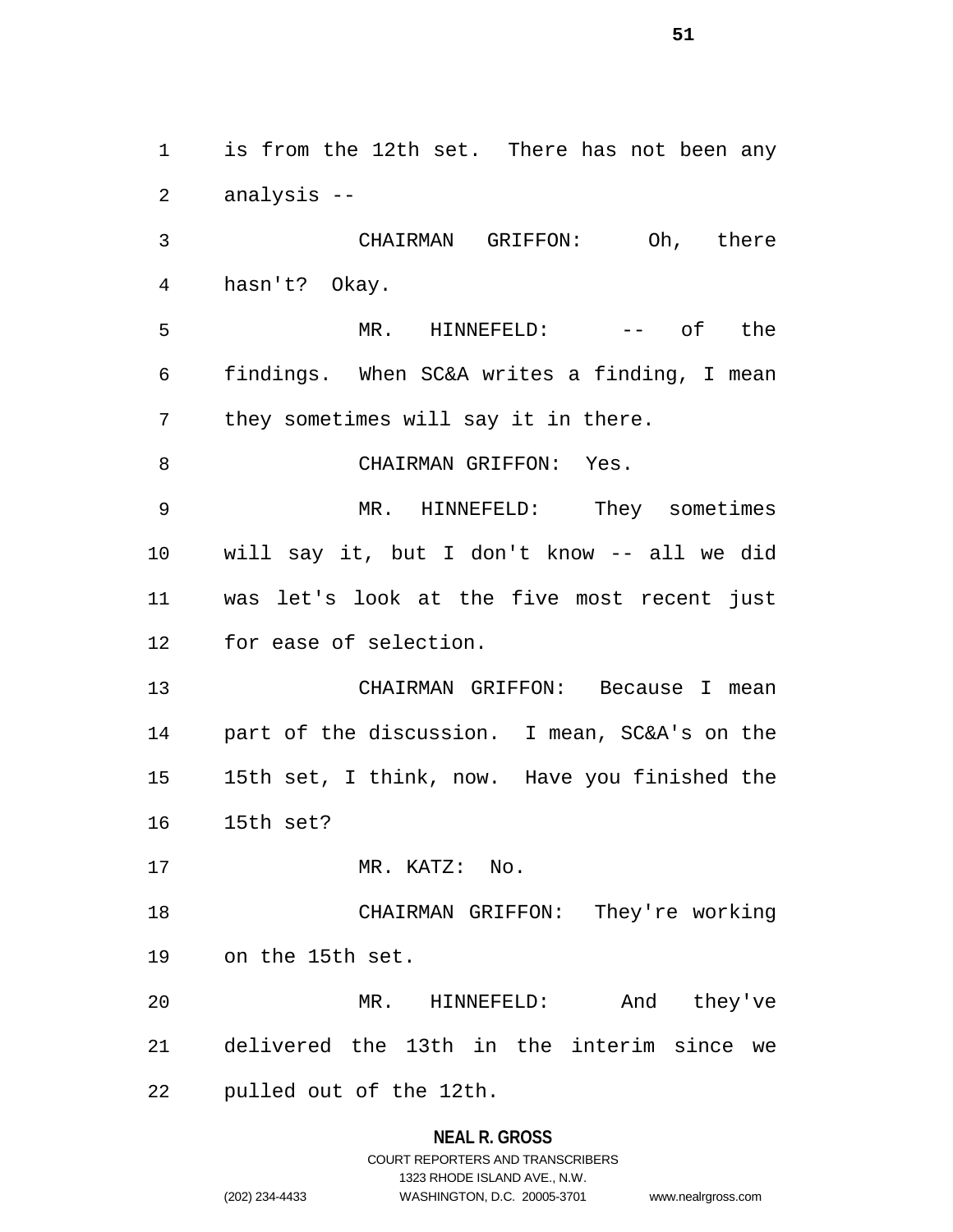CHAIRMAN GRIFFON: And we're, as a Subcommittee here we're on the seventh, eighth and ninth. We're hopefully close to wrapping up the seventh I think, but anyway, the question was how can we get sort of ahead of the curve a little bit, you know. And one notion that we were talking about, just talking with Doug earlier, one notion was, you know, is there any way to sort of look at the SC&A ranked medium and high impact findings and sort of do a triage process ahead. But then I think you could also, in doing that you could lose sight of the littler ones which could often fall into those QA/QC kind of things, you know, like missed a year of dose, didn't impact the case overall, you know. So I think we want to kind of balance that.

 I mean, but that was one idea was to -- because we, as we talked about in the last meeting we have the QA/QC and the consistency/reproducibility question but we also have the overall charge of this

**NEAL R. GROSS**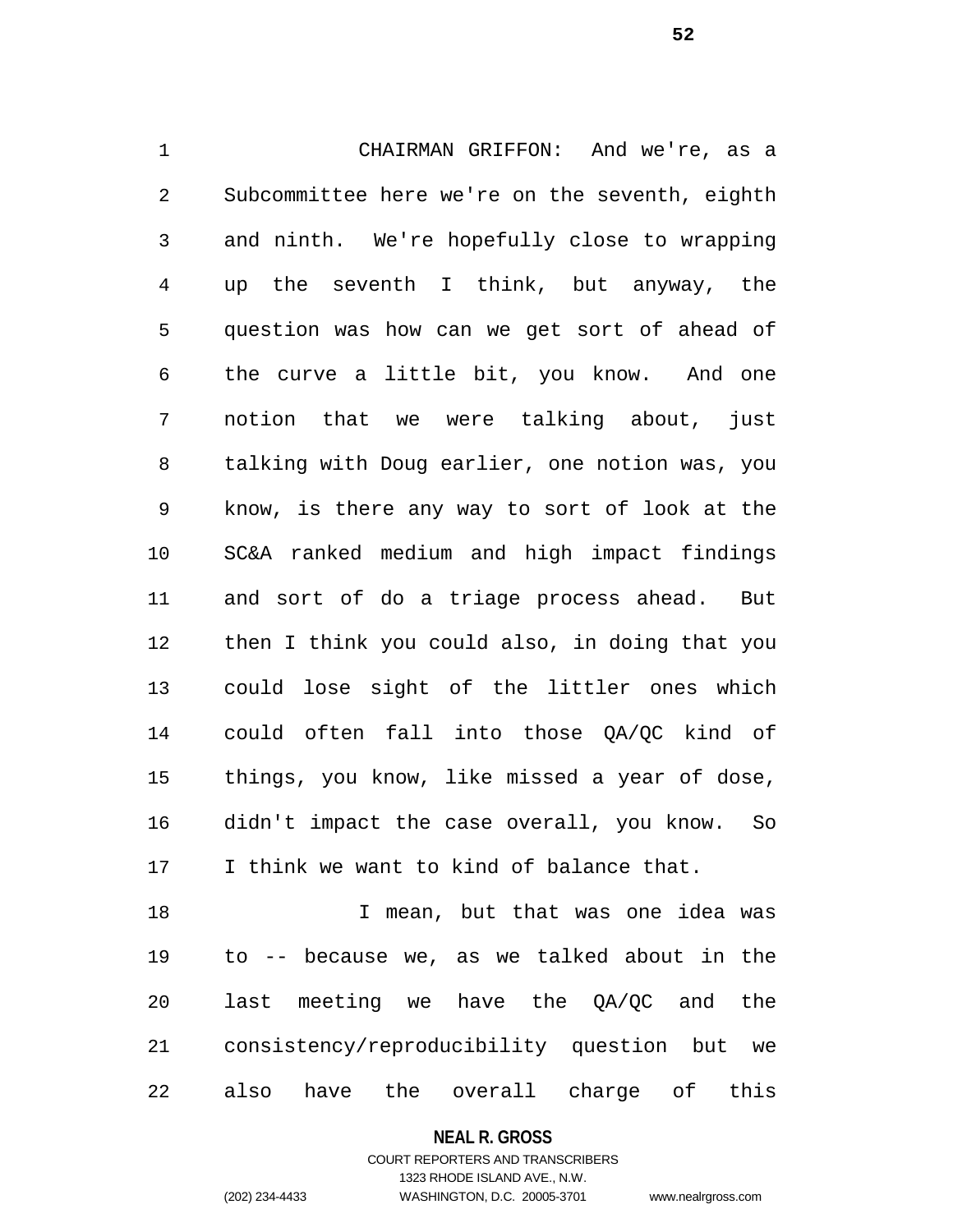Subcommittee which is the dose reconstruction validity. So if there's bigger magnitude findings maybe we can high-prioritize those and then let SC&A summarize, give us summary tables of the QA/QC. If they're very similar to things we've seen before I think we want to tackle it on the broad level rather than just picking each one, you know, going down each matrix item, you know, and debating over one year's, you know, one year's missed record or whatever. I think it might be useful for us to see a summary from SC&A that says, you know, over the 10th, 11th, 12th, 13th, 14th matrices you know we found this many QA/QC findings, they fell into this, most of them were low, you know, whatever. And then we have six or eight cases overall where we found bigger findings that might fall into the scientific validity question which we think the Subcommittee should prioritize ahead, you know, so we can be working on QA/QC as an overall thing and then focus more on some of

#### **NEAL R. GROSS**

COURT REPORTERS AND TRANSCRIBERS 1323 RHODE ISLAND AVE., N.W. (202) 234-4433 WASHINGTON, D.C. 20005-3701 www.nealrgross.com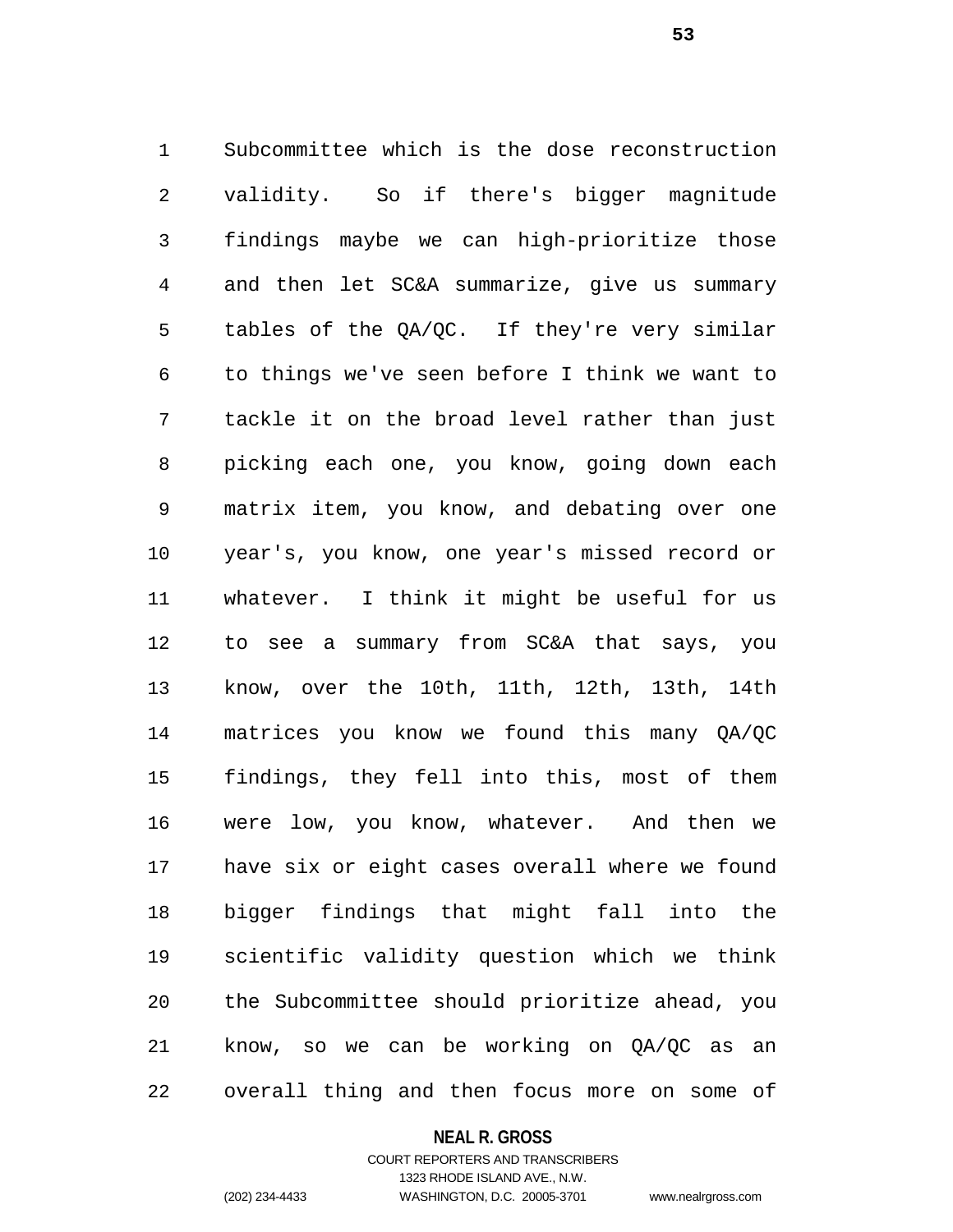the technical issues and be more current with those I think is the hope. So I don't know if that makes sense.

 DR. ULSH: Well, it does. My first thought on that, Mark, is just maybe a caution that at least taking those five as an example to the extent that you can generalize from that it's a mixture of cases, findings where we did agree with the finding and we did agree with the categorization of the QA, and then at the other end of the spectrum there's some where we didn't agree with the finding.

 CHAIRMAN GRIFFON: Right, right, right.

 DR. ULSH: So you can take the findings that SC&A has issued but at that point you won't have our responses to it, right? I mean, at some point you've got to get NIOSH's input whether we agree with the finding or we can explain it.

CHAIRMAN GRIFFON: Right.

DR. ULSH: So you've got to decide

**NEAL R. GROSS** COURT REPORTERS AND TRANSCRIBERS

1323 RHODE ISLAND AVE., N.W.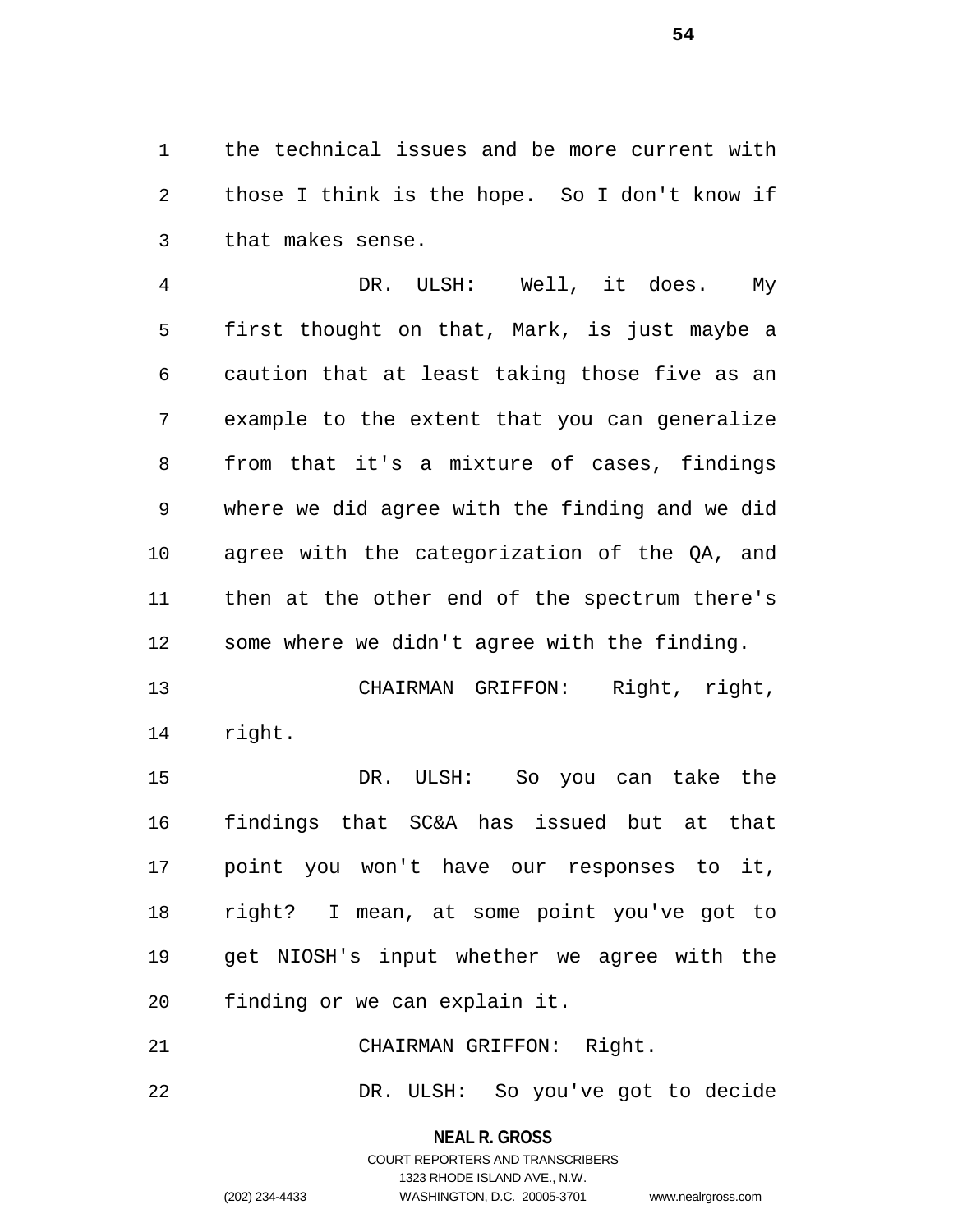kind of where in the process to make that cut to say here's the issue.

 CHAIRMAN GRIFFON: Where to do the triaging, yes, yes. That's a good point. I mean, part of the backlog I think is the Subcommittee itself but some of it's also on NIOSH's side because you're overwhelmed on SEC work and other, you know, obviously. So ideally it would be good to have all the NIOSH responses and then kind of, you know, pick out that way after we have all the responses, I agree. Just a thought.

 DR. ULSH: You've also done the look back though for the first 100 cases where after all the dust has settled and we've come to an agreement about a disposition of a particular finding then you've gone back and said here are the ones that are QA issues. And I know that the concern there is that those are too old to be instructive now, but it could be a model perhaps that at some point once we all agree on a disposition of a

#### **NEAL R. GROSS**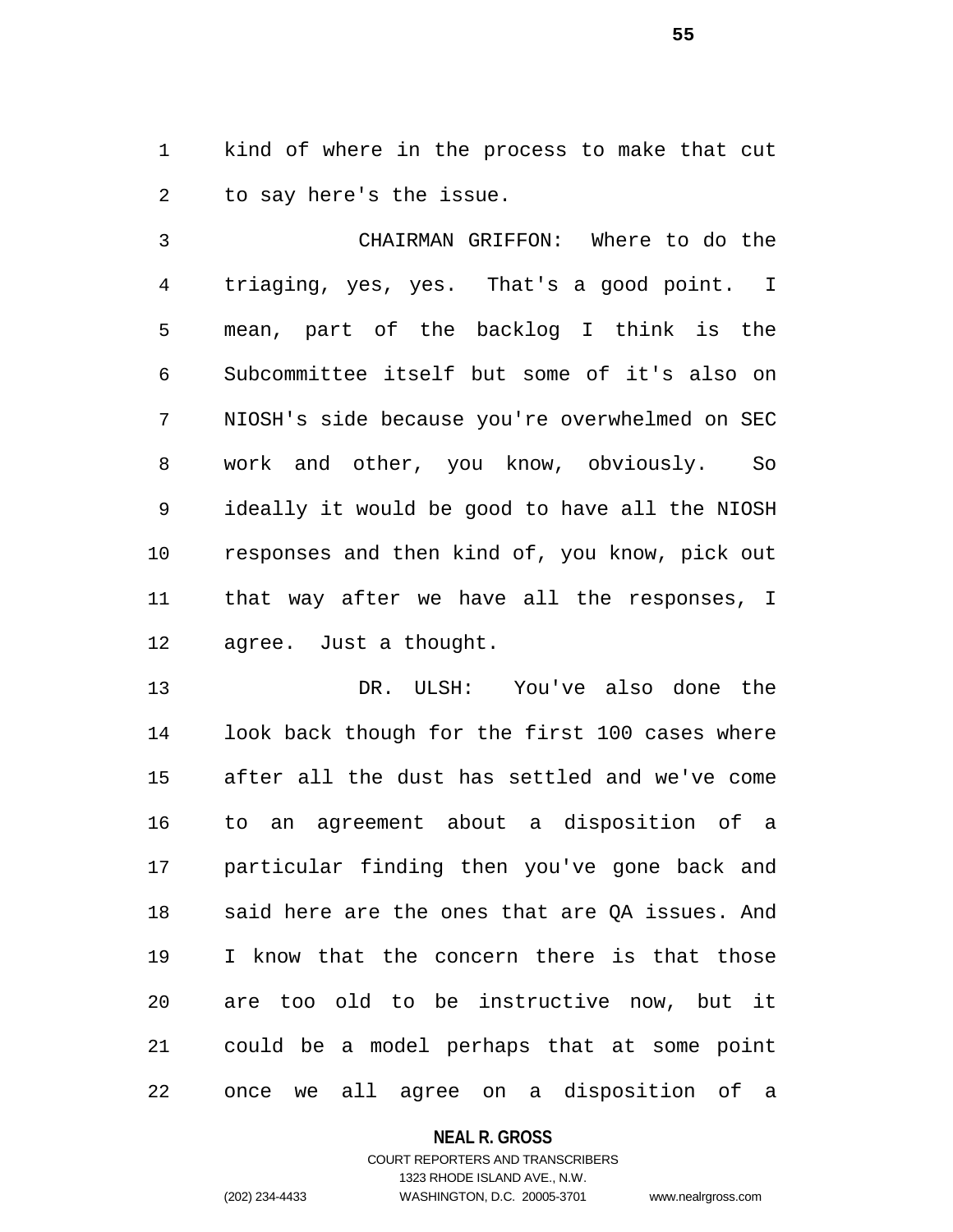finding then we take another look back and say these are the ones where everyone kind of agrees were QA issues.

 CHAIRMAN GRIFFON: Yes. Yes. But the concern is getting up to this more current cases that were done.

 DR. ULSH: And something -- you've got to take something away I guess.

# 9 CHAIRMAN GRIFFON: Right.

 MR. KATZ: Just to add to this conversation, a little bit of a tangent but it relates to what David was saying. We're on the 15th set now at SC&A and you mentioned the distance between where the Subcommittee is on the sets and SC&A is. And David's suggestion that SC&A be looking at these blind cases alongside the Subcommittee. So I wonder if -- I mean at some point it doesn't make sense to keep stretching out the difference in this progress and maybe we should at some point, whether it's the 15th set or the 16th set we should stop progressing with those sets and

#### **NEAL R. GROSS**

## COURT REPORTERS AND TRANSCRIBERS 1323 RHODE ISLAND AVE., N.W. (202) 234-4433 WASHINGTON, D.C. 20005-3701 www.nealrgross.com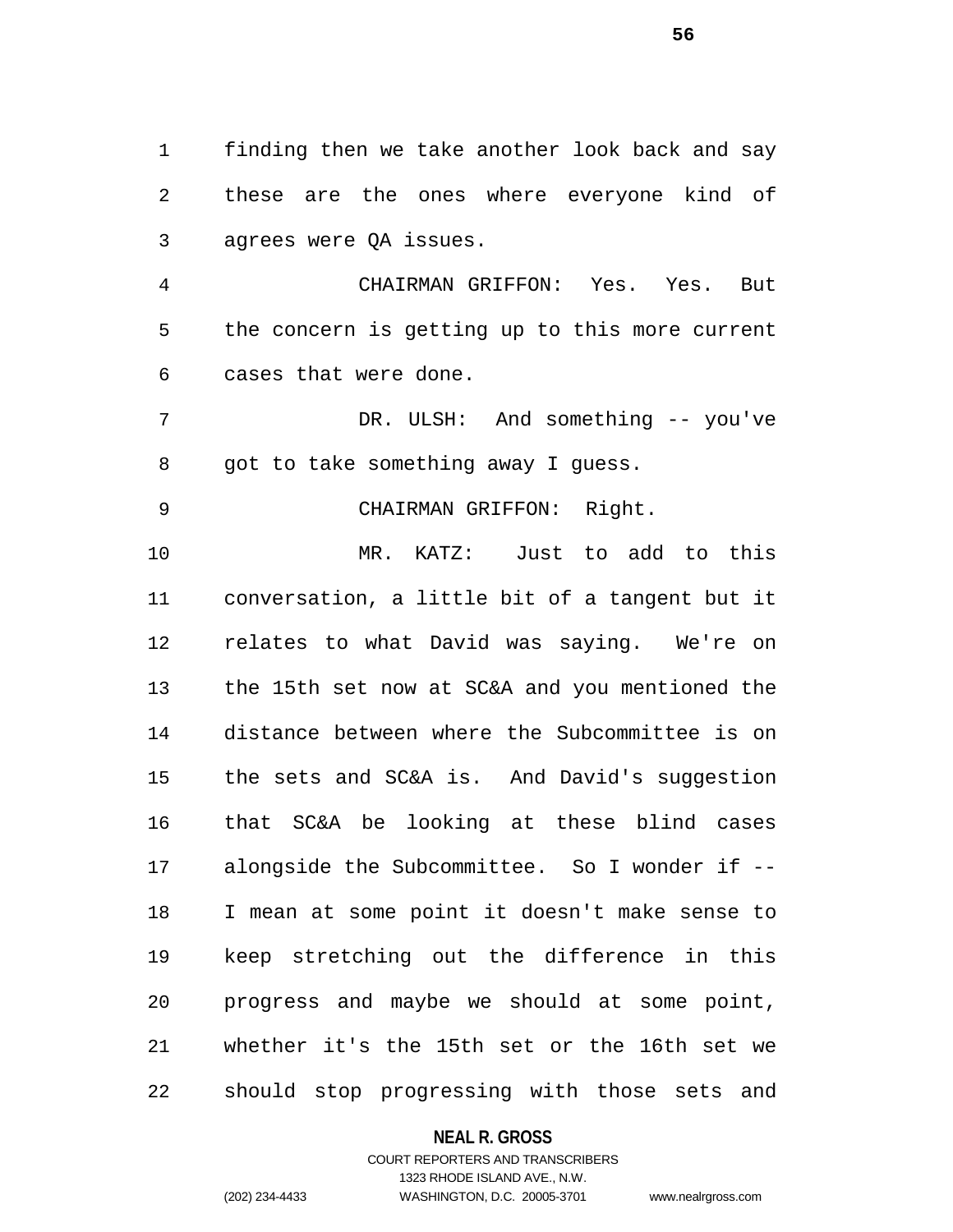maybe do what David's suggesting, have SC&A focused on as you get these confined cases looking at those and preparing on those for when you have your meetings so that you can at least be doing that contemporaneous work. SC&A's not spending its time churning out new sets that are so far off really in terms of where the Subcommittee can get to.

 Because I think Brant's right, I mean until we have some back and forth response, the Board Members have to do their part with the dose reconstruction and so on you really, you just have SC&A's initial perspective. You don't have their final perspective even on those later sets, what the issues are with those sets until it's gone through its normal process. I wonder, I think you should think about that at least. Changing this process going forward in terms of adding on these sets.

 CHAIRMAN GRIFFON: No, I agree, it doesn't make too much sense to get much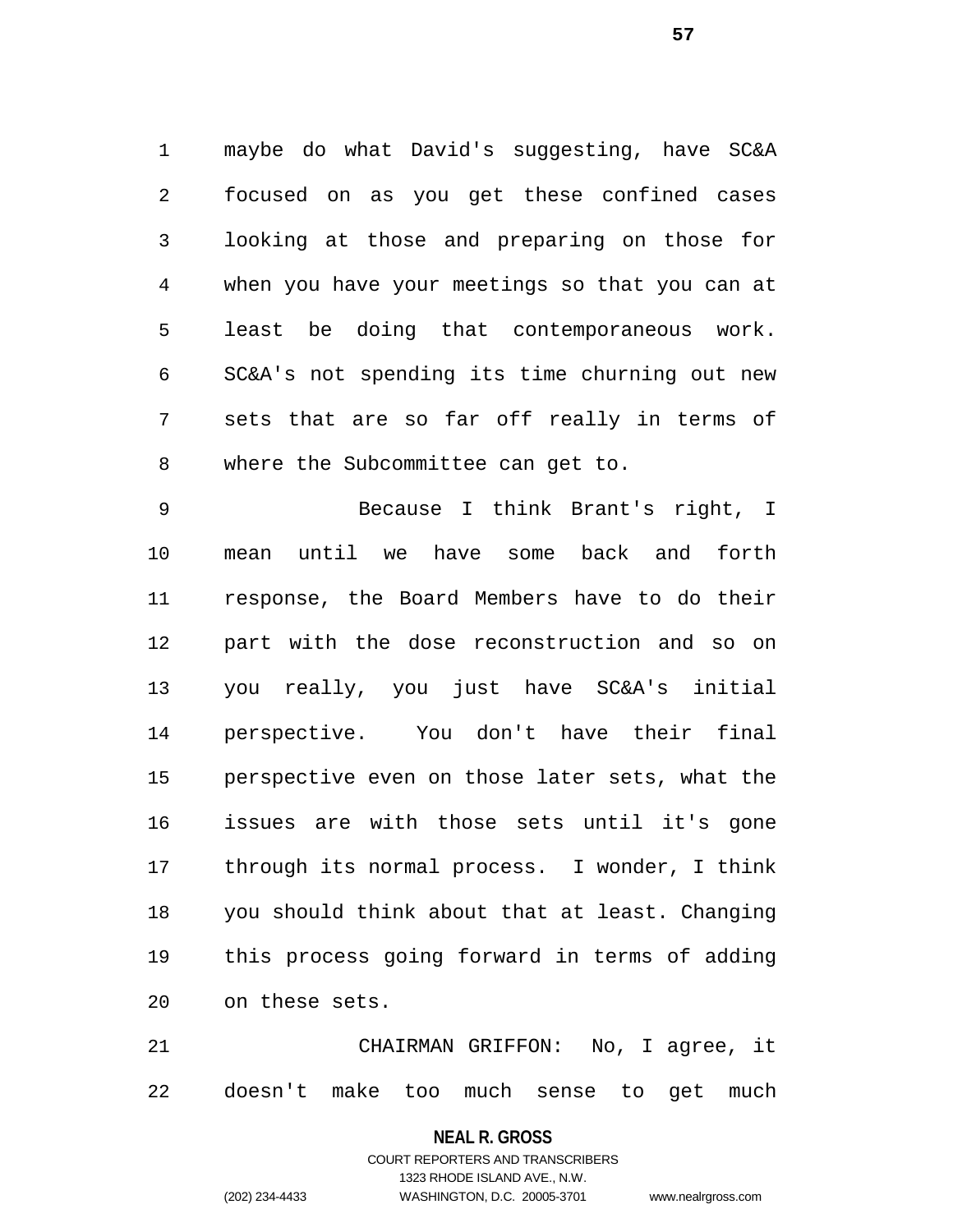further ahead, I agree.

 MR. FARVER: I suggest not cutting back completely but scaling back. Let's say we start scaling back on the 16th set or 17th set. Instead of 40 cases you knock it down to 10 or something. And then I take the resources that I would use to do the other cases and put them doing the blind reviews. So while we're still moving forward on our DRs to take up anything big, and you might have to be more selective in your case selection. We're still looking at some to pick up issues but then we're also -- MR. KATZ: But the reality is, Doug, is that there's no action being taken on

 these late sets. I mean there's still -- there's no mechanism for action. They sit on the shelf until they go through the process. I'm not seeing a lot of benefit to that. I mean, I don't think it's an equivalent transfer of SC&A resources to the blind because we're not asking you to do de novo

## **NEAL R. GROSS**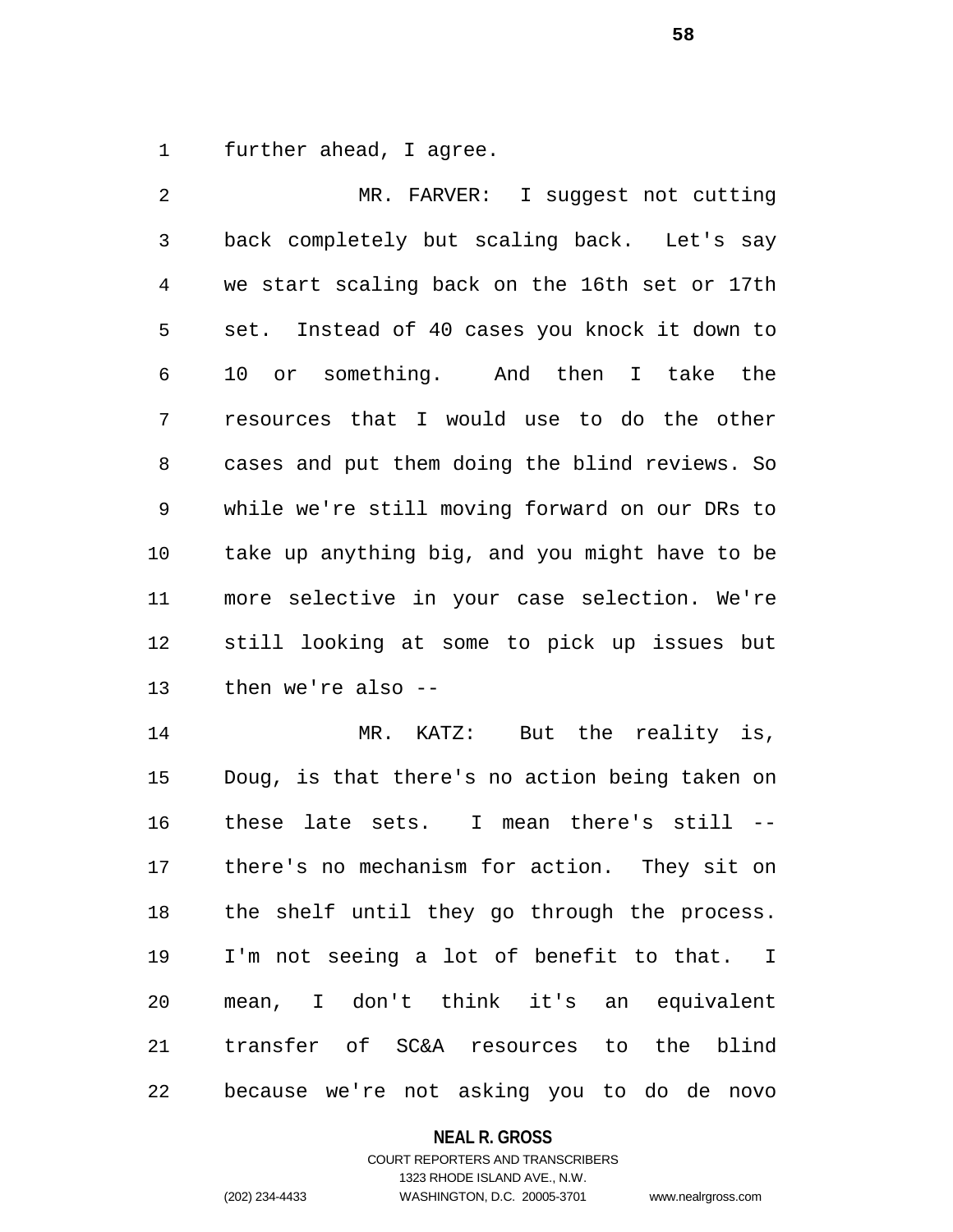blind dose reconstructions. I mean, DCAS is doing that. You don't want to duplicate that. Really what we want you to just use your technical eyes to sort of review that work, but it's not the same as actually you doing the dose reconstructions. MR. FARVER: So we would just review their analysis of the -- MR. KATZ: And come to the table with the Subcommittee ready to discuss what you see there. 12 MR. FARVER: I misunderstood. MR. KATZ: I think that's what David was suggesting. MEMBER RICHARDSON: We need to look at them both side by side, figure out. MR. KATZ: Right. So we have a fully productive Subcommittee discussion of

those cases.

 CHAIRMAN GRIFFON: I still wonder if we can triage at an earlier point. I don't think we have to come to complete resolution

## **NEAL R. GROSS**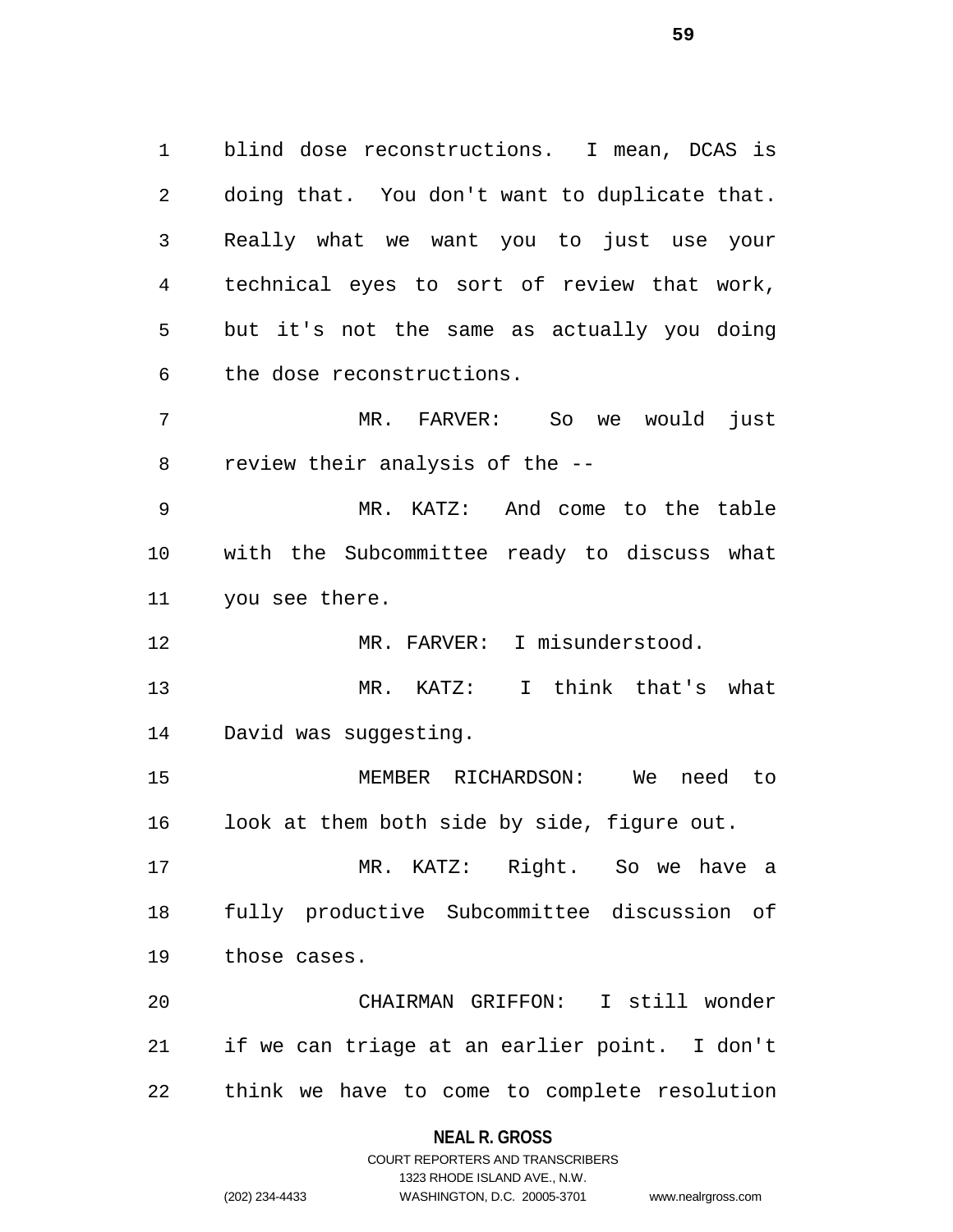in our process on the Subcommittee in order to triage. I think if we got SC&A's findings and NIOSH did an initial review we can look at the matrix and then almost like our selection process we can go down and say, you know, finding 6, finding 10, finding 20 make sense to prioritize and we can vote as a Subcommittee and move those up in priorities. And then say the other ones seem to likely fall in the -- based on NIOSH's review and SC&A's even if there might be a slight dispute whether it's, you know, an accurate finding or not it seems to fall in the realm of QA/QC we can -- and everybody agrees it's a lower impact. Then we can kind of put that in that broader pot with the QA/QC question. Because I don't want to miss these other ones that, you know, and I think we're letting them sit on the shelf like you said. So I mean maybe that's a path forward to have SC&A, I mean they have their initial findings out to matrix 14. If we can get NIOSH's responses, I think

#### **NEAL R. GROSS**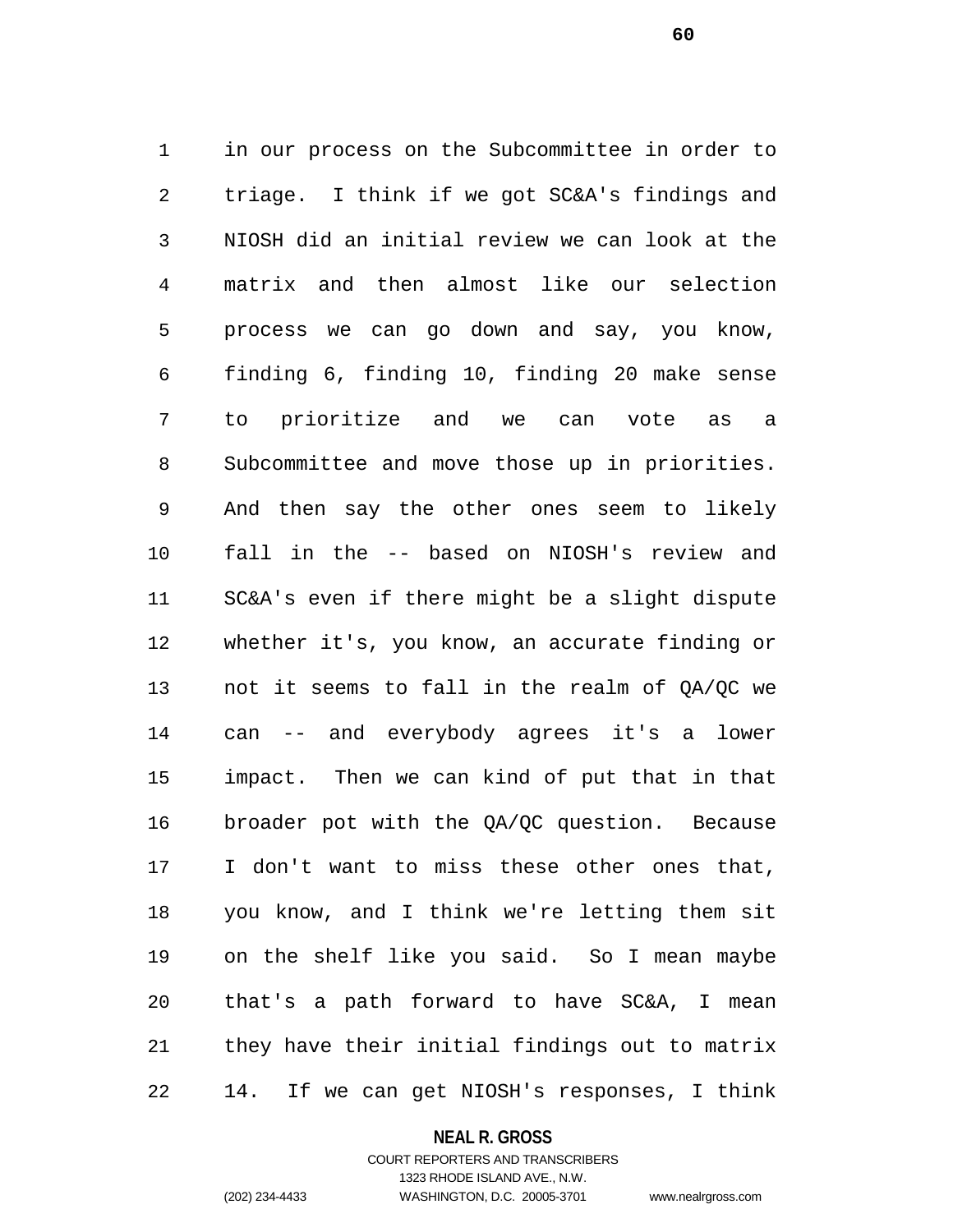you've done, have you done matrix 10?

 DR. ULSH: We haven't given you 10 yet. We've given you some from 9. CHAIRMAN GRIFFON: Right.

 DR. ULSH: And that's about as far as we got.

 MEMBER RICHARDSON: By triaging your -- think about it once more. SC&A's got a series of findings and they fall into different types of findings, and you're saying some of them we may want to --

 CHAIRMAN GRIFFON: Some of them are, you know, I guess they're ranking them on case impact I think. So some of them may be from a program standpoint these QA things, they serve that up and they could be a problem. But from the case standpoint there may be some issues that end up being --

19 MR. FARVER: Lower consequence. CHAIRMAN GRIFFON: Or I'm saying higher consequence. Those are the ones.

MR. KATZ: So you're basically

**NEAL R. GROSS** COURT REPORTERS AND TRANSCRIBERS

1323 RHODE ISLAND AVE., N.W. (202) 234-4433 WASHINGTON, D.C. 20005-3701 www.nealrgross.com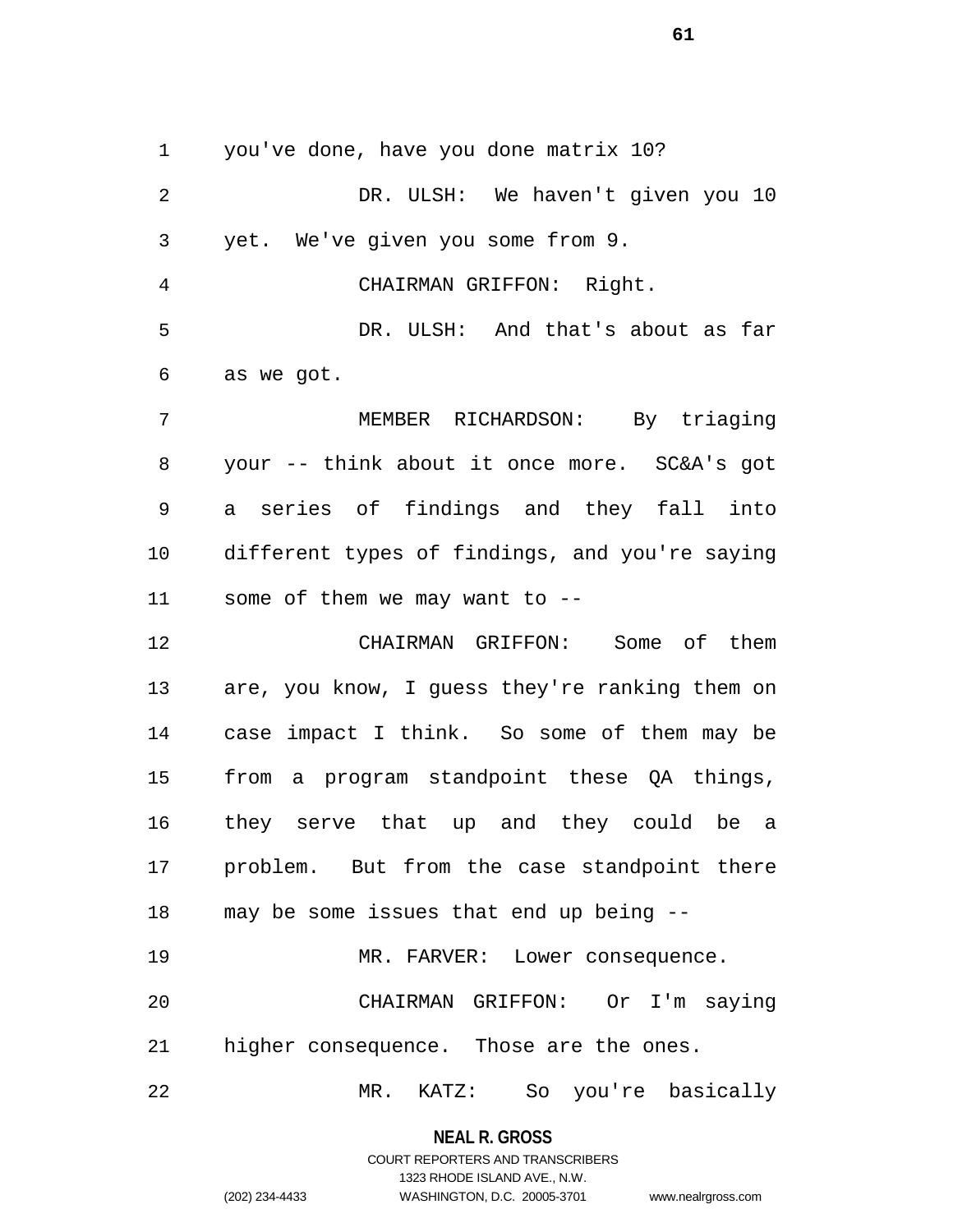saying just ignore the set boundaries for some of these high-priority matters, right? Isn't that what you're saying? Go up through 12, 13, 17. CHAIRMAN GRIFFON: We could be working on upwards from, yes, from 9 through 13 or whatever and we'll -- MR. KATZ: And do them out of order -- CHAIRMAN GRIFFON: Out of order. MR. KATZ: -- but on a theme basically and address them that way. CHAIRMAN GRIFFON: Right. MR. KATZ: And I think that'll work, we just have to be very organized so that we don't lose the rest for one, and also so that DCAS is supplied with the cases we want them to address first in an orderly fashion so they know what their returns, because they're not going to be able to double their volume of ones they're responding on.

DR. ULSH: And to be clear, I mean

**NEAL R. GROSS** COURT REPORTERS AND TRANSCRIBERS

1323 RHODE ISLAND AVE., N.W.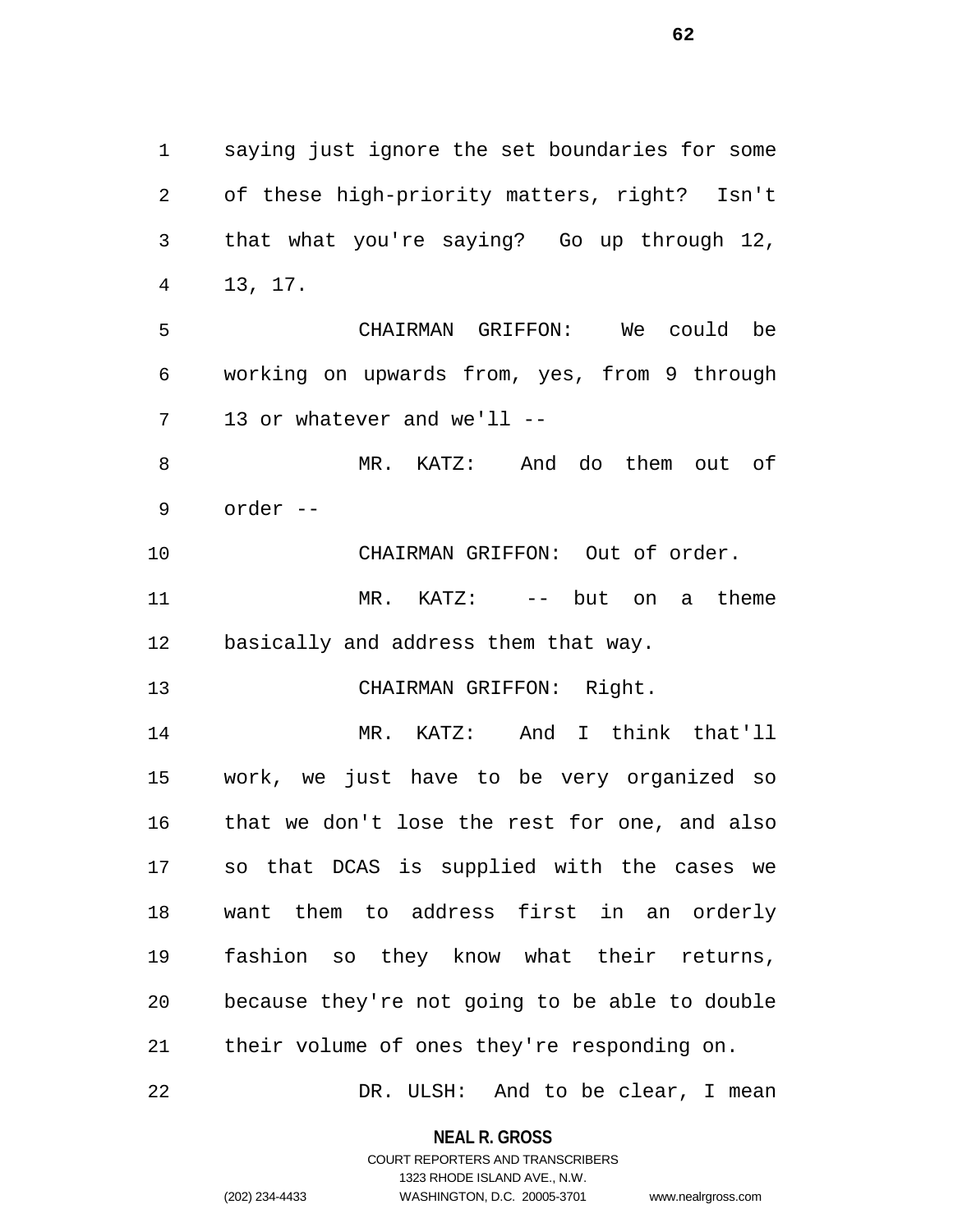at least after the past couple of meetings of this Committee my instruction to ORAU has been focus specifically on the oldest claims. We need to get those off the deck. It hasn't had anything to do with QA or impact, it's how old is it. That's the only thing I've been screening on. 8 CHAIRMAN GRIFFON: Right. DR. ULSH: So this would be a change. MR. HINNEFELD: We change what we tell them all the time. (Laughter.) CHAIRMAN GRIFFON: Well, I mean I think at our next meeting maybe we can come forward and I think we need to try this out but if we have the 10th set, if we have NIOSH's responses for all the 9th and all the 10th I don't know if that's -- MR. HINNEFELD: I don't think we've got all of 10. I don't know if we've

got all nine. I don't know, I'd have to go

**NEAL R. GROSS** COURT REPORTERS AND TRANSCRIBERS

1323 RHODE ISLAND AVE., N.W.

(202) 234-4433 WASHINGTON, D.C. 20005-3701 www.nealrgross.com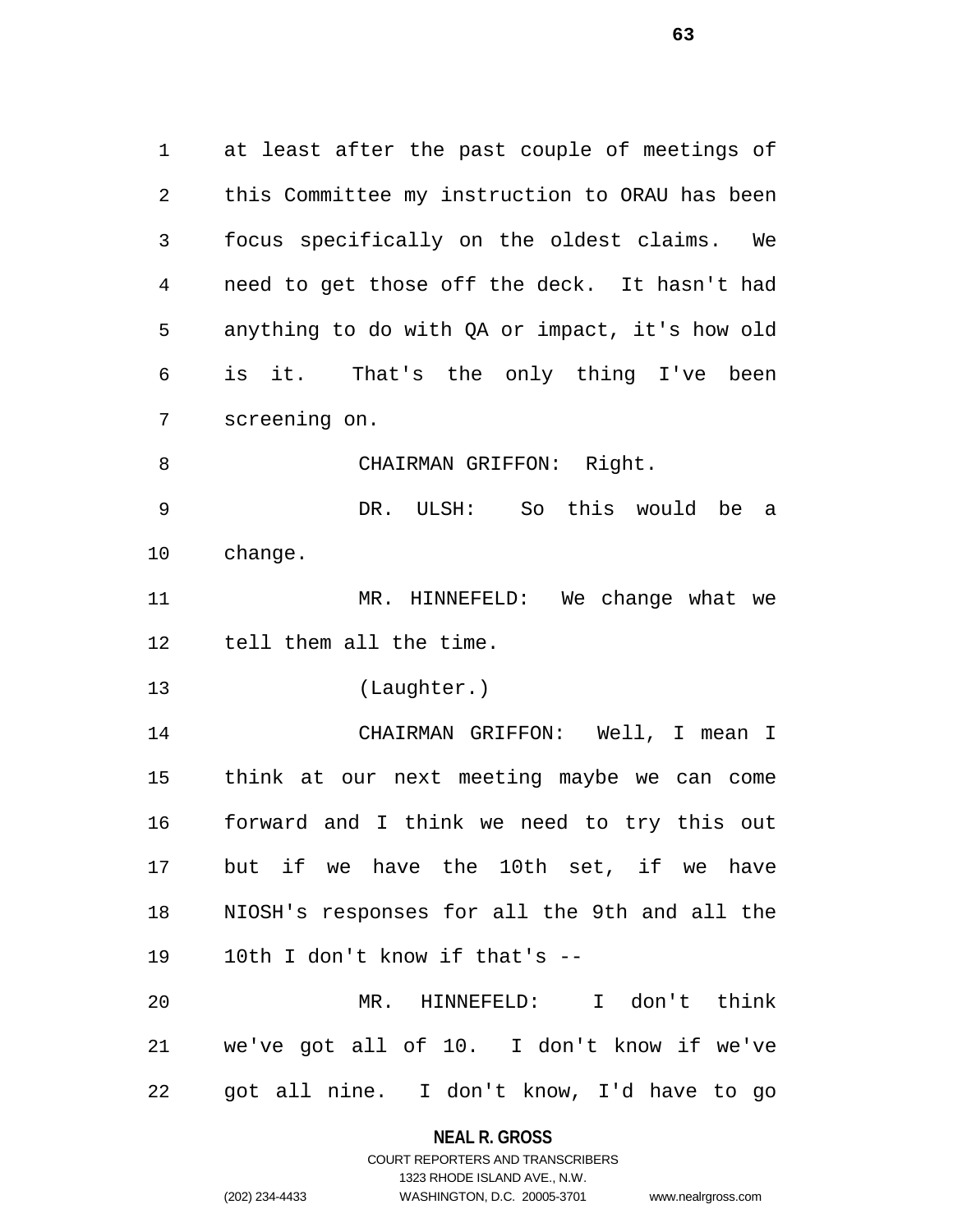see what we're talking about.

 MR. FARVER: If you look at the matrix there is a column, I think it's column five, it says Site Program Rank. I think usually we leave it blank. We can always use that to prioritize. CHAIRMAN GRIFFON: Yes. That's the one, the first 100 I was, the Committee was going through ranking those. MEMBER RICHARDSON: The other option is with the first one is to sort of run these in parallel and continue forward through these sets of DR reviews just chronologically as we've been doing them and yet turn SC&A's attention moving forward more onto this kind of new duplicate estimate that's going on between ORAU and NIOSH. It's a question of are we going to introduce a lot of confusion by changing how we've been doing this. CHAIRMAN GRIFFON: No, I think you're right, I think we've got to be very

organized on how we convey this.

#### **NEAL R. GROSS**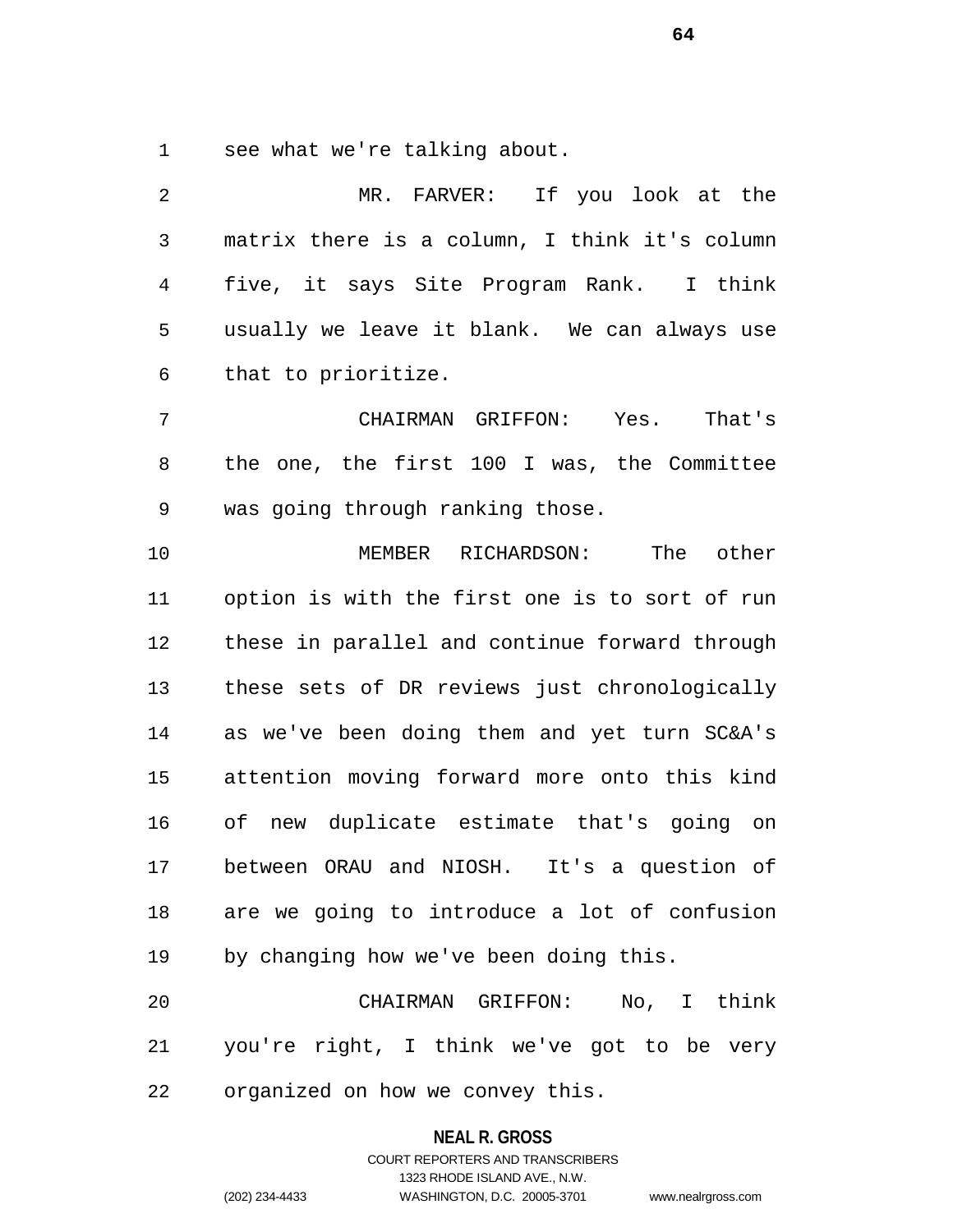MEMBER CLAWSON: I guess I'm a little bit confused on what exactly we're looking forward there. We're looking at continuing on with pulling the reconstructions but take a section in time, say the ninth set and focus in on those and do a more in-depth look at the DR reconstructions?

 CHAIRMAN GRIFFON: No, I think the idea would be -- my contention is that they're, and I think we found this, that they're not all simply QA/QC. They don't fall into the QA/QC category. So I'm saying, but a lot of them do I think as far as our findings. So I'm saying, you know, if we can prioritize some of those ones that might be, you know, more important from a validity standpoint, from a scientific validity standpoint. In other words, if you're doing an internal dose reconstruction and SC&A has a very different, you know, perspective than what NIOSH came up with maybe that one wants to -- it's not a matter of they forgot a data point or didn't

## **NEAL R. GROSS**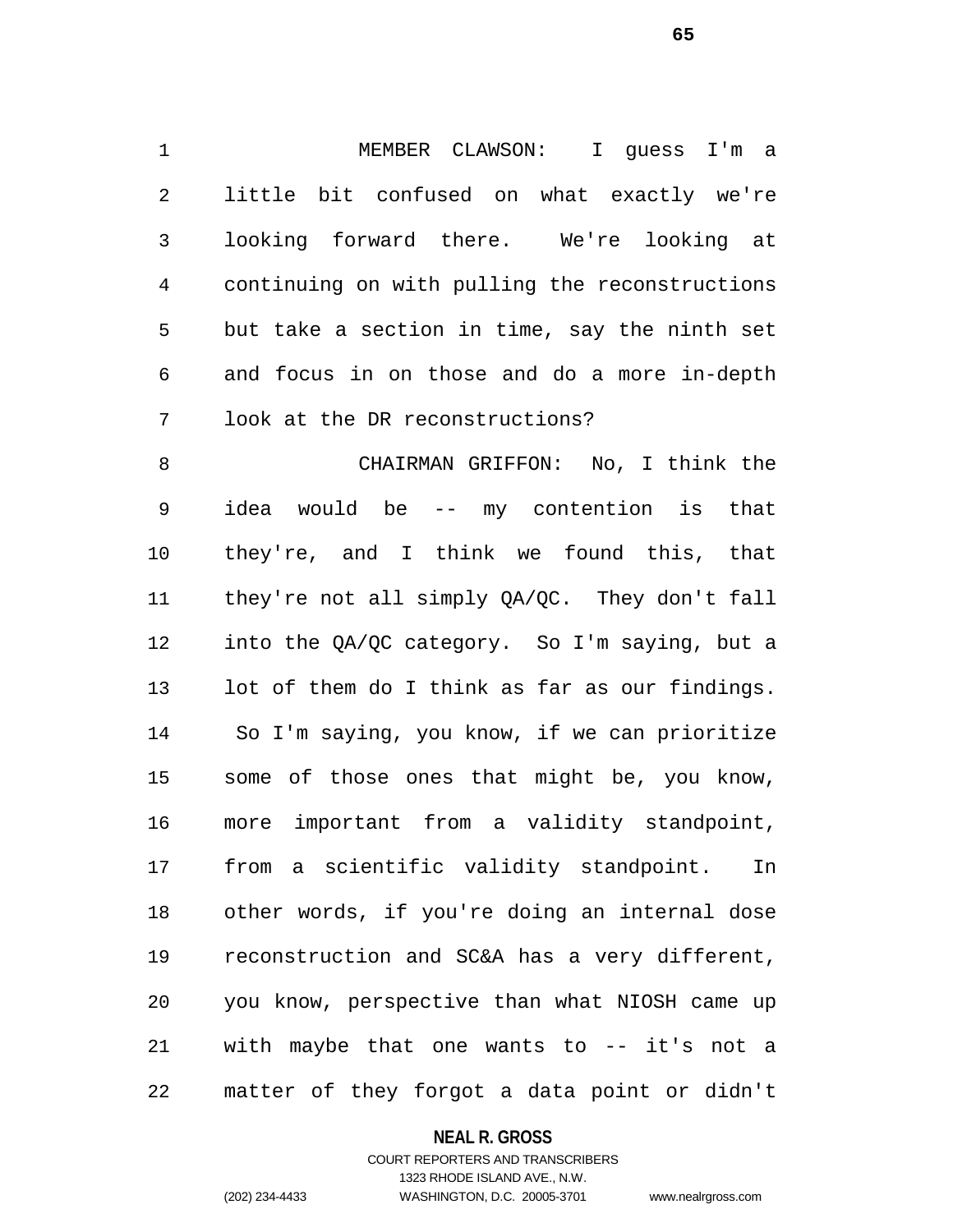get a year's worth of dose, you know, it's the basic approach to how they model the internal dose that there's a disagreement on. You know, we might want to raise that.

 DR. ULSH: I think you've got, and Doug can correct me if I'm wrong, but right now the way SC&A categorizes these findings is impact on this particular case, either it has a big impact or it doesn't. It's not necessarily how many cases it might affect.

CHAIRMAN GRIFFON: Right.

 DR. ULSH: I mean, it could be a small change.

 CHAIRMAN GRIFFON: Where we're using that other column that he was talking about where we tried to make a judgment of --

DR. ULSH: Yes.

 CHAIRMAN GRIFFON: -- whether this was something I could carry through to a lot more cases.

 MR. FARVER: And if you go back and look at those, I don't know, was it 100 or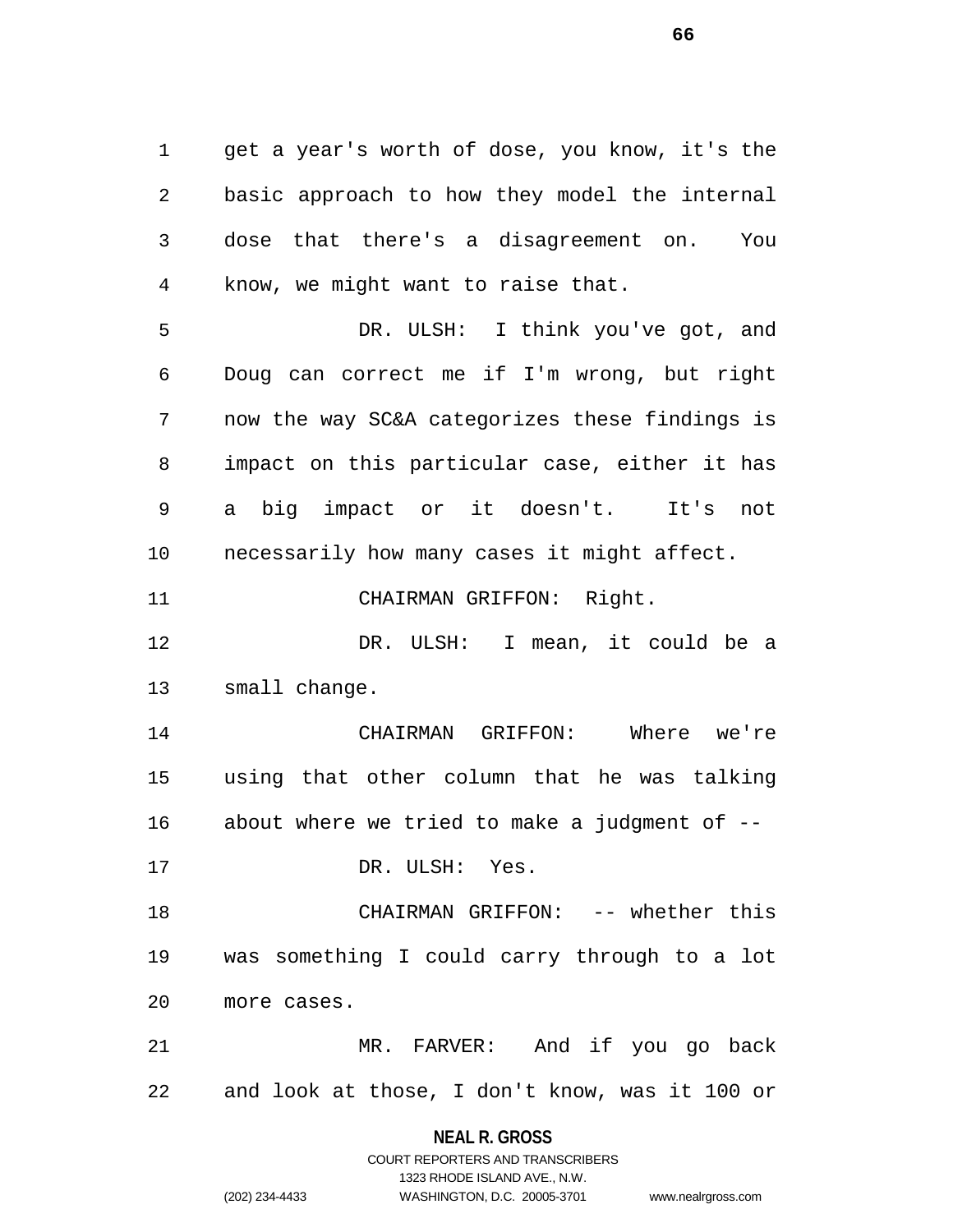so findings and identify it as QA, that initial set, many of those are under the low category because it impacted the case but it would not -- I mean, it would not impact the case much whether you missed an annual dose, but it could impact the program.

 MEMBER MUNN: It's a programmatic issue.

 CHAIRMAN GRIFFON: Well, I think we're going to have to -- I mean, I certainly agree with the one perspective is having SC&A pick up on this new, these newly generated cases that NIOSH is going to review with their internal process. And we can run the other system parallel or we can try to pick off high-priority ones. I don't think we have to decide that today. If you have more, you know, as far as you get next time let's look at the ninth set and see if it makes sense if some jump out at us. And, again, you know, we have to be organized with it, but I think it's not that difficult to keep track of that, you

**NEAL R. GROSS**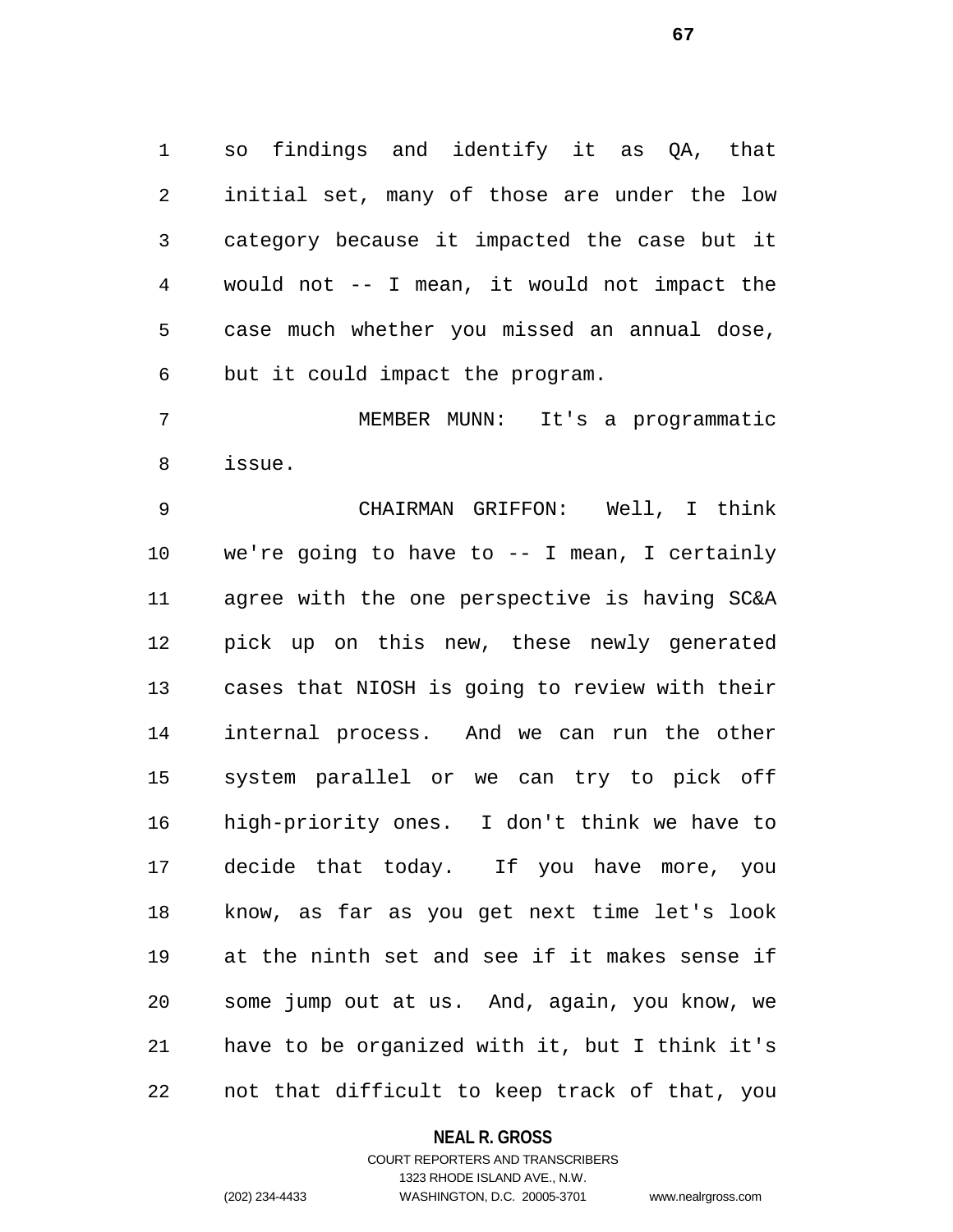know.

 MR. KATZ: Well, we could, to tone down the sort of disruption we could do the two things we've just agreed on, process as it stands now and having SC&A look over, review the results from it. But then we could have SC&A just do some analytical work on the, you know, most current four sets or five sets and try to pick out, just bring to each meeting, you know, perhaps one category of issue they have that's sort of more thematic, in other words, systematic, science matter not a quality control matter necessarily, and bring that to the table just as a point of analysis that wouldn't have been the whole process but you could still have a discussion about the finding that they're proposing based on their analysis of those cases. So it would still sort of be bringing you to the future a bit but to kind of stay on a big issue without really disrupting the whole process. So you wouldn't be sending DCAS to have responses,

#### **NEAL R. GROSS**

COURT REPORTERS AND TRANSCRIBERS 1323 RHODE ISLAND AVE., N.W. (202) 234-4433 WASHINGTON, D.C. 20005-3701 www.nealrgross.com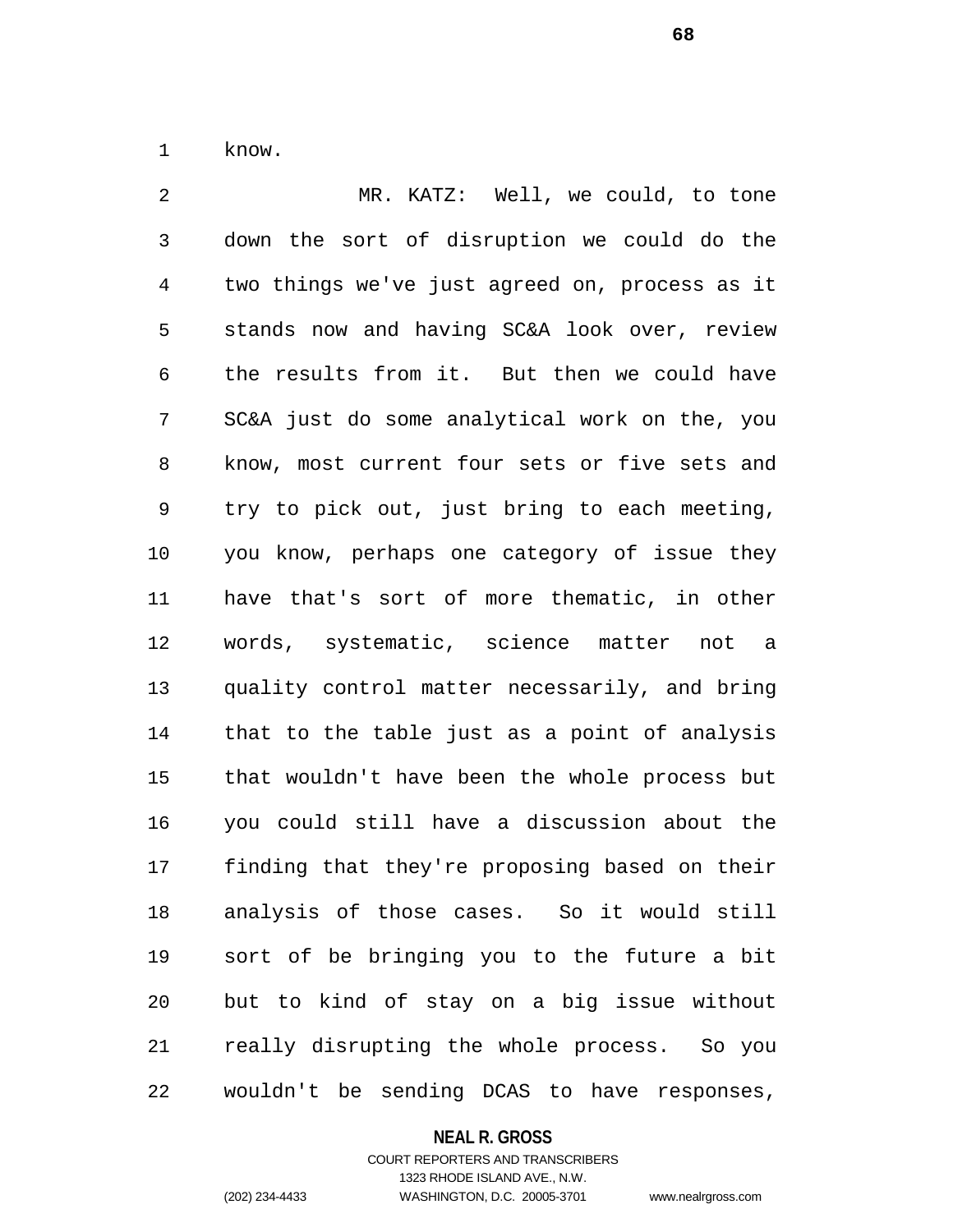you know, on a whole bunch of cases or what have you, but you'd have this one theme, issue that you would be bringing to the next Subcommittee meeting and they'd, you know, have to have a chance to do their homework on that, but it wouldn't be the same thing as upsetting the whole apple cart in terms of reviewing cases.

 CHAIRMAN GRIFFON: Identify their theme issue by looking at their most recent -- MR. KATZ: Four sets or whatever and seeing what it might be. And maybe they pick out six or seven illustrative cases.

CHAIRMAN GRIFFON: Yes.

 MR. KATZ: And provide that to DCAS along with their concerns about what they think is sort of more a systematic problem.

 CHAIRMAN GRIFFON: That's sort of another way to get at the same thing.

 MR. KATZ: You wouldn't be upsetting, you know, just a small sample to illustrate their concern but it would be

**NEAL R. GROSS**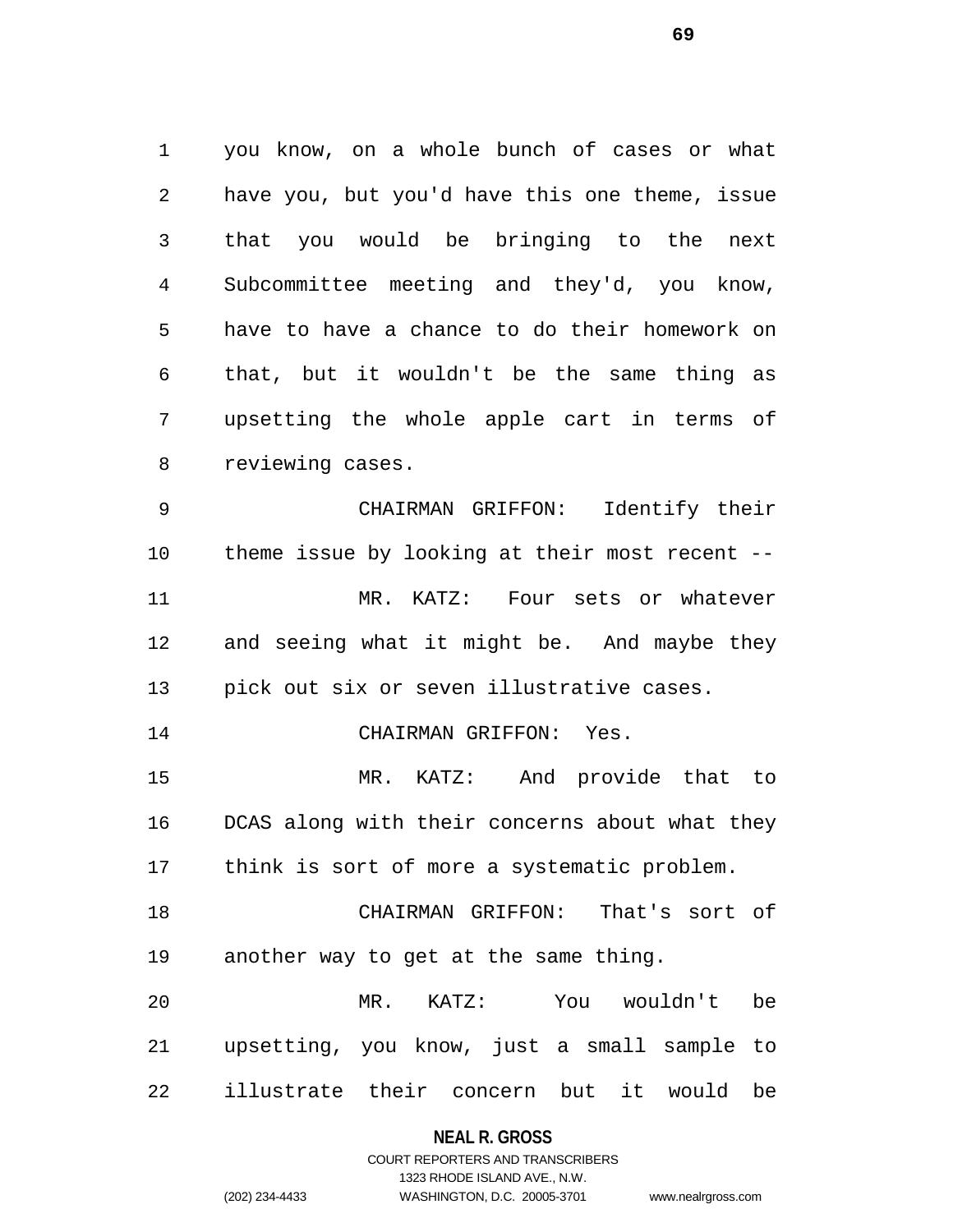bringing you up. Plus you'd be getting then something of sort of broader importance and bringing you up to current times as well, both. You'd be getting both of those out of this.

 CHAIRMAN GRIFFON: There might be another way to get at the same end point quite frankly because what I was thinking on my high-priority ones, I mean, if you look at the matrices from the past most times the medium- and high-ranked findings are a handful and a lot of them fall into low, you know. So I think look amongst those, if there's themes, then --

MR. KATZ: Yes.

 MR. FARVER: For example, I went back and looked at the 10th set, and there was one high and three mediums.

CHAIRMAN GRIFFON: Right.

 MR. FARVER: In the 10th set out of 30-some findings.

CHAIRMAN GRIFFON: And we don't

**NEAL R. GROSS**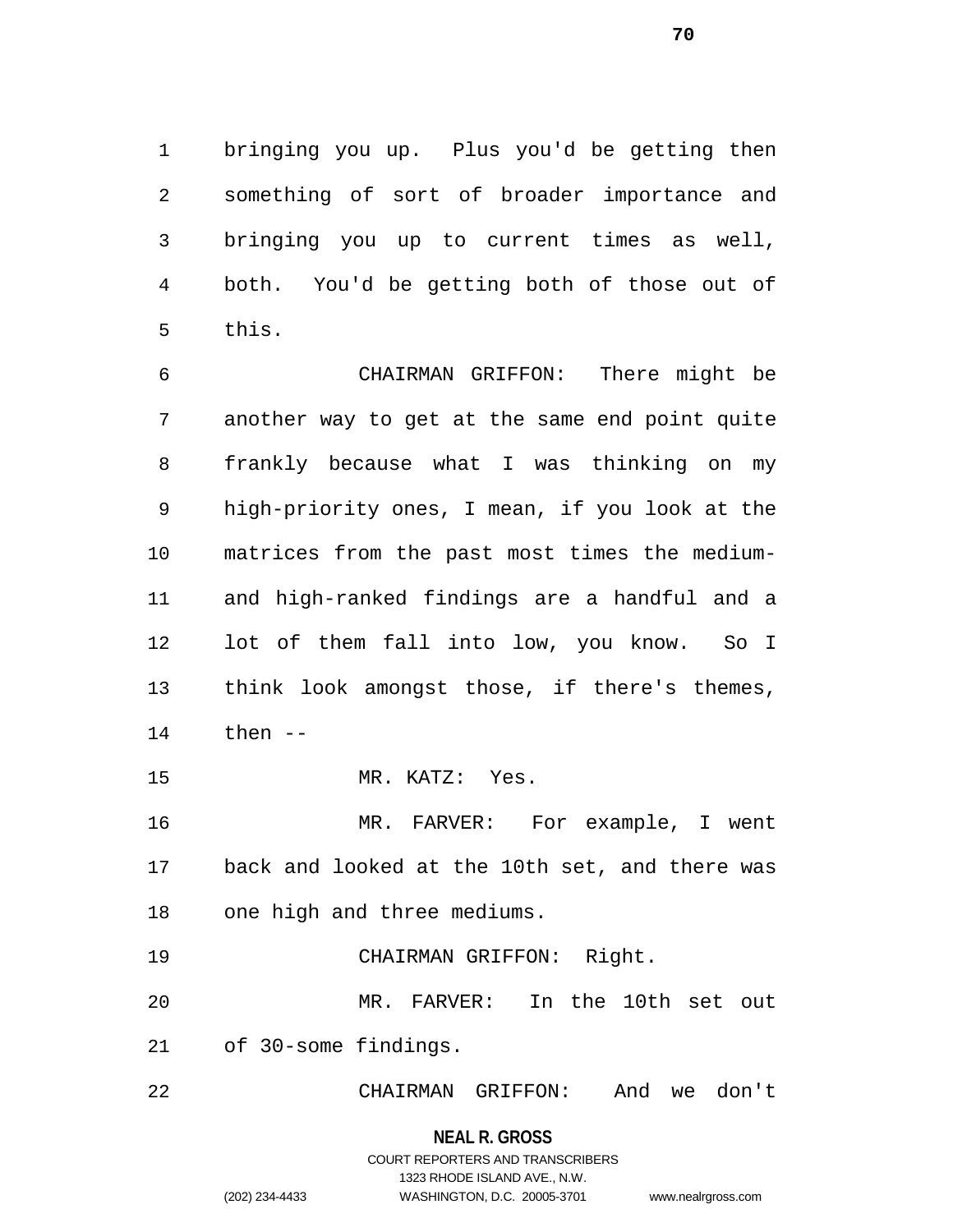even know, is that four cases or four, you're not sure of that, right?

 MR. FARVER: I just did a quick -- CHAIRMAN GRIFFON: It might even be two cases, you know, whatever.

 MR. FARVER: But I can go back and look at the say top four sets. Like for the next meeting it would be 14, 13, 12, 11th set, and then pull out we'll say top 10 issues or something like that.

 MR. KATZ: Well, I wouldn't cover the whole tray of them. I would really try to come with --

 CHAIRMAN GRIFFON: Look at your higher ranked ones and see if they fall into certain themes.

 MR. FARVER: I mean, I'm fine doing that but I probably wouldn't do any more than that.

 MR. KATZ: I was just thinking one or two really, actually. Here's a theme, we have five or six cases among these sets and

## **NEAL R. GROSS**

# COURT REPORTERS AND TRANSCRIBERS 1323 RHODE ISLAND AVE., N.W. (202) 234-4433 WASHINGTON, D.C. 20005-3701 www.nealrgross.com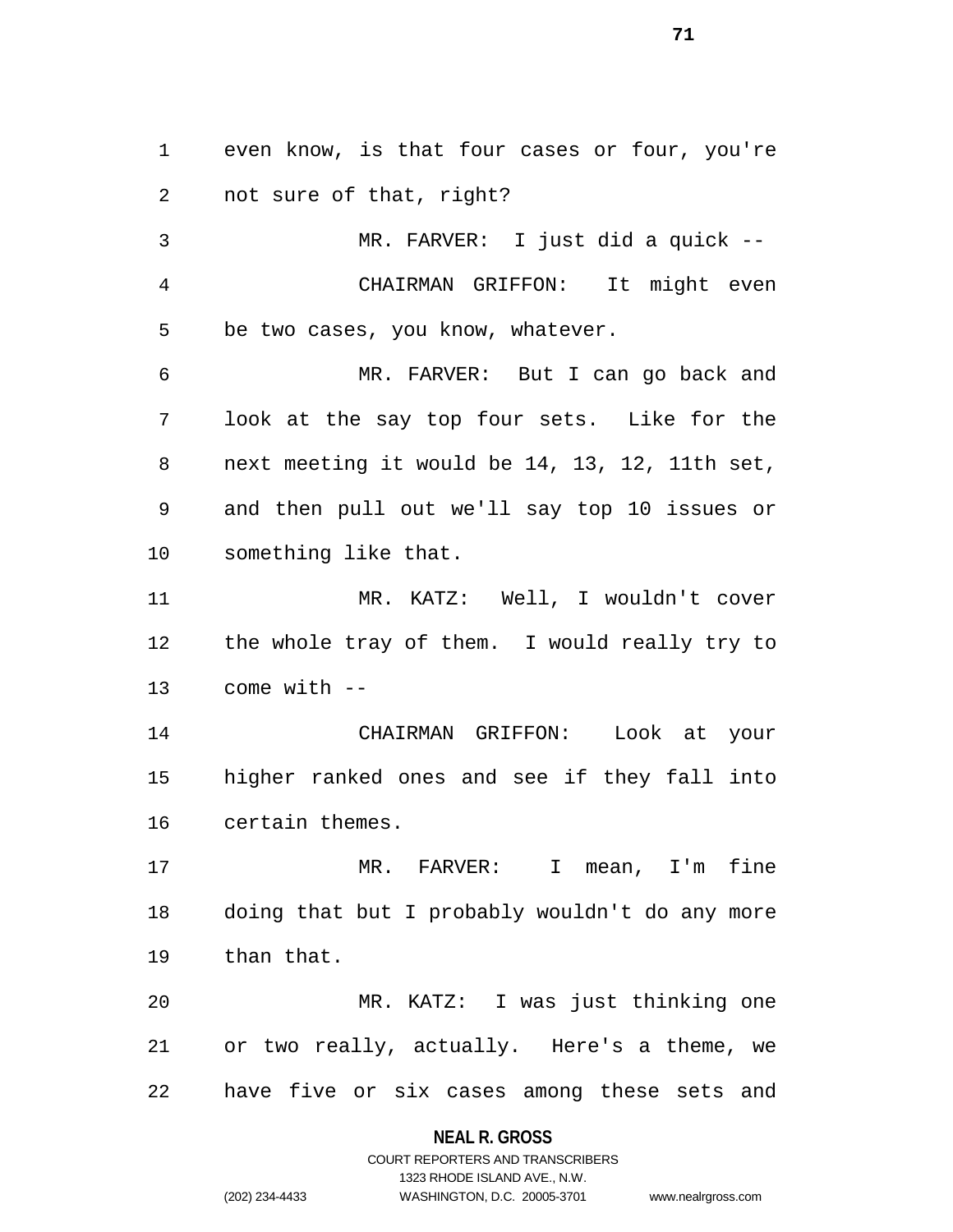this, we think there's something to this in terms of science, validity.

 MEMBER MUNN: My concern would be that in a sampling that small you, it would be very difficult to identify a theme unless we had a major problem of some kind which we have not seen.

 MR. FARVER: With searching like that what you're probably going to find is something that's extremely case-specific. You know, it makes a big difference for this case where the employee worked, type of deal, but it's not going to affect -- that's not a programmatic error.

 CHAIRMAN GRIFFON: Well, that has been a theme. We noticed that theme on neutron dose reconstructions, employee placement, it's always been an issue. I mean, it's been a discussion around this table. On Y-12, I can remember a number, Savannah River, you know.

MR. FARVER: My feeling is the top

**NEAL R. GROSS**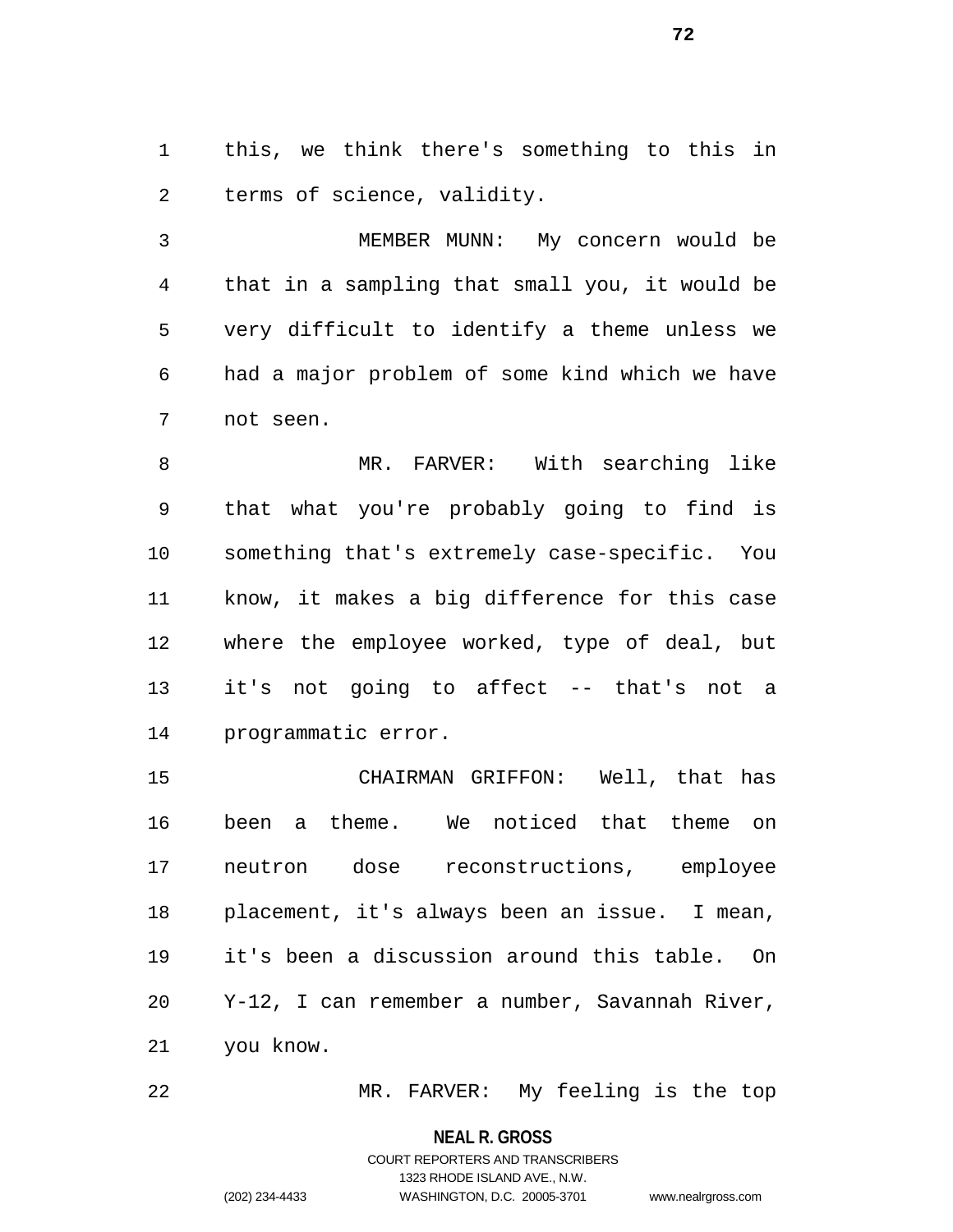issues that I look at are going to be, that would have the most effect on a case are going to be very case-specific.

 MR. KATZ: Right, I follow you. DR. ULSH: So some of the more generalized that if it's a large number are going to be those lower.

 MEMBER CLAWSON: So do we want you to focus on -- this is my question. Are we wanting you then to look at the findings and not case-specific or if they are, you know, it doesn't matter, that part doesn't matter. But programmatically will that affect. We want you to --

 MR. FARVER: If we happen to find two big issues that are similar, or two cases that have the same issue you could group them. But --

 CHAIRMAN GRIFFON: Well, the other judgment that can be made is that, you know, for example with the Y-12, you know, just to use that example, placement of employees

#### **NEAL R. GROSS**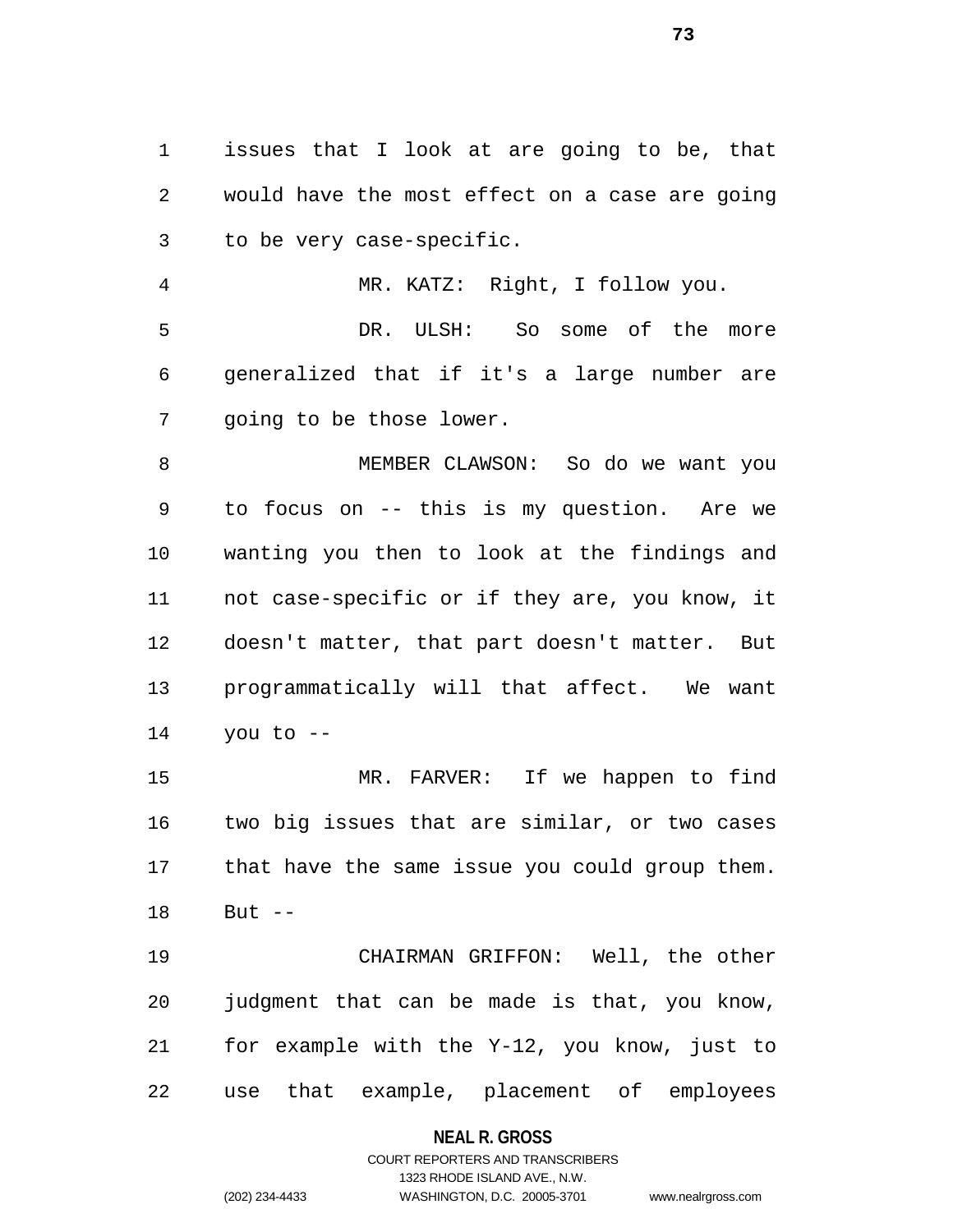regarding neutron dose. You could argue that that could have a larger impact than on one case, right? MR. FARVER: It could. I think in general we know that that's an issue and we know that the one at Savannah River, same type deal. Neutron dose. CHAIRMAN GRIFFON: So there's one theme right there. MEMBER MUNN: But that's an insoluble theme. MR. FARVER: Correct. MEMBER MUNN: That's an insoluble theme about which we can do nothing. And with respect to the QA and QC aspects of it. CHAIRMAN GRIFFON: Well, that's not a QA/QC issue I don't think. MEMBER MUNN: No, it isn't. It's a scientific issue. CHAIRMAN GRIFFON: Right. MEMBER MUNN: But my point is it's a case of which we can do nothing. You know,

> **NEAL R. GROSS** COURT REPORTERS AND TRANSCRIBERS

> > 1323 RHODE ISLAND AVE., N.W.

(202) 234-4433 WASHINGTON, D.C. 20005-3701 www.nealrgross.com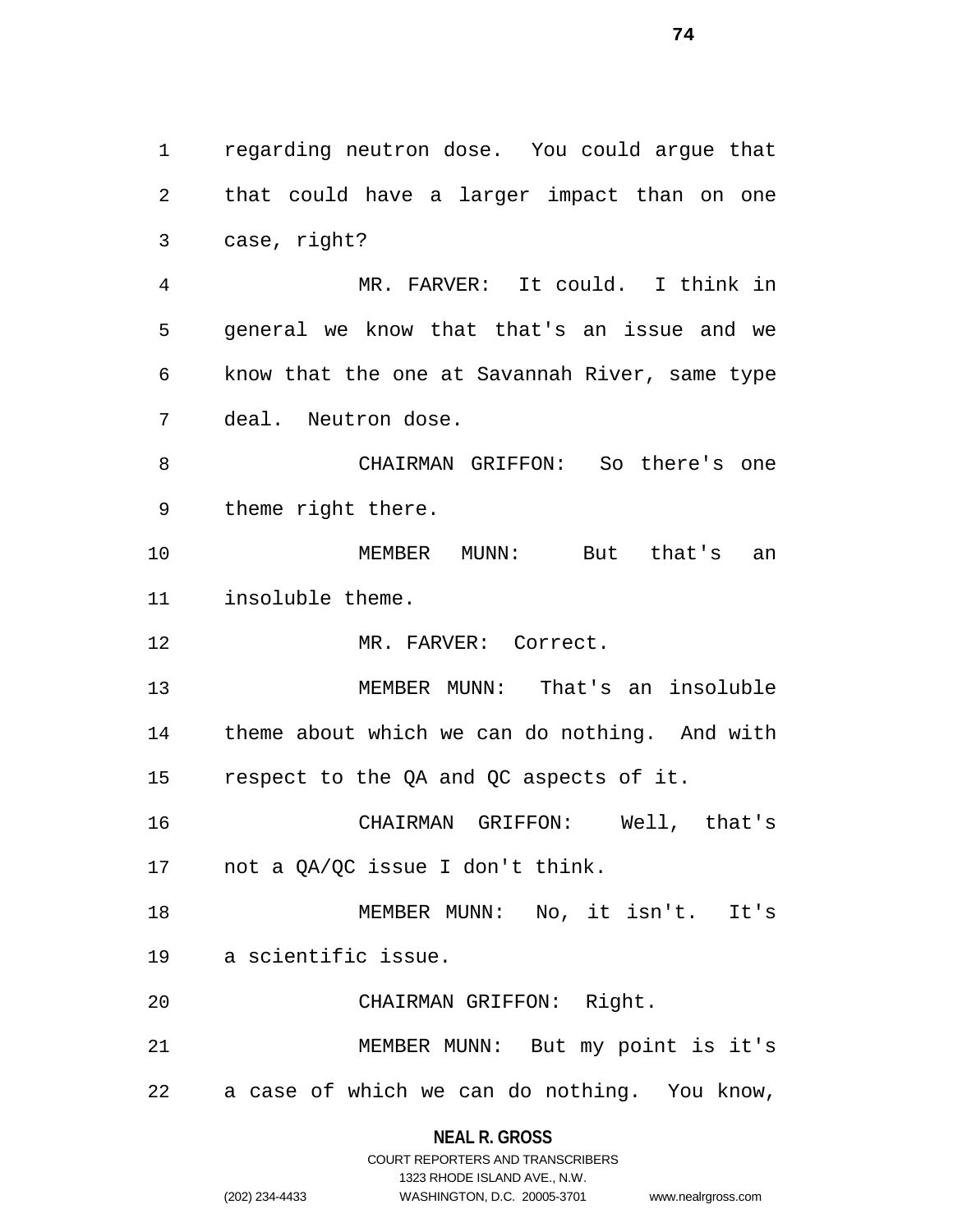if there's an adequate amount of information to identify where the person worked then the issue doesn't arise.

 CHAIRMAN GRIFFON: Right. And if there's an inadequate amount then what? That's the question.

 MEMBER MUNN: Then it's insoluble. 8 CHAIRMAN GRIFFON: Why? Why, if - - I mean we could have that discussion. If the program is supposed to be claimant- favorable if you can't place an employee does NIOSH make a claimant-favorable assumption assuming they were in an area where they could have got exposed to neutrons.

 MEMBER MUNN: Well, isn't that a policy that's already established pretty much? DR. ULSH: Well, that's the procedure. We have discussions about, a lot of discussions about should we have done something differently.

 MR. HINNEFELD: The question that comes to the level of evidence should be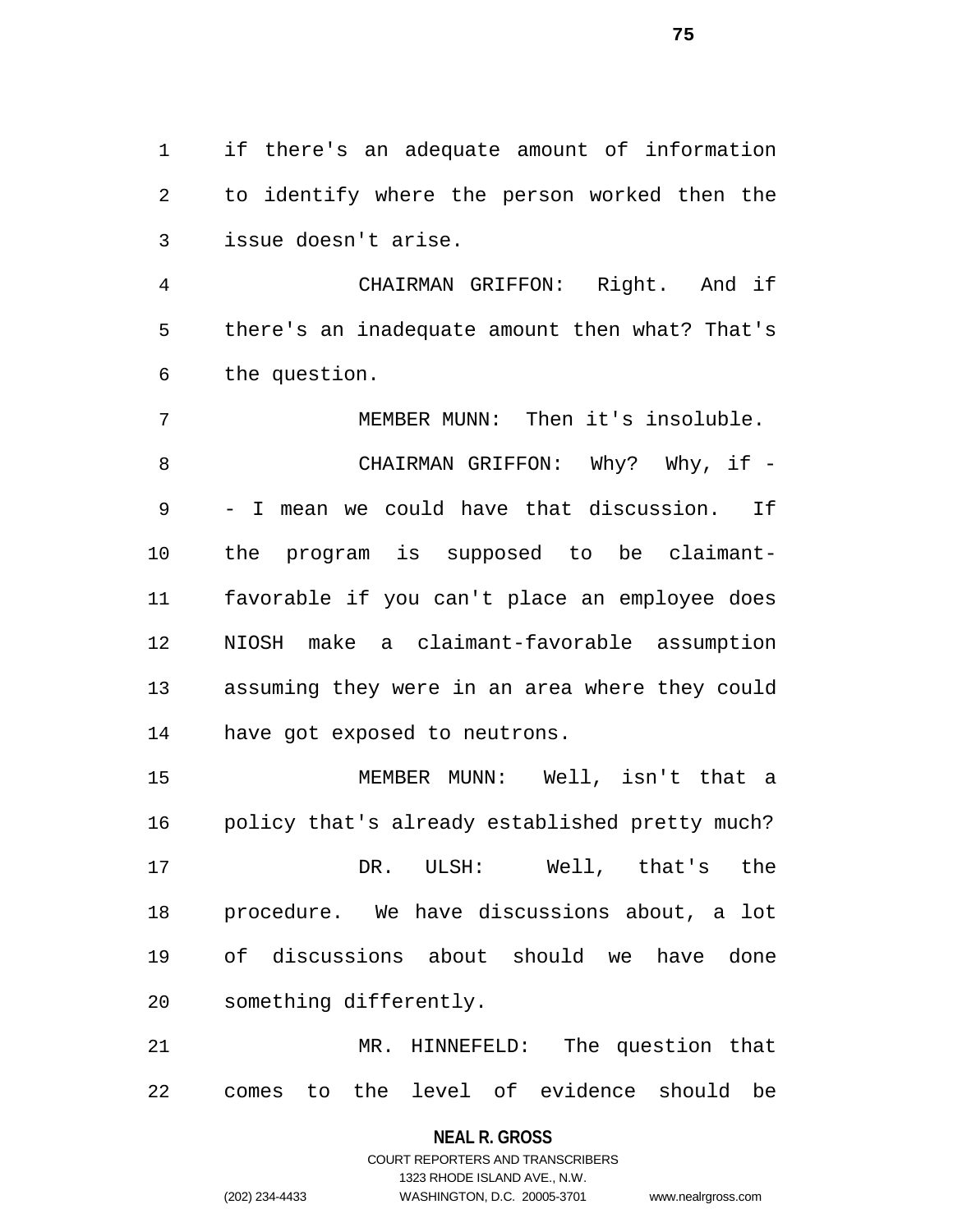required to make the decision. That's all of our discussions have always been what level of evidence and so there could be some advice on that. I'm not arguing, I don't want to argue one side or the other, but I don't know that it's clearly cut and dry, Wanda, the way you're saying. I think that there's room for discussion about the level of evidence that is sufficient to make a judgment that we do now know that where this person worked. MR. KATZ: John, are you on the phone? Mauro? DR. MAURO: Yes. I was going to step in a little bit. I have some thoughts on this too, if I may? CHAIRMAN GRIFFON: Please step in. DR. MAURO: It seems to me that right now sitting around the table we probably could -- you already started this -- identify what are the categories of findings at least that SC&A has made that fall within the realm of let's say recurring scientific, not quality

**NEAL R. GROSS**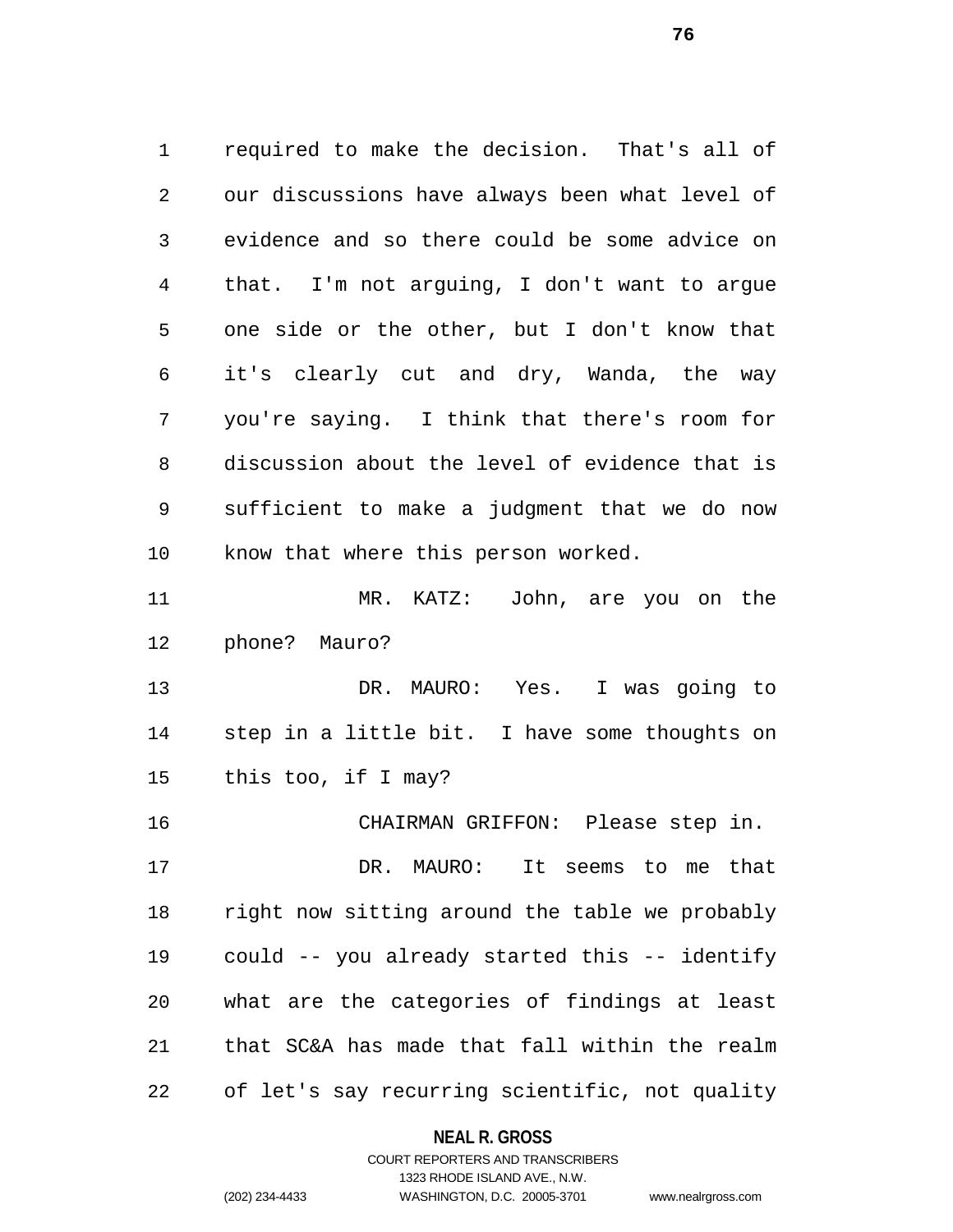assurance. In other words your procedures were out there and we reviewed the case against the Site Profile, against your procedures, and basically we see if you're following your procedures. The real issue, and I think you've started it, is for example placing a person. That would be like one major area. Did they, was the proper judgment made regarding placing a person physically at a location.

11 The second thing right off the bat that strikes me is, and you mentioned it also, is okay, given that the person was properly placed physically at a given facility did they take into consideration all of the exposure scenarios including neutron dose, thorium, et cetera is the second one. That's like tier two.

**And then the third one is given**  that we placed them correctly and given that yes, we did assign them some neutron dose, the third tier is the coworker model that's

#### **NEAL R. GROSS**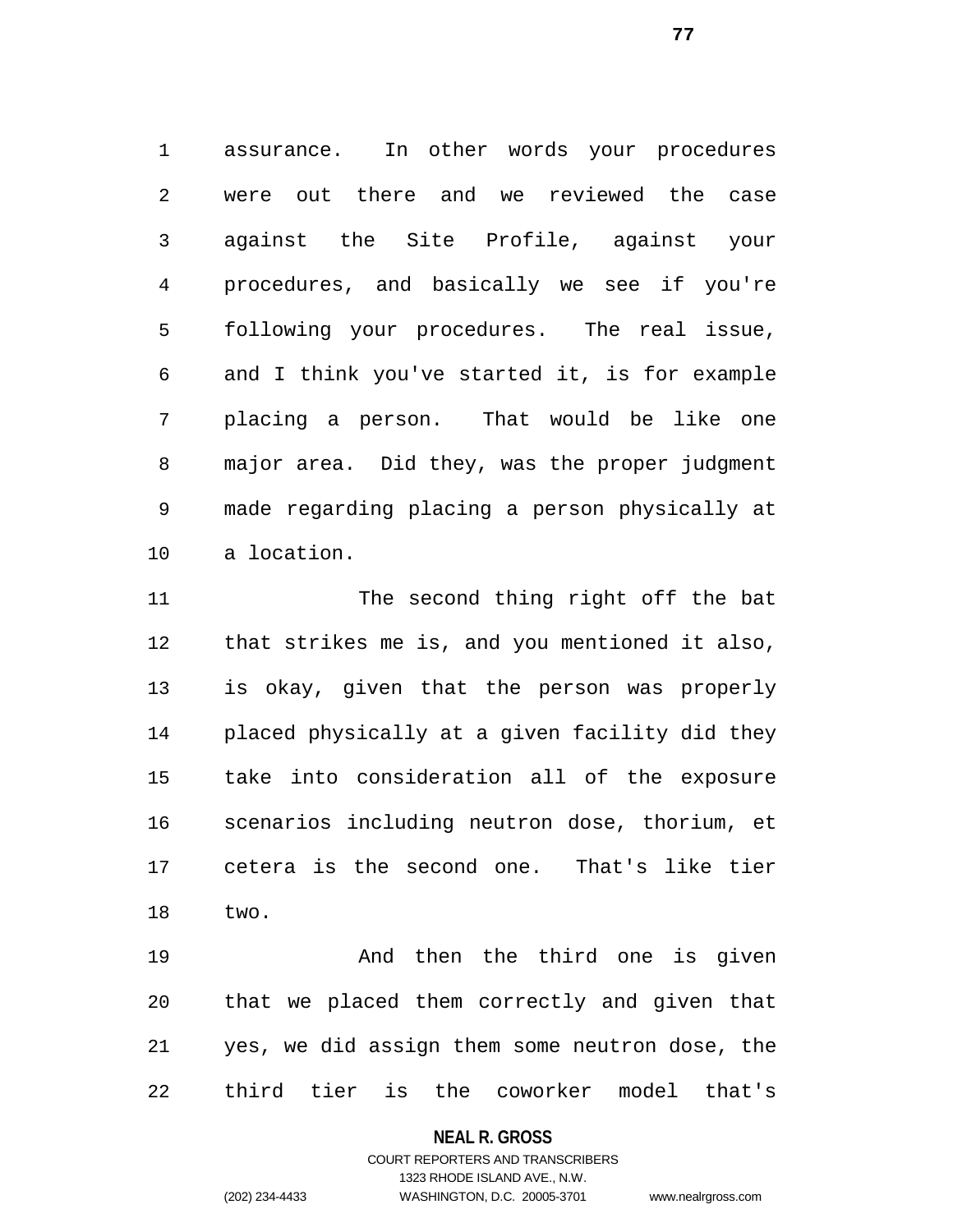assigned to this person. That is, we assumed, we assigned the 50th percentile or the full distribution or the 95th percentile. So it seems to me in a funny sort of way we actually are at a place right now where at least right off the bat just from the conversation we're having now there are these three levels which are nested that we already can identify as fundamental conceptual technical issues where SC&A and NIOSH have had discussions regarding any of the recurring findings and from the point of view of let's say the 10-year plan one could ask the question what rigor can be brought, if any, to these judgments that would help alleviate, if in fact there are issues here, and what metrics can be used to judge progress in improving it.

 So in a way, I mean right off the bat those three seem to be, now there may be others, but I'm trying, while we were talking I was trying hard to think of other categories of technical issues that are sort of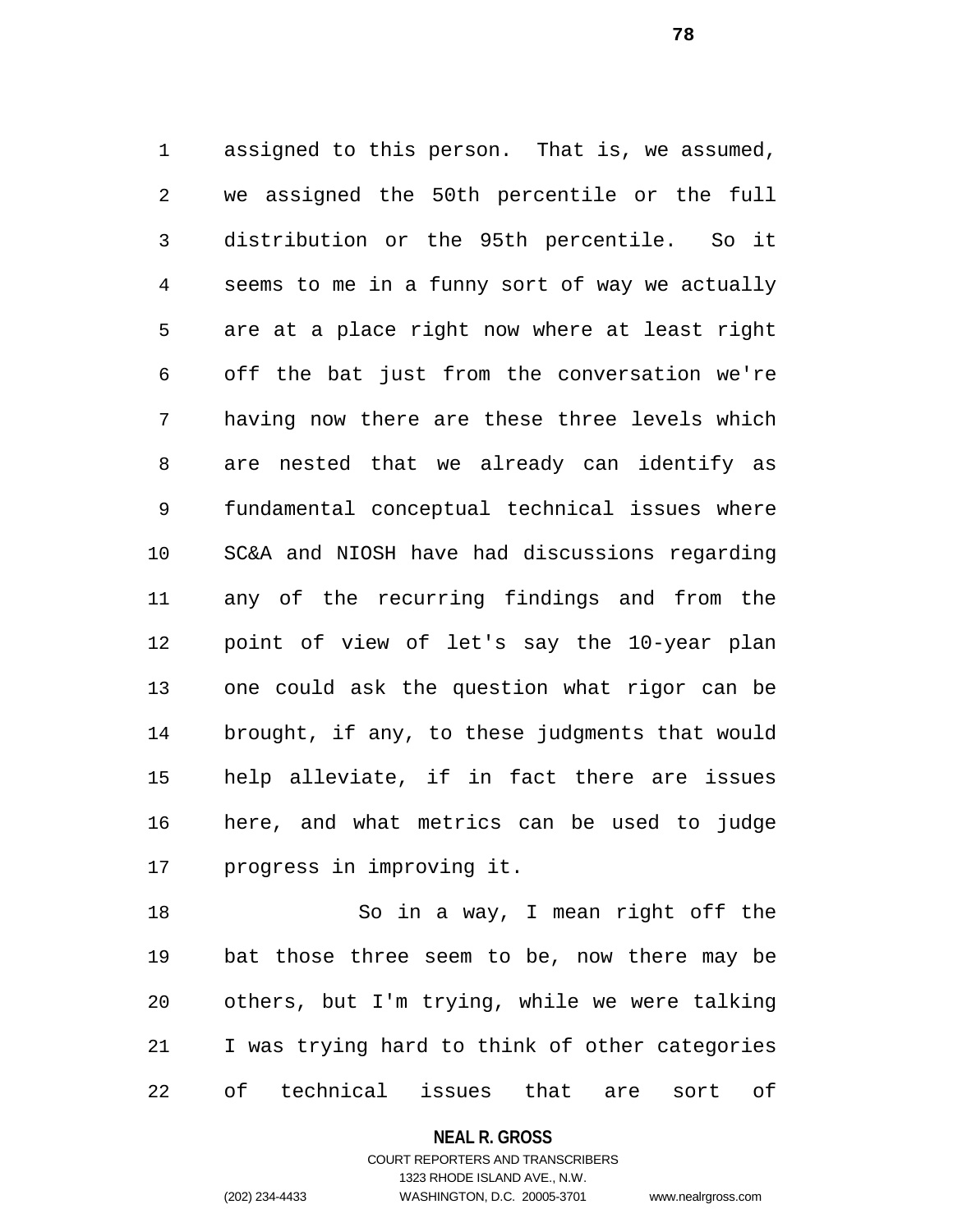crosscutting that are really the big effects, not the quality assurance issues, but you know. And also not comments on the Site Profile. For example, there are plenty of comments that are under debate on the Site Profiles and on the procedures and that's being dealt with elsewhere, but this is given the Site Profile, given the procedure these are where judgments are made. And I think this is where we find fundamental, you know, this is those three areas. I really can't think of others.

 CHAIRMAN GRIFFON: I'm trying to think. The only other one that I was thinking of, John, was on the internal dose side, the individual internal dose, you know, the assumptions made in that. That might be a more case-specific.

 DR. MAURO: So given that you place them correctly, okay, given that you've got the scenario down, given that you picked the proper coworker model for the person but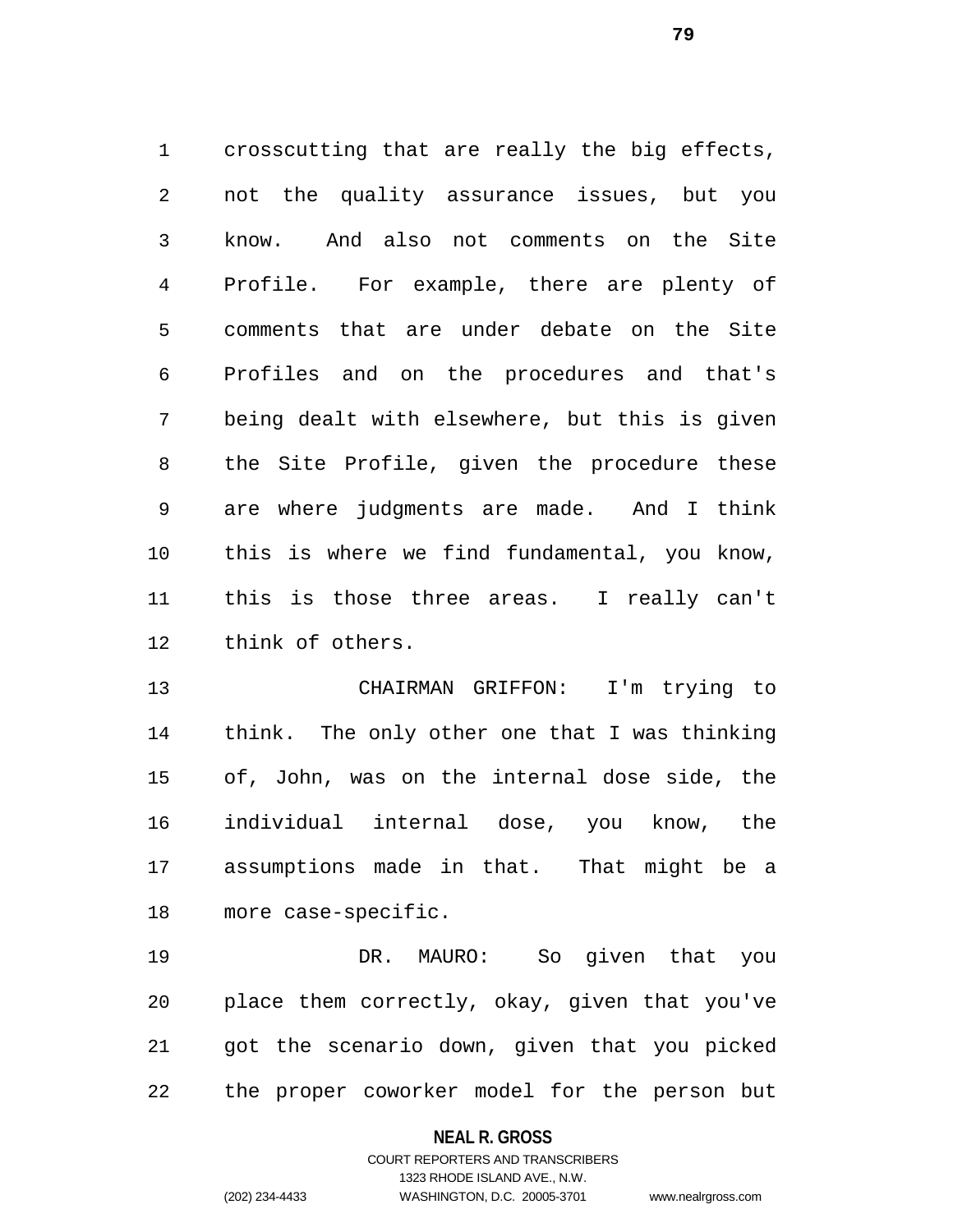you're saying no. What about the person that you're not using the coworker model but you actually have the data for? What are the types of findings we have when that's done? I've got to say usually those are QA as opposed to fundamental science issues. Once you're actually using the real data for the person.

 CHAIRMAN GRIFFON: Yes, yes, yes. Yes, I know we've had some questions on assumptions on intake. You know, the assumptions that were made in the internal dose modeling but they tended to be probably mostly case-specific, would you say that? Yes. DR. MAURO: Anyway, I offer that up --

 CHAIRMAN GRIFFON: The three you mentioned I agree with, yes.

 DR. MAURO: Yes, we are well along in a position to actually start identifying, you know, strategies and maybe actually discussing what -- are there metrics that can

#### **NEAL R. GROSS**

COURT REPORTERS AND TRANSCRIBERS 1323 RHODE ISLAND AVE., N.W. (202) 234-4433 WASHINGTON, D.C. 20005-3701 www.nealrgross.com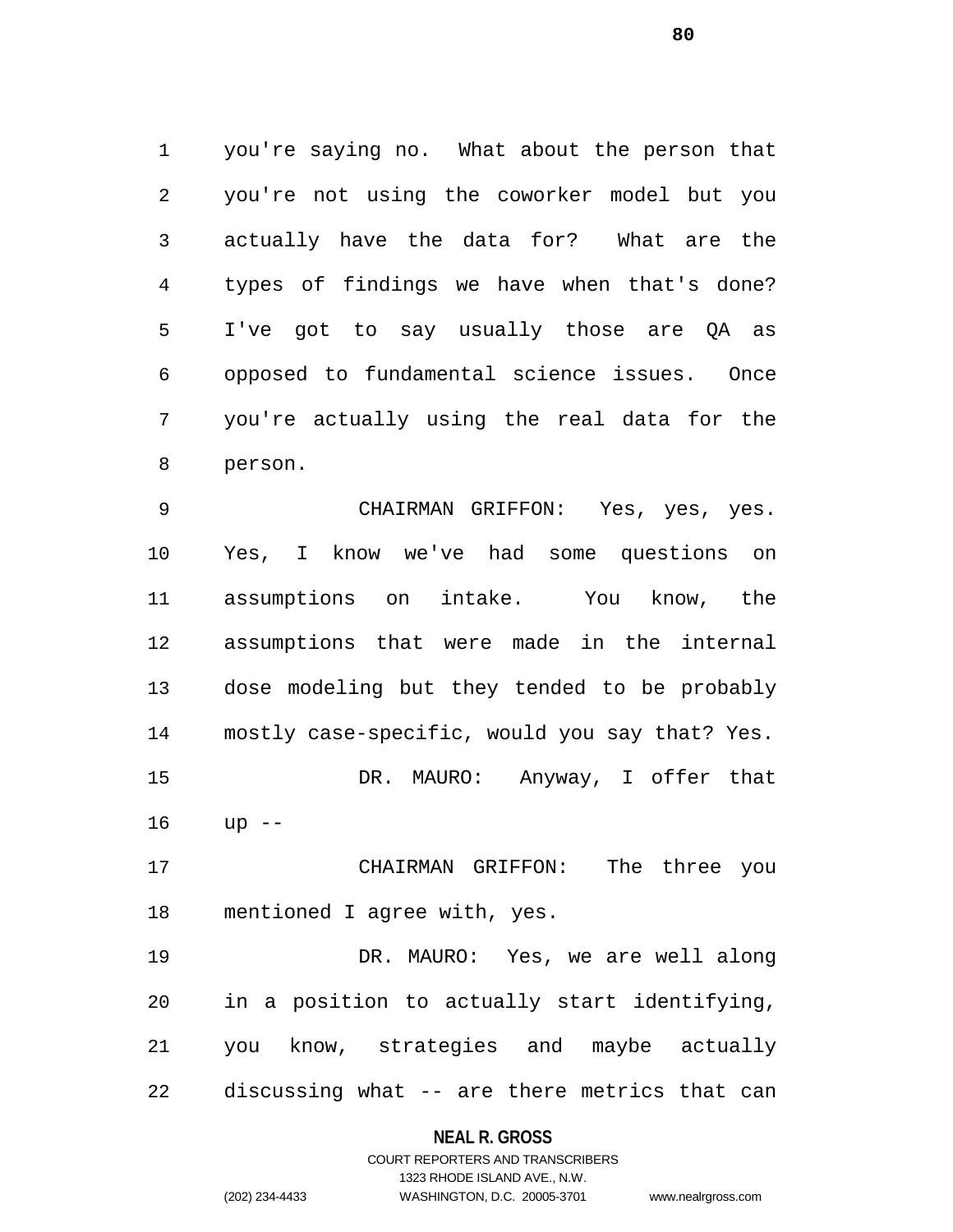be used in the sampling that you're talking about that look for that and say did we do this, you know, has it happened. But of course, again, that's a judgment. You know, when you pick the full distribution versus when you pick the upper 95th percentile, and we always find ourselves in that position, it's a recurring theme.

 CHAIRMAN GRIFFON: Right. But those are the, Doug, I don't want to put you on the spot, but do you have anything to add to that? Because I agree with those three as sort of themes we've seen.

 MR. FARVER: -- on the findings and see if there's anything that --

 CHAIRMAN GRIFFON: I think that might be a good action for the next meeting too for you to look at it more systematically, look at your last, up through matrix 14 and look for these kind of --

MR. KATZ: Case examples.

CHAIRMAN GRIFFON: Right. And

**NEAL R. GROSS** COURT REPORTERS AND TRANSCRIBERS

1323 RHODE ISLAND AVE., N.W.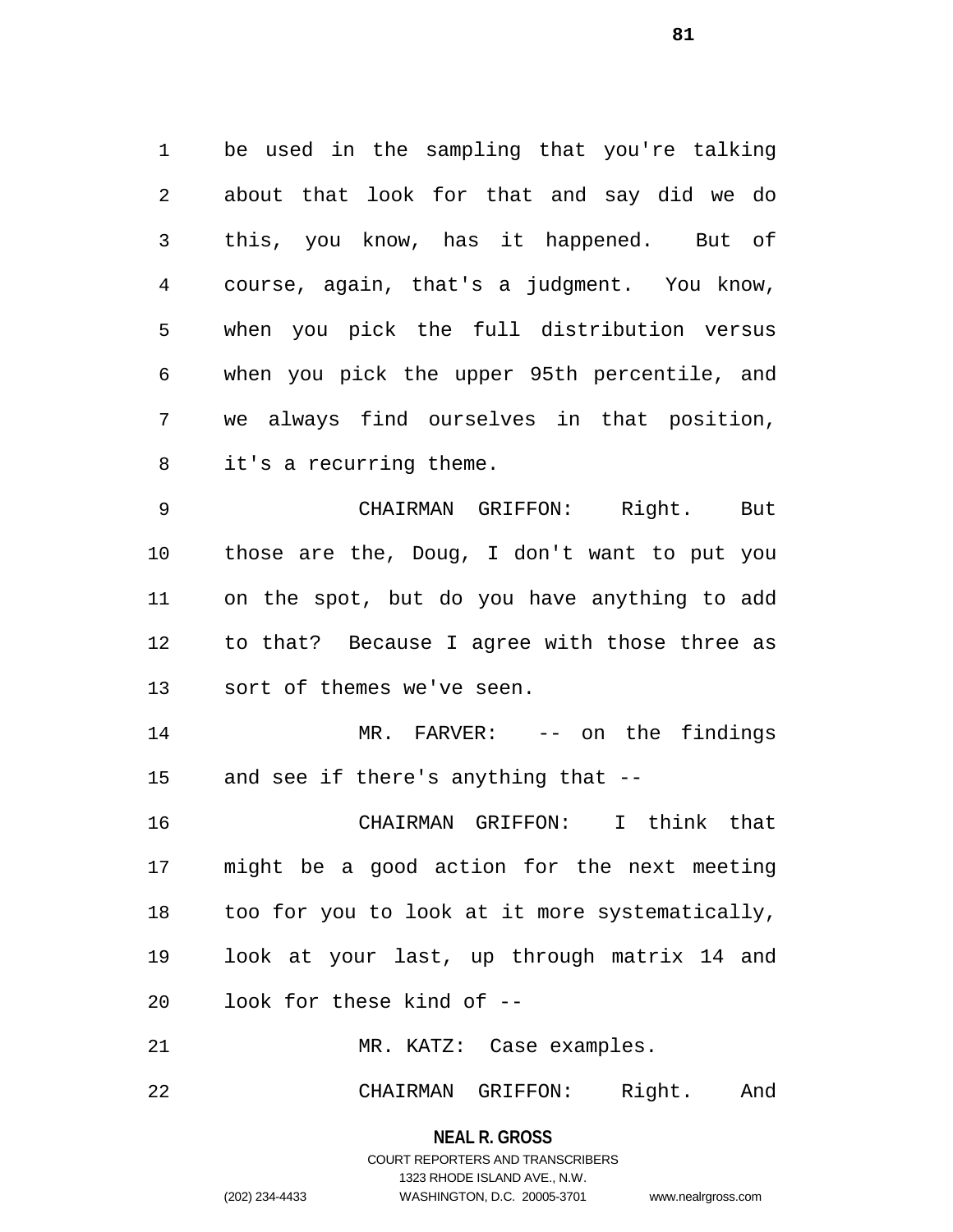themes and cases that fit into those themes. MR. KATZ: Yes, and have a little report for that? CHAIRMAN GRIFFON: Yes, yes, a mini report. MR. FARVER: Non-QA items? CHAIRMAN GRIFFON: Non-QA I would say, yes. 9 MR. FARVER: Okay. 10 CHAIRMAN GRIFFON: All right. MR. KATZ: It's just a, a discussion report, whatever you want to call it. CHAIRMAN GRIFFON: Right. What John defined as scientific, recurring scientific issues. DR. ULSH: So in terms -- I know that this could change once we revisit this but going out of this meeting going forward I want to make sure that the priorities that I give to ORAU align with the Subcommittee's priorities. I'm still planning to tell them

### **NEAL R. GROSS**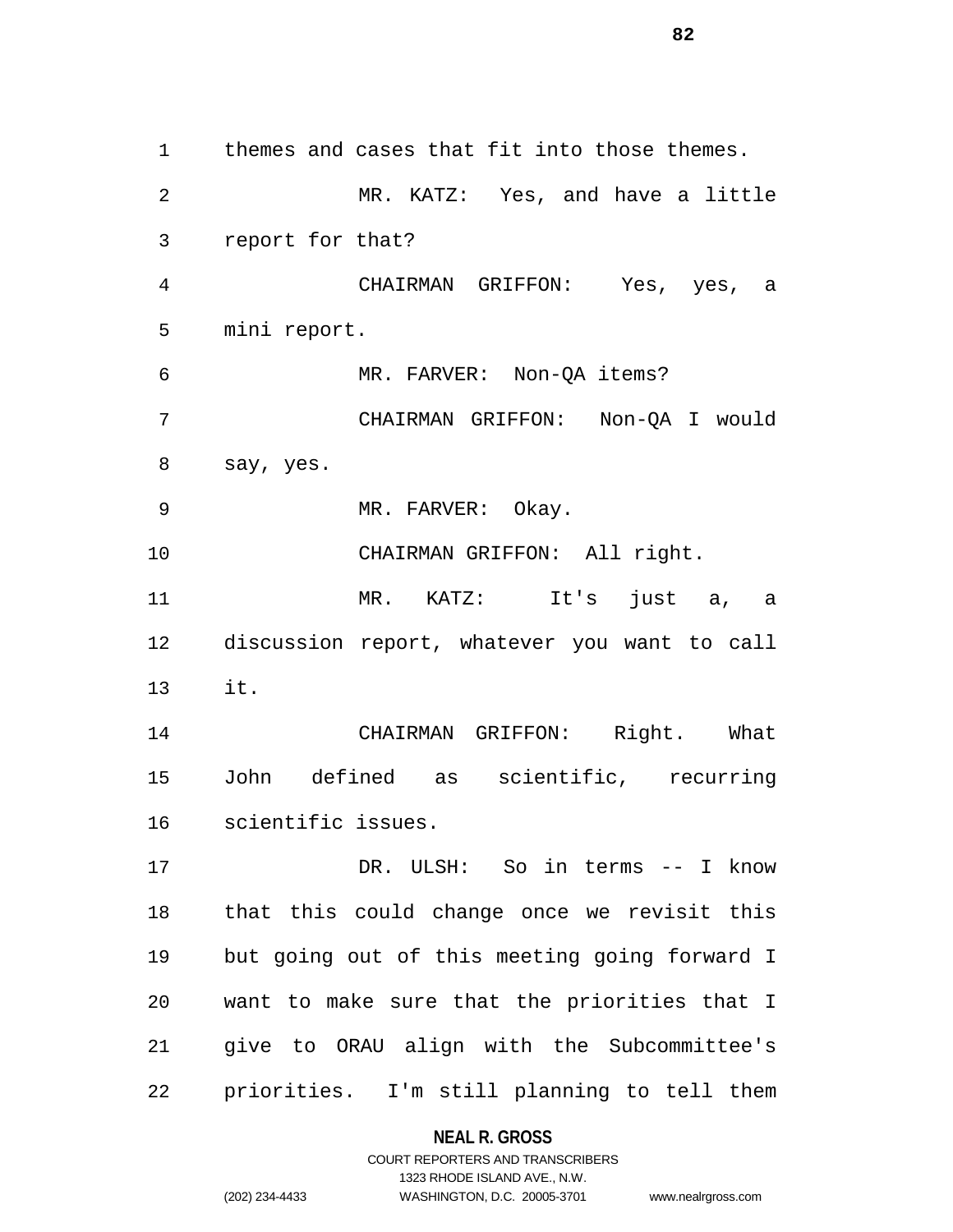focus on things up through and including maybe the ninth set.

 CHAIRMAN GRIFFON: Yes, I think let's stick with the parallel processing like David described. And we don't have the other input from you guys yet so SC&A won't be reviewing, but once you have a group of those cases then -- MR. KATZ: You'll provide them to SC&A as well. CHAIRMAN GRIFFON: Right. 12 DR. ULSH: Oh, the blind? MR. KATZ: Yes. 14 CHAIRMAN GRIFFON: The blind. MR. KATZ: Once you have those sets. You'll funnel those to the Subcommittee  $17 - -$  CHAIRMAN GRIFFON: Whatever you feel is a good, you know, I don't know if it's six, eight, whatever, you know. MR. KATZ: Yes. CHAIRMAN GRIFFON: I wouldn't wait

> **NEAL R. GROSS** COURT REPORTERS AND TRANSCRIBERS

> > 1323 RHODE ISLAND AVE., N.W.

(202) 234-4433 WASHINGTON, D.C. 20005-3701 www.nealrgross.com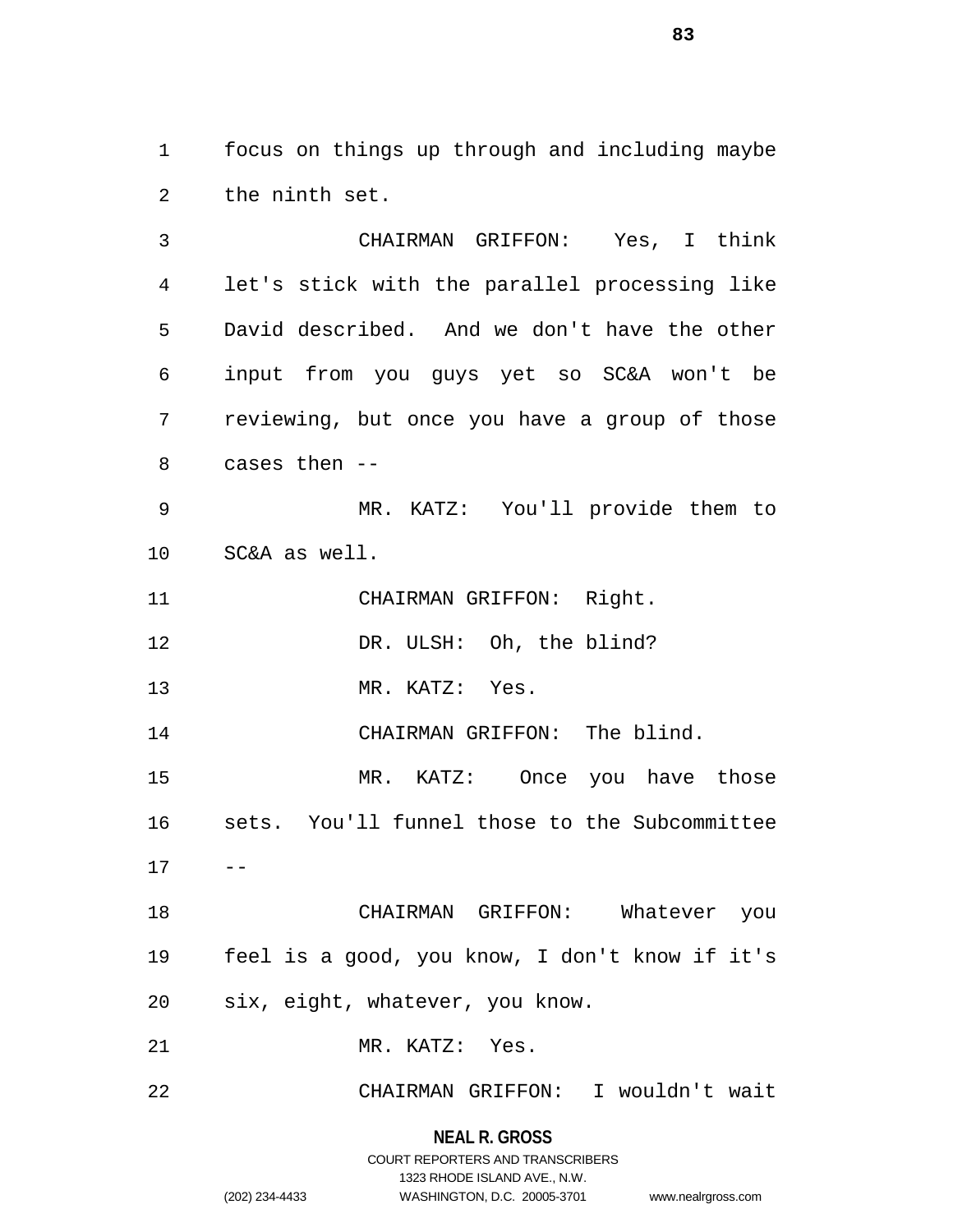till you have 50.

| 2  | MR. KATZ: Yes. So John and John,               |
|----|------------------------------------------------|
| 3  | you folks would be tasked with just reviewing  |
| 4  | those blind cases, reviewing the review from   |
| 5  | DCAS in effect, and coming to the table ready  |
| 6  | to discuss what's there.                       |
| 7  | CHAIRMAN GRIFFON: Okay. Why                    |
| 8  | don't we -- I need a coffee break here so why  |
| 9  | don't we take, or Wanda, do you have something |
| 10 | before we break?                               |
| 11 | MEMBER MUNN: No.                               |
| 12 | CHAIRMAN GRIFFON: Why don't we                 |
| 13 | take 10 minutes break and then we'll come back |
| 14 | and maybe wrap this discussion up and then     |
| 15 | move more into some of the matrices. I'm not   |
| 16 | sure how much progress we have on past matrix  |
| 17 | items so --                                    |
| 18 | DR. ULSH: Well, I think there was              |
| 19 | -- we delivered quite a large amount back in   |
| 20 | April, and I think SC&A, I don't know, I don't |
| 21 | know what they've got on their report today,   |
| 22 | but.                                           |

**NEAL R. GROSS**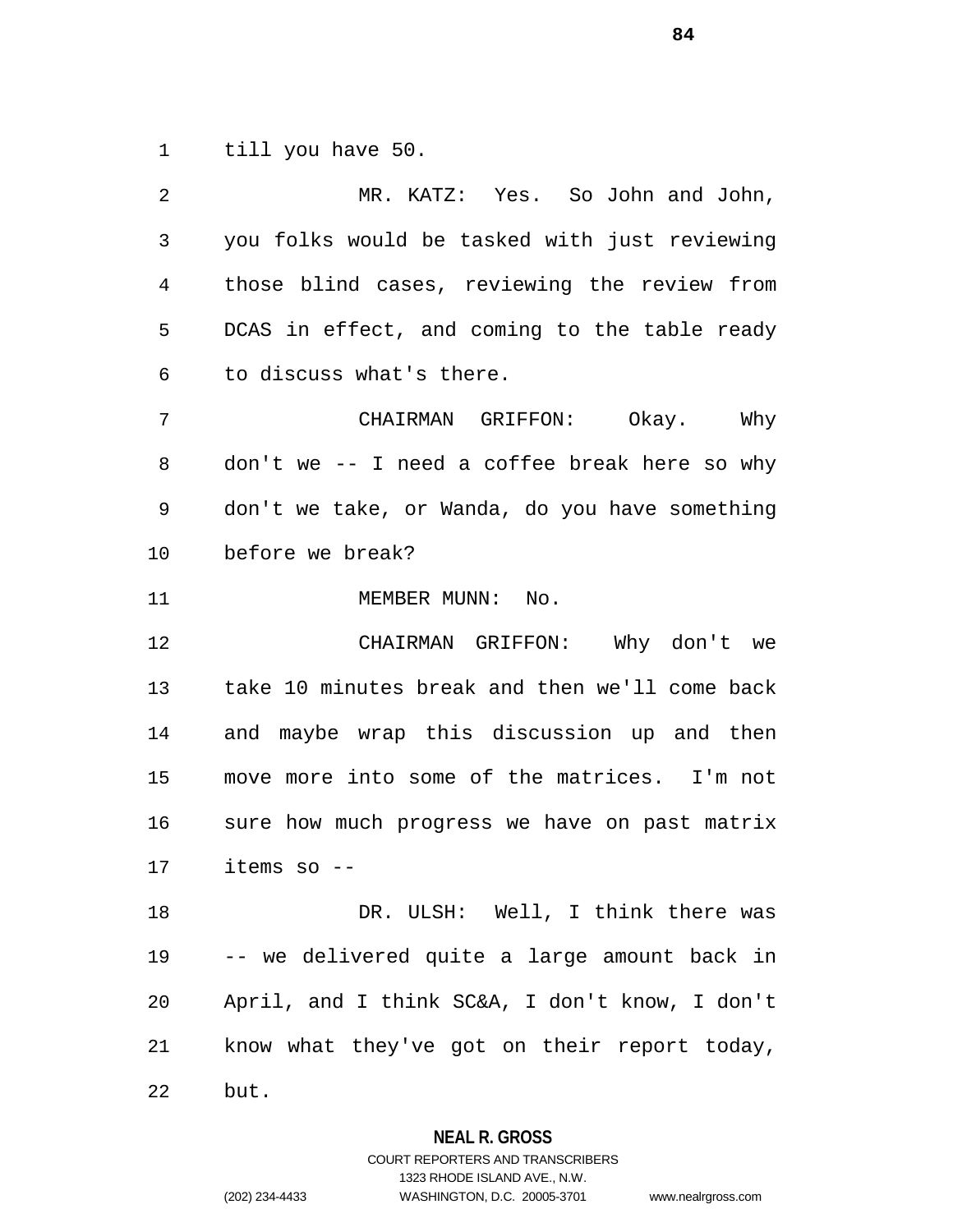CHAIRMAN GRIFFON: So we have some on the table for discussion. DR. ULSH: I think so, and then we've got just a couple more from the seventh and eighth sets, just a couple. CHAIRMAN GRIFFON: Okay. MR. KATZ: Okay, so about 10:35, we'll -- CHAIRMAN GRIFFON: Reconvene. (Whereupon, the foregoing matter went off the record at 10:24 a.m. and went back on the record at 10:44 a.m.) MR. KATZ: Okay, so we're back online. Let me just check before we get started, do I have any additional Board Members on the line? Mike or John Poston? Okay. CHAIRMAN GRIFFON: Okay. I'll make an attempt at summarizing where we're at from the morning discussion and then a few more items on this theme, and then we'll go into the matrices I think. I think the plan,

> **NEAL R. GROSS** COURT REPORTERS AND TRANSCRIBERS

1323 RHODE ISLAND AVE., N.W. (202) 234-4433 WASHINGTON, D.C. 20005-3701 www.nealrgross.com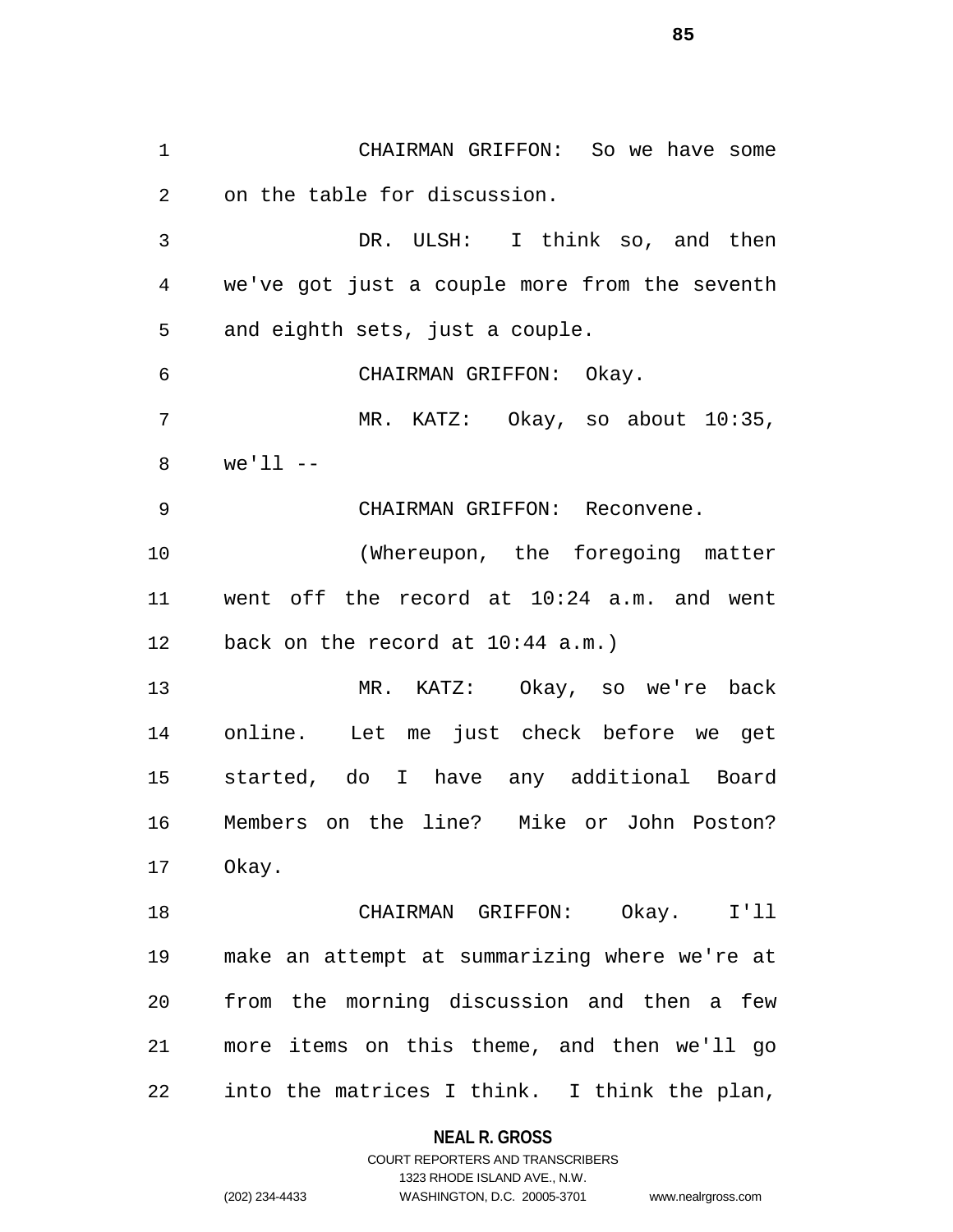the path forward right now is to have a sort of parallel process with the matrix, the findings in the matrices and basically from the oldest to the newest as we've been doing and then to have NIOSH in their newly implemented process of selecting two cases and randomly doing the dose reconstruction along with ORAU, have NIOSH provide sort of interim reports on that to SC&A, and SC&A will review those, what NIOSH has done, what ORAU's done and NIOSH's sort of analysis of the issue. SC&A will review that report and come back to this committee to be prepared to discuss it. So those things will be sort of parallel tracks.

 The other action that we've asked for is for SC&A to look at, I guess, the 10th or 9th, whatever is outstanding, 9th through the 14th.

 MR. FARVER: Well, it'll probably be the 11th and the 14th will be done by then. CHAIRMAN GRIFFON: Okay.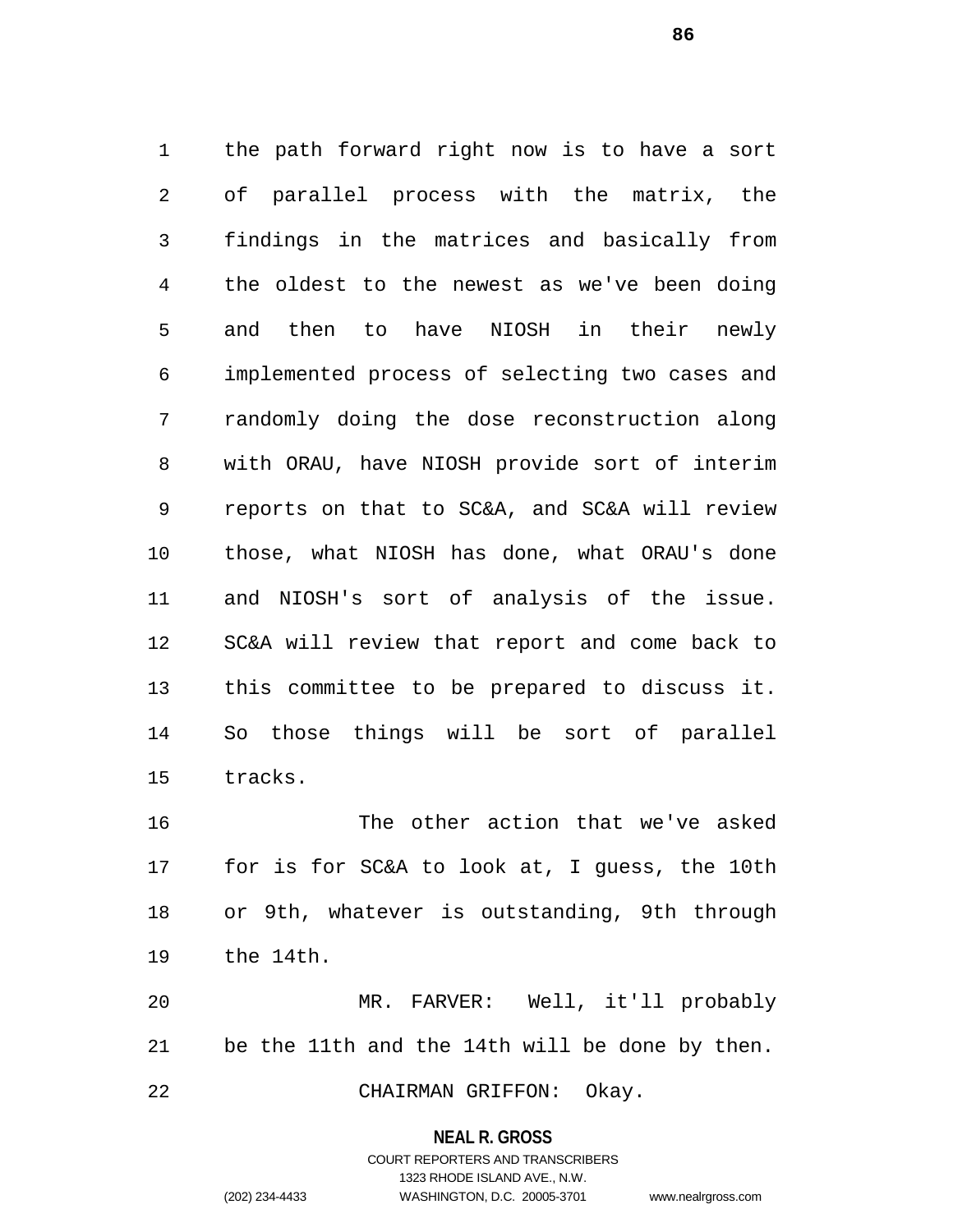MR. FARVER: It should be -- it's at least the 11th through the 13th, but probably through the 14th.

 CHAIRMAN GRIFFON: All right. Let's say 11th through the 14th set of cases and look for these sort of scientific issues and try to bin them into certain themes, bring them back to the Subcommittee and then we can decide if we want to try to tackle all of them or certain ones. So you identify the themes and then try to also tell us which cases or findings belong in those themes, you know. That way we can get a sense of the breadth of what we're trying to tackle.

 And we haven't completely decided on whether to go down that path. We've all discussed the potential pitfalls of tracking that because we'd be doing things a little bit out of order if we decide to go that path. But at least let SC&A take a look at it, bring it back to us and we can talk about it at the next meeting to see if it makes sense to move

### **NEAL R. GROSS**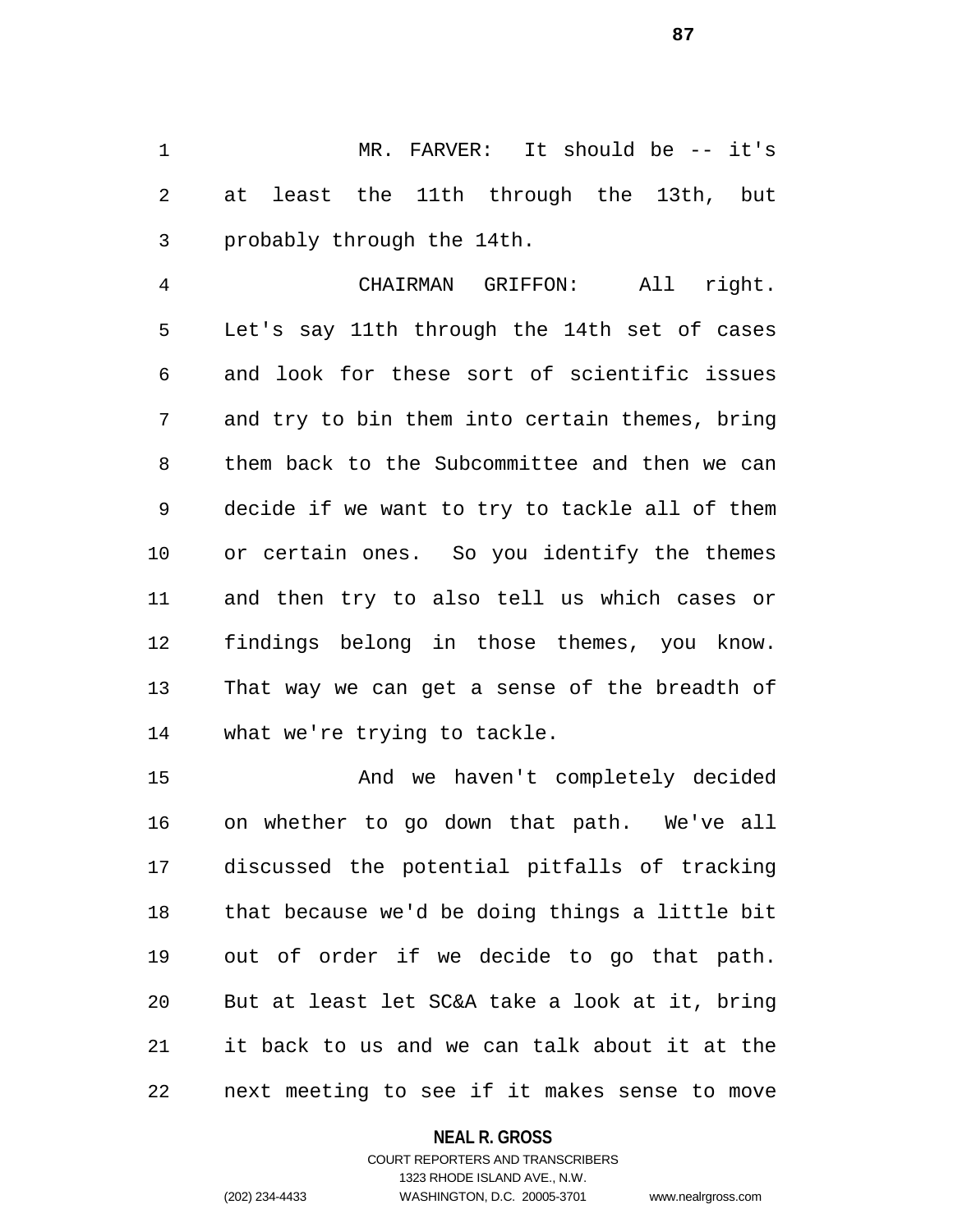in that direction. And that's sort of where we're at.

 MEMBER RICHARDSON: I was wondering if at the next meeting -- there were two other things that were raised, and I think they would just be asks for information if NIOSH could share with us. One is the report on the five most recent cases drawn from the 12th set.

10 CHAIRMAN GRIFFON: Thank you, yes. MEMBER RICHARDSON: And to give us a summary, whatever is available at the time that could be shared with -- about that review. And the other one is the suggestion that NIOSH would follow up with ORAU about their QA/QC process and if they learned more about that from conversation, if that could be shared with us.

 CHAIRMAN GRIFFON: Yes, just a report on that and sort of what they currently are doing.

MEMBER RICHARDSON: What they have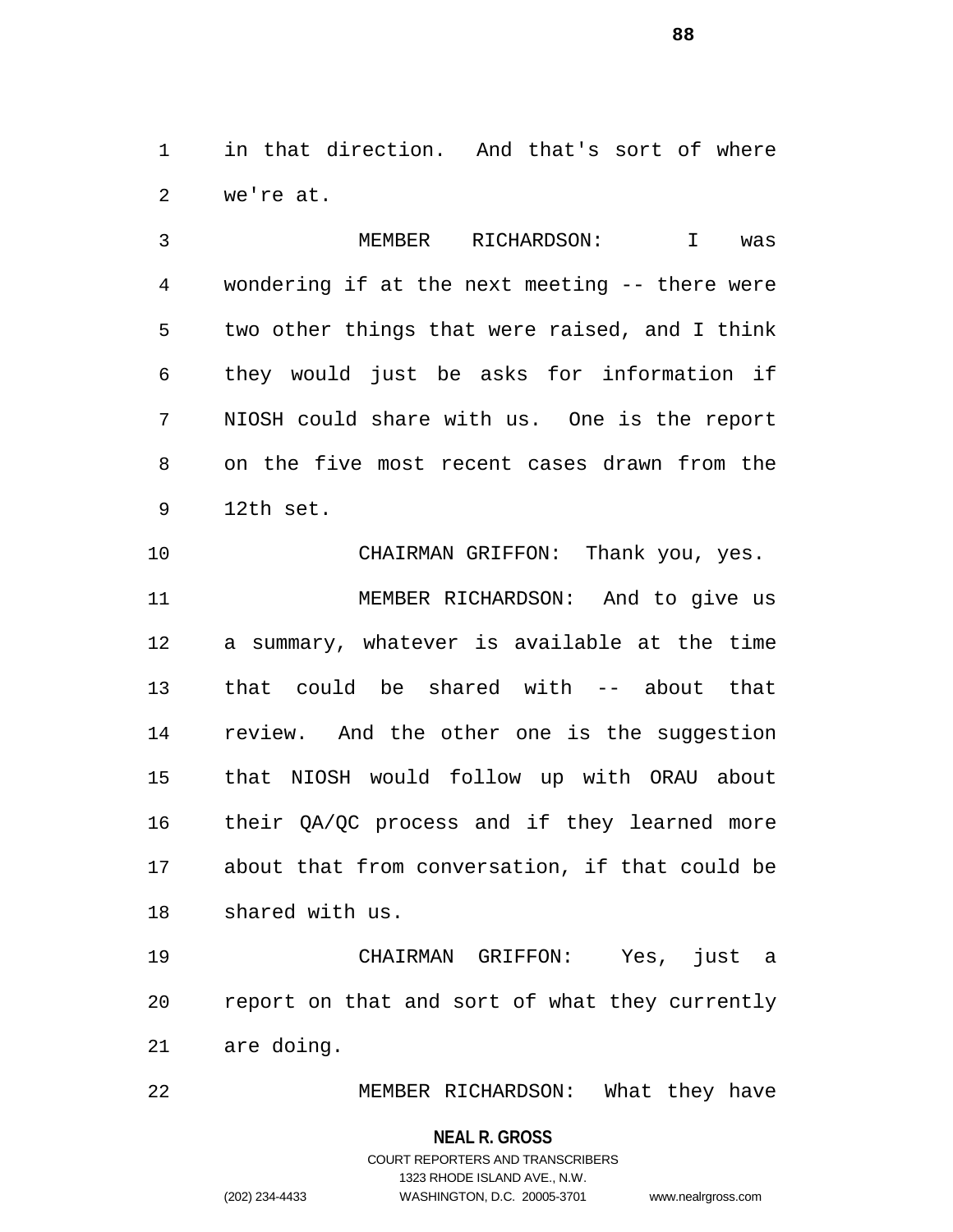in place.

 CHAIRMAN GRIFFON: Yes, what they have in place. And if that includes documents that would be great. I mean, if there's procedures or other things that we haven't seen, you know. Yes, thanks. So I think that's where we stand. Brad, does that make it muddier than ever or clarify it a little? MEMBER CLAWSON: We'll work into that. CHAIRMAN GRIFFON: Alright. MEMBER CLAWSON: I just want to make sure we're, that I had an understanding. Because part of my issue was, and we've talked earlier, is we've been looking at these earlier cases and many times they say they've corrected this QA problem. I just want to make sure that we take the latest that we have and kind of hold them in time there and do a more in-depth.

CHAIRMAN GRIFFON: Right. And

#### **NEAL R. GROSS**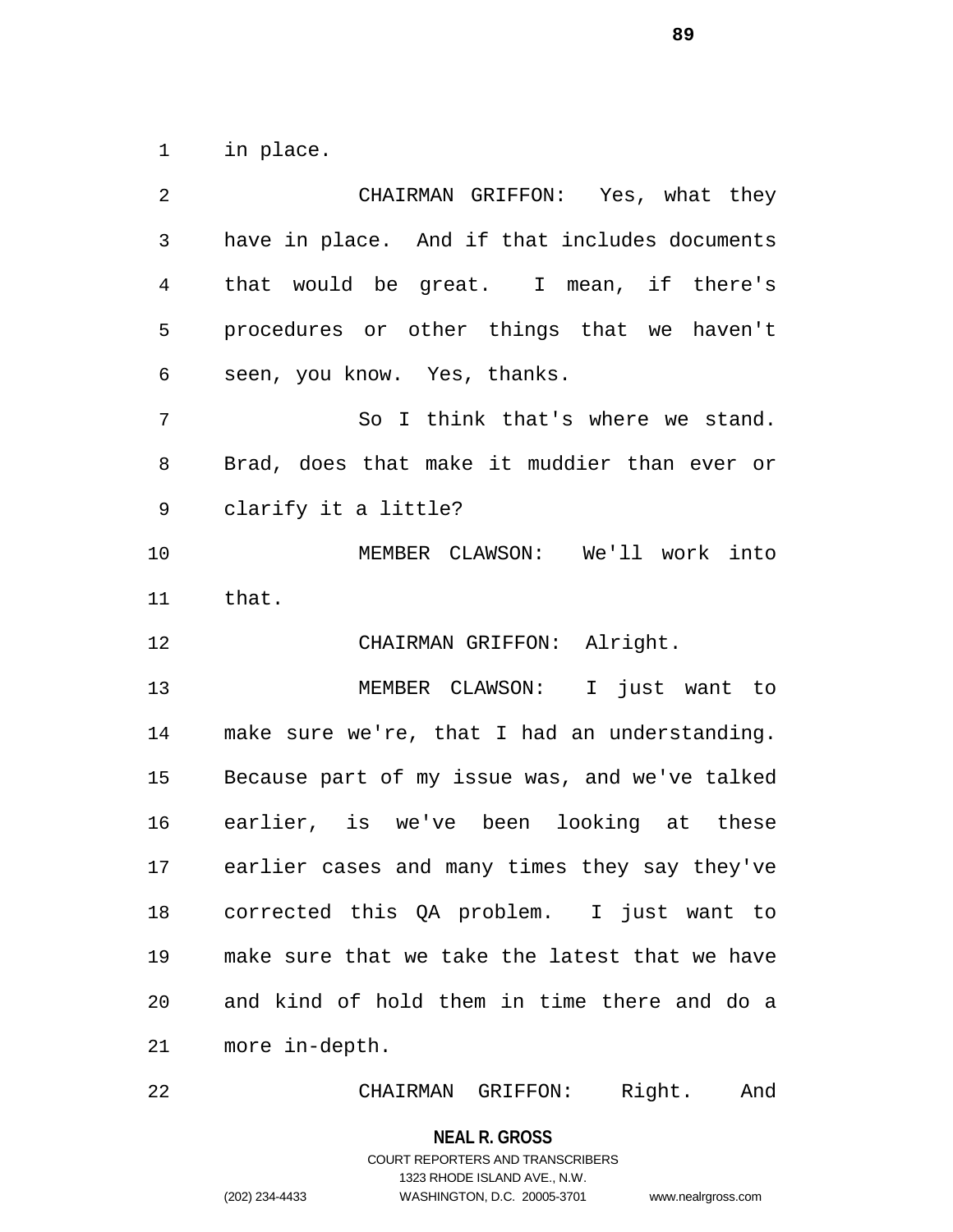part of these blind reviews by NIOSH we're hoping will get to that end, yes. Okay. The other thing, before we move on to the matrices I just wanted to bring up from the last Board Meeting we said that, or I think our Chair has assigned follow-up to different committees from the 10-year review on some of the action items that NIOSH has proposed. And, Stu, I think you said four fall in, were sort of assigned to this Subcommittee? 11 MR. HINNEFELD: Right, four areas. CHAIRMAN GRIFFON: And I just wondered just for the record if we can get them on there. And we'll pick up our discussion with them at the next meeting but. MR. HINNEFELD: One is what we've been talking about with the dose reconstruction quality. CHAIRMAN GRIFFON: Right. MR. HINNEFELD: And continue to work on that. The second one was consider the

elimination of overestimating approaches. The

### **NEAL R. GROSS**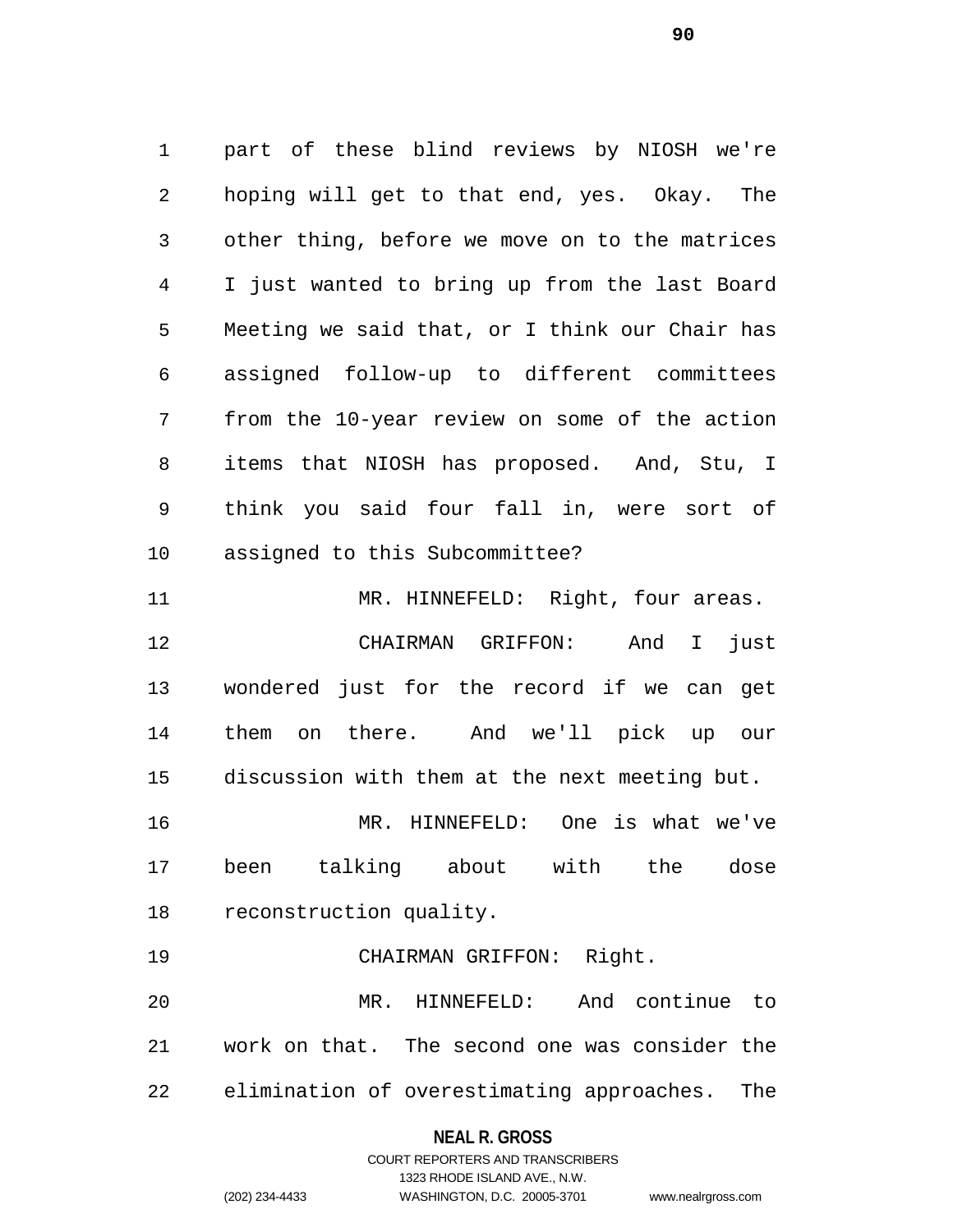third is to quantify the amount or the extent of claimant-favorability in the current program approaches, the methods we use now. And the fourth is to continue to be aggressive in terms of timeliness objectives for dose reconstruction. So the last one I said, you know, we feel like we kind of have that in hand having finished up the backlog, getting things out within nine months and applying, we have a mechanism, a working mechanism in the contract to incentivize timely completion of dose reconstruction. We've been doing that for awhile. We think that is, we kind of have a handle on that, but certainly the Committee can be as involved as it wants to be. So those were the four areas.

 CHAIRMAN GRIFFON: Okay. And I think, you know, we'll, I guess we'll bring those up on the agenda moving forward as they make sense to bring them up. I mean, I think that last one might at first blush involve NIOSH just sort of presenting what you're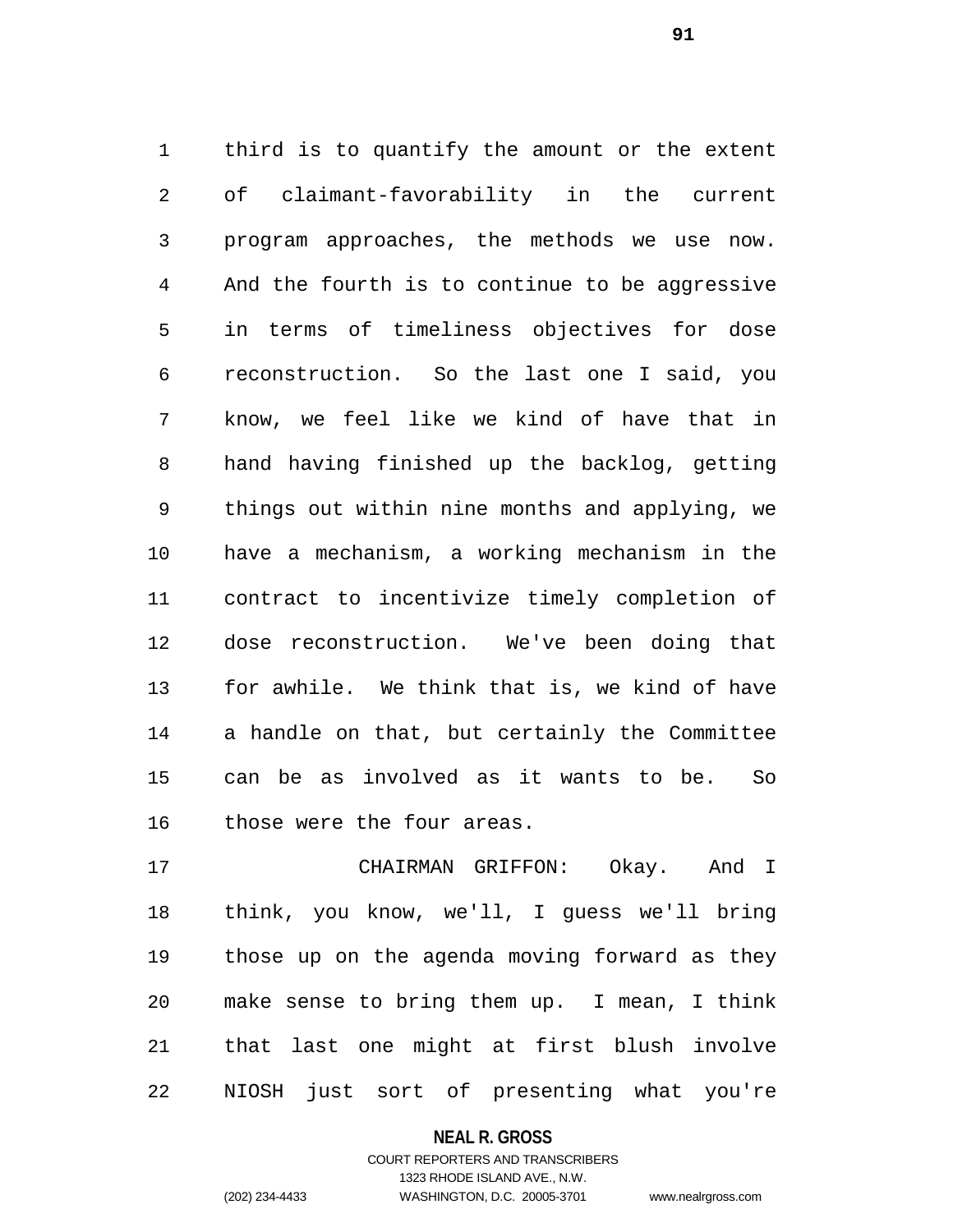doing, where you stand and you know.

 MR. HINNEFELD: We've done, on the thought process about eliminating overestimates we have done some, we do have some cost estimates on that. It's pretty expensive if we eliminated them entirely, really expensive. But we are pursuing though a partial measure that we don't think is going to cost very much, at least not cost us very much and that is to -- we have a series of DOE sites who don't provide medical X-ray information routinely as part of the exposure history request. But if we ask for it later on as a supplemental request then they can provide it. So that puts us in the position of usually at those sites of doing essentially an overestimated medical estimate just based on annual PA exam. And then when you get into the band close to the decision point then we'll ask the site for the actual X-ray information, or if we get a rework for instance we may ask the site.

#### **NEAL R. GROSS**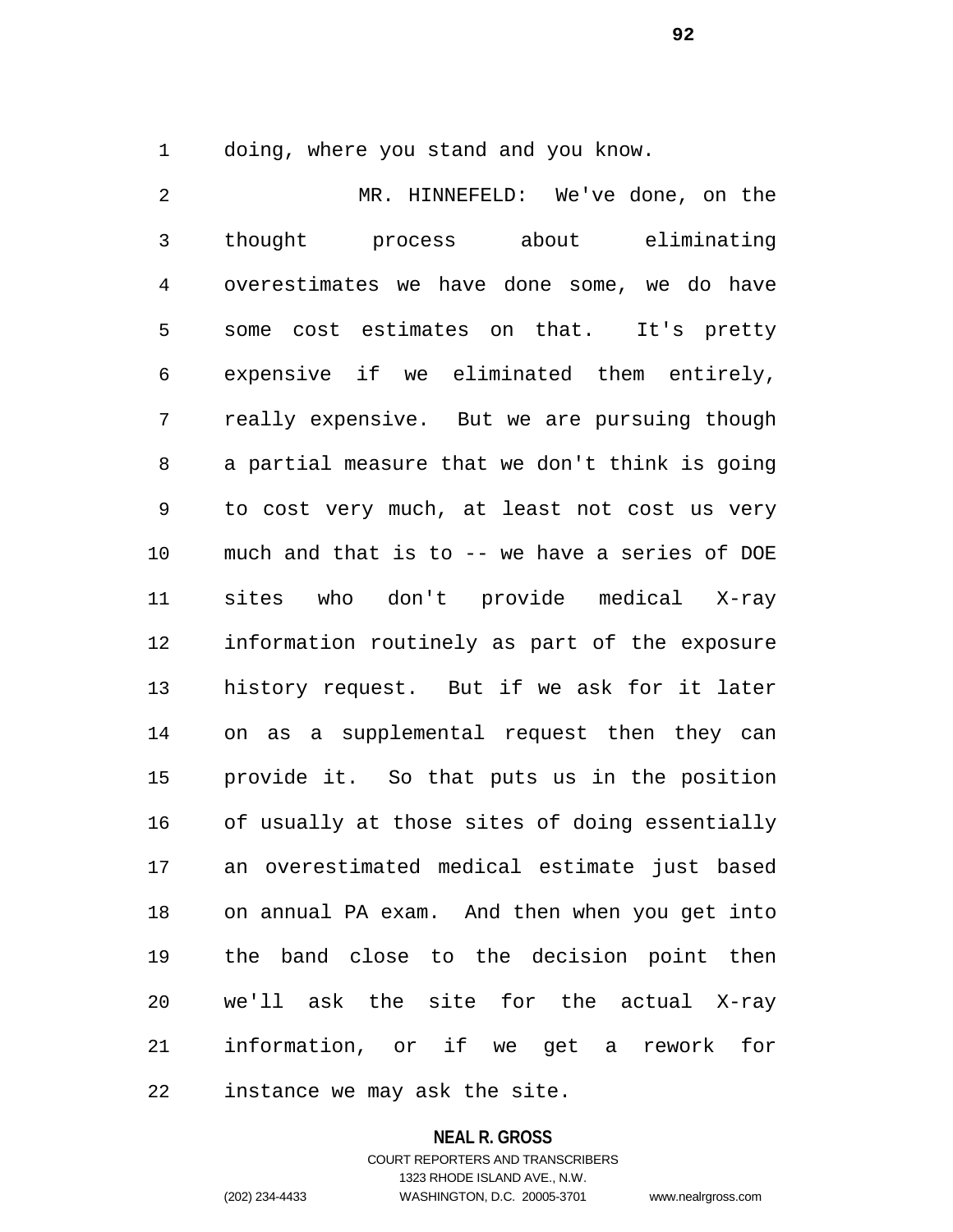So just for timeliness I said well, why don't we approach these sites. We're going to actually approach DOE headquarters so we can approach them all essentially together and see if we can't, since they have the records of X-ray exposure how about just providing them routinely when you get a request for exposure history. That way it eliminates that supplemental request later on, and it eliminates the temptation to do an overestimating approach because you've got the actual X-ray records in front of you. And you just stop doing overestimates on X-rays from those sites. DR. MAURO: Stu, this is John. MR. HINNEFELD: Yes. DR. MAURO: During -- I know we don't want to deal with this in detail, but during the meeting when you addressed the subject you also brought up an idea. Because

bounding approach which is certainly

we all recognize the advantages of the

### **NEAL R. GROSS**

## COURT REPORTERS AND TRANSCRIBERS 1323 RHODE ISLAND AVE., N.W. (202) 234-4433 WASHINGTON, D.C. 20005-3701 www.nealrgross.com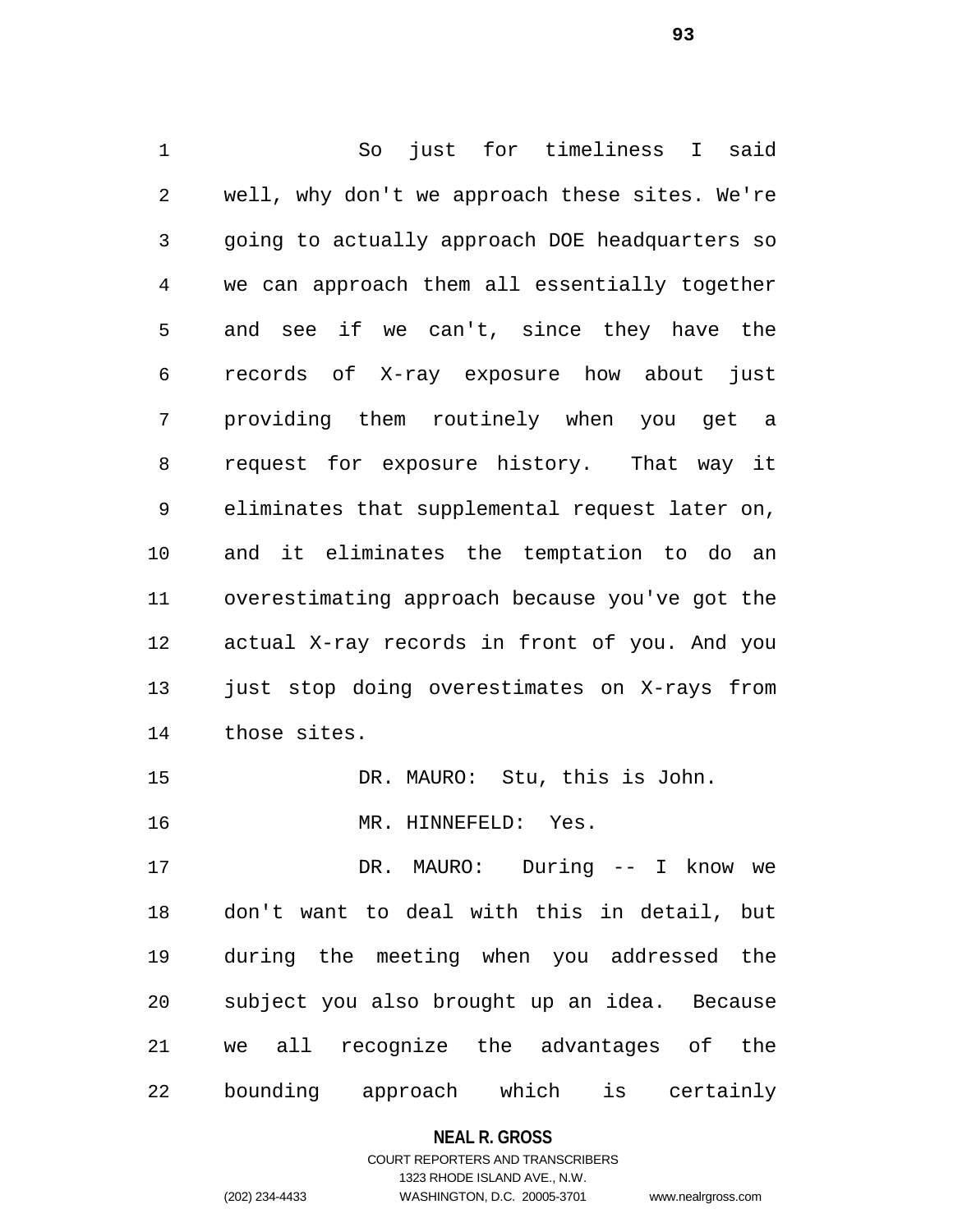compatible and consistent with the regulations to try to move through the process quickly. You had mentioned something that the dilemma you run into is that the second cancer comes up and then, you know, you go to a realistic, a more realistic analysis.

 You pointed out something that struck me was that you see this mostly with skin cancer. That is, you find yourself, the ones that you come back later and have a second cancer that then you have to go back and redo it is skin cancer. Did I hear that correctly? Because that might, you know, that might be a compromise, that is limit the realistic analyses to the skin cancers as one of the recurring ones. Is that what you -- you said that very quickly during the meeting, and it hit me really hard. I think that's something worthy of discussion perhaps at the next meeting.

 MR. HINNEFELD: It certainly would be something we can talk about. It is a fact

**NEAL R. GROSS**

COURT REPORTERS AND TRANSCRIBERS 1323 RHODE ISLAND AVE., N.W. (202) 234-4433 WASHINGTON, D.C. 20005-3701 www.nealrgross.com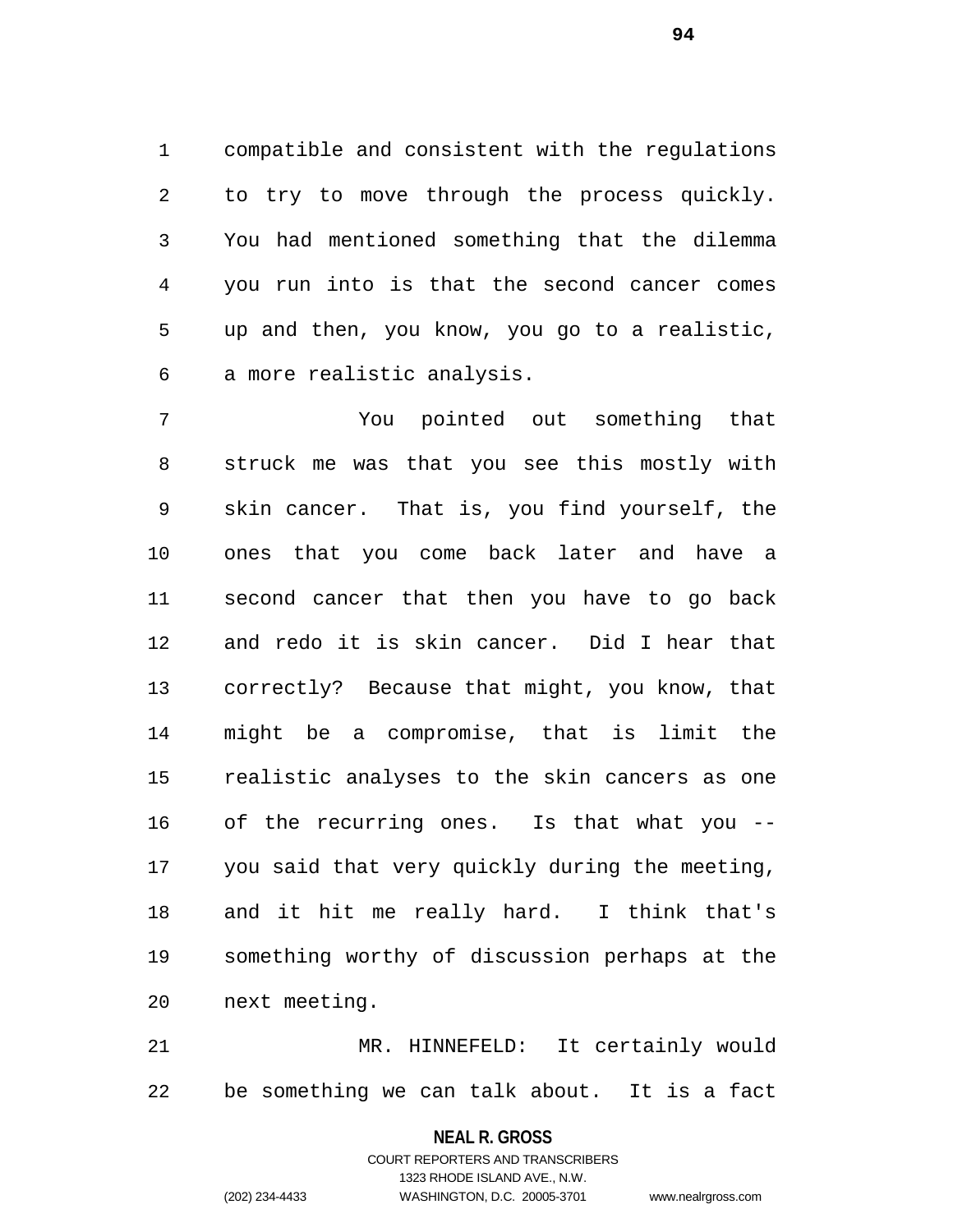that skin cancers are often recurrent. You get additional skin cancers and we get those back. They are certainly well -- it's a big portion of our returns, I don't know if it's a majority. I'm just, and this is sort of anecdotally reported. I haven't run the statistics. But it becomes a matter, John, of balancing the cost against what -- and since we have to spend, if we spend then, how much cost do we want to spend on doing skin cancers all best estimate, and when we spend that money doing those then we don't have that money to do something else. And so is it more important programmatically to eliminate these overestimate. We aren't going to eliminate the reworks, we're just going to eliminate the confusion that arises by putting out an accelerated, you know, overestimate and then later on doing a best estimate. So is that worth whatever work has to fall off the table because we're spending more money doing only

best estimates?

### **NEAL R. GROSS**

COURT REPORTERS AND TRANSCRIBERS 1323 RHODE ISLAND AVE., N.W. (202) 234-4433 WASHINGTON, D.C. 20005-3701 www.nealrgross.com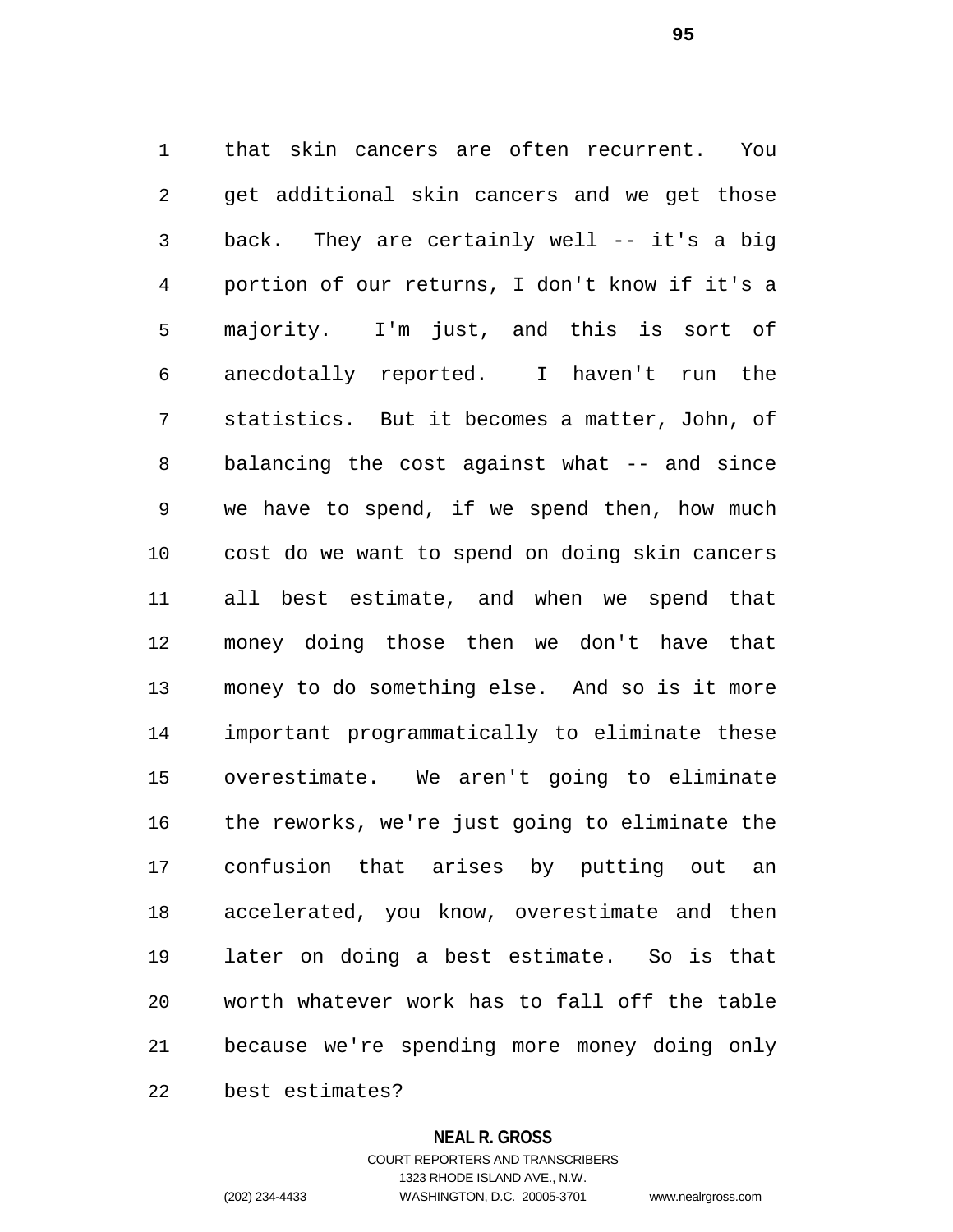DR. MAURO: But the idea that you put forward was this is one way to constrain the number of realistic estimates that you might do, rather than completely abandon.

 MR. HINNEFELD: Well, we've looked at several varieties. We've looked at only do best estimates because sometimes we have serial returns, you know, reworks. You know, we'll work it again and then it'll come back again. And so if, you know, we've looked at well, what happens if the first time we get a rework we're doing best estimates. You know, all the overestimate approaches are out -- 14 DR. MAURO: Oh, okay.

 MR. HINNEFELD: So we've looked at that. We've looked at doing all skin cancers as best estimates. So there are a number of things that we've looked at in this one report, and I don't know that there's any reason why I can't share that. It's a cost analysis of those various steps. Okay.

CHAIRMAN GRIFFON: And if you have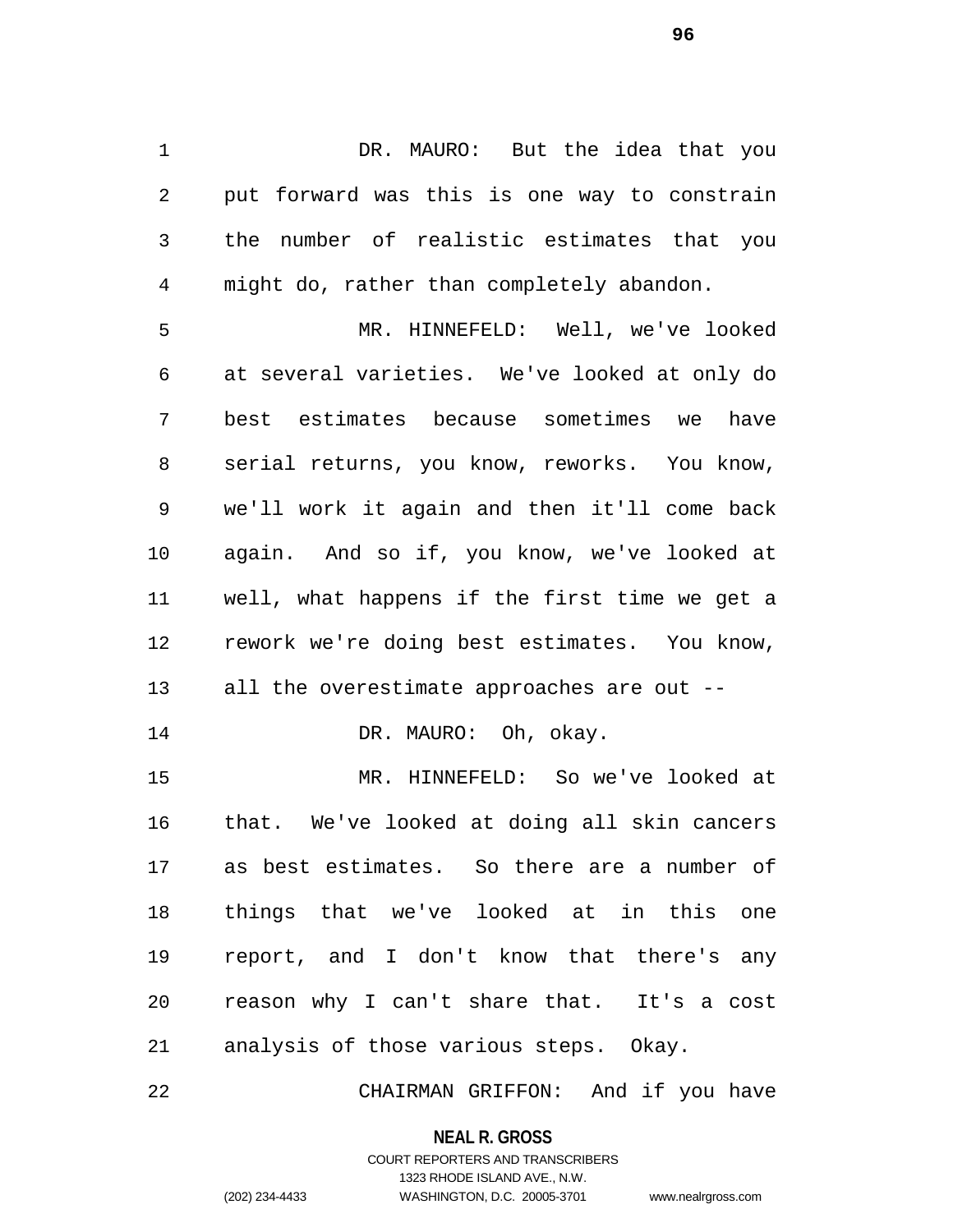something, I mean, preceding our meetings if you have something that you want to add to the agenda that you have enough there for us to discuss I think, you know, providing it in writing and letting us mull over it a little bit before the meeting would be good. MR. KATZ: Okay, so are you going to be sharing that? MR. HINNEFELD: Yes, unless somebody tells me I can't. I don't know who would tell me. Jenny hasn't said anything to tell me I can't. I don't know who else would. MR. KATZ: You could just leave the cost information out. MR. HINNEFELD: Well, that's kind of the key. That's why we had them do it. So what's it cost to do this. 18 MR. KATZ: Right. MR. HINNEFELD: That was our question. What would it cost to do this. MR. KATZ: You may need to speak with your contract officer about that, about

> **NEAL R. GROSS** COURT REPORTERS AND TRANSCRIBERS

> > 1323 RHODE ISLAND AVE., N.W.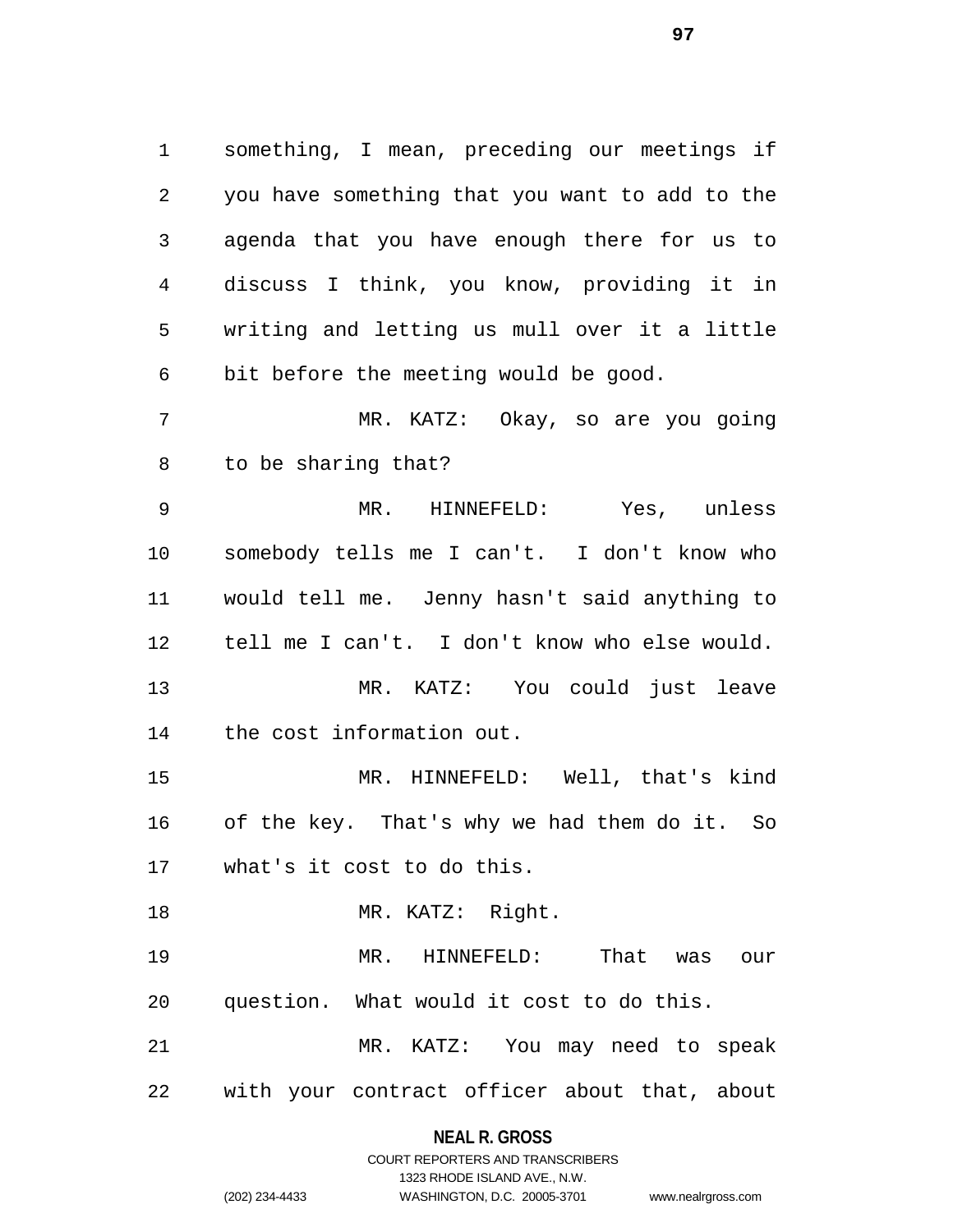releasing the cost information. Because there is a proprietary aspect to that. MR. HINNEFELD: Because it -- yes. There's a manpower number in there, too. MR. KATZ: Yes. MR. HINNEFELD: If I took out the cost but left the manpower in that would work. MR. KATZ: And I think it's partially up to your contractor what they are comfortable -- 11 MR. HINNEFELD: Sharing. MR. KATZ: -- putting on the table. MR. HINNEFELD: Okay, so I may not, I may not be free to share it. MR. KATZ: You just have to look into that. 18 MR. HINNEFELD: Okay. MS. LIN: Maybe we can look at it in draft form. MR. KATZ: So with these I just want to be clear what, for the next meeting

> **NEAL R. GROSS** COURT REPORTERS AND TRANSCRIBERS

> > 1323 RHODE ISLAND AVE., N.W.

(202) 234-4433 WASHINGTON, D.C. 20005-3701 www.nealrgross.com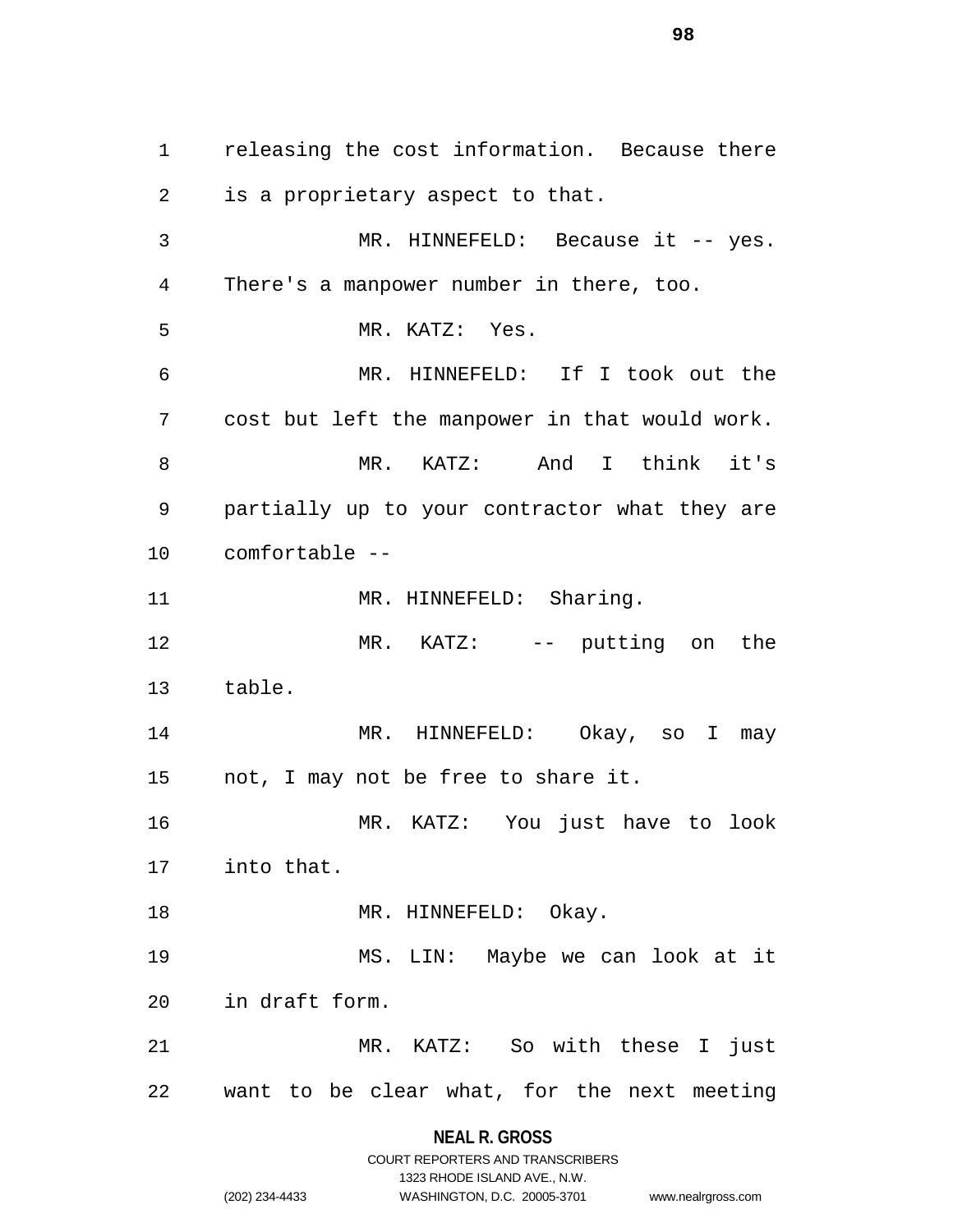you would like to hear something about the current status of timeliness?

 CHAIRMAN GRIFFON: Well, I'm just not sure.

 MR. KATZ: No, I'm just -- of these various things. Timeliness you'd like to sort of see what the landscape looks like right now, is that correct? As part of a presentation.

 CHAIRMAN GRIFFON: Well, let me ask what NIOSH thinks they're most prepared to sort of discuss. I mean, it sounded like timeliness was reasonable to -- you could provide it in a timely manner.

 MR. HINNEFELD: Yes, we can run those statistics prior to the meeting. We can always pick some cutoff date, we'll say cases delivered in the last month or the last two months, here's the average age and if we get some aberration. One thing that happens once in awhile is you'll clear out some really old ones, you know, like that's likely what will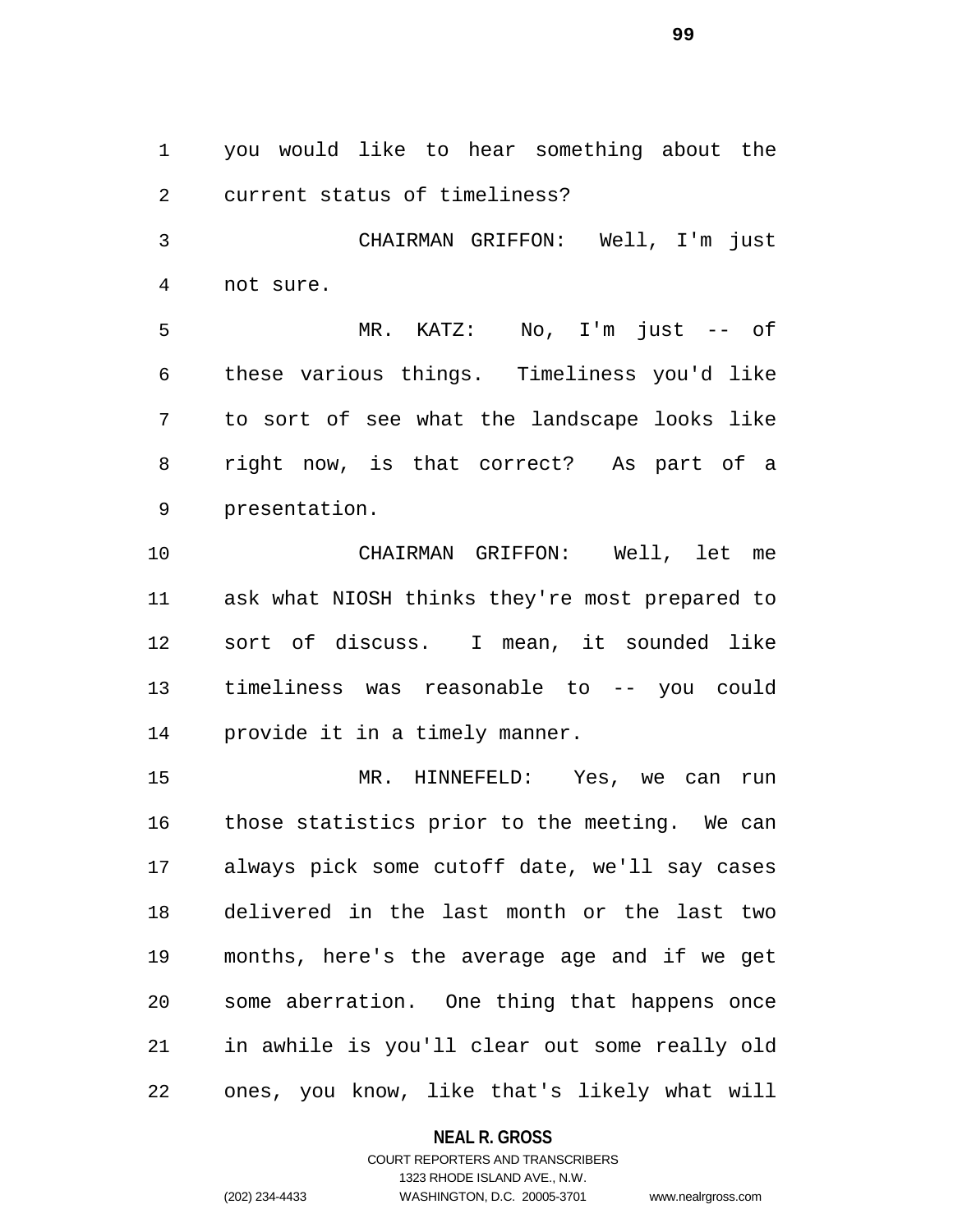happen with Clarksville and Medina just speaking among friends. That's what will happen with that. Now, that's not a ton of them but they're going to be pretty old and so it kind of screws up your average when you do something like that so you've kind of got to footnote things like the average age of cases but we should be able to come up with something that kind of indicates how we're doing on timeliness just as a routine matter. Get it out to the Board or to the Subcommittee before a meeting.

 CHAIRMAN GRIFFON: And the other, I mean the consideration of overestimating, if you can provide this report you talked about. I mean if that's possible.

 MR. HINNEFELD: I will have to work with the contractor to see what, or in what form. You know, if we take out some fee information we may be able to --

 CHAIRMAN GRIFFON: And that last one, we're obviously going to continue our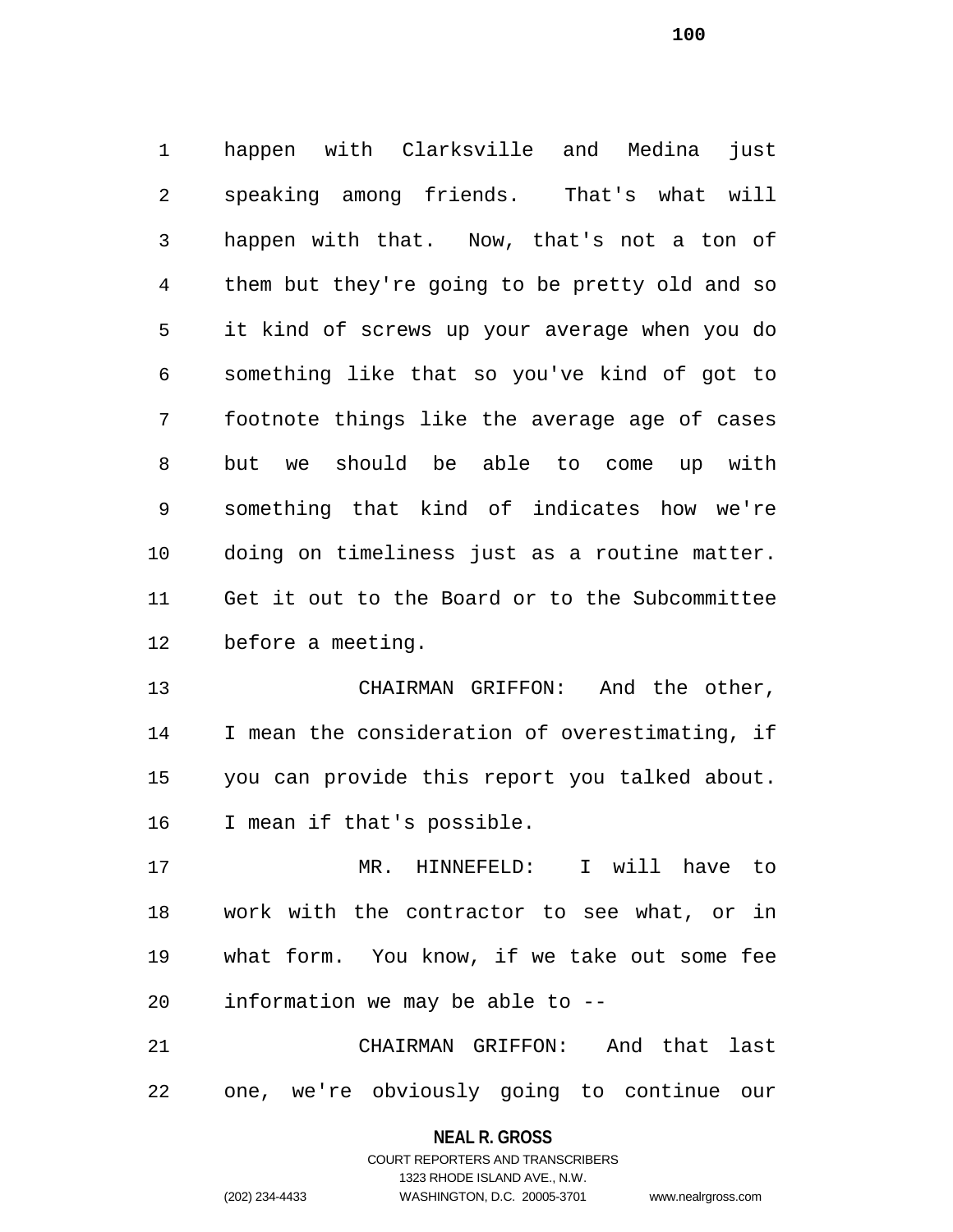discussion on the QA issues, but the other one I'm not sure how far along. MR. HINNEFELD: We're not far along at all. CHAIRMAN GRIFFON: Quantify. MR. HINNEFELD: We are conceptualized. 8 CHAIRMAN GRIFFON: Right, right, right. 10 MR. HINNEFELD: That's actually, Jim Neton is leading the plan on that. 12 CHAIRMAN GRIFFON: Okay. MR. KATZ: Is that claimant- favorability you're talking about? MR. HINNEFELD: Yes. CHAIRMAN GRIFFON: Quantify the degree of it. 18 MR. KATZ: Right. MR. HINNEFELD: Jim has a plan, he has visualized something that he hopes to do but that's from the sciences issues part of the program review. And so, and he's, along

**NEAL R. GROSS**

COURT REPORTERS AND TRANSCRIBERS 1323 RHODE ISLAND AVE., N.W. (202) 234-4433 WASHINGTON, D.C. 20005-3701 www.nealrgross.com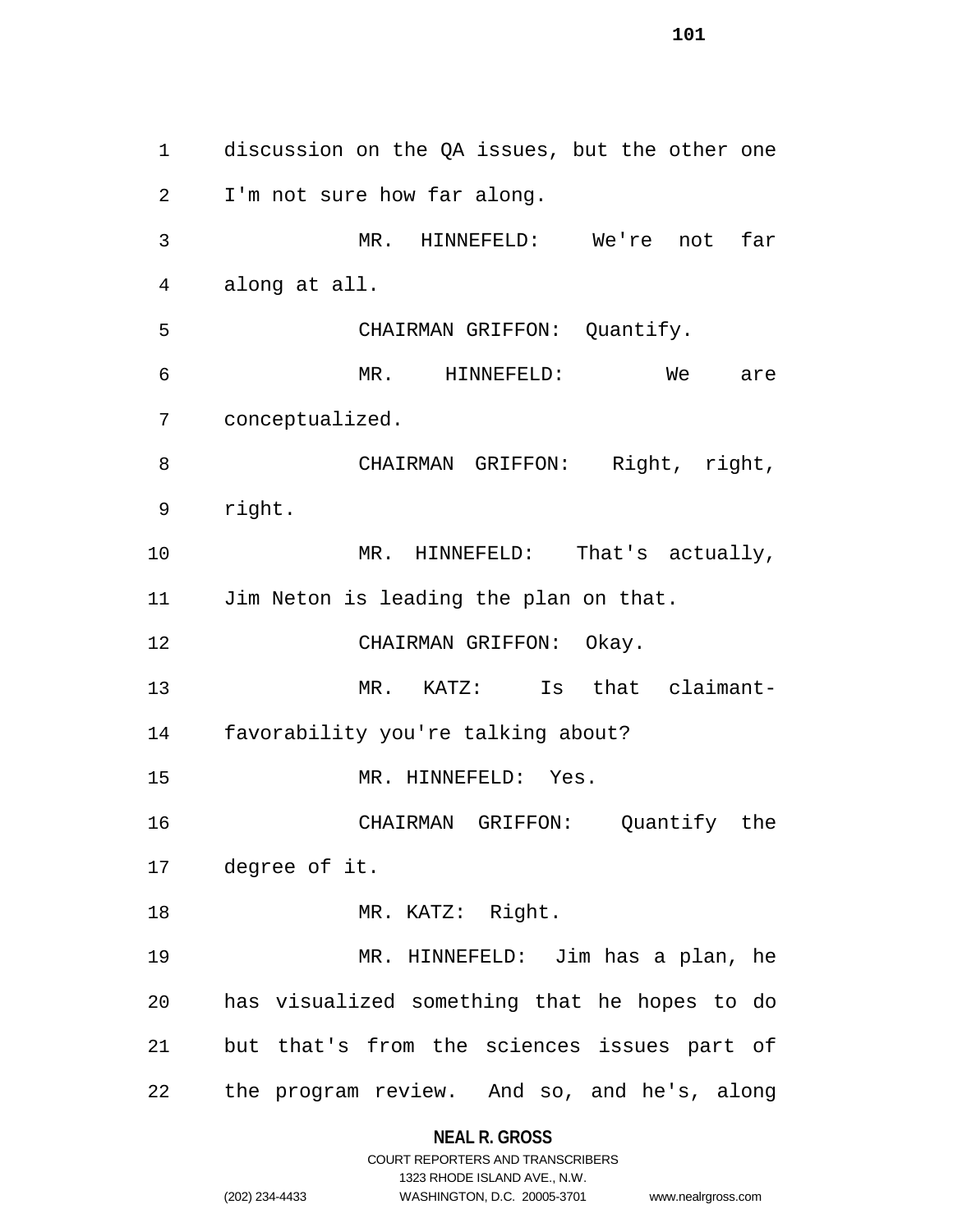with several other things that are in that group. So I'm not exactly sure when we'll have something on that. I wouldn't expect it at the next meeting. CHAIRMAN GRIFFON: Alright, yes, so it sounds like we'll have updates at least on two of those other items. MR. HINNEFELD: Yes, we should have them. CHAIRMAN GRIFFON: So we'll put on the agenda for next time. Anything more on that? Because I think we can move on to the matrix work and push through as much of this as we can get through. Somebody just dialed out, right? Good timing. MR. HINNEFELD: That was my brain. (Laughter.) CHAIRMAN GRIFFON: The seventh set I have, and I had emailed it I think the day of the meeting last time, July 15th. So I

know, that we finished as of July. It won't

think I have the most recent, at least, you

**NEAL R. GROSS** COURT REPORTERS AND TRANSCRIBERS

1323 RHODE ISLAND AVE., N.W.

(202) 234-4433 WASHINGTON, D.C. 20005-3701 www.nealrgross.com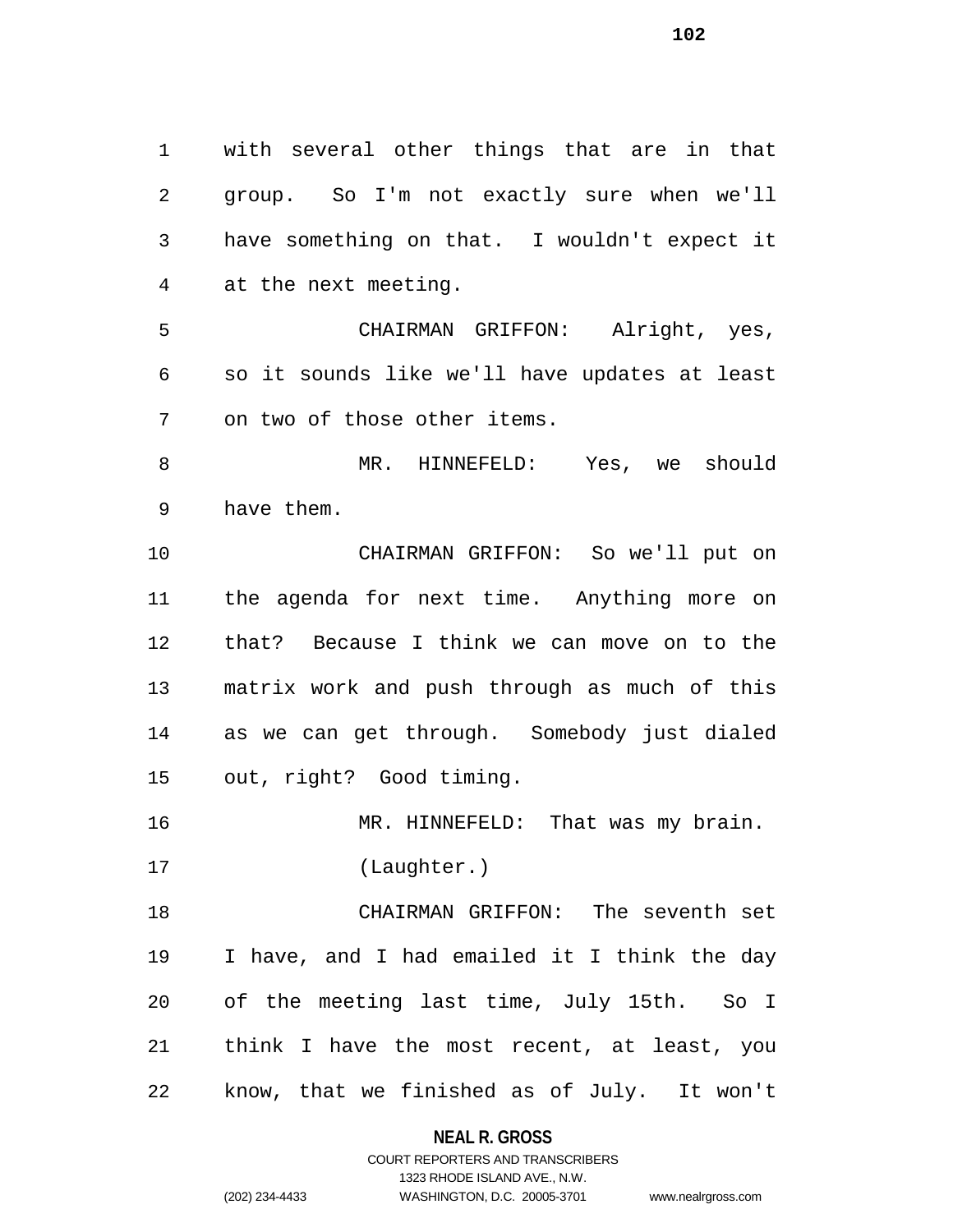include SC&A's or NIOSH's latest inputs but this is where we left off I believe. And I think, well open items. I mean, I think 121.1 the first one was still.

 DR. ULSH: This is an Aliquippa Forge case. Scott, do you want to maybe just give a brief summary of what the issue was and then I'll jump in with status?

 MR. SIEBERT: That was me that actually clicked out. Actually, Mutty, do you think you might be able to do -- tell us a little bit more straightforward that I probably can since this is Aliquippa? Sorry, we're going to throw the ball around a little here.

 MR. SHARFI: I mean, right now the only thing --

18 DR. ULSH: Well, how about I rescue you guys a little bit. We're at the stage in the seventh set where the remaining issues, there aren't many but they're the really tough nuts to crack so they're very

#### **NEAL R. GROSS**

## COURT REPORTERS AND TRANSCRIBERS 1323 RHODE ISLAND AVE., N.W. (202) 234-4433 WASHINGTON, D.C. 20005-3701 www.nealrgross.com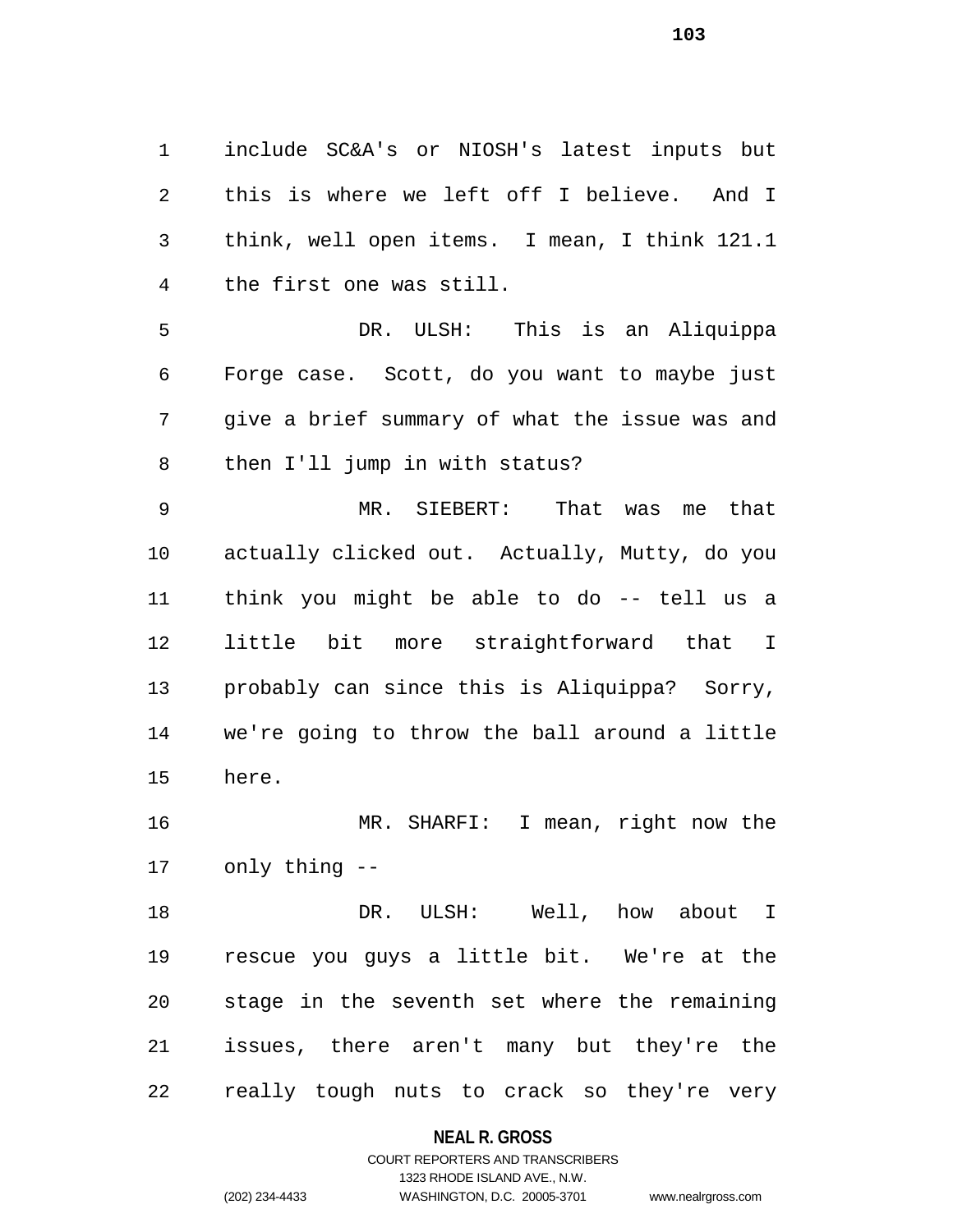resource-intensive. I went back and looked at the discussion that we had at the last meeting, looked at the transcripts, just to try to get a feel for the issues. I mean, this is one of those really old ones that goes back to even before I was involved with this Subcommittee.

8 The bottom line is I think it has to do with residual contamination, external dose, how we calculated it during that time period unless I'm confusing it. And basically I looked at the Aliquippa TBD, the latest revision of it, and it was dated back in 2005. So it hasn't been touched since then. Given the Working Group, or the Subcommittee's concern about this particular issue in Aliquippa I asked ORAU to pick up that TBD again and bring it up to the contemporary way that we do things, not just limited to this particular issue but as long as we're going to be reexamining it anyway to make sure that all the pieces are up to contemporary standards.

### **NEAL R. GROSS**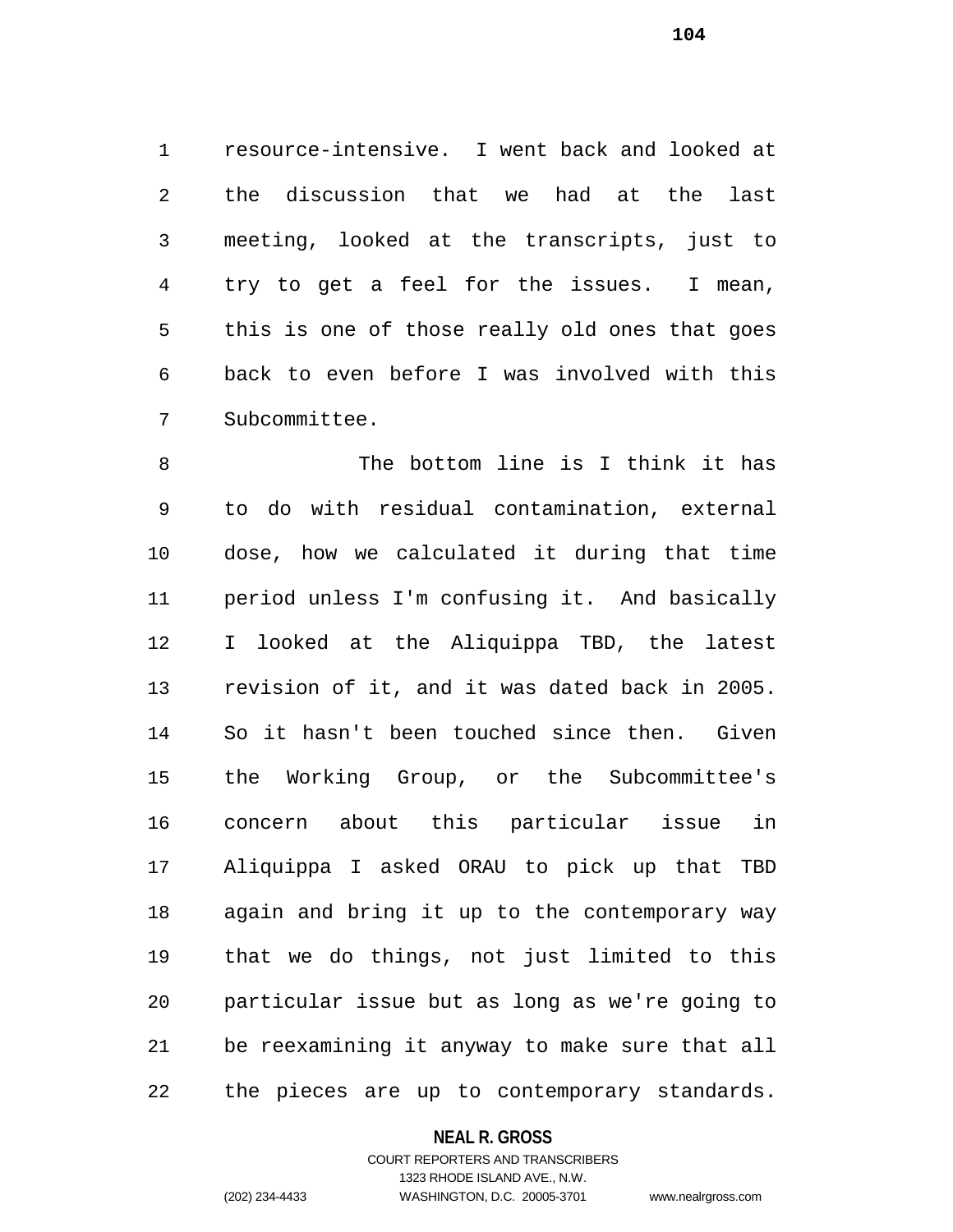So I think that once that happens that will address this issue.

 MR. HINNEFELD: Now, this was one where we had, it was like the mini-TBD review on this one, is that right? So there's a set of findings at the back of the report, right? Isn't that right, John? 8 DR. MAURO: Not Aliquippa. MR. HINNEFELD: Not Aliquippa? Does that start later? DR. MAURO: No, Aliquippa was not one of the three. MR. HINNEFELD: Okay. So that must start the eighth set then. DR. MAURO: I'm looking at, you're talking 121.1? 17 MR. HINNEFELD: Yes. DR. MAURO: And I'm looking at this. It seems to me as I'm looking at it a lot of it was the old OTIB-70 issues and, OTIB-70 and TIB-6000 all of which have been resolved. I'm not in specifics, there may be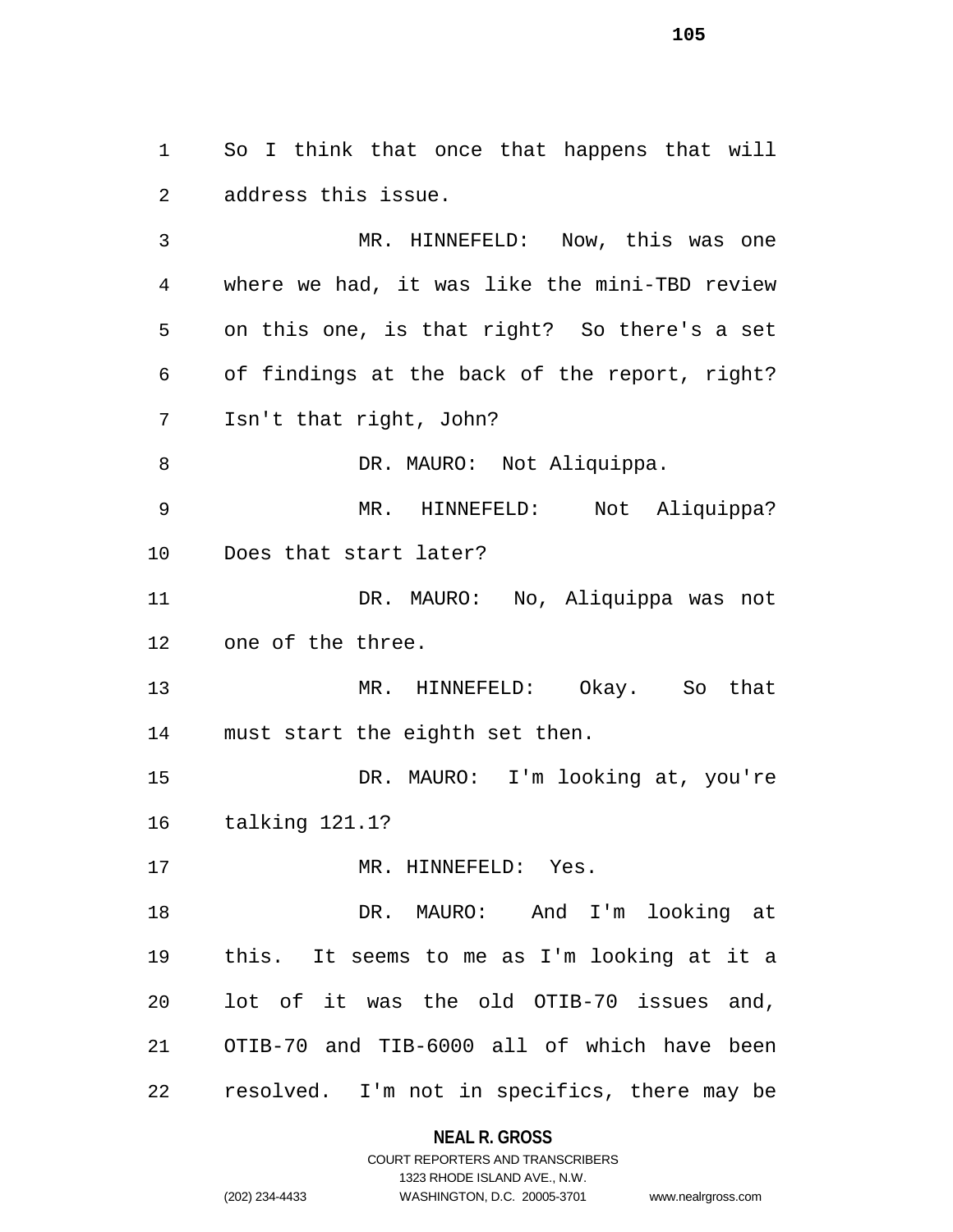aspects to this --

 MR. HINNEFELD: John, I think that kind of falls into what Brant was saying is that the Site Profile for Aliquippa Forge was written before any of those things. DR. MAURO: Yes. MR. HINNEFELD: And so what our activity now is, let's go back and look at the Site Profile for Aliquippa Forge to make sure it incorporates the technical decisions we've come to in the last six years. Put those in the Site Profile. Once you do that then you evaluate all the claims that were done at Aliquippa Forge to see if anything's going to change. If anything changes then we let, you know, well we know we evaluated it anyway, but if anything changes we can reopen it, open it back up. So that I would think would, I don't know any other findings on this Aliquippa Forge case that didn't fall into that kind of category.

DR. MAURO: I see one.

**NEAL R. GROSS**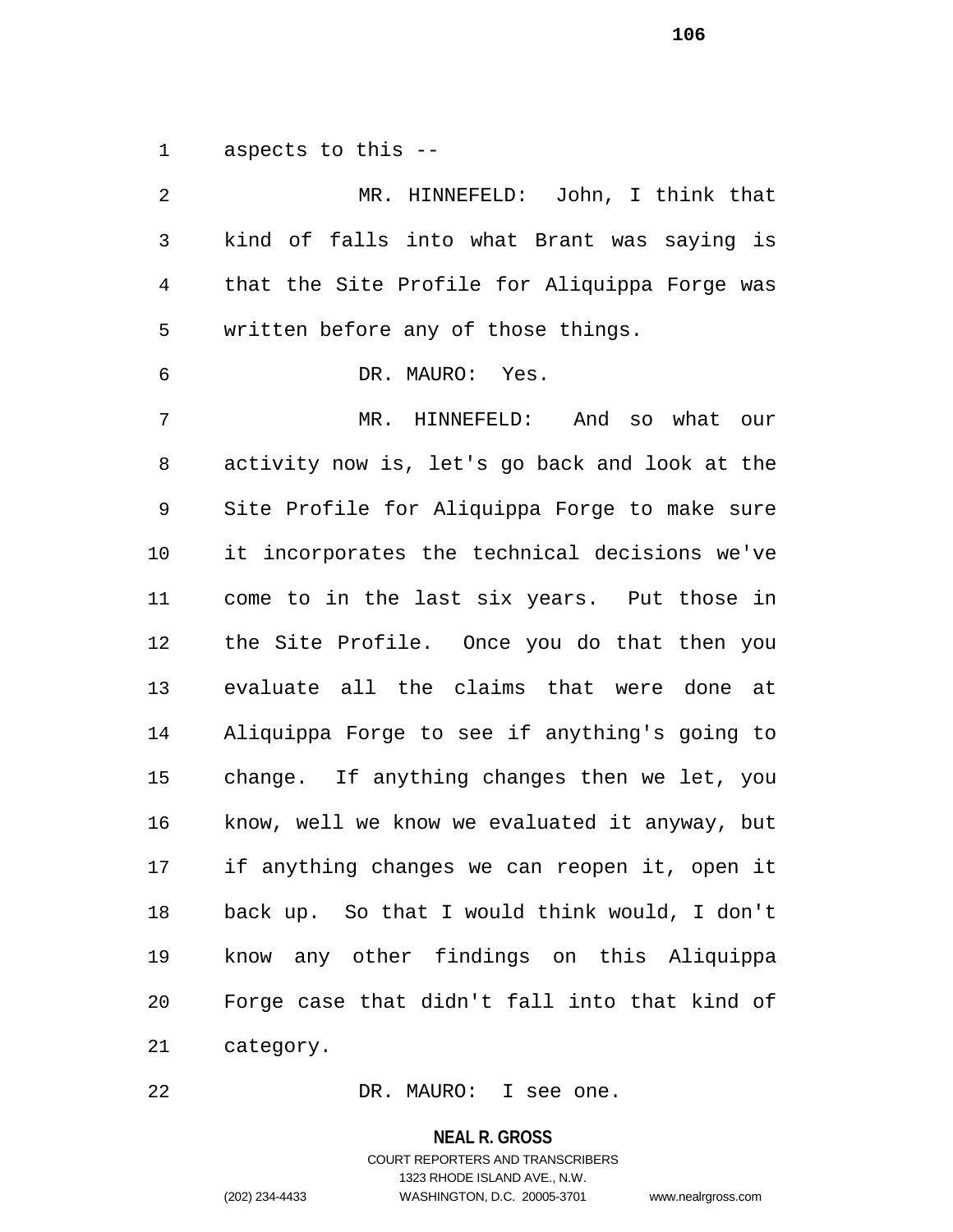MR. HINNEFELD: Is that the one about the 95th percent versus 50th percent, John? DR. MAURO: The 20 film badges, yes. MR. HINNEFELD: Yes. DR. MAURO: It goes to that, exactly right. MR. HINNEFELD: Okay. DR. MAURO: And that's separate from the OTIB-70, TBD-6000 issue. It really has to do with this particular worker and where he physically was located. This is one of those first items I mentioned earlier, you know, and it does the default approach, the judgment made. This would be an example of where you place the person and as a result of that where you assigned the coworker, the model, whether you use the full distribution or the upper end. So it goes toward that. And

think that's, I'm looking at this right now on

therein lies a judgment call that -- so I

#### **NEAL R. GROSS**

## COURT REPORTERS AND TRANSCRIBERS 1323 RHODE ISLAND AVE., N.W. (202) 234-4433 WASHINGTON, D.C. 20005-3701 www.nealrgross.com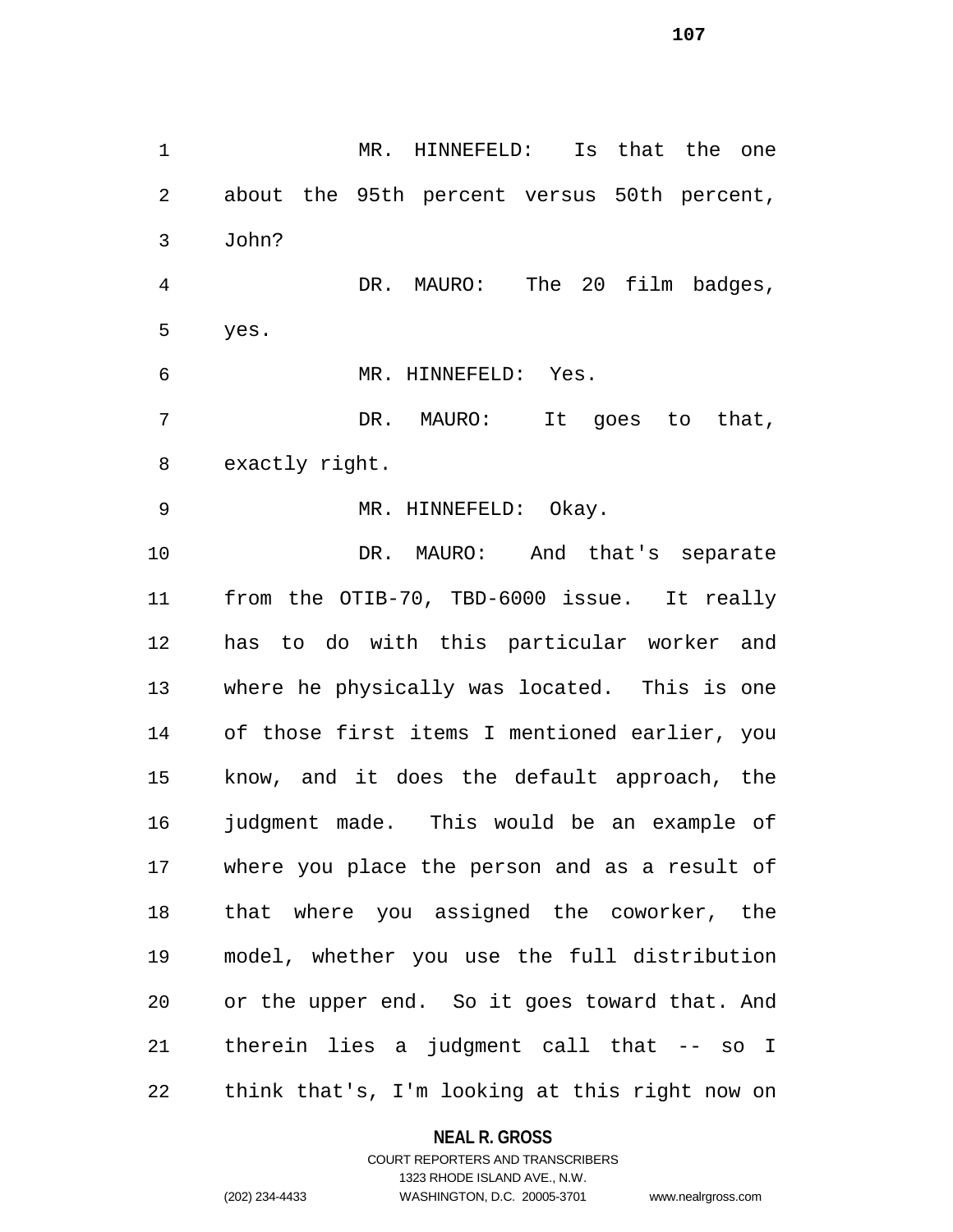the screen and that's the only thing that struck me as something that is specific to this case.

 MR. HINNEFELD: Yes, John, I think that what will happen in the rewrite of the Site Profile is that will be clearly laid out that either you're going to have this bifurcated case where job category puts these people at 95th percent and these people at 50 percent, or full distribution, or you're going to say to make sure we're claimant-favorable to everybody we're going to choose a level that's favorable to everybody.

14 DR. MAURO: Yes.

 MR. HINNEFELD: So I think the rewrite of the Site Profile will address that one as well although it is, as you said, a different issue than the others that we mentioned.

 DR. ULSH: I could speak a little bit more about that but I don't know if that's what you want to do.

# **NEAL R. GROSS** COURT REPORTERS AND TRANSCRIBERS 1323 RHODE ISLAND AVE., N.W.

(202) 234-4433 WASHINGTON, D.C. 20005-3701 www.nealrgross.com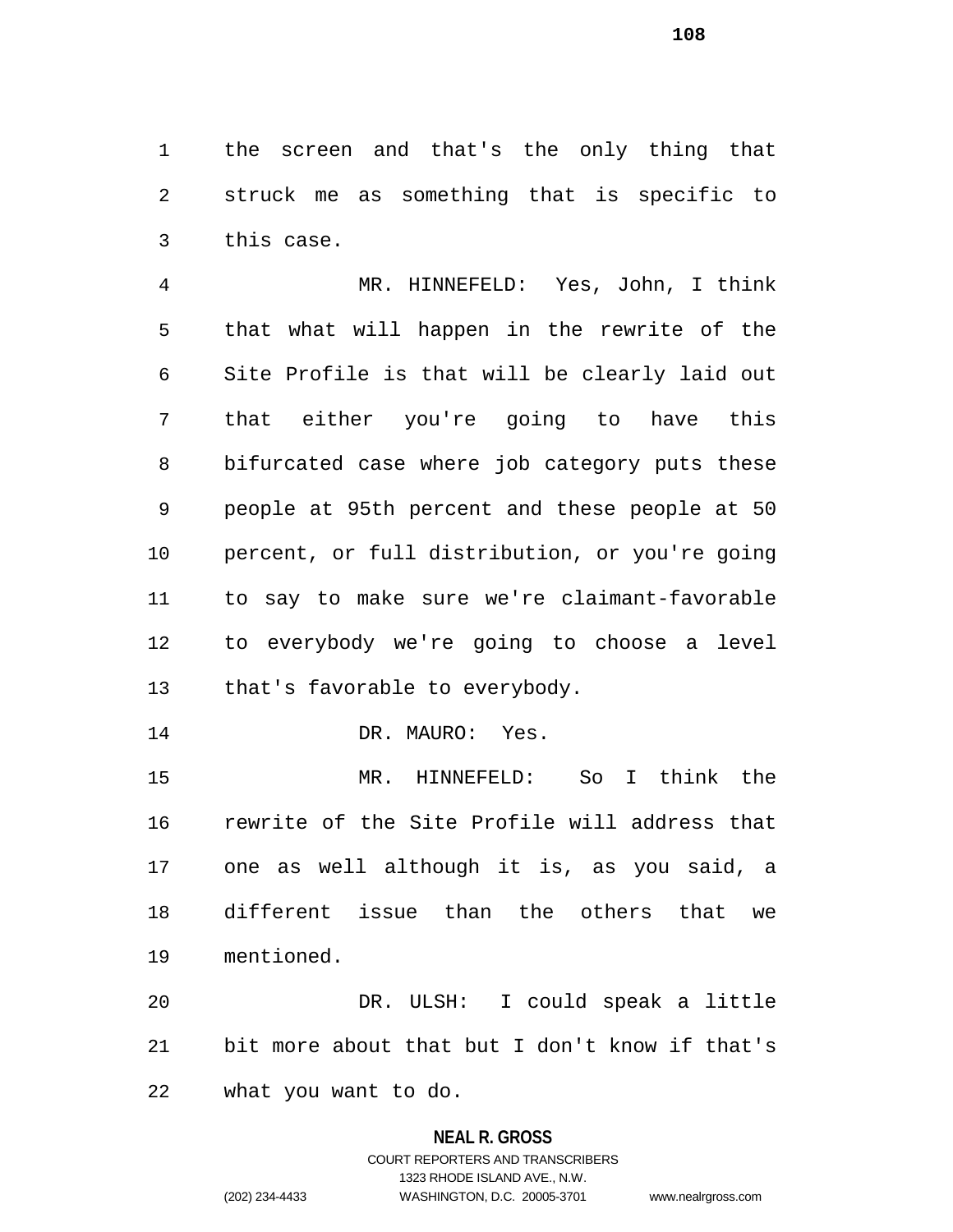CHAIRMAN GRIFFON: I think we're really not going to get anywhere until we see the rewrite, right? MR. HINNEFELD: Yes. CHAIRMAN GRIFFON: That makes sense. It's 121.1 through 3, right? That would be all three of them? MR. KATZ: Do we have a time frame for the rewrite? MR. HINNEFELD: No, we just sent them the -- 12 MR. KATZ: Oh, just recently? 13 MR. HINNEFELD: -- the go-do-this. We just sent them the go-do-this. So they've got to fit it into the other stuff they're doing. 17 MR. KATZ: Thanks. CHAIRMAN GRIFFON: Okay. Somebody can help me along if they know where the next one is. 122.1, okay. DR. ULSH: This is a Simonds Saw case. Scott or Mutty, do you want to

> **NEAL R. GROSS** COURT REPORTERS AND TRANSCRIBERS

> > 1323 RHODE ISLAND AVE., N.W.

(202) 234-4433 WASHINGTON, D.C. 20005-3701 www.nealrgross.com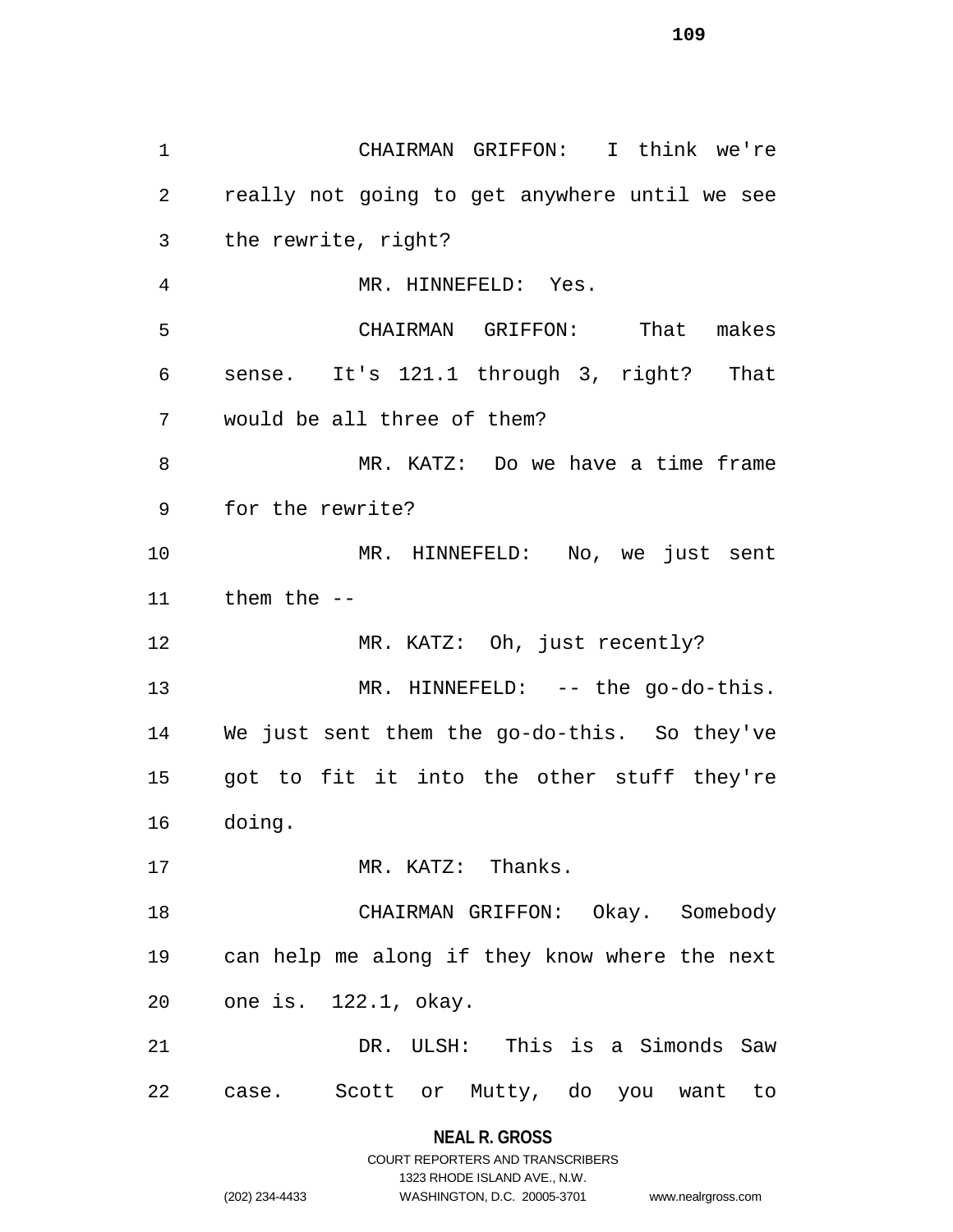summarize this one? Let me make that not in the form of a request. How about Scott? MR. SIEBERT: Okay. Let's see here. The first one has to do with, just like John was talking about with the previous one, it's 50th versus 95th percentile discussion. That really goes back to coming up with a process for that specific site as to whether we need to update, whether 50th percentile with distribution or some bifurcation like Stu was talking about doing a 95th percentile. That's where we are on that specific finding. That's .1. DR. ULSH: I think the issue for .3 is the same. MR. SIEBERT: .3 I think is a billet and rod issue. DR. MAURO: Yes. Yes. Your generic approach used a 50/50 split between the billets and rods and I believe this person's job category -- this goes specific to

this case now, not any overarching issue -- it

### **NEAL R. GROSS**

# COURT REPORTERS AND TRANSCRIBERS 1323 RHODE ISLAND AVE., N.W. (202) 234-4433 WASHINGTON, D.C. 20005-3701 www.nealrgross.com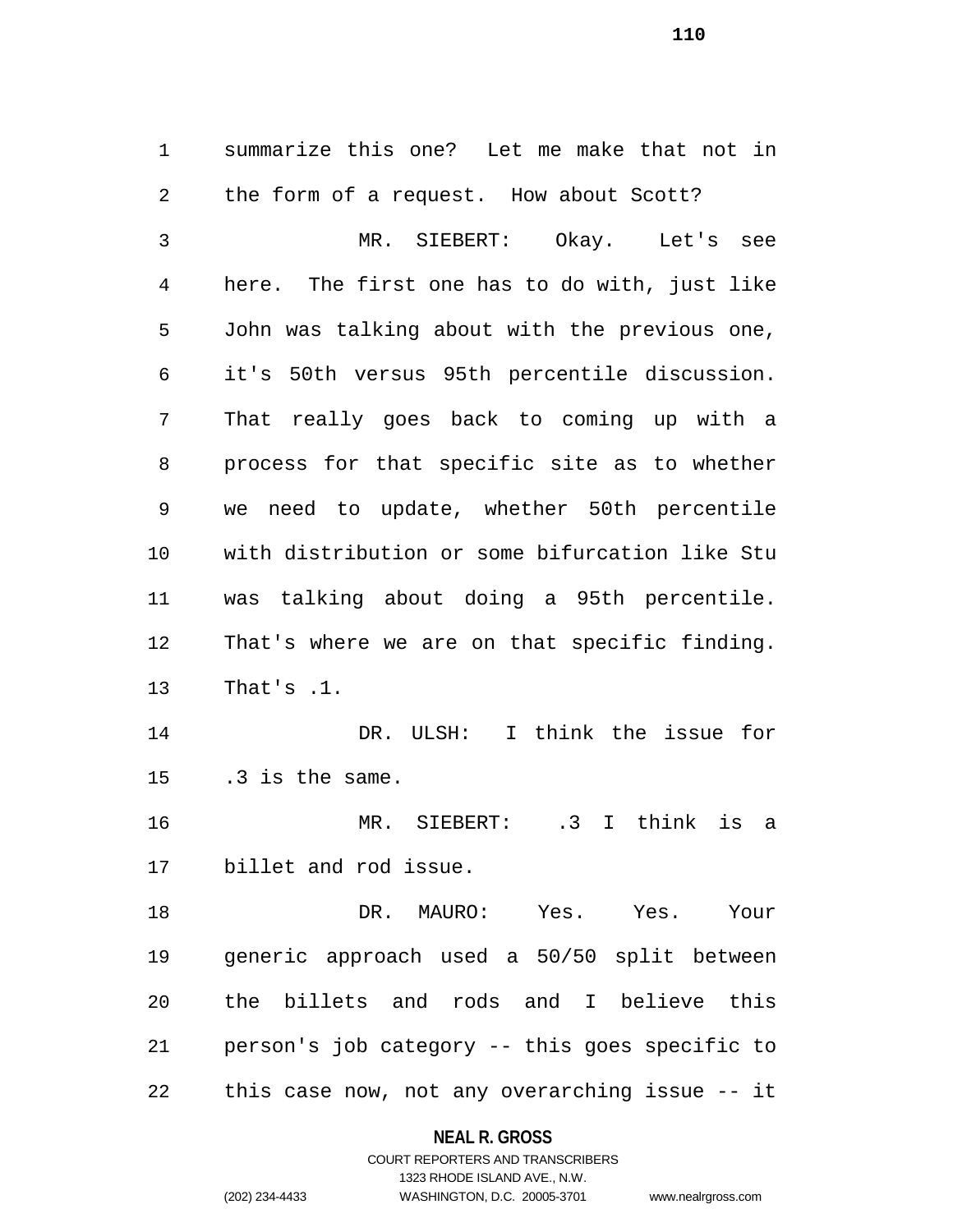turns out he would have been more likely associated with I forget which one it was, the billet or the rod, but the one that was the exposure field that was more limiting. And as a result if you assign him 100 percent of his exposure to the more limiting geometry he would have gotten somewhat higher exposure.

 So this again was, well I don't know what you would call this in terms of those categories we discussed. Here's a case where you assigned a generic approach for Simonds Saw regarding the split but for this particular worker, that particular split may not really be claimant-favorable.

 DR. ULSH: So is it fair to say that this is an issue with directions provided in the TBD rather than the way it was?

 DR. MAURO: Yes, I think that's fair to say because the TBD did not provide any discretion by the dose reconstructor on when and when not to use the 50/50 split.

DR. ULSH: Right.

### **NEAL R. GROSS**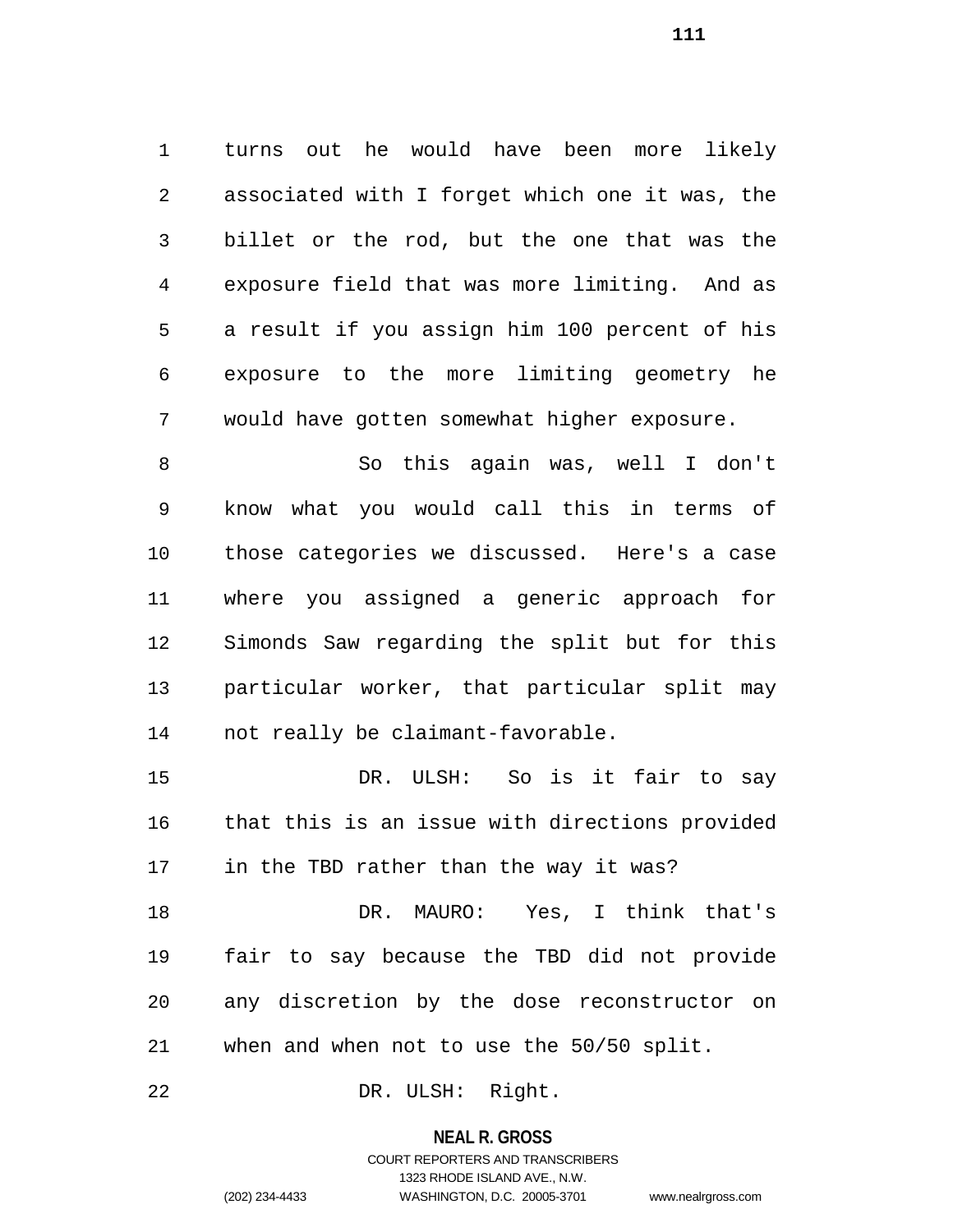DR. MAURO: It's universal. And I believe that in our -- so this might be more, well, we only became aware of it when reviewing the case that well maybe it's important to make that distinction and take exception. But I think that goes across the board. I mean, in all of your exposure approaches on these AWEs you come up with, you know, some degree of granularity. Sometimes it's very simple and sometimes it's a little bit more complex. And the only time, let's say it's relatively simple and we review it and gee, this particular case, I've seen it before. It looks like that you followed your approach but I think that the approach needs a little more greater resolution because there are people based on their job categories that one could easily argue you're really not being fully claimant-favorable for this particular person, and I think that's what happened here. So is this a Site Profile issue or an exposure matrix issue, you know, it falls in that gray

**NEAL R. GROSS**

COURT REPORTERS AND TRANSCRIBERS 1323 RHODE ISLAND AVE., N.W. (202) 234-4433 WASHINGTON, D.C. 20005-3701 www.nealrgross.com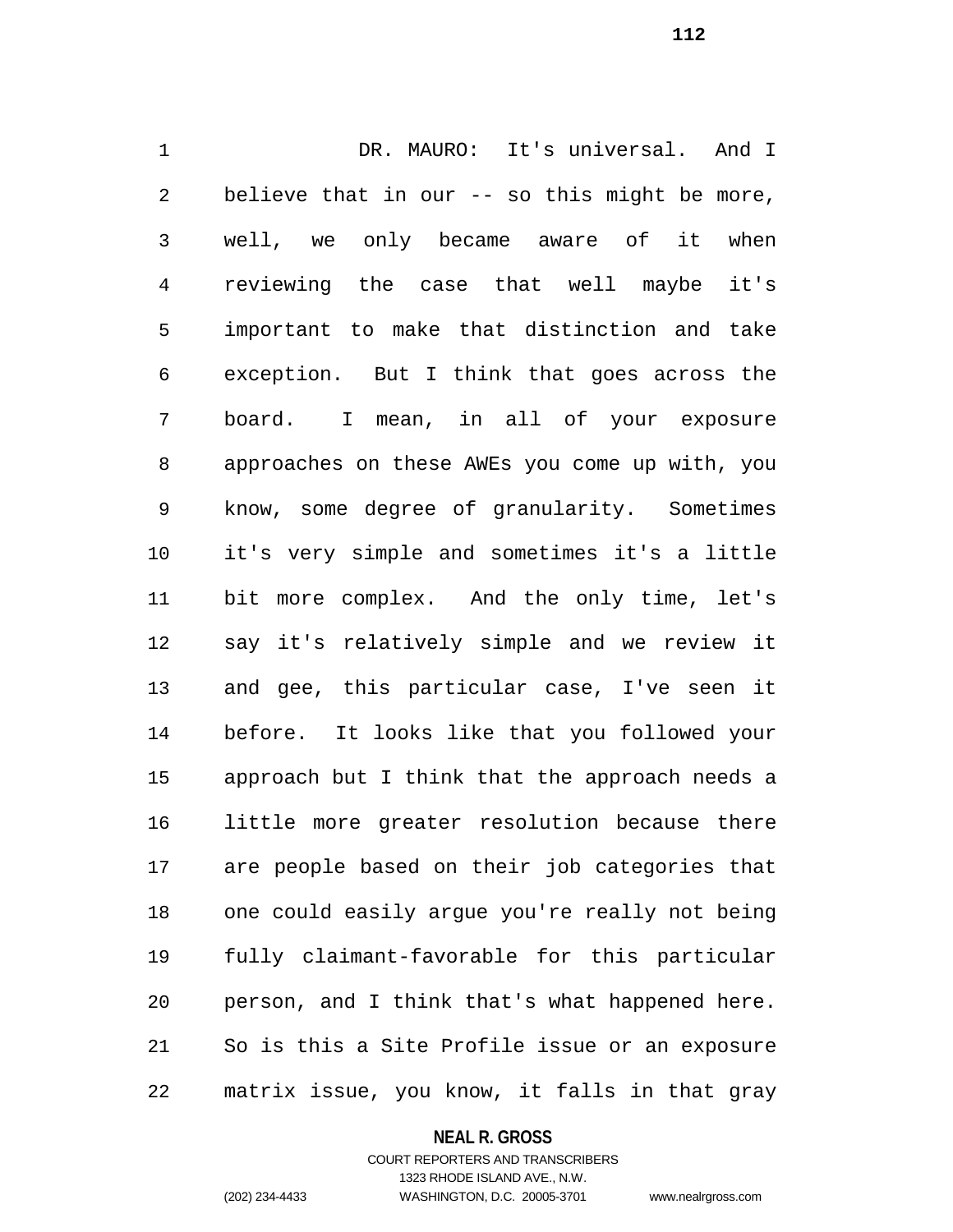area.

 CHAIRMAN GRIFFON: And was the first one, if I understood Scott correctly the first one fell into that revision of the Site Profile question. Yes. MR. SIEBERT: Well, the second one also kind of does because what John was saying, that you know, it's built generically with billets and rods half and half whereas, you know, if you could have the option of picking one or the other it may be more claimant-favorable. It's the same decision thought process I believe. DR. ULSH: I have not yet given ORAU the direction to pick up the Simonds TBD again. I've checked and the latest revision was earlier this year but I don't think it was for the purpose of reviewing this particular issue. MR. SHARFI: It was just the new SEC branch. This is Mutty. DR. ULSH: Right, so that was sort

**NEAL R. GROSS**

COURT REPORTERS AND TRANSCRIBERS 1323 RHODE ISLAND AVE., N.W. (202) 234-4433 WASHINGTON, D.C. 20005-3701 www.nealrgross.com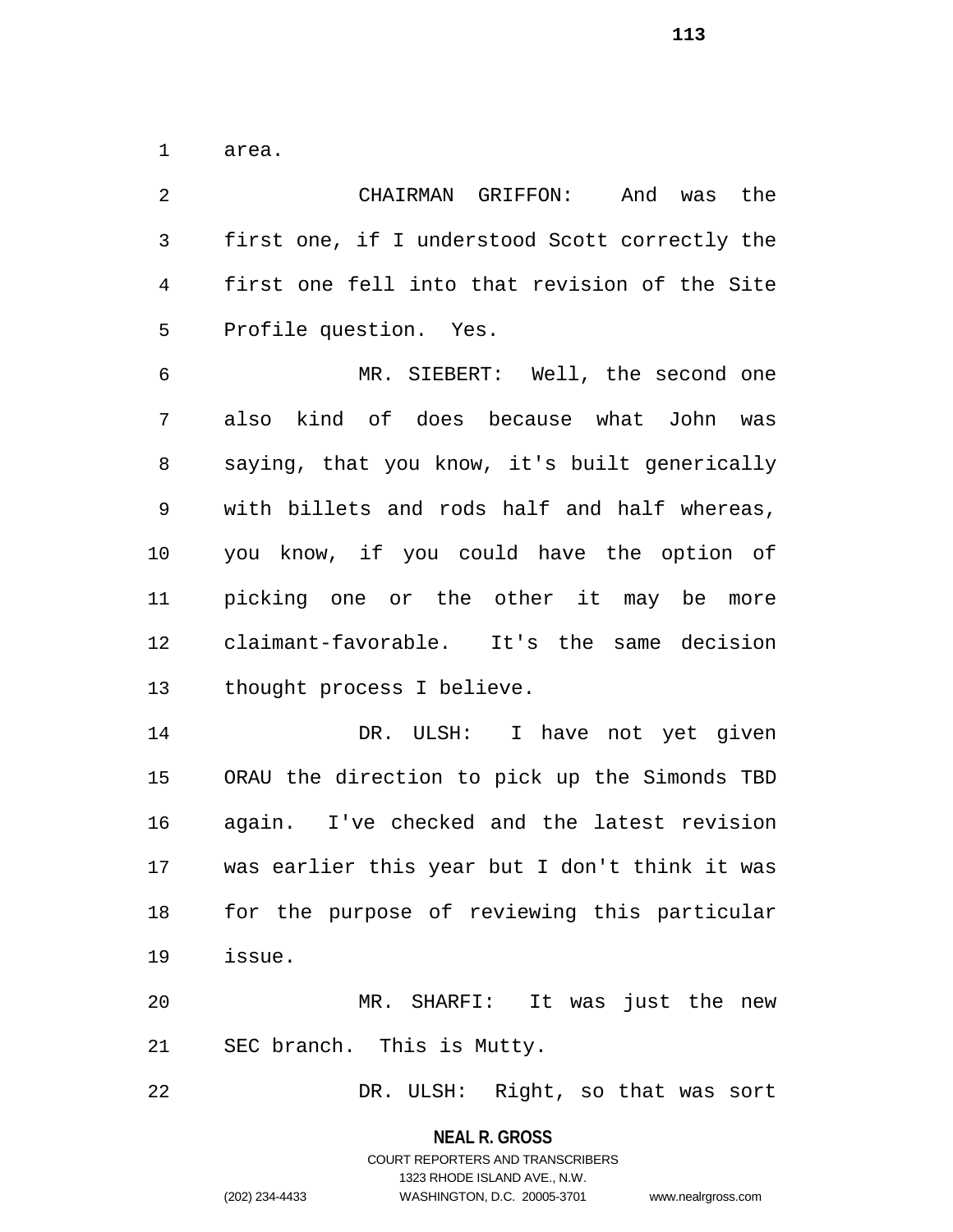of like the SEC. I think in order to resolve this particular finding I will on Wednesday when I meet with Scott direct ORAU to pick up the Simonds TBD again and look at this particular issue in particular.

 DR. MAURO: By the way, SC&A's in the home stretch of finishing up our review of the Simonds Saw Site Profile. I don't know. John Stiver, are you on the line? I'm not sure. John has sort of been spearheading that. And I know that we're pretty close to having a draft. The only reason I bring it up is that might be helpful if you folks are also in the home stretch of reviewing it and perhaps editing it.

16 DR. ULSH: Well, it might be, John, or it might be premature for me to tell ORAU to pick it up until we have your findings so that we can take those into account as well.

 DR. MAURO: That's why I bring it up because we're real close. We were hoping

**NEAL R. GROSS**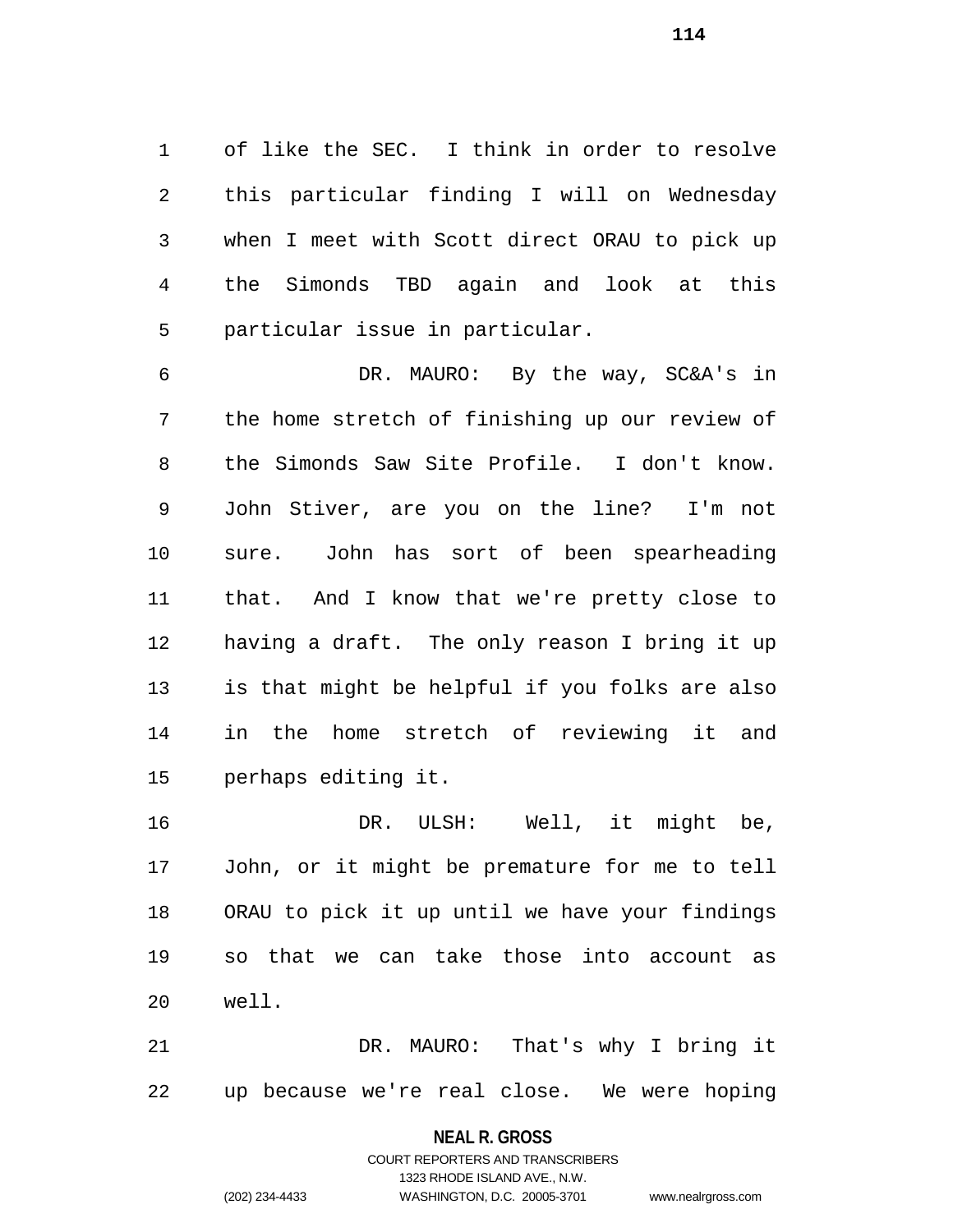to --

**NEAL R. GROSS** MR. STIVER: This is John Stiver. I was on mute there. Yes, Bob Barton is heading that up and he should have a draft ready within the next few weeks, probably around the first of the year. CHAIRMAN GRIFFON: Is that being picked up under another Subcommittee, part of the -- MR. STIVER: It's a Site Profile review. CHAIRMAN GRIFFON: It's a separate Site Profile review? MR. STIVER: Yes, it's a separate Site Profile review. CHAIRMAN GRIFFON: Is a Work Group assigned to that? I don't think so. MR. STIVER: I don't know if there actually is. MR. KATZ: It's not in a Work Group. CHAIRMAN GRIFFON: Okay. I'm just

> COURT REPORTERS AND TRANSCRIBERS 1323 RHODE ISLAND AVE., N.W.

(202) 234-4433 WASHINGTON, D.C. 20005-3701 www.nealrgross.com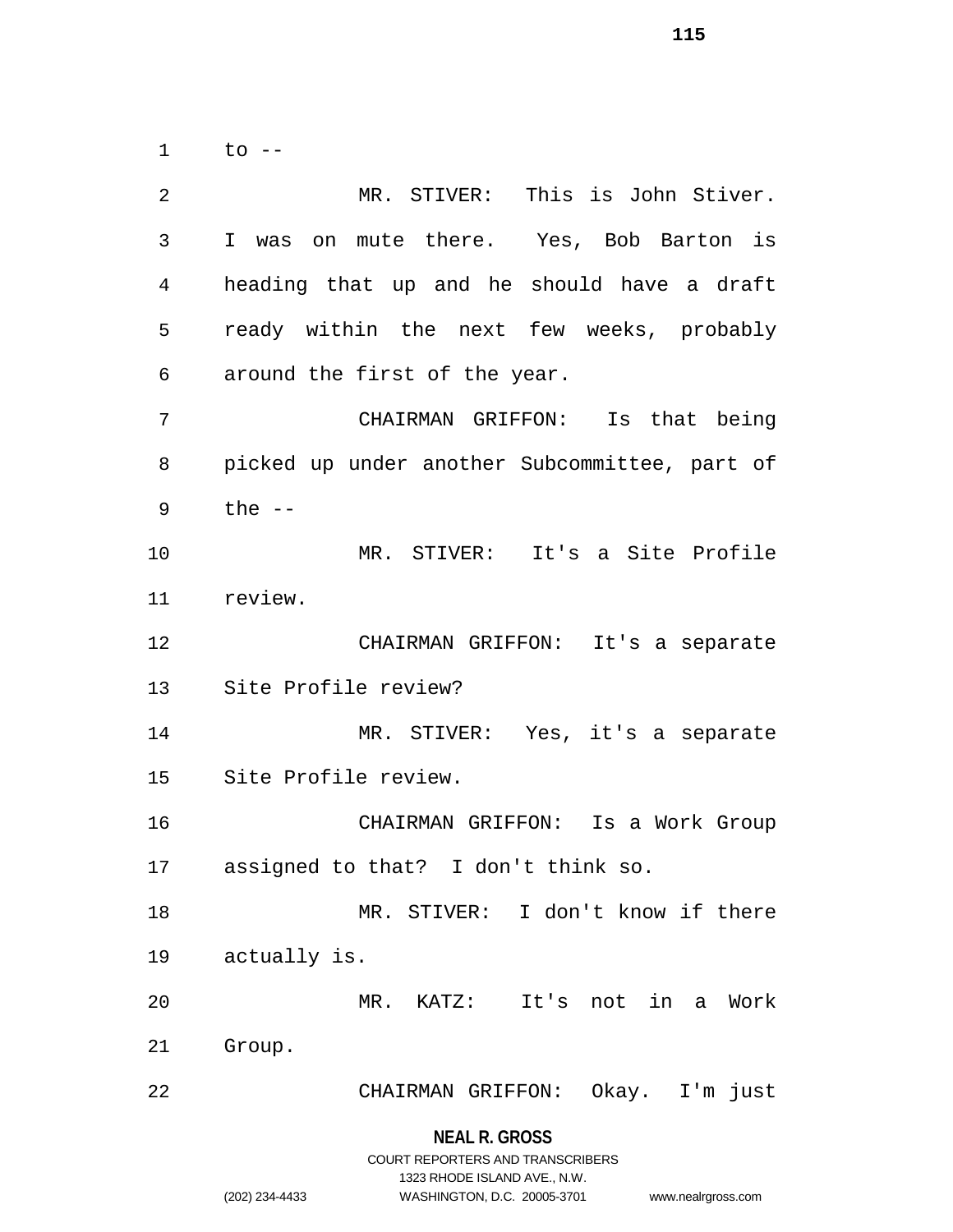curious.

 MR. STIVER: It was kind of an oddball situation. The SEC was actually approved before the Site Profile review was complete. For whatever reason a formal Work Group assignment was not made yet. DR. ULSH: So I don't know how you want to reflect that. CHAIRMAN GRIFFON: It would definitely make sense to wait for SC&A's review obviously, I'm just trying to think of if there was a Site Profile Work Group we could refer this, you know, to the Site Profile Work Group. That was my initial notion. MR. HINNEFELD: I think I'm outside Wanda's arm reach here but it's a Technical Document review. CHAIRMAN GRIFFON: Oh yes, so it is Procedures. MR. HINNEFELD: It hasn't been assigned and I don't make assignments but

#### **NEAL R. GROSS**

COURT REPORTERS AND TRANSCRIBERS 1323 RHODE ISLAND AVE., N.W. (202) 234-4433 WASHINGTON, D.C. 20005-3701 www.nealrgross.com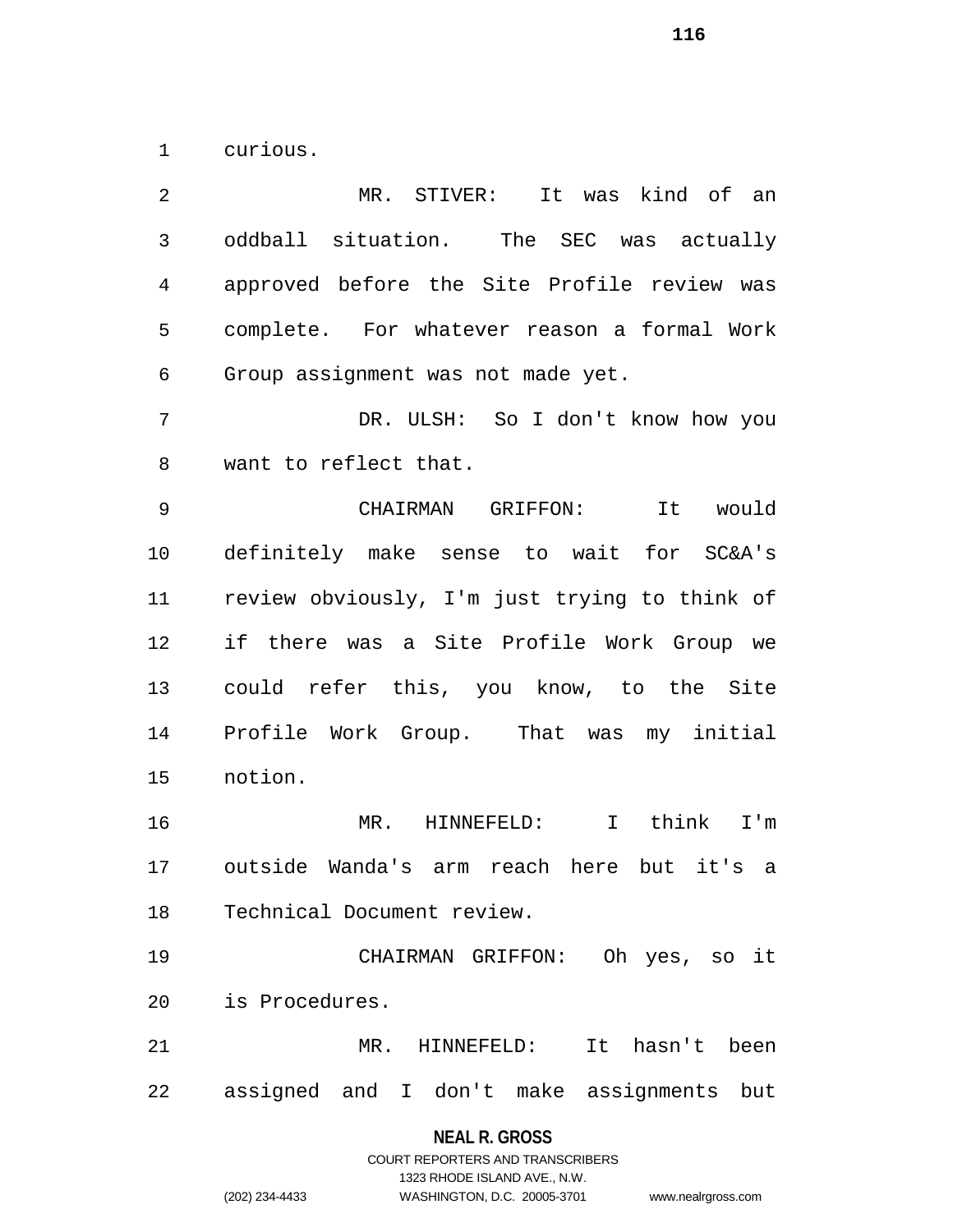logically.

| DR. MAURO: Stu, this is John. The              |
|------------------------------------------------|
| reason all of a sudden the Simonds Saw came to |
| the forefront in our case for the Site Profile |
| was I believe that there was an SEC in the     |
| mill. I don't know if that Evaluation Report   |
| has been acted on. I have to say I'm not       |
| quite sure of the status of the SEC on         |
| Simonds. I remember though that SC&A was       |
| asked to sort of put the Simonds in the front  |
| of the queue because of this SEC or pending    |
|                                                |
| SEC.                                           |
| MR. STIVER: John, I believe the                |
| SEC was granted based on the inability to      |
| reconstruct thorium doses.                     |
| DR. MAURO: Okay, thank you.                    |
| MR. STIVER:<br>I don't recall the              |
| exact dates off the top of my head.            |
| DR. MAURO: Okay.                               |
| MR. STIVER: So we're basically                 |
| looking at the residual period for the most    |
|                                                |

**NEAL R. GROSS**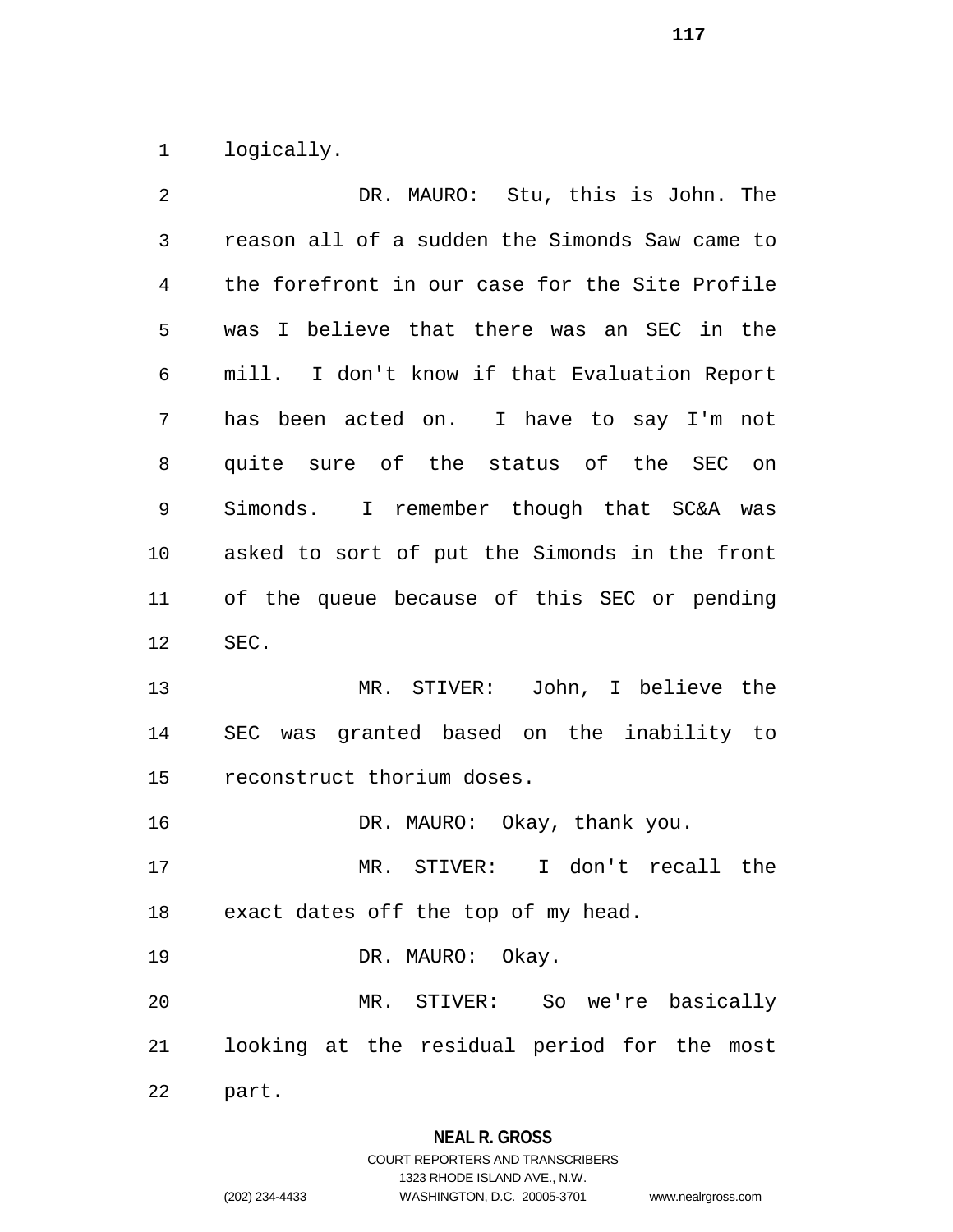CHAIRMAN GRIFFON: Well, I mean I think it's worthwhile checking with the team to see about the Site Profile update, but I would also put an asterisk saying that I think it makes sense for you guys to wait for SC&A's review. I'm just not sure where that review goes to at this point, where SC&A's review is going to. MR. HINNEFELD: Well, they'll deliver it to us. CHAIRMAN GRIFFON: Yes, right, but I mean on the Board. MR. HINNEFELD: What Subcommittee? CHAIRMAN GRIFFON: Yes. MR. KATZ: Yes, I mean this is one where we could start a new Work Group. CHAIRMAN GRIFFON: Yes. But it doesn't fit under one of the TBD-6000/6001. It doesn't fit under -- DR. MAURO: No, it's standalone. CHAIRMAN GRIFFON: Standalone, yes. Right. Okay.

### **NEAL R. GROSS**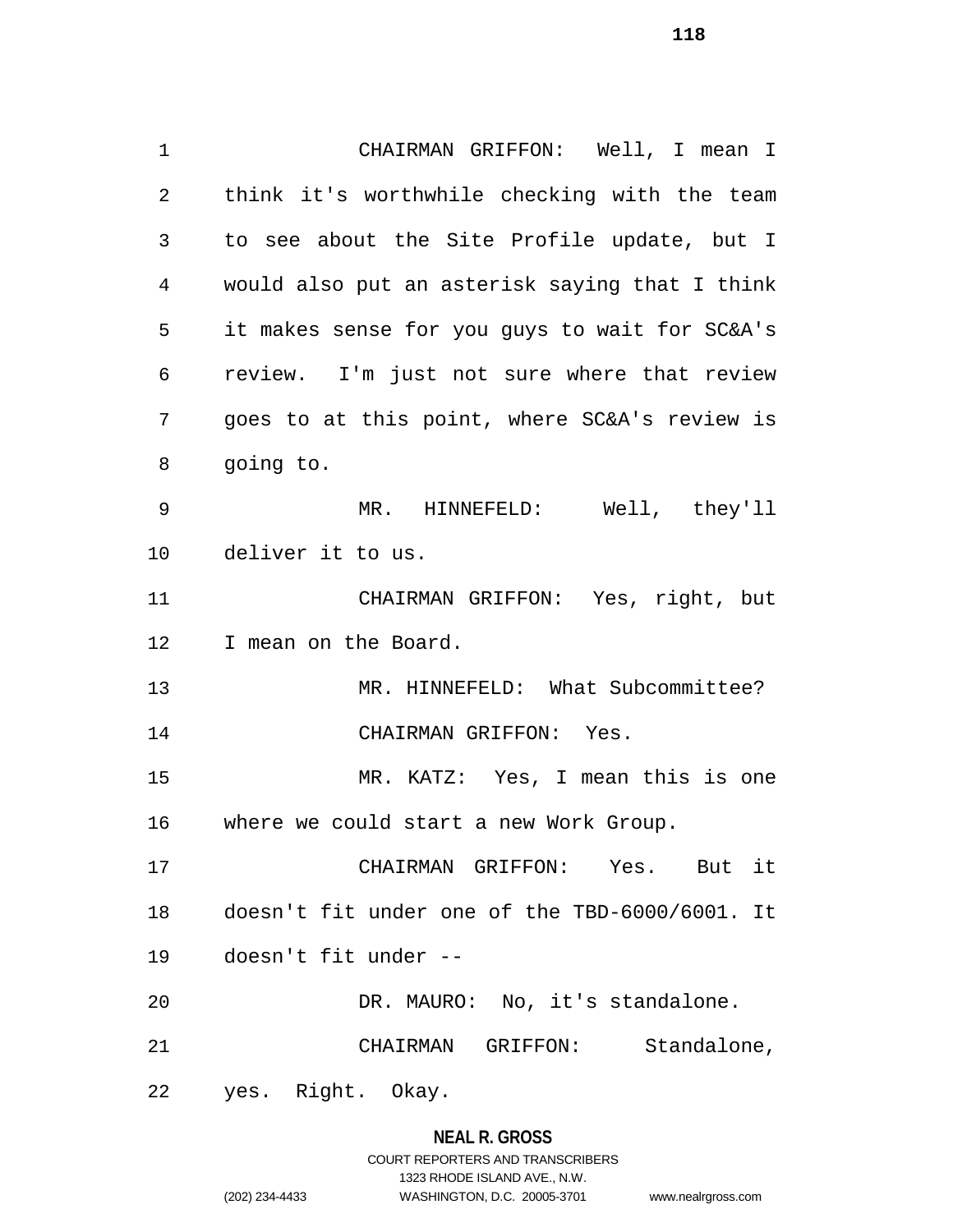MR. KATZ: So it would be good to speed that along, the SC&A report, as much as it can be since we know. DR. MAURO: We're in the home stretch. MR. KATZ: Yes, that's good. Thanks. 8 MR. HINNEFELD: Yes, apparently the Board made its vote in Santa Fe. MR. KATZ: Yes. DR. MAURO: Ted, this is one of those four or so Site Profile reviews that we did slow down last year for budget reasons. 14 MR. KATZ: Right. DR. MAURO: But then we brought it back up again quickly when it got, you know, the SEC process began. 18 MR. KATZ: Right. CHAIRMAN GRIFFON: Now, moving on to 122.7, this is about thorium internal dose. Is it for the residual period though? I don't know. Because I mean, the SEC was approved

> **NEAL R. GROSS** COURT REPORTERS AND TRANSCRIBERS

> > 1323 RHODE ISLAND AVE., N.W.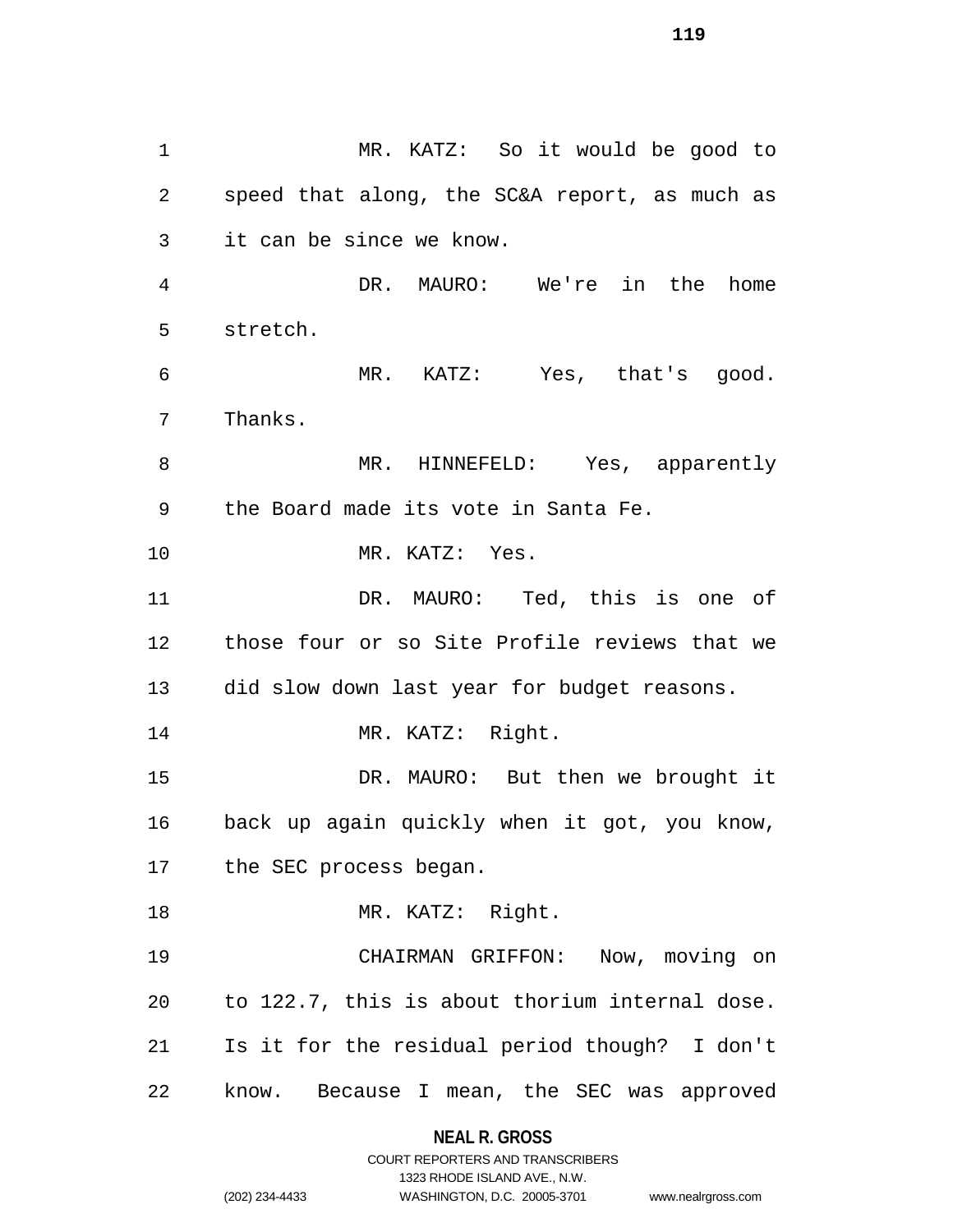for this very reason, right? So I don't know how much further we would have to go on this. DR. MAURO: It sure sounds that way, Mark, that this was what triggered it. As John pointed out maybe something that we could take a quick look at it, see if in fact this issue, you know, in effect was resolved when the SEC was granted. CHAIRMAN GRIFFON: And I guess the question would be for this particular case is this person in the SEC or is it residual period, yes. Because we approved the residual. DR. MAURO: Yes, that's a good point. MR. SIEBERT: Let me bring this up real quick. If they're rolling, they would have to be doing the operations -- CHAIRMAN GRIFFON: This looks like -- yes, yes, looks like operational, so. MR. SIEBERT: It wouldn't be a

furnace operator if it was during residual.

# **NEAL R. GROSS** COURT REPORTERS AND TRANSCRIBERS

1323 RHODE ISLAND AVE., N.W.

(202) 234-4433 WASHINGTON, D.C. 20005-3701 www.nealrgross.com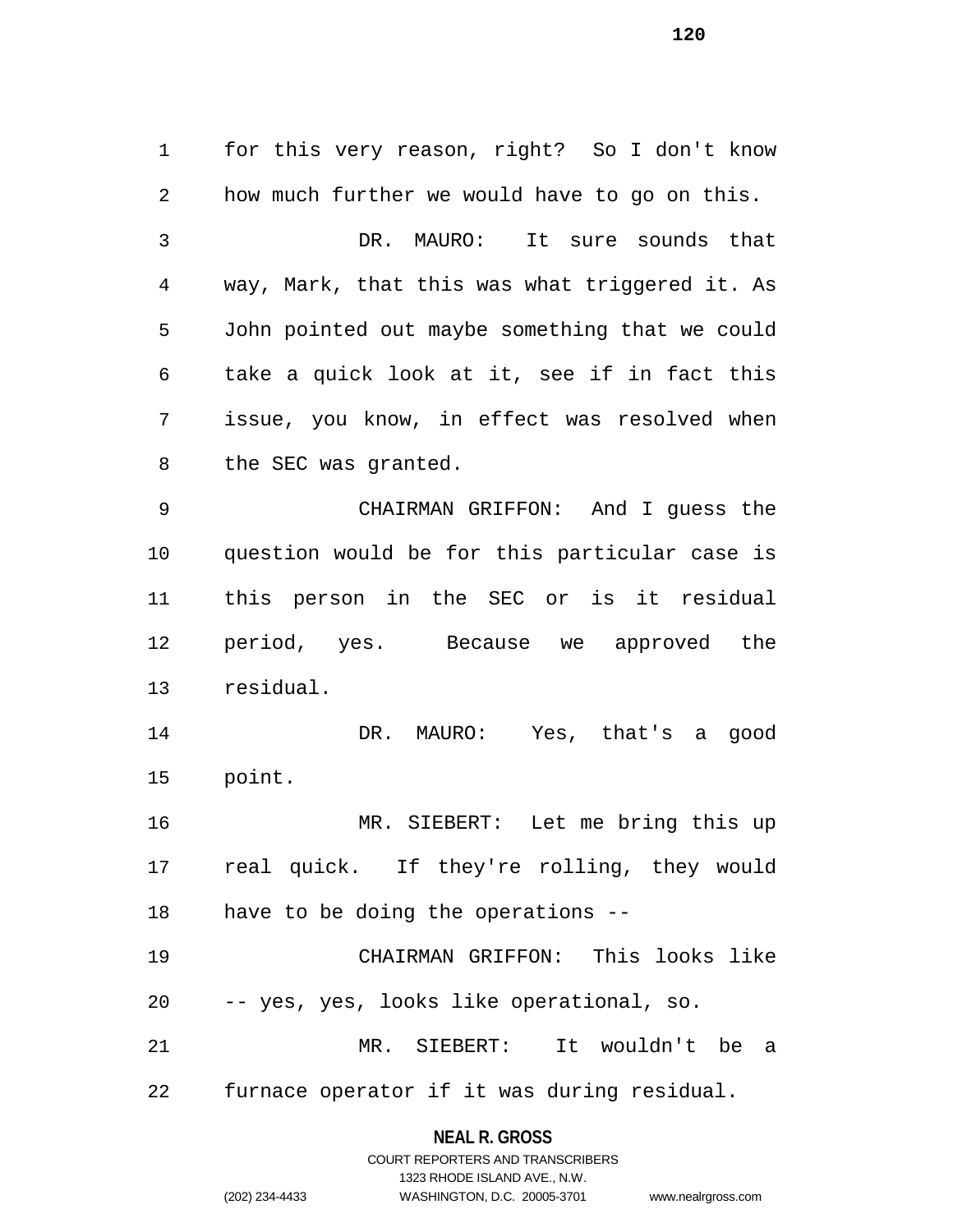MR. STIVER: Yes, I believe the residual was 1957 and beyond. MR. SIEBERT: '58 and beyond. The SEC is '48 to '57. MR. STIVER: Up through '57, yes, because there was some question about what was going on in that last year. 8 MEMBER MUNN: Yes, and the date given here is '52. So it's definitely inside the SEC. MR. KATZ: So that's one you can probably close then, right? CHAIRMAN GRIFFON: Yes, I think so. But okay, I'm just asking 122.1.3, it seems like those still need to be addressed as concepts in the -- yes. But in the residual period would they have, I don't even know if the, you know, billets would be an issue in the residual period. All the main materials would be removed, right? Yes. So that wouldn't be a question any further either, would it?

**NEAL R. GROSS**

COURT REPORTERS AND TRANSCRIBERS 1323 RHODE ISLAND AVE., N.W. (202) 234-4433 WASHINGTON, D.C. 20005-3701 www.nealrgross.com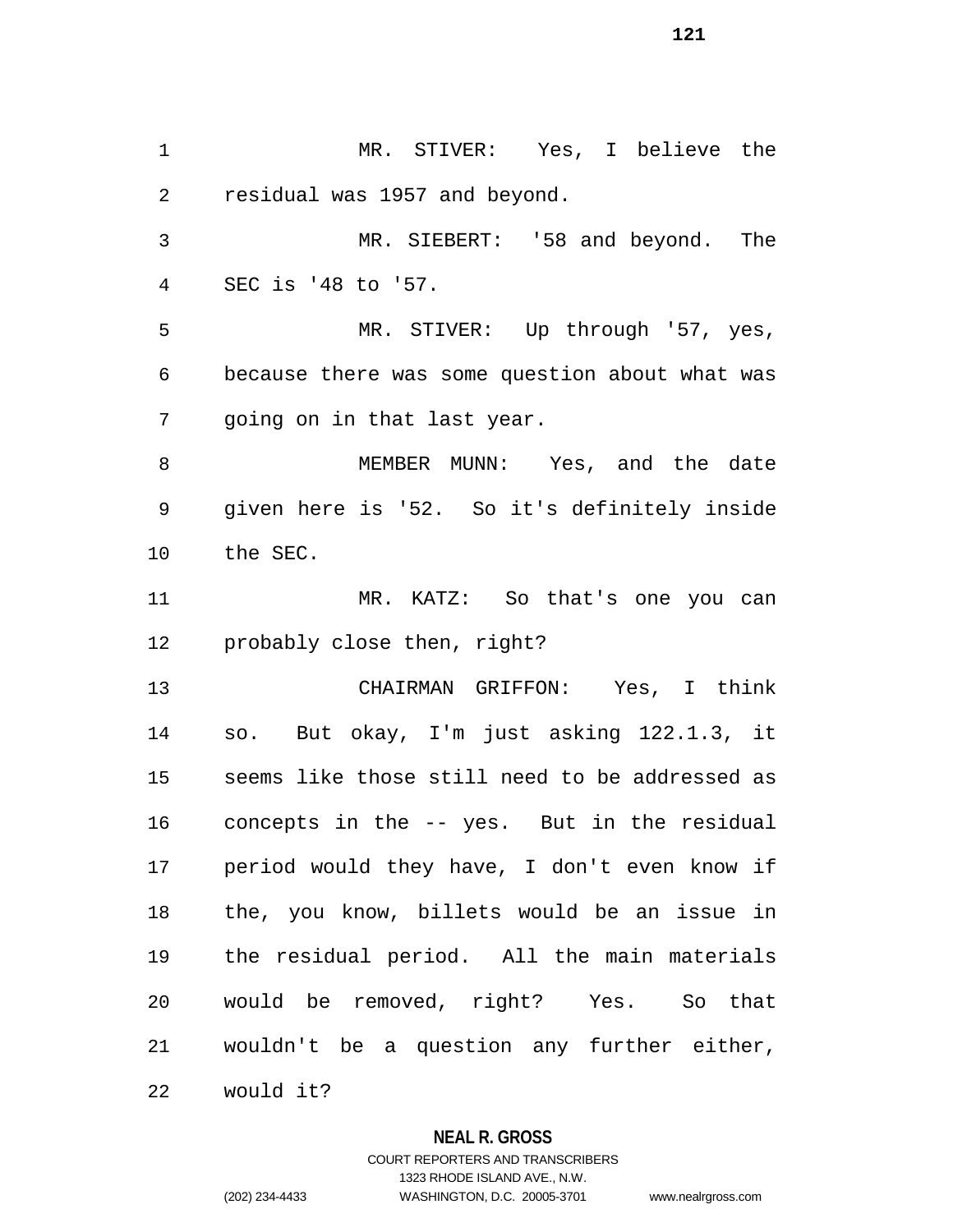MR. SIEBERT: It would only be during -- CHAIRMAN GRIFFON: During operational, right? MR. HINNEFELD: Well, during the operational period for people without SEC. CHAIRMAN GRIFFON: Oh yes, without presumed cancers, okay. So I think we should  $9 - -$  MR. KATZ: Or without 250 days, right? CHAIRMAN GRIFFON: Right, or without 250 days. So the, I mean a lot of times why we're capturing these, right, is because it's a Simonds Saw issue, not just a particular claim issue. DR. MAURO: Maybe I can help out a little bit. I'm looking at these 122.3.4 where we're talking global issues for Simonds during the residual period. The only thing I can say right now is that there has been general agreement, this goes back to OTIB-70,

**NEAL R. GROSS**

COURT REPORTERS AND TRANSCRIBERS 1323 RHODE ISLAND AVE., N.W. (202) 234-4433 WASHINGTON, D.C. 20005-3701 www.nealrgross.com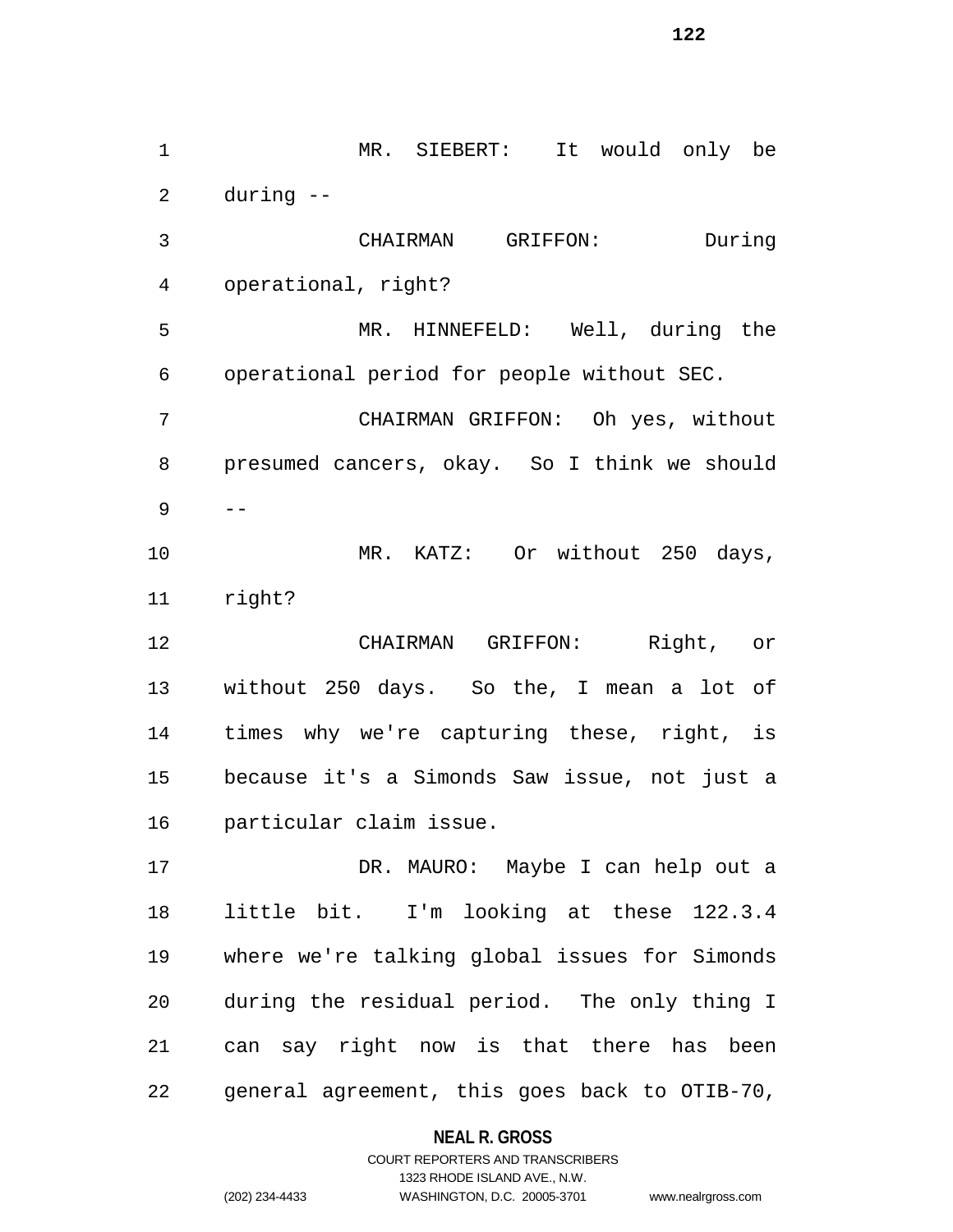that -- and TBD-6000. There was some discussion where we had some concerns on residual period which are crosscutting for just about all sites, and those issues had been largely resolved when we resolved TBD- 6000 and OTIB-70. So what I'm saying is that if it's NIOSH's position in their SEC review that the SEC was granted for thorium during operations but they say they can reconstruct thorium internal doses for the residual period we would agree in principle if in fact the approach that was selected for the residual period followed the protocol as we've all agreed upon in principle and the OTIB-70 and TBD-6000 Work Group. There's a process of reconstructing exposures and there's agreement across the board. Those issues have all been resolved. It's just a matter of is that in fact the way in which the residual period is being handled at Simonds.

 MR. STIVER: This is John Stiver. I know that was one of the issues Bob Barton

> **NEAL R. GROSS** COURT REPORTERS AND TRANSCRIBERS

> > 1323 RHODE ISLAND AVE., N.W.

(202) 234-4433 WASHINGTON, D.C. 20005-3701 www.nealrgross.com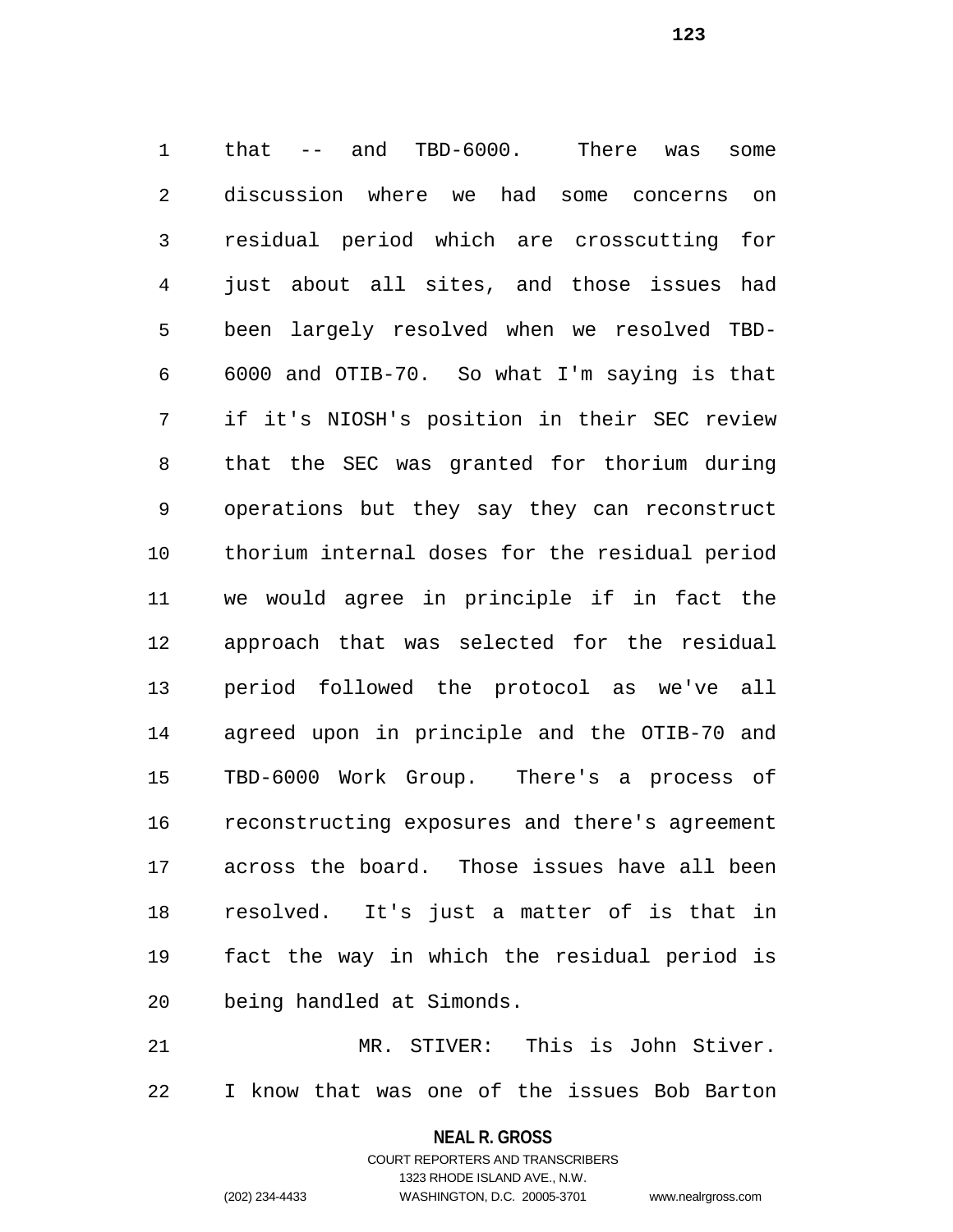was looking into in developing this review. DR. MAURO: Okay. So that would be very helpful.

 MR. STIVER: This is the Site Profile that was put together back, you know, around the 2005 time frame. So there may very well be something that's kind of the lag that we were looking at before in this case.

 CHAIRMAN GRIFFON: I'll go back to my simpler solution which I made earlier but now I think it's more justifiable which is let's throw this to the Site Profile group, because I think these two issues are still issues but not really in this case. I mean, this is an SEC case. So especially 122.1.3 and .7, the general concept of thorium reconstruction during the residual period would come up, but they're all Site Profile issues and I think --

 DR. MAURO: And we'll all be in a better position to discuss it once we have our report out.

### **NEAL R. GROSS**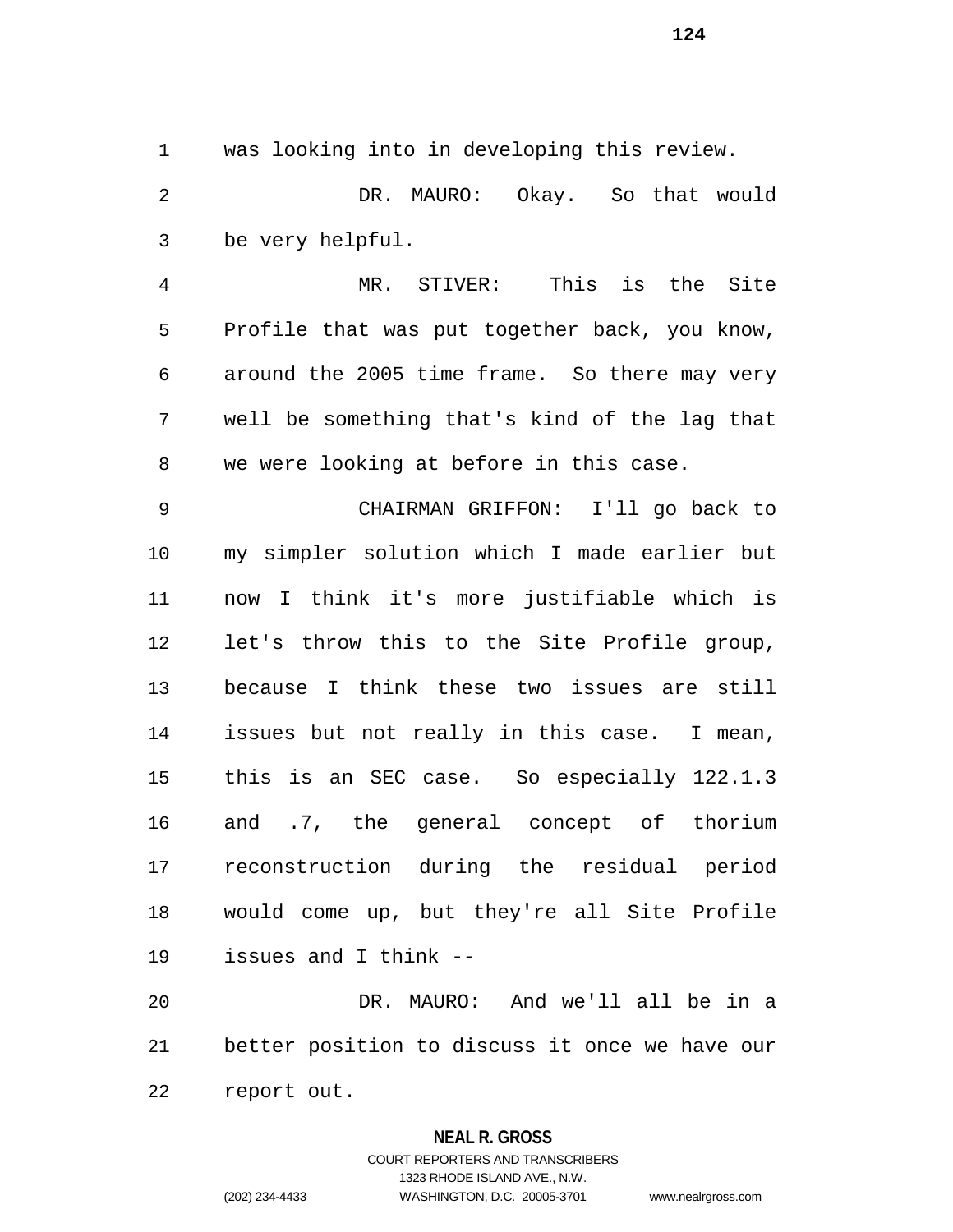CHAIRMAN GRIFFON: Right, right, right.

 DR. MAURO: Very good. CHAIRMAN GRIFFON: So does that

 make sense, Brant? I mean, you know, I think they're going to be on the table as general issues in the Site Profile discussion. This is an SEC claim at this point, right?

 DR. ULSH: We've still got to address it.

 CHAIRMAN GRIFFON: We've still got to do it one way or the other, I know, I know. I'm just, I don't want to be having both groups working, you know.

 MR. KATZ: We don't have a second group right now but --

CHAIRMAN GRIFFON: We will.

18 MR. KATZ: We can ask for one.

 CHAIRMAN GRIFFON: Right. I'm assuming that we'll set up. Because we don't have enough Work Groups.

MR. KATZ: We don't. Only 26.

**NEAL R. GROSS**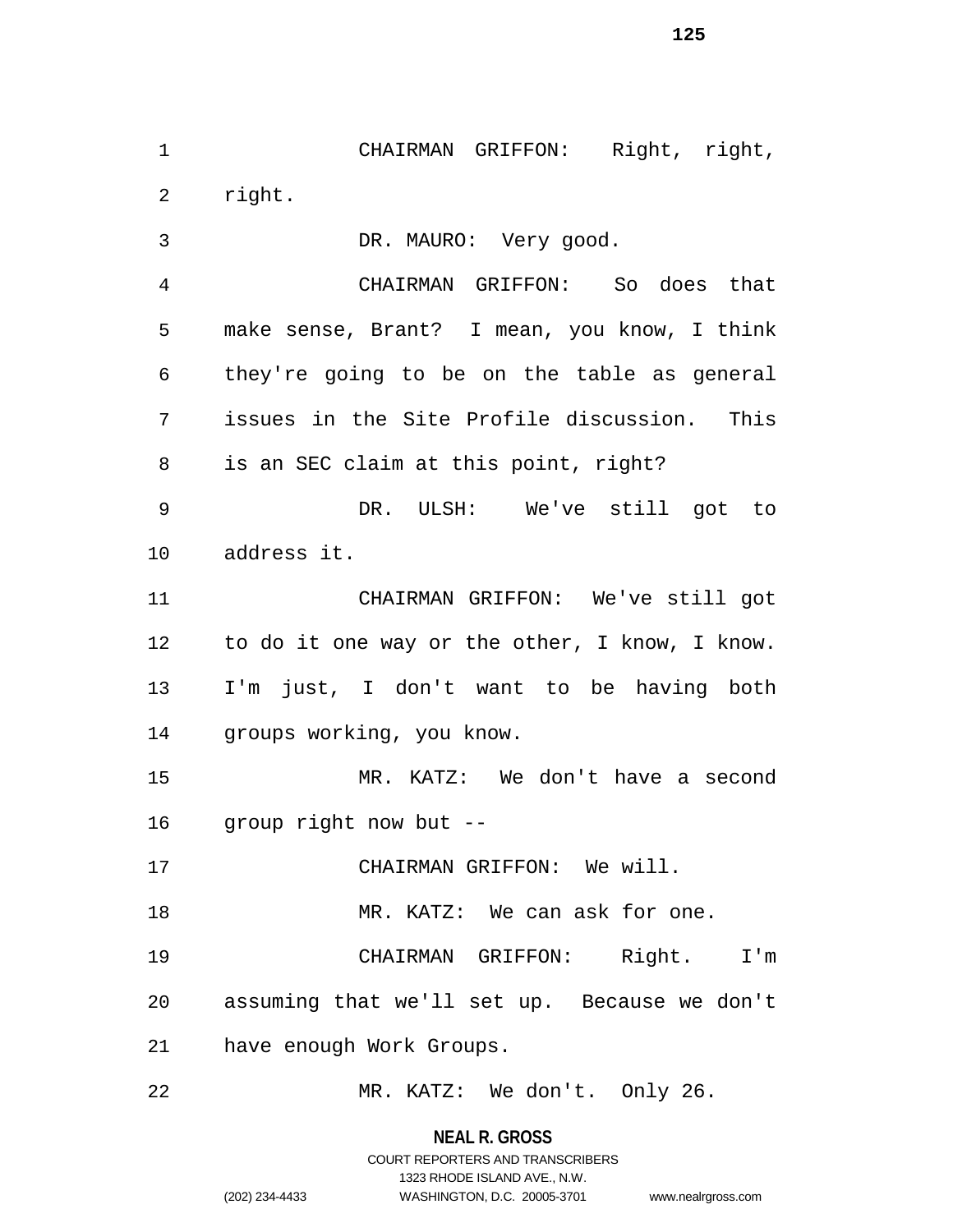CHAIRMAN GRIFFON: Okay. MEMBER MUNN: We need one for every available site, right? CHAIRMAN GRIFFON: So I'm going to, as disposition I'm going to put moved to Simonds Saw Site Profile Review Work Group which doesn't exist but I'm assuming Ted will make that. MR. KATZ: I'll send a message to Jim because he's got to do a number of Work Group assignment matters anyway. CHAIRMAN GRIFFON: Right. Okay. MR. KATZ: Add this to his pile. DR. MAURO: In concept, by the way, this would fit very well with 6000. Even though it's not one of the original attachments to 6000 the issues themselves that are of concern here, you know, metal-working, is very consistent with the kinds of problems we've engaged for the sites that the Site Profile -- I'm sorry, the TBD-6000 Work Group has been working.

### **NEAL R. GROSS**

COURT REPORTERS AND TRANSCRIBERS 1323 RHODE ISLAND AVE., N.W. (202) 234-4433 WASHINGTON, D.C. 20005-3701 www.nealrgross.com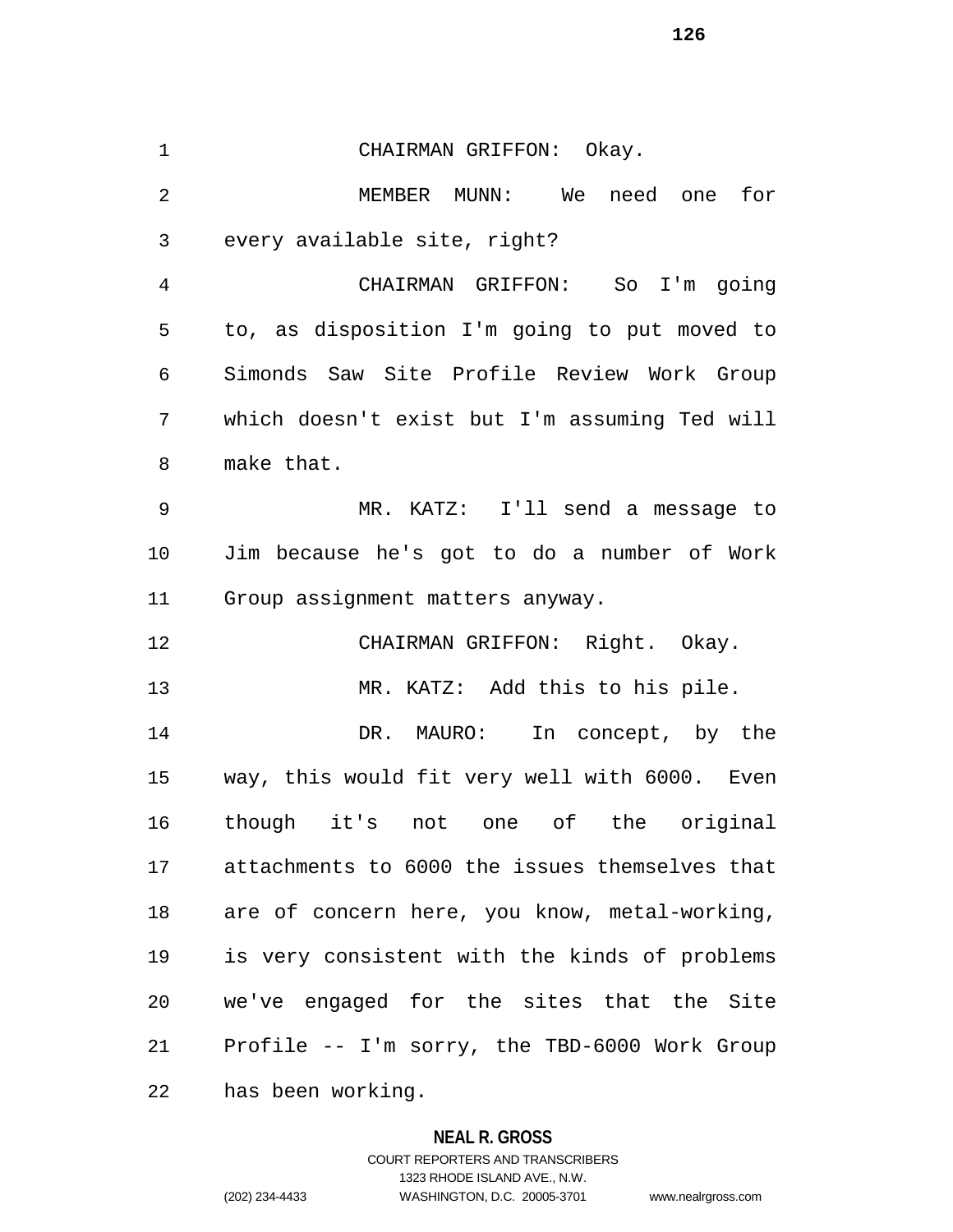CHAIRMAN GRIFFON: Yes, that's why I asked. I thought it was an Appendix approach. Okay, moving on then. DR. ULSH: I think that might be all. CHAIRMAN GRIFFON: Is that it? I'm going to send it through, yes. DR. ULSH: It's worth double- checking but I think that might be it for that matrix. CHAIRMAN GRIFFON: I'm relying on my yellow highlighting. I don't see any. MR. FARVER: So for 122.7 which was the review of the HASL data, are we going to close that and keep the other 122.1 and 3 open? CHAIRMAN GRIFFON: Yes, I think so, because that's operational data, right? 19 MR. FARVER: Okay. CHAIRMAN GRIFFON: I don't know if

they'll pick it up if it does, right?

### **NEAL R. GROSS**

it would play into the residual model but

COURT REPORTERS AND TRANSCRIBERS 1323 RHODE ISLAND AVE., N.W. (202) 234-4433 WASHINGTON, D.C. 20005-3701 www.nealrgross.com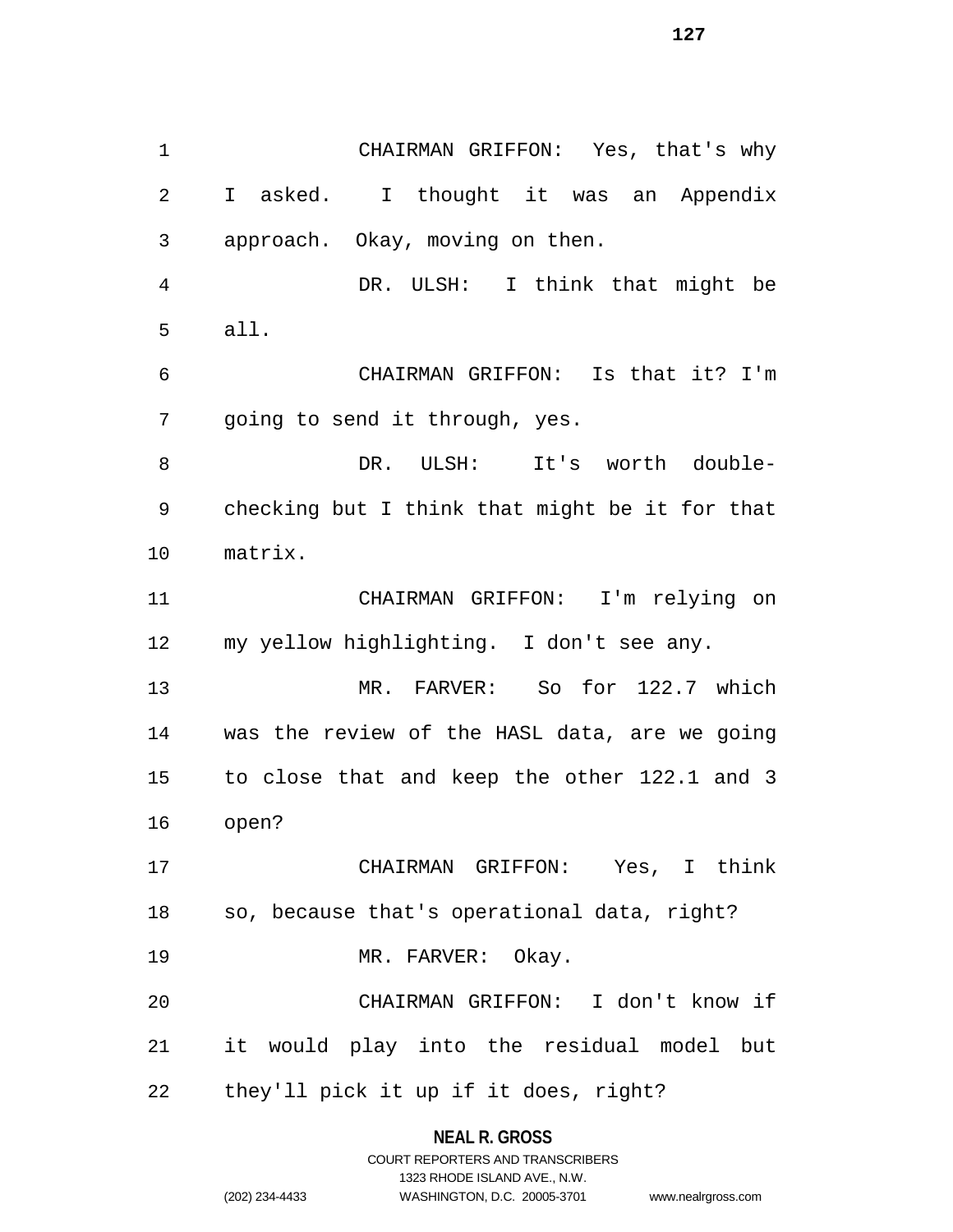DR. ULSH: So you're going to put matrix 122 and -3 not closed but referred to whatever this group. CHAIRMAN GRIFFON: 122.1 and .3 as referring to the Site Profile group. 122.7 we'll close. Right. DR. ULSH: Okay. All right, that's it. CHAIRMAN GRIFFON: So moving on to the eighth matrix is there a lot of new stuff in there? MR. FARVER: No. Last meeting we stopped at, well we finished with the 153 case. DR. ULSH: Actually that's the one I think we just delivered a new -- MR. FARVER: That's correct. CHAIRMAN GRIFFON: So anything before 153 there's no real updates. It's not worth walking through all these? MR. FARVER: No, I don't think so. CHAIRMAN GRIFFON: Okay. So I'll

> **NEAL R. GROSS** COURT REPORTERS AND TRANSCRIBERS

> > 1323 RHODE ISLAND AVE., N.W.

(202) 234-4433 WASHINGTON, D.C. 20005-3701 www.nealrgross.com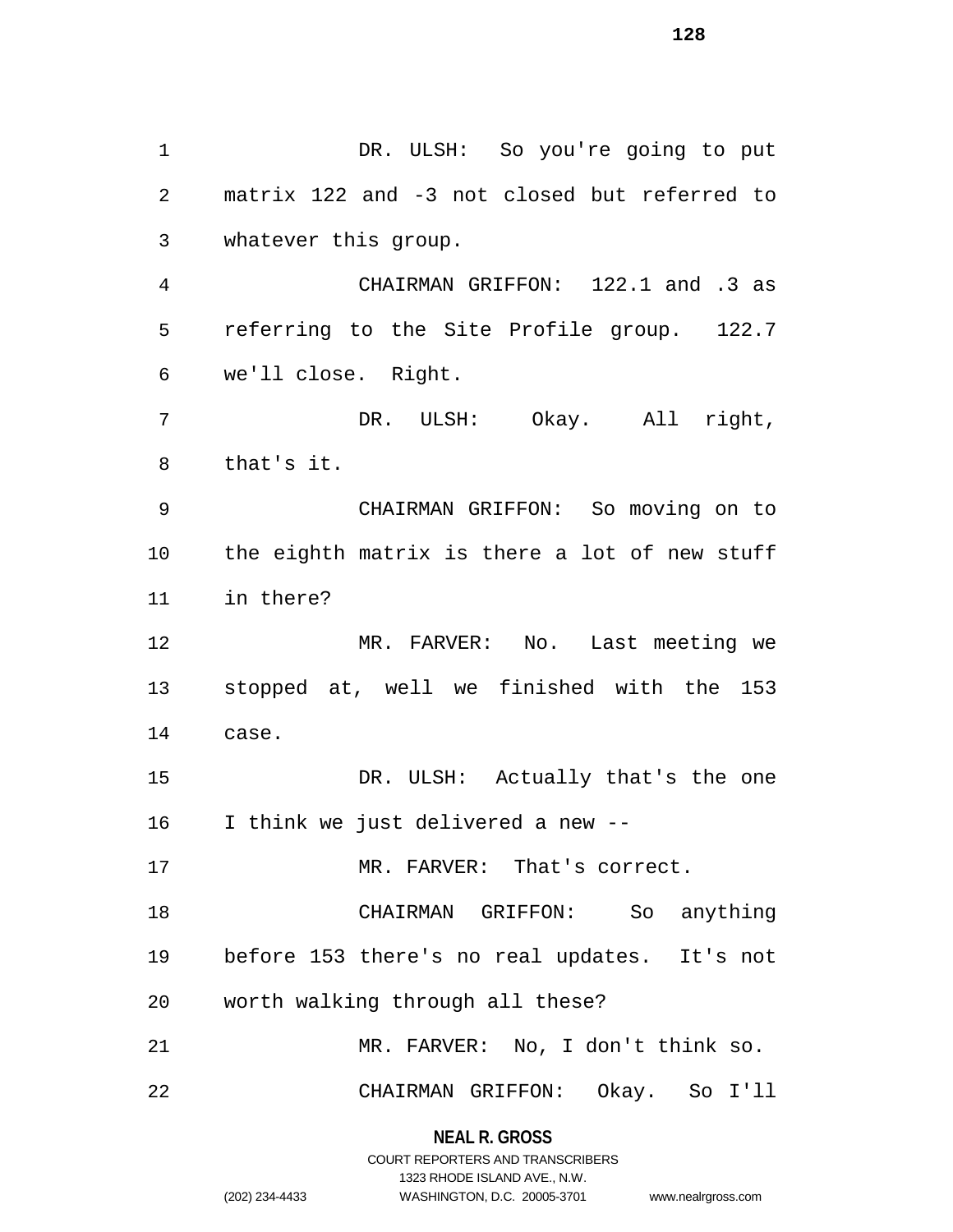leave my yellow highlighting as is for the others? Because there are a number of ones that are still. MR. FARVER: Yes. 153.6 and 153.7 they provided a response. CHAIRMAN GRIFFON: Those are the first two, Brant? Is that? 8 DR. ULSH: Yes, I think so. CHAIRMAN GRIFFON: All right, so 153.6. MR. FARVER: 153.6 is -- CHAIRMAN GRIFFON: Whoever wants to introduce the case. MR. FARVER: I can go ahead. This is a Savannah River case and the finding says the DR report does not account for all recorded or modeled neutron dose. And this is one of these cases where it has to do with where the employee worked and how they're placed because in the time period of '78 to '82, get my years right, it looks like the DR assumed the worker worked in, and I'm still

#### **NEAL R. GROSS**

# COURT REPORTERS AND TRANSCRIBERS 1323 RHODE ISLAND AVE., N.W. (202) 234-4433 WASHINGTON, D.C. 20005-3701 www.nealrgross.com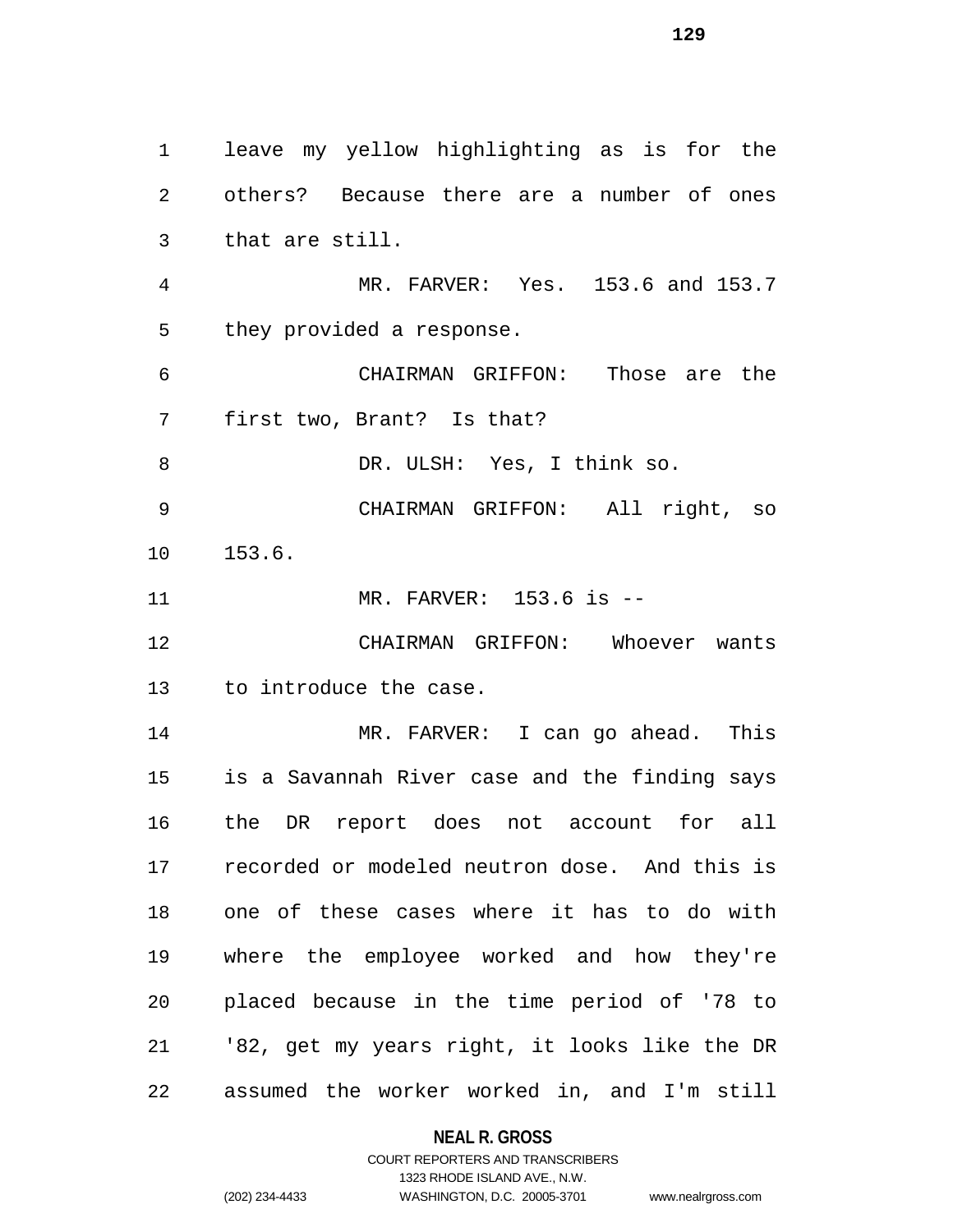getting the location, okay.

| 2              | CHAIRMAN GRIFFON: I just want to              |
|----------------|-----------------------------------------------|
| $\mathsf{3}$   | make sure I'm looking at the latest version   |
| $\overline{4}$ | too because I have as the last action in this |
| 5              | in the yellow I have from 4/18. I don't see   |
| 6              | anything in July. And it was, "SC&A will      |
| 7              | review NIOSH response." Was there an action   |
| 8              | after that in July?                           |
| 9              | DR. ULSH: I think so.                         |
| 10             | CHAIRMAN GRIFFON: Do you have the             |
| 11             | matrix open? Is there?                        |
| 12             | MR. FARVER: Yes, July we had a --             |
| 13             | well, I'm not sure if we got -- we did get to |
| 14             | it.                                           |
| 15             | DR. ULSH: There is a July. NIOSH              |
| 16             | further reviewed this case looking at the     |
| 17             | guidance available at the time which is pre-  |
| 18             | OTIB 7.                                       |
| 19             | CHAIRMAN GRIFFON: Oh, so I'm not              |
| 20             | looking at the -- the copy I have open isn't  |
| 21             | the most current copy of the matrix.          |
| 22             | That's yellow highlight<br>DR. ULSH:          |

**NEAL R. GROSS**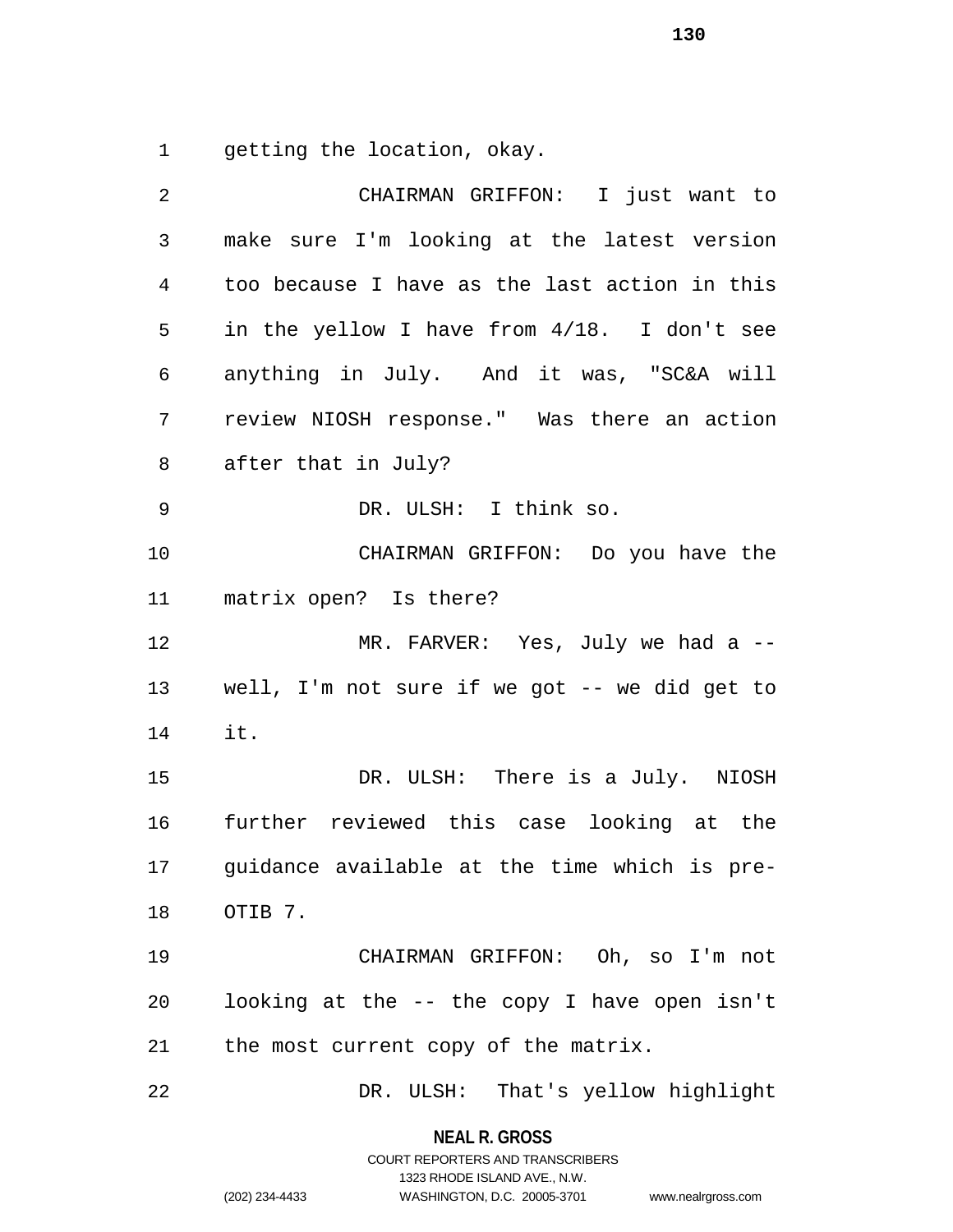for 153.6 that I have in the matrix I have open. MR. FARVER: Yes. MR. SHARFI: It moved to another page, at least on my version. CHAIRMAN GRIFFON: Yes. MEMBER RICHARDSON: So what's your version titled? DR. ULSH: 8-30 Case Matrix Working Draft July 15th, 2011 is the one I have. It's 114, sorry, 107 pages. CHAIRMAN GRIFFON: And I see mine is labeled April, yes. 14 MEMBER MUNN: April. CHAIRMAN GRIFFON: Oh here, I have the other one. MEMBER MUNN: I don't. CHAIRMAN GRIFFON: Do you want me to email those? Do you have, can you? Well, if you have the whole list, Stu, do you have the eighth one that you could forward to people?

# **NEAL R. GROSS**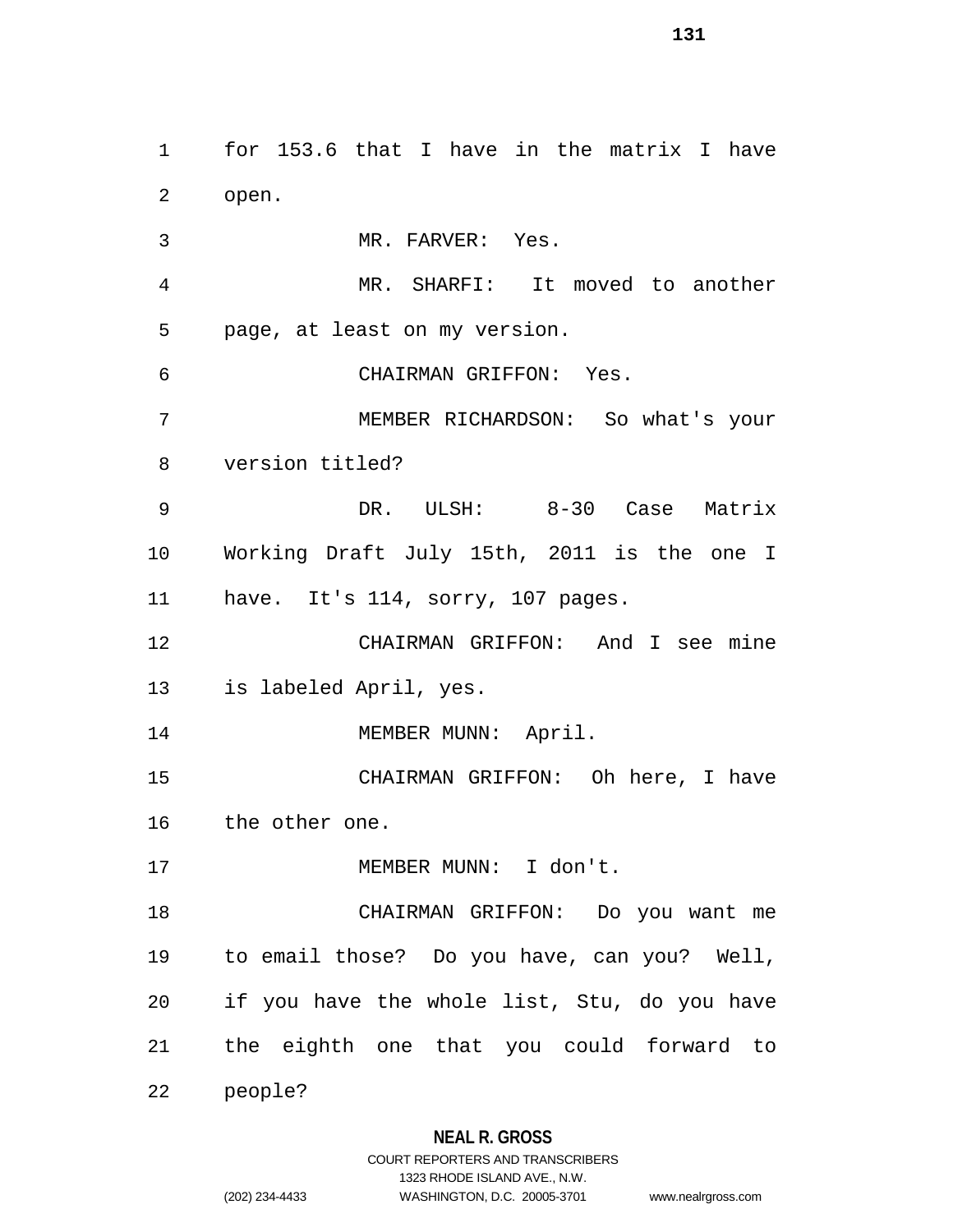MR. HINNEFELD: Yes, it was in an email that Ted sent in late July and it was with the seventh. CHAIRMAN GRIFFON: Does it have the eighth? MR. HINNEFELD: Yes, it has them both. CHAIRMAN GRIFFON: It should have been on July 15th, right? Or July 16th. 10 DR. MAURO: The title has July 15th in it. CHAIRMAN GRIFFON: Yes, and I found my right one now, yes. 14 MR. HINNEFELD: Okay. MEMBER RICHARDSON: What was the date? CHAIRMAN GRIFFON: Was it sent on the 16th? MR. HINNEFELD: It was sent on the  $20 - -$  MEMBER RICHARDSON: Twenty-first? MR. HINNEFELD: Hang on a minute.

**NEAL R. GROSS**

|                | COURT REPORTERS AND TRANSCRIBERS |                    |
|----------------|----------------------------------|--------------------|
|                | 1323 RHODE ISLAND AVE N.W.       |                    |
| (202) 234-4433 | WASHINGTON, D.C. 20005-3701      | www.nealrgross.com |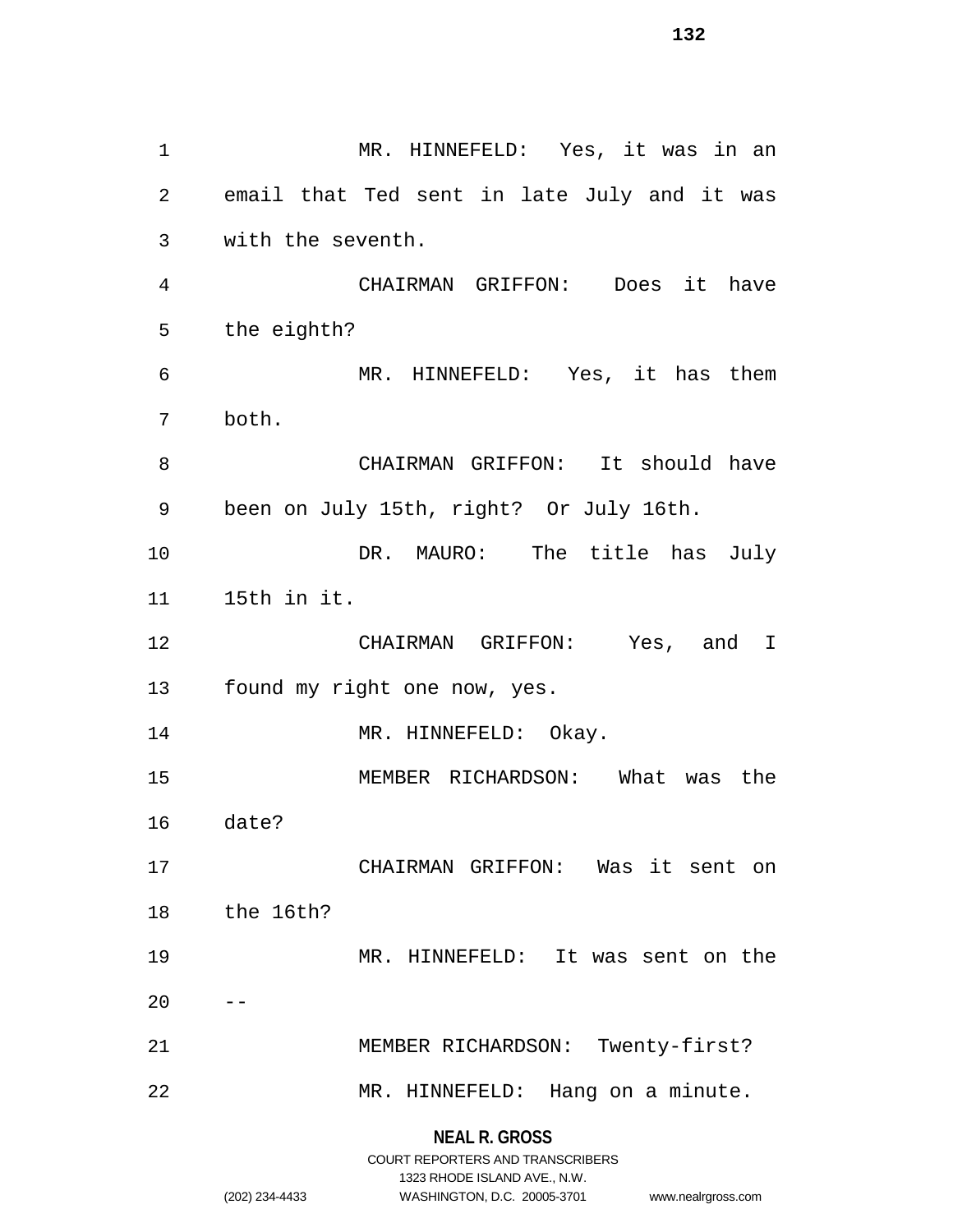MEMBER RICHARDSON: Yes, the 21st here. It was the July 15th document. MR. HINNEFELD: Yes, it was sent on July 21st and it is, the filenames have July 15th in the filenames. Now, who needs it? MEMBER RICHARDSON: I have it now, thank you. CHAIRMAN GRIFFON: Yes, I have it. Wanda, do you need it or have you got it? 11 MEMBER MUNN: I'm looking. CHAIRMAN GRIFFON: Okay, that makes more sense. There's the July 15th action. Okay. 153.6. So you should have a 7/15 action. DR. ULSH: If yours is 107 pages long like mine is it's on page 14. 18 CHAIRMAN GRIFFON: Top of page 14, yes. MEMBER MUNN: This is the eighth set, right? CHAIRMAN GRIFFON: Eighth set,

**NEAL R. GROSS**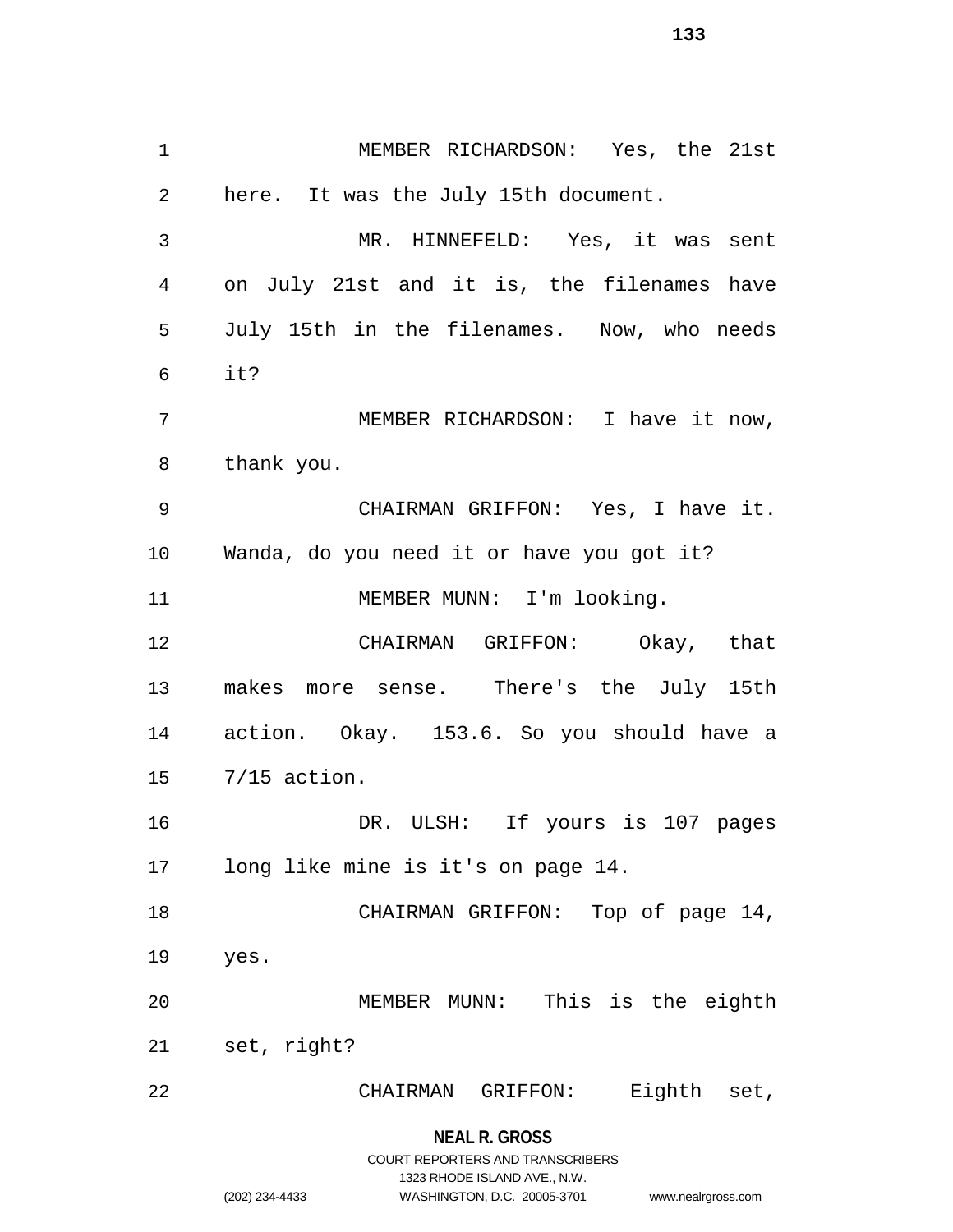yes. What threw me off is they were both saved on July 15th on my computer, so. Everybody got them? Brad, have you got the? MEMBER CLAWSON: Trying to. CHAIRMAN GRIFFON: Okay. Can you just resend them to? MEMBER MUNN: There it is. CHAIRMAN GRIFFON: Oh, you've got it? MEMBER MUNN: This is for the seventh and eighth I think. I think that's it. CHAIRMAN GRIFFON: July 21st email, is that what you're looking at? 15 MEMBER MUNN: No. MR. HINNEFELD: Okay, I've resent it to Wanda and Brad, Jenny. MEMBER CLAWSON: Stu, did you send it to my CDC account? MR. HINNEFELD: I sent it to your ICP account. MEMBER CLAWSON: ICP?

**NEAL R. GROSS**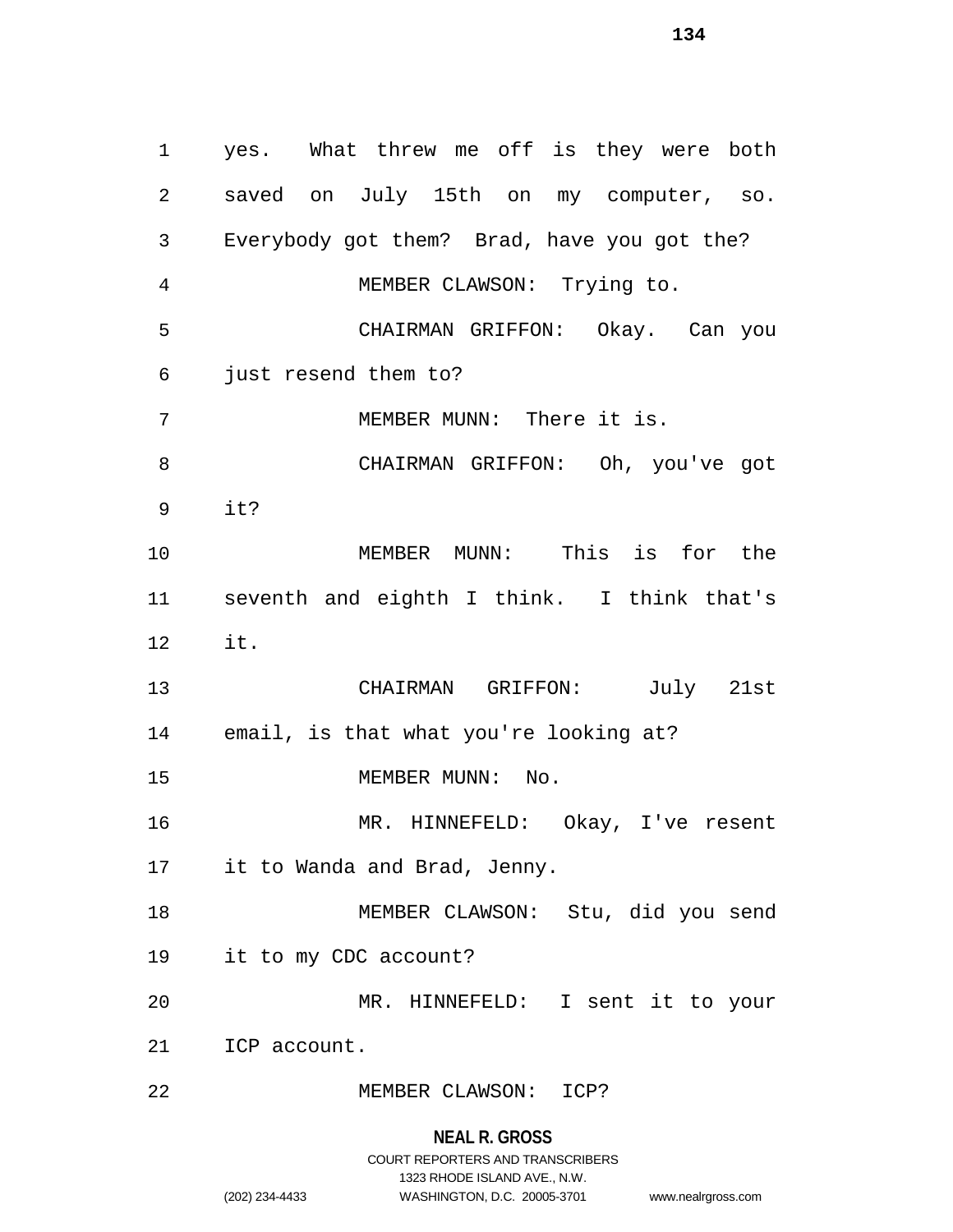1 MR. HINNEFELD: Yes. MEMBER CLAWSON: Oh, that's my government. MR. HINNEFELD: Do you want it on your CDC account? MEMBER CLAWSON: If you would, please, yes. I didn't get the one this morning either, that's what I was kind of looking for. MEMBER MUNN: Might as well send it to me too. CHAIRMAN GRIFFON: I think he did. MEMBER MUNN: And there it is. There it is, the 21st. Finally. I guess it doesn't get translated in the mail to where I want it. It's a puzzlement. CHAIRMAN GRIFFON: We're on 153.6. 18 MR. FARVER: Are we ready? CHAIRMAN GRIFFON: Yes, I think we're ready. Yes. Go ahead and pick it up. So we had an action on 7/15 at NIOSH, a further review of this case looking at

> **NEAL R. GROSS** COURT REPORTERS AND TRANSCRIBERS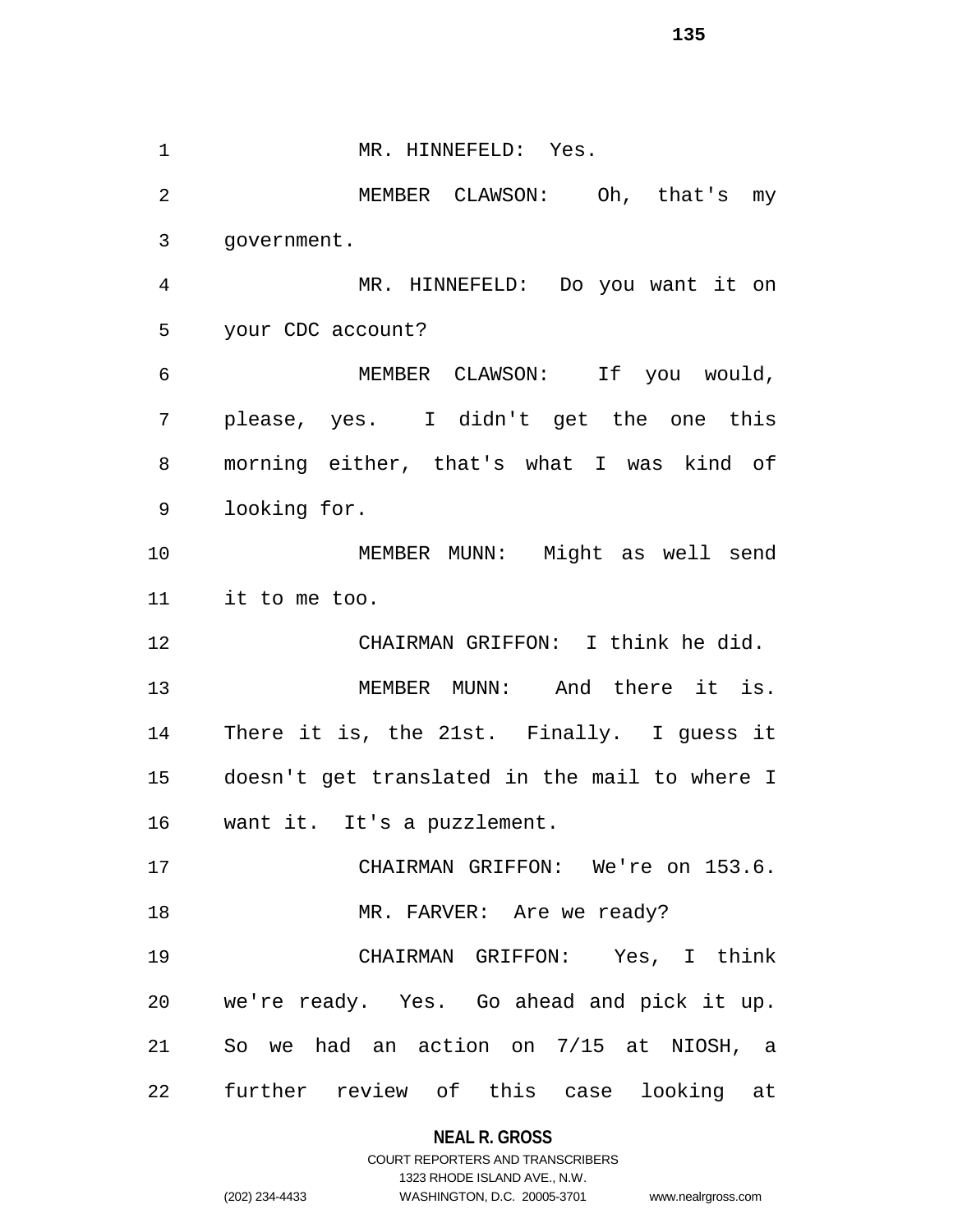guidance available at the time.

| 2              | MR. FARVER: Okay.<br>The time                  |
|----------------|------------------------------------------------|
| $\mathfrak{Z}$ | period in question is 1978 to 1982.<br>The     |
| $\overline{4}$ | employee was assumed to have worked at 221 FB  |
| 5              | Line, Savannah River. What NIOSH did is        |
| 6              | assigned him a neutron dose in '78 and '81     |
| 7              | which were the years when the neutron dose was |
| 8              | recorded. So no unmonitored and no missed      |
| 9              | neutron dose was calculated for the remaining  |
| 10             | years. And in our original finding we site     |
| 11             | TIB-7 Section 3.1 which talks about<br>non-    |
| 12             | routine workers from 1971 through 1989 and it  |
| 13             | lists specific criteria about work location,   |
| 14             | job description and photon exposure. And we    |
| 15             | believe that the employee met those conditions |
| 16             | and should have been assigned a neutron dose   |
| 17             | from the other years, other than '78 and '81.  |
| 18             | And NIOSH response, to tell you                |
| 19             | the truth I really didn't understand the       |
| 20             | response completely. It starts off by saying   |
| 21             | yes, it could be, you could look at it that    |
| 22             | way, you know, that we should assign dose for  |

# **NEAL R. GROSS**

# COURT REPORTERS AND TRANSCRIBERS 1323 RHODE ISLAND AVE., N.W. (202) 234-4433 WASHINGTON, D.C. 20005-3701 www.nealrgross.com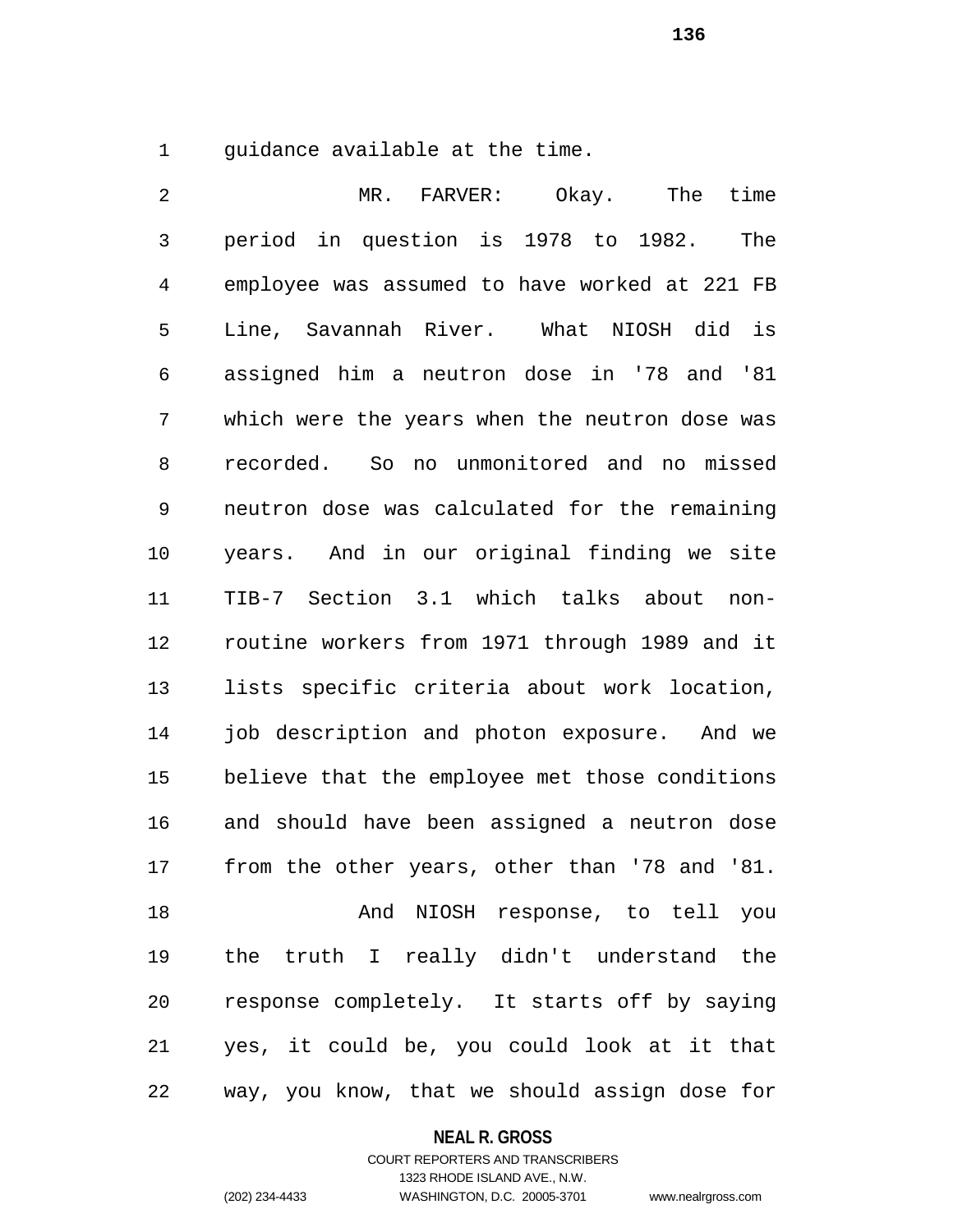those years and it talks about it, and then I believe at the end after the case has been reworked for Super S. It kind of lost me here and I'm guessing that you're saying if you rework it and add in the missing dose then the PoC drops and I got confused there.

 DR. ULSH: Well, I think the important point from our latest response is when SC&A issued the finding they cited OTIB-7 and I think we've been down the path now where we figured out that OTIB-7 was not in place at the time that this dose reconstruction was originally done. However, a lot of the predecessor guidelines that became OTIB-7 we were still operating under. The bottom line from the latest response is this basically comes down to a matter of professional judgment and I think at the end of the day we by and large agree that we probably should have assigned neutron dose for all of the years in question. We also in our response talked about in addition to the original dose

#### **NEAL R. GROSS**

# COURT REPORTERS AND TRANSCRIBERS 1323 RHODE ISLAND AVE., N.W. (202) 234-4433 WASHINGTON, D.C. 20005-3701 www.nealrgross.com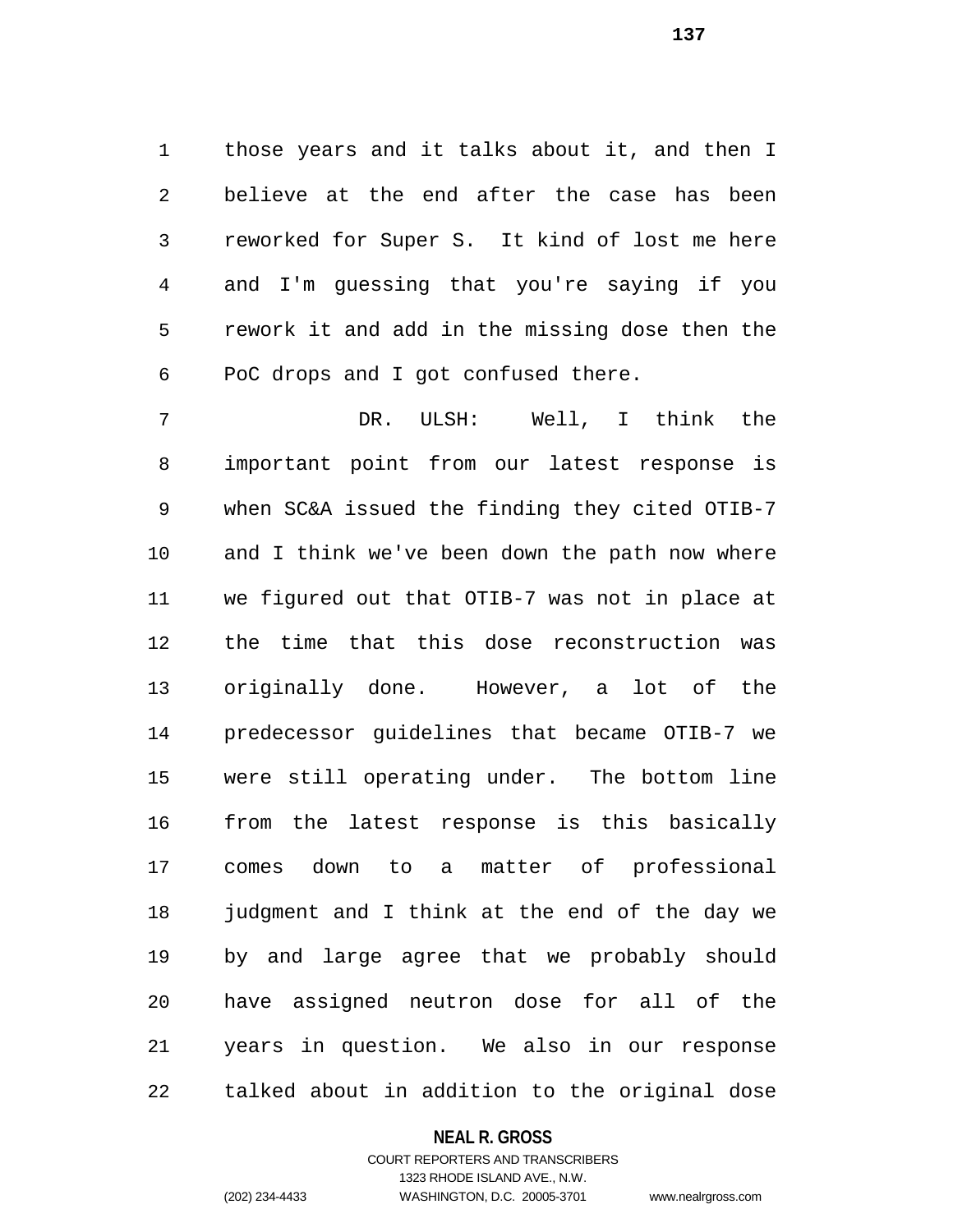reconstruction this particular DR had been reworked for Super S and that's not the one that SC&A reviewed because this came after that. So we talked about both the original and the Super S. But at the end of the day I think the take-home message is yes, I think we agree -- it comes down to professional judgment. We think it's probably reasonable to assign a neutron dose.

 MR. FARVER: And this is one of those issues where, where did the employee work, where we could assign them or if we can't assign them what information we have on where they worked. And it comes down, it's important for Y-12 and Savannah River mainly under neutron dose, missing and unmonitored neutron dose.

 CHAIRMAN GRIFFON: Can I ask, Brant, did it result in any changes in your guidance? I mean, it seems like it still is left up to the -- a little bit of judgment,

right?

### **NEAL R. GROSS**

# COURT REPORTERS AND TRANSCRIBERS 1323 RHODE ISLAND AVE., N.W. (202) 234-4433 WASHINGTON, D.C. 20005-3701 www.nealrgross.com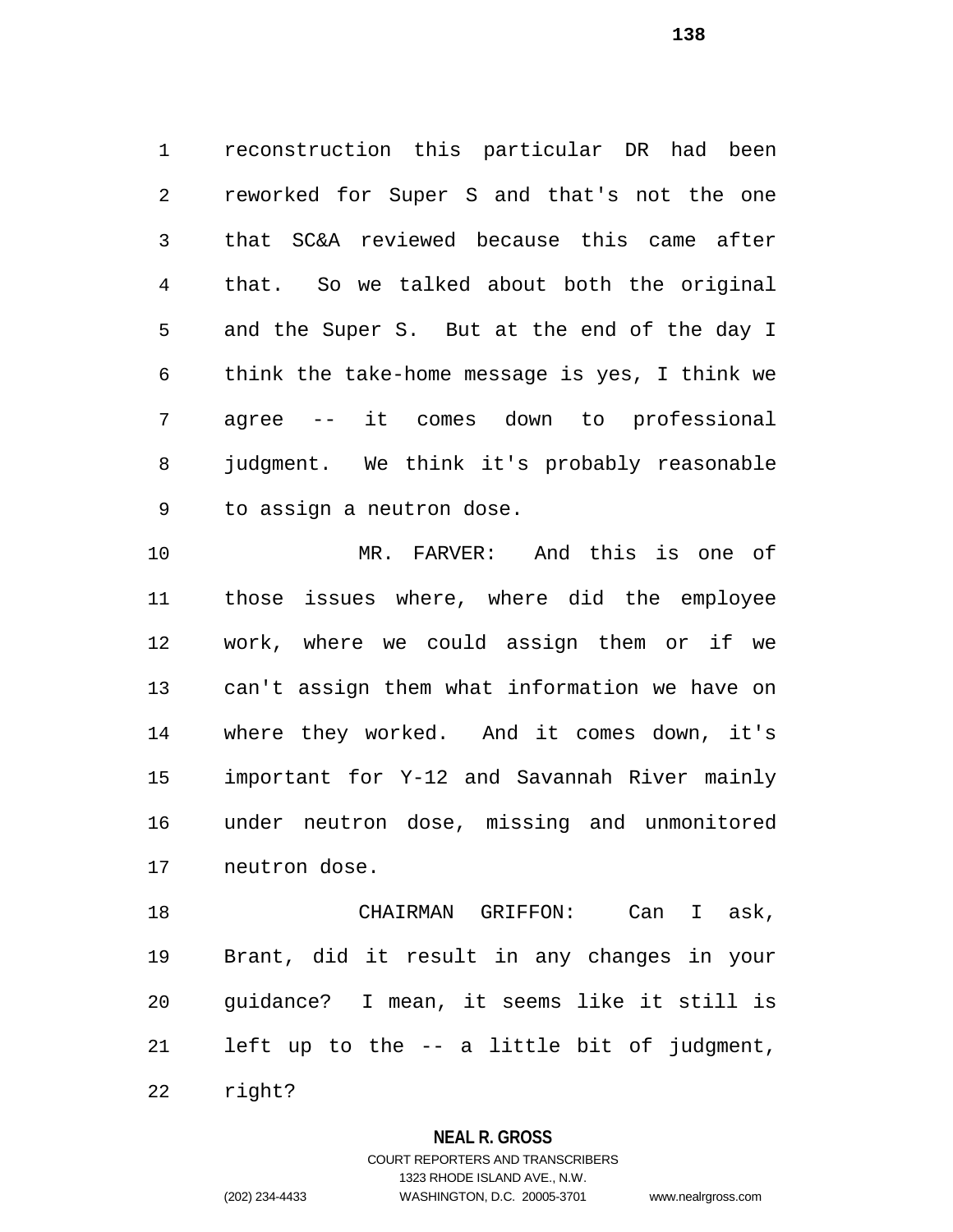DR. ULSH: Yes. I mean, I don't think that we changed the Savannah River Site Profile in response to this. I mean, you can never prescribe guidance for every professional judgment case that comes up. I think the impact of this particular one was pretty minimal but, I don't know. Mutty, do you have anything further to add, any other pertinent details? MR. SHARFI: I do not. MR. SIEBERT: This is Scott. No, you pretty much hit it on the head. There are some years in the middle such as 1980 that really don't fit the definition even under TIB-7 assuming that the person was exposed to neutron. But as Brant said, we talked about it and walked through all the different years and it would be a reasonable professional judgment that even though it doesn't meet the spirit of the letter of TIB-7 for specifically 1980 it would be reasonable to assign neutrons

during that time frame.

### **NEAL R. GROSS**

COURT REPORTERS AND TRANSCRIBERS 1323 RHODE ISLAND AVE., N.W. (202) 234-4433 WASHINGTON, D.C. 20005-3701 www.nealrgross.com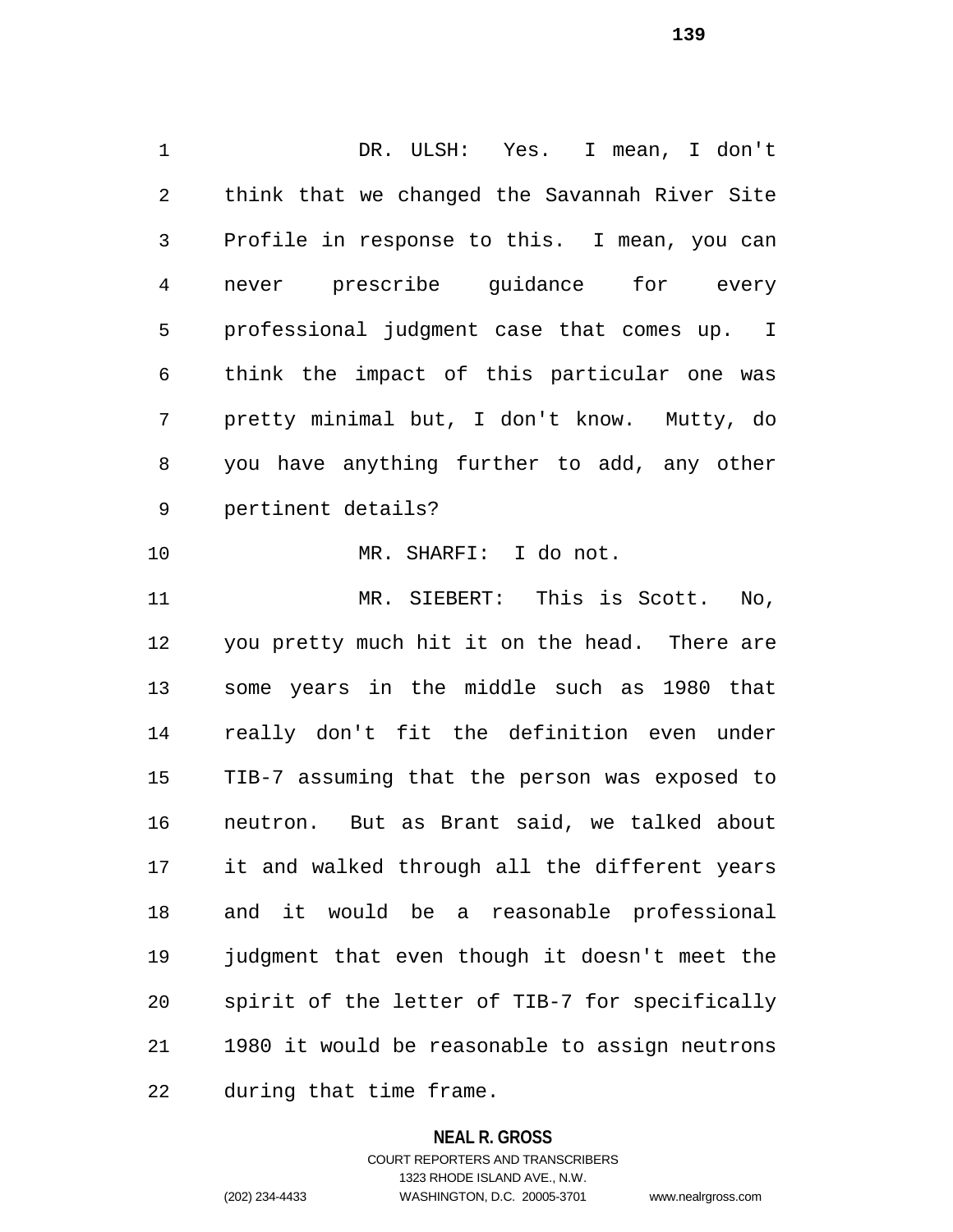So like Brant said, what we did is we reviewed the original assessment and the Super S rework assuming that neutron exposure occurred during all those years, determined whether there was a difference in compensability or not and the PoC really didn't change much. Compensability certainly did not change.

 DR. ULSH: So Scott, I don't -- let's just say for the sake of discussion at this particular point in time that everyone agrees up to this point. That may not be the case but let's just say that. Then Mark's question is given the resolution of this where it appears that we have a situation where the guidance, the Savannah River TBD and whatever applicable procedures come into play do we need to make them more prescriptive to cover this situation? Is it going to be something that's common enough that we want to edit that or is this one of those things that you just kind of have to say, you know, it's a one-off

### **NEAL R. GROSS**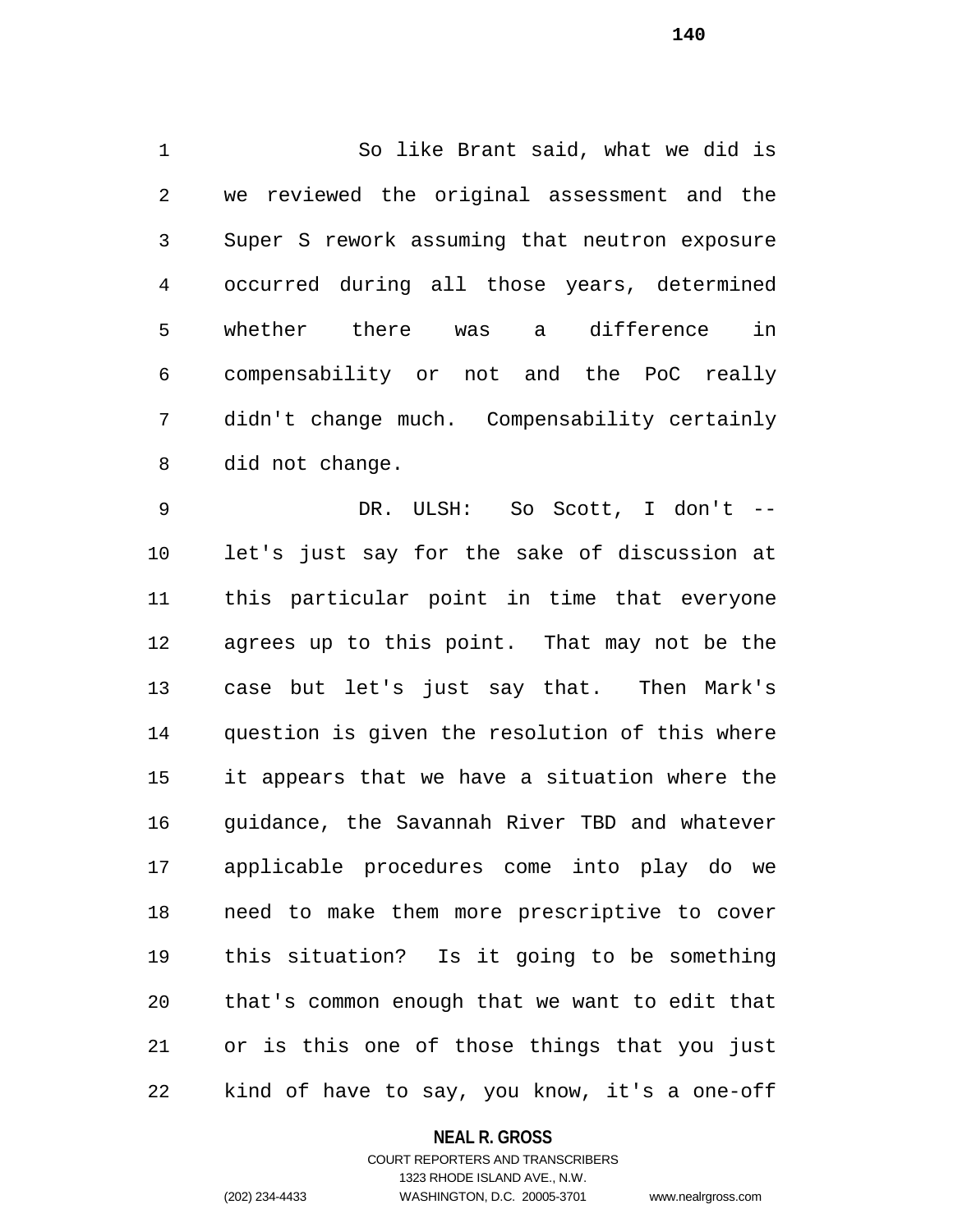or two-off.

 MR. SIEBERT: I would tend to say this is an unusual one because there are, you know, there's time frames during those years where it's clear that we should be assigning neutrons such as when there are neutron badges or when there's an incident report saying he was in FB line. Then the fuzzier things are years where it doesn't meet the requirements of TIB-7 such as there's no plutonium bioassay, the shallow-to-deep ratio does not come all the way up to 1. So I think it's more of a one-off situation than something that you can generically prescribe. CHAIRMAN GRIFFON: Yes, I guess

 that would be my question is if it didn't meet those requirements do those requirements need to be modified slightly or whatever. I don't know. But it sounds like you said probably not in this instance.

 MR. FARVER: No. I can look at it. I can see it completely different because

> **NEAL R. GROSS** COURT REPORTERS AND TRANSCRIBERS

> > 1323 RHODE ISLAND AVE., N.W.

(202) 234-4433 WASHINGTON, D.C. 20005-3701 www.nealrgross.com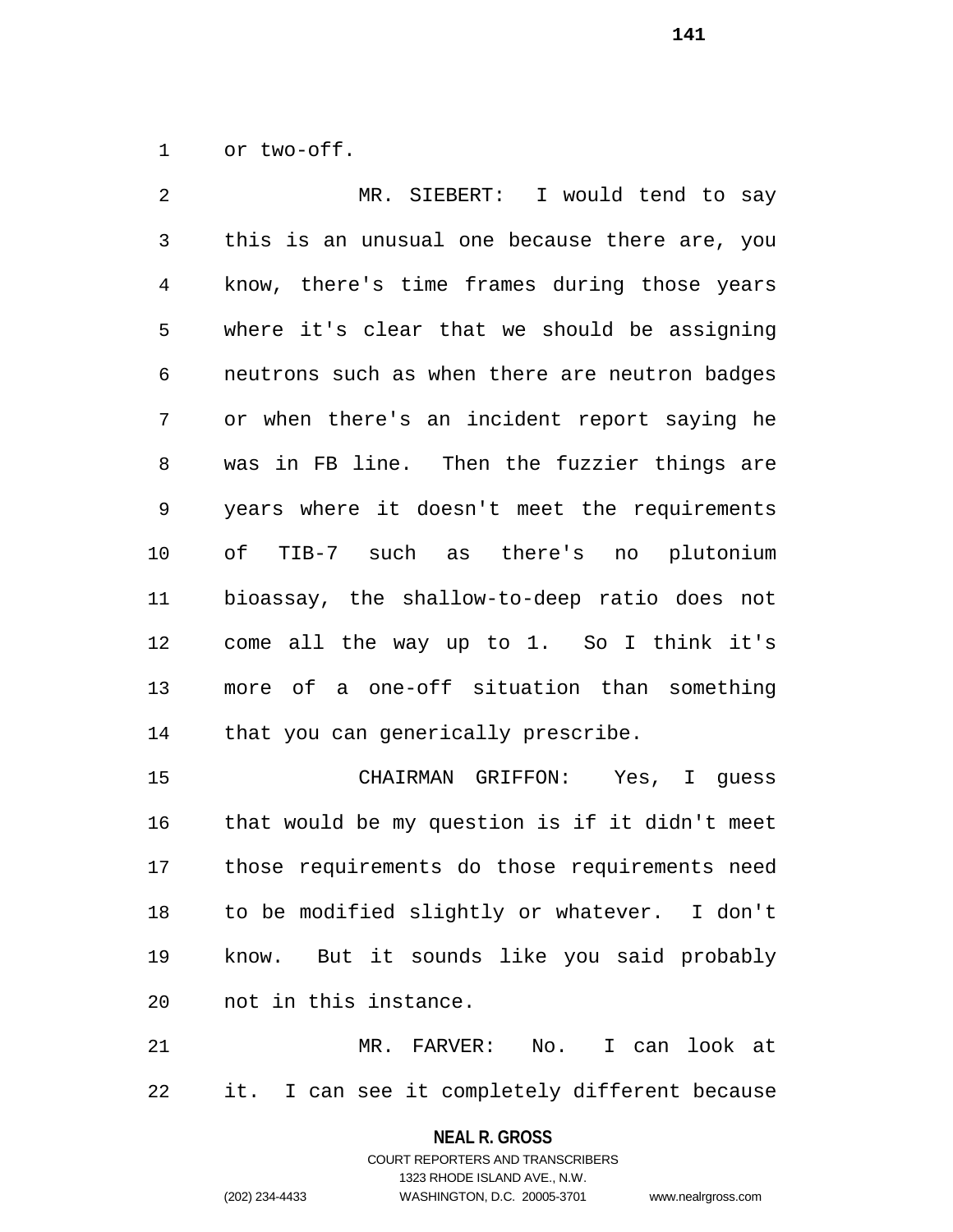under Section 3 which talks about non-routine workers for '71 through '89 it doesn't mention anything about plutonium bioassay, it doesn't mention anything about neutron-to-photon ratios. It is strictly based on work location, job description and did he have previous positive photon exposure. CHAIRMAN GRIFFON: So you think under that they should have -- MR. FARVER: I think under that it's quite clear. CHAIRMAN GRIFFON: Right. MR. FARVER: Now, if it was -- CHAIRMAN GRIFFON: Because this person was a laborer, right? Is that correct? MR. FARVER: I believe so. CHAIRMAN GRIFFON: But a non- routine. MR. FARVER: It was non-routine monitoring. Because if we only had two years 21 I call that non-routine, so... DR. ULSH: Okay, so I guess we're

#### **NEAL R. GROSS**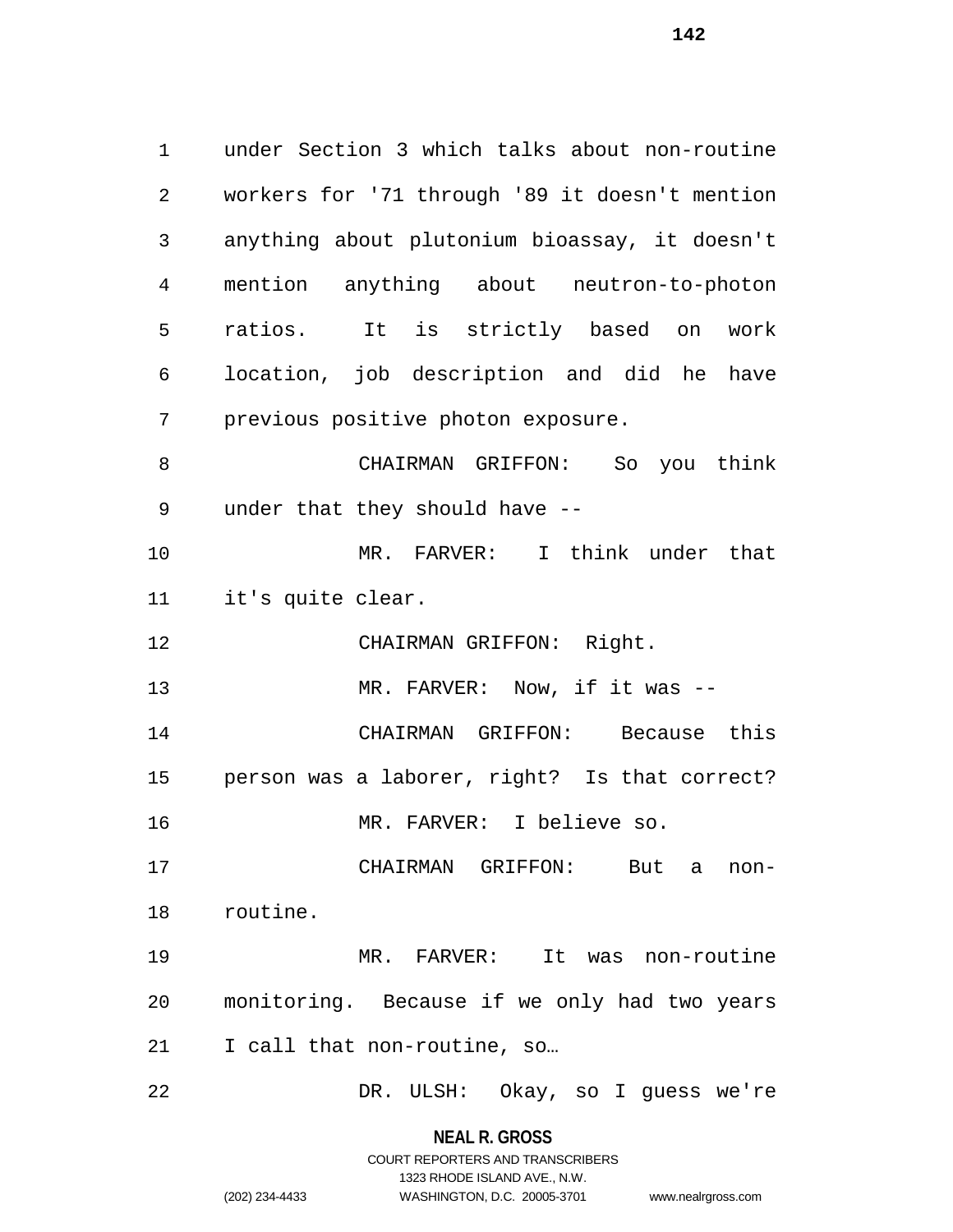in agreement that for this particular dose reconstruction -- because we've basically agreed with your position.

 MR. FARVER: Yes. The other question I have, this is another case where the dose goes up and the PoC goes down.

 DR. ULSH: Scott, is that something that can be explained easily? Is that?

 MR. SIEBERT: I think that's based on the fact that, you know, you're not adding -- I mean realistically the neutron doses we're talking about during that time frame, you're not adding much. And we're at the, you know, we are right at the 45-ish percent point and things are going to go slightly up or slightly down. In this case it went slightly down.

 CHAIRMAN GRIFFON: Yes. I mean, I'm looking at the table that was in our response and I don't want to get too specific but the dose for the one organ went, it was

### **NEAL R. GROSS**

COURT REPORTERS AND TRANSCRIBERS 1323 RHODE ISLAND AVE., N.W. (202) 234-4433 WASHINGTON, D.C. 20005-3701 www.nealrgross.com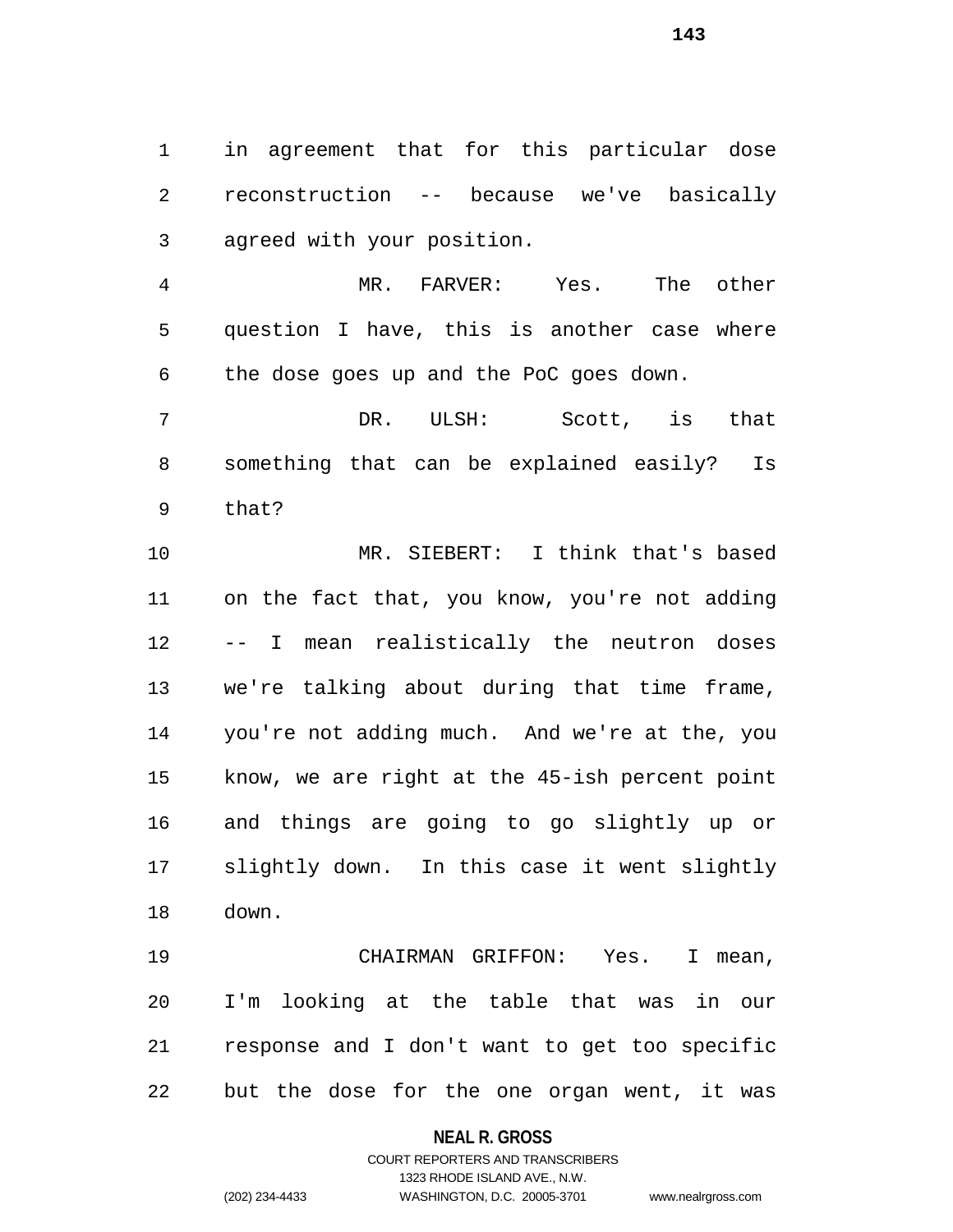less than, it was about one-third of a percent in PoC. In the other organ it was about one- third of a percent, so it didn't change much. It's in that area where, you know, this is a statistical process.

 DR. ULSH: So I think for this particular DR we're in agreement. The remaining question on the table is do we need to change any guidance documents, either SRS TBD or procedures. Doug, you mentioned that we didn't say anything about plutonium bioassay is a signal for a neutron dose. Yes, I mean in general someone working with plutonium or has a potential exposure we would consider --

 MR. FARVER: For that one section of the TIB it does not specify. Now, in the other sections where it's talking about I think routine workers and other things, yes, it does mention that's one of the criteria and also about the neutron-to-photon, or the shallow-to-deep ratio. But not in the section

### **NEAL R. GROSS**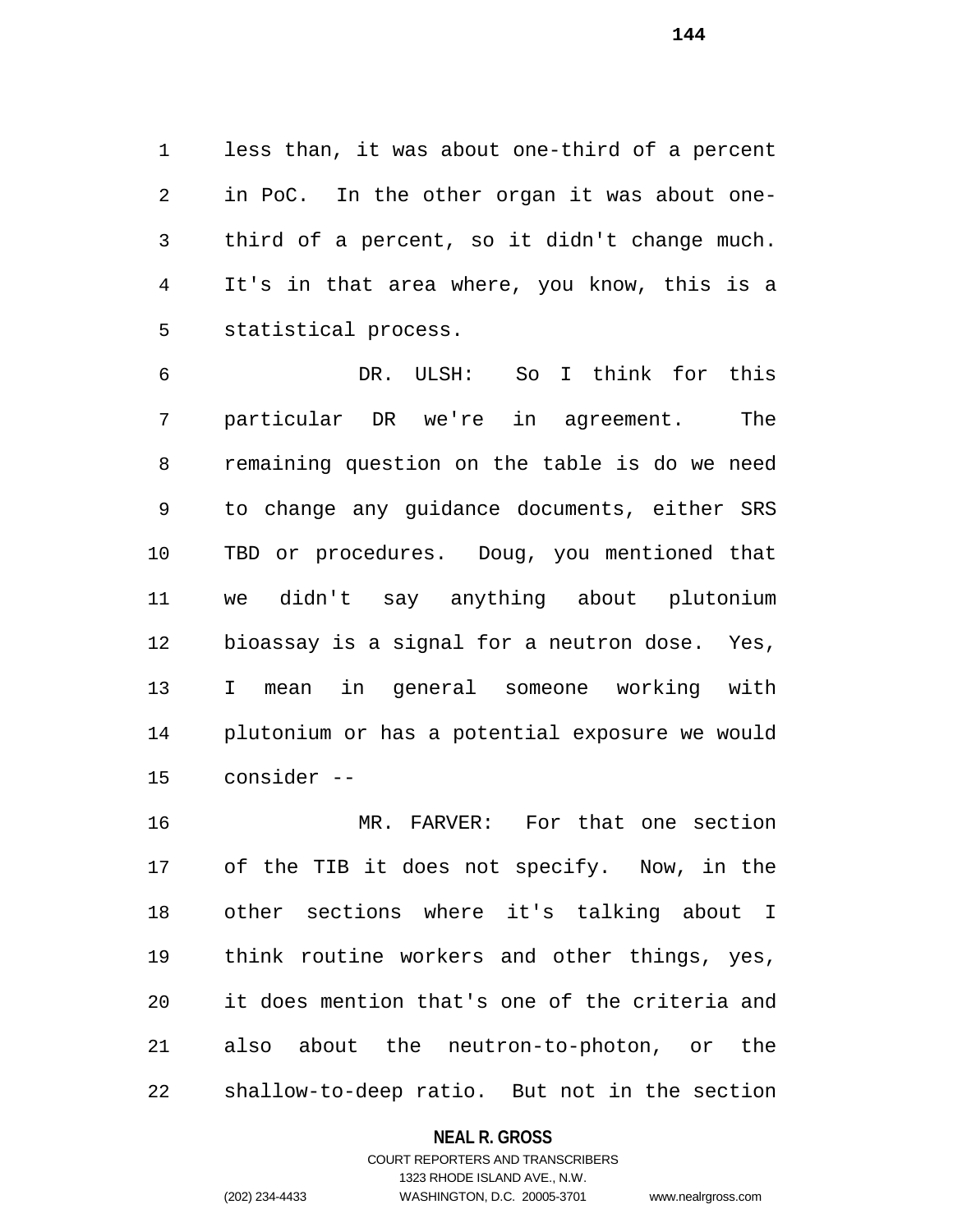talking about non-routine workers from '71 through present.

 DR. ULSH: So I guess what I'm trying to get a handle on is it SC&A's position that we do need to change those guidance documents or not?

 MR. FARVER: No, I think that the guidance document is fine, I just don't think that section was followed.

10 DR. MAURO: So Doug, you're saying this is a QA issue as opposed to a personal judgment issue where some additional guidance might be needed?

 MR. FARVER: Yes, I believe the section as it's written was not followed correctly.

 CHAIRMAN GRIFFON: Or else our guidance wasn't clear enough. You know, that's the other question, right? Because it sounds like Scott's reading that differently. MR. FARVER: Well, I think he was

looking at a different section.

**NEAL R. GROSS** COURT REPORTERS AND TRANSCRIBERS

1323 RHODE ISLAND AVE., N.W.

(202) 234-4433 WASHINGTON, D.C. 20005-3701 www.nealrgross.com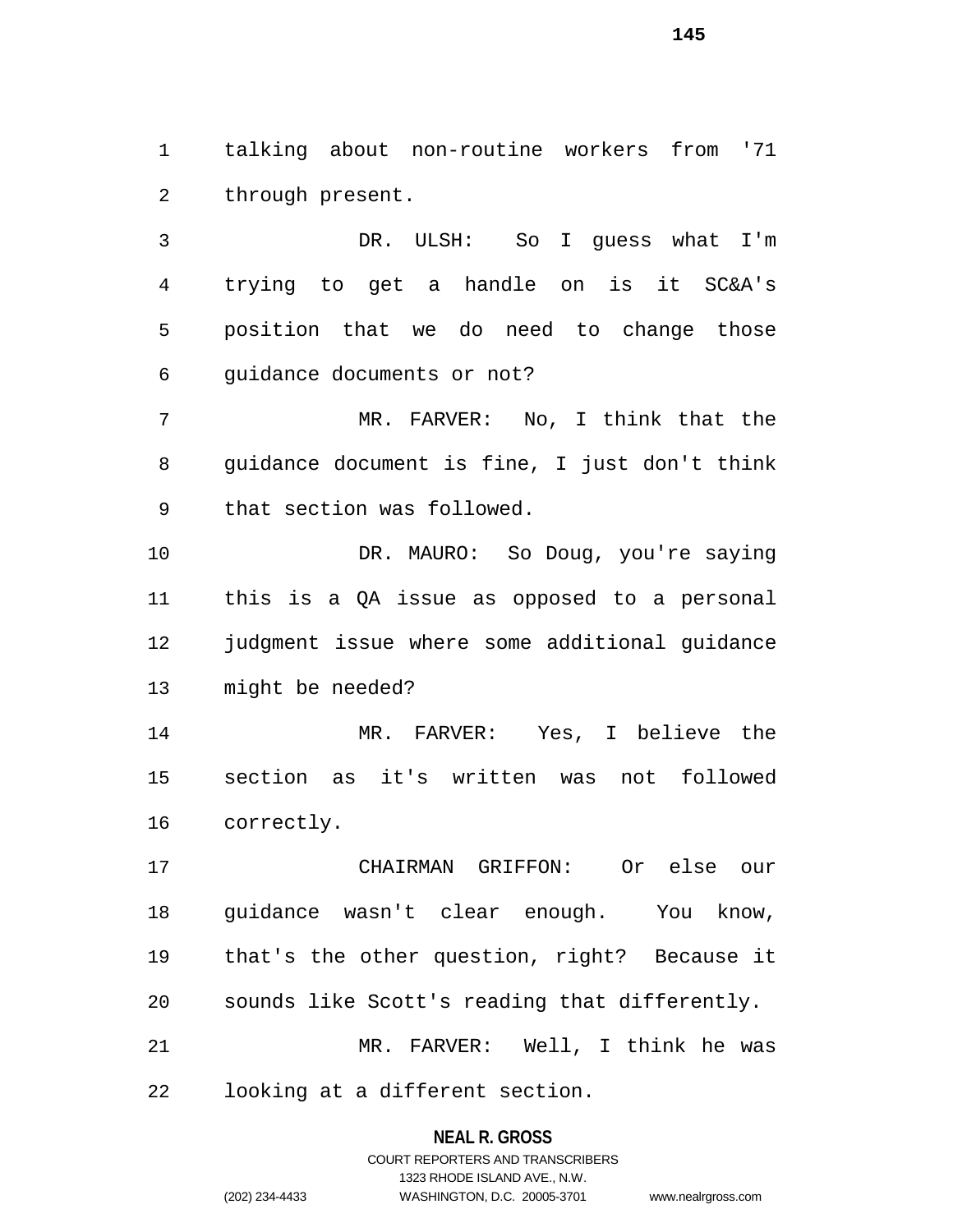CHAIRMAN GRIFFON: Yes. MR. FARVER: I mean Section 4 talks about clarification of the neutron-to- photon ratio and then if you move up to Section 2 that talks about work potential prior to '71 and it talks about the work area and you should have -- DR. ULSH: Is it important that we come to resolution on this last little piece at this meeting? CHAIRMAN GRIFFON: No, no. Because I also think that Savannah River has had this -- we've got several cases on this, right? 14 MR. FARVER: Yes, yes. CHAIRMAN GRIFFON: So I think it'll come back and if we think in this case it was just a matter of not following what was there then that's fine. But I think other ones might come up with the broader question of, you know, do you need to revise. I mean, I think that's going to come up again, right? MR. FARVER: Oh, I'm pretty sure

**NEAL R. GROSS**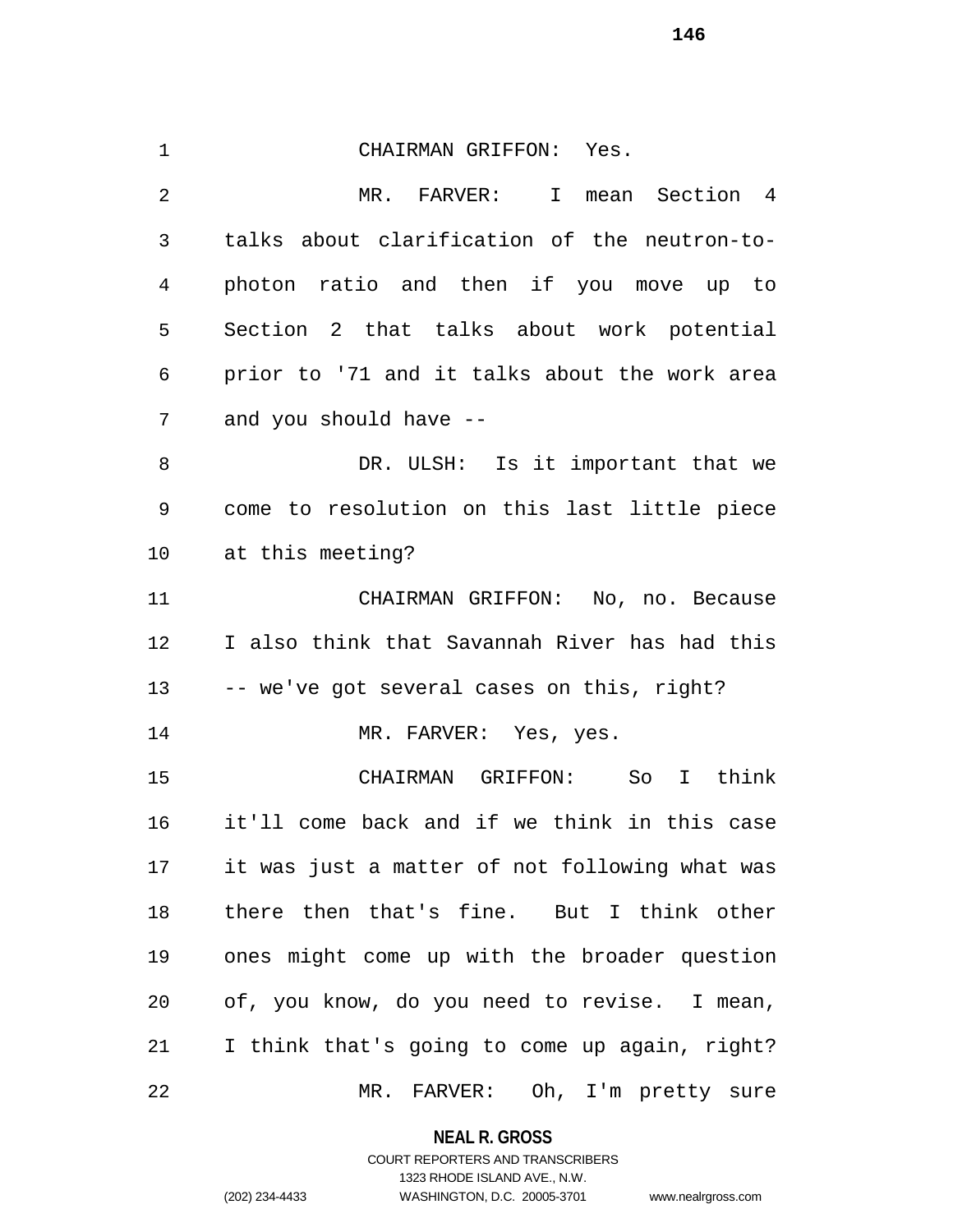it'll come up again.

 CHAIRMAN GRIFFON: Is my sense, yes. So for now I think we close this one out. This didn't have a big effect on this particular case. MR. FARVER: You might want to go back and look at the Section 2 and Section 3 because, you know Section 2 does talk about your shallow-to-deep ratios and plutonium bioassays but then Section 3 doesn't. And I don't know if they want to go back and revise that or just look at that. CHAIRMAN GRIFFON: Alright. DR. ULSH: So between the last meeting of this Subcommittee and this one we've now talked about the things that we've delivered that are new. There might still be some things that are, that we delivered back in April but we haven't talked about, I don't know. MR. FARVER: Correct. So if we start with 154 then --

> **NEAL R. GROSS** COURT REPORTERS AND TRANSCRIBERS 1323 RHODE ISLAND AVE., N.W. (202) 234-4433 WASHINGTON, D.C. 20005-3701 www.nealrgross.com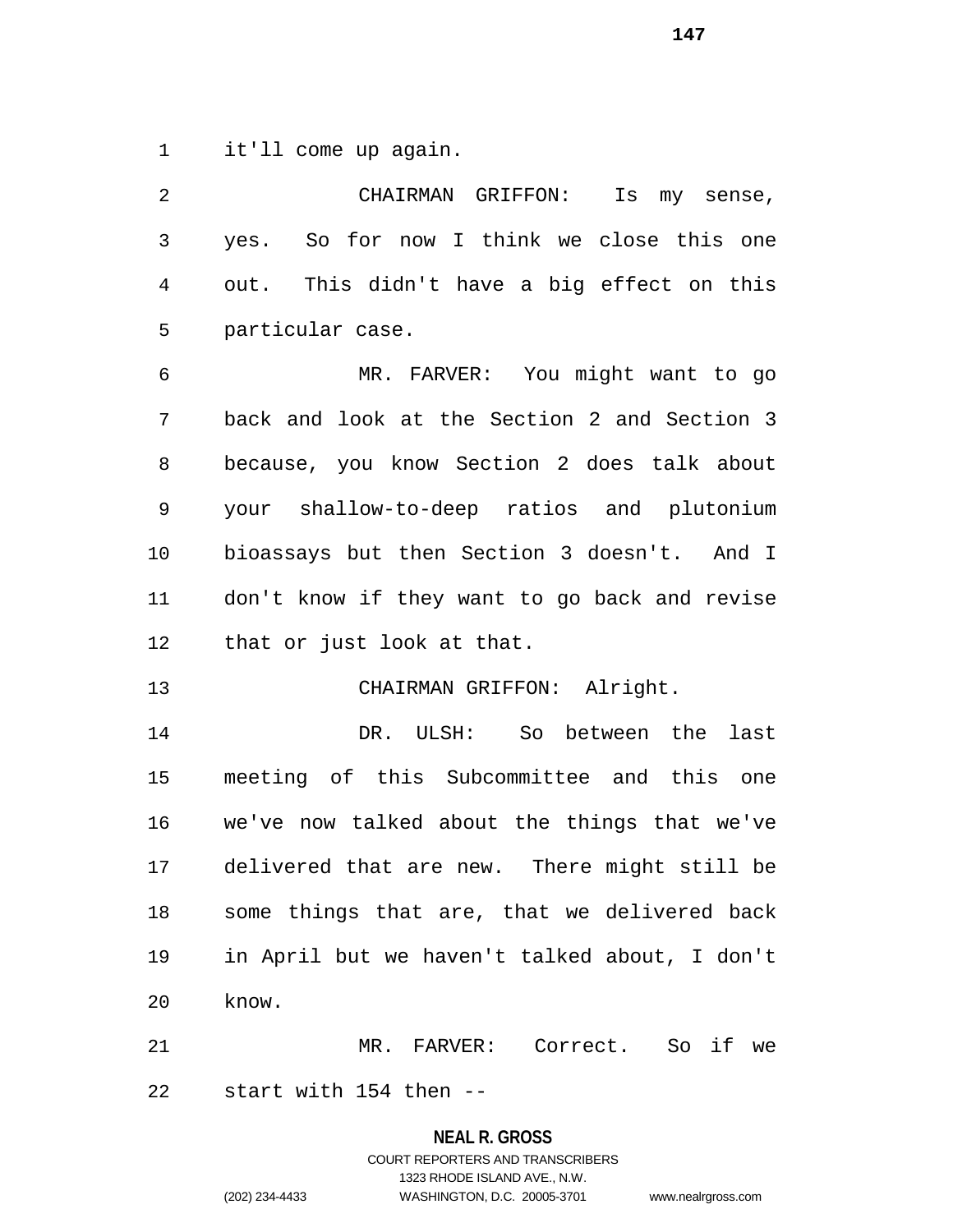CHAIRMAN GRIFFON: So there's nothing new on 153.7, is that what you're saying? MR. FARVER: 153.7 and 153.6 were 5 what we just  $-$  CHAIRMAN GRIFFON: Oh, they're the same. Okay, you're right, got it, got it. MR. FARVER: And we go to 153.8 and I believe that is our issue on fission products. And I believe we resolved that at the last meeting: failure to account for internal dose from all fission products. Sound familiar? CHAIRMAN GRIFFON: Sounds familiar several times, yes. DR. ULSH: Yes, it looks like that was resolved. MR. FARVER: I believe that was resolved. CHAIRMAN GRIFFON: Yes, that's closed out, right? Look at that. So then we're up to 154.1 like you were saying.

#### **NEAL R. GROSS**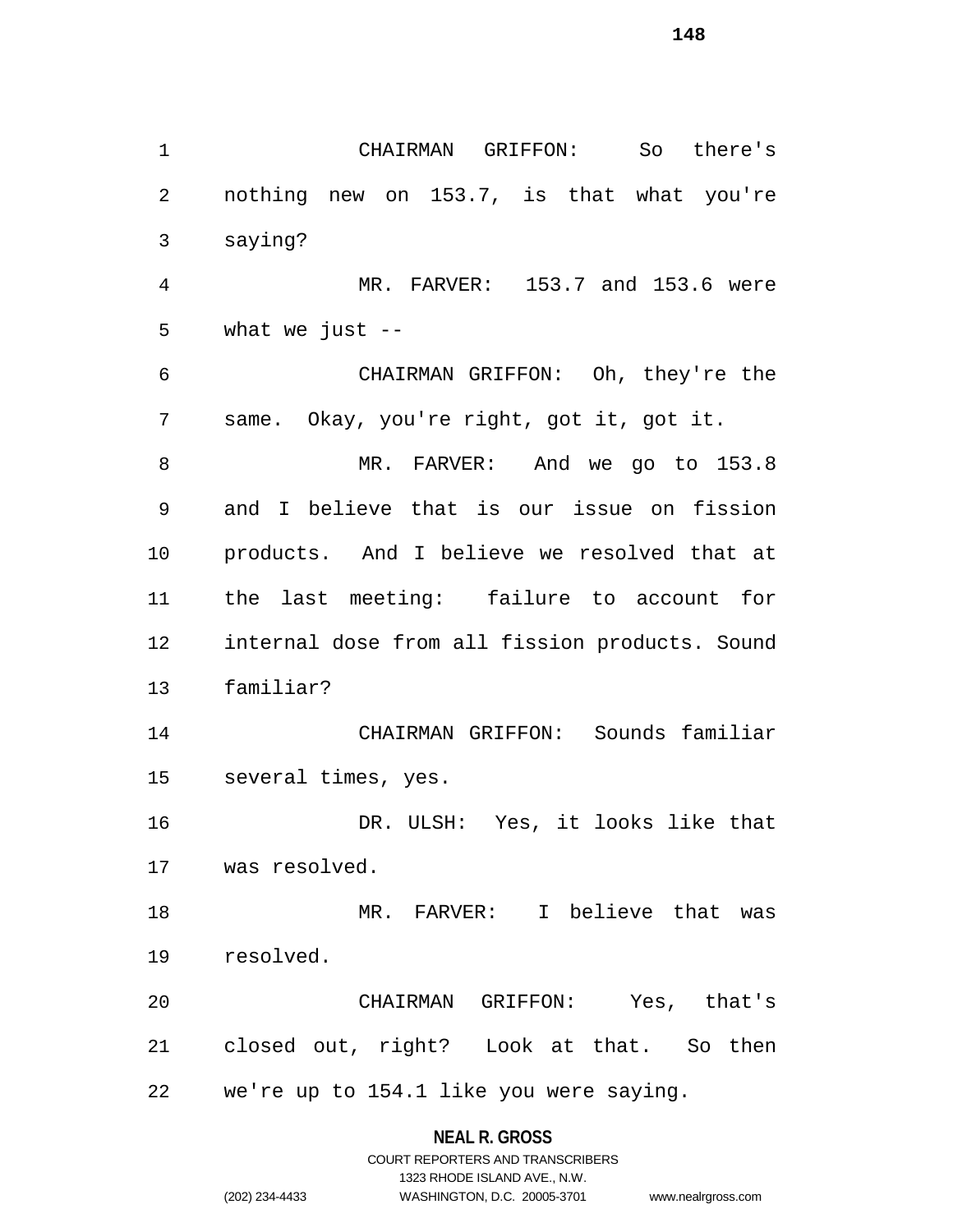1 MR. FARVER: Yes. CHAIRMAN GRIFFON: Okay. So who's up? MR. FARVER: 154.1 and 154.2 are NIOSH will review. CHAIRMAN GRIFFON: Yes. MR. FARVER: So we don't have any information on that. DR. ULSH: Yes, I don't think we have anything to report on that at the moment. CHAIRMAN GRIFFON: Alright. MR. KATZ: So will that be next meeting? DR. ULSH: I'm putting it at the top of the list. These are now the oldest findings, so. MR. SIEBERT: Well, correct me if I'm wrong but they are, the comment is NIOSH will review and determine the nature of the error and how to prevent this in the future. Doesn't that fall under the QA/QC process review?

#### **NEAL R. GROSS**

COURT REPORTERS AND TRANSCRIBERS 1323 RHODE ISLAND AVE., N.W. (202) 234-4433 WASHINGTON, D.C. 20005-3701 www.nealrgross.com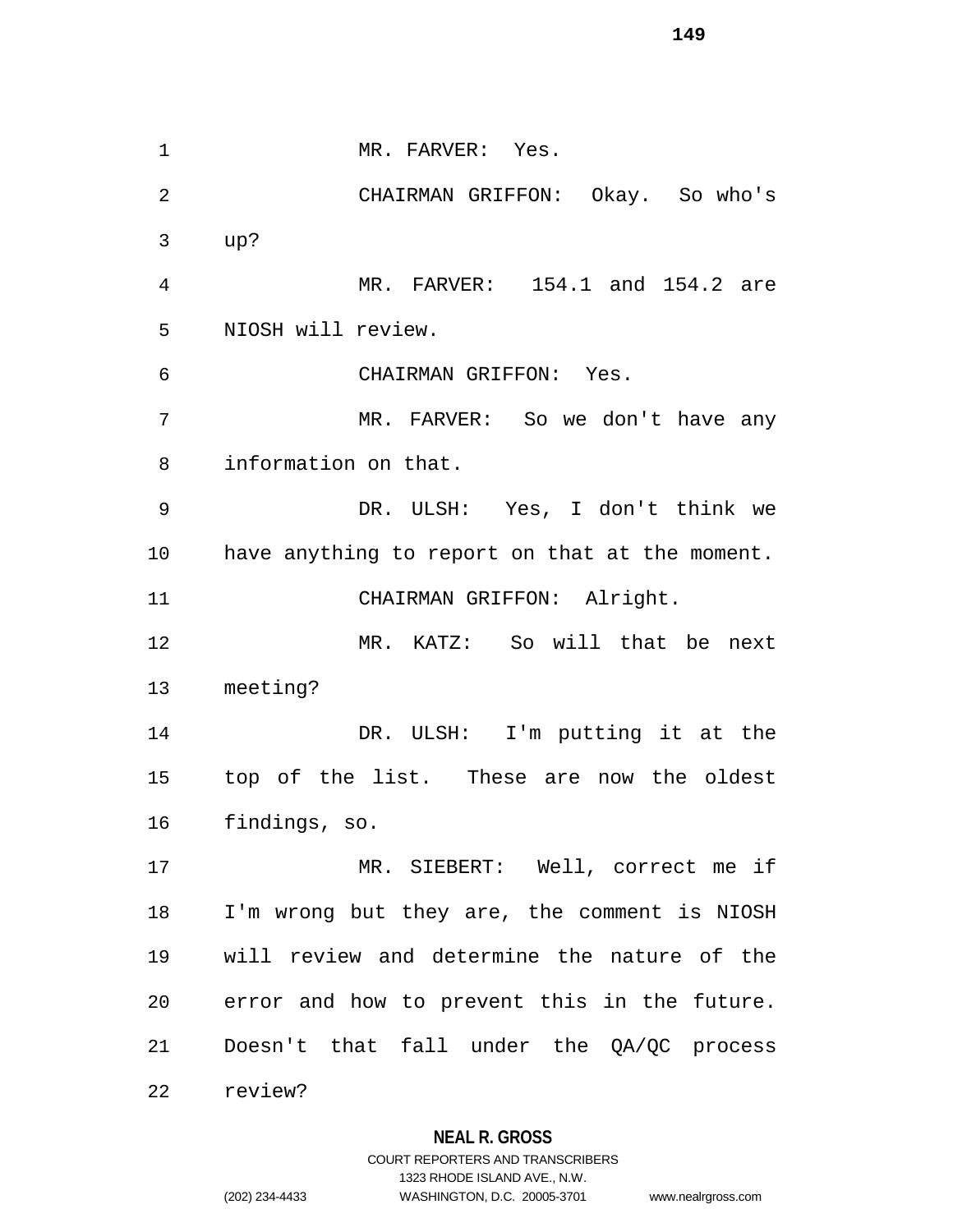1 MEMBER MUNN: It should. DR. MAURO: Sounds that way. It sounds like we're in agreement here, that you agree that this error that was made was in fact an error. CHAIRMAN GRIFFON: Right, right. Yes, so this falls -- yes, you're right. It falls into that QA/QC grouping if we're continuing to track the QA/QC cases, right? 10 DR. ULSH: From our standpoint, from the NIOSH/OCAS/DCAS standpoint we still need to answer. It's just a different context. CHAIRMAN GRIFFON: Yes. Right. Now, do we -- I don't see much highlighting beyond this but I don't know that we got further than this. MR. FARVER: Oh we did at the last meeting but we -- NIOSH did provide some responses even through set 9 I believe from April. DR. ULSH: I think that's the

> **NEAL R. GROSS** COURT REPORTERS AND TRANSCRIBERS 1323 RHODE ISLAND AVE., N.W. (202) 234-4433 WASHINGTON, D.C. 20005-3701 www.nealrgross.com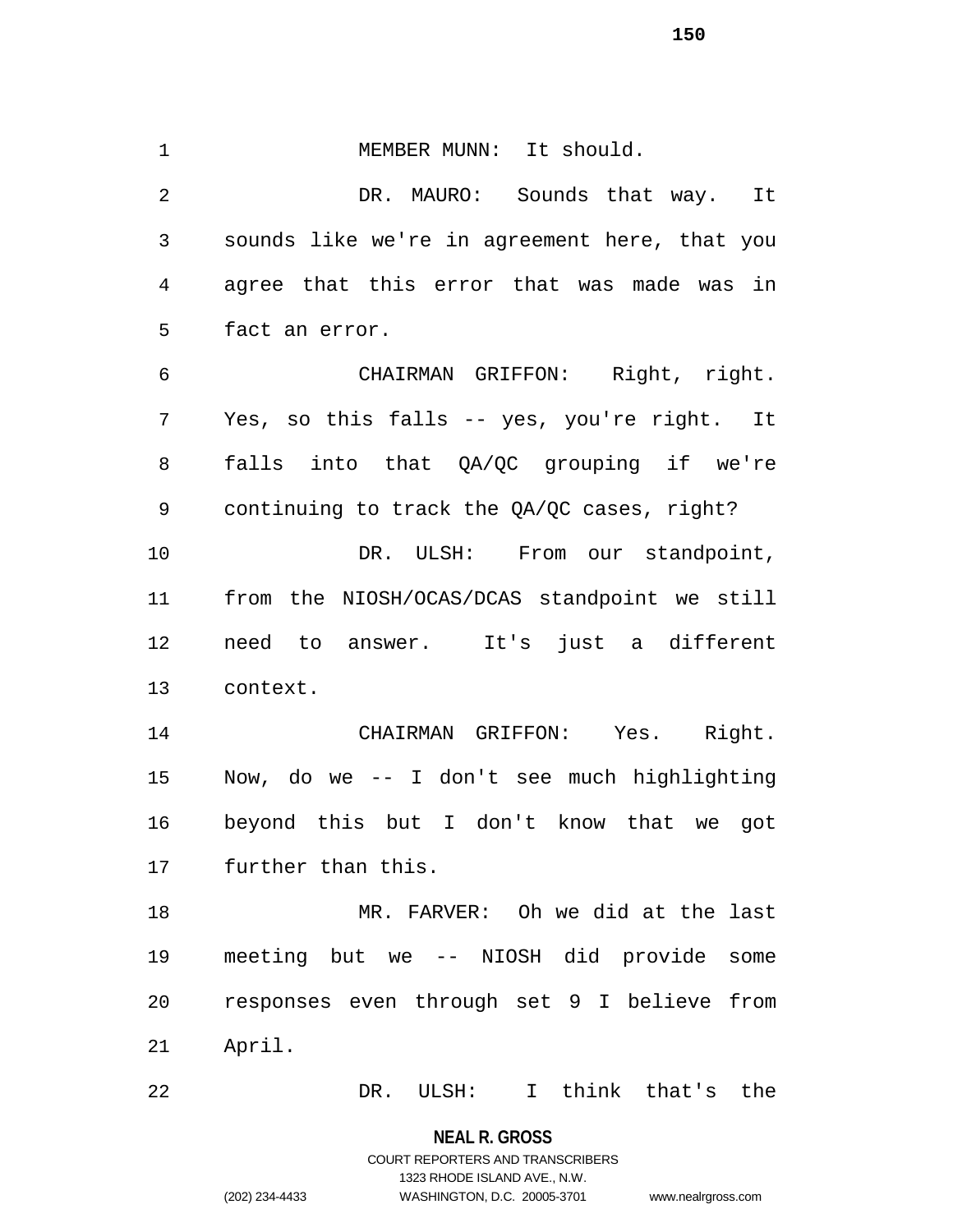case.

 MR. FARVER: So we can keep moving on. CHAIRMAN GRIFFON: Okay. MEMBER RICHARDSON: So are those closed, 154.1 and 154.2? CHAIRMAN GRIFFON: Well, they're under the QA/QC umbrella, that's the problem. Yes. How do we want to handle those, that's the question. I mean, we've got this outstanding group that SC&A forwarded to NIOSH for consideration, right? And that was from the older sets of QA/QC. MR. FARVER: I think you may want to leave those two open until they look into them. And then they could come back and say we looked into them and close them. CHAIRMAN GRIFFON: Yes, I think they have to stay open. MEMBER MUNN: Are we going to try and track -- is this body going to try to track these things that we're putting in the

#### **NEAL R. GROSS**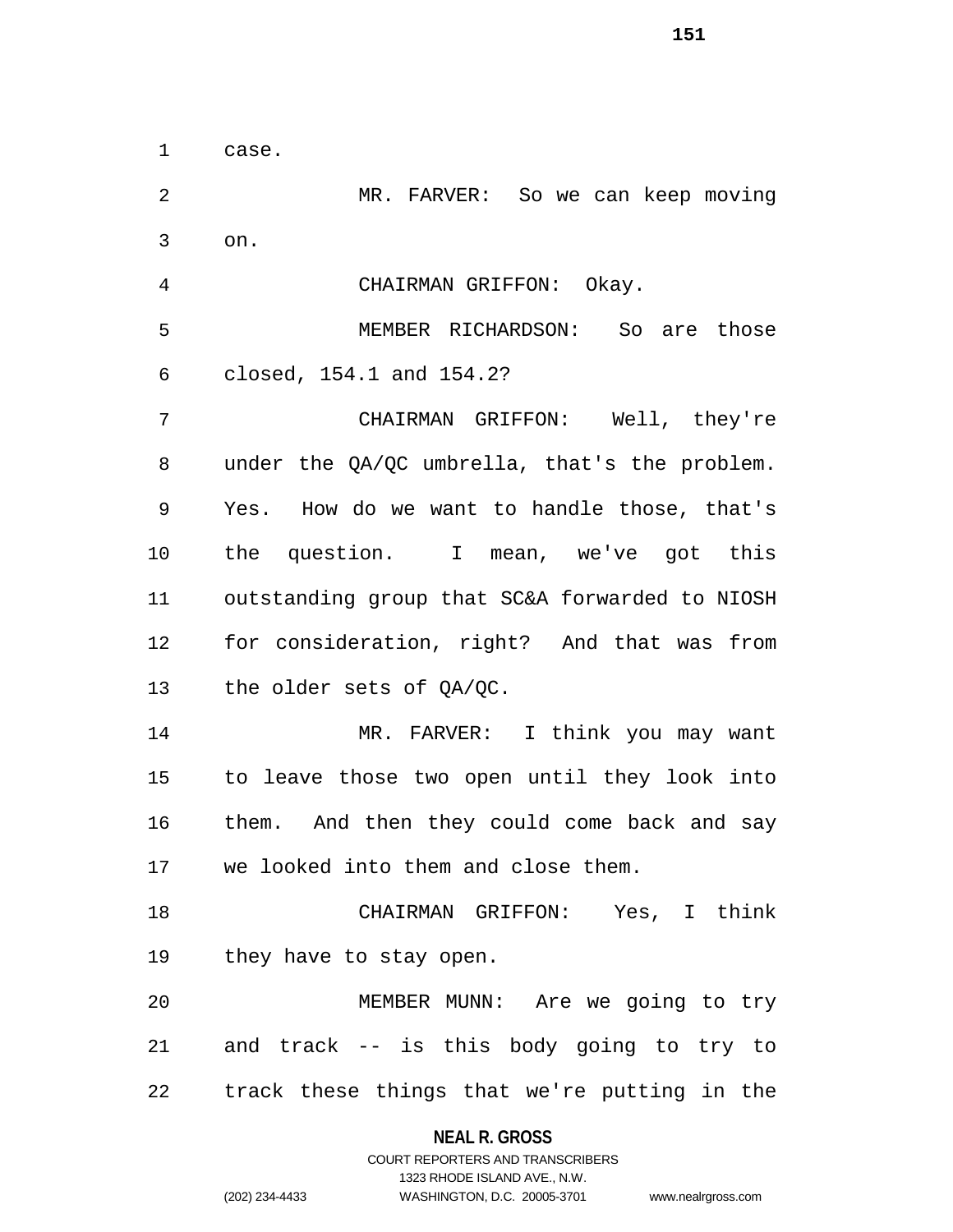QA/QC box in some way other than our broader matrices?

 CHAIRMAN GRIFFON: Well, we haven't in the past, but. I mean, track them separately.

 DR. MAURO: This is John. From the point of view of this particular issue we have agreement that this is something that needs to be fixed, you know, agrees that there's a QA problem, whatever, QA, they didn't exactly follow the procedures. So from the point of view of what we've historically done in the matrices was, okay, this would have been closed. You said yes, we agree, and NIOSH will take action. I don't know what action NIOSH would take to see if it has an effect on the outcome or not but, you know, we agree with the resolution on how to resolve this issue. I guess we're creating something new now in terms of okay, we're collecting, you know, quality assurance issues and now it becomes a matter of, okay, what protocols are

#### **NEAL R. GROSS**

#### COURT REPORTERS AND TRANSCRIBERS 1323 RHODE ISLAND AVE., N.W. (202) 234-4433 WASHINGTON, D.C. 20005-3701 www.nealrgross.com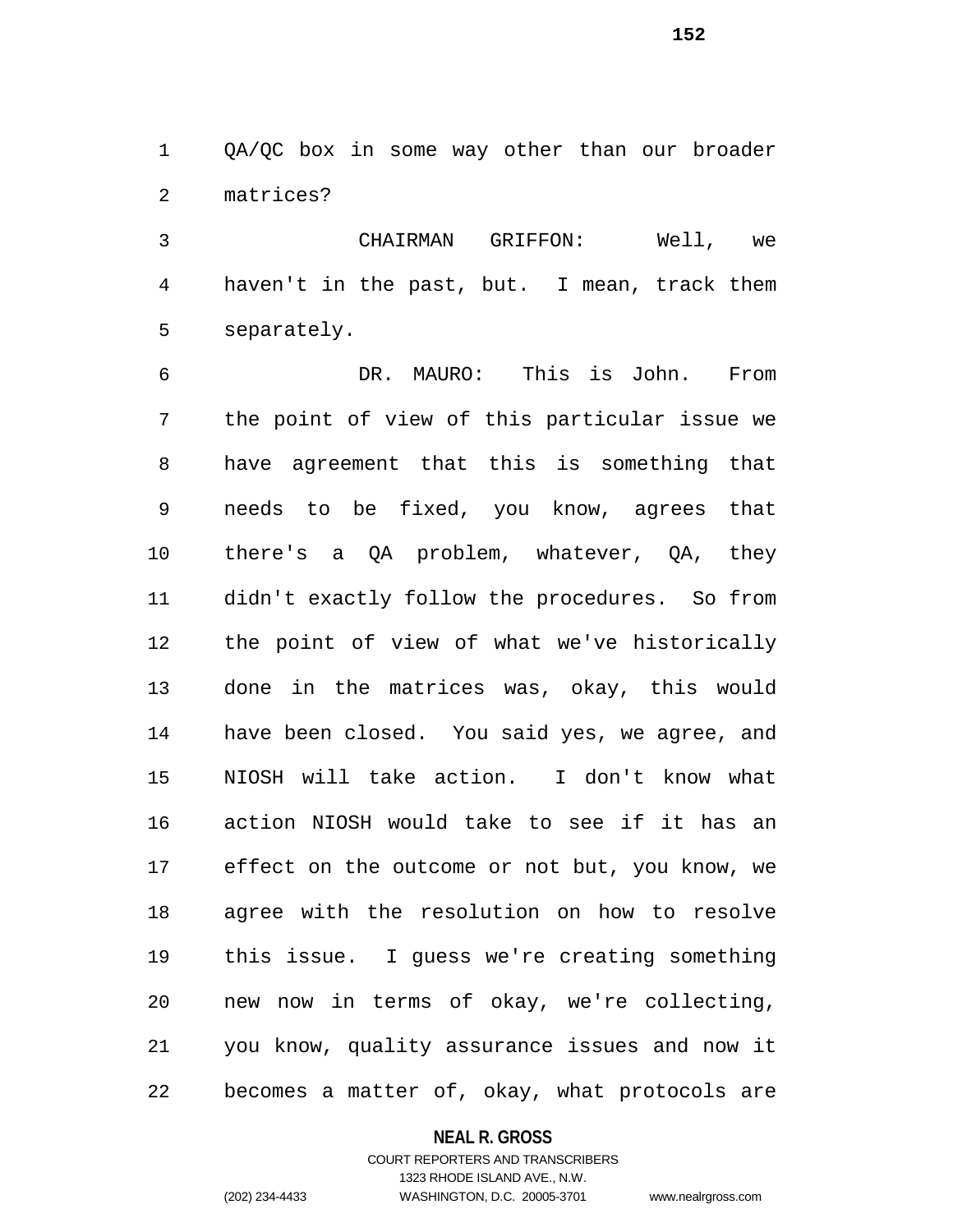being put in place to catch these types of quality assurance deviations and take some action I guess to get to the root cause, whatever, which is really something different than what we're doing right now in going through this matrix.

 CHAIRMAN GRIFFON: I think you're right, John. Yes.

 MEMBER MUNN: It's entirely different but then up until today we did not have a directive with respect to the 10-year report. We now have a directive with respect to the 10-year report and it appears to me that that places an additional burden on us to do something in terms of categorization.

 CHAIRMAN GRIFFON: I think what makes most sense to me is to close it out here and then when we finalize these matrices we should fill in those blank columns which would identify this as a QA/QC finding and then we do like we did with the first five sets, we sort of do an aggregate report of what we have

#### **NEAL R. GROSS**

#### COURT REPORTERS AND TRANSCRIBERS 1323 RHODE ISLAND AVE., N.W. (202) 234-4433 WASHINGTON, D.C. 20005-3701 www.nealrgross.com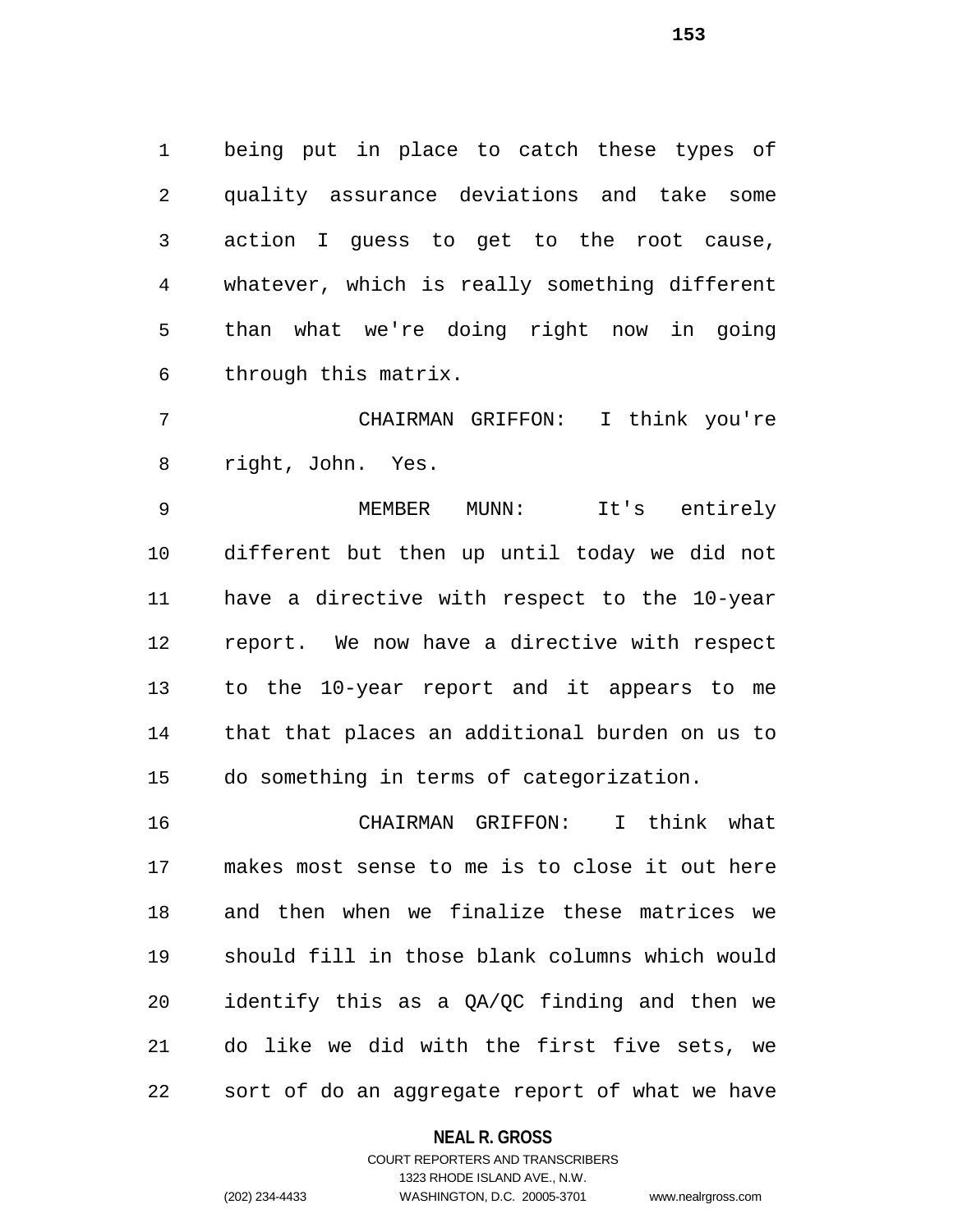for QA findings, stuff like that. And then, you know, the ultimate resolution is your response to the QA/QC aggregate issues that have been identified, not each one in particular.

 MEMBER MUNN: They clearly go in the category.

8 CHAIRMAN GRIFFON: Yes.

 DR. MAURO: Maybe some words that say transfer to the overarching QA issue or something like that?

 CHAIRMAN GRIFFON: No, I think that'll be understood. I mean, any QA/QC ones we have we're going to transfer.

 MEMBER MUNN: Or just mark them, essentially.

 CHAIRMAN GRIFFON: Yes, mark them, label them QA/QC. We'll have to go through the matrices from --

 MEMBER MUNN: We can track that easily under Category.

CHAIRMAN GRIFFON: Yes.

**NEAL R. GROSS** COURT REPORTERS AND TRANSCRIBERS

1323 RHODE ISLAND AVE., N.W.

(202) 234-4433 WASHINGTON, D.C. 20005-3701 www.nealrgross.com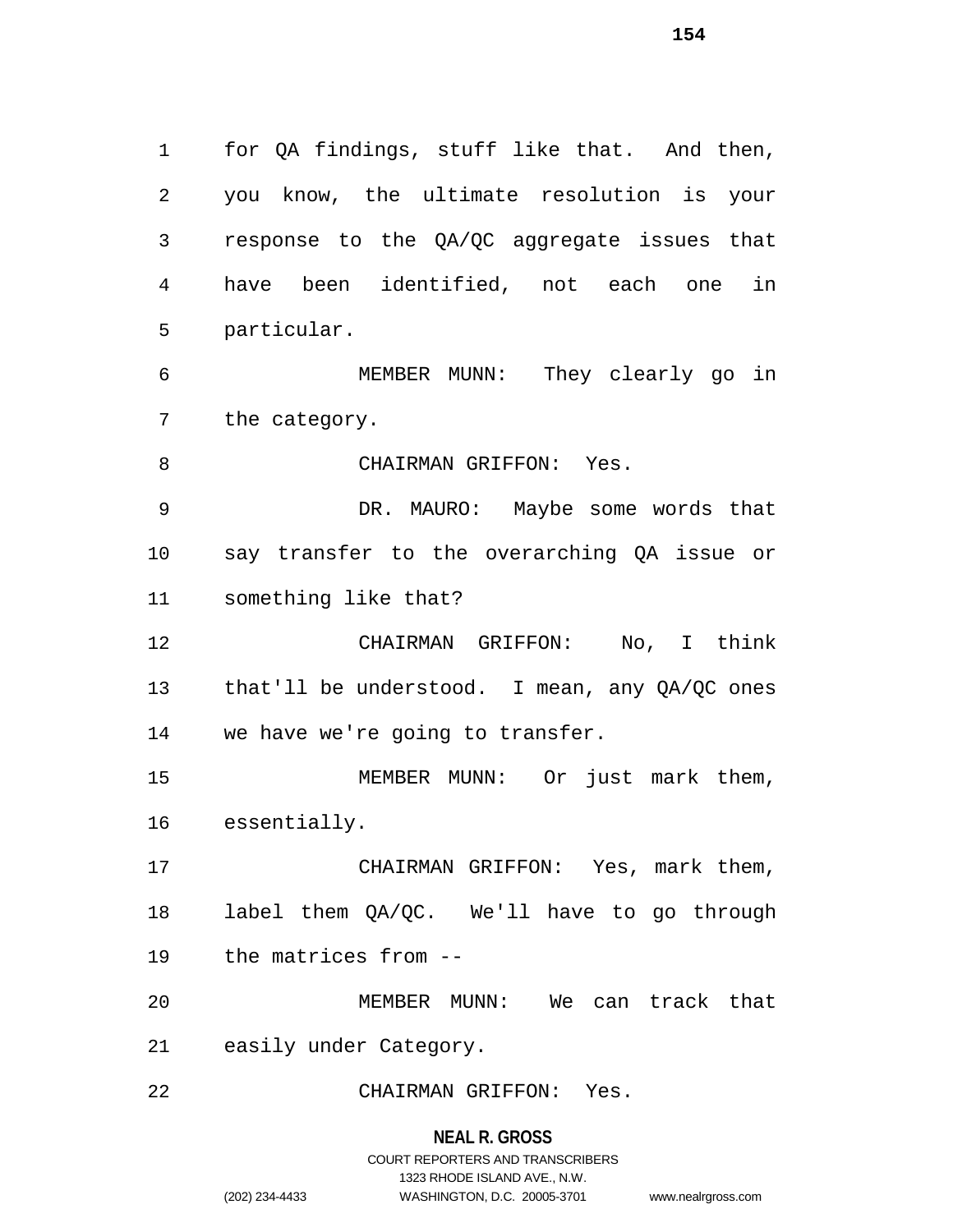**NEAL R. GROSS** DR. ULSH: So in the context of this matrix then you're going to change it to say that these two issues are closed? CHAIRMAN GRIFFON: Closed. DR. ULSH: No action from us required. CHAIRMAN GRIFFON: No, not in this context of the matrix, right. DR. ULSH: Not right now. 10 MEMBER MUNN: It said closed, under category it says QA/QC. MR. KATZ: Yes, so it seems to me DCAS when they're looking at the QA/QC system, they're going to want to compare all these examples against that system to see that they're all being addressed similarly for the Subcommittee down the road. 18 CHAIRMAN GRIFFON: Right. MR. KATZ: They'll want to see those matters. CHAIRMAN GRIFFON: Exactly. MR. FARVER: And just so you know,

> COURT REPORTERS AND TRANSCRIBERS 1323 RHODE ISLAND AVE., N.W. (202) 234-4433 WASHINGTON, D.C. 20005-3701 www.nealrgross.com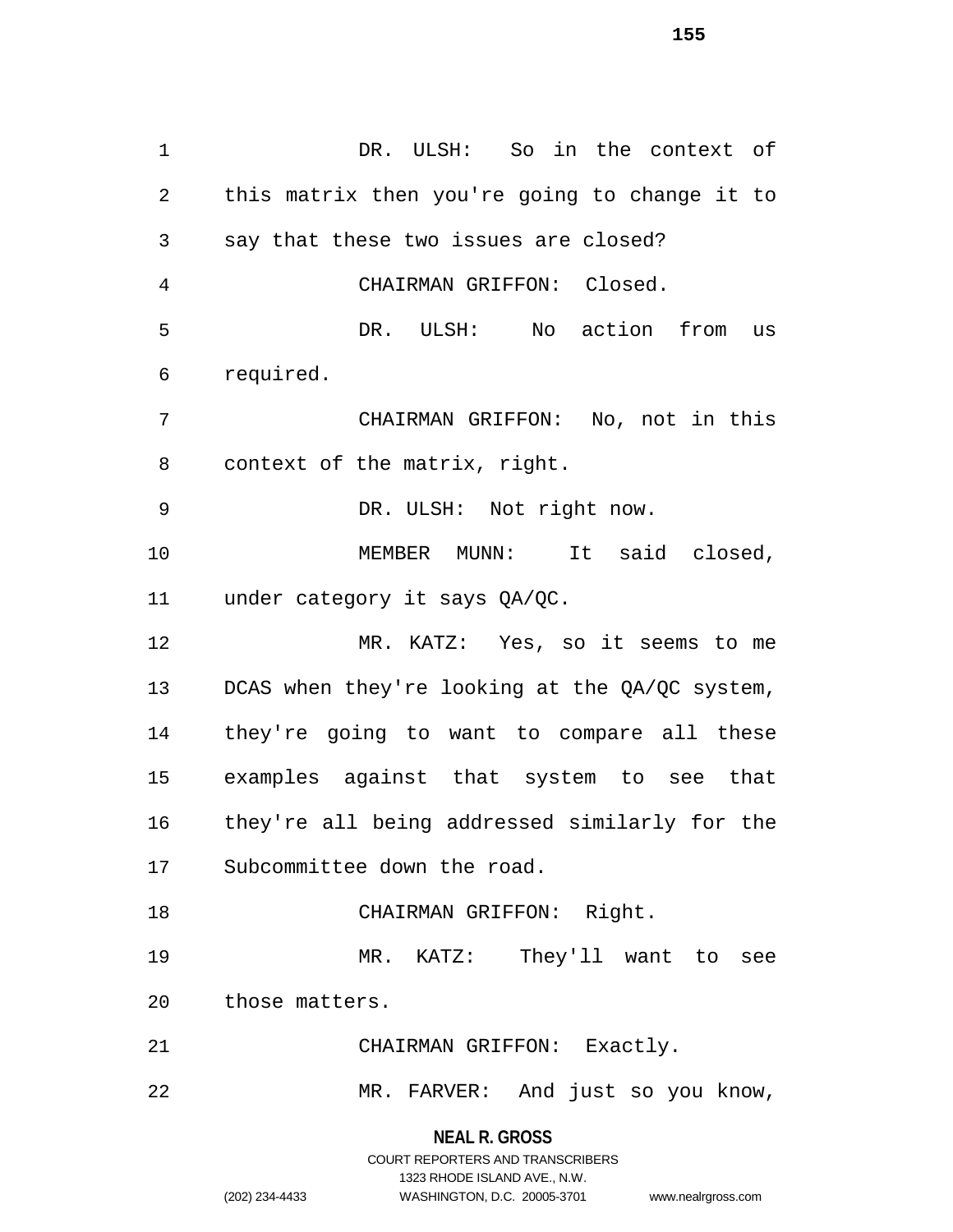this has to do with incorrectly calculating the low photon over the -- yes.

 CHAIRMAN GRIFFON: Right. MEMBER CLAWSON: Those have been corrected for this dose reconstruction? Or are we worried about that, Mark? CHAIRMAN GRIFFON: Well, we concluded that it wouldn't likely affect this case I think, right? At least that's what our summary says. 11 MEMBER MUNN: That's correct. CHAIRMAN GRIFFON: I think we looked at it at least enough to know that it wasn't likely to -- MR. FARVER: It could be a workbook issue or something like that where it could affect many cases. CHAIRMAN GRIFFON: Right. MR. FARVER: It just has to do with the incorrect equation. CHAIRMAN GRIFFON: Right. But for this case we're closing it, yes. It wasn't

**NEAL R. GROSS**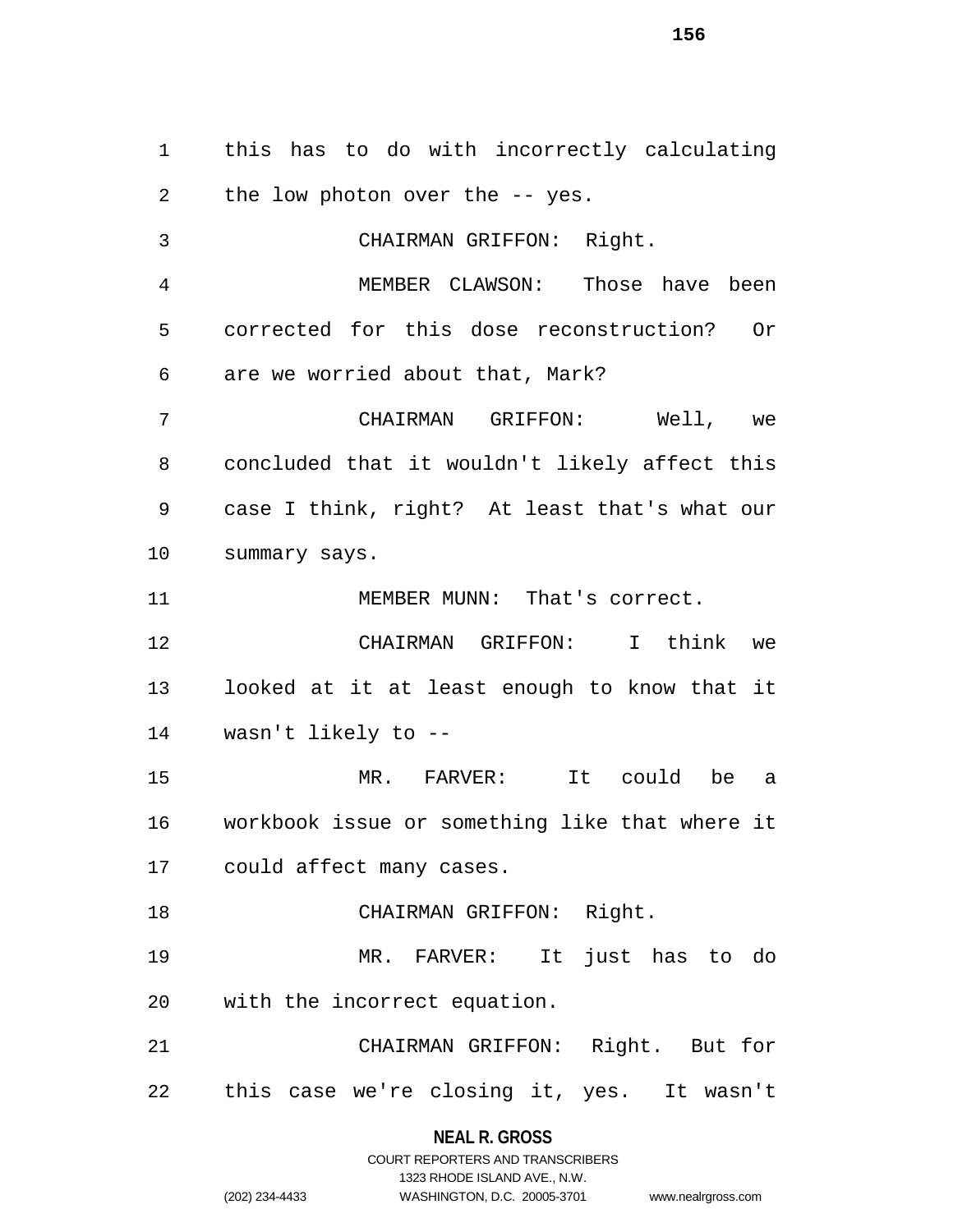going to make a big difference.

| 2              | MEMBER MUNN: And in the Category                      |
|----------------|-------------------------------------------------------|
| 3              | box we're saying QA/QC, right?                        |
| $\overline{4}$ | CHAIRMAN GRIFFON: Yes. And I                          |
| 5              | want to look back at my first -- I'll try to,         |
| 6              | as homework I'll try to go back if it's 6, 7,         |
| 7              | 8 and try to categorize these things like I           |
| 8              | did last time. We can bring them back to this         |
| 9              | Committee.                                            |
| 10             | MEMBER MUNN: In your copious free                     |
| 11             | time.                                                 |
| 12             | CHAIRMAN GRIFFON: In my free                          |
| 13             | time. Actually I'm going to be here tonight           |
| 14             | so maybe Wanda can help me tonight.                   |
| 15             | MEMBER MUNN: Thanks a lot.                            |
| 16             | CHAIRMAN GRIFFON: Alright, where                      |
| 17             | do we stand on time? We're getting -- anyway.         |
| 18             | Alright, let's just move down and try to --           |
| 19             | The<br>DR. ULSH:<br>next yellow                       |
| 20             | highlighting I see is 160.1 unless I missed           |
| 21             | any. Which is page 33 of 107.                         |
| 22             | And<br>Tab 160<br>in<br>$MR$ .<br>$\mathtt{FARVER}$ : |

**NEAL R. GROSS** COURT REPORTERS AND TRANSCRIBERS

1323 RHODE ISLAND AVE., N.W.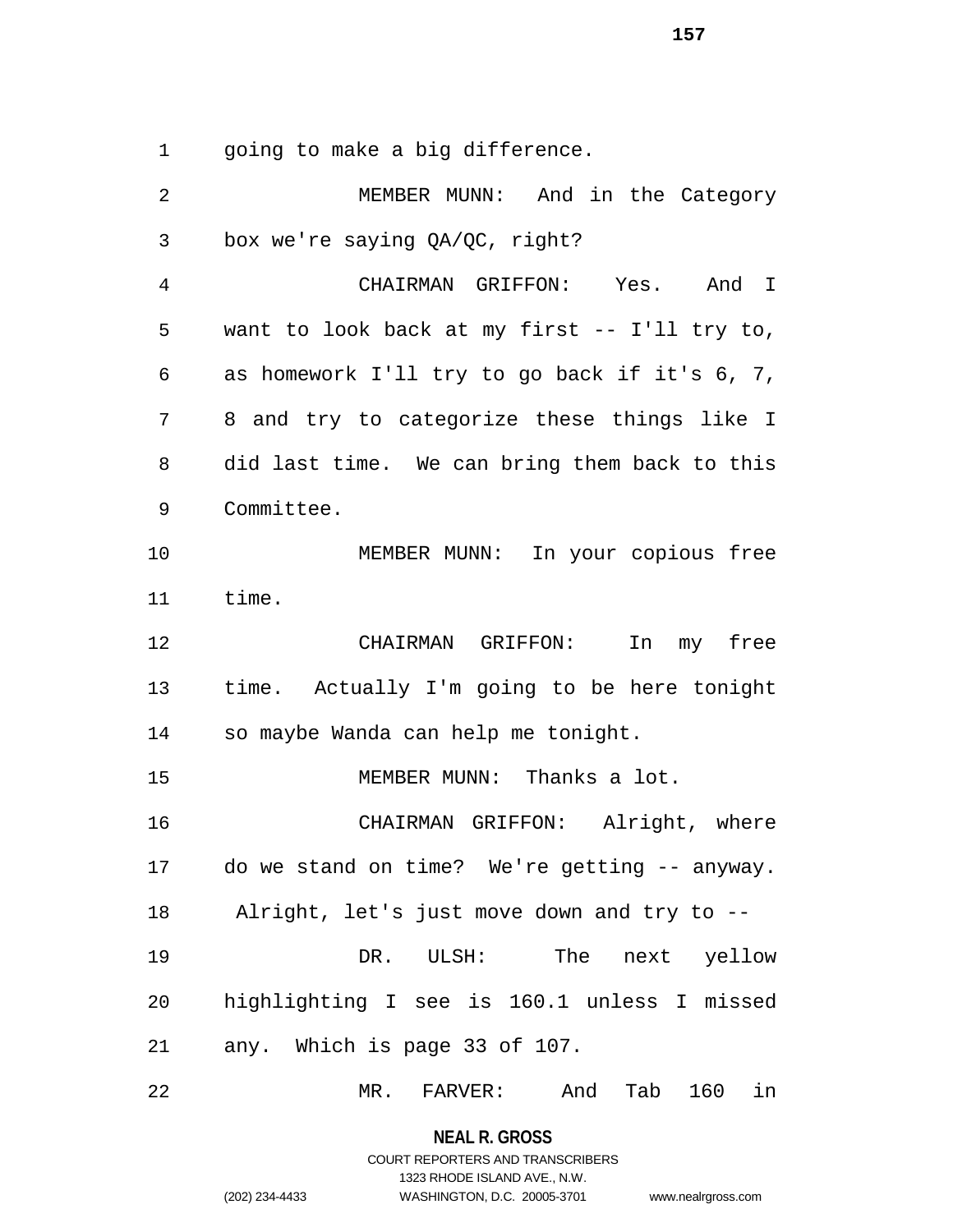general is a rework case that we are to provide a review of the reworked case and the original case.

 CHAIRMAN GRIFFON: Can I ask, just -- I hate to go back but looking at 155.2 which we did close out, I'll give you that, but I'm interested in our answer here. SC&A understands what NIOSH did and believes it's a subjective call. This is a work location thing again. I think it's Savannah, is it Savannah River?

12 MR. FARVER: Yes.

CHAIRMAN GRIFFON: Yes.

 MR. FARVER: This is professional judgment.

 CHAIRMAN GRIFFON: So in this case you accepted their arguments on the subjective call I guess, right?

 MR. FARVER: This is one, it could go either way.

CHAIRMAN GRIFFON: Yes, okay.

MR. FARVER: We don't necessarily

**NEAL R. GROSS** COURT REPORTERS AND TRANSCRIBERS

1323 RHODE ISLAND AVE., N.W.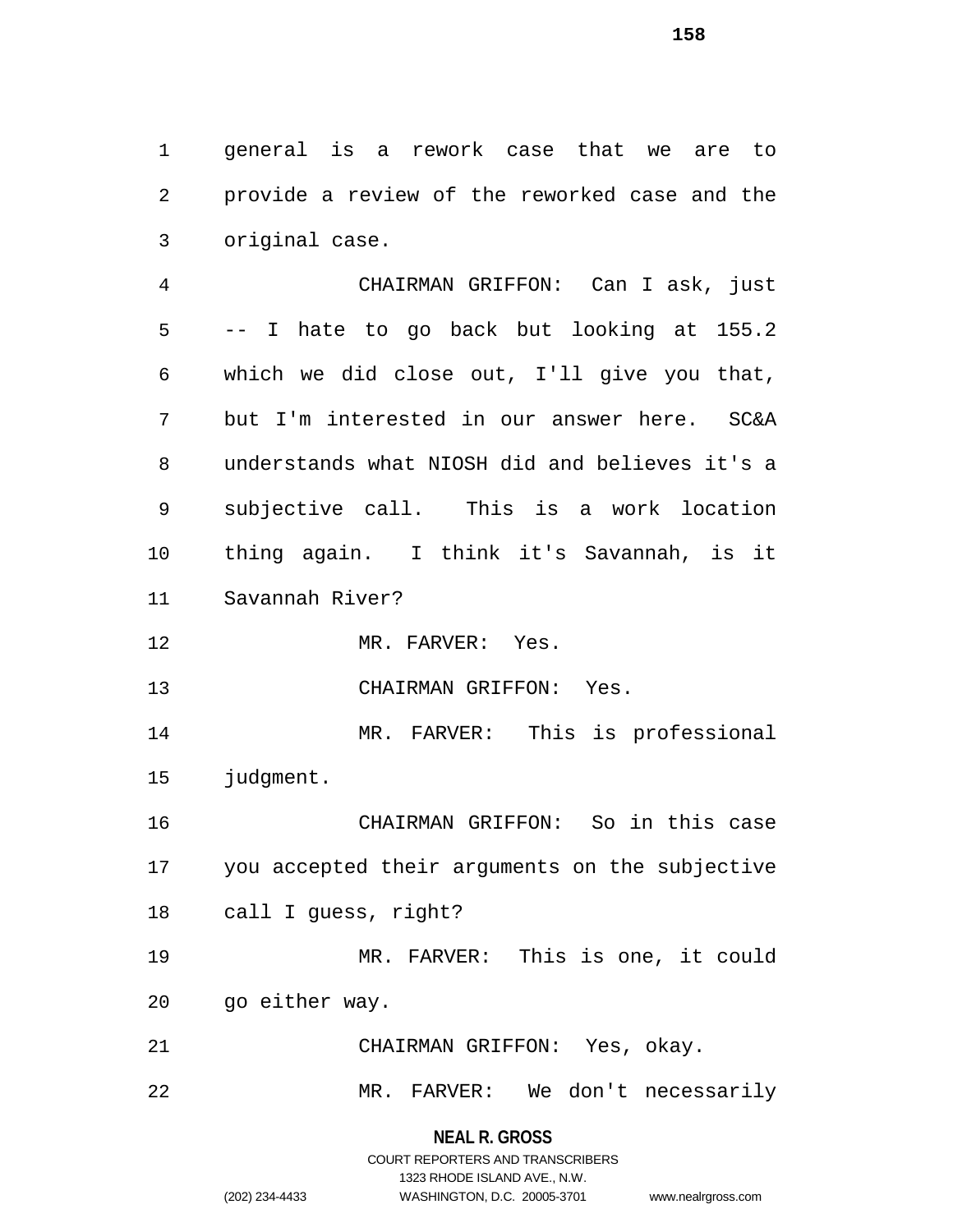agree with it but we understand what they did and why it was done that way. CHAIRMAN GRIFFON: Right. Well, that gets me back to if you don't agree with it. MR. FARVER: I wouldn't do it that way but I understand how they came up with their numbers. MEMBER CLAWSON: Aren't we going to be getting a clarification on professional judgment? Isn't that in the 10-year review? CHAIRMAN GRIFFON: Something did come up about professional judgment. MEMBER CLAWSON: I thought Stu or Jim was going to go kind of clarify that. I'm waiting to see how that comes out but -- MEMBER RICHARDSON: But this is number one of the three nested issues -- CHAIRMAN GRIFFON: Right. MEMBER CLAWSON: Are they placed correctly. MEMBER RICHARDSON: Placing people

**NEAL R. GROSS**

## COURT REPORTERS AND TRANSCRIBERS 1323 RHODE ISLAND AVE., N.W. (202) 234-4433 WASHINGTON, D.C. 20005-3701 www.nealrgross.com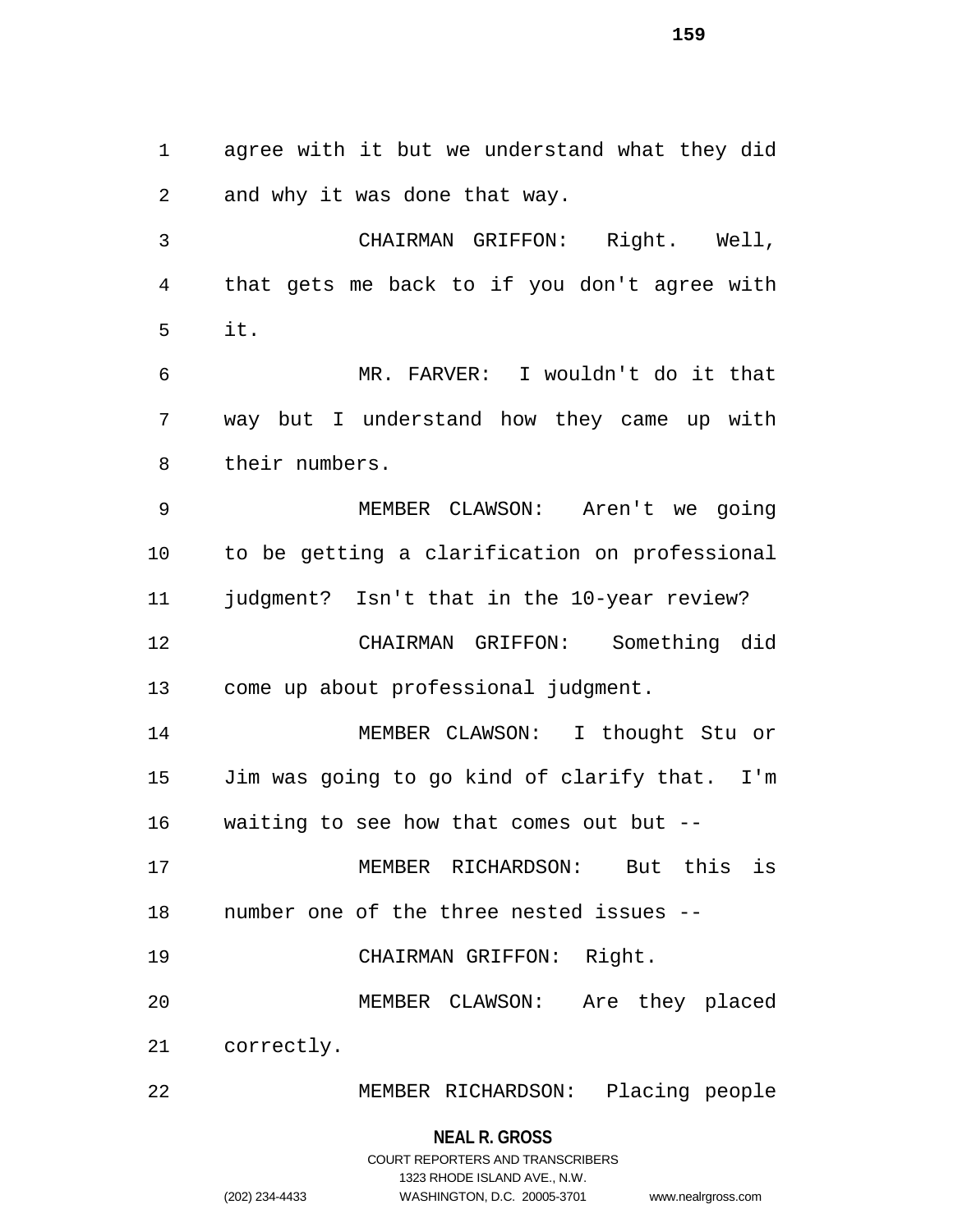and what sort of metrics could be developed so that we could assess whether these judgments -  $3 -$ 

 CHAIRMAN GRIFFON: Were claimant-favorable.

 MEMBER RICHARDSON: -- robust and that those judgments could be improved over time. I think this would fall in that category, that major category. I mean, we could look at this as one of these examples again. Because you're imagining a different way of doing this than somebody else imagined how to do it.

14 CHAIRMAN GRIFFON: Right.

 MEMBER RICHARDSON: Presumably there is some gold standard out there about where the person actually was. I mean, if you're trying to think about what the metric's going to be you would want to start by finding someplace where you actually agreed that somebody was there. And then you would go back and use the records, find a living

#### **NEAL R. GROSS**

#### COURT REPORTERS AND TRANSCRIBERS 1323 RHODE ISLAND AVE., N.W. (202) 234-4433 WASHINGTON, D.C. 20005-3701 www.nealrgross.com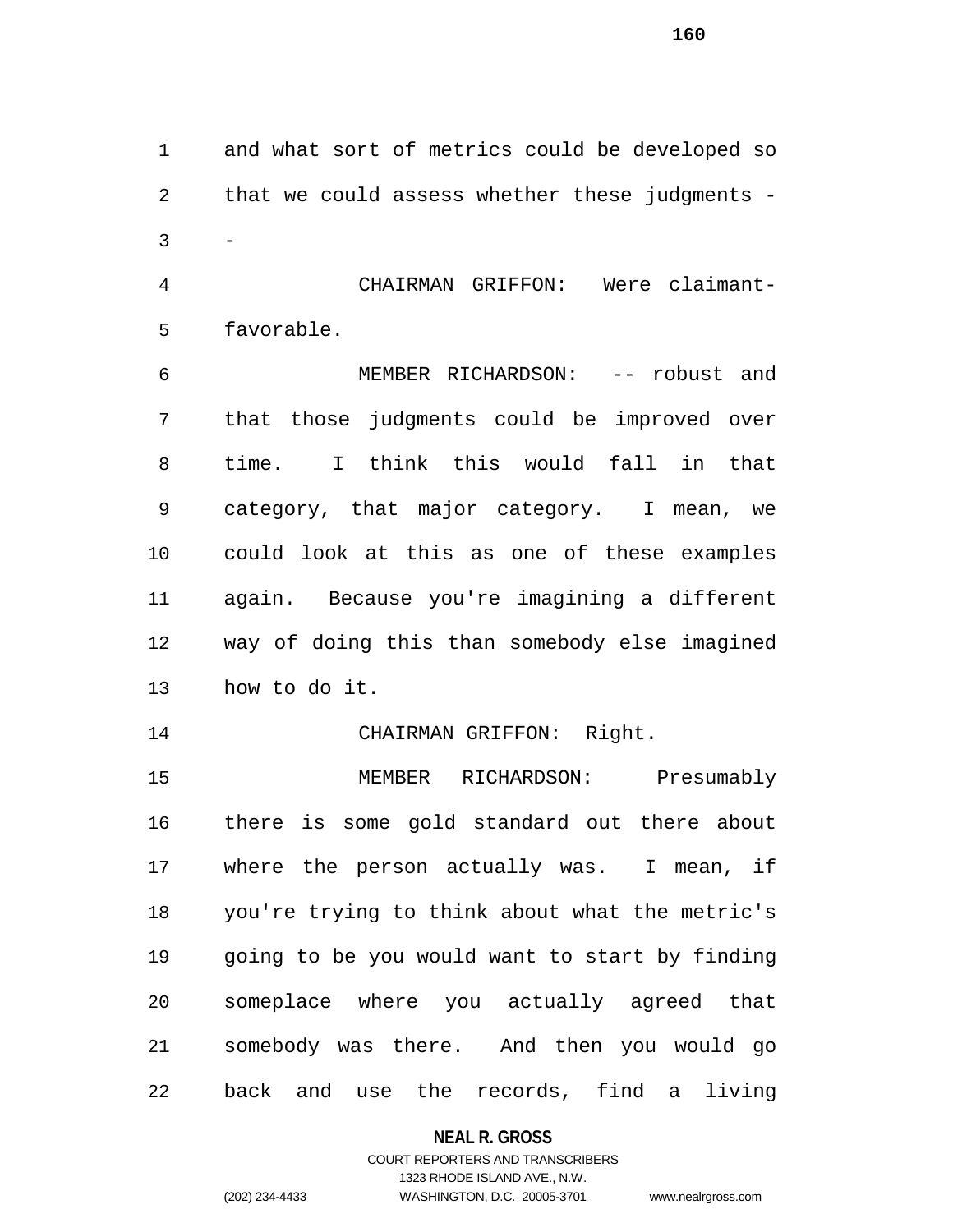worker, maybe take their word as where they were and then run their location. CHAIRMAN GRIFFON: Right, right. MEMBER RICHARDSON: I mean, I was just trying to think through how you'd start to validate how we're placing people and what locations. It's going to have to be something like that. MR. KATZ: And where the facts run out is where you go to claimant-favorability as a policy. CHAIRMAN GRIFFON: Right. MR. FARVER: See and I think that's where I have the issue with this. I don't think what they did was entirely claimant-favorable. MEMBER MUNN: But there's always that tension between claimant-favorability and reasonable assumptions.

 DR. ULSH: Well, there's a -- I mean, this appears to be one of those cases where we've hashed around, hashed around. At

# **NEAL R. GROSS**

COURT REPORTERS AND TRANSCRIBERS 1323 RHODE ISLAND AVE., N.W. (202) 234-4433 WASHINGTON, D.C. 20005-3701 www.nealrgross.com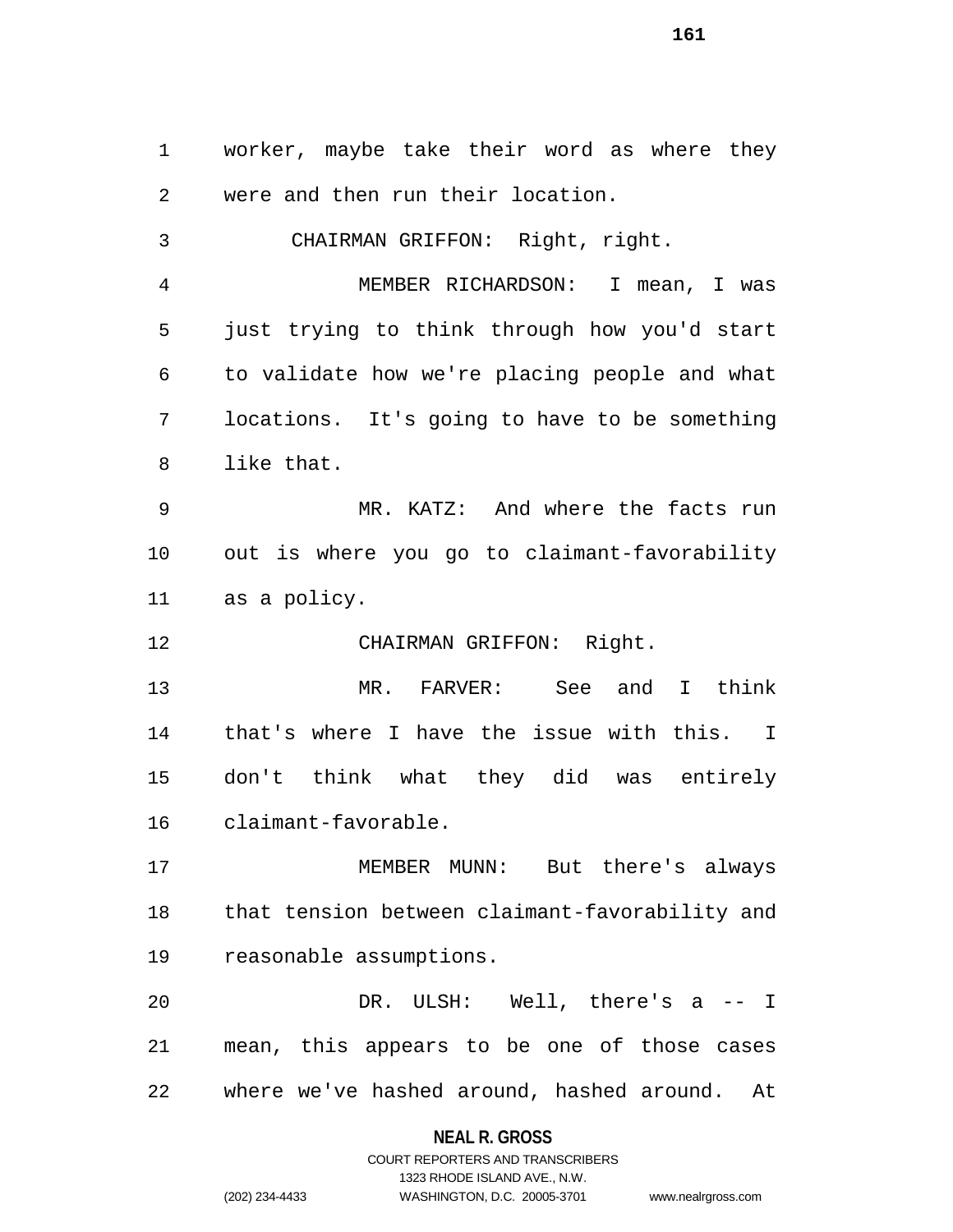the end of the day NIOSH and SC&A just can't come to an agreement.

 MR. FARVER: And I think what it comes down to in this case is the PoC is so low that we finally said well, you're not going to --

 DR. ULSH: So I guess you guys need to maybe say, okay, we've got two differing opinions, what do we want to do with this. That's where we are, right?

11 MR. KATZ: I agree.

 CHAIRMAN GRIFFON: Well, we let it go at one point in this particular instance, but I mean I don't think -- I think we've got enough of these that, you know, it's going to come up several times more, so.

 MEMBER MUNN: But especially in cases where you have two not necessarily opposing, but differing approaches that can be taken and in both cases there is a non- compensable claim in front of you. Then this is one of those times when it would appear I

**NEAL R. GROSS**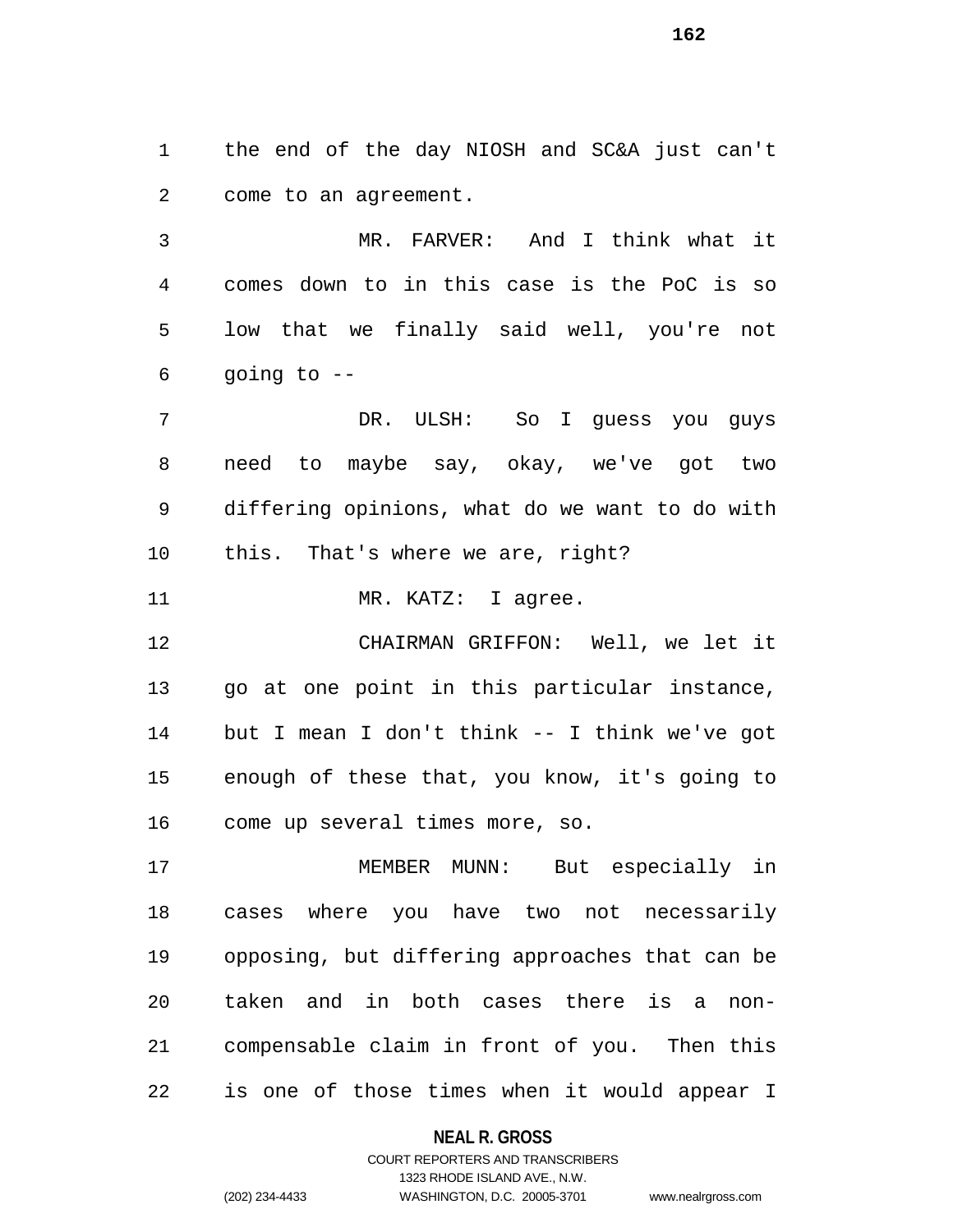think reasonably that arguments about which of the two is claimant-favorable is moot. MEMBER RICHARDSON: Yes, I mean I agree with that. CHAIRMAN GRIFFON: For this particular case, yes. MEMBER RICHARDSON: In particular, but the kind of general issue -- CHAIRMAN GRIFFON: Right. MEMBER RICHARDSON: -- this is a recurring issue where it affects reproducibility of results. If we can clarify a procedure that would be useful. CHAIRMAN GRIFFON: It would improve reproducibility, yes. But I think we can let it go on this case. It just caught my eye. MR. FARVER: And this, it's pretty detailed. This is back to where you're looking at the actual DOE records for the certain dosimeter cycles and it's marked, you know, Area 3F or such and such so you would

**NEAL R. GROSS**

COURT REPORTERS AND TRANSCRIBERS 1323 RHODE ISLAND AVE., N.W. (202) 234-4433 WASHINGTON, D.C. 20005-3701 www.nealrgross.com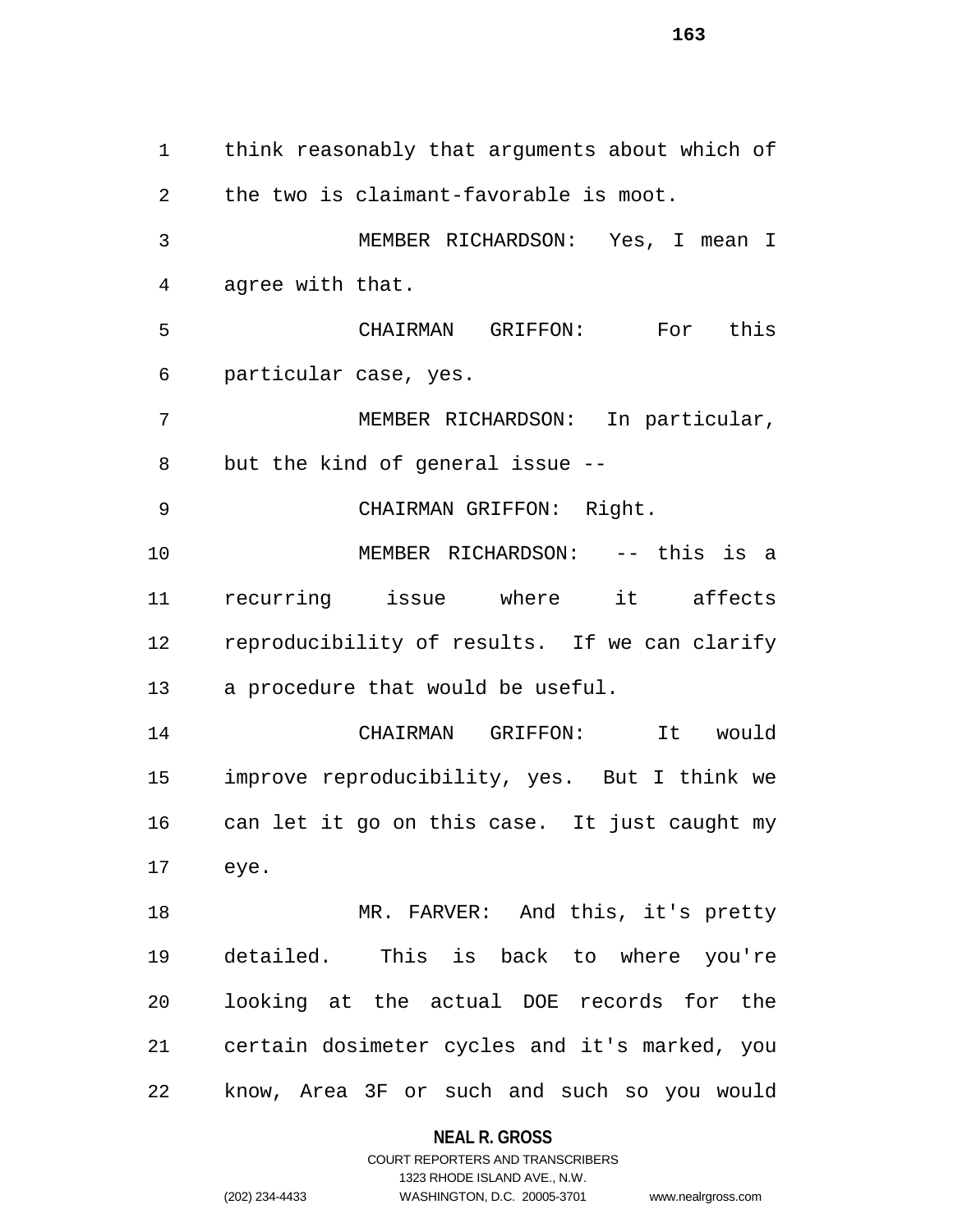put them in F area and that would be I believe a neutron dose. Anyway, it goes all back to it's looking at their dosimeter records and where they were assigned the dosimeter. And I've got to tell you, even where they were assigned the dosimeter is not going to be very accurate depending on what their job function was. MEMBER MUNN: No. DR. ULSH: Is this -- I wasn't at the last Work Group Meeting -- sorry, the last Board Meeting. I know you guys acted on the Savannah River petition. Did that action not supersede this but kind of make it moot? You guys have already weighed in on it. CHAIRMAN GRIFFON: Yes, it was on

worker location related to thorium, but yes.

 DR. ULSH: I don't know if the years.

 CHAIRMAN GRIFFON: The years I don't know about, yes, yes. Right.

MEMBER RICHARDSON: I don't know

#### **NEAL R. GROSS**

#### COURT REPORTERS AND TRANSCRIBERS 1323 RHODE ISLAND AVE., N.W. (202) 234-4433 WASHINGTON, D.C. 20005-3701 www.nealrgross.com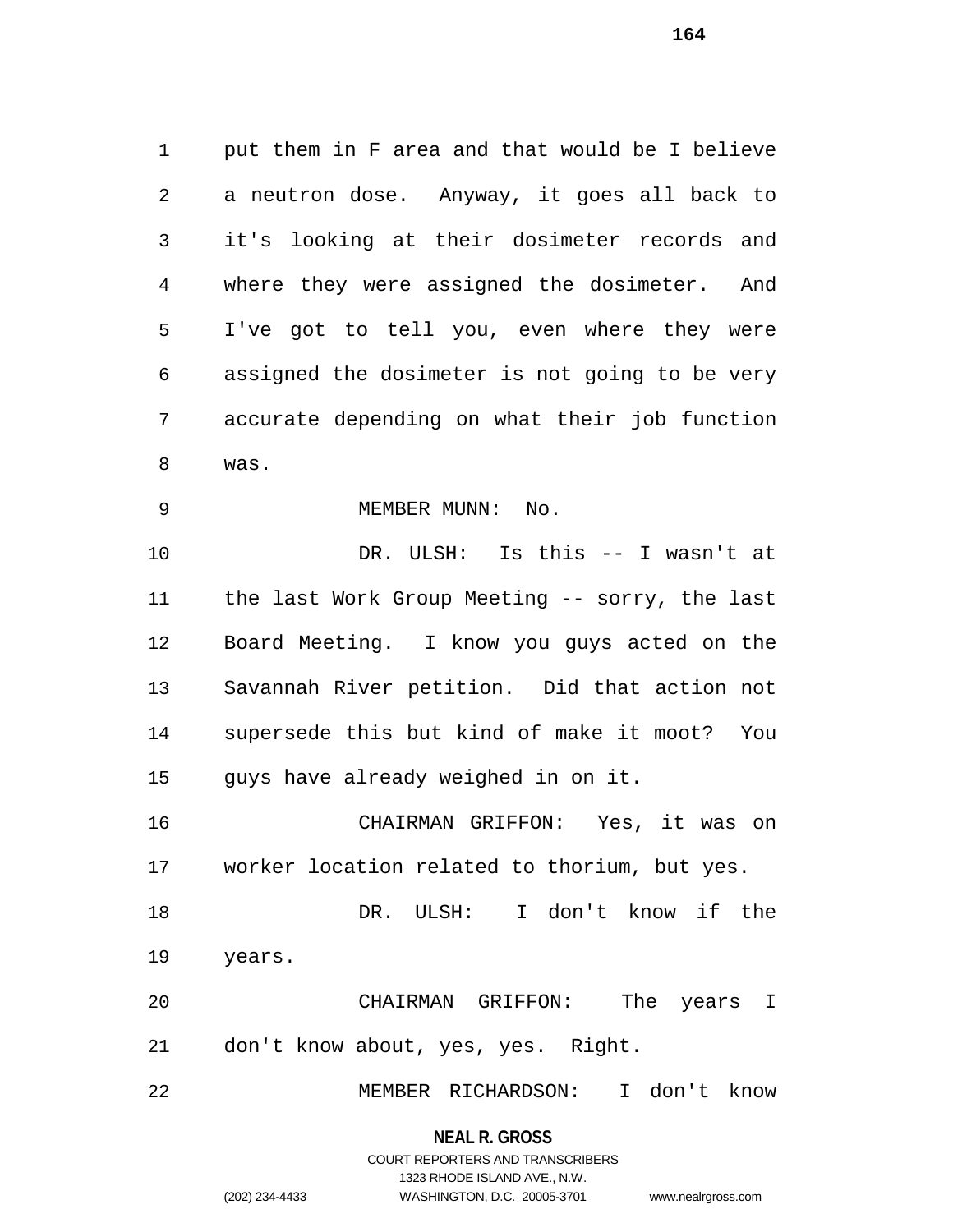if it makes this moot. That had to do with definition of a Class but it was over the same issues of how well could you place people.

 DR. ULSH: Right. The Class definition that we proposed was based on placing people but you guys waited.

 CHAIRMAN GRIFFON: Well, this is 1985 though. We went through '72 so it wouldn't completely, you know, resolve that, but anyway.

11 DR. ULSH: All right.

 CHAIRMAN GRIFFON: Yes. I mean, I feel like we closed that one so I don't want to reopen issues at this point. We do have the overall theme, it's going to come up again so we won't lose it. We know particularly for Savannah River and Y-12 and a couple of others it's come up many times, so let's just move on I think at this point.

 Alright, where was the next? MEMBER RICHARDSON: It's your

fault. You jumped back to it.

#### **NEAL R. GROSS**

#### COURT REPORTERS AND TRANSCRIBERS 1323 RHODE ISLAND AVE., N.W. (202) 234-4433 WASHINGTON, D.C. 20005-3701 www.nealrgross.com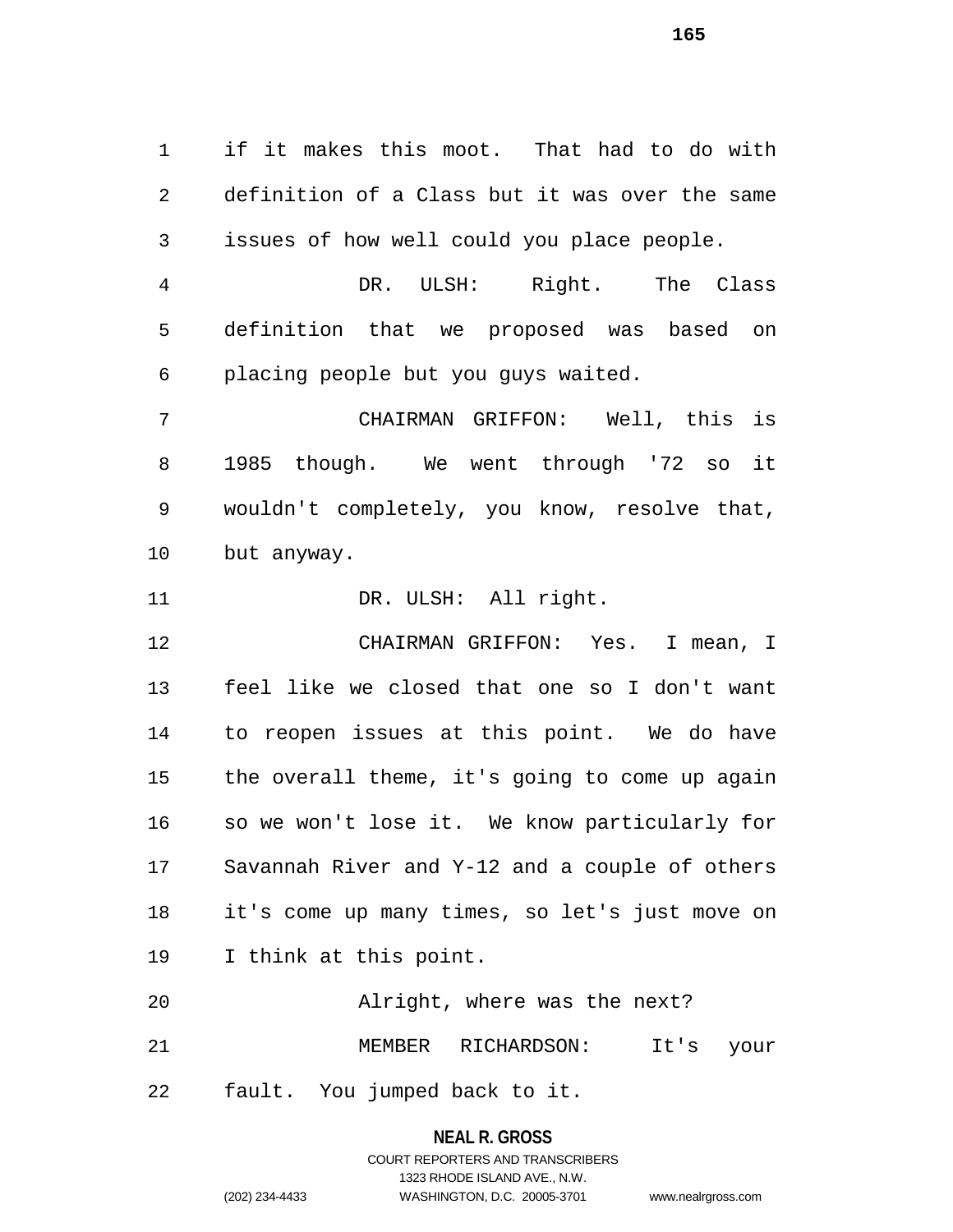(Laughter.) CHAIRMAN GRIFFON: I totally take the blame. All right, I'll make up for it. How about we break for lunch now? MEMBER MUNN: Very good. Excellent plan. CHAIRMAN GRIFFON: Why was I looking at non-yellow items, you know? MR. KATZ: It's noon, so I guess 1 o'clock. CHAIRMAN GRIFFON: Yes. MR. KATZ: Thanks everyone on the line. We'll be back at 1. CHAIRMAN GRIFFON: John Mauro, you should stay on the line, please. 16 DR. MAURO: No lunch for me. CHAIRMAN GRIFFON: No lunch for you. No soup for you. (Laughter.) MR. KATZ: Thanks everyone. (Whereupon, the foregoing matter went off the record at 12:00 p.m. and went

### **NEAL R. GROSS**

|                | COURT REPORTERS AND TRANSCRIBERS |                    |
|----------------|----------------------------------|--------------------|
|                | 1323 RHODE ISLAND AVE N.W.       |                    |
| (202) 234-4433 | WASHINGTON, D.C. 20005-3701      | www.nealrgross.com |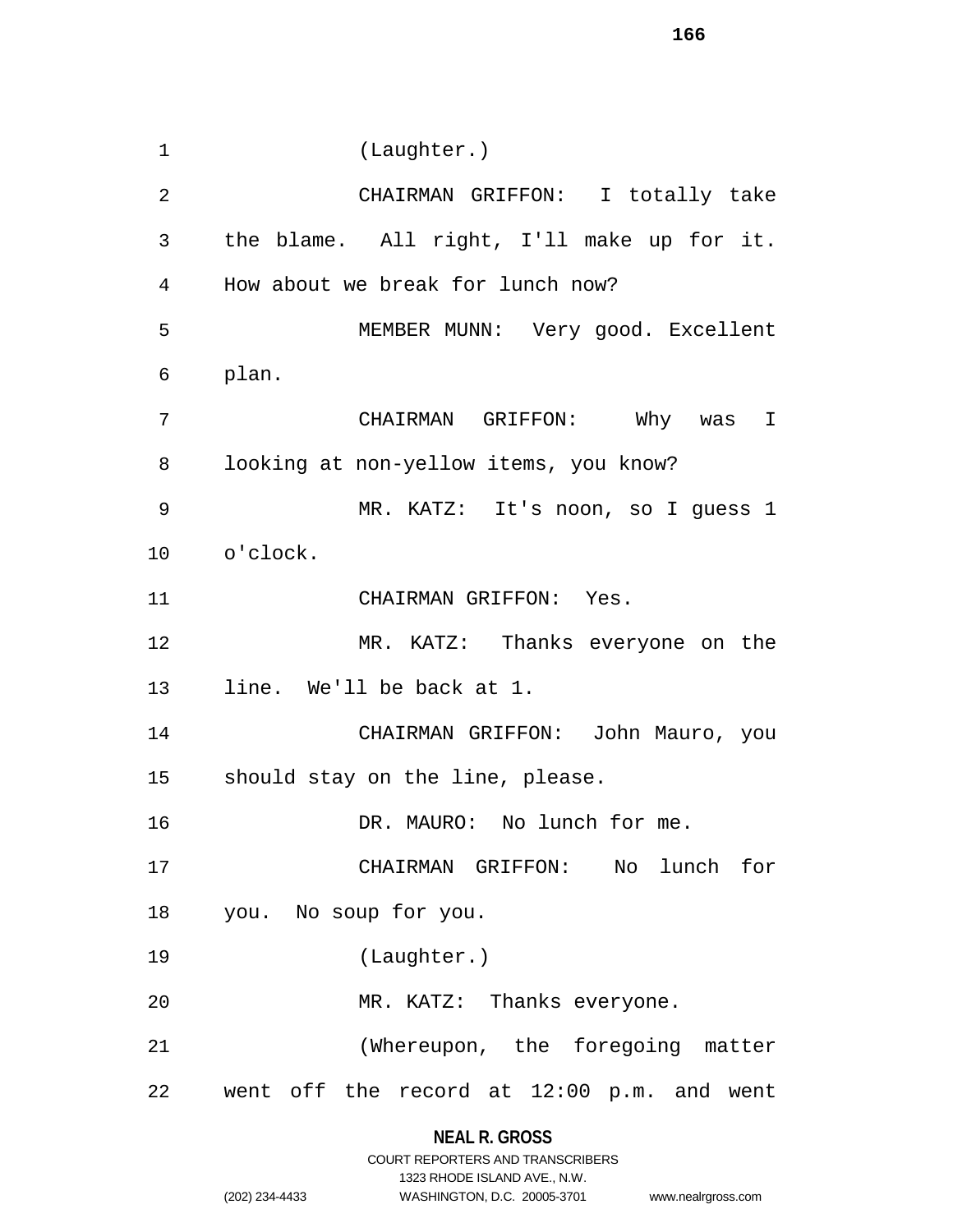1 back on the record at 1:12 p.m.)

 MR. KATZ: Good afternoon, this is the Dose Reconstruction Subcommittee. We're back. Sorry we're a little bit late. I think we're ready to go. CHAIRMAN GRIFFON: It said 12 parties. MR. KATZ: Let me just check about do we have any Board Members on the line? Mike Gibson or John Poston? No. Okay. CHAIRMAN GRIFFON: Alright, we're back on the matrix work. And just for people's schedules I think we'll probably try to break around 4. I mean, I think usually by then we're fading out anyway so if we can go through till 4 we're doing pretty good I think. MR. HINNEFELD: I have to sit out for a phone call at 3:30. I was going to do that anyway and Brant can cover. I mean, he can take care of stuff.

CHAIRMAN GRIFFON: Alright, I know

**NEAL R. GROSS**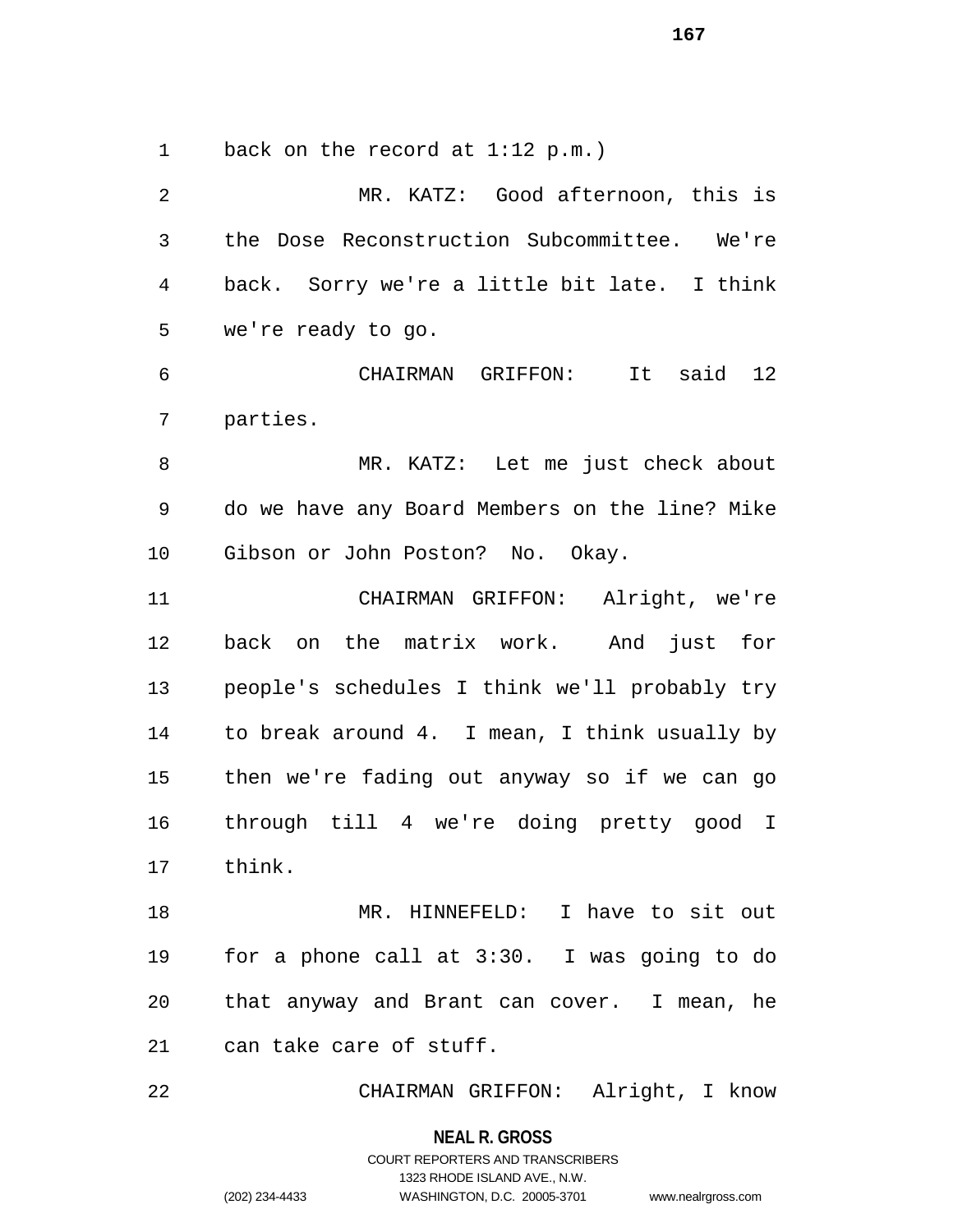there's some flights that, you know, I just want to -- I think by 4 we'll be toasted anyway. So back on the matrix, 160.1 -- well, that's actually closed. Oh no, it's not. 160.1 is our next one I guess.

 MR. FARVER: Is that a fission product? Oh, this is a case that's been reworked and we are going to provide you a report on this case, 160, comparing the original and then the reworked case to see what changed. And also it's going to be down on Tab 175, I believe.

 CHAIRMAN GRIFFON: So you haven't done this yet, right?

 MR. FARVER: Have not. This is two reports that we owe you, or one report on two cases.

 CHAIRMAN GRIFFON: Does this cover all the findings on 160?

MR. FARVER: Yes.

CHAIRMAN GRIFFON: It carries

through, right?

### **NEAL R. GROSS**

### COURT REPORTERS AND TRANSCRIBERS 1323 RHODE ISLAND AVE., N.W. (202) 234-4433 WASHINGTON, D.C. 20005-3701 www.nealrgross.com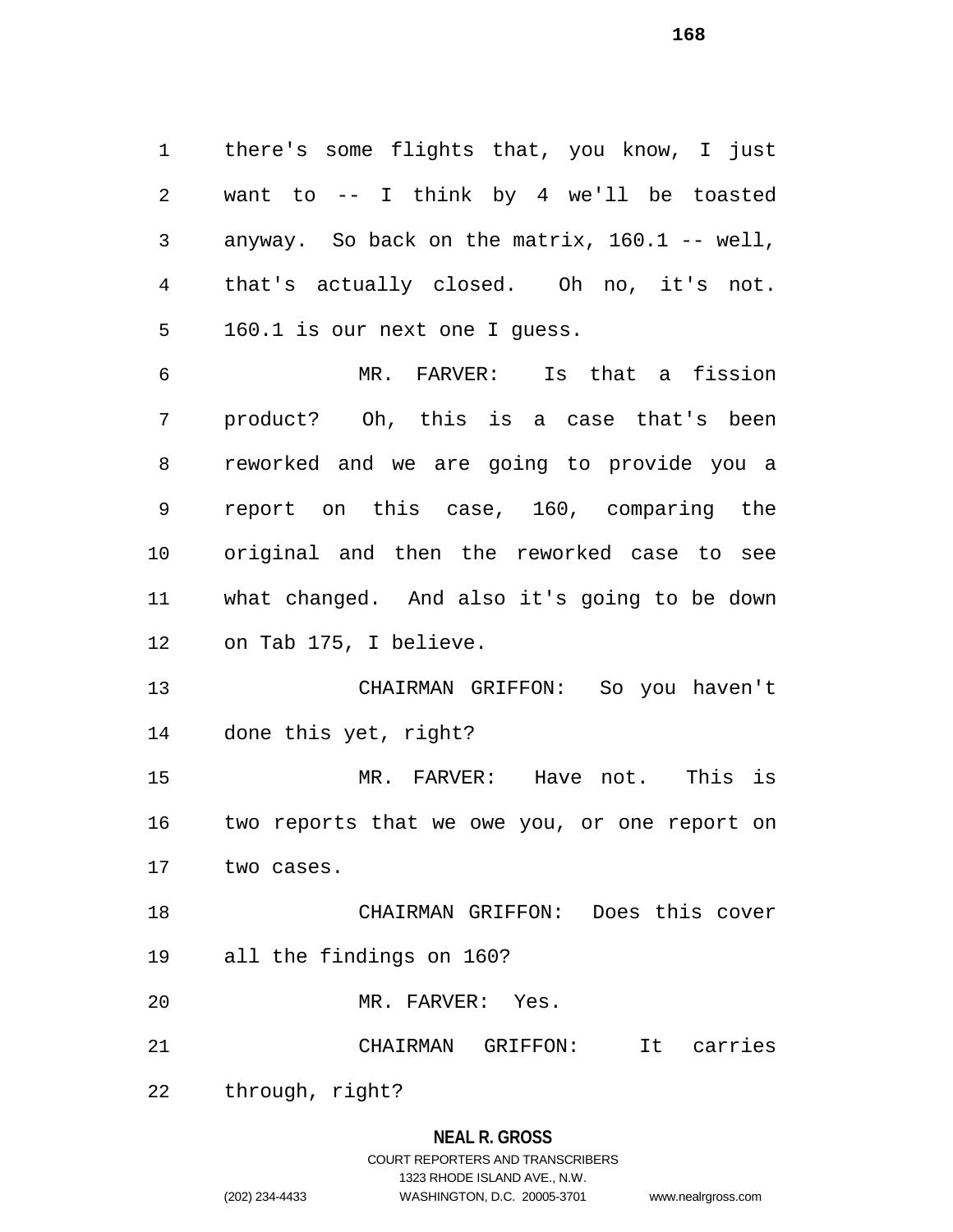MR. FARVER: It'll just be to show what the differences were between the cases. CHAIRMAN GRIFFON: Alright. MR. KATZ: Will we have that at the next meeting? MR. FARVER: It depends how much other things you want. Possibly. CHAIRMAN GRIFFON: It's an action. MR. FARVER: Yes, it is. CHAIRMAN GRIFFON: Okay. Alright, 11 161.2, I think, is the next one. MEMBER RICHARDSON: So then this, I'm sorry, 160.1 gets flagged in that category again? CHAIRMAN GRIFFON: No, 161 is just a carryover. SC&A is still reviewing it. MEMBER MUNN: But 161.1 is one of those QA. CHAIRMAN GRIFFON: Oh, I see. I didn't even look at the particulars because I think they're going to look at the whole case again, right?

### **NEAL R. GROSS**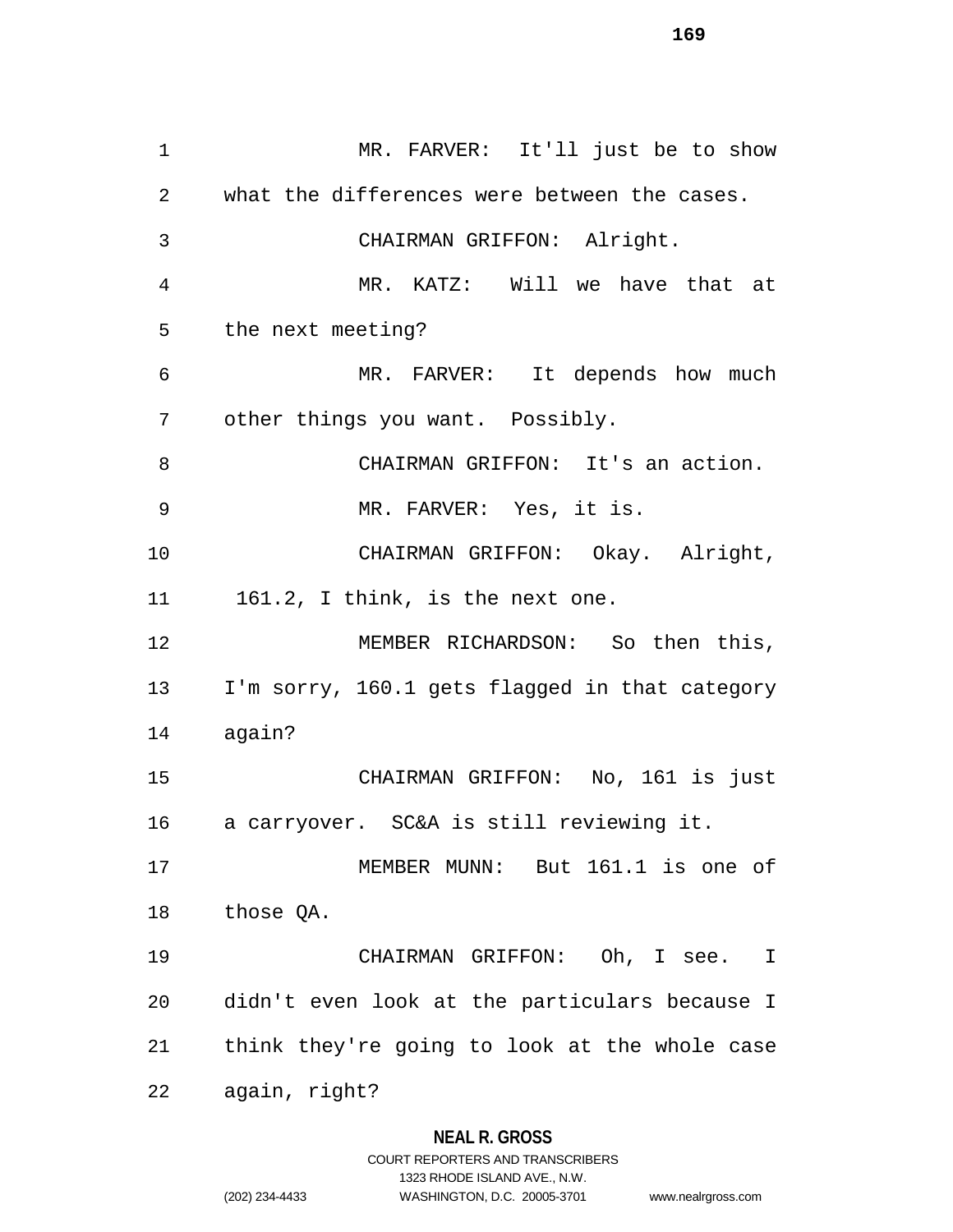1 MR. FARVER: Yes. MEMBER MUNN: Maybe this would be a good opportunity to stick QA in that category box. MR. FARVER: You could. CHAIRMAN GRIFFON: 161.2 you mean? MEMBER MUNN: 161.1 is shown closed. CHAIRMAN GRIFFON: Oh, got it, yes. I see what you're saying. MEMBER MUNN: As long as we've run across it. CHAIRMAN GRIFFON: Right. It is identified as a QA. MEMBER RICHARDSON: And that was the same with 160.1 also. CHAIRMAN GRIFFON: Yes. 18 MEMBER MUNN: And point 3. CHAIRMAN GRIFFON: Okay, yes. I still want to go through the whole matrices and see what we can categorize. And some it's going to be easier than others it looks like.

#### **NEAL R. GROSS**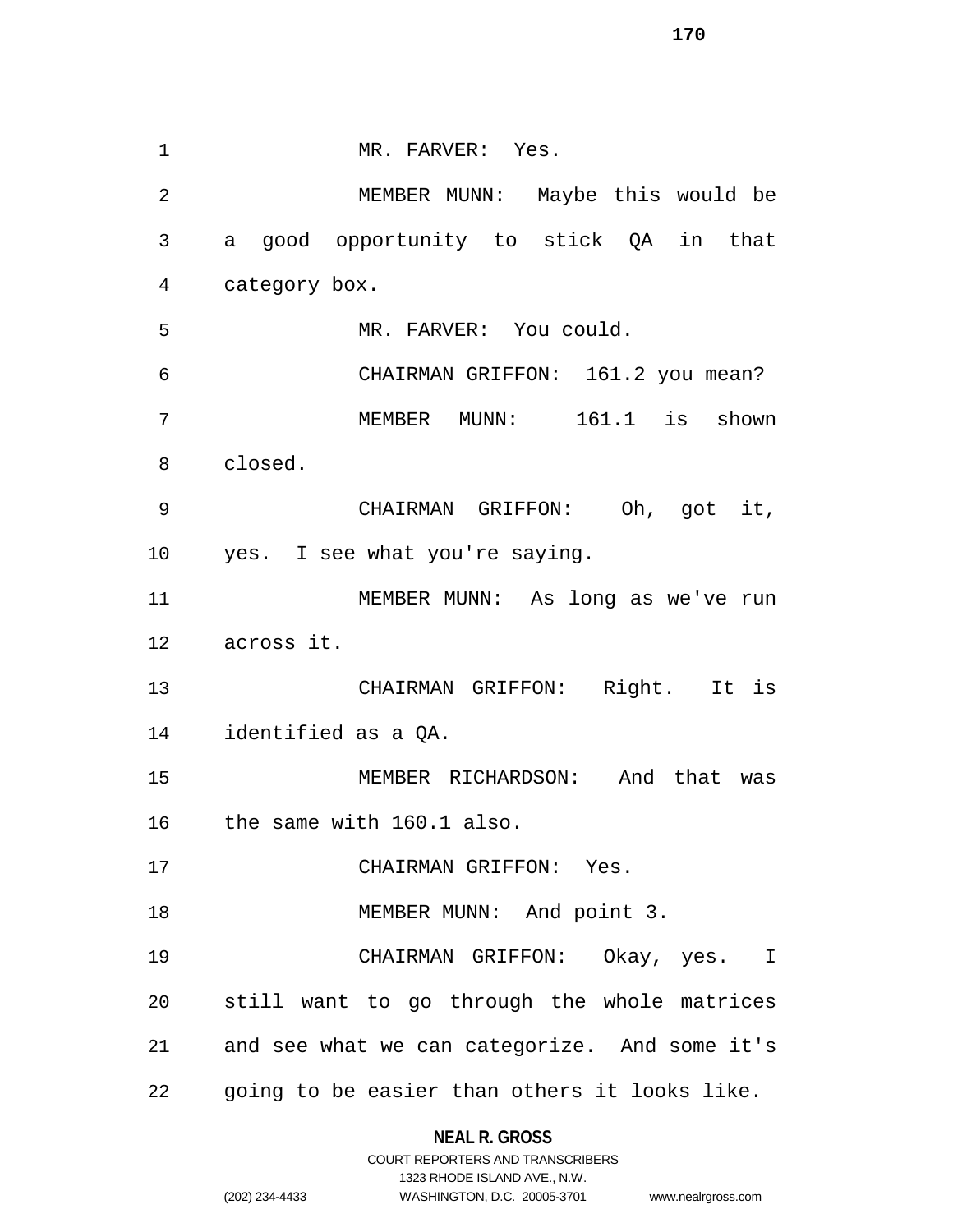MEMBER MUNN: Let's do the easy ones if they already say so. CHAIRMAN GRIFFON: 161.2 then? DR. ULSH: Well, the latest I see is that's a NIOSH follow-up and we have not done that yet. CHAIRMAN GRIFFON: Alright, how about 161.3? It says QA concern. MEMBER MUNN: NIOSH action. 10 DR. ULSH: No, we haven't done that yet. CHAIRMAN GRIFFON: Okay. And moving on down. 14 DR. ULSH: What's the next one? CHAIRMAN GRIFFON: I'm just scanning some of the non-yellow ones. What is the next one? MR. FARVER: 165.3. CHAIRMAN GRIFFON: 165.3, yes. And MR. FARVER: NIOSH was going to check the workbook, see why it was dividing by

> **NEAL R. GROSS** COURT REPORTERS AND TRANSCRIBERS

> > 1323 RHODE ISLAND AVE., N.W.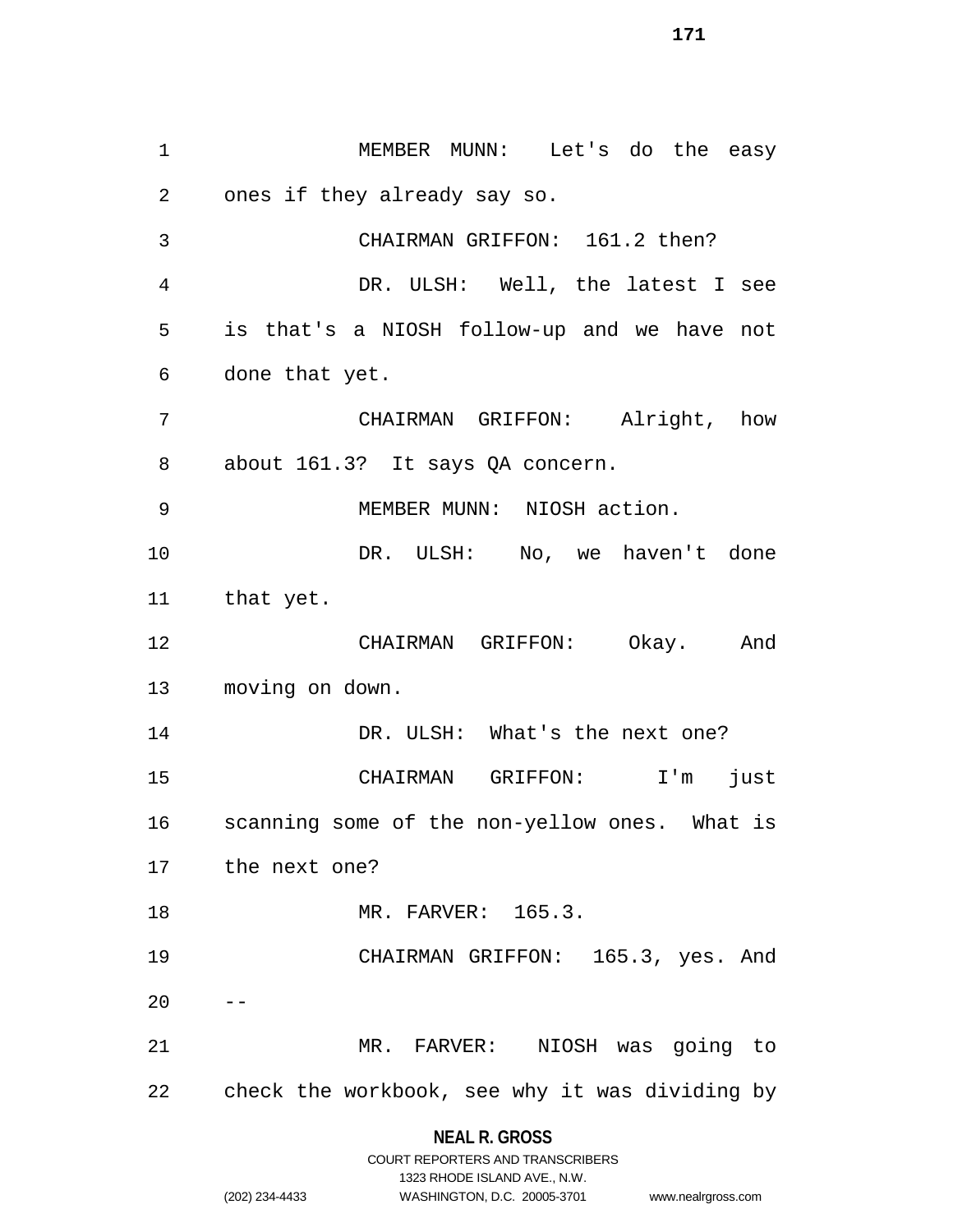1.6.

 CHAIRMAN GRIFFON: Yes. Examine the tool that determined why the factor of 1.6 is used. DR. ULSH: Wait, that was 7/23 and under that there's another entry 4/18/11. MR. FARVER: Right. CHAIRMAN GRIFFON: Yes, at the very bottom of that last entry it says NIOSH will examine the total to determine why the factor 1.6 is used. 12 DR. ULSH: That's not in yellow. 13 MEMBER MUNN: No, it isn't. It doesn't count, not in yellow. (Laughter.) CHAIRMAN GRIFFON: Sorry. Good point. Alright, we'll skip that one. No. I didn't carry through my yellow, sorry about that. DR. ULSH: Looks like that's another outstanding. CHAIRMAN GRIFFON: That's still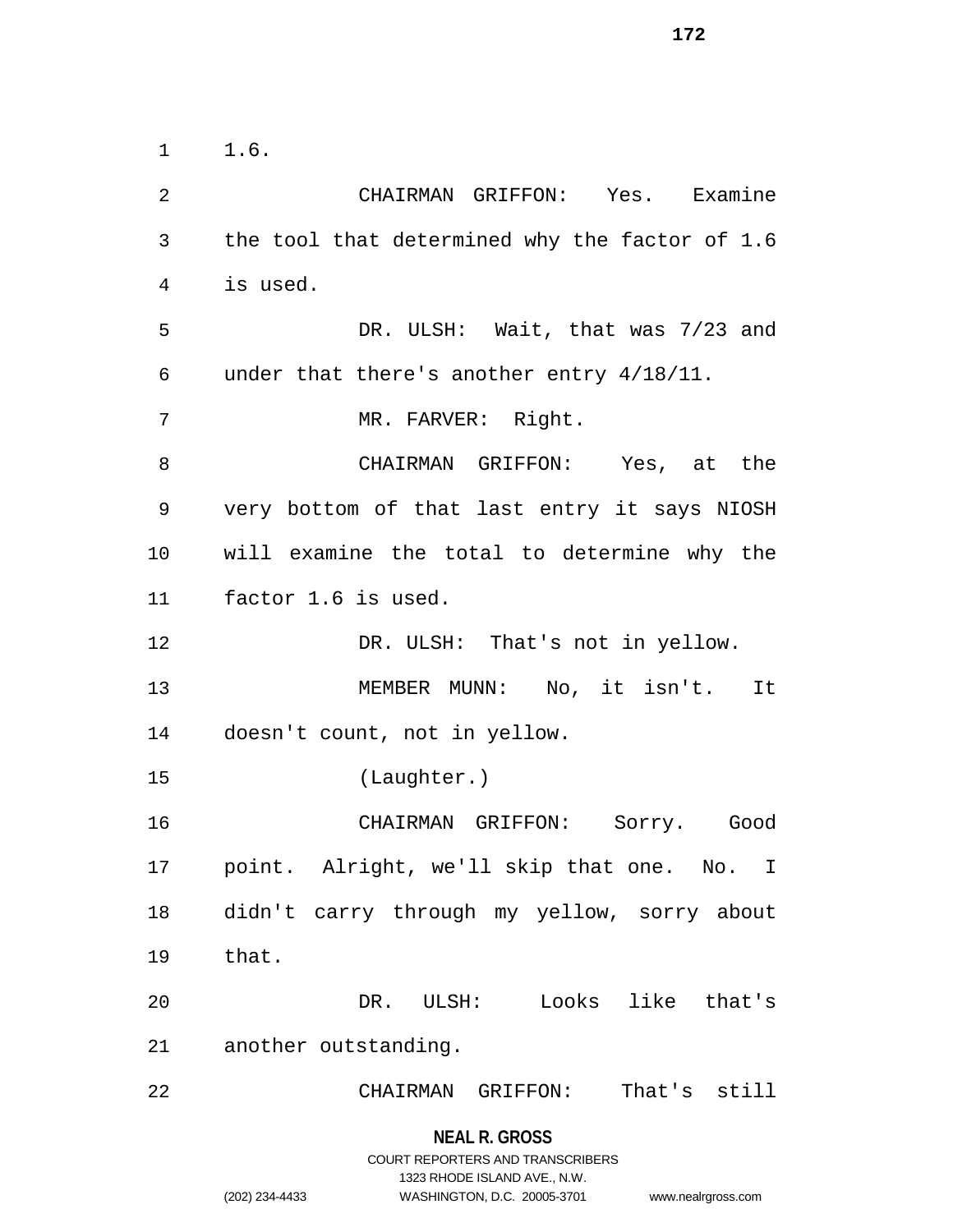outstanding, is that what you're saying?

 DR. ULSH: Yes. CHAIRMAN GRIFFON: Alright. I mean, is there an easier way to do this? Do you know any coming up that do have? Oh okay, you've got, okay. 165.4? MR. FARVER: 165.4, okay. This was an INEL case and the finding concerned the neutron missed skin dose calculations were in error. We've been through a couple of iterations of this and I believe this is a workbook issue. And -- CHAIRMAN GRIFFON: So you're saying you reviewed, the last part says NIOSH and SC&A will review to see if it's case- specific or workbook, right? Or broader potential. MR. FARVER: My notes here says it's the workbook and the correction factor was only applied to the skin dose and was not used for the bladder dose.

MEMBER MUNN: This is in the best

**NEAL R. GROSS** COURT REPORTERS AND TRANSCRIBERS

1323 RHODE ISLAND AVE., N.W.

(202) 234-4433 WASHINGTON, D.C. 20005-3701 www.nealrgross.com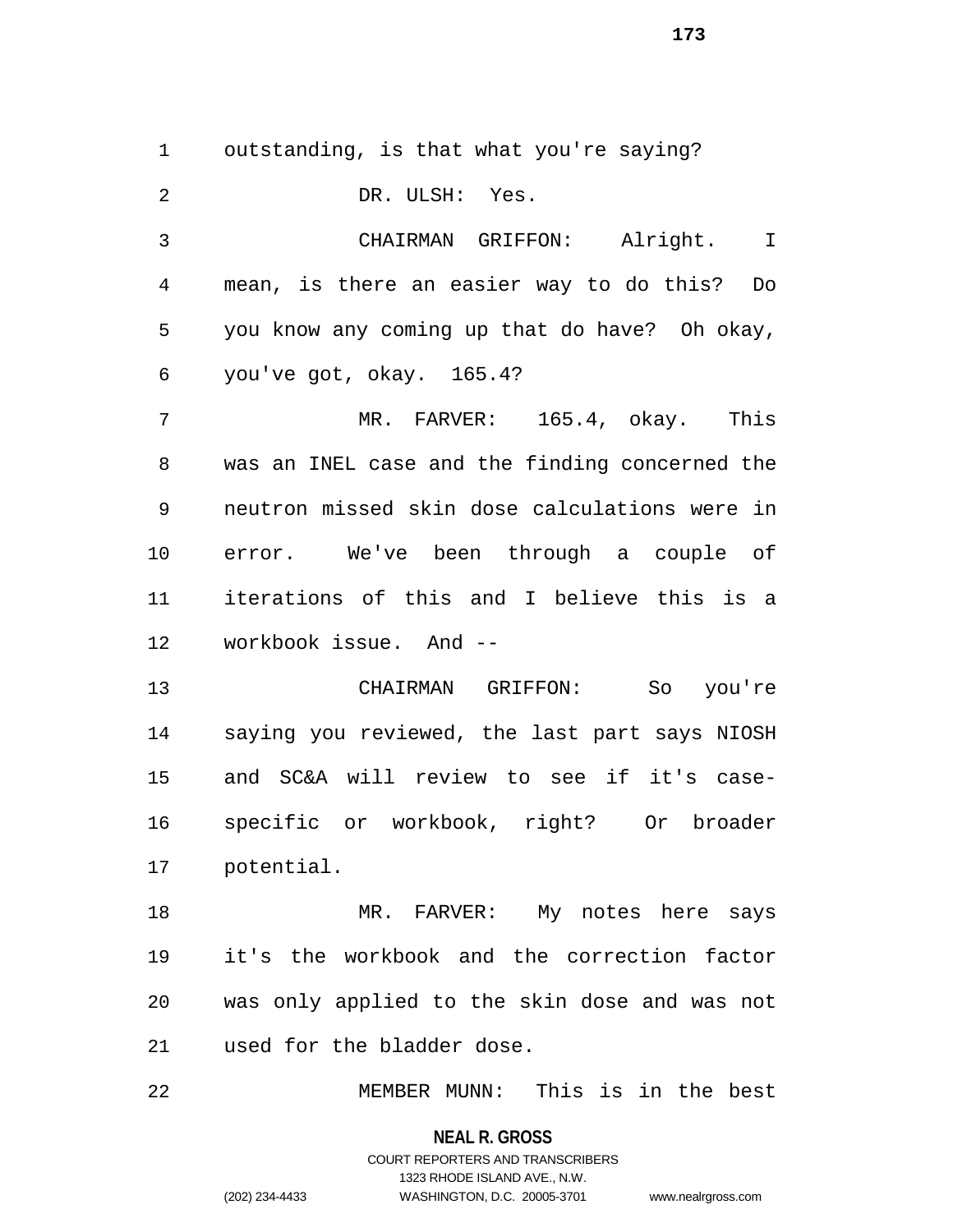estimate complex-wide external dose tool. Looks like everybody needs another look-see. CHAIRMAN GRIFFON: Are you saying this is your update, Doug, that you looked at it? MR. FARVER: Yes. And, well, one part of it is that, let's see. Yes. If you look up in there the one response, the latest response SC&A points out that I believe the correction factor was not applied to the bladder. That's kind of what it comes down to. It was applied to the skin dose, was not applied to a bladder dose. CHAIRMAN GRIFFON: I don't see that.

 MR. FARVER: Well, in other words they didn't apply the correction factor to both doses.

 CHAIRMAN GRIFFON: No, I understand what you're saying. I don't see it in the matrix though.

MR. FARVER: It's up there.

**NEAL R. GROSS**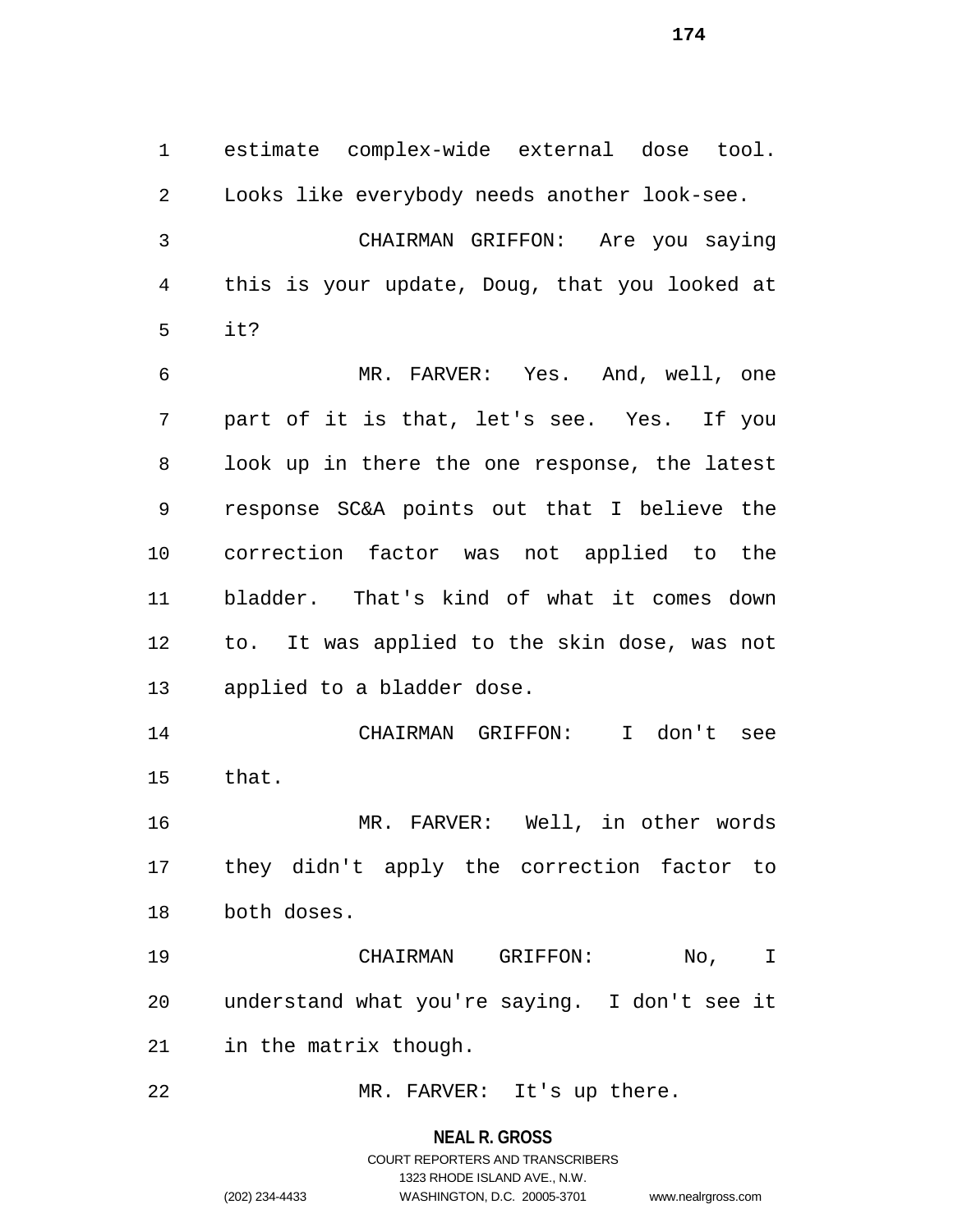**NEAL R. GROSS** DR. ULSH: Page 53 of 107. I think. MR. FARVER: 165.4. MEMBER MUNN: On my copy it starts on page 50 and then goes to page 51. CHAIRMAN GRIFFON: 165.4 this is. 7 MR. FARVER: Yes. 8 MEMBER MUNN: -E-3-1. CHAIRMAN GRIFFON: I see the entry on 4/11 that I have is NIOSH determined that it should use the correction factors from missed doses and measured dose. See TBD. 13 MEMBER MUNN: Keep going. CHAIRMAN GRIFFON: SC&A points out… Okay, I didn't see bladder in there. Okay, sorry. So you think that they didn't, it's not in the tool itself is what you're saying. The correction factor. MR. FARVER: Correct. I believe it's a workbook error. CHAIRMAN GRIFFON: Yes. MR. FARVER: Now, we probably

> COURT REPORTERS AND TRANSCRIBERS 1323 RHODE ISLAND AVE., N.W.

(202) 234-4433 WASHINGTON, D.C. 20005-3701 www.nealrgross.com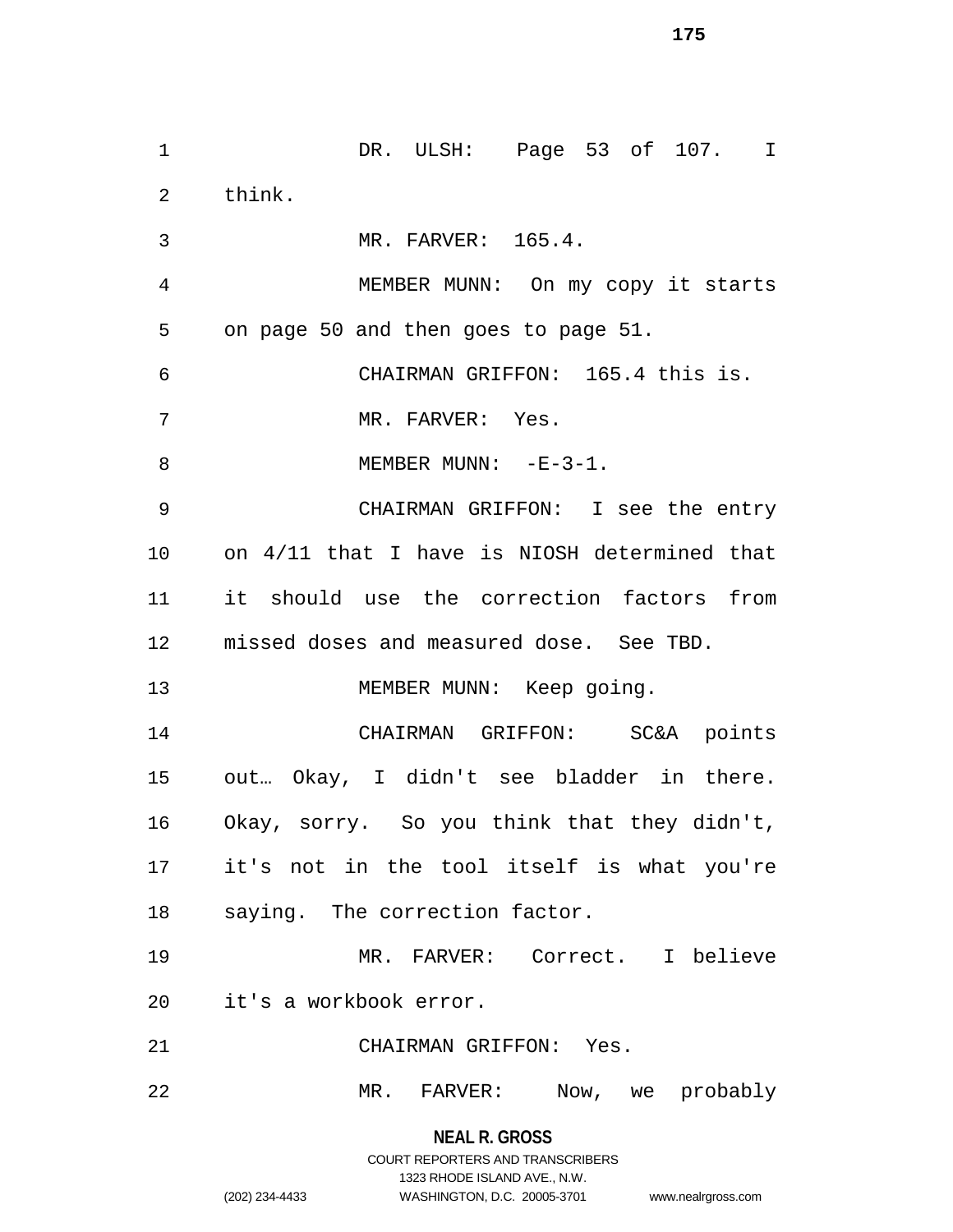should both take a look at it again.

 CHAIRMAN GRIFFON: Okay. MR. FARVER: I would -- MEMBER MUNN: NIOSH is saying they got it out of the best estimate -- complex- wide external. CHAIRMAN GRIFFON: I mean, Scott, you don't have anything on this, do you? MR. SIEBERT: We're, Matt Smith and I are actually going back and forth looking at this and I think we need to, I think we have an idea as to what the actual issue is but I don't want to speak on it, I want to go ahead and hammer it out before the next meeting. We'll have something for the next meeting. CHAIRMAN GRIFFON: Fair enough. Alright, so I said NIOSH and SC&A will look further at this. MR. FARVER: Okay. CHAIRMAN GRIFFON: Alright. Then next, you tell me the next one you have

## **NEAL R. GROSS** COURT REPORTERS AND TRANSCRIBERS 1323 RHODE ISLAND AVE., N.W. (202) 234-4433 WASHINGTON, D.C. 20005-3701 www.nealrgross.com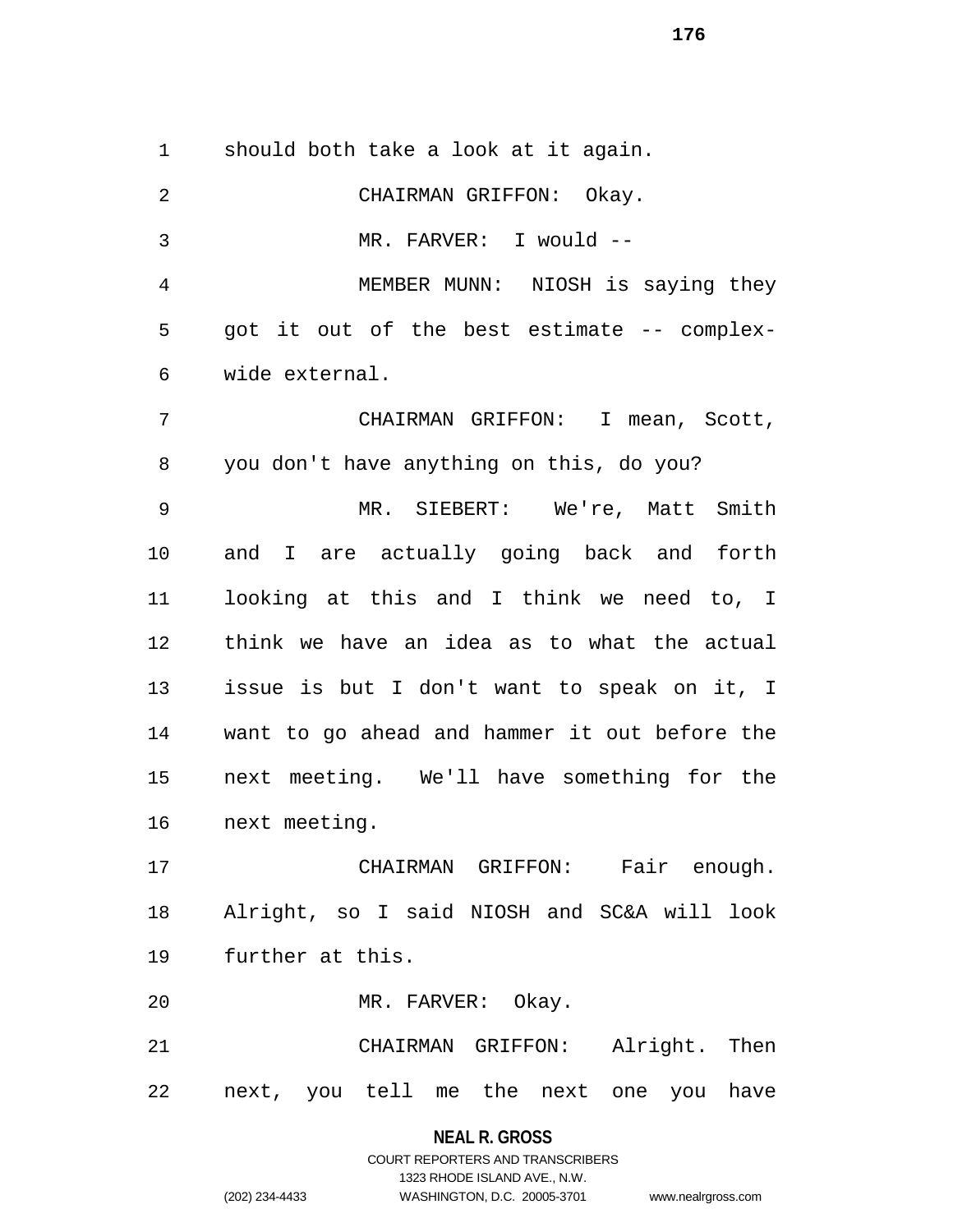something on, either one of you, NIOSH or SC&A.

 MEMBER MUNN: The very next one. CHAIRMAN GRIFFON: Next one? Okay. DR. ULSH: It says NIOSH to provide final PoC determination to Subcommittee along with all 30 IREP run values. Scott, did we do this?

 MR. SIEBERT: I can't speak to that because you guys handled the 30 run stuff. Sorry.

 DR. ULSH: All right. We'll get it for you for the next meeting.

 CHAIRMAN GRIFFON: Did you receive this? Do you know, Doug, yet?

16 MR. FARVER: No.

 CHAIRMAN GRIFFON: Okay, all right. So that's still outstanding. All right, how about 166.6.

 MR. FARVER: NIOSH will verify all doses, verify that all additional doses identified in the case planning were addressed

### **NEAL R. GROSS**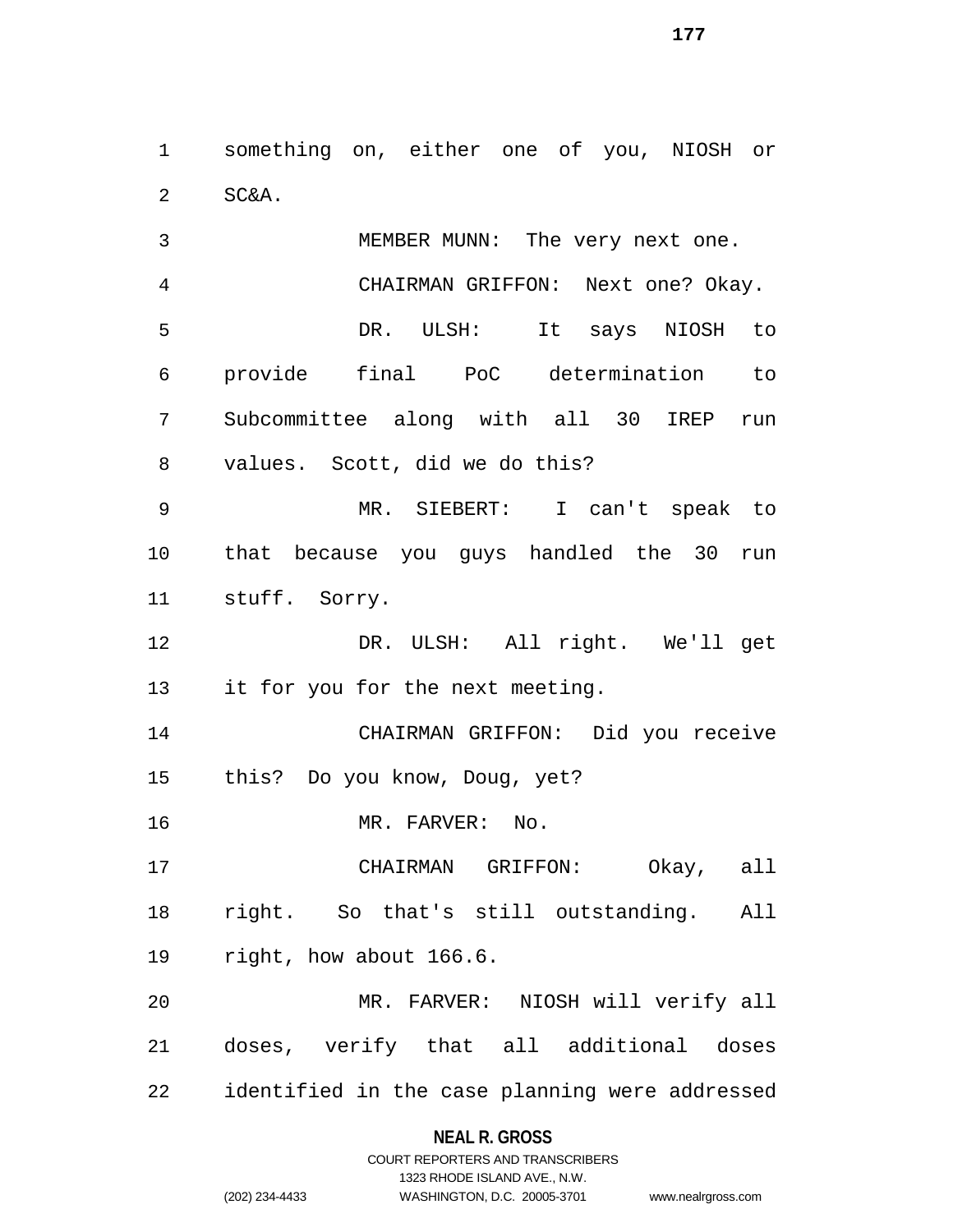and whether outcome was affected. I don't think they have a response yet on that one. And that would bring us down to 167.3. CHAIRMAN GRIFFON: Okay. MR. FARVER: Which comes back to unmonitored neutron doses again. We've been through this several times as you can see in the resolution column. And NIOSH provided a response in April and I reviewed that and I concurred with their response. MR. SIEBERT: I'm sorry, this is Scott. Doug, I can barely hear you. MR. FARVER: That's because I'm just playing out and I'm really quiet. I'll speak up. (Laughter.) MR. FARVER: Basically you folks gave a response back in April and then I reviewed it and I agree with your response from April. MR. SIEBERT: I like to hear that. Which number was it?

## **NEAL R. GROSS** COURT REPORTERS AND TRANSCRIBERS 1323 RHODE ISLAND AVE., N.W. (202) 234-4433 WASHINGTON, D.C. 20005-3701 www.nealrgross.com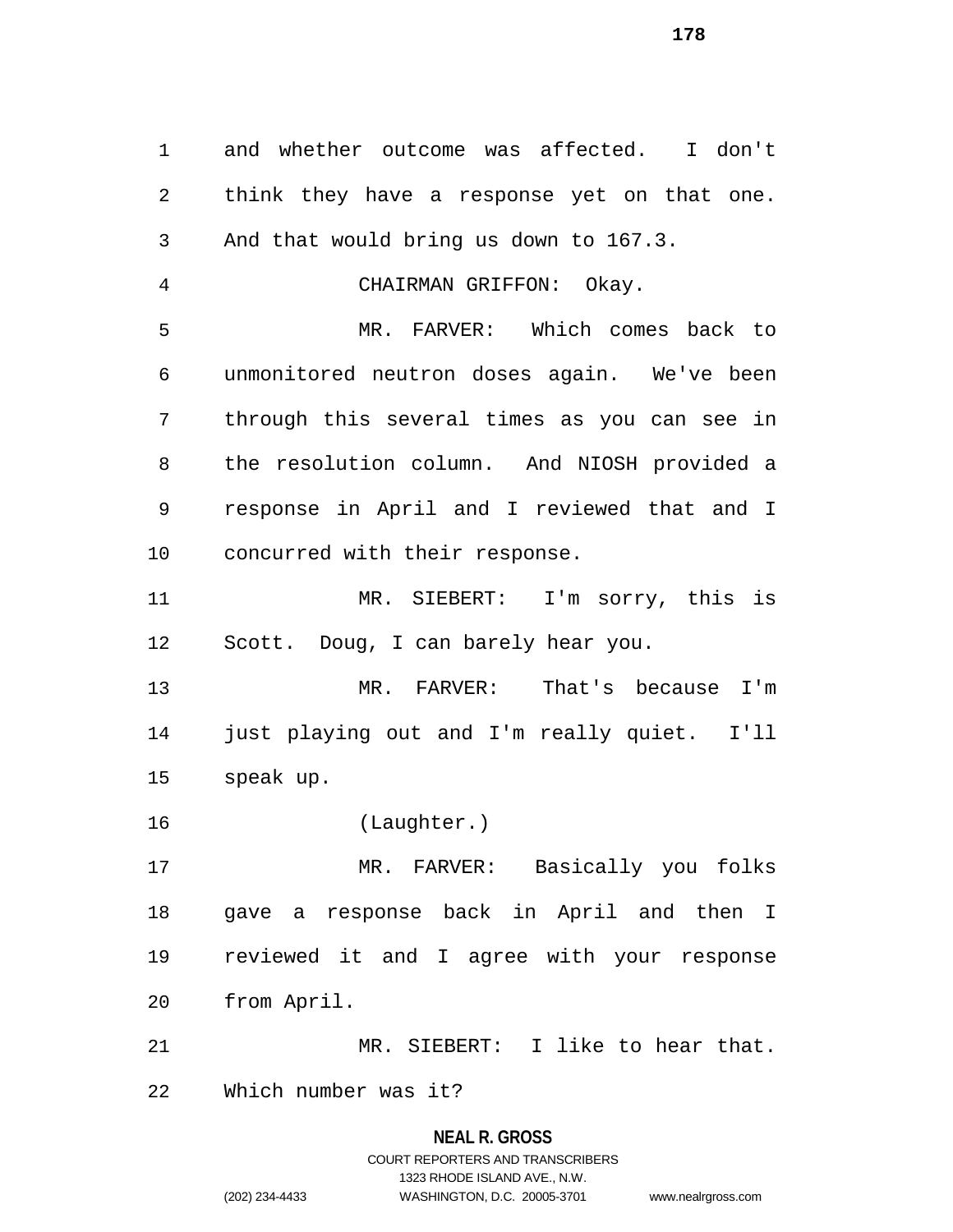MR. FARVER: Oh yes. CHAIRMAN GRIFFON: 167.3. MR. SIEBERT: Okay, thank you. MEMBER MUNN: And E-2-3. CHAIRMAN GRIFFON: Now, can you explain was this a worker location thing? MR. FARVER: I'm trying to find out which site it was. CHAIRMAN GRIFFON: Yes. It's not obvious which site. MEMBER MUNN: Just failed to consider unmonitored neutron dose. MR. FARVER: I thought it would be a Savannah River. MR. HINNEFELD: It's Savannah River. CHAIRMAN GRIFFON: It is Savannah River. I mean, is this another subjective sort of, or was there firm evidence in this case? I think we need to. MR. FARVER: Okay. You want more, okay.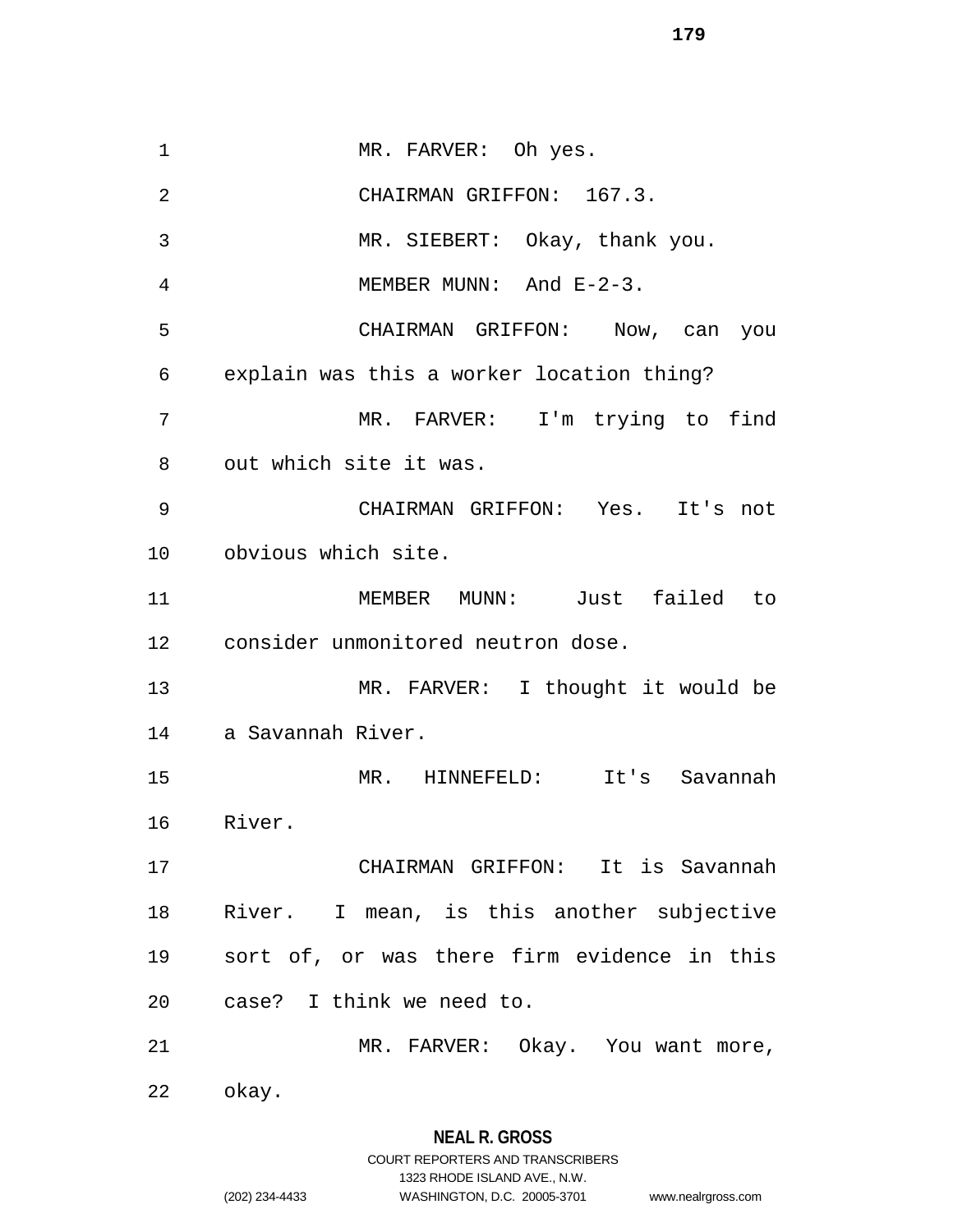CHAIRMAN GRIFFON: Yes. MR. FARVER: Well, without going back and finding out exactly what their response was. DR. ULSH: So it's 167.3? MR. FARVER: Yes. DR. ULSH: Scott, do you recall what our response was on 167.3? Do you have it handy, by chance? MR. SIEBERT: I'm actually digging for that right now. Just a second. 12 DR. ULSH: Okay. MR. FARVER: I mean, it's one of these having to do with worker location. 15 MEMBER MUNN: Partly. MR. SIEBERT: I have 166 and 168. Can we just average those? (Laughter.) MEMBER MUNN: It's partly that but not, not specifically that. DR. ULSH: It looks like we provided it on April 15th if that helps.

1323 RHODE ISLAND AVE., N.W.

(202) 234-4433 WASHINGTON, D.C. 20005-3701 www.nealrgross.com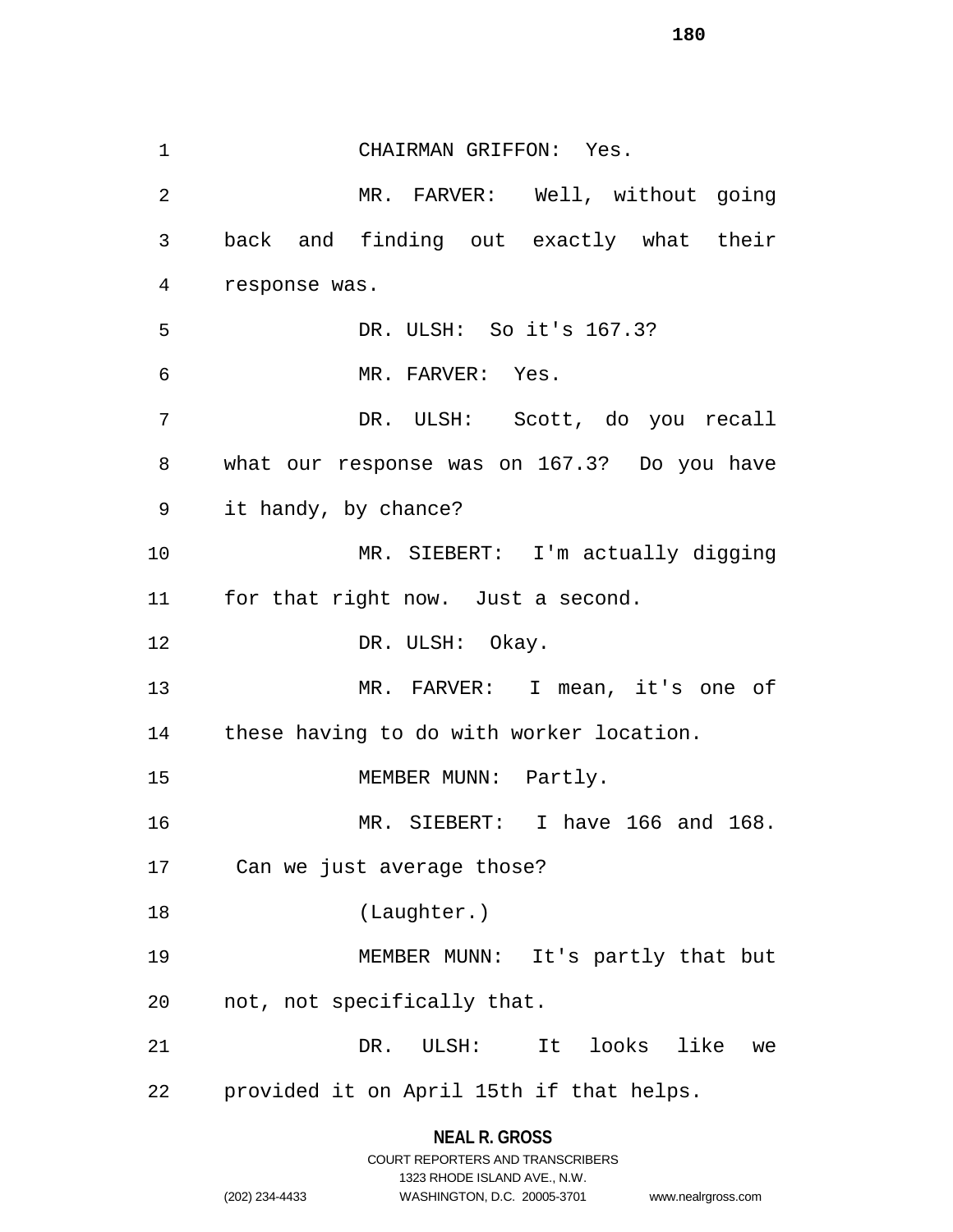MEMBER MUNN: It's unmonitored neutron dose.

 CHAIRMAN GRIFFON: So this TIB-7 goes back to the one we were discussing earlier, right?

MEMBER MUNN: Right.

CHAIRMAN GRIFFON: Yes.

 MEMBER MUNN: Missed dose was greater than the recorded photon dose which would indicate the employee was not routinely exposed. Then it's saying missed neutron dose would be excessively unrealistic. It wasn't signed in accordance with TIB-7.

 MR. SIEBERT: For some reason I'm not seeing it either. I'm with Brant and Doug, I know we did and I know Doug was going to look at it and I just can't put my finger on it at the moment.

 CHAIRMAN GRIFFON: Yes, I think we need to at least explain your difference in -- because your position's pretty strong here in the, you know. Based on the location along

**NEAL R. GROSS**

COURT REPORTERS AND TRANSCRIBERS 1323 RHODE ISLAND AVE., N.W. (202) 234-4433 WASHINGTON, D.C. 20005-3701 www.nealrgross.com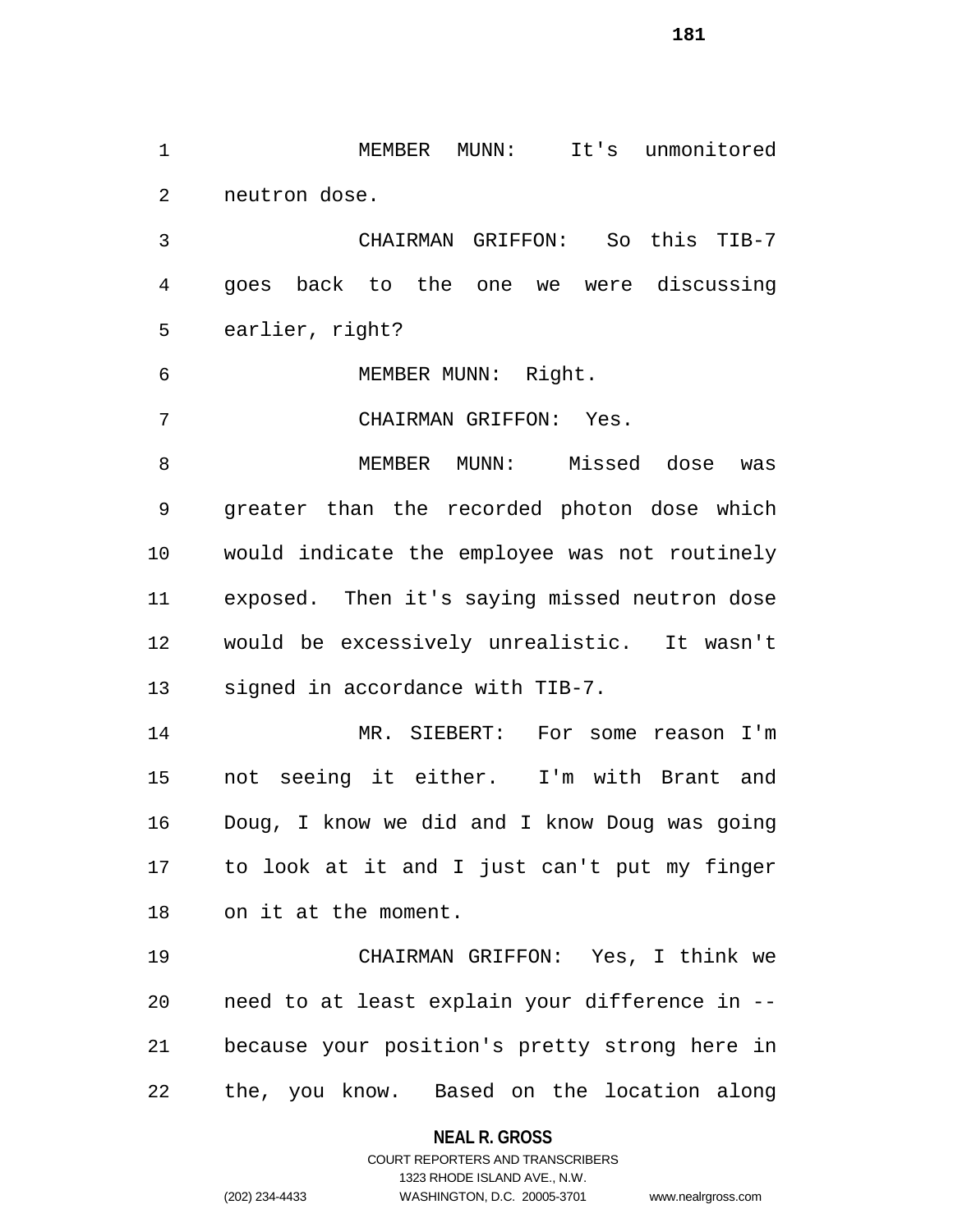with the CATI information SC&A believes unmonitored period should be assigned. MR. HINNEFELD: Okay, I've got the April 2011 response we sent. I can read it. CHAIRMAN GRIFFON: Sure. MR. HINNEFELD: Okay. The assignment of neutron dose for early years of employment at SRS often requires some judgment on the part of the dose reconstructor. The decision to include or not include neutron dose is based on many factors including but not limited to the employee's occupation, work location, dosimetry records and guidance in the Technical Basis Document and Technical Information Bulletin.

 In general, the guidance of OCAS TIB-7 is followed when making this determination as it was created specifically to help the dose reconstructor determine when to apply neutron dose when no dosimeter results are available. The latest SC&A response indicated that OCAS TIB-7 was issued

#### **NEAL R. GROSS**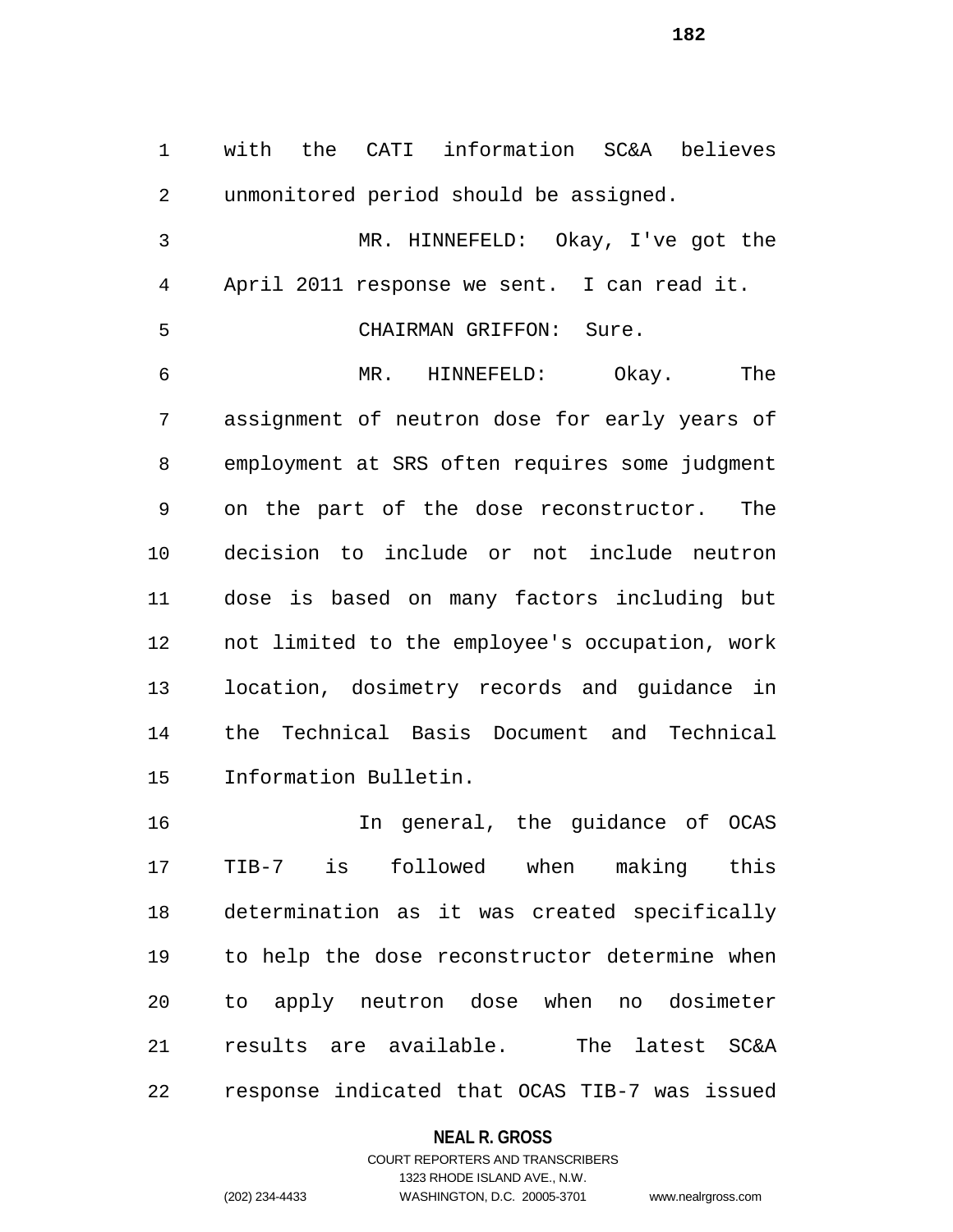two years after the dose reconstruction was completed. However, it was the revision that was issued two years after the dose reconstruction. The original version was issued 9/17/2003, well before the assessment. The sections addressing the action areas were consistent between revisions. As stated in the SC&A response OCAS TIB-7 indicates that a claimant-favorable approach with particular attention to the information in Section 2.2.1 should be applied. None of the conditions specified in Section 2.2.1 are met for this claim in that there is no neutron monitoring in 1971 or later, no documentation of use of the 17 keV calibration curve for shallow dose and no neutron monitoring in any of the dosimetry records that are available. The potential for neutron exposure therefore relies on the employee's work location/job. He was apparently employed at the P-reactor for some or all of his employment and the reactors are known to be facilities where workers can

#### **NEAL R. GROSS**

## COURT REPORTERS AND TRANSCRIBERS 1323 RHODE ISLAND AVE., N.W. (202) 234-4433 WASHINGTON, D.C. 20005-3701 www.nealrgross.com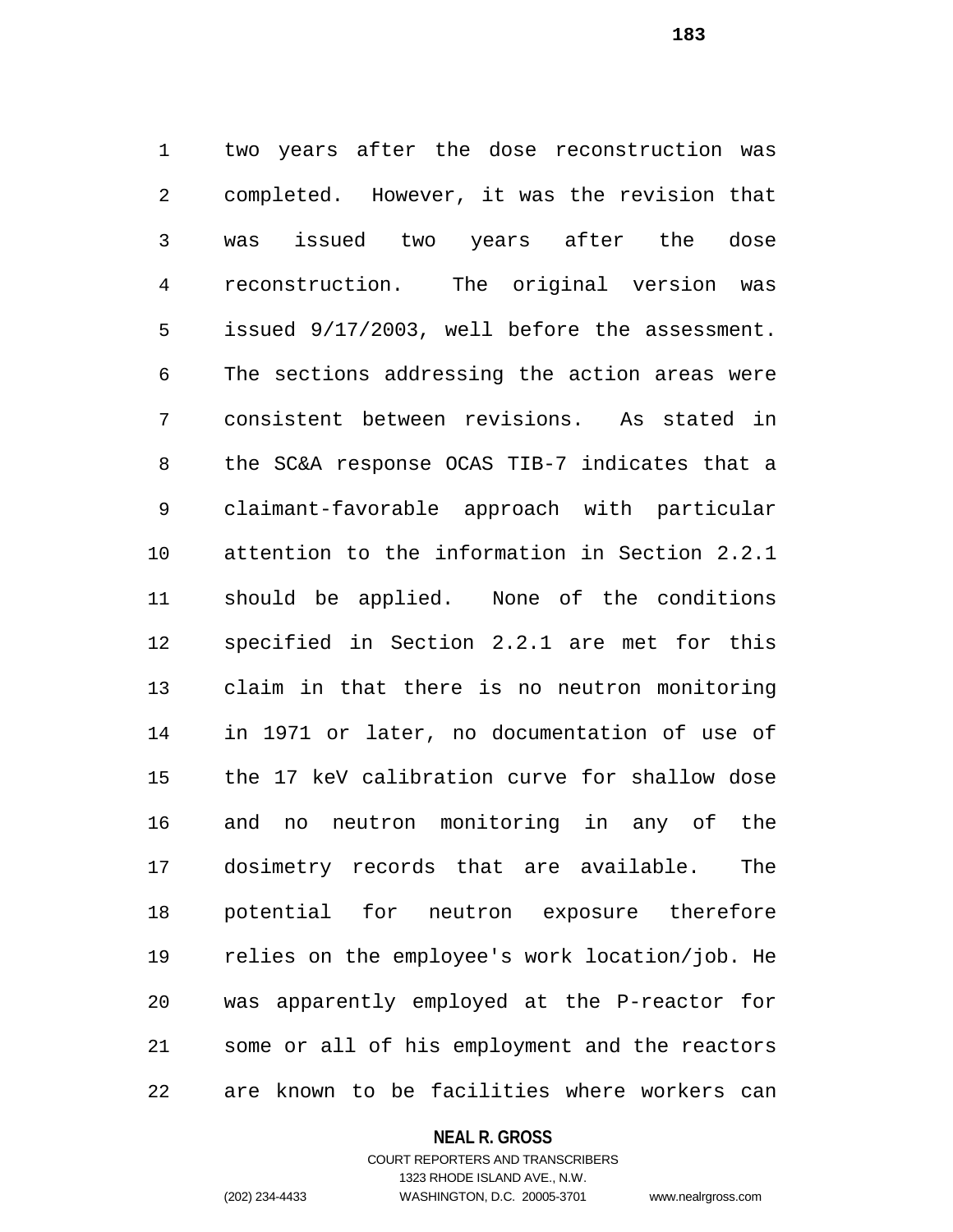potentially receive dose from neutron radiation.

 Section 2.2.2 of OCAS TIB-7 discusses the potential for neutron dose at specific areas of Savannah River Site including the reactor facilities. It describes the types of occupations for which neutron dose should be assigned. These occupations are maintenance crafts or individuals responsible for radiation monitoring in the workplace such as radiological control technicians. As an engineer, the employee's occupation does not match the types specified in OCAS TIB-7. The work he noted in his CATI related to technical engineering of uranium slugs. Electroplating is mentioned. This does not seem to indicate exposure to neutrons in the reactor area. Therefore, since none of the criteria specified in Sections 2.2.1 and 2.2.2 are met neutron doses are not indicated for the employee even though he worked in a facility

#### **NEAL R. GROSS**

## COURT REPORTERS AND TRANSCRIBERS 1323 RHODE ISLAND AVE., N.W. (202) 234-4433 WASHINGTON, D.C. 20005-3701 www.nealrgross.com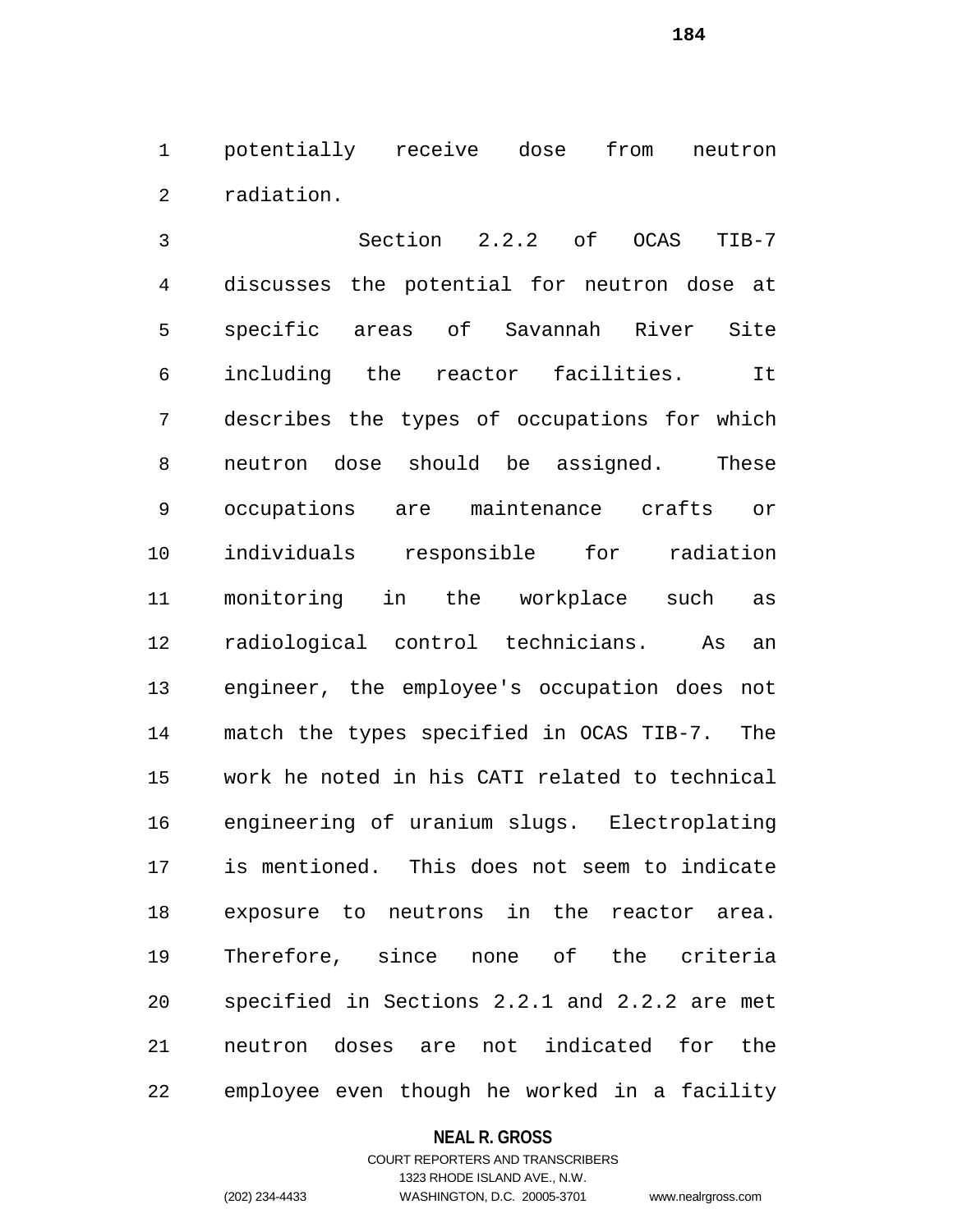where the potential for neutron dose existed. CHAIRMAN GRIFFON: I think this is a great example. I'm wondering if we're being too prescriptive in, or NIOSH is being a little too prescriptive in their guidelines. I mean, you have an individual that worked at the facility who apparently would have a recorded photon dose and you're trying to determine who within that facility had the potential?

 MR. HINNEFELD: Yes, I'm not an expert in Savannah River but as I understand it the operation, the reactors as they sit there and ran, you know, they're water- reflected. Not necessarily heavy water, but they're water-cooled and water-moderated reactors. There's essentially by the design of the reactors essentially no neutron dose around an operating reactor unless you're in an exposure port or something like that. And that there was a particular bay where it was constructed such that there was some neutron

## **NEAL R. GROSS**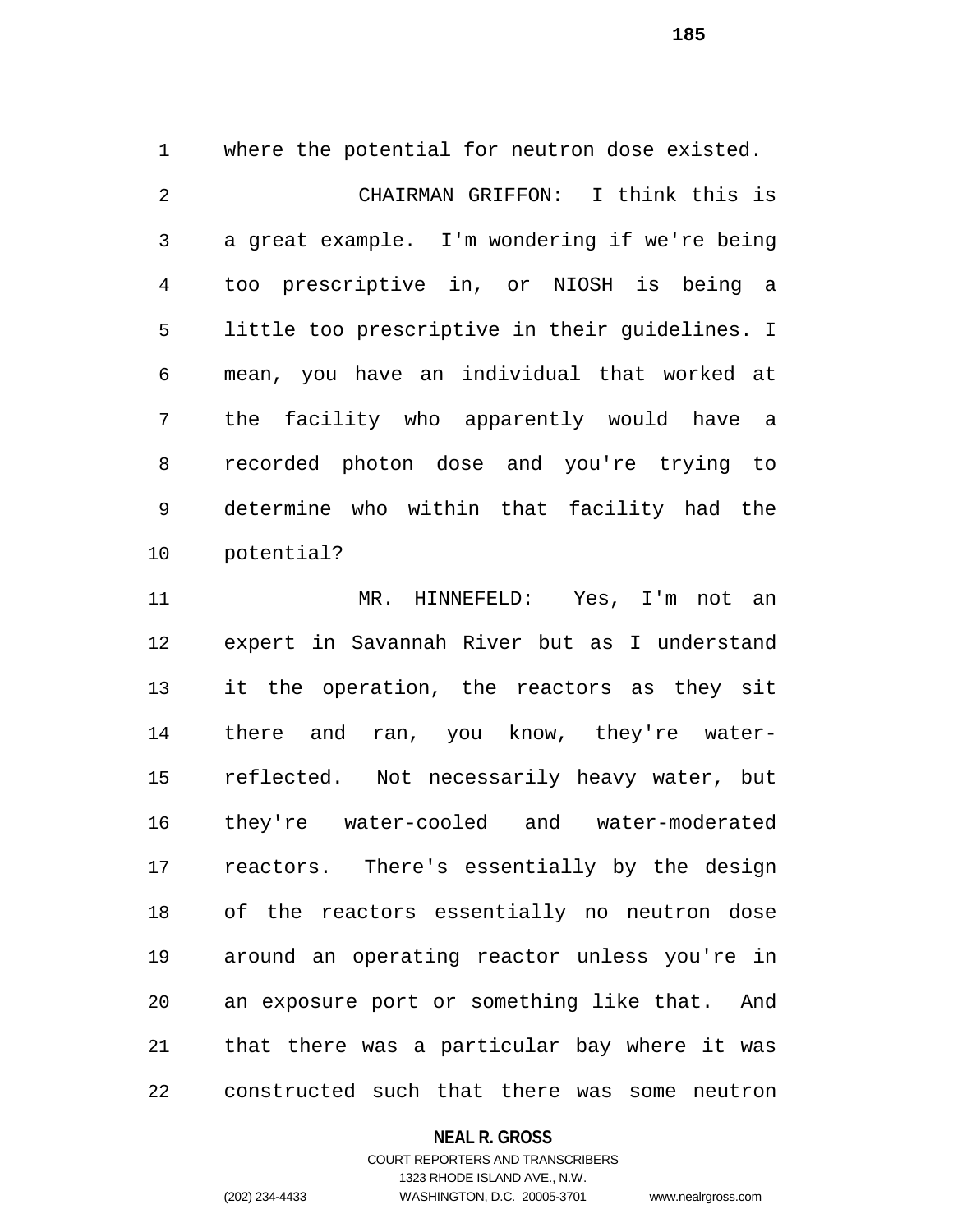exposure in that bay and that's where the maintenance crafts worked. And then the people who would survey for maintenance would do that as well. And so I remember TIB-7 is pretty specific about yes, there were reactors, of course there were neutrons in the reactors but there really wasn't neutron exposure potential in the bulk of the workforce. There was just this one area where the maintenance guys worked where it was and that's why maintenance people and people who do radiation surveys made it in here because they would be there measuring radiation levels and maybe working in that area. But other people who may have worked on the reactor would have been in the other part of the work area and not exposed to neutrons. That's the reasoning in TIB-7. I only know it because I read TIB-7. I've got no prior knowledge about the situation at Savannah River. And I believe that's what was presented.

MR. FARVER: That response is very

**NEAL R. GROSS**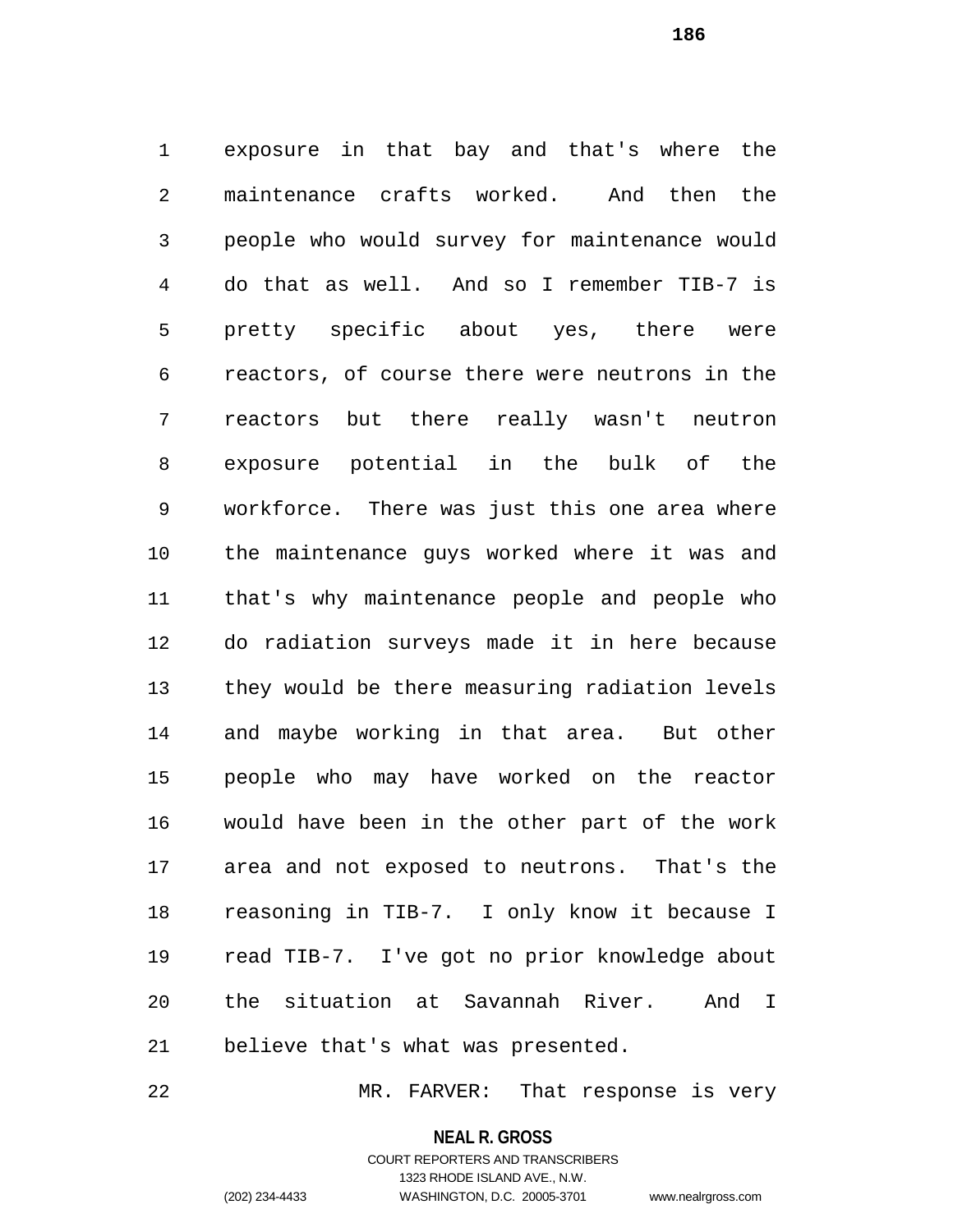thorough and follows, you know, TIB-7 exactly. In that instance they follow it exactly so that's why we agree with their response.

 DR. MAURO: This is John. Do we have a Site Profile issued here whereby we may not agree and that the exposures are that constrained?

 MR. HINNEFELD: Well, it would be a TIB-7 issue.

 DR. MAURO: Oh, our TIB-7 issue. That might be what we have here. I can't speak to the status of our review of TIB-7 and whether this issue came up or not. But it does sound like that, you know, if there's reason to believe that it's not that constrained you could see why one person would make one judgment and another a different one. Anyway…

 CHAIRMAN GRIFFON: Yes, I was also thinking of that whole issue of placing people. I mean, if an engineer as defined by that job type would have never been in those

#### **NEAL R. GROSS**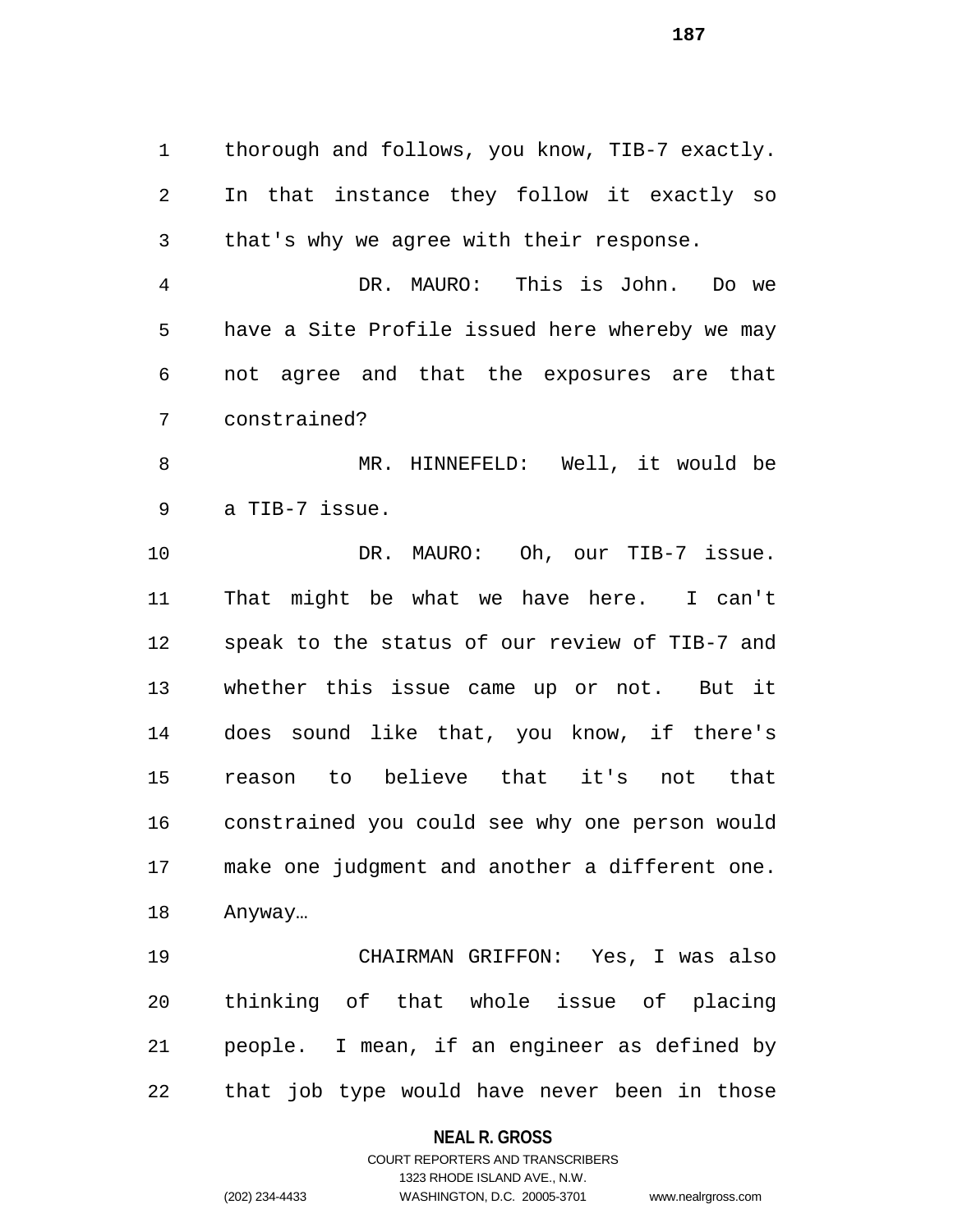locations, you know, Stu's argument seems reasonable, you know. But I'm wondering how much we can rely on the job titles. Maybe in this case we can.

 MR. FARVER: According to TIB-7 there's just certain occupations that would be in the area and that's not one of them.

8 MR. KATZ: They had the interview too. I don't know what the interview results were. Is this an employee or a survivor case? MR. FARVER: I'd have to go back and find the CATI.

 CHAIRMAN GRIFFON: It seemed to say, the CATI, if I heard Stu's reading of that answer correctly was saying he worked in other areas, right? Based on the CATI I thought it said something about --

 MR. HINNEFELD: The CATI talks about electroplating of uranium metal slugs which I would think would be 300 Area but I could be wrong.

CHAIRMAN GRIFFON: So it's silent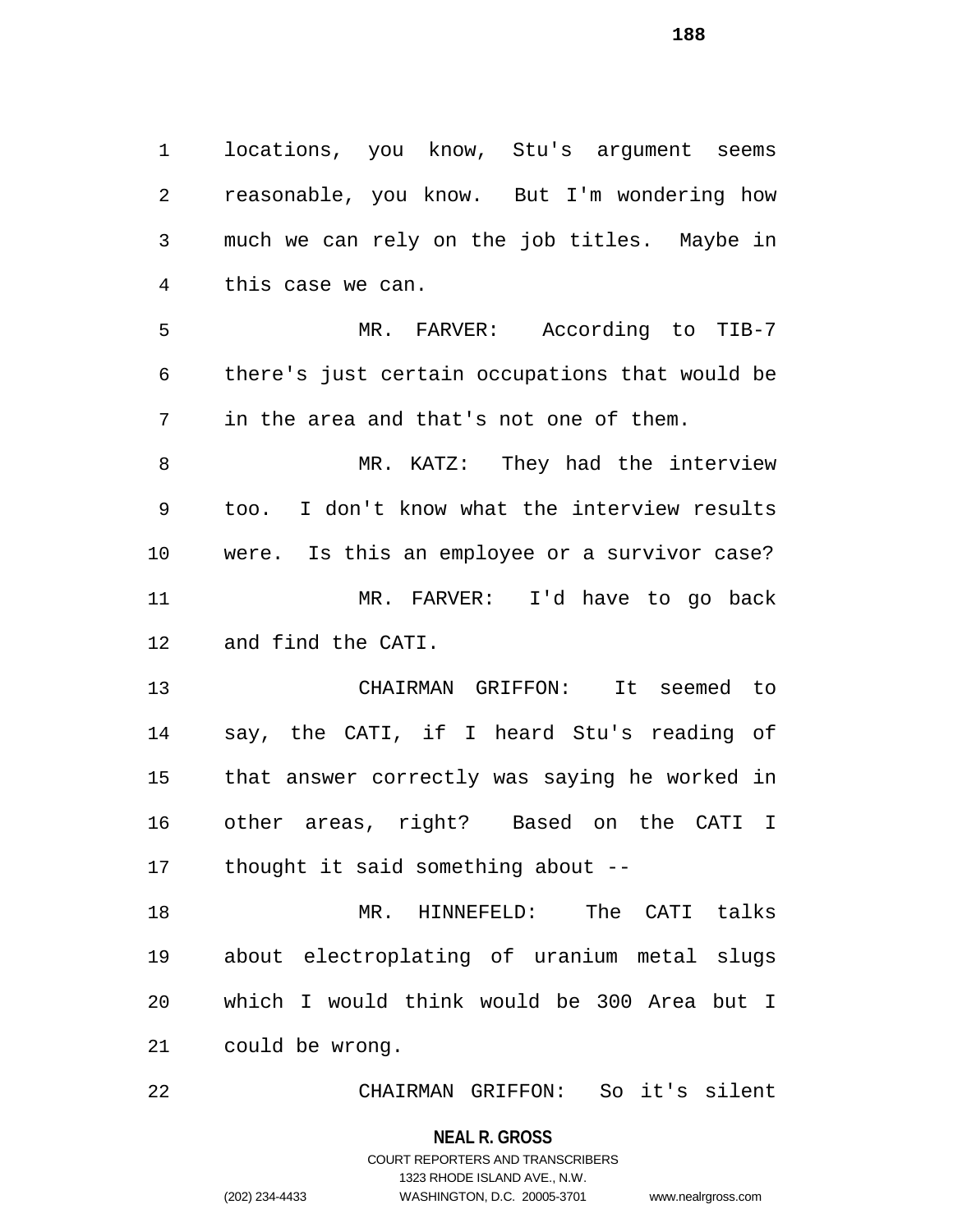on this.

 MR. HINNEFELD: Yes. MEMBER MUNN: I would imagine with that much detail in all probability it's a living claimant. MR. HINNEFELD: Actually, John Mauro, the TIB-7 did in fact review this. CHAIRMAN GRIFFON: I was going to ask that, yes. MEMBER MUNN: I was going to try to find that. I thought we'd looked at TIB-7 very thoroughly. MR. HINNEFELD: It did and made a finding saying that guidance does not specify all occupations that may involve neutron exposure at SRS which seems to be the exact issue -- CHAIRMAN GRIFFON: So it's already on the table, right? MR. HINNEFELD: Well, the finding is closed. MEMBER MUNN: I think we closed

## **NEAL R. GROSS** COURT REPORTERS AND TRANSCRIBERS 1323 RHODE ISLAND AVE., N.W.

(202) 234-4433 WASHINGTON, D.C. 20005-3701 www.nealrgross.com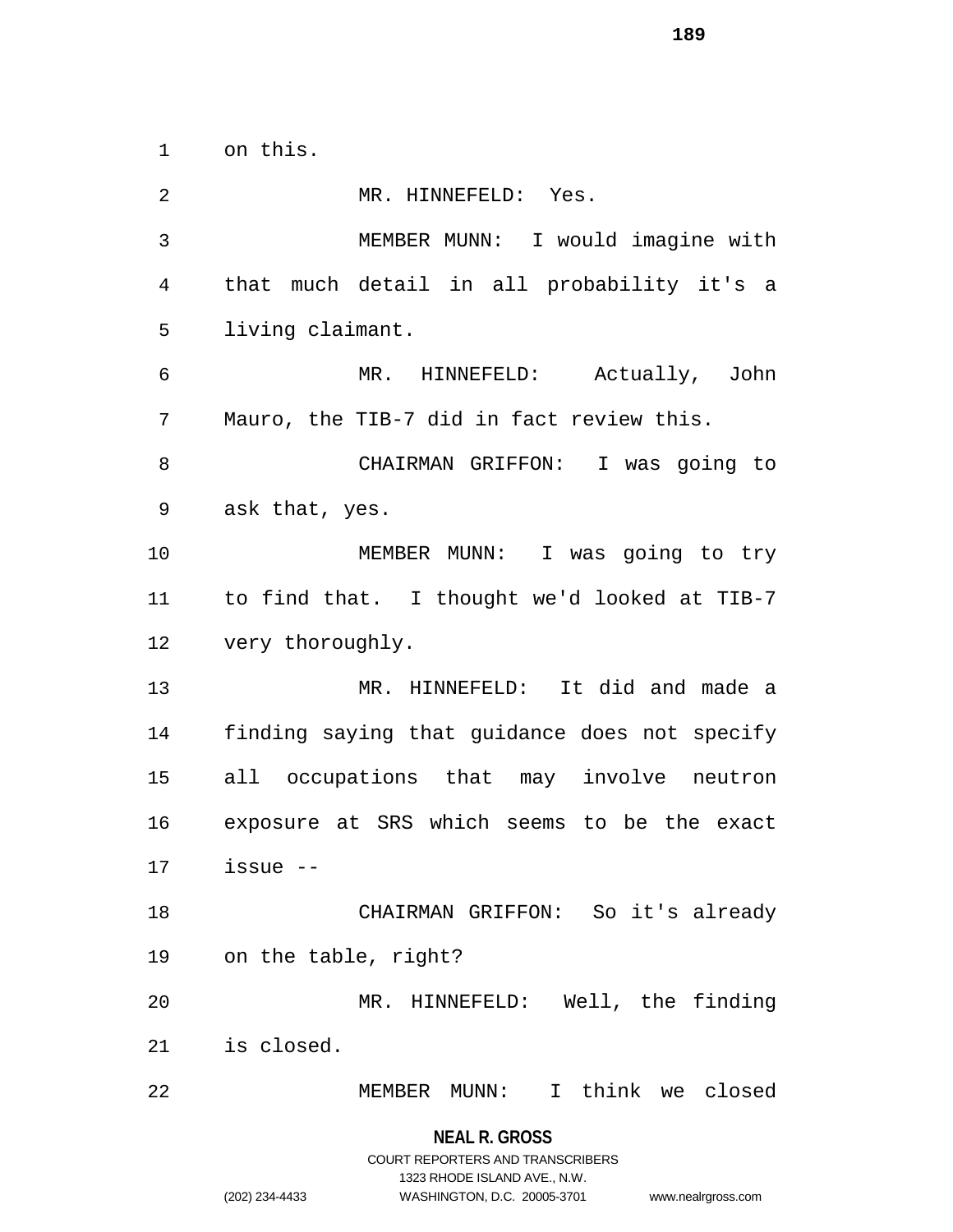it. We referred it back.

| $\overline{2}$ | GRIFFON: The Savannah<br>CHAIRMAN              |
|----------------|------------------------------------------------|
| 3              | River group. No, I'm just teasing.             |
| 4              | MR. HINNEFELD: Well, here's the                |
| 5              | thing. The finding of -- the resolution of     |
| 6              | the finding was to revise TIB-7 to clarify or  |
| 7              | cancel TIB-7 and provide a new program for the |
| 8              | TBD. So in other words, revise TIB-7 to make   |
| 9              | it clearer or cancel TIB-7 and put that        |
| 10             | quidance in the Site Profile.                  |
| 11             | CHAIRMAN GRIFFON: Site Profile,                |
| 12             | right.                                         |
| 13             | MR. HINNEFELD: And then the                    |
| 14             | closing statement is SC&A's review of Rev 1 of |
| 15             | TIB-7 found that NIOSH satisfactorily          |
| 16             | accommodate SC&A's finding, no further action  |
| 17             | is required. So Rev 1 --                       |
| 18             | CHAIRMAN GRIFFON: So you accepted              |
| 19             | the way they clarified.                        |
| 20             | MR. HINNEFELD: Now, I don't know               |
| 21             | what rev I remembered from and I don't know    |
| 22             | what rev this dose reconstruction was<br>done  |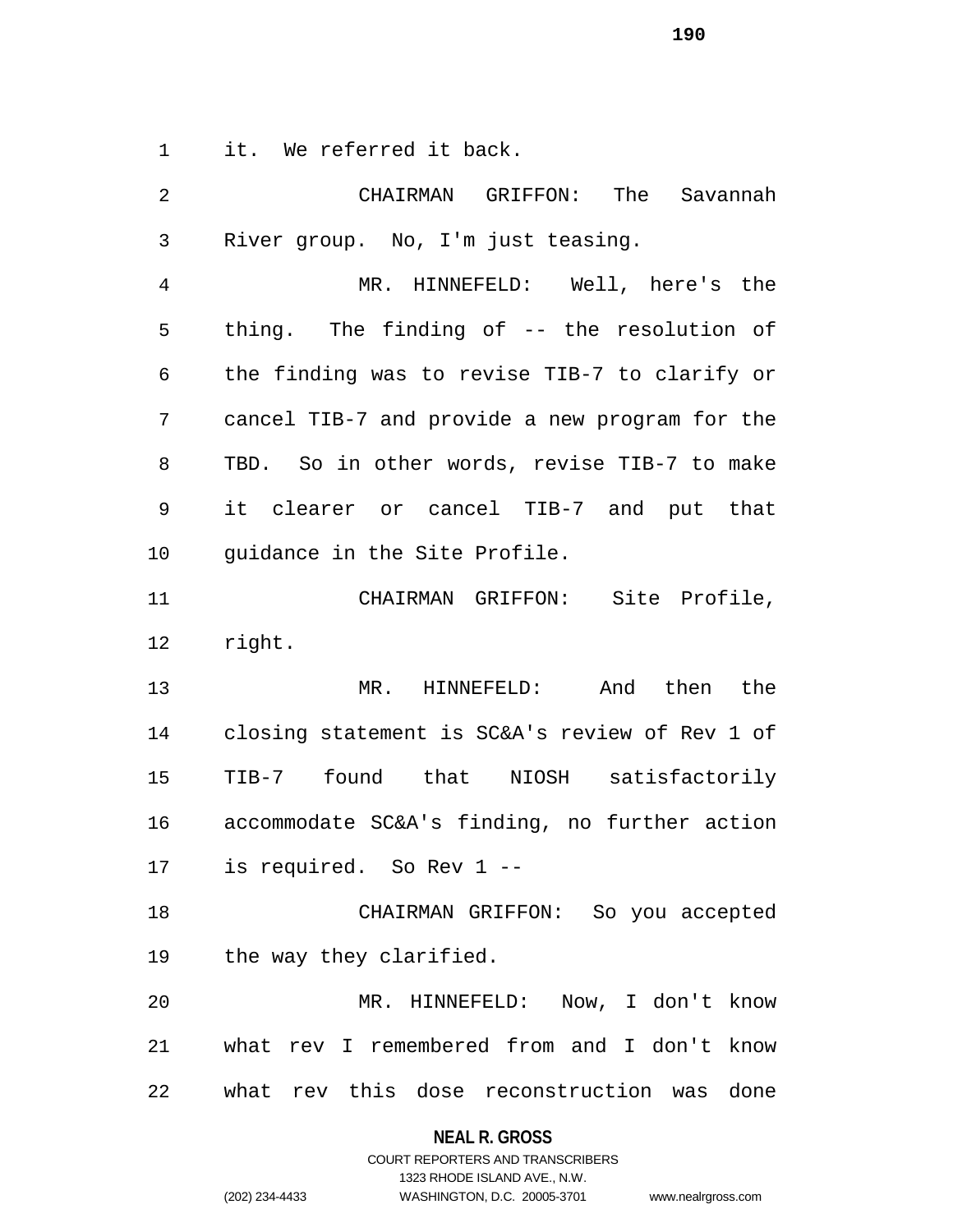with. And I don't know if we prepared this dose reconstruction to Rev 1. So I mean, to be consistent if we were going to say well, Rev 1 has been deemed okay, you know, the thing now would be to say was this DR done with Rev 1 or was it done with Rev 0 in which case you would have to see if it's still okay with Rev 1. Does that make sense? It's making my head hurt. CHAIRMAN GRIFFON: You don't know, Doug, which one this fell under by any chance? MR. FARVER: No, but I could go

 back and check the files and see what one was referenced.

 MEMBER CLAWSON: You don't know what the changes to OTIB-0007 were?

 MR. HINNEFELD: Well, I see what I can find. I have a wealth of information at my fingertips if I can figure out how to get there.

 MS. BEHLING: Excuse me, Kathy Behling. This dose reconstruction was done --

#### **NEAL R. GROSS**

COURT REPORTERS AND TRANSCRIBERS 1323 RHODE ISLAND AVE., N.W. (202) 234-4433 WASHINGTON, D.C. 20005-3701 www.nealrgross.com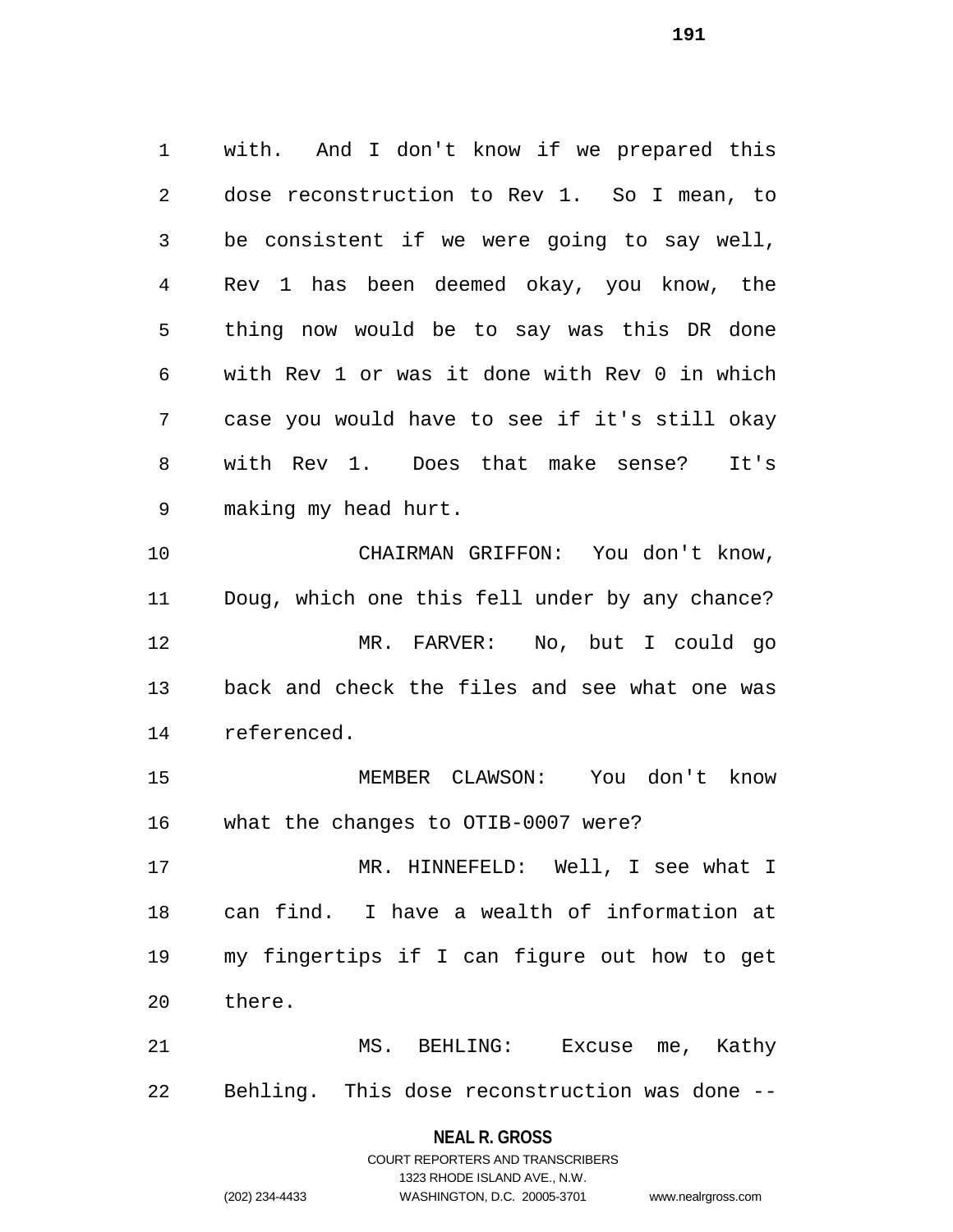or NIOSH did the dose reconstruction in December of 2005 and the OTIB-0007 was revised in October of 2007. So this was not done under Revision 1. And the description for Revision 1 says, "Clarification of locations, occupations and time periods for which this TBD applies."

 DR. MAURO: This is John. I would like to add an overarching issue which I think goes to our opening discussion, and it could be very important. When you get to the point where trying to resolve something at this level of precision and it goes against the claimant I think this really gets to the heart of some of these fundamental concepts and concerns raised in the 10-year review. You know, do we want to operate at a level of assumption regarding job title, job location, et cetera, et cetera that goes to this level of granularity? And I think that is really the core question here because when you get to this point where we are now you're really in

## **NEAL R. GROSS**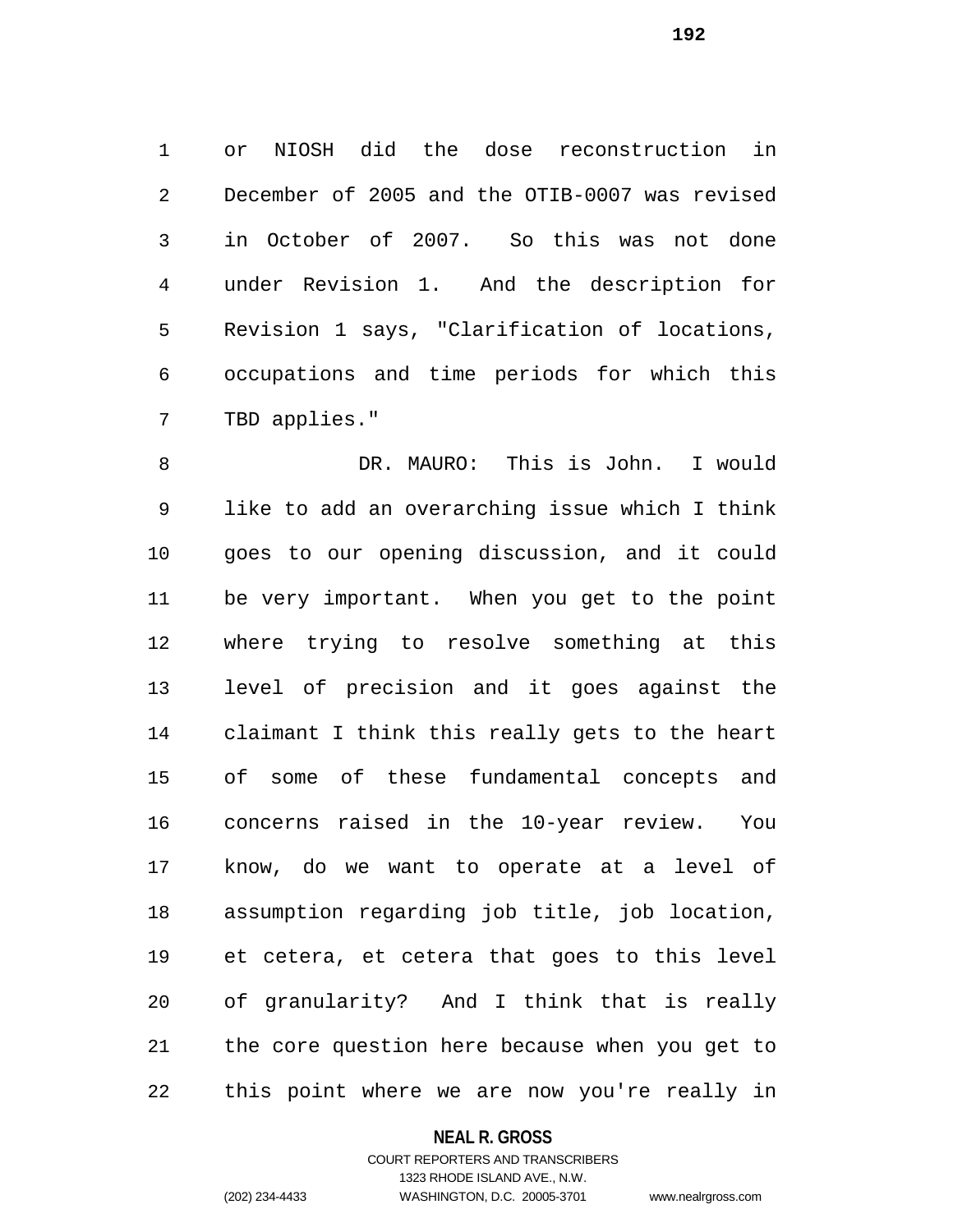an impossible situation. Certainly both the - - do you look for weight of evidence that is overwhelming, that no, it's really out of the question that this person could have ever had some neutron exposure. If you're looking for that then you sort of have to assign this person some neutron exposure because, you know, it's a fine judgment we're making here. Anyway, I bring this up only because I think this goes to the heart of one of these overarching issues that we've been talking about.

 CHAIRMAN GRIFFON: Yes, no, this definitely is the overarching issue, but I also get the sense that in this particular case it was fairly well defined. I mean, I don't dispute that that issue still exists, but in this case it seems like a pretty strong rationale.

 MR. FARVER: The rationale they gave which is from Rev 1 of TIB-7, I believe, was what was done. Now, I don't have Rev 0 of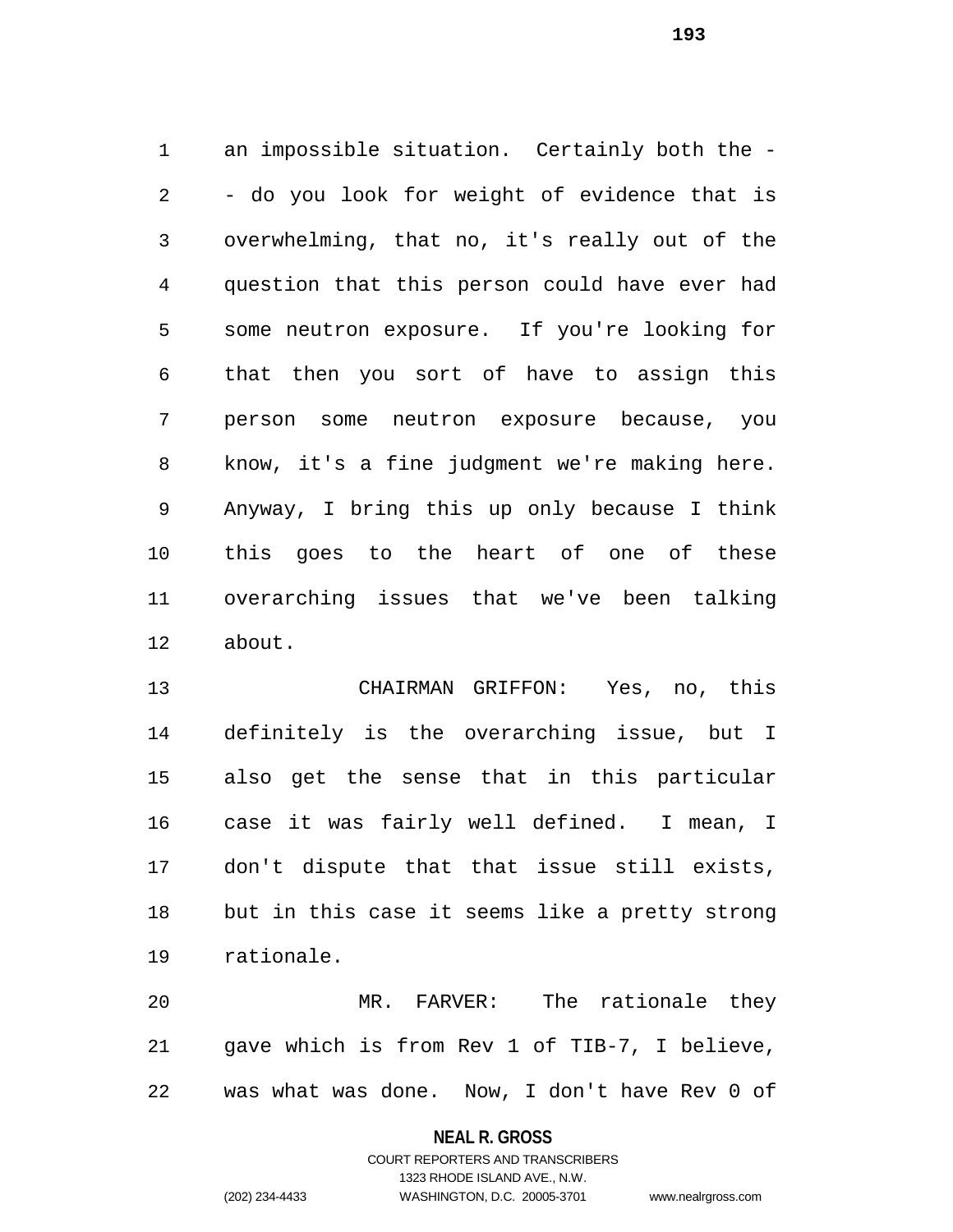TIB-7 so I don't know what was in TIB in the Rev 0, but according to the current TIB-7, it was done under that guidance.

 CHAIRMAN GRIFFON: Right, right. MR. HINNEFELD: If you want to do that analysis, I can find it and forward to you the Rev 0 if you would like. I don't think we should do it in a meeting.

 CHAIRMAN GRIFFON: I think we have to close this one. And I don't, I'd be shocked if this issue doesn't come up again so I think we need to close it for this specific case. Hearing no other objections, I'll close it.

 MR. FARVER: In this case, they may not have followed the exact wording of Rev 0 which, to correct it, you would add more job titles and so forth which apparently is what was added to Rev 1.

 CHAIRMAN GRIFFON: Yes. Right. That would be the action anyway, so yes, yes.

MR. FARVER: Yes.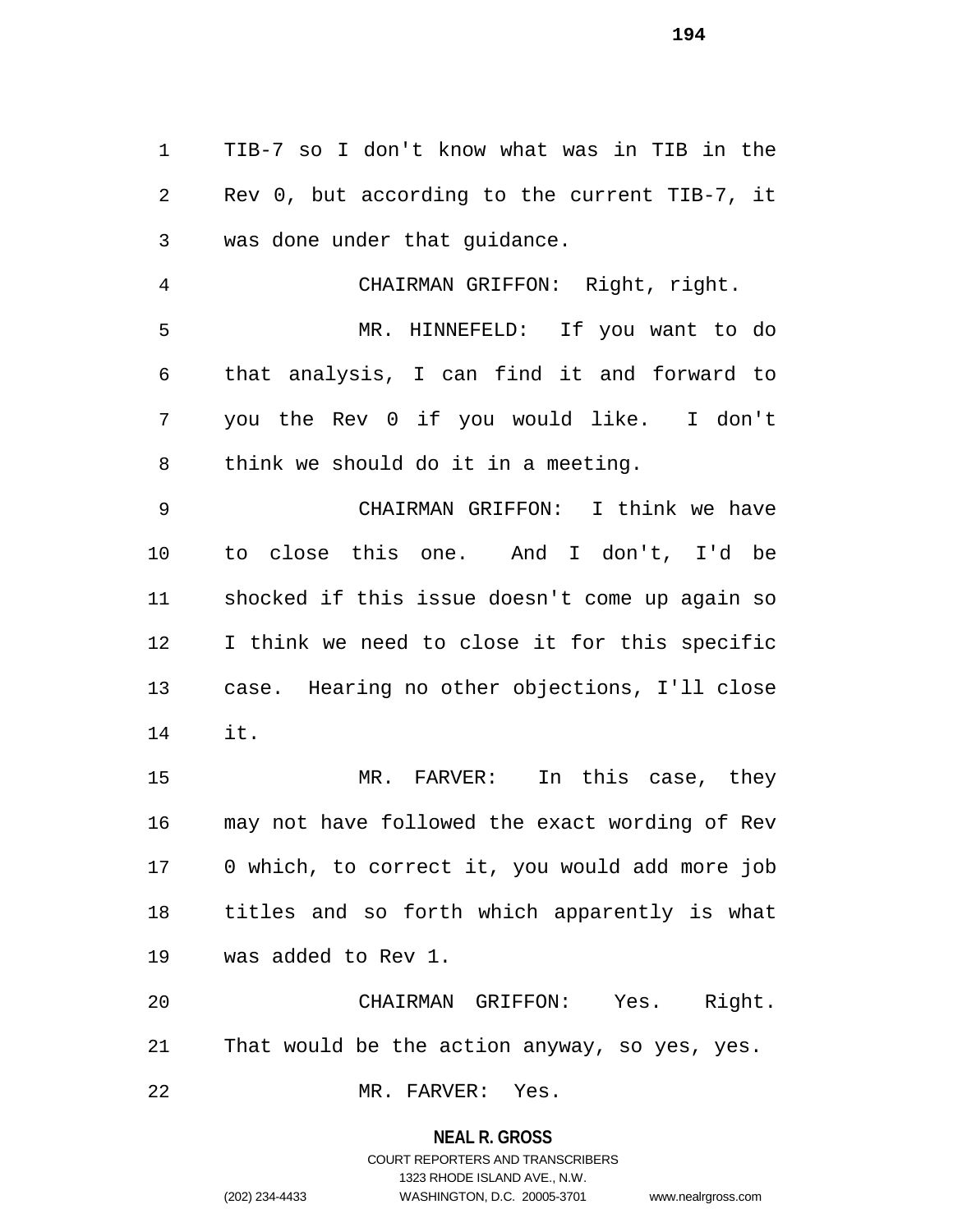CHAIRMAN GRIFFON: So I don't think leaving it open gets us anywhere so I think we close it. Yes. DR. ULSH: 167.3 is -- CHAIRMAN GRIFFON: Closed. Now that next one is just probably a note from me on where the response is. Check CDC email. So I'll make that clearer. Not yellow. All right, 168.7. MR. FARVER: 168.4, don't we -- or is that closed? CHAIRMAN GRIFFON: I have that closed unless I made a mistake. 14 MR. FARVER: Okay. CHAIRMAN GRIFFON: Do you have it open? MR. FARVER: I'm in the wrong spreadsheet. I'm in the wrong matrix. CHAIRMAN GRIFFON: Alright, 168.7. Looks like a Mound. DR. ULSH: T-building, must be Mound.

1323 RHODE ISLAND AVE., N.W.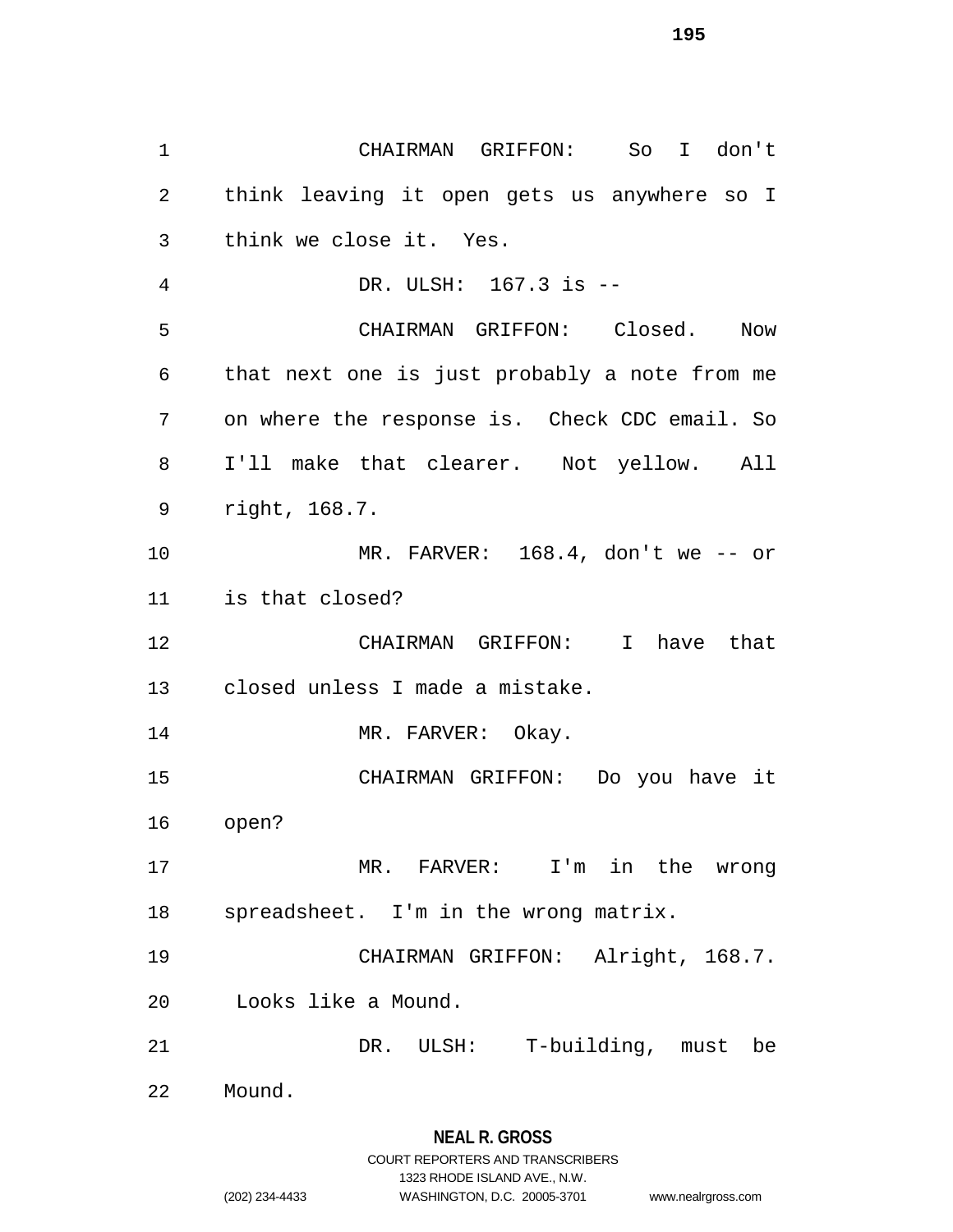MR. FARVER: We reviewed their April response and we agree with what they did, which, we should have their response there. So we're in agreement with the April response. MEMBER MUNN: That it can be

closed.

8 MR. FARVER: Yes.

 CHAIRMAN GRIFFON: Can you just tell us what this was about real quickly? MR. FARVER: Briefly, this goes back to when they did their dose assessments at Mound previously, and instead of doing a detailed assessment for everyone I think they went in and used a sample result equal to the decision level and calculated a minimum dose from that and assigned it. So I do not believe this employee actually did have a plutonium sample, it was just one that was assigned for dose assessment. Scott, was it something to that effect?

MR. SIEBERT: Yes, that sounds

**NEAL R. GROSS** COURT REPORTERS AND TRANSCRIBERS 1323 RHODE ISLAND AVE., N.W. (202) 234-4433 WASHINGTON, D.C. 20005-3701 www.nealrgross.com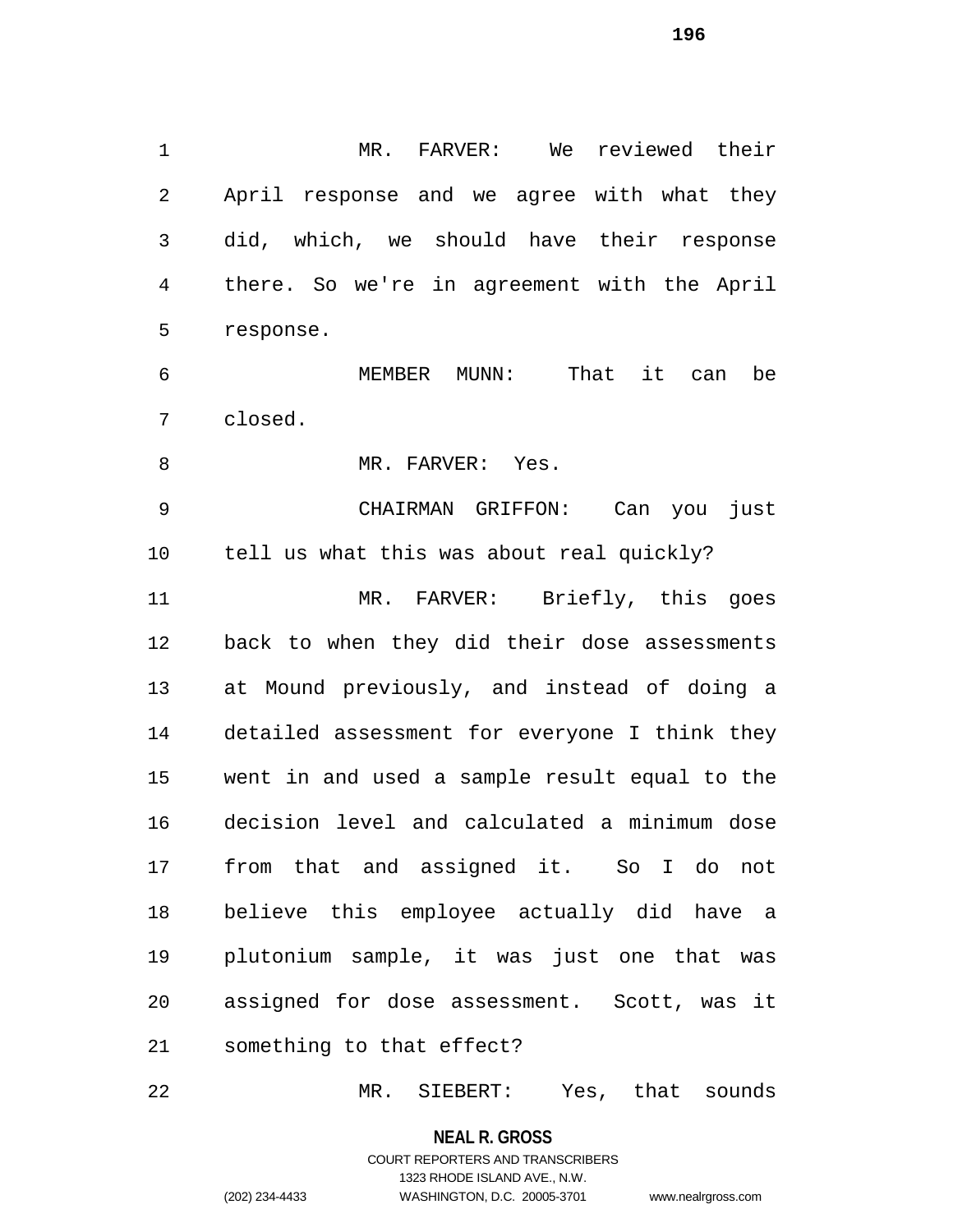about right.

 MR. FARVER: So, it wasn't that he worked in a plutonium area and had a plutonium bioassay and all this; it just was a method of expediting their dose assessments back when they did them, the '80s? '90s? MEMBER MUNN: Eighties, I thought, but maybe not. MR. FARVER: So that can close. CHAIRMAN GRIFFON: So, I mean, well, this may be drilling down a bit far but why were they assigning plutonium dose then with the previous method? There must have been some rationale. MR. FARVER: There was some letter stating due to the scope of the project, exposure investigations were not conducted as part of these assessments. I think it was just a way to get through it quickly. CHAIRMAN GRIFFON: Okay. But you're okay with what the -- MR. FARVER: Yes.

#### **NEAL R. GROSS**

## COURT REPORTERS AND TRANSCRIBERS 1323 RHODE ISLAND AVE., N.W. (202) 234-4433 WASHINGTON, D.C. 20005-3701 www.nealrgross.com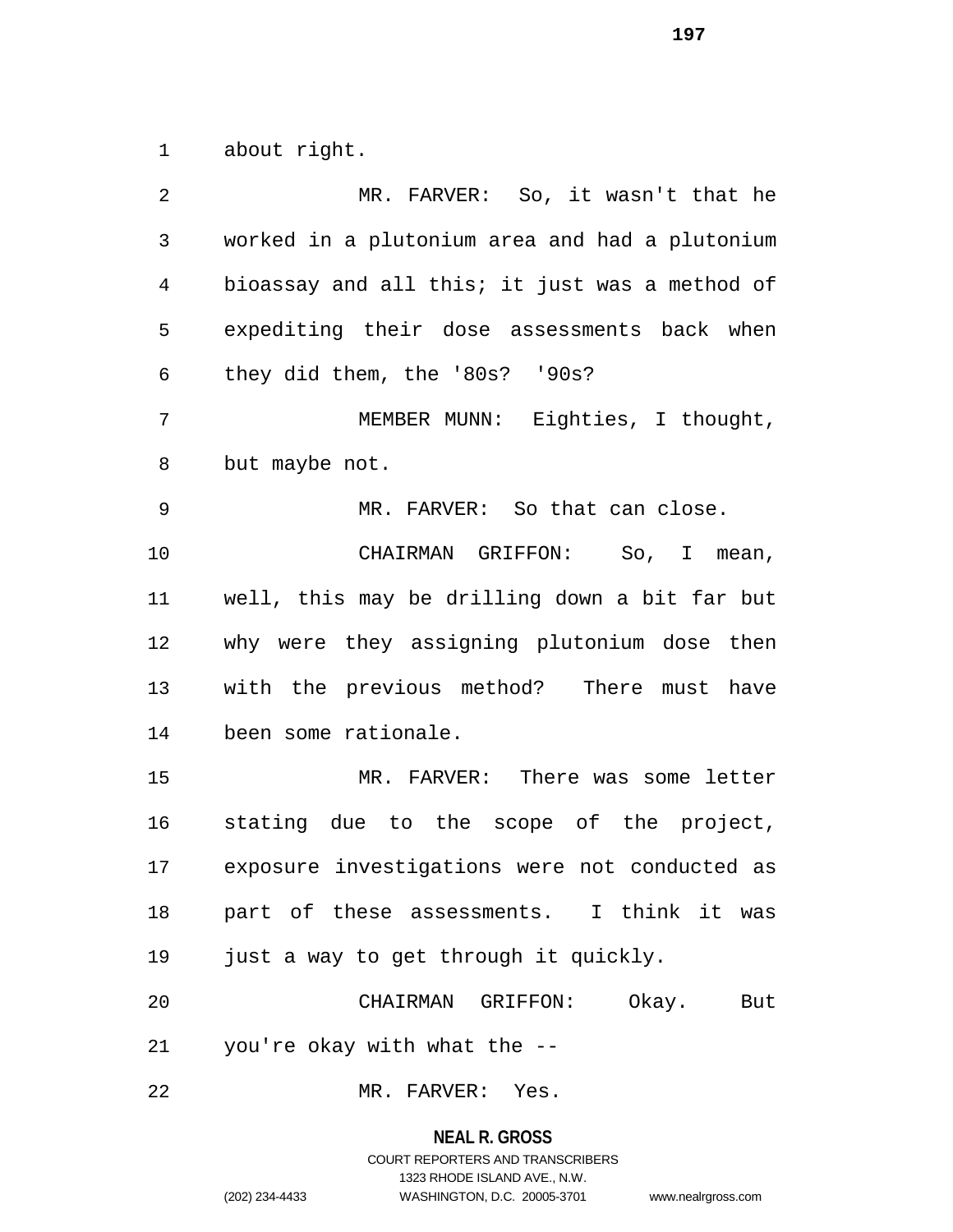CHAIRMAN GRIFFON: -- their explanation. Anybody follow up on that one? MEMBER MUNN: Looks like it's covered. CHAIRMAN GRIFFON: I think I'm okay with it. I mean, I do remember the DR project and they did do some screening, right? 8 MR. FARVER: Yes. CHAIRMAN GRIFFON: So I could see that. MR. FARVER: So this was mid-'90s. MEMBER MUNN: Was it? MR. FARVER: I think so. DR. ULSH: Oh, are you talking about the MJW pre-1989 dose requirements? CHAIRMAN GRIFFON: Right. MR. FARVER: Is this the pre or the -- CHAIRMAN GRIFFON: Yes. MR. FARVER: The dose is from pre-1989.

MR. HINNEFELD: The dose is from

**NEAL R. GROSS** COURT REPORTERS AND TRANSCRIBERS

1323 RHODE ISLAND AVE., N.W.

(202) 234-4433 WASHINGTON, D.C. 20005-3701 www.nealrgross.com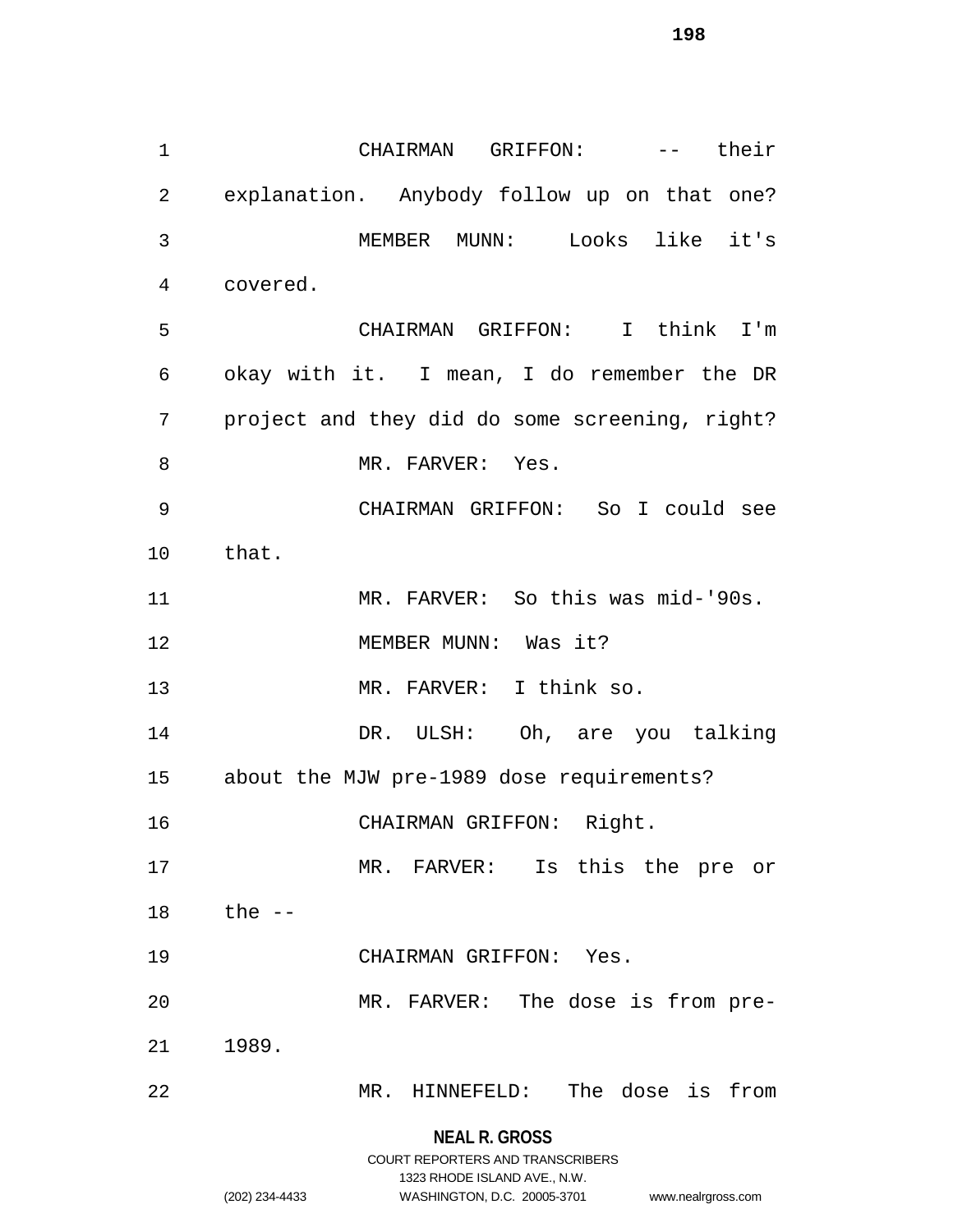pre-1989. They did it I think in '90. 2 MR. FARVER: Yes. DR. ULSH: The late '90s and I think it was issued in 2000. MR. FARVER: I believe that's what all this was from. DR. ULSH: Alright, I don't know that I have a more clear answer for you. CHAIRMAN GRIFFON: We really should know what the report is, yes. MEMBER MUNN: 170.2? 12 CHAIRMAN GRIFFON: Where are we, Wanda, 170.2? 14 MEMBER MUNN: I believe. CHAIRMAN GRIFFON: Okay. MR. FARVER: Okay, let's see if I can explain this one. Started off with a finding of failing to consider or assign unmonitored and missed neutron doses for 1947 to '51 and '62 to '88. And this is going to be X-10.

CHAIRMAN GRIFFON: And Y-12 or

**NEAL R. GROSS** COURT REPORTERS AND TRANSCRIBERS

1323 RHODE ISLAND AVE., N.W.

(202) 234-4433 WASHINGTON, D.C. 20005-3701 www.nealrgross.com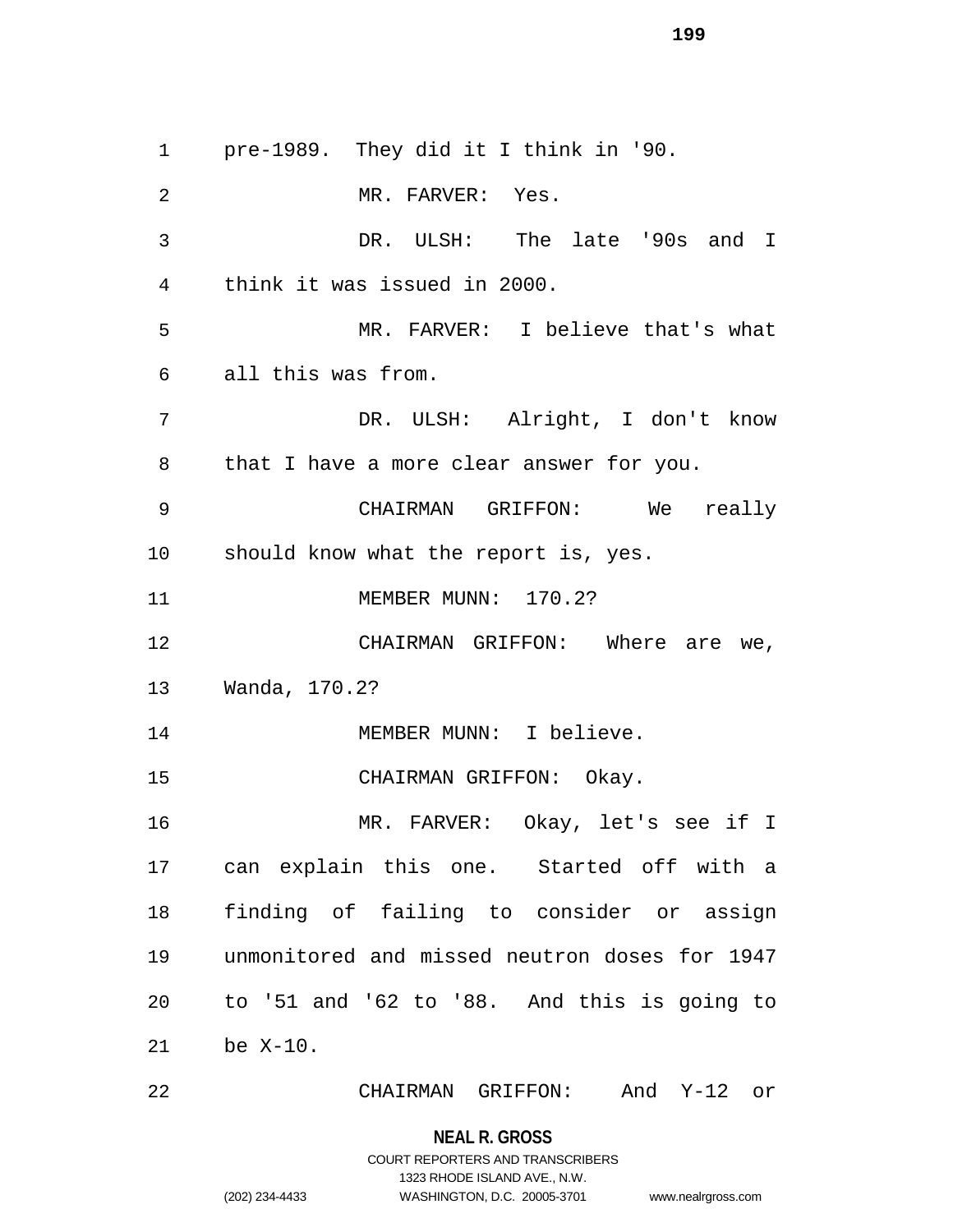1 just X-10? I see both mentioned.

 MR. FARVER: I see both names. Okay. You can go down and read through the NIOSH responses there in yellow, and when you get down to the last one which was in April and NIOSH concludes, the individual should not have been assigned neutron dose. Guidance included in ORAU OTIB-23. And I went back and looked at OTIB-23 and they did follow that guidance. However, there is, from Section 6 of that OTIB it also says, if the above condition is met concerning the missed dose not being assigned, then dose reconstructors should include appropriate explanatory language in the dose reconstruction report. This should include a discussion in the DR report of the available information regarding work locations and the rationale for the conclusion that neutron doses could not have exceeded incidental levels. In other words, if you're going to

claim it's OTIB-23 and there was no potential

## **NEAL R. GROSS**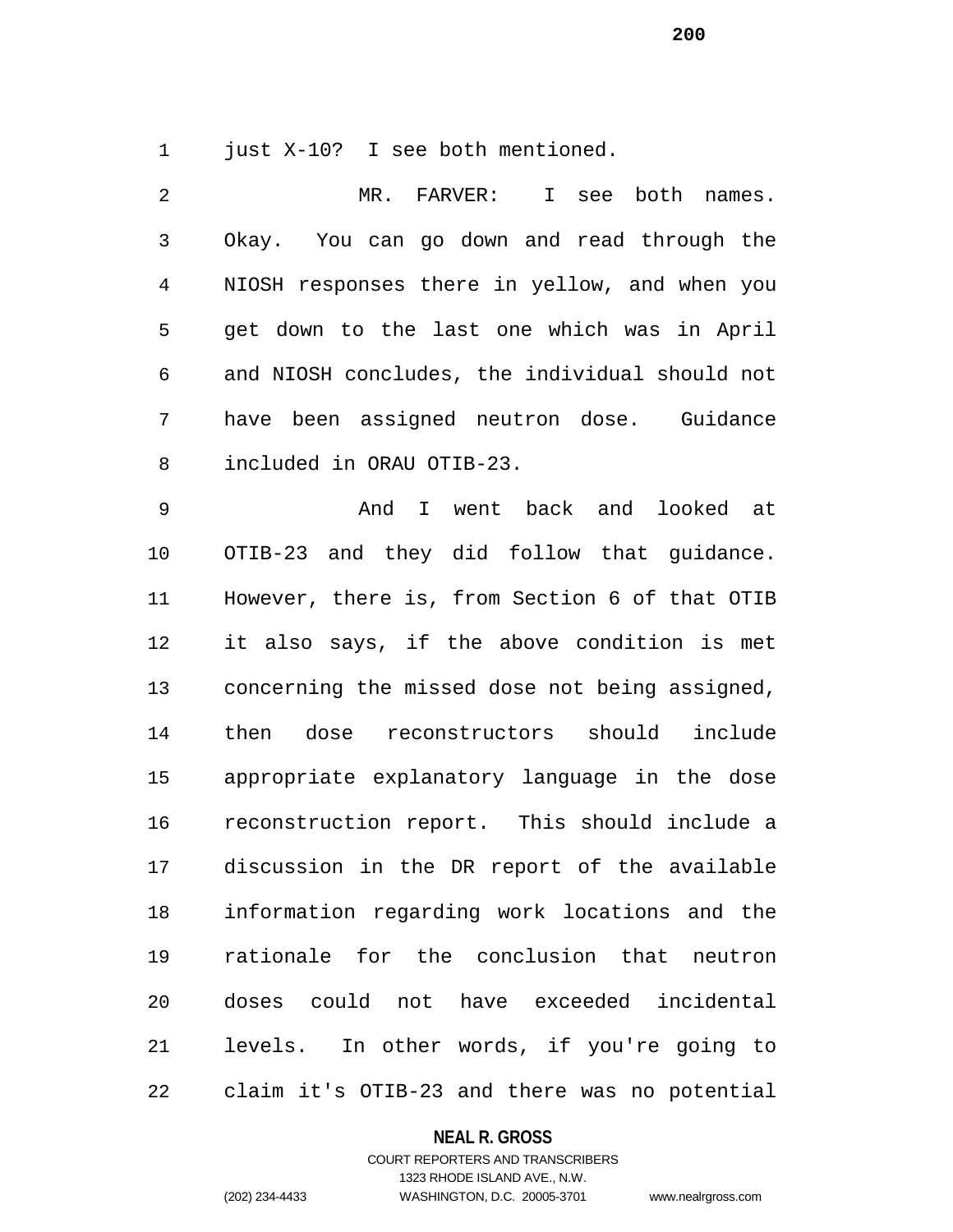then you have to put that explanation in there for that assumption, which was not done, but I mean it's good, it's a good thing to do. So that was my only comment on the response. They did follow OTIB-23 except for the section that says if you're going to not assign the missed dose then you better explain why.

 DR. ULSH: So with the further explanation that was not included in the DR that we provided and you are in agreement with our decision not to, but we should have put that explanation in the DR?

13 MR. FARVER: Yes.

14 DR. ULSH: Okay.

 MEMBER MUNN: Then it can be closed.

 MR. FARVER: And actually I think that's probably a good practice for a lot of these cases on this neutron dose was to write down your justification for not doing it.

CHAIRMAN GRIFFON: Right.

MEMBER MUNN: Put the statement

**NEAL R. GROSS** COURT REPORTERS AND TRANSCRIBERS

1323 RHODE ISLAND AVE., N.W.

(202) 234-4433 WASHINGTON, D.C. 20005-3701 www.nealrgross.com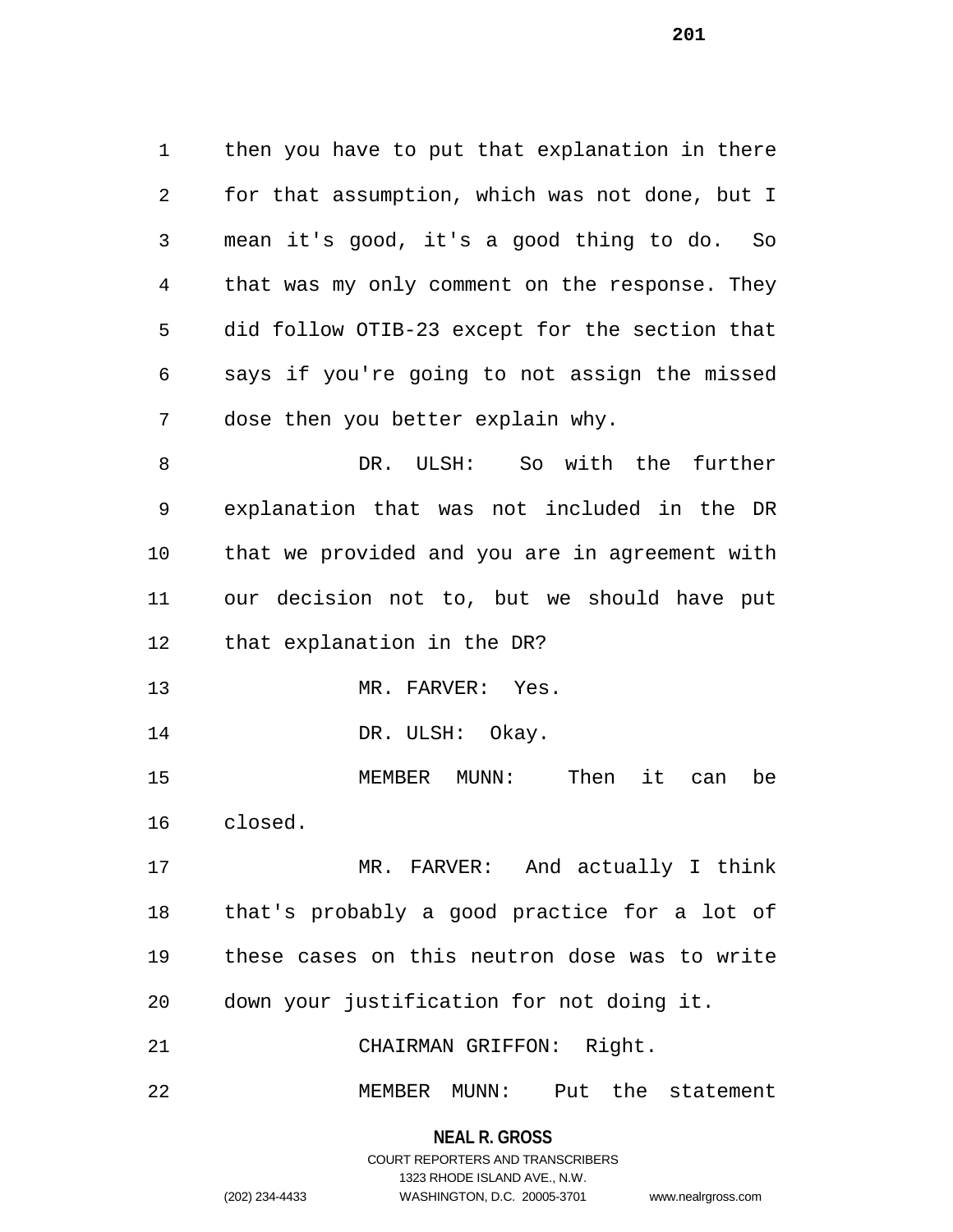in.

| $\overline{2}$ | CHAIRMAN GRIFFON: Right.                          |
|----------------|---------------------------------------------------|
| 3              | MEMBER MUNN: 171.2?                               |
| 4              | MR. FARVER: Yes.                                  |
| 5              | MEMBER MUNN: More unmonitored                     |
| 6              | missed neutron dose.                              |
| 7              | MR. FARVER: More unmonitored                      |
| 8              | neutron dose. NIOSH failed to assign              |
| 9              | unmonitored and missed neutron dose for 1965      |
| 10             | to '89.                                           |
| 11             | MEMBER MUNN: An overestimating                    |
| 12             | practice.                                         |
| 13             | MR. KATZ: Is this 171.4?                          |
| 14             | MR. FARVER: 171.2.                                |
| 15             | CHAIRMAN GRIFFON: Can I say for                   |
| 16 1           | that last one, I was still typing on that last    |
|                | 17 one but that NIOSH agrees that the information |
| 18             | should have been included, the extra              |
| 19             | information? I mean I think that's, just so       |
| 20             | we can close it. The decision was right but       |
| 21             | they should have had the explanation. Yes,        |
| 22             | alright.                                          |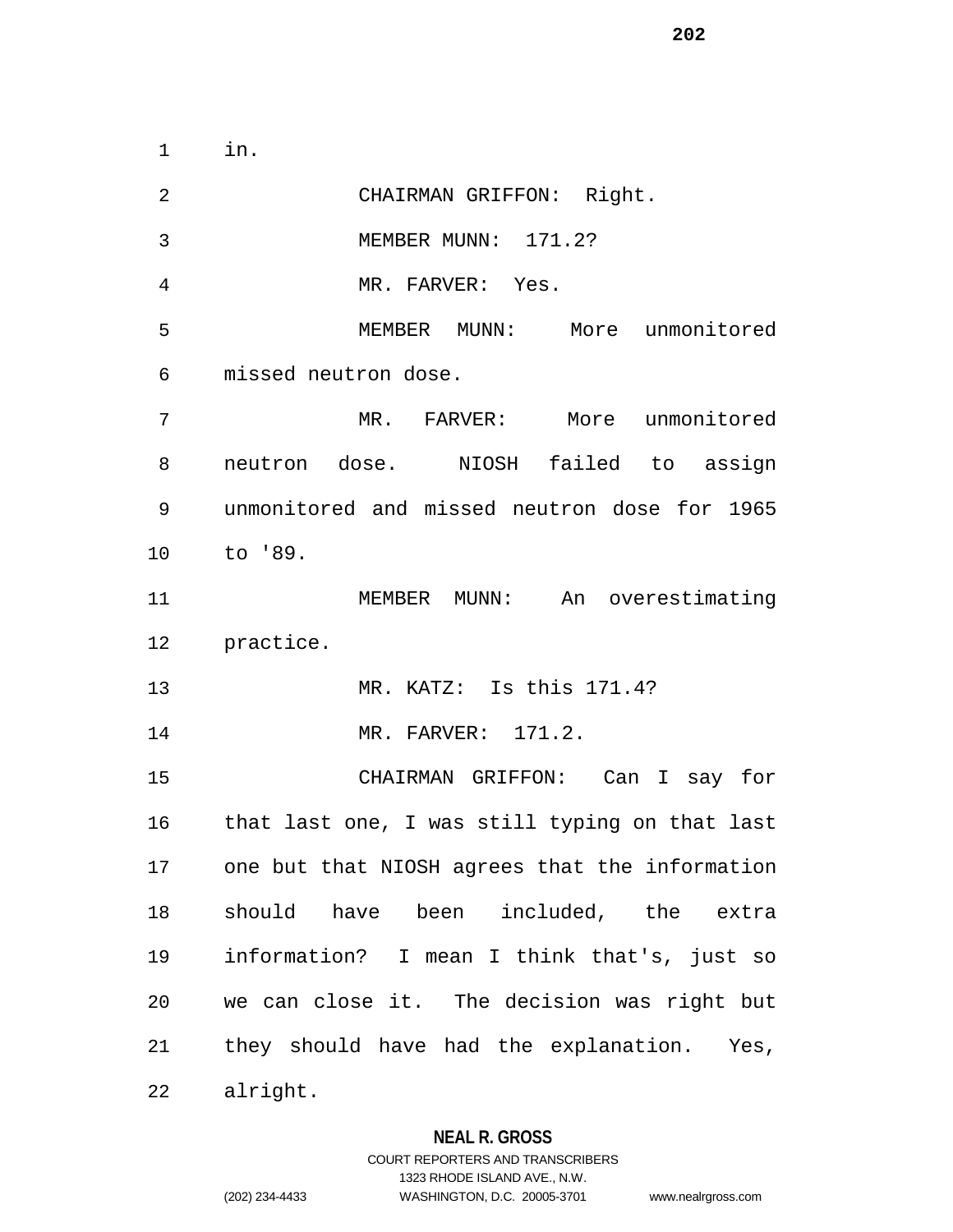MR. FARVER: And for 171.2, the employee was the senior engineer draftsman in design technology at ORNL from '56 through 1989. Various work locations throughout ORNL. And neutron dose was assigned, or missed neutron dose was assigned for the period up through 1974 but not for the period after. 8 MEMBER MUNN: It's an overestimate. MR. FARVER: And that was basically the finding that they did not assign 12 it for the years of the after-74. 13 MEMBER MUNN: From '74 to '89. 14 MR. FARVER: Through '89. MEMBER MUNN: And they say that it wasn't included because of the work location and no positive data. DR. ULSH: Well, it looks to me like we did assign it up through '74. CHAIRMAN GRIFFON: Up through '74, right. MR. FARVER: Up through '74.

> **NEAL R. GROSS** COURT REPORTERS AND TRANSCRIBERS

> > 1323 RHODE ISLAND AVE., N.W.

(202) 234-4433 WASHINGTON, D.C. 20005-3701 www.nealrgross.com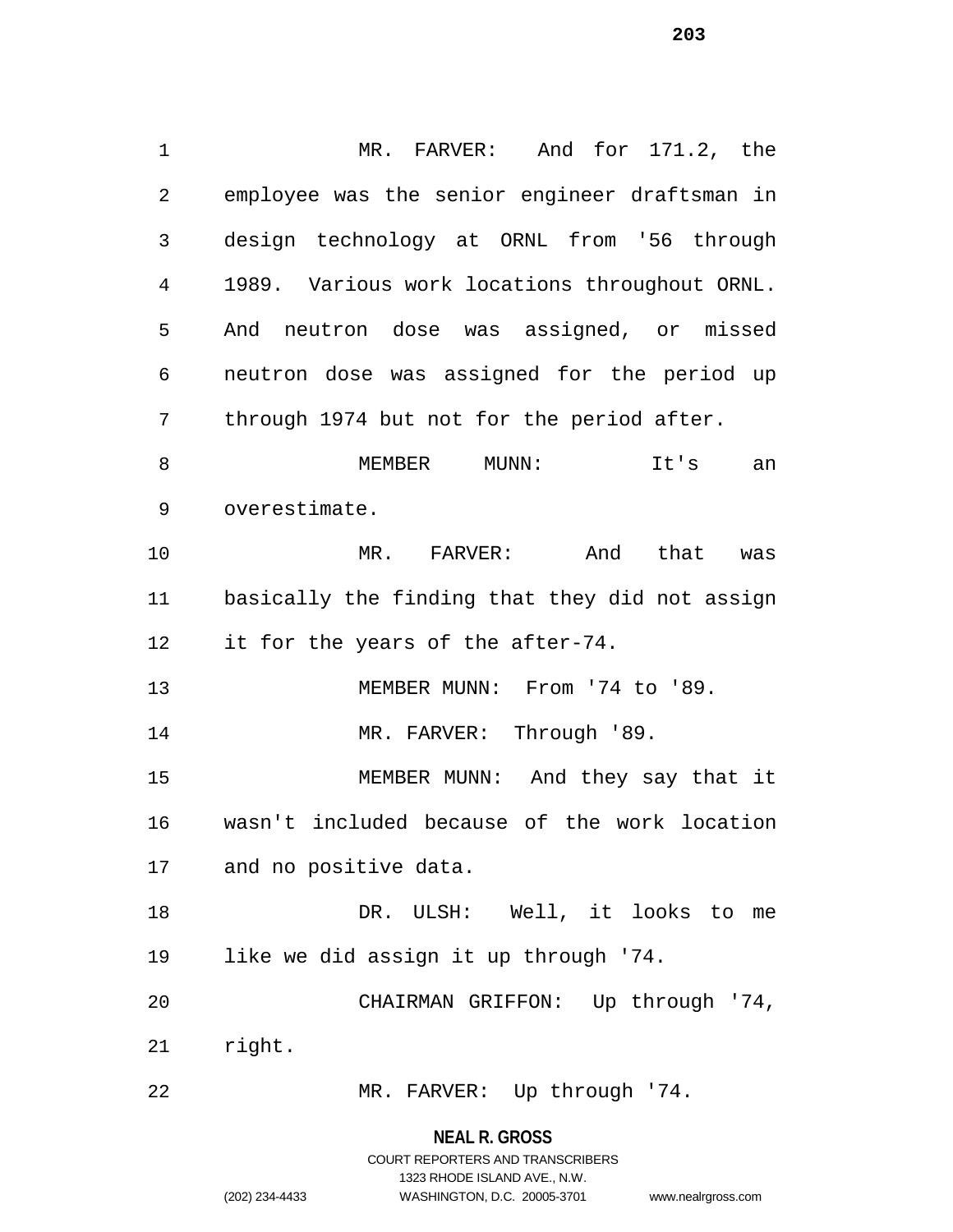DR. ULSH: I think SC&A's question, if I can paraphrase -- CHAIRMAN GRIFFON: Right. Why before. MR. FARVER: Why not after. CHAIRMAN GRIFFON: Right. DR. ULSH: And our explanation, such as it is, says that this was an overestimate and you shouldn't take, more or less, evidence having -- you shouldn't take the fact that we assigned it prior to '74 as evidence of neutron exposure. That was an overestimating thing that we did. Is that, does that sound like what we're saying here? 15 MR. FARVER: Yes. CHAIRMAN GRIFFON: Yes. 17 DR. ULSH: Now, that brings us to, do you agree with that. MR. FARVER: No. I mean, if it is an overestimate and if there is still some discrepancy about the work locations after that time period, why won't you go the

> **NEAL R. GROSS** COURT REPORTERS AND TRANSCRIBERS

> > 1323 RHODE ISLAND AVE., N.W.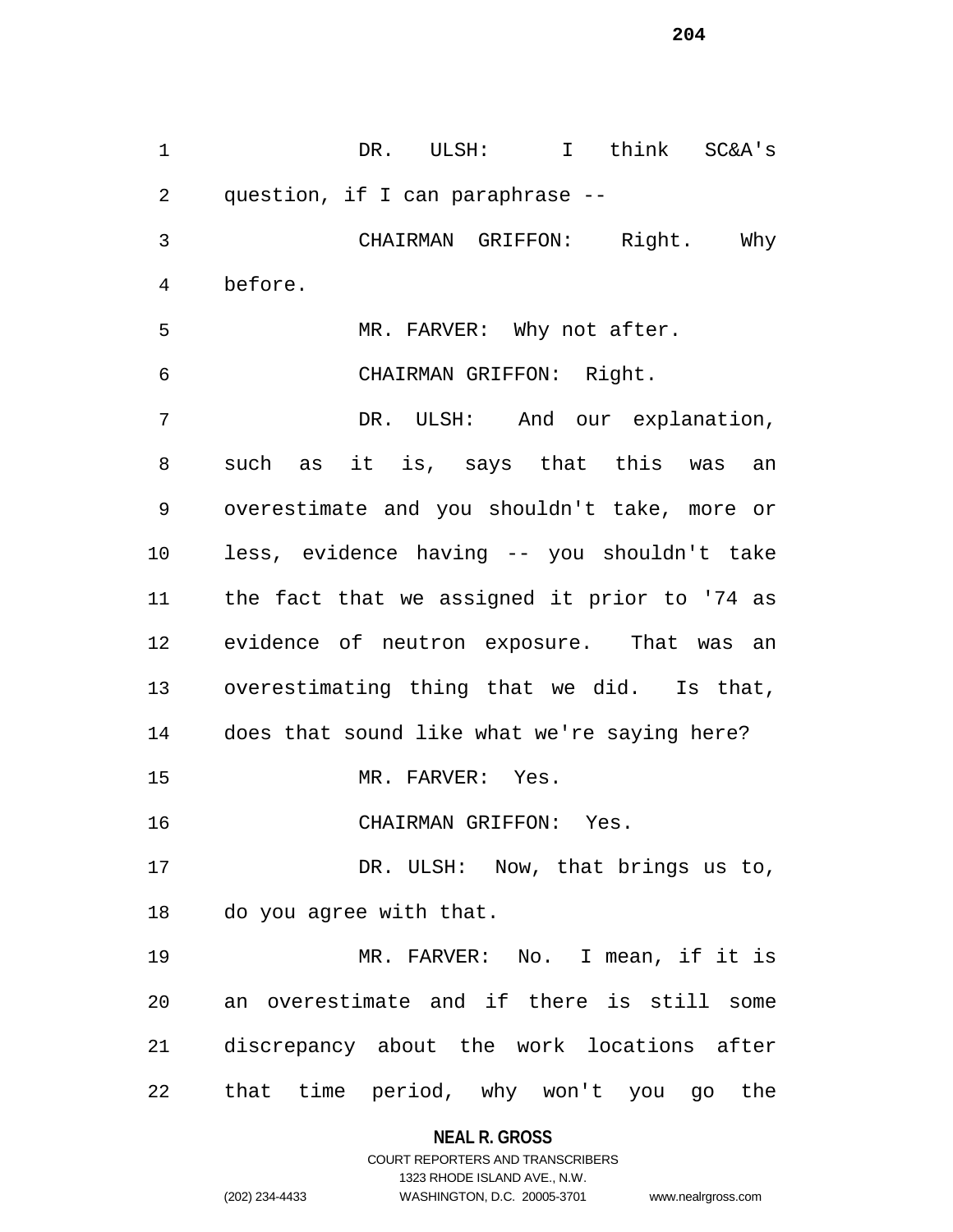claimant-favorable route and say well, you know, he should be assigned something through here? I don't think it's exactly clear where the employee worked when. I think there is some question about work locations, but the work locations that are mentioned are --

 CHAIRMAN GRIFFON: The same before and after that time period.

 MR. FARVER: There are ones that could have neutrons, potential for neutrons. And in our original review, we put a table in there from, it looks like it's the TBD, listing places that should have neutron doses and when they have them. So, our feeling is if the employee's time period fits into that table that's already published then you should go ahead and assign a neutron dose for that period.

 MEMBER MUNN: And it looks like the NIOSH position is, if I can paraphrase it, that job description and lack of any neutron monitoring would lead one to believe --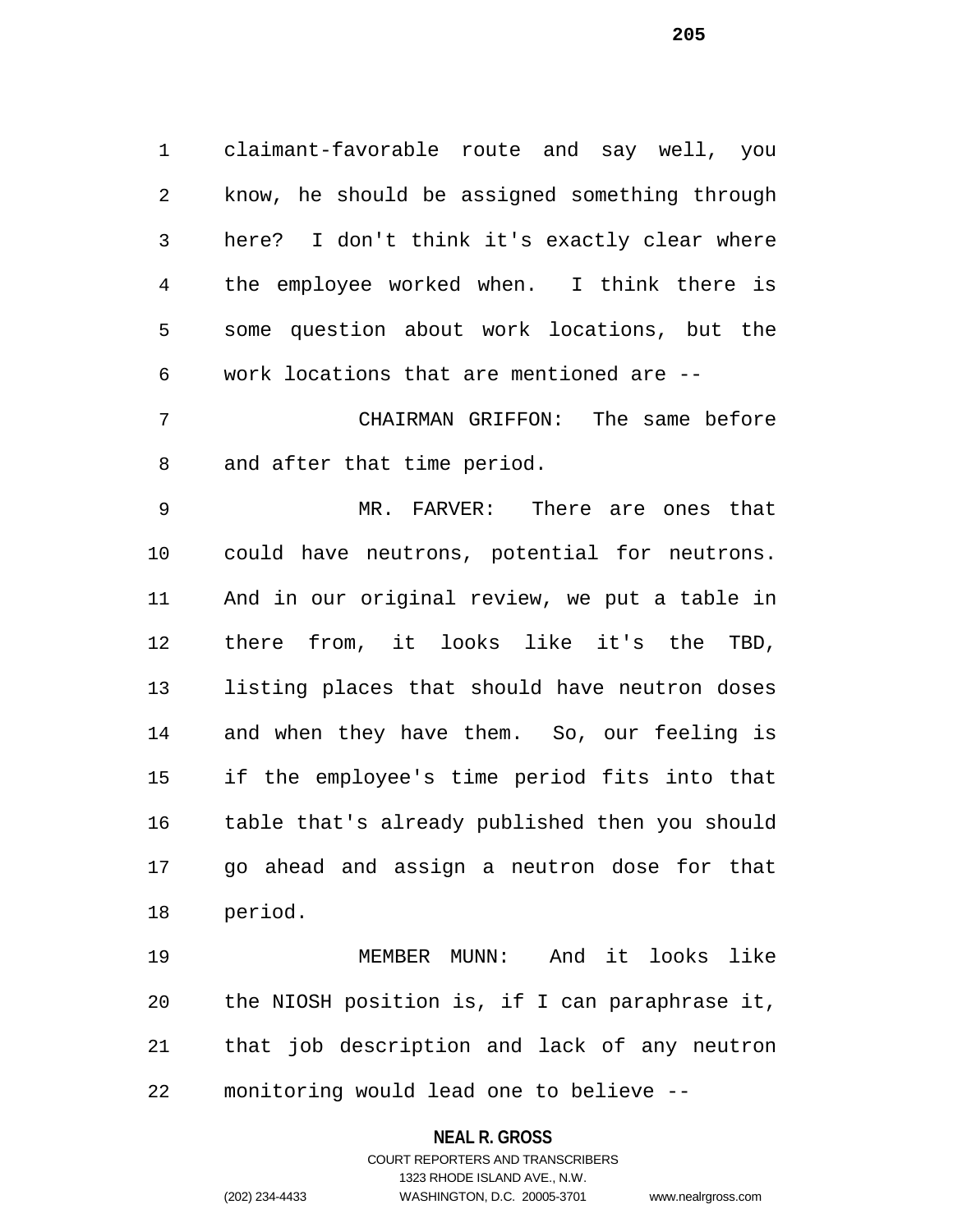DR. MAURO: This is John. To close the circle on this I guess we would have expected some language saying what changed after 1974 that said well, we'll grant them something pre-'74 but it would be pushing it to its extreme to go post-'74 and I guess there's no language in here explaining what might have changed.

 MR. SIEBERT: Well, this is Scott. In the response we gave in April, it stated in the final paragraph in this response the reason the missed neutron dose was not assigned starting in '75 is because all photon doses were zero, no neutron monitoring was performed and the EE's job description would not support neutron exposure or monitoring.

 DR. MAURO: And that was different than what was pre-'74.

 MR. SIEBERT: Pre-'74, if I remember correctly, I'd have to go back and look, but there, I believe there were positive photons so the dose reconstruction just said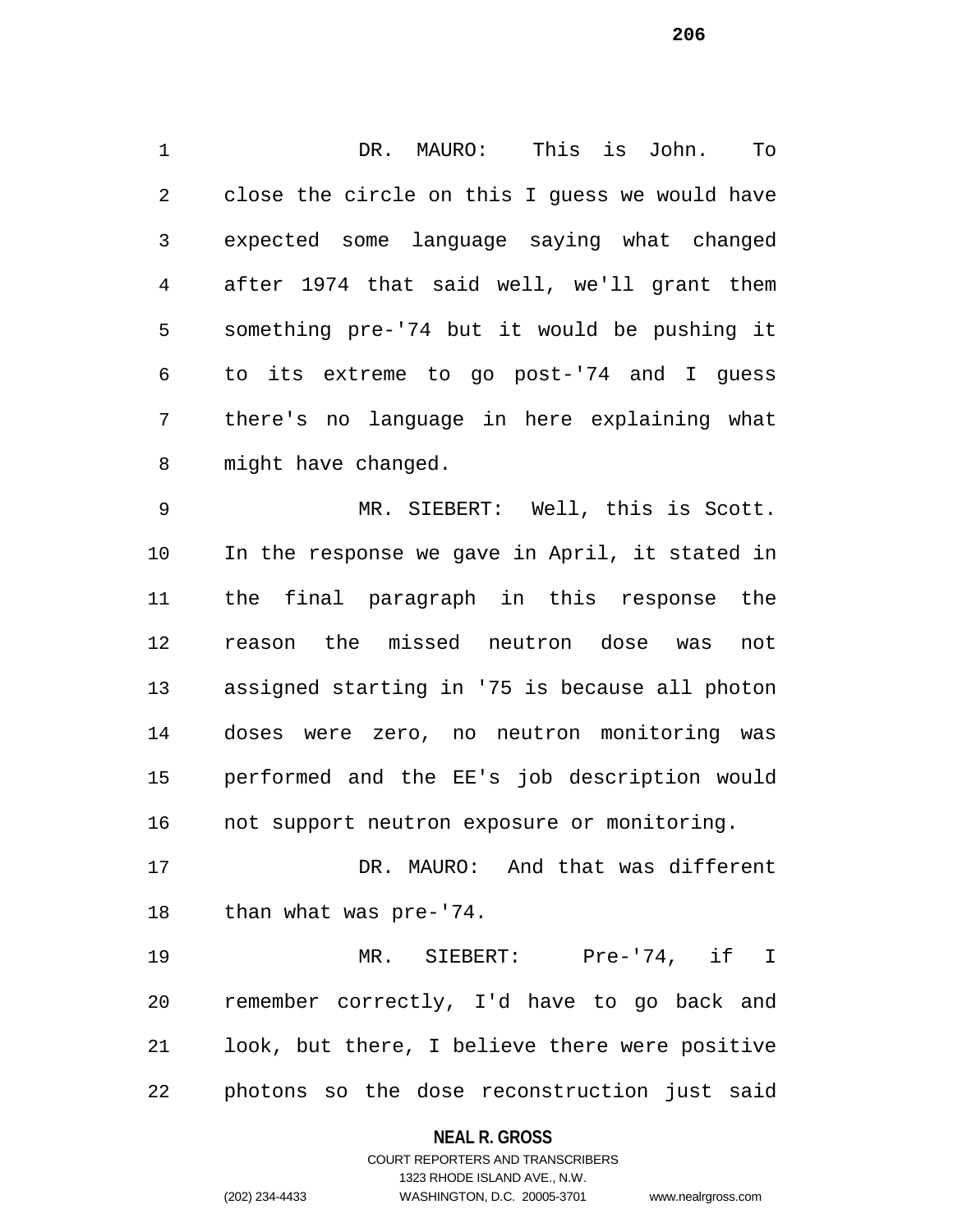we'll just kind of overestimate and throw it in there, if I remember correctly.

 DR. MAURO: Well, that seems to be the key. I mean, what I just heard was there was a rationale for making that switch at that date, and it is written up. Doug, I hate to - - I mean, it sounds like there is some justification. Would you feel that that justification does the trick? MR. FARVER: Gosh. I remember reading it and I remember thinking that's not very good, but -- 13 DR. MAURO: No, that's important, you know. We have to be comfortable with this. MR. FARVER: I'll work on number two, so.

 CHAIRMAN GRIFFON: Do you want to look at the 4/15 response? I mean --

 MR. FARVER: That's what I've got here. It pretty much says what Scott did.

CHAIRMAN GRIFFON: Okay.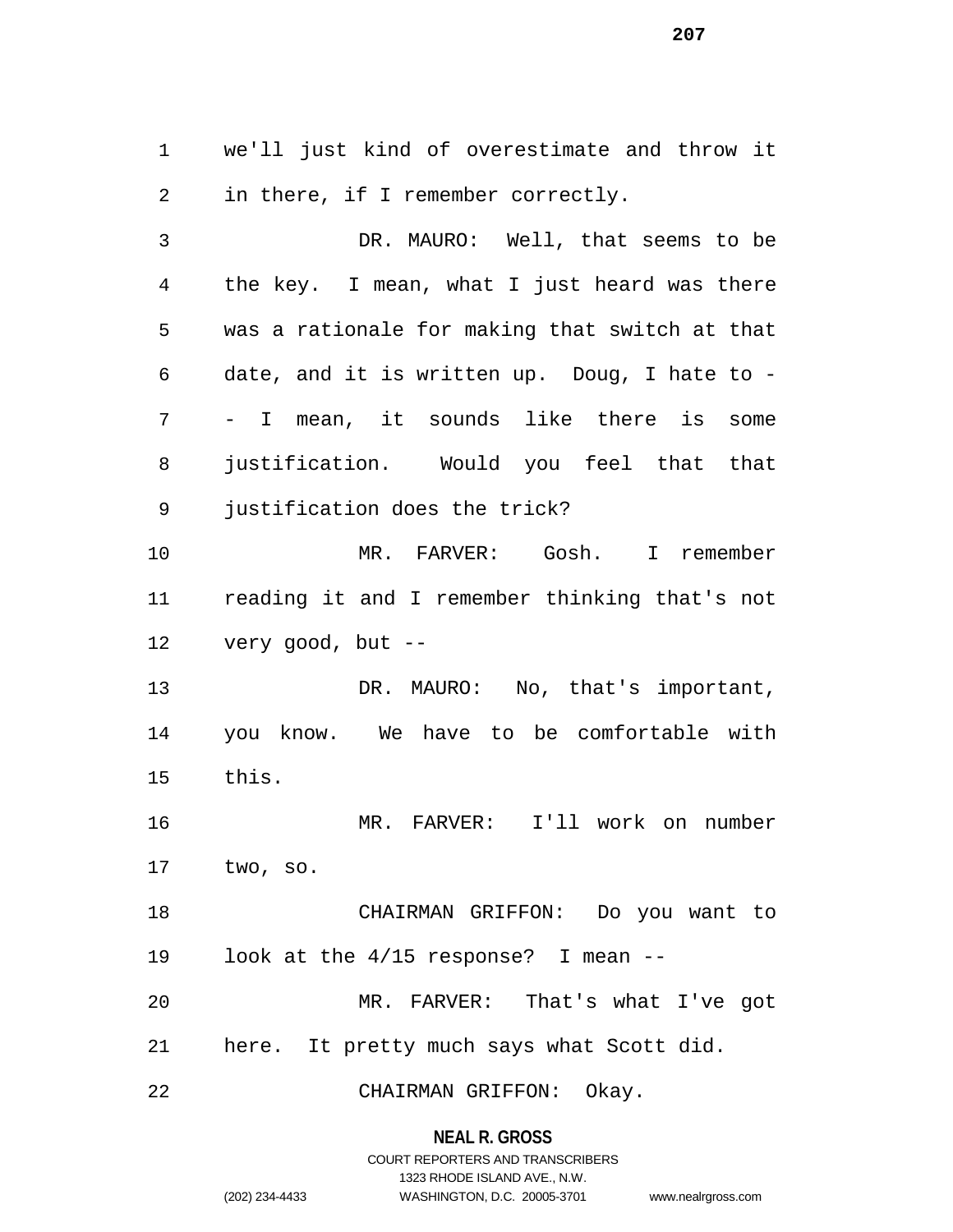MR. FARVER: It wasn't in the job description and --

 CHAIRMAN GRIFFON: But were the buildings different or the same?

 MR. FARVER: And I can go back to the original report that we wrote and it says the DOE records nor the CATI were very time- specific concerning work locations or job functions.

CHAIRMAN GRIFFON: Right.

 MR. FARVER: Now, we can go back and say that this person was a senior engineer draftsman in design technology, yes, technologist. Now, does that fall into one of these people that should be going into these reactor areas?

17 MEMBER MUNN: No.

18 DR. ULSH: Well, it seems to me that certainly a draftsman could go into those areas. I mean, it's a generic category. The question is, could a draftsman with no recorded gamma dose plausibly make the case

#### **NEAL R. GROSS**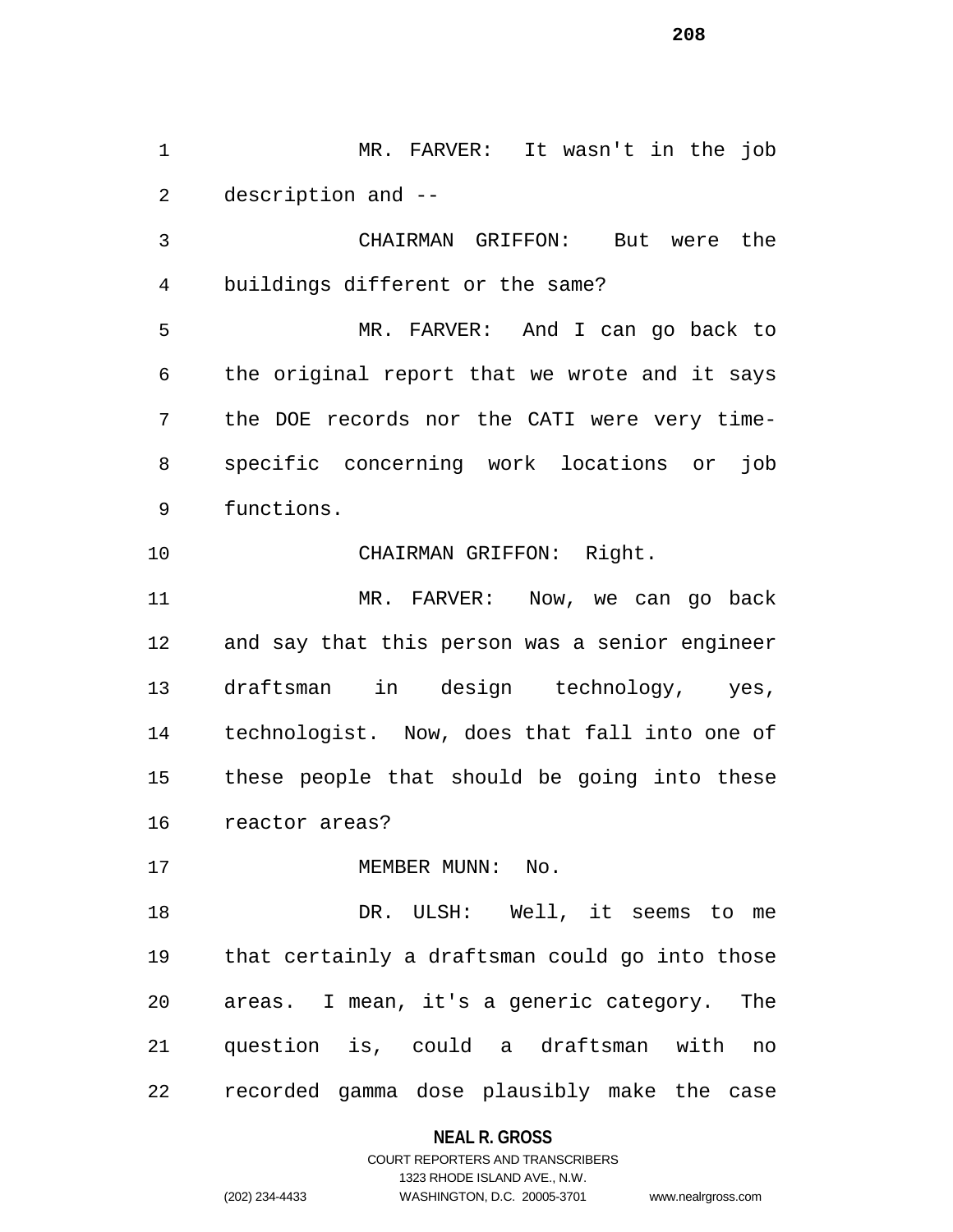that he should have been assigned a neutron dose. That seems to be the crux of our argument and I don't know how you guys feel about that. MEMBER MUNN: If you don't have any photon dose then how can you work on the assumption that you need to be assigned a neutron dose? MR. FARVER: Okay. I will go back and give a better response on that one. 11 MEMBER MUNN: Okay. MR. FARVER: Just because what I have written here seems like I was pretty convinced at the time that I didn't agree with

- it.
- 16 MEMBER MUNN: Okay.

17 CHAIRMAN GRIFFON: Alright, 171.3. 18 DR. ULSH: It looks -- I mean, I'm just reading what's in the matrix here, 171.3. CHAIRMAN GRIFFON: Oh, that's the full case we're asking for, right? So I think there's agreement on this specific finding.

## **NEAL R. GROSS**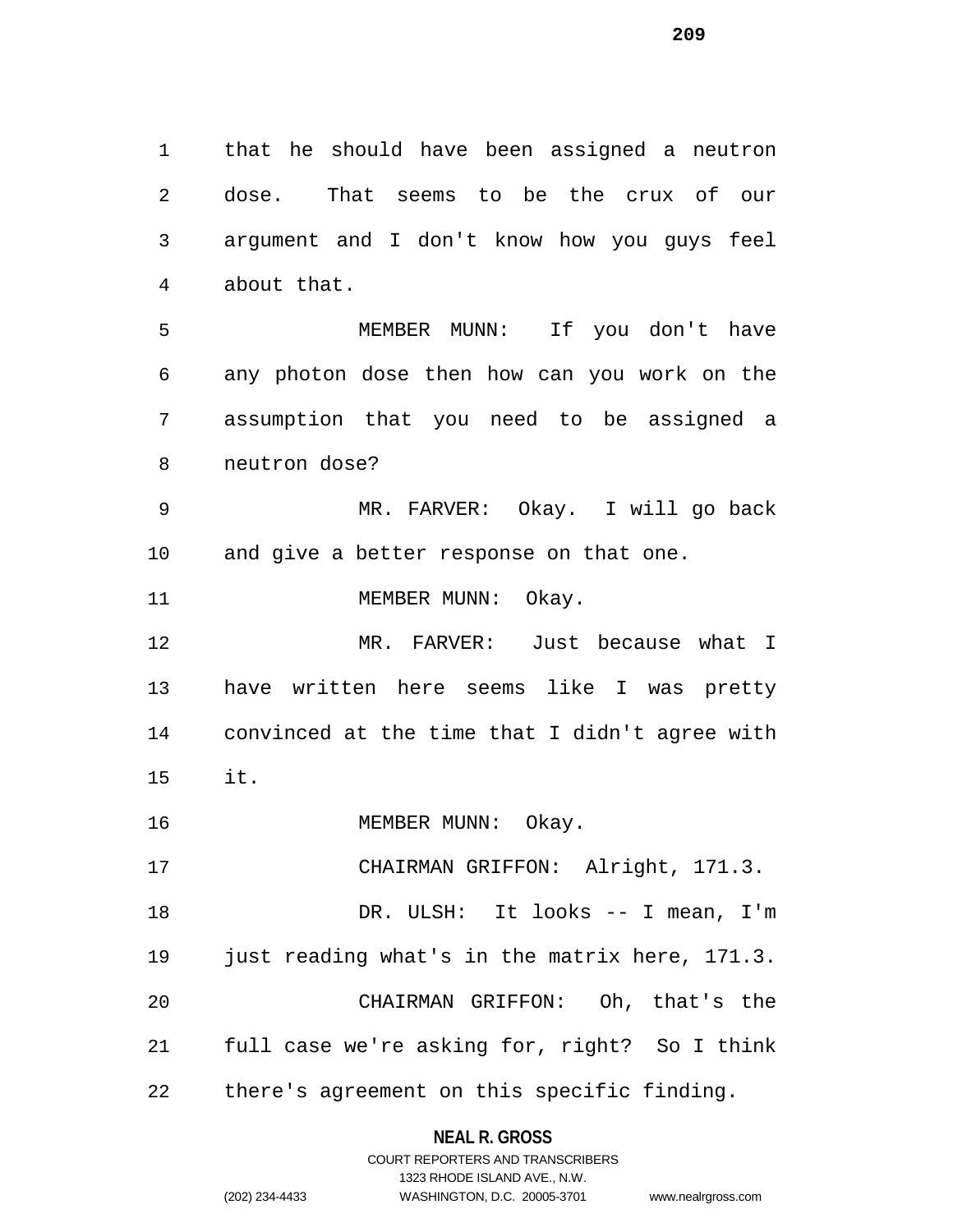1 MR. FARVER: Yes. CHAIRMAN GRIFFON: But then we're asking for the impact on the overall case from all the findings. I think that was the action, Brant. DR. ULSH: Okay, well unless Scott corrects me, I'm pretty sure that we have not done that, but what I'm wondering is, doesn't 171.2 need to be resolved before that can be done? CHAIRMAN GRIFFON: Yes. MR. SIEBERT: Yes, I would say everything we've done up till this point -- CHAIRMAN GRIFFON: You've done what you can do. MR. SIEBERT: -- everything. But unless, if 171.2 gets resolved differently then presently, at best that throws what we did out the window. MEMBER MUNN: Yes. CHAIRMAN GRIFFON: Right. 22 MR. FARVER: That depends on --

## **NEAL R. GROSS**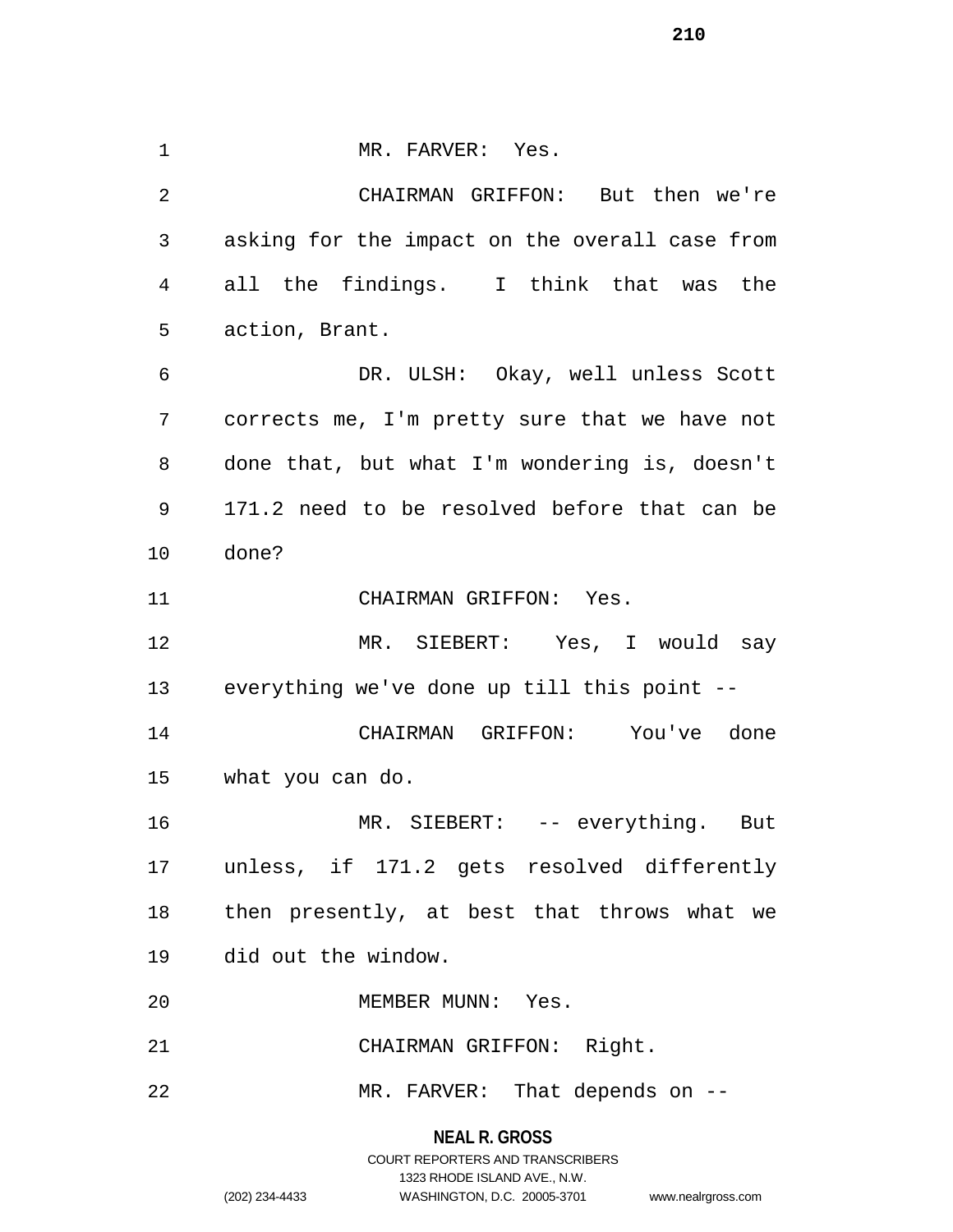CHAIRMAN GRIFFON: Yes. MEMBER RICHARDSON: I think this again is a QC category. 171.3 is omission of entering data. CHAIRMAN GRIFFON: Yes. Right, another QA/QC. Yes. All right, 171.4. DR. ULSH: Sorry, my computer's acting up. I hope you're not waiting on me. CHAIRMAN GRIFFON: This is a long one. NIOSH provided a response 4/15. SC&A will review. And the answer is? MR. FARVER: Let me go back to original finding. MEMBER MUNN: Didn't assign coworker doses correctly for unmonitored years. MR. FARVER: You know, for some reason, I've missed these 171s. Not all of them, just some of them. CHAIRMAN GRIFFON: So it's a question of coworker versus environmental being assigned during some years, right?

## **NEAL R. GROSS**

COURT REPORTERS AND TRANSCRIBERS 1323 RHODE ISLAND AVE., N.W. (202) 234-4433 WASHINGTON, D.C. 20005-3701 www.nealrgross.com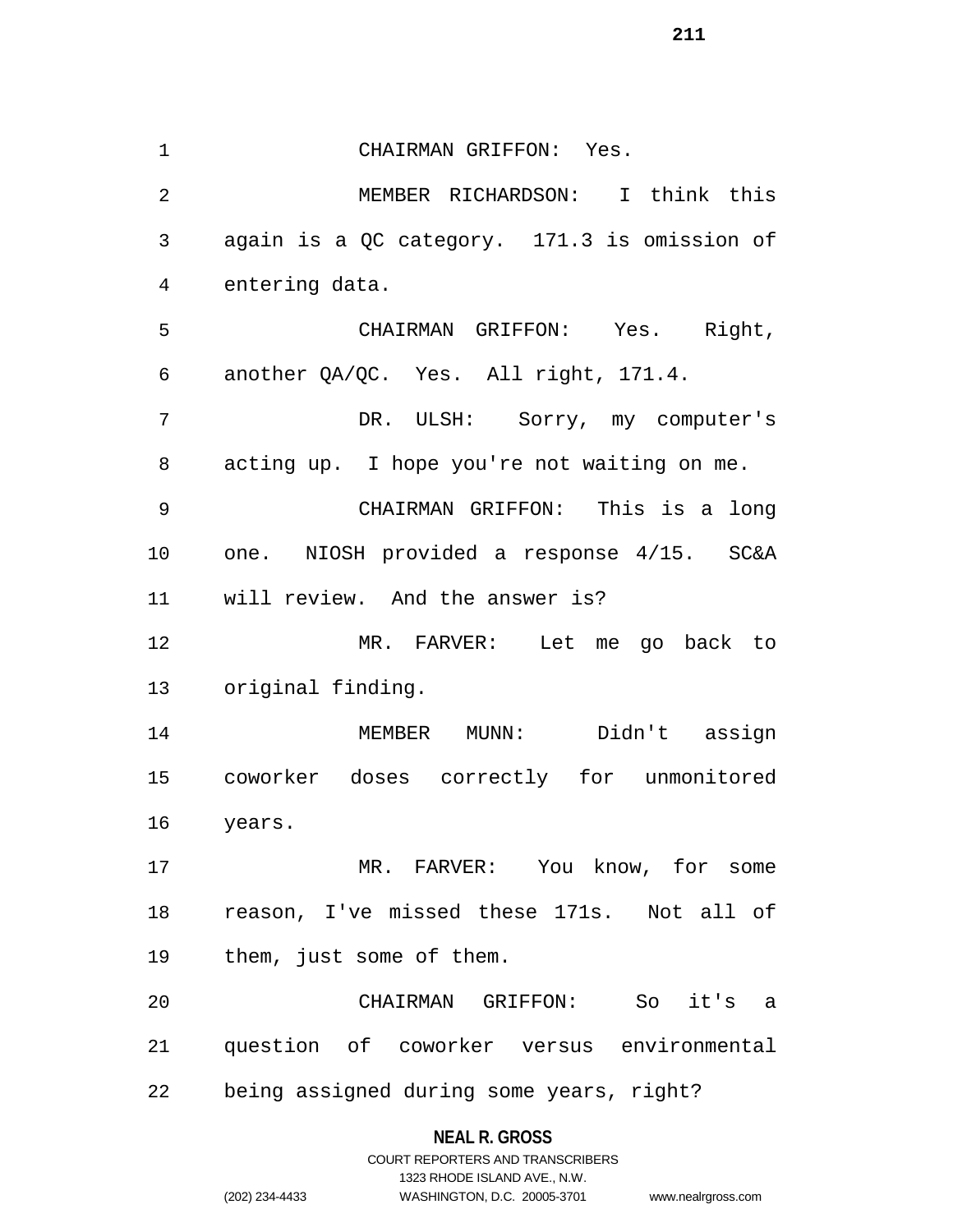MR. FARVER: Yes, it gets kind of messy. I guess it comes down to, when do you use coworker data. This is going to be a question of when to use coworker data. And in the response that NIOSH gave for this finding, they quote a sentence out of OTIB-34 that says, in such cases, data from coworkers may be used to approximate individuals' possible exposure. The word may allows the DR to subjectively make a decision to apply or not apply the coworker intakes according to other information. So, this comes down to, well, it depends on the person looking at it. 14 CHAIRMAN GRIFFON: Right. MR. FARVER: Do you apply coworker data or do you just go with environmental data? MEMBER MUNN: Do we have NIOSH's response to that? MR. FARVER: That was NIOSH's response saying that they could use when they choose to.

## **NEAL R. GROSS**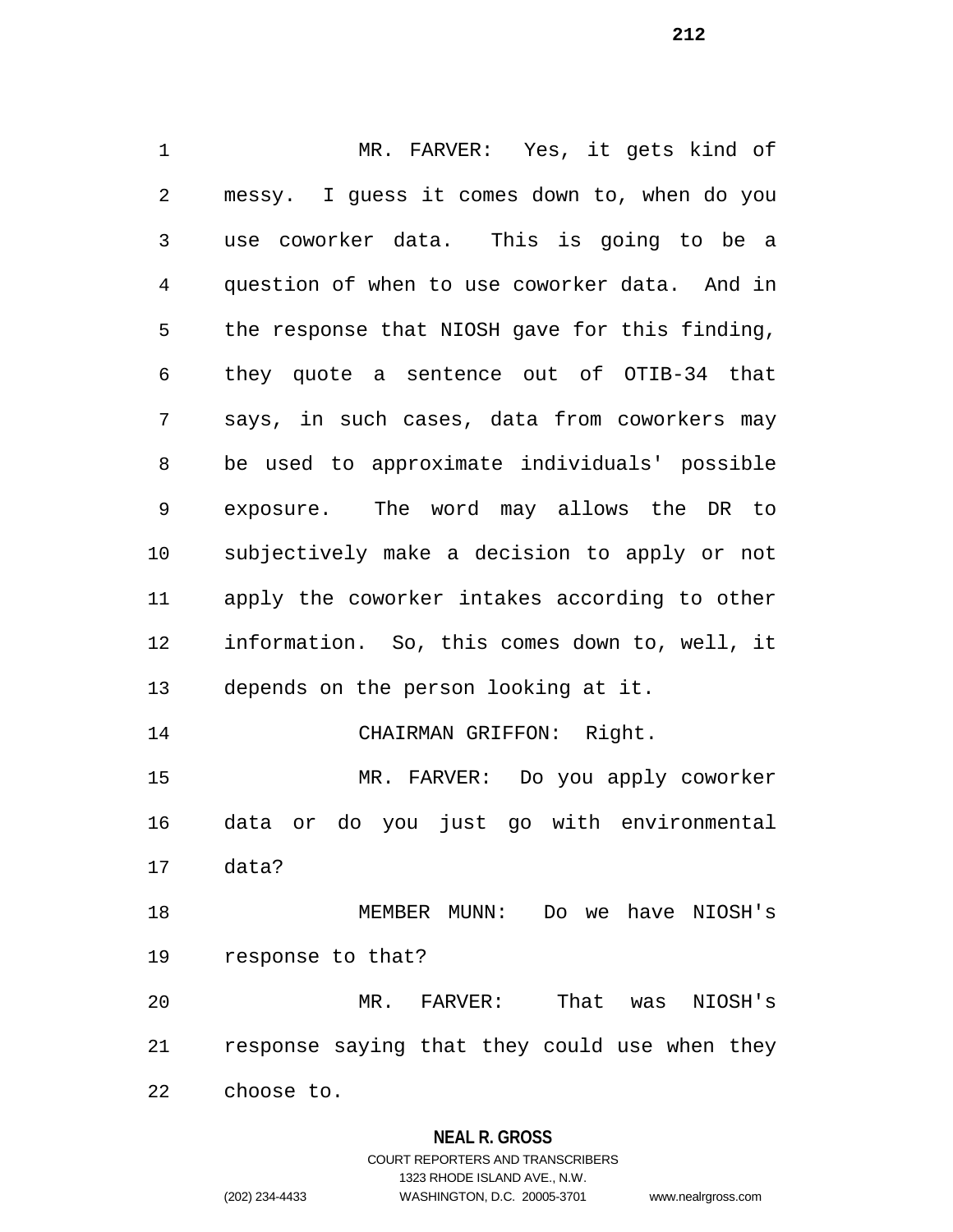1 MEMBER MUNN: On the 15th. MR. FARVER: And they chose not to. MEMBER MUNN: That's their April response. DR. ULSH: Well, it's not quite that  $-$ 8 (Laughter.) MR. FARVER: Well, I didn't say you didn't have reason for not doing it, I just said you chose not to. 12 MEMBER MUNN: Do we have your 4/15 response? DR. ULSH: Yes, it's in the matrix. MEMBER MUNN: Oh, is that the 14th? Oh. Way, way down. The very last thing. DR. ULSH: Oh, it says NIOSH's response. MEMBER MUNN: It says you provided a response on 4/15 but --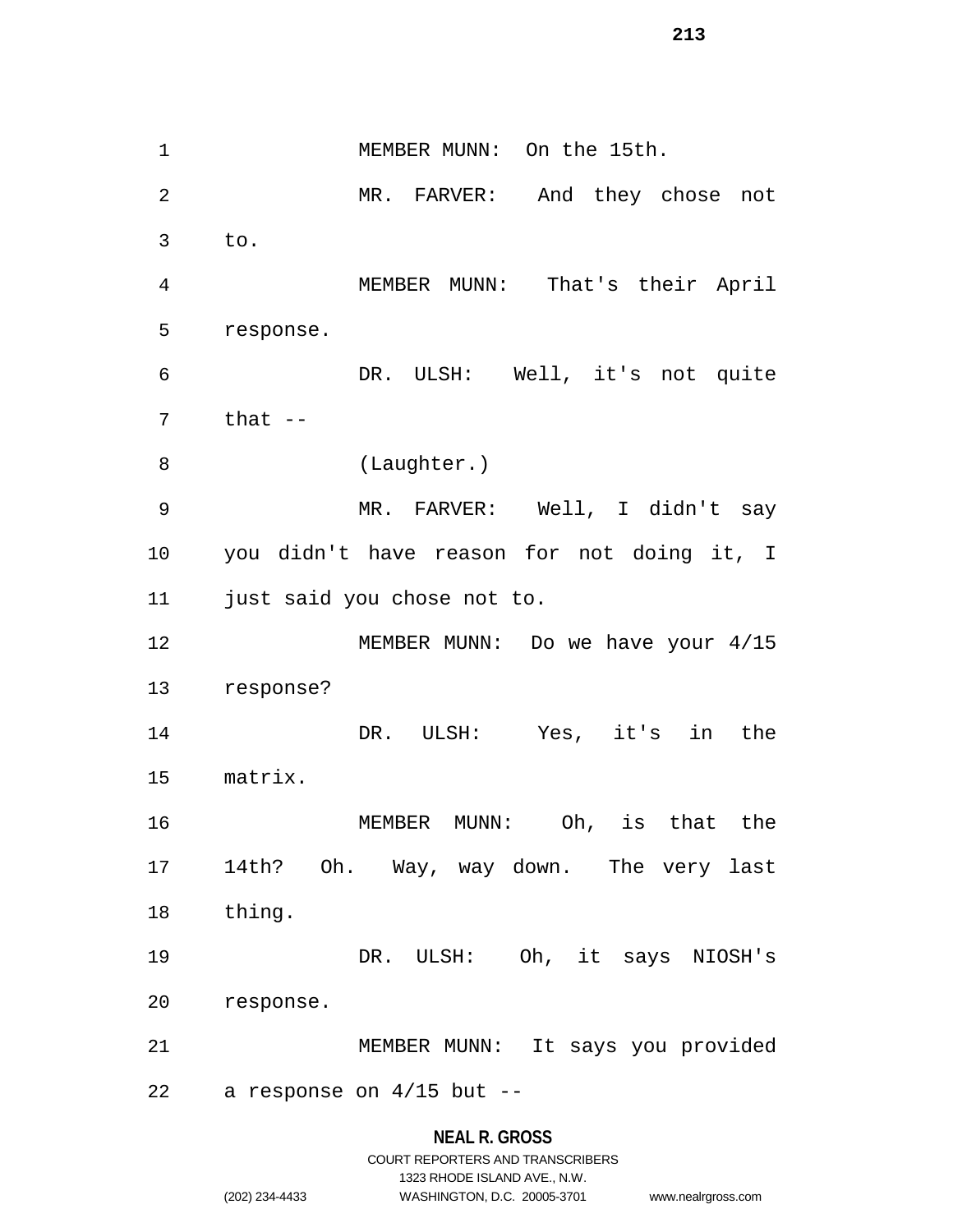1 DR. ULSH: You're right. MEMBER MUNN: And that SC&A would review it, but. MR. SIEBERT: And this goes back to the later response that we gave in April which Doug is looking at. MEMBER MUNN: Doug's looking at it but I'm not because it's not on the matrix. MR. FARVER: Well, I'll go on with what they were stating. They, based on the EE's job description, it is unlikely that the EE had more than a low potential for exposure to airborne radionuclides in the workplace. I don't know. The DR made a decision to apply internal dose based on the EE's exposure potential, not a gross overestimate of the intake for the entire employment period. I don't know. CHAIRMAN GRIFFON: I guess your point is that it's perhaps not prescriptive enough guidance.

MR. FARVER: Well, if you --

**NEAL R. GROSS**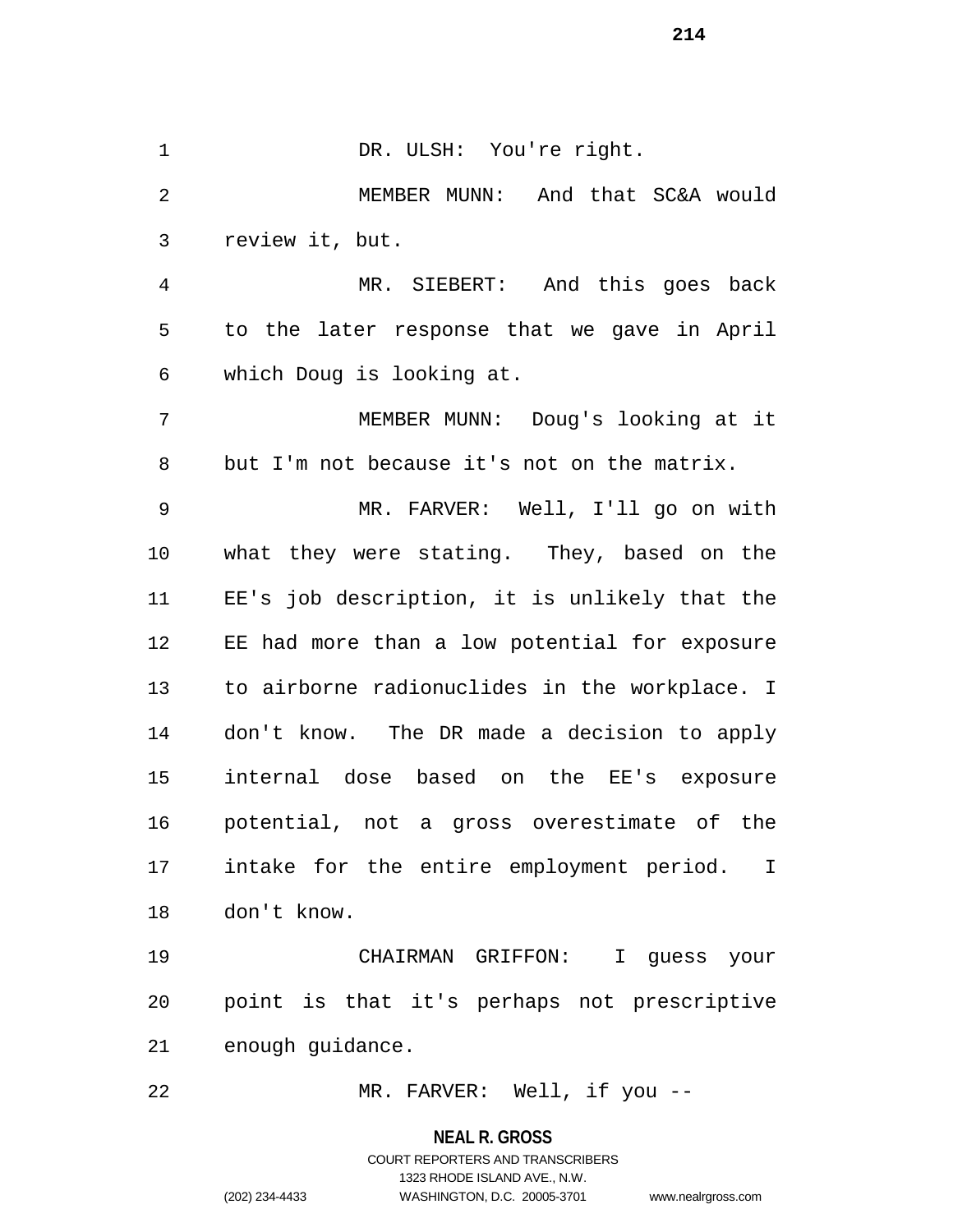CHAIRMAN GRIFFON: It leaves it open-ended for the NIOSH dose reconstructor. MR. FARVER: I kind of look at it, if you look at the beginning, it says this is an overestimate of the employee's dose. But clearly, you know, I don't think this is. I don't think this is an overestimate. I don't say it's claimant-favorable. I think there's a lot of questions as to exactly where the employee was when, and I think on those occasions, you need to err on the side of claimant-favorability. So that's my point, I mean, that's my view. CHAIRMAN GRIFFON: So the response provided on 4/15 didn't give you any further, you didn't feel any better about the -- 17 MR. FARVER: No. CHAIRMAN GRIFFON: Alright, okay. DR. MAURO: This is John. Just to

 help you out a little bit, as I recall the philosophy behind the procedures when making these decisions is, if there's very little

> **NEAL R. GROSS** COURT REPORTERS AND TRANSCRIBERS 1323 RHODE ISLAND AVE., N.W. (202) 234-4433 WASHINGTON, D.C. 20005-3701 www.nealrgross.com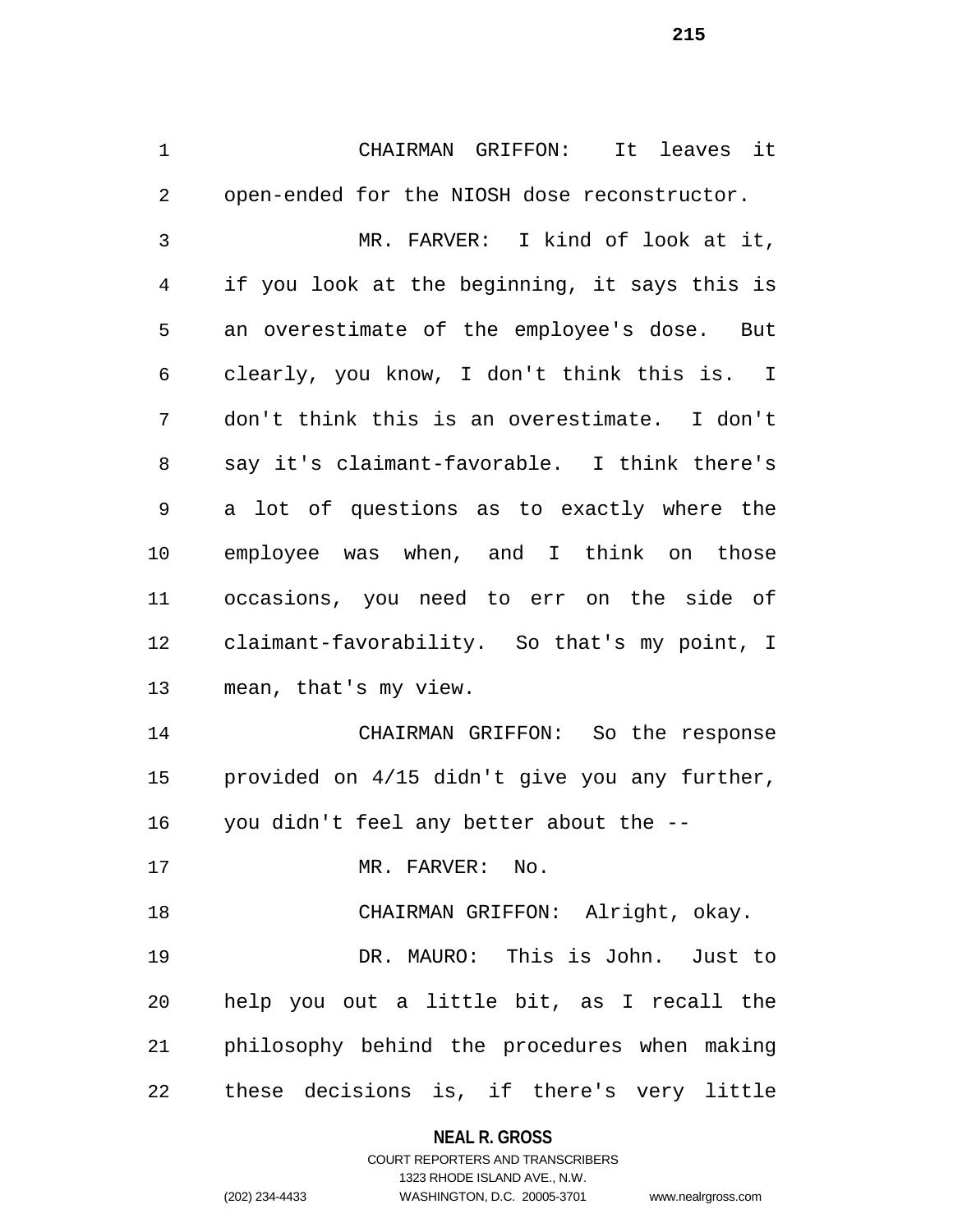potential that a person received any, whether it's external or internal exposure, you go with environmental. When it appears that there was some potential, some potential, maybe not a lot but some potential that the person had a location or job description that he could have experienced some exposure but not, you know, you go with the full distribution. And when it looks like, yes, he had a job where he was expected to get some exposure and if you're missing some data or he was not monitored, you assign the upper 95th percentile. In this particular case it looks like that there were time periods where you decided to assign environmental, and is that where the issue lies? CHAIRMAN GRIFFON: Yes. MR. FARVER: Instead of --

 CHAIRMAN GRIFFON: Instead of coworker.

MR. FARVER: -- coworker.

DR. MAURO: Instead of -- I call

**NEAL R. GROSS**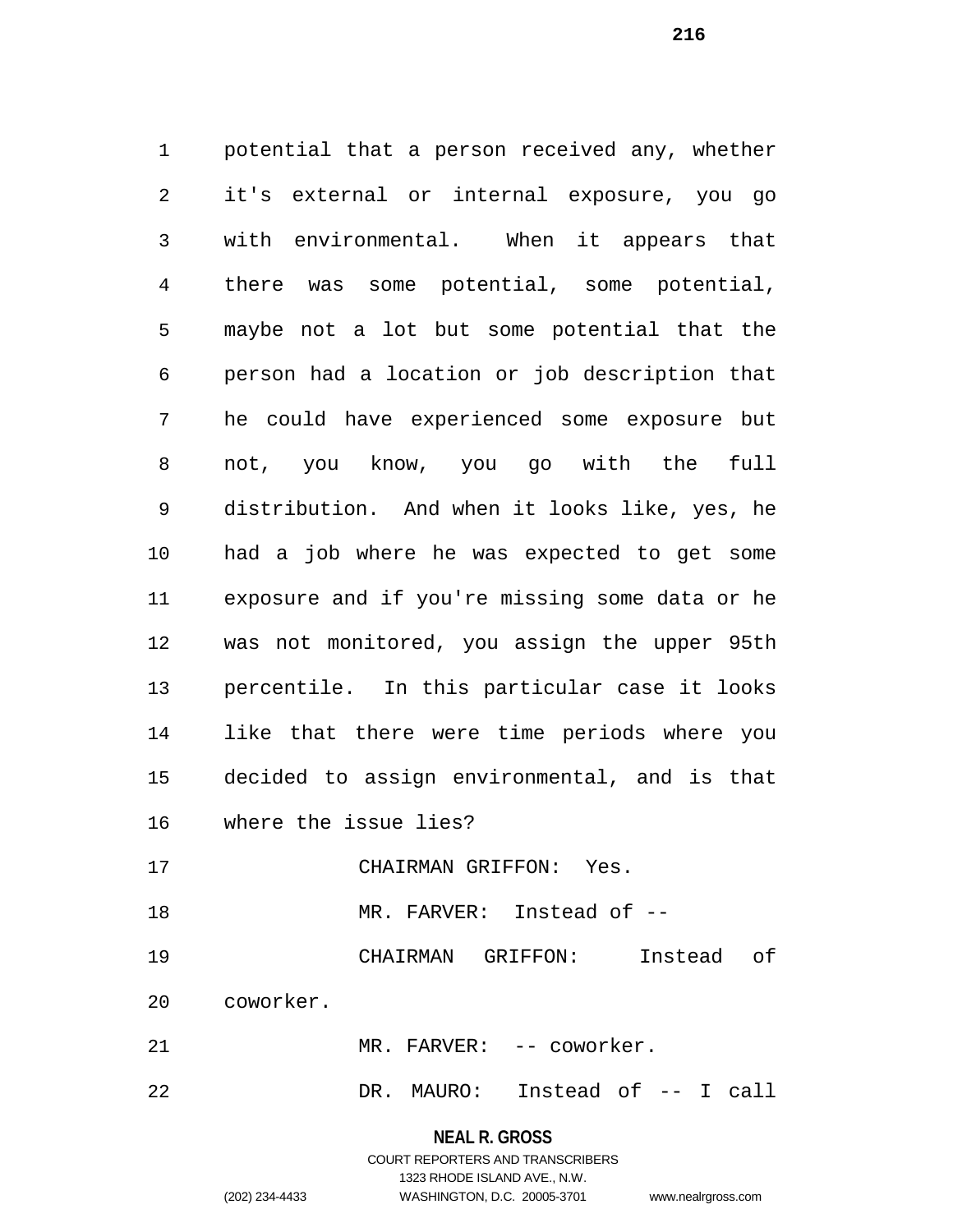coworker the full distribution, but it could also be the upper 95th percentile. CHAIRMAN GRIFFON: Right. DR. MAURO: So what I'm hearing is the issue has to do with assigning environmental when we felt perhaps the full distribution should have been assigned, the coworker model. MR. FARVER: Yes. CHAIRMAN GRIFFON: That's right, yes. DR. MAURO: Okay. So here we have a judgment call. CHAIRMAN GRIFFON: Right. 15 DR. MAURO: Okay. CHAIRMAN GRIFFON: Now, I mean I guess, I get back to this question of, on this kind of thing, consistency, like from one DR to the other, how would you expect to have the, you know, without a little, maybe you need more guidance on how someone defines environmental versus coworker for ORNL, you

### **NEAL R. GROSS**

COURT REPORTERS AND TRANSCRIBERS 1323 RHODE ISLAND AVE., N.W. (202) 234-4433 WASHINGTON, D.C. 20005-3701 www.nealrgross.com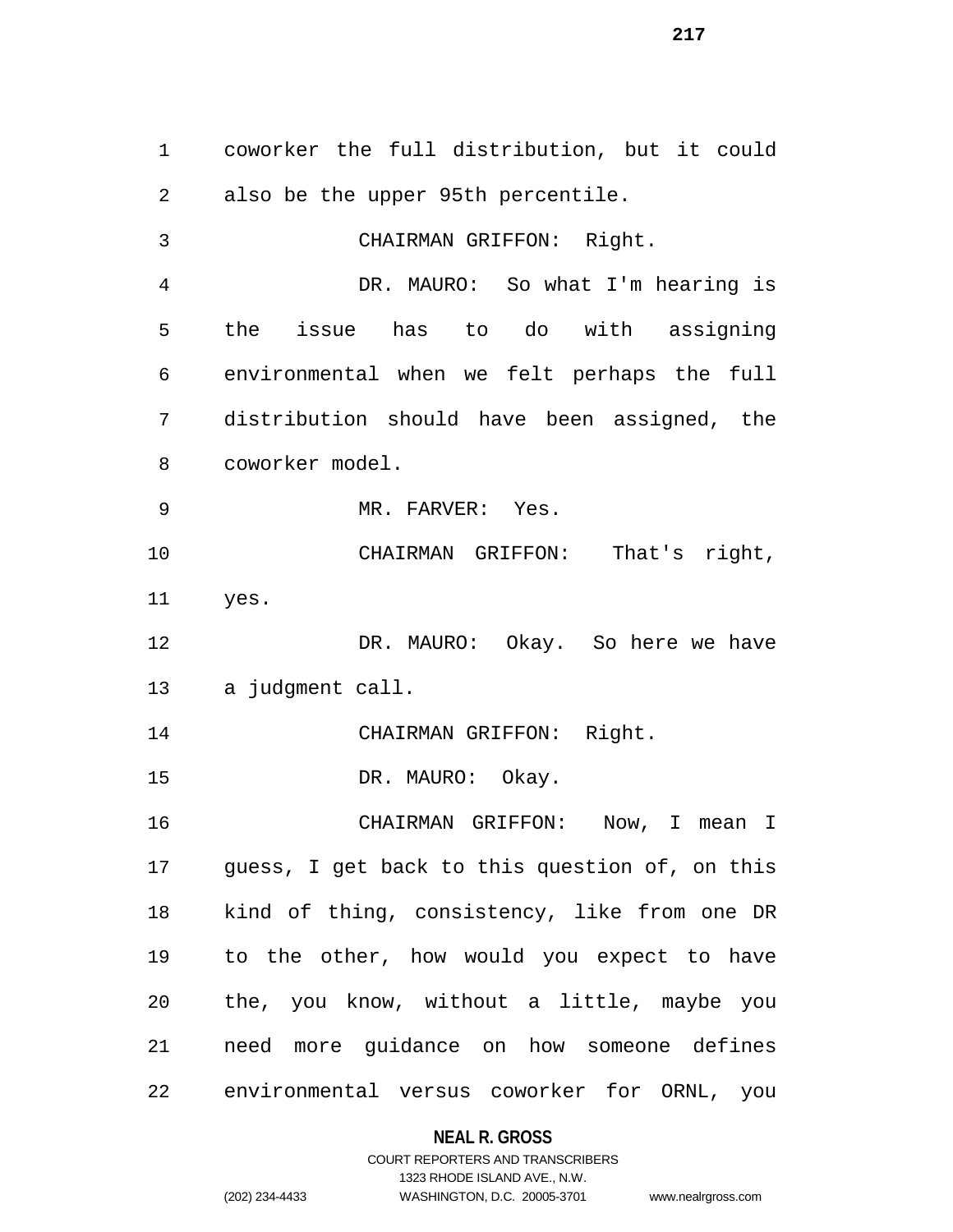know. And I know you can't be completely prescriptive.

 MEMBER RICHARDSON: So it's interesting because it's -- I think maybe, it's not just for ORNL but maybe there is, there is a way of being prescriptive about the overestimating approach if that's going to continue to be used. When doing an overestimation, you would take, you would use the coworker model when you're in the situation.

 CHAIRMAN GRIFFON: That's another side of it, yes.

 MEMBER RICHARDSON: To approximate individuals' possible exposures.

 CHAIRMAN GRIFFON: Yes, that could be another way to look at it, yes, yes.

 MEMBER RICHARDSON: And then a best estimate would require you to make this argument that, based on their occupation and other information, if you were going to refine this, you would use something else.

**NEAL R. GROSS**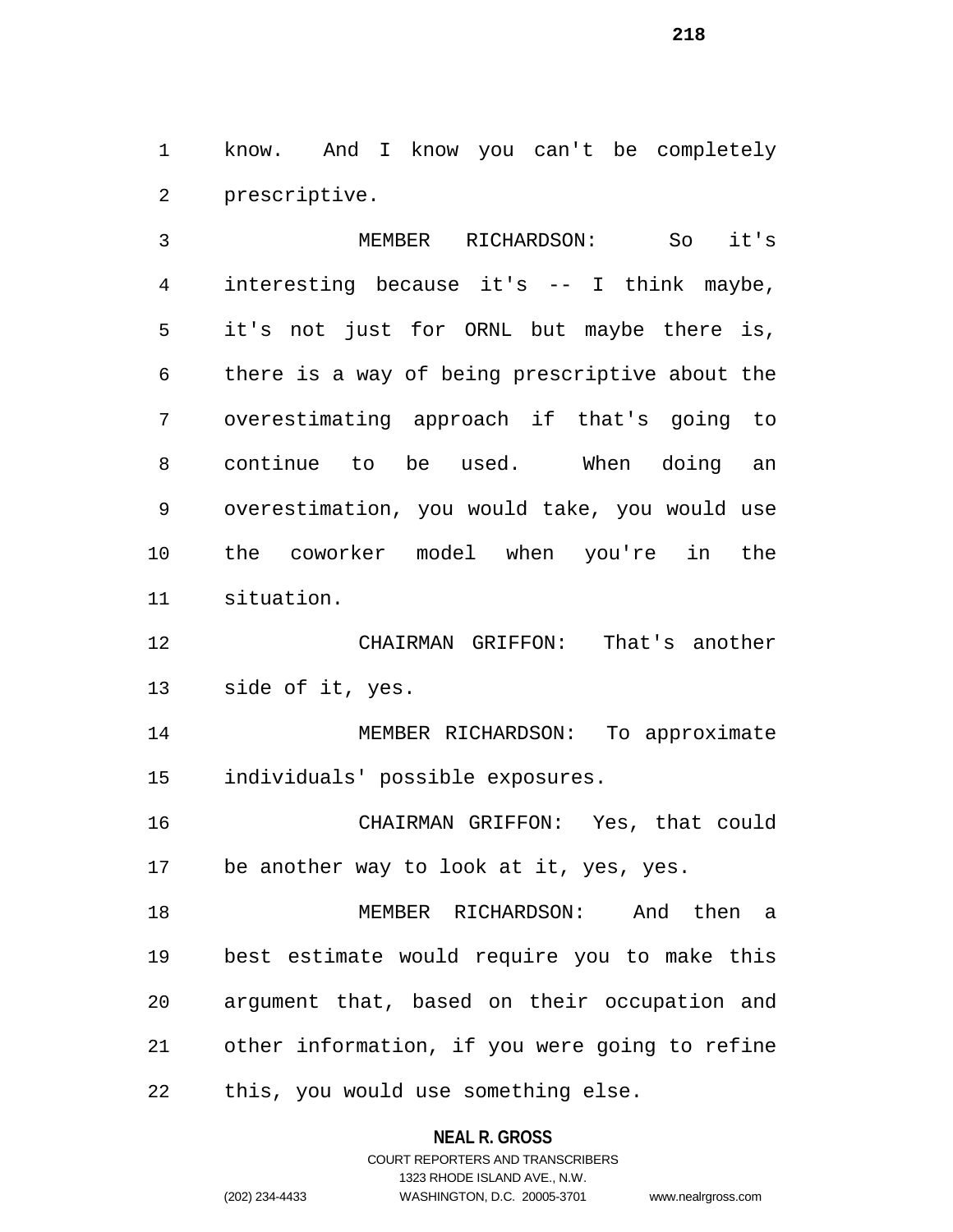CHAIRMAN GRIFFON: Yes. DR. MAURO: I think we have, and I'll certainly be corrected on this, a bit of a difference of opinion on when we talk about an overestimate or realistic. I believe a realistic has to provide a level of assurance that you're not underestimating the person's dose. MEMBER MUNN: Or overestimate. DR. MAURO: Realistic? No. I'm thinking the other way. Historically when you used what I would call a bounding estimate that would always be done simply to assign the highest possible, if not impossible, dose to a person so that, and when you do that you deny. And everyone, you know, we've always been comfortable with that. Listen, it's just a quick way to move this thing through. But then you move into this gray area and I'd certainly like to hear a little bit about this. When you're doing, like the person we

#### **NEAL R. GROSS**

have before us here, and you assign

## COURT REPORTERS AND TRANSCRIBERS 1323 RHODE ISLAND AVE., N.W. (202) 234-4433 WASHINGTON, D.C. 20005-3701 www.nealrgross.com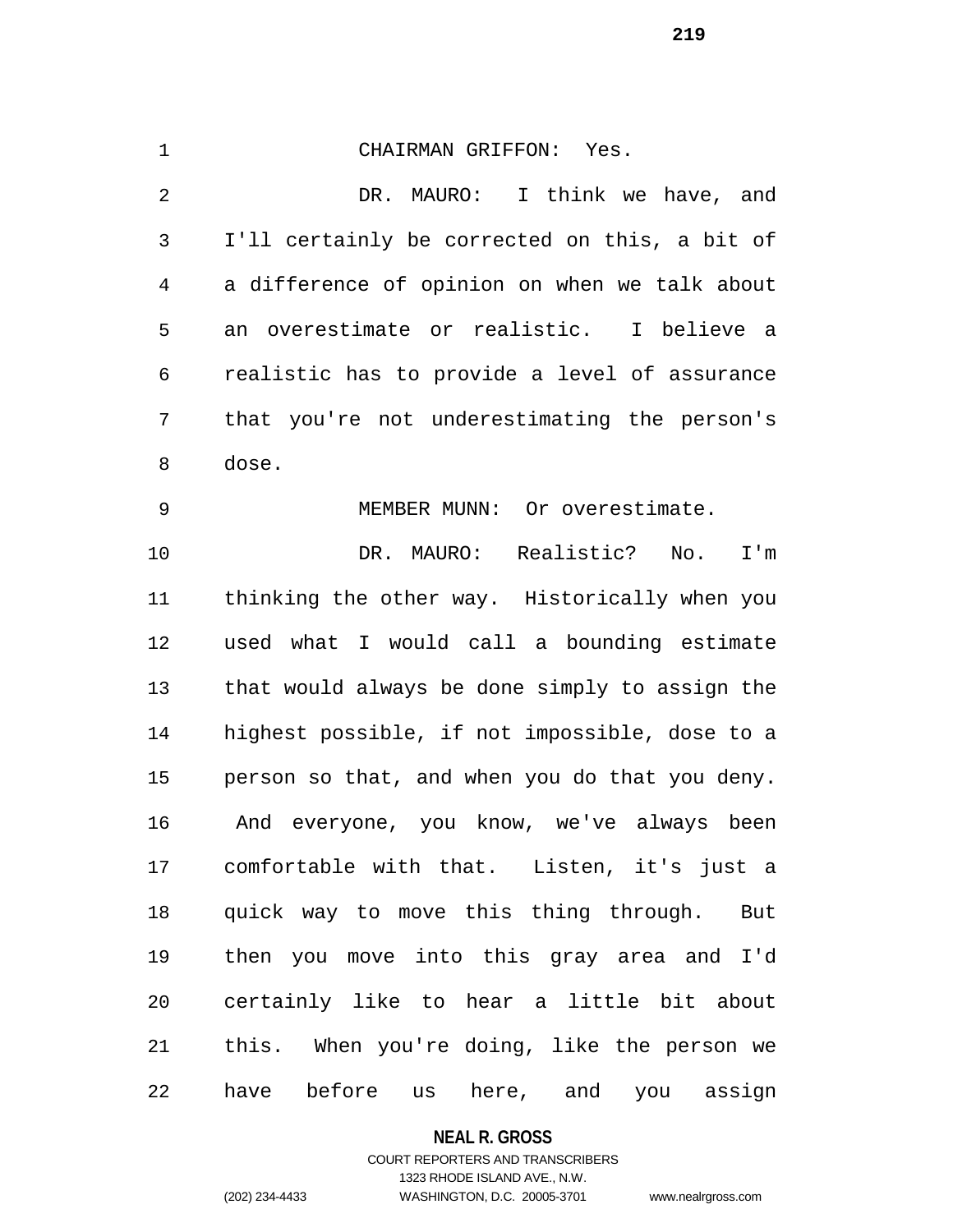environmental to this person because, well, it appears whatever, for your reasons that the most likely scenario here is that he got environmental. I don't, see, I don't consider that claimant-favorable. I would sooner, it's always a semantics or philosophy. I would say well, listen, if there's a possibility that he might have experienced some exposures that were greater than environmental because of uncertainties regarding what he might have been doing and where he might have been, I consider it to be realistic but claimant- favorable to assign him the full distribution. I mean, and I think this is where perhaps the philosophy between how we look at things and how you look at things might differ a little and is worthy of some discussion when we get to this overarching-issue discussion.

 DR. ULSH: Have we said what this guy's job title was?

 MR. FARVER: This is the draftsman technologist engineer. And the time period is

> **NEAL R. GROSS** COURT REPORTERS AND TRANSCRIBERS

> > 1323 RHODE ISLAND AVE., N.W.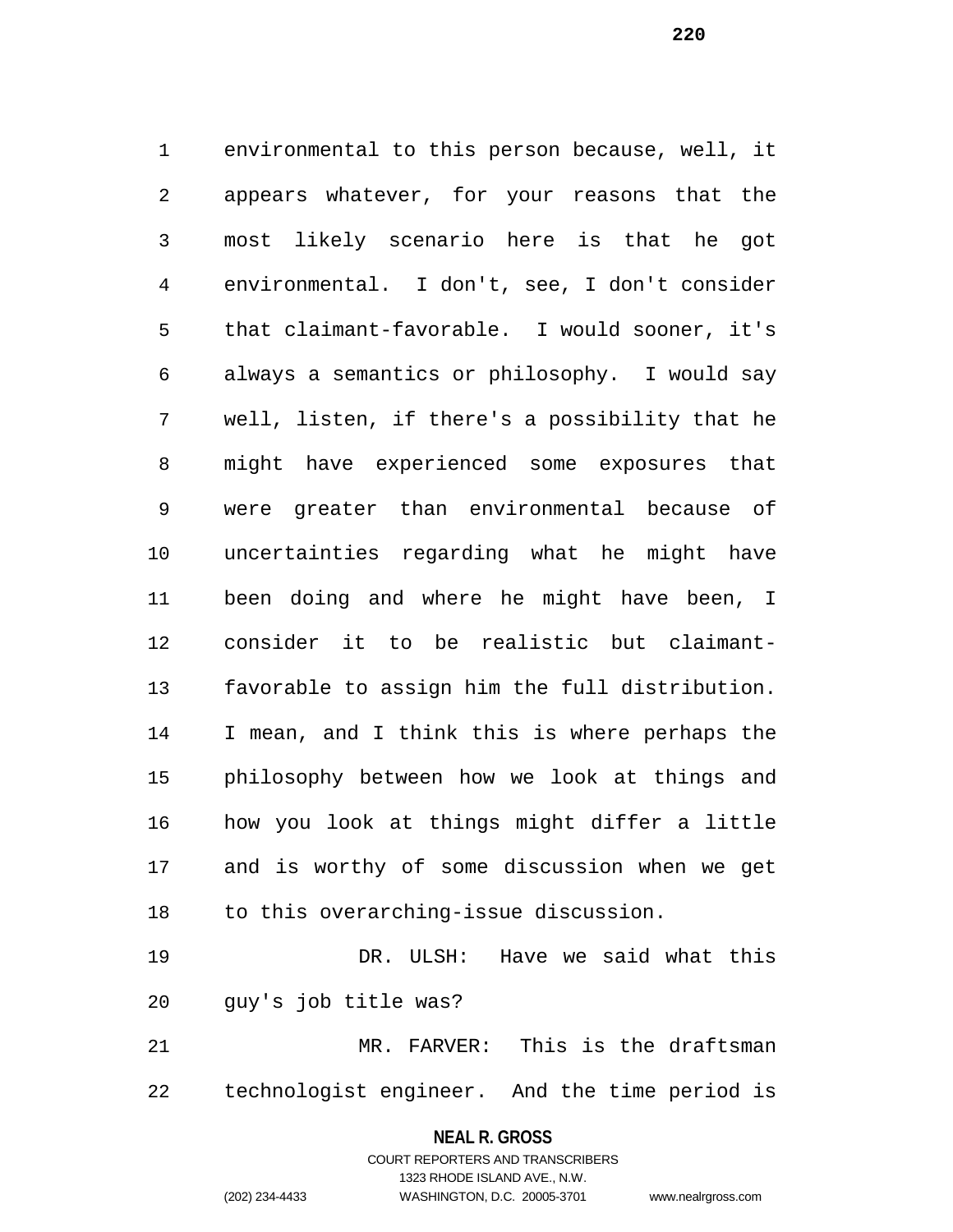'56 through '89, a long time. So he probably had many different titles.

3 MEMBER MUNN: Yes. DR. ULSH: So it seems like the current status is we put a response on the table and that didn't satisfy Doug's concerns. So the question going forward is, are we at a point where we just have to agree to disagree, or do you want us to do something, or -- CHAIRMAN GRIFFON: Well, I think, you know, I think there's two sides to this. I don't know if we agree to disagree and put it in an overarching, you know, because this will continue to come up, I guess. That's one possibility. But I mean, you know, I wonder,

 you know, David's point that I think there's two things here. One is the sort of site guidance but the other is -- which would be one type of guidance. The other might be a broader policy guidance which is, as he said, you know, if you're doing overestimating, you know, by default you always use the coworker

**NEAL R. GROSS**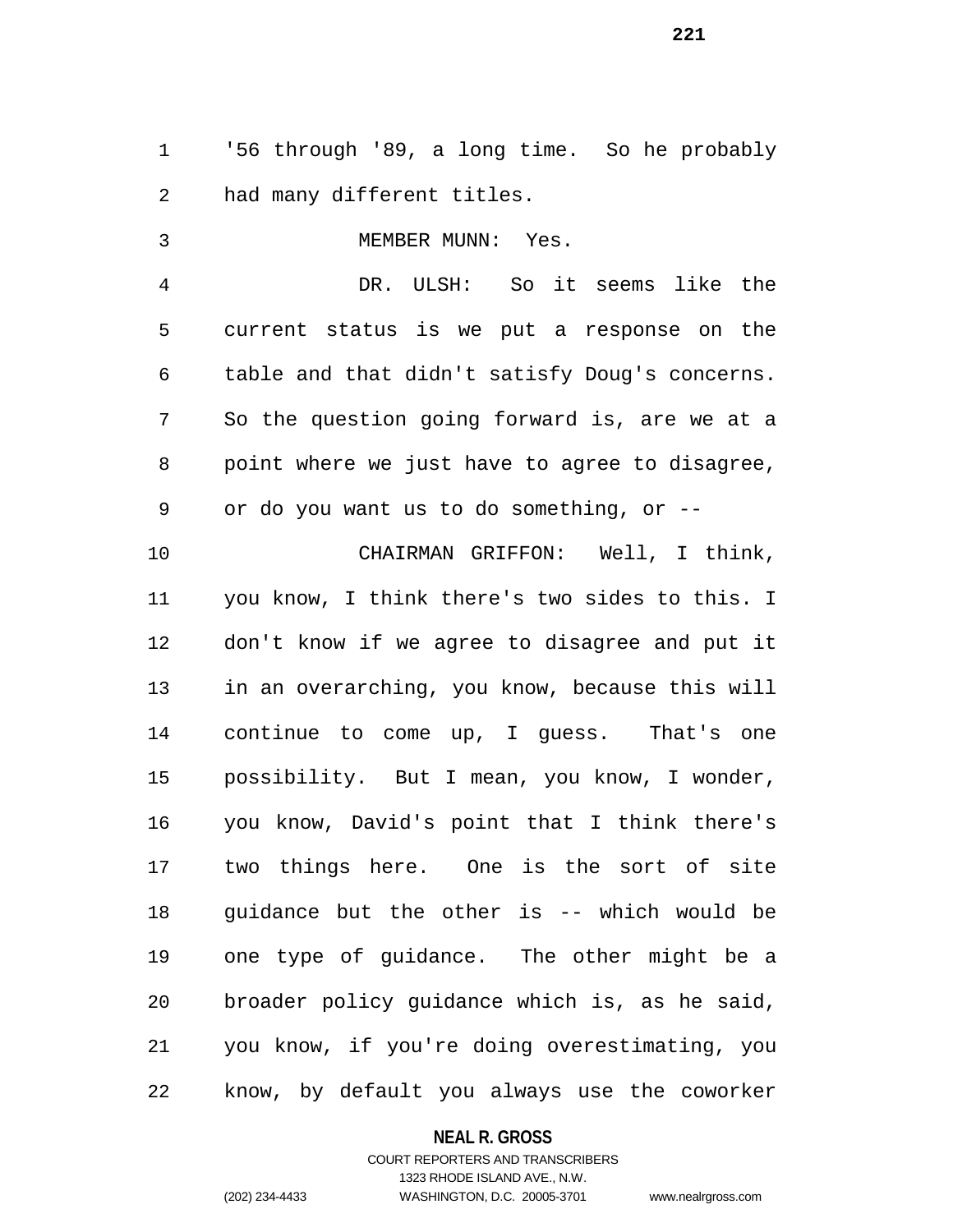model, you don't use the environmental. Some kind of decision like that that NIOSH could put into place. That's a question to throw out there.

 MR. HINNEFELD: It might be worth a project discussion about how fine a line do we want to draw on these decisions about exposed and unexposed. I mean, really what level of evidence do we expect in order to conclude unexposed? Because the burden really should be on -- I kind of agree with John Mauro to an extent that the burden should be to prove the unexposed nature in a situation like this where was the person really not exposed. You know, prove that environmental is the right one rather than that there was a potential for exposure and we should be at coworker.

 So, I mean it might be a basis for discussion along those lines just in general from starting with our contractor to kind of get a full picture for what kind of level of

#### **NEAL R. GROSS**

# COURT REPORTERS AND TRANSCRIBERS 1323 RHODE ISLAND AVE., N.W. (202) 234-4433 WASHINGTON, D.C. 20005-3701 www.nealrgross.com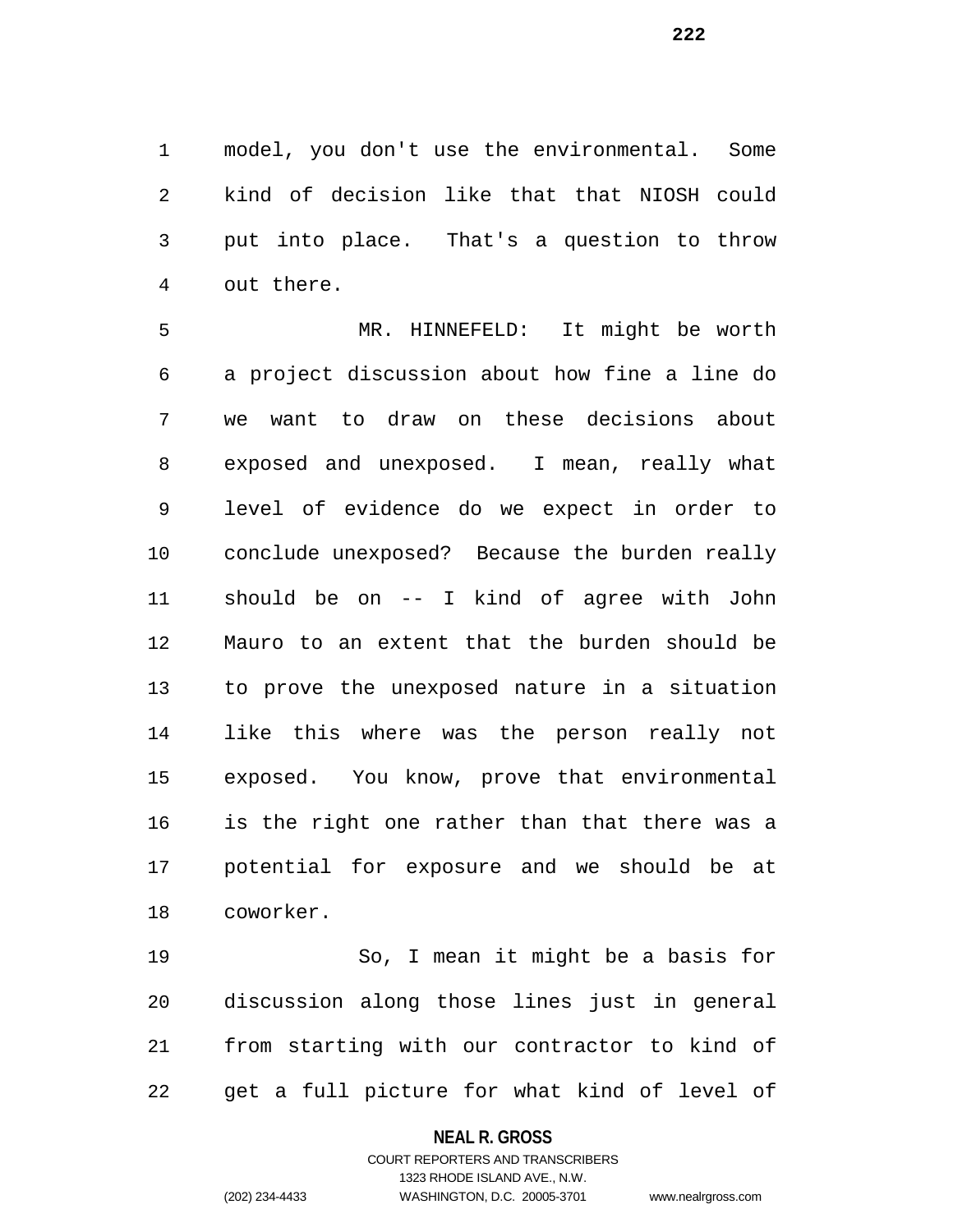evidence do we think is the right level of evidence and why, and then have a discussion when we're prepared to have that discussion. Today we're not really prepared to have that discussion, but we could have that discussion with the Subcommittee at some time when we're prepared to have it. And you know, we have -- rely on Jim Neton for questions of technical sufficiency so we want to get him engaged in that part of that discussion as well, and other folks on our staff as well.

 MEMBER MUNN: This is kind of skirting around the issue of quantifying claimant-favorability. This is coming very close to that.

 MR. HINNEFELD: It bumps into it, yes. I'd say it bumps into it. This is a piece of it that I can feel -- I can kind of elucidate this one, you know.

 MR. HINNEFELD: The entire issue of extended claimant-favorability is kind of

MEMBER MUNN: Right.

# **NEAL R. GROSS** COURT REPORTERS AND TRANSCRIBERS 1323 RHODE ISLAND AVE., N.W. (202) 234-4433 WASHINGTON, D.C. 20005-3701 www.nealrgross.com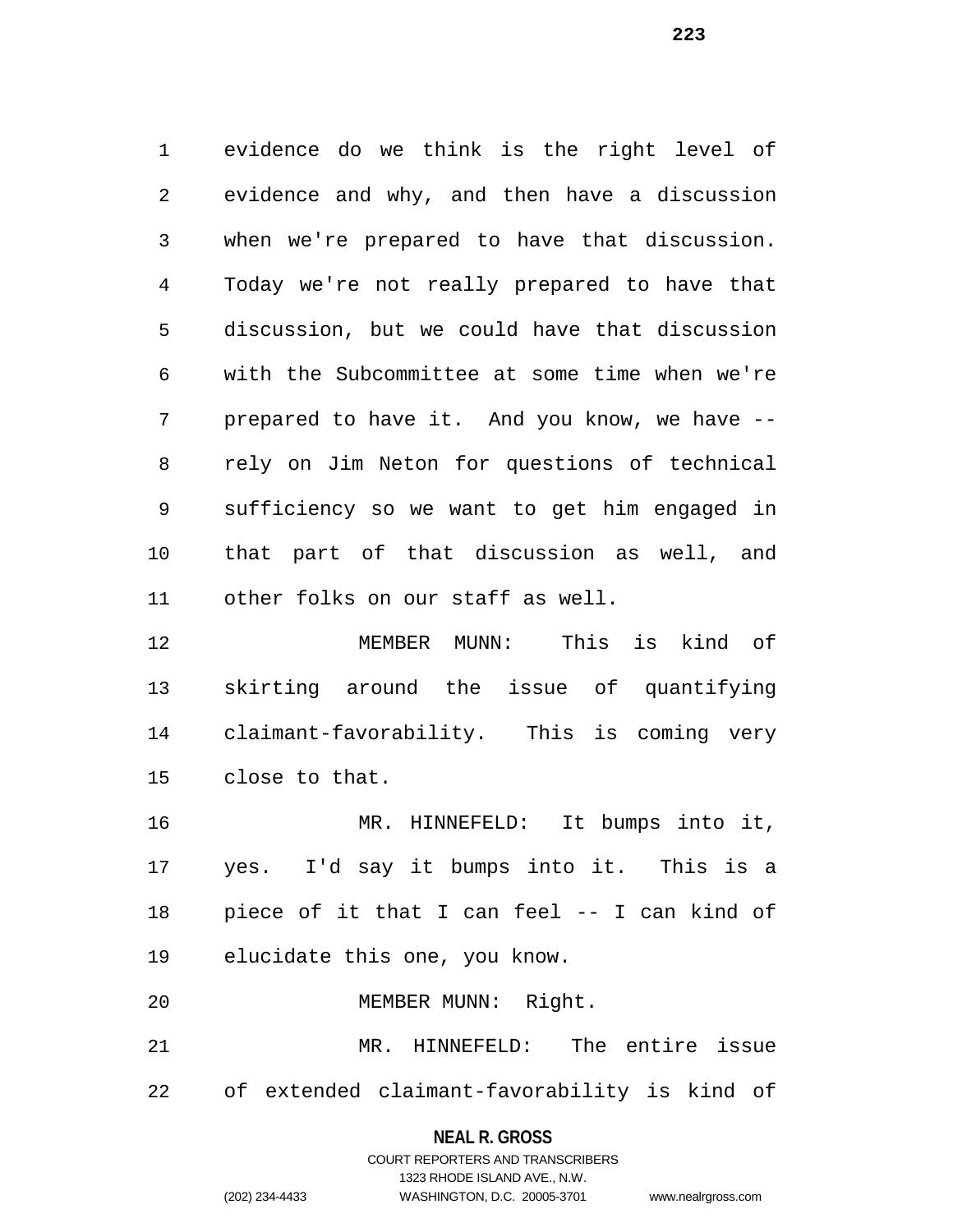large and amorphous but this is a piece of it I can get kind of get my head around.

| 3 | MEMBER MUNN: | Yes. |
|---|--------------|------|
|   |              |      |
|   |              |      |

 DR. MAURO: This is John again. I've always been thinking like if you have to make a decision regarding, you know, assuming environmental versus some distribution, I would be looking for affirmative evidence that I should give them the environmental. And if I don't have -- I think you said it also very well, Stu. Lacking affirmative evidence, you automatically -- the realistic analysis, the claimant-favorable but realistic analysis is to give them the full distribution and the coworker dose.

 So I get the sense that what's done here is one where, if I have affirmative evidence that he was exposed then I will give him the full distribution. I would sooner say no, the philosophy, and this is certainly a subject for, you know, this higher level discussion. I would say no, no. Only when

#### **NEAL R. GROSS**

# COURT REPORTERS AND TRANSCRIBERS 1323 RHODE ISLAND AVE., N.W. (202) 234-4433 WASHINGTON, D.C. 20005-3701 www.nealrgross.com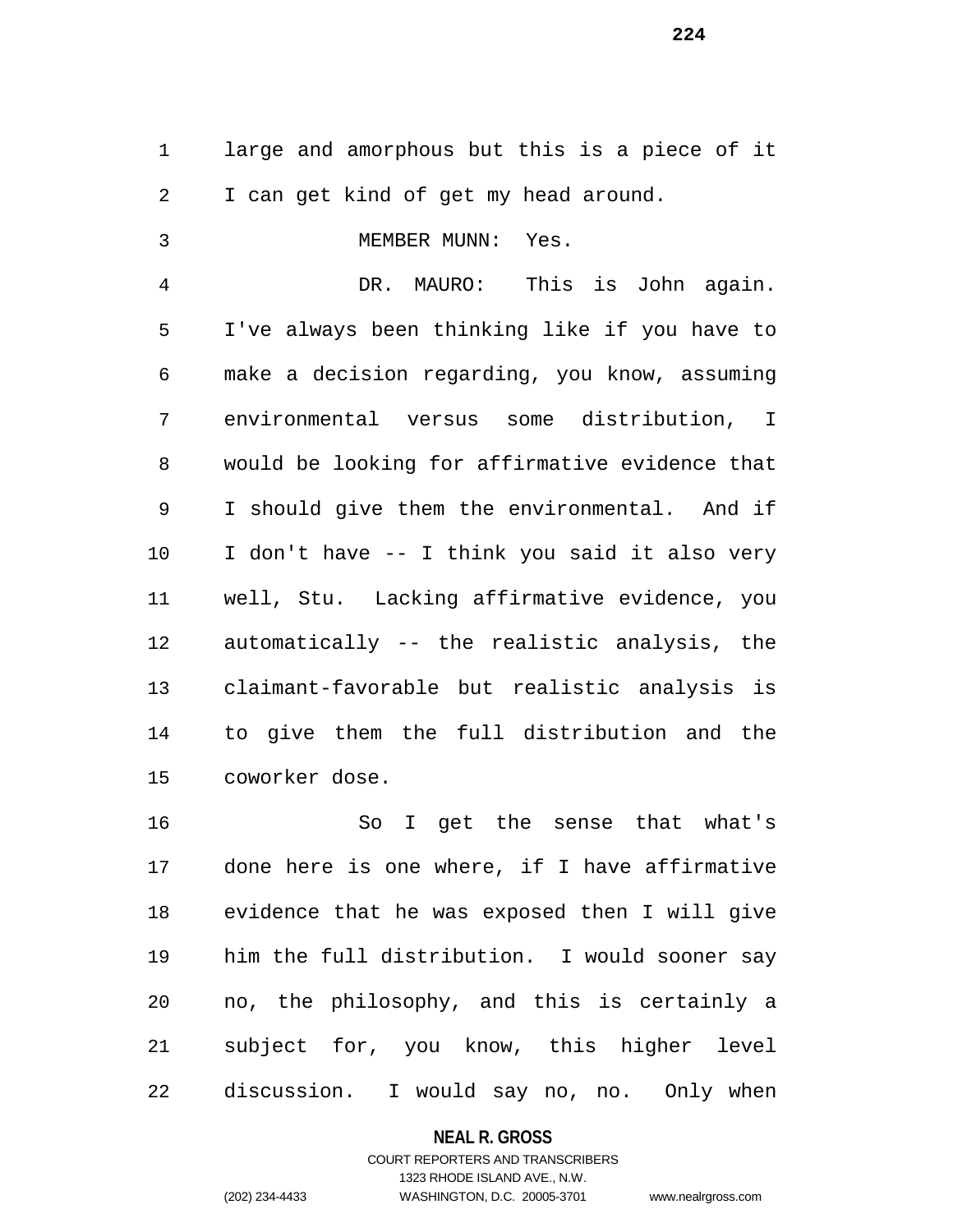you have affirmative evidence that he was not exposed or unlikely to be exposed for a variety of reasons do you go with the environmental. It's almost a difference of, you know, your decision criteria. What do you require? Lacking affirmative evidence then you automatically shift to giving the benefit of the doubt to the worker.

 DR. ULSH: Well, okay. I don't necessarily disagree but I guess I would like to bring this into practical terms because it sounds in general like what we're saying here is we have to prove a negative, prove that he wasn't exposed, and that concerns me. But John, maybe you could give me some idea of an example of what you would consider affirmative evidence. Or maybe we want to postpone that discussion.

 MR. HINNEFELD: Well, I think we'd want to have it as part of the project discussion. I guess the thing that kind of gets my attention about this is apparently

#### **NEAL R. GROSS**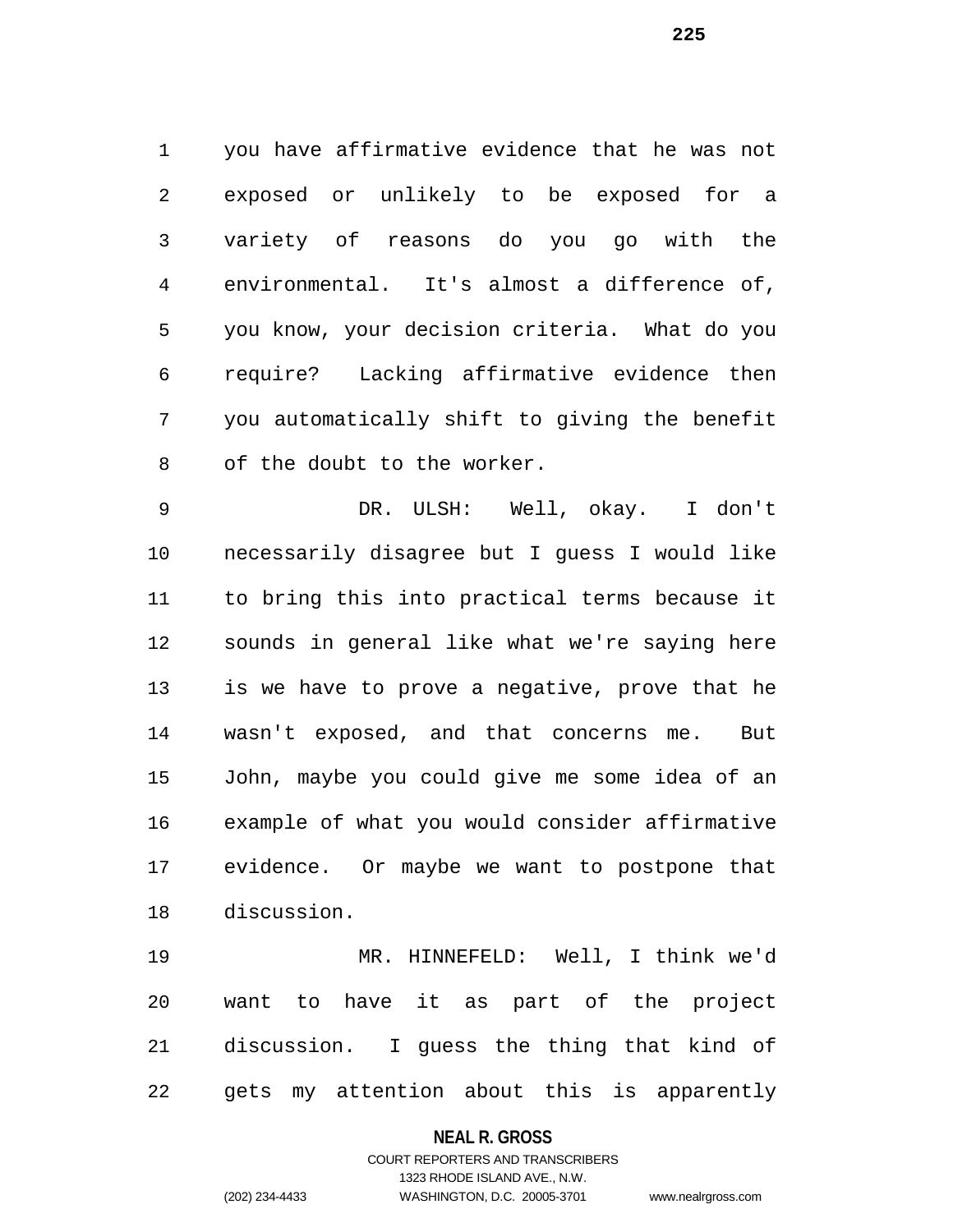this person wore a dosimeter during this period of time when they gave him environmental internal. The reason I say that is because we say, well, he wasn't accumulating any dose on his dosimeter during that time. So, you know, I can understand, okay, well he wasn't accumulating any dose on his dosimeter which would indicate maybe he wasn't heavily engaged in radioactive material, but on the other hand he was wearing a dosimeter so apparently he had access to areas where radiological materials were used. So you know, that kind of, you know, where do we come down as a project in a situation like that. Whereas if a person had no evidence of monitoring, you know, no evidence of monitoring record of any kind and had a job title that certainly looked like an administrative job title and was at a site where we know there were administrative areas it would seem to me that there you've got a fairly good burden, you know, you've got a

#### **NEAL R. GROSS**

## COURT REPORTERS AND TRANSCRIBERS 1323 RHODE ISLAND AVE., N.W. (202) 234-4433 WASHINGTON, D.C. 20005-3701 www.nealrgross.com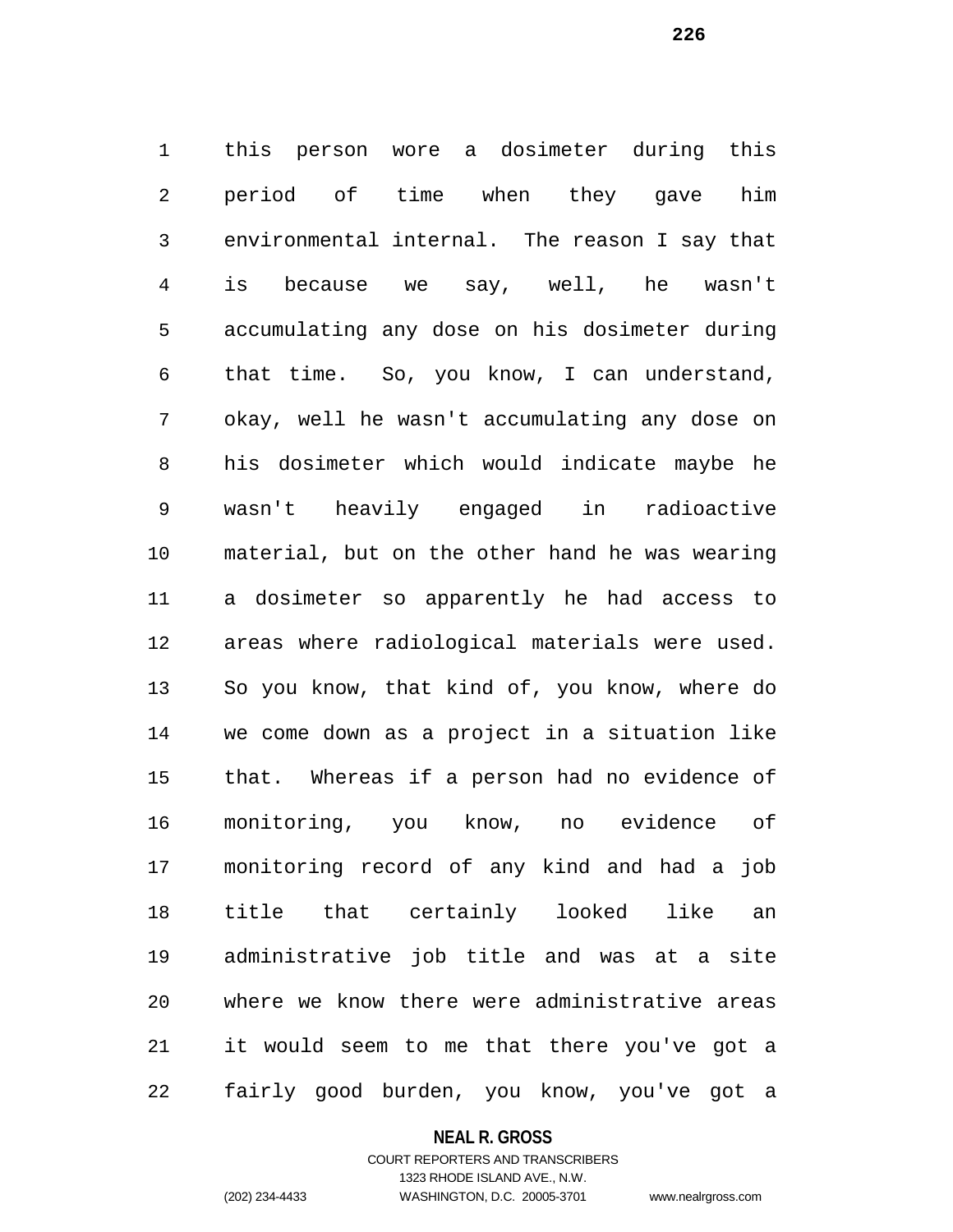pretty good set of evidence that indicate well this person probably should get environmental. When we get into the mixed-mode stuff that it gets a little more complicated.

 DR. ULSH: So is the path forward then that we need to have a talk with ORAU and then report?

 MR. HINNEFELD: Yes, I think it's kind of a little bit of a summit, you know, with Jim and probably Dave Allen.

 CHAIRMAN GRIFFON: I think also, I mean, I don't want to speak for David but I think he was making the slightly different point that if you're defining something as an overestimating maybe that's another layer that you can look at. Like if we are saying this is overestimating then by default we should 18 just use coworker and not even consider environmental models in those cases, you know what I mean? You know, then everything else you said I agree with, but this is another level of if we're already saying we're doing

### **NEAL R. GROSS**

# COURT REPORTERS AND TRANSCRIBERS 1323 RHODE ISLAND AVE., N.W. (202) 234-4433 WASHINGTON, D.C. 20005-3701 www.nealrgross.com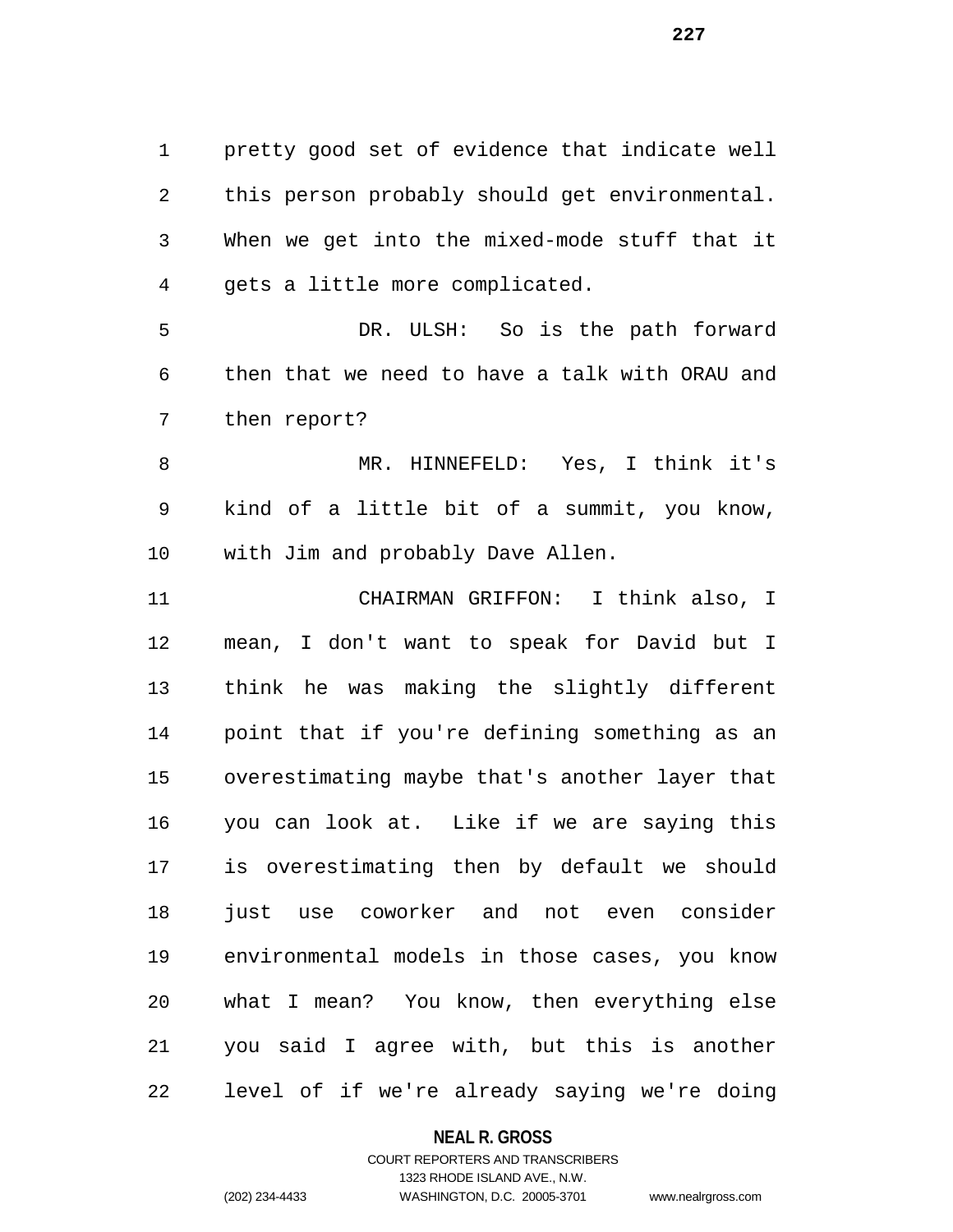an overestimating case why should we try to be that fine.

 MR. HINNEFELD: Yes, why start doing that if you're overestimating. There's really only a legitimate argument for overestimate if what you're doing makes it go faster. I don't know how it would make it go faster to do a part of it a particular way and a part of it another way. I don't know how that makes it go faster.

 MEMBER RICHARDSON: Yes, that's what I was wondering because this opens up kind of, you're at some decision-tree point and if you're going to go down the line of justifying why you're want to use environmental as opposed to coworker data I would think it requires the person who's doing the dose reconstruction then, what you're proposing is that they write a justification for kind of why they're limiting the dose in this way.

MEMBER MUNN: It is very

**NEAL R. GROSS**

# COURT REPORTERS AND TRANSCRIBERS 1323 RHODE ISLAND AVE., N.W. (202) 234-4433 WASHINGTON, D.C. 20005-3701 www.nealrgross.com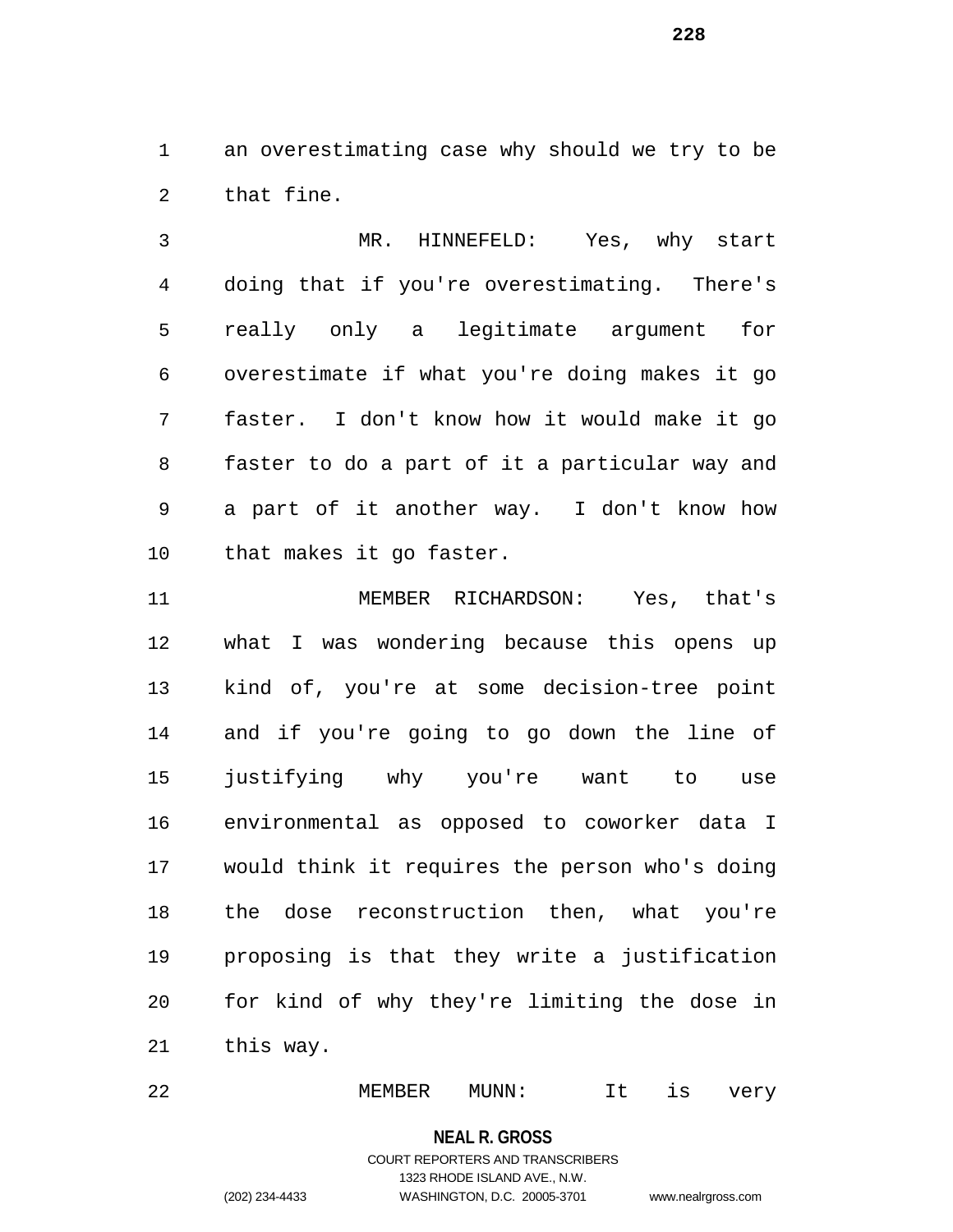disturbing to hear over and over again that we have badged individuals with long-term monitoring records whose record is not being accepted as adequate. And that as I understand is the basis of what we have here. We have a monitored individual. MR. HINNEFELD: We have -- finish your -- MEMBER MUNN: No, go ahead. MR. HINNEFELD: The monitored -- this person has a record of being monitored for external exposure. 13 MEMBER MUNN: Yes. MR. HINNEFELD: Okay, and so the question is being asked about what about internal exposure. And so is it a fact, then, that we feel like the person was sufficiently

 monitored externally, like they hung a badge on this person, gave him access to various parts of the plant. Is there a high level of confidence that they have an internal monitoring record, or that there was zero

#### **NEAL R. GROSS**

# COURT REPORTERS AND TRANSCRIBERS 1323 RHODE ISLAND AVE., N.W. (202) 234-4433 WASHINGTON, D.C. 20005-3701 www.nealrgross.com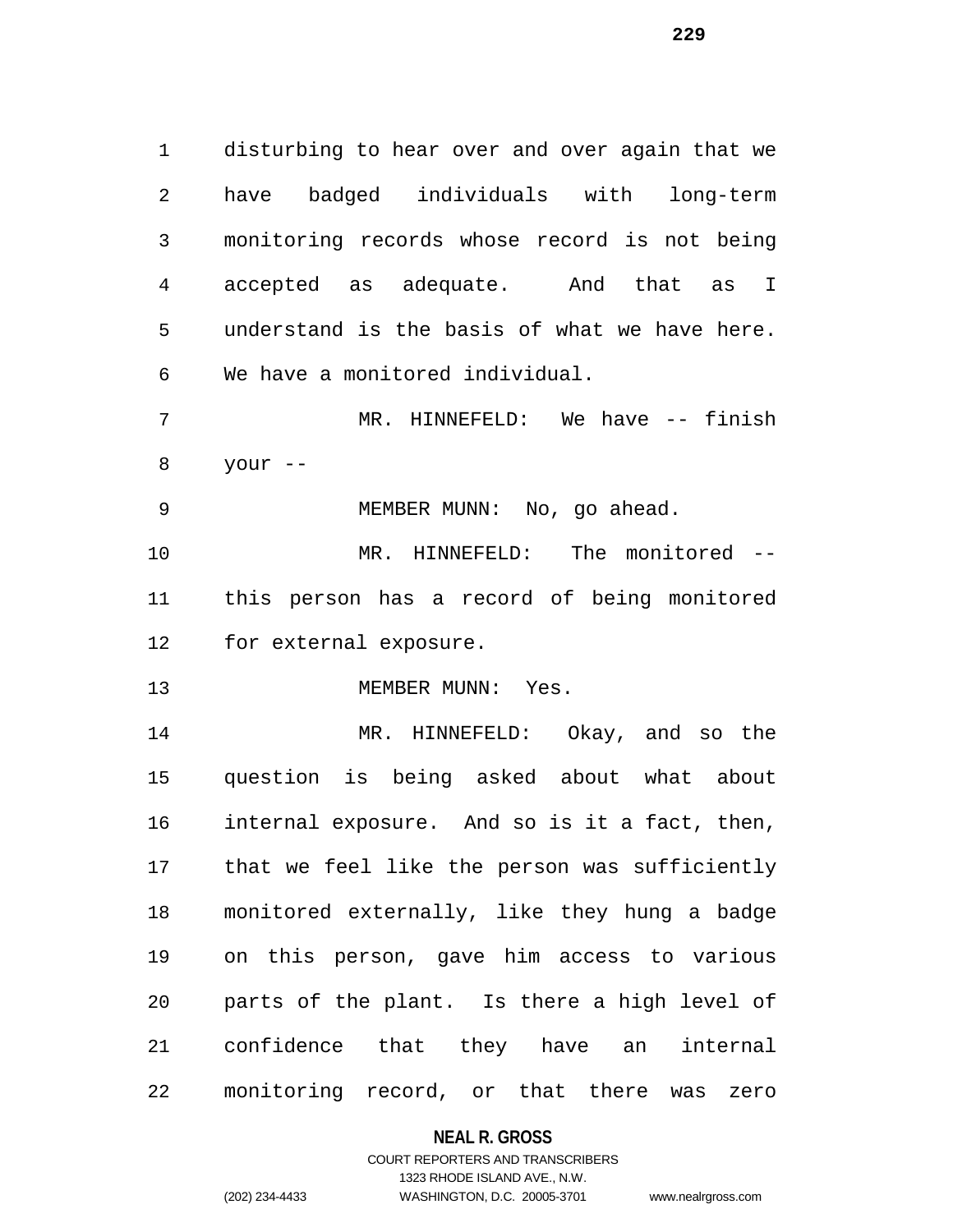potential for any intakes. I mean, a potential for intake that is below the monitoring threshold for, at the time for internal monitoring probably is higher than the environmental exposures at the time. MEMBER MUNN: Probably so. DR. ULSH: Well, it's somewhat site-specific. Like I remember at certain time periods at Rocky Flats the dosimetry and the security badge were combined. So that everybody onsite had it and that shouldn't be taken to indicate that they went into rad area. CHAIRMAN GRIFFON: That's true. And that's the case here at Oak Ridge and that would be something to know in this case.

17 DR. ULSH: Yes. I mean, it seems like, just stretching the example, at Rocky, Mark, remember when we -- SC&A identified periods when there were no, there were gaps in the monitoring record and then NIOSH went in, NIOSH and ORAU went in and examined that to

**NEAL R. GROSS**

COURT REPORTERS AND TRANSCRIBERS 1323 RHODE ISLAND AVE., N.W. (202) 234-4433 WASHINGTON, D.C. 20005-3701 www.nealrgross.com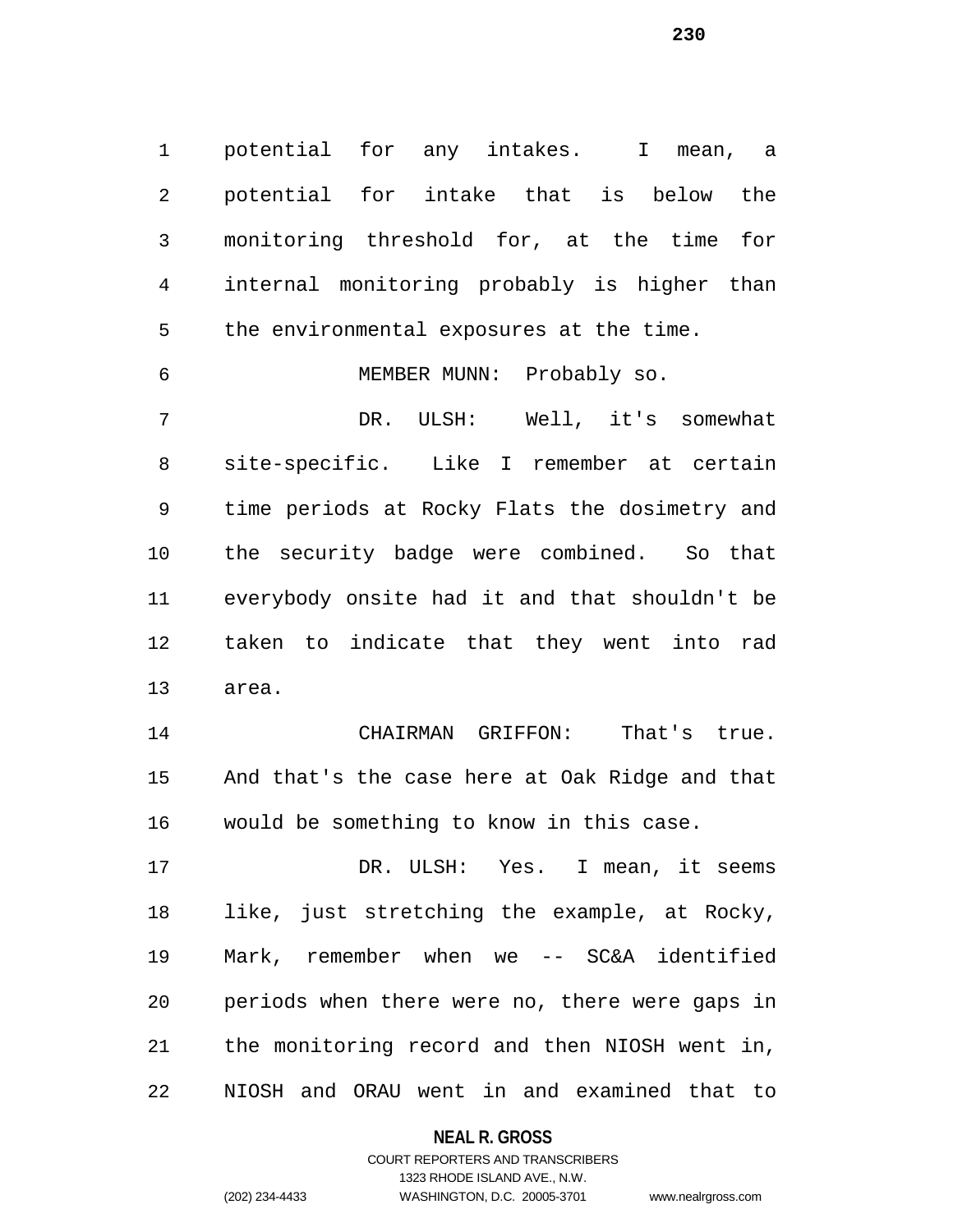see if there was a reasonable explanation for those gaps or if it looked like, hey, this person should have been monitored and we just don't have the records. Remember we did that exercise?

MEMBER MUNN: Yes.

 DR. ULSH: I wonder if that could be done here in this particular case. That doesn't solve the overall general issue, it's just this particular case.

 CHAIRMAN GRIFFON: Let me just sort of go back to the, you know, if it's an overestimating approach.

14 DR. ULSH: Well, yes.

 MR. SIEBERT: Wait a second. Brant, I want to point out this individual did have internal monitoring for some years. It's not like he didn't have any monitoring whatsoever.

DR. ULSH: Okay.

 MR. SIEBERT: He did have internal monitoring from '65 through some time in the

**NEAL R. GROSS**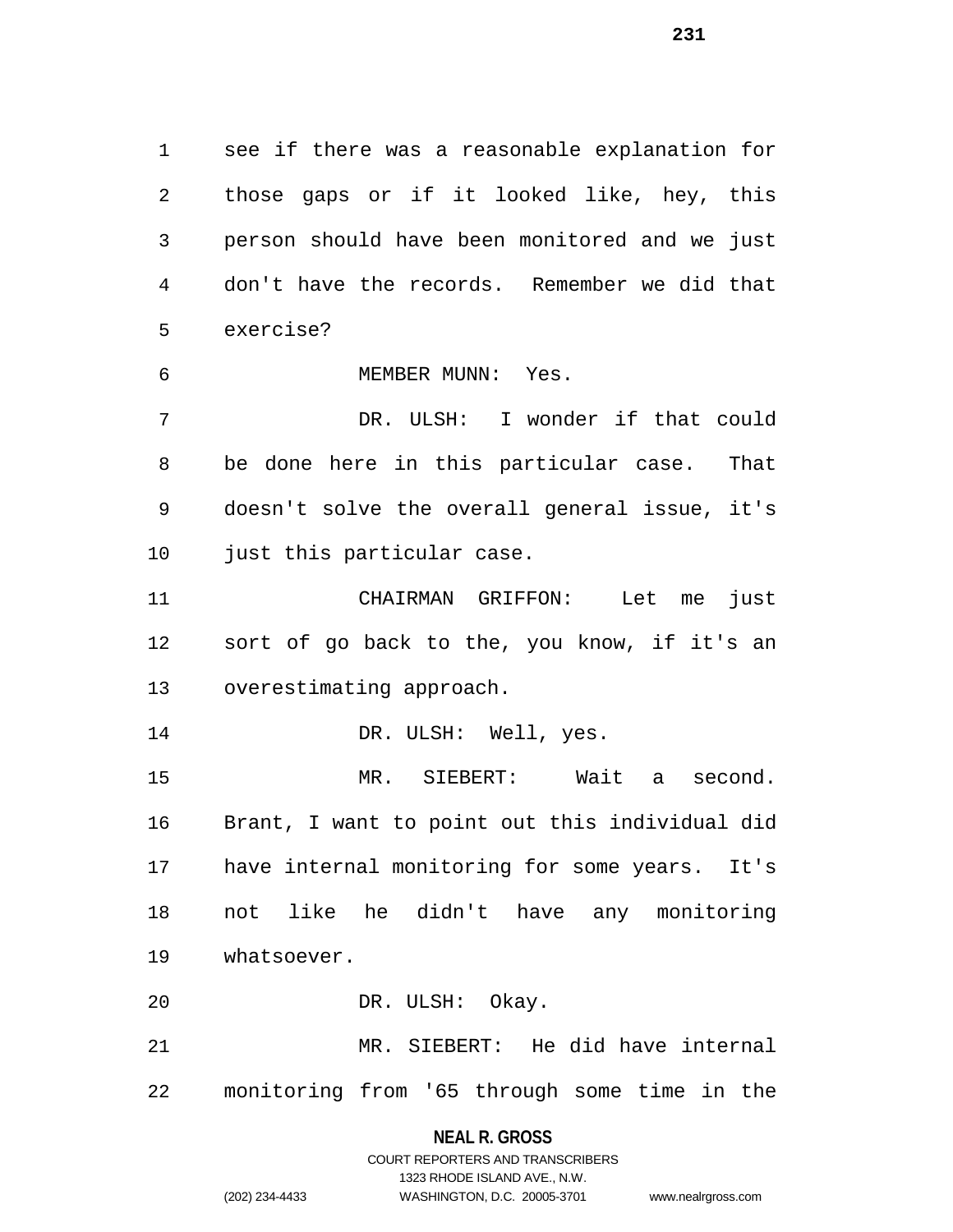early '70s.

| 2            | DR. ULSH: All right.                           |
|--------------|------------------------------------------------|
| $\mathbf{3}$ | MR. SIEBERT: And if I remember                 |
| 4            | correctly the way it was assessed was coworker |
| 5            | was used up until the time he actually had     |
| 6            | monitoring, used the actual monitoring until   |
| 7            | that stopped and then it was environmental     |
| 8            | past that point, based on the thought process  |
| 9            | that they stopped probably, I'm assuming,      |
| 10           | since I did the case, they stopped monitoring  |
| 11           | him internally because there was no reason to. |
| 12           | DR. ULSH: Well, without knowing                |
| 13           | the particulars of this case and I don't, I    |
| 14           | would come down on John Mauro's argument that  |
| 15           | we need to provide an explanation if we're     |
| 16           | going to -- if the guy was monitored and then  |
| 17           | all of a sudden he wasn't monitored then we    |
| 18           | need to show that that was because he became a |
| 19           | secretary or something. And I don't know if    |
| 20           | we did that. Maybe we did.                     |
| 21           | MR. SIEBERT: All right.                        |

MEMBER RICHARDSON: Somebody else

**NEAL R. GROSS** COURT REPORTERS AND TRANSCRIBERS 1323 RHODE ISLAND AVE., N.W. (202) 234-4433 WASHINGTON, D.C. 20005-3701 www.nealrgross.com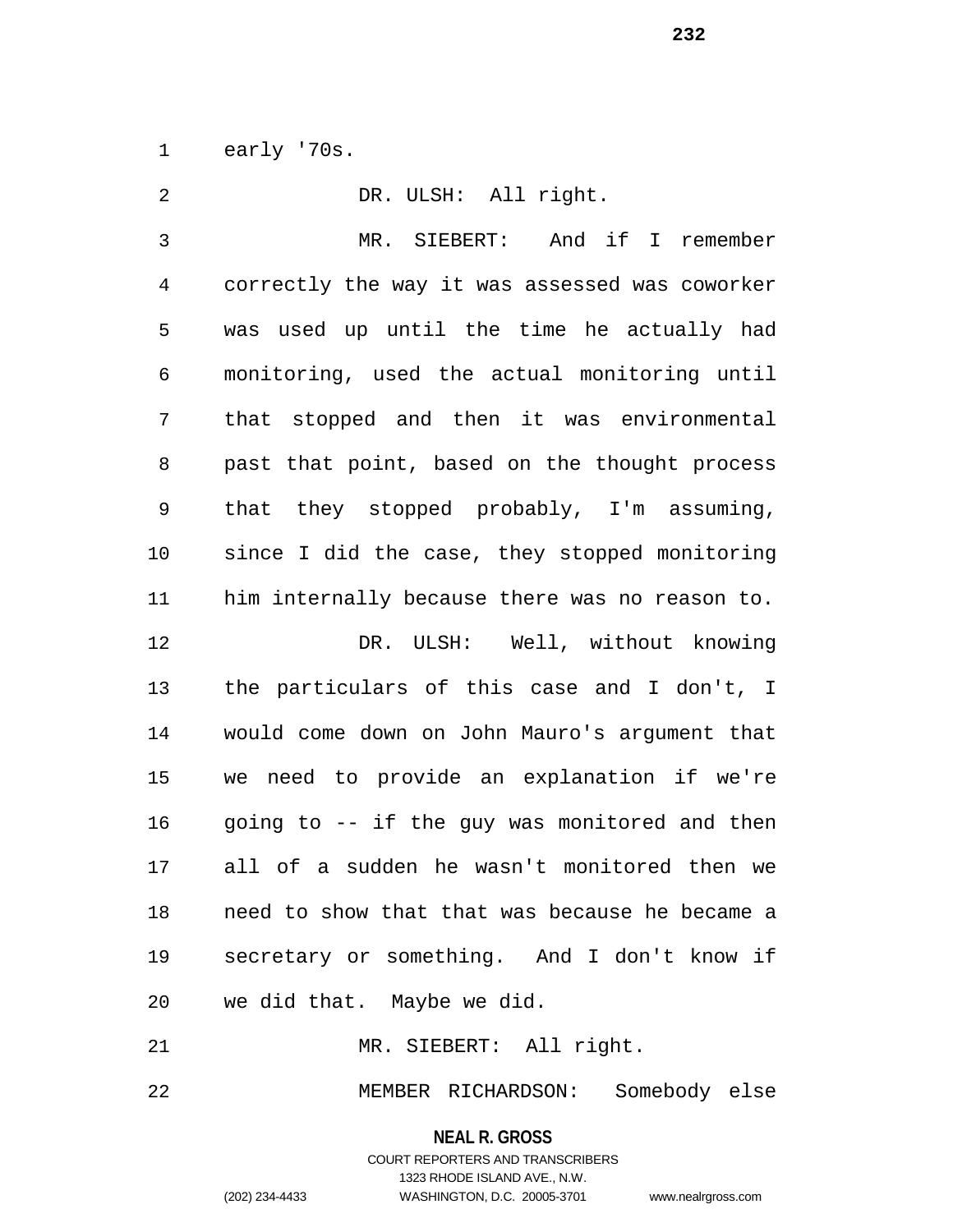can talk to me. My view -- who has a different perspective on this. I said during lunch I think to Mark that the participation in the internal monitoring program is partly driven by radiological considerations but is partly driven by sociological considerations. I mean, that's always been my perception, particularly in the Oak Ridge data. You see strong selection into that program. I mean, it's actually an indication of kind of some factors reflecting status and prestige that are related to kind of good health. Those who were selected into an internal monitoring program are different than the general workforce. And you see social dynamics over time of people from different professions, of different races, of different sexes moving into the internal program. I won't say that the dynamics of somebody going in or out of that program in the absence of a job title change means that there was a judgment solely that they no longer had potential for exposure

#### **NEAL R. GROSS**

# COURT REPORTERS AND TRANSCRIBERS 1323 RHODE ISLAND AVE., N.W. (202) 234-4433 WASHINGTON, D.C. 20005-3701 www.nealrgross.com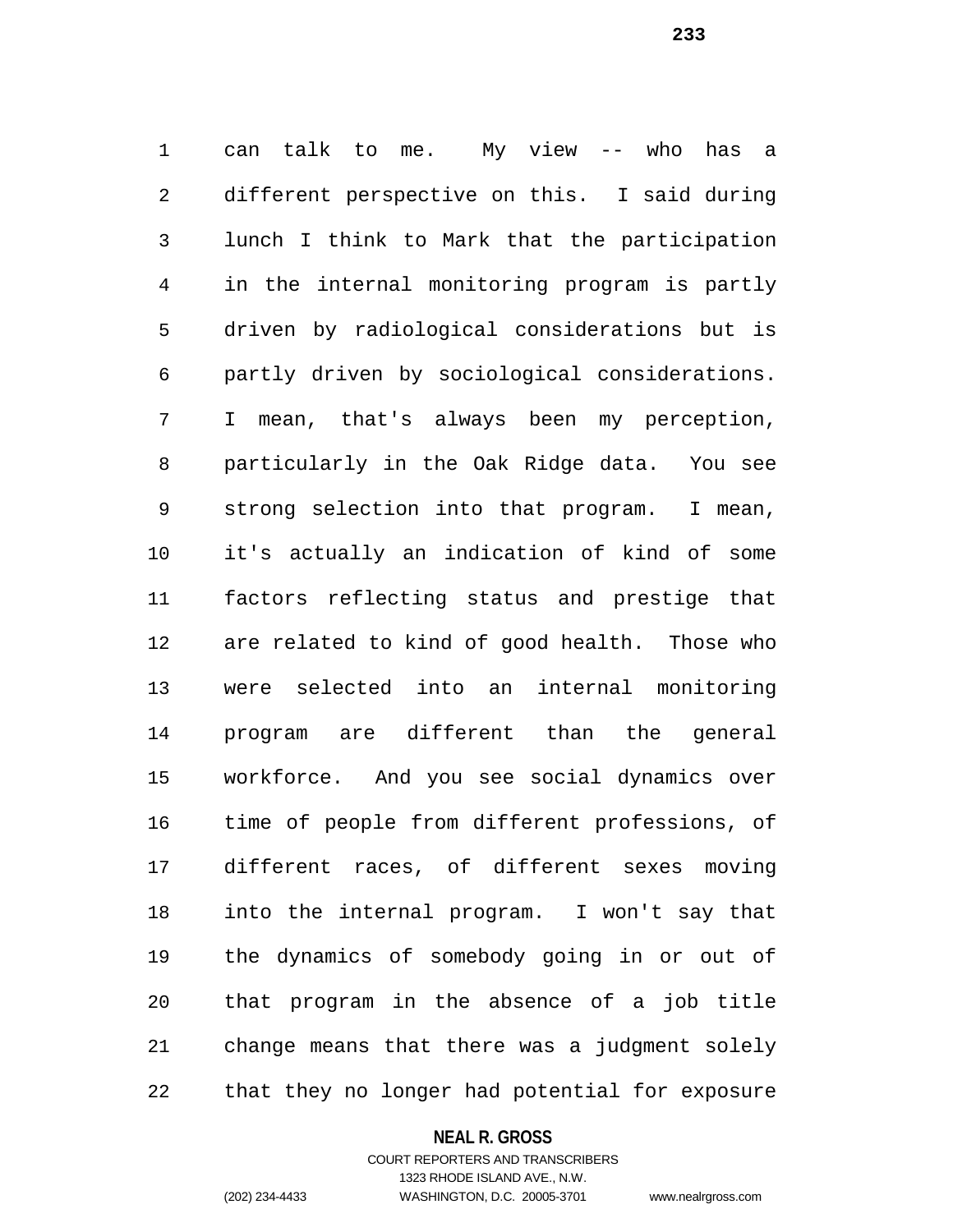because there were fluctuations in it that are historical in some bigger sense than just the kind of, the potential for exposure in a given year in a given job.

 DR. MAURO: This is John again. Wasn't it also one of the criteria -- I remember there were certain guidelines at least on the Nuclear Regulatory Commission side when you trigger bioassay programs. I assume that, as you go back in time, the philosophy of who is bioassayed and who's not bioassayed is based on what fraction of an ALI or an MPC was the expectation for a particular worker and the kind of job he has. So, it's not that he wasn't, the expectation was he was going to get no exposure, but the expectation was it's unlikely that he would be in excess of some fraction. And I think it might be 10 percent or 25 percent of a DAC or an MPC at that time. In those days it was an MPC. So, I think that's at play here also.

MEMBER RICHARDSON: Yes. I mean,

**NEAL R. GROSS**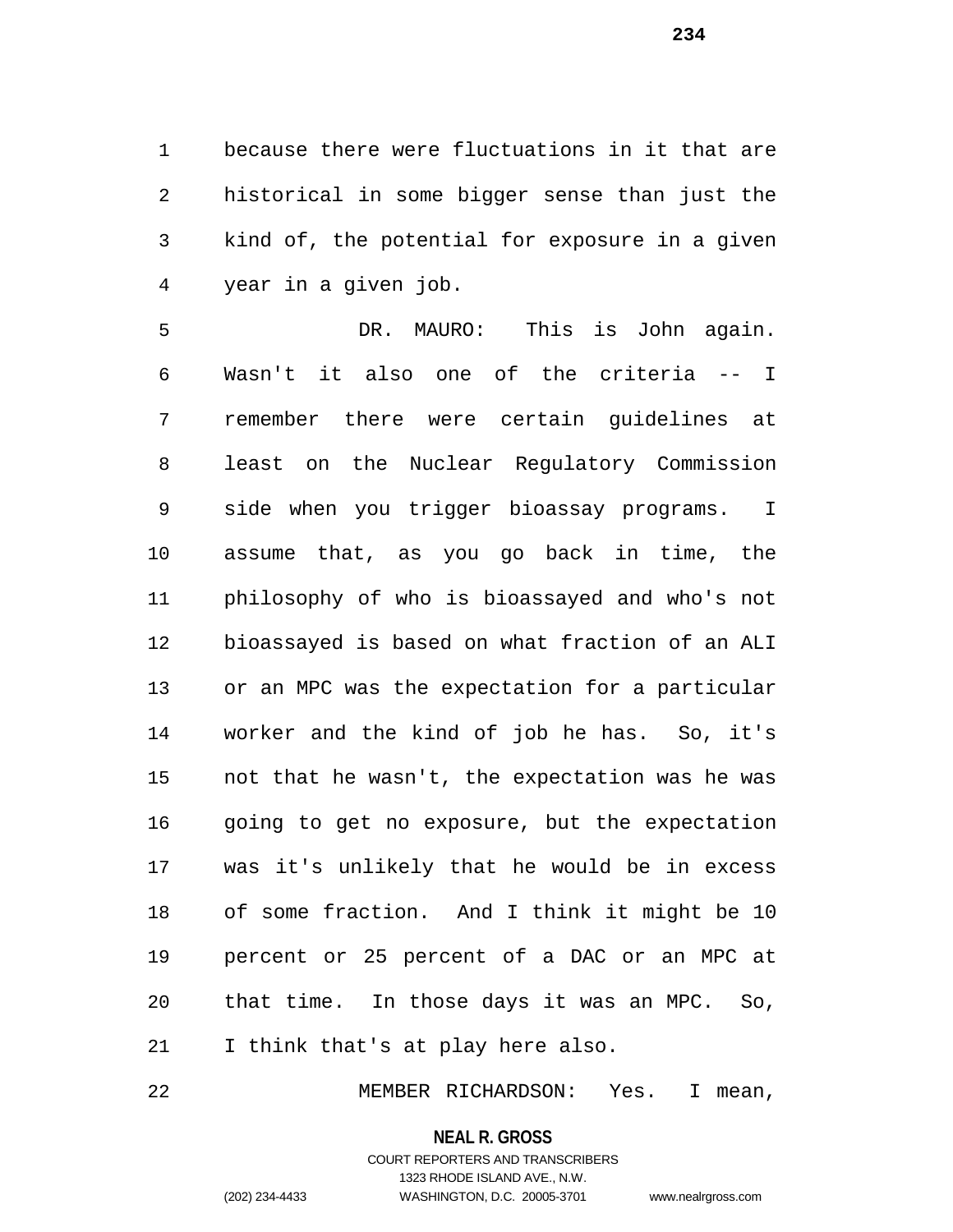until someone can explain to me why there are differences in stroke mortality by selection into the bioassay program. I mean, there's something, I mean, something else going on. So you get these, that's not -- it wasn't selection by, I mean the stroke-mortality differential is one of the things. Or actually homicides, accidental causes. I mean things that are reflected to, that are determined by strong social conditions which were not radiation-related ones which, I mean, that become, you know, really obvious when you're looking at the mortality trends here. Anyway, I'm sorry. It's sort of a sideline except that it's -- it's as though we're reading participation in those programs as being kind of solely objective markers of whether that person was in an area with a particular hazard. And I would need to be more strongly convinced that that was, that those decisions were purely objective in that sense.

**NEAL R. GROSS**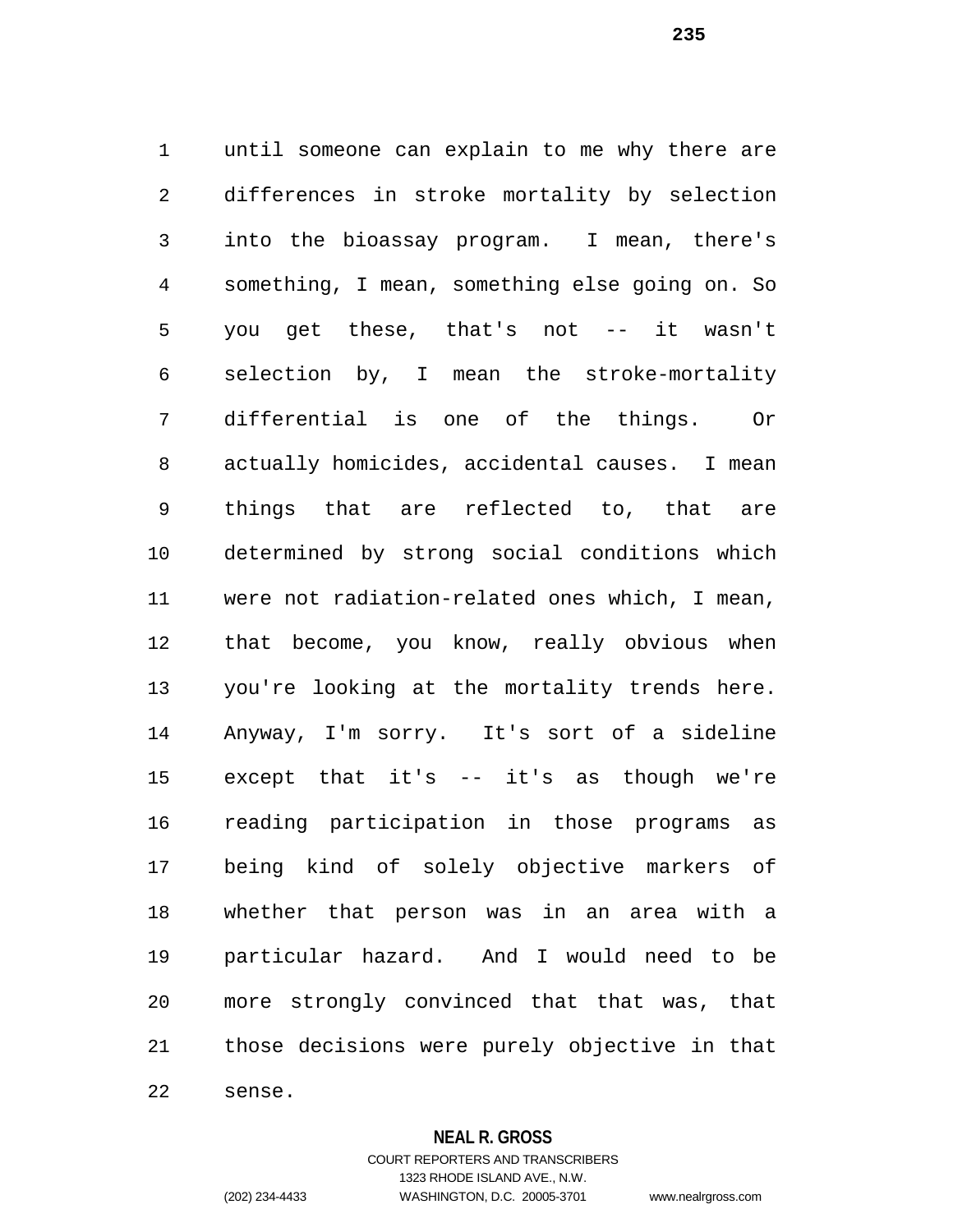1 DR. ULSH: Alright, I hear your concern. I think -- so what we have on the table right now is that we're going to have a conversation with ORAU about that general question of when we assume someone was unexposed versus exposed, and therefore whether to assign environmental versus coworker. And then I think it's fair to think that we'll go back to you on that once we've had that conversation. So that's the general issue.

 On this specific case it's pretty clear to me that we're not going to close this today so I've already got an appointment to go over and talk to Scott on Wednesday. We'll take a closer look at this case and talk about the particulars and see whether we can do anything to allay Doug's concerns or, if not, we'll just report the status back to you, Mark. Does that sound reasonable?

CHAIRMAN GRIFFON: Yes, I think

so. Yes.

# **NEAL R. GROSS**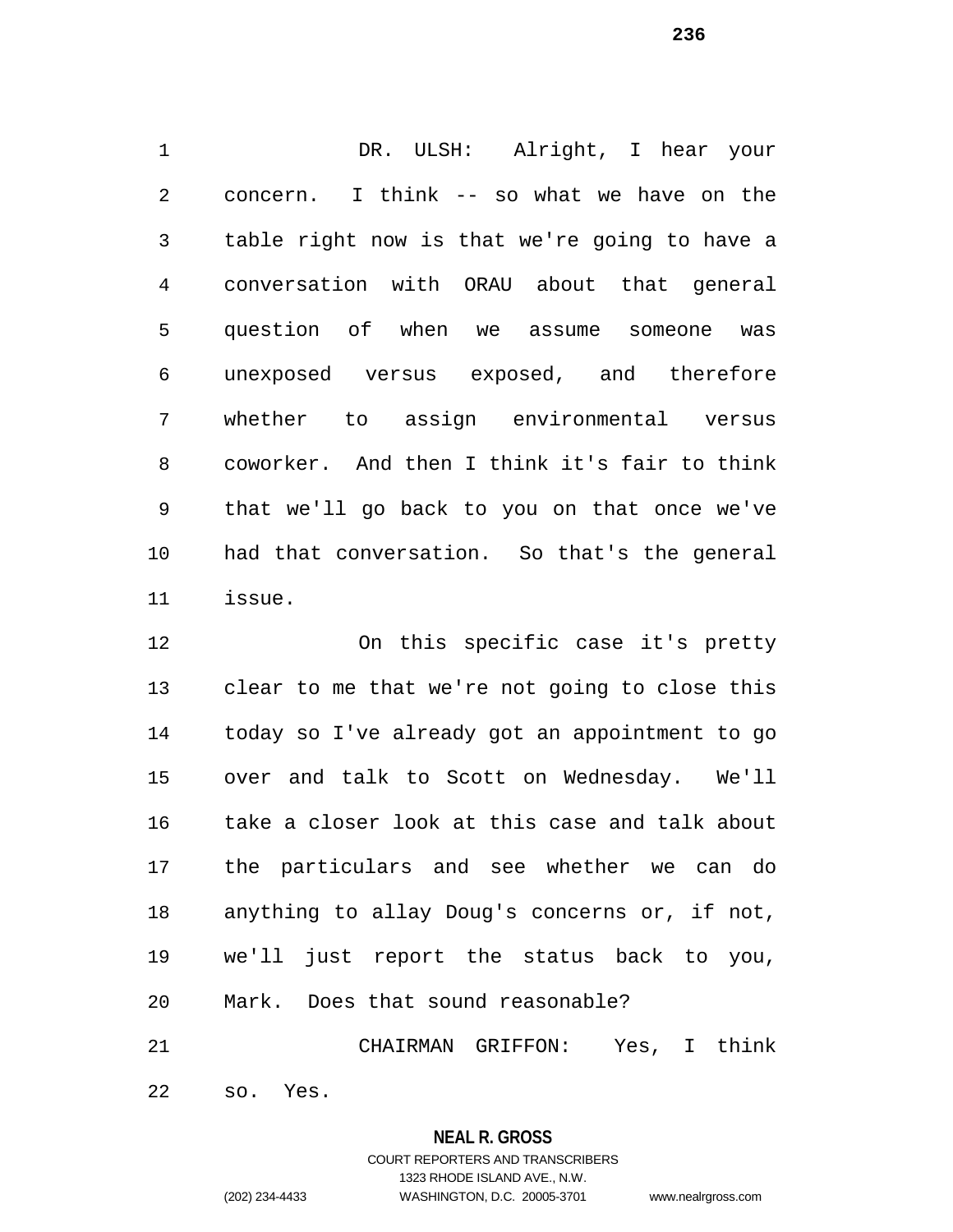MR. KATZ: When you say report back, do you mean at the next meeting or an email?

 DR. ULSH: Yes. I can see Scott and Mutty and I having a conversation about this one in particular on Wednesday and they'll say, here's why we did what we did, and I'll say either I'm convinced or I'm not. And if I'm convinced that I agree with them then I'll just report back to you that look, that's our best and final offer after I talk to Stu and Jim to be sure that we're -- MR. KATZ: You'll send us an email?

DR. ULSH: Yes.

MR. KATZ: Okay, good.

 DR. ULSH: Or I'll overturn it and say no, change it.

 MR. KATZ: Yes. Whichever way it comes out, it's just -- that'll be nice.

 CHAIRMAN GRIFFON: Why don't we take 10 minutes and then we'll have our last

# **NEAL R. GROSS**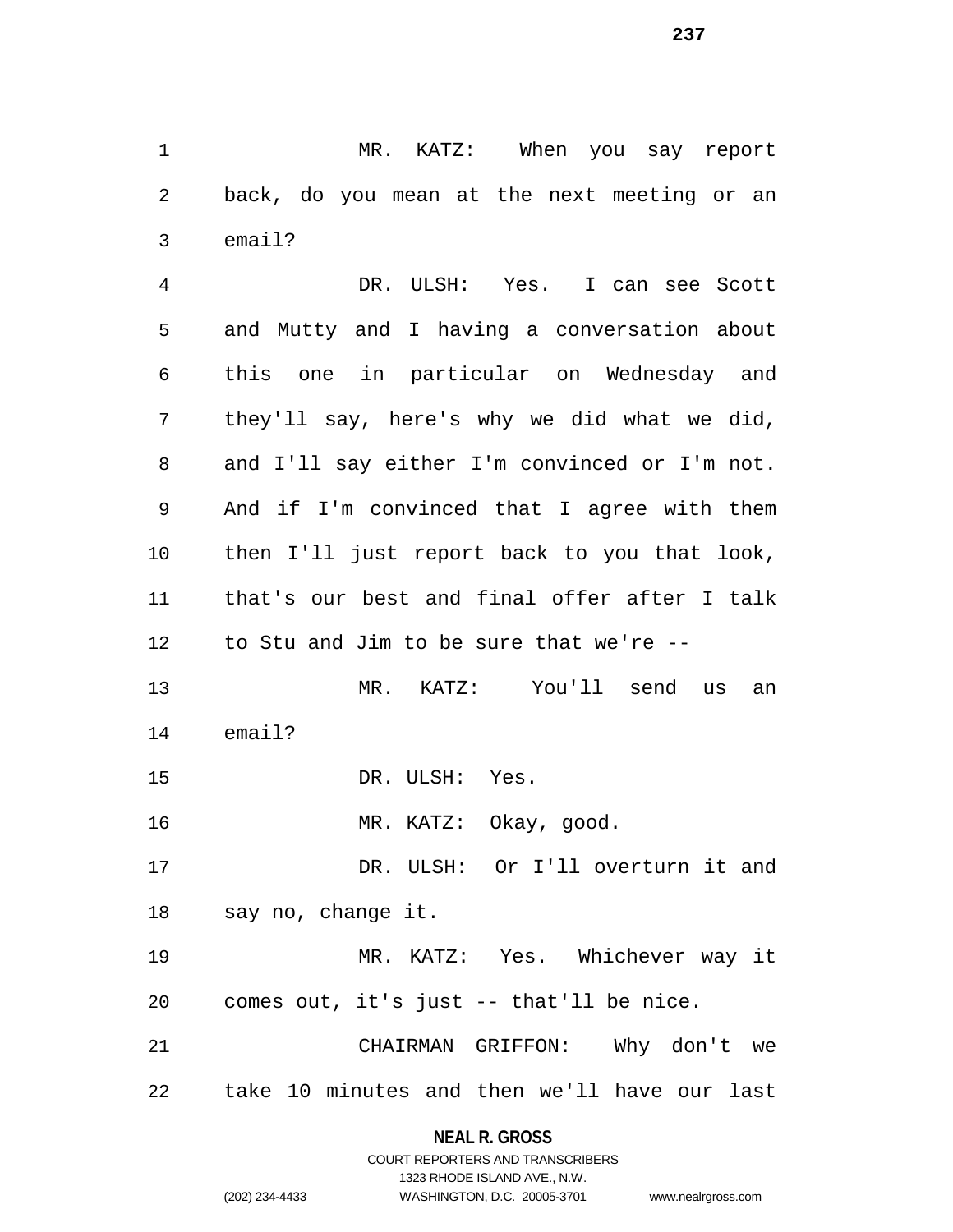hour and a half or so run to the finish line. 2 MEMBER MUNN: Very good. CHAIRMAN GRIFFON: So 10-minute break on the phone and then we'll come back. And we'll go through till about 4 p.m. today. (Whereupon, the above-entitled matter went off the record at 2:29 p.m. and resumed at 2:44 p.m.) CHAIRMAN GRIFFON: We'll start up again for our last segment. Another hour and 15 we can get in. All right, we left off on 171.5, I believe and I documented Brant's course of action for 171.4 so I think we're okay with that. So 171.5. MR. SIEBERT: This is Scott. Can I ask a question? CHAIRMAN GRIFFON: Too early for a question. Go ahead. MR. SIEBERT: The question I have is why the hell am I asking questions that I'm entirely -- never mind. Move on to 5.5. Sorry.

# **NEAL R. GROSS**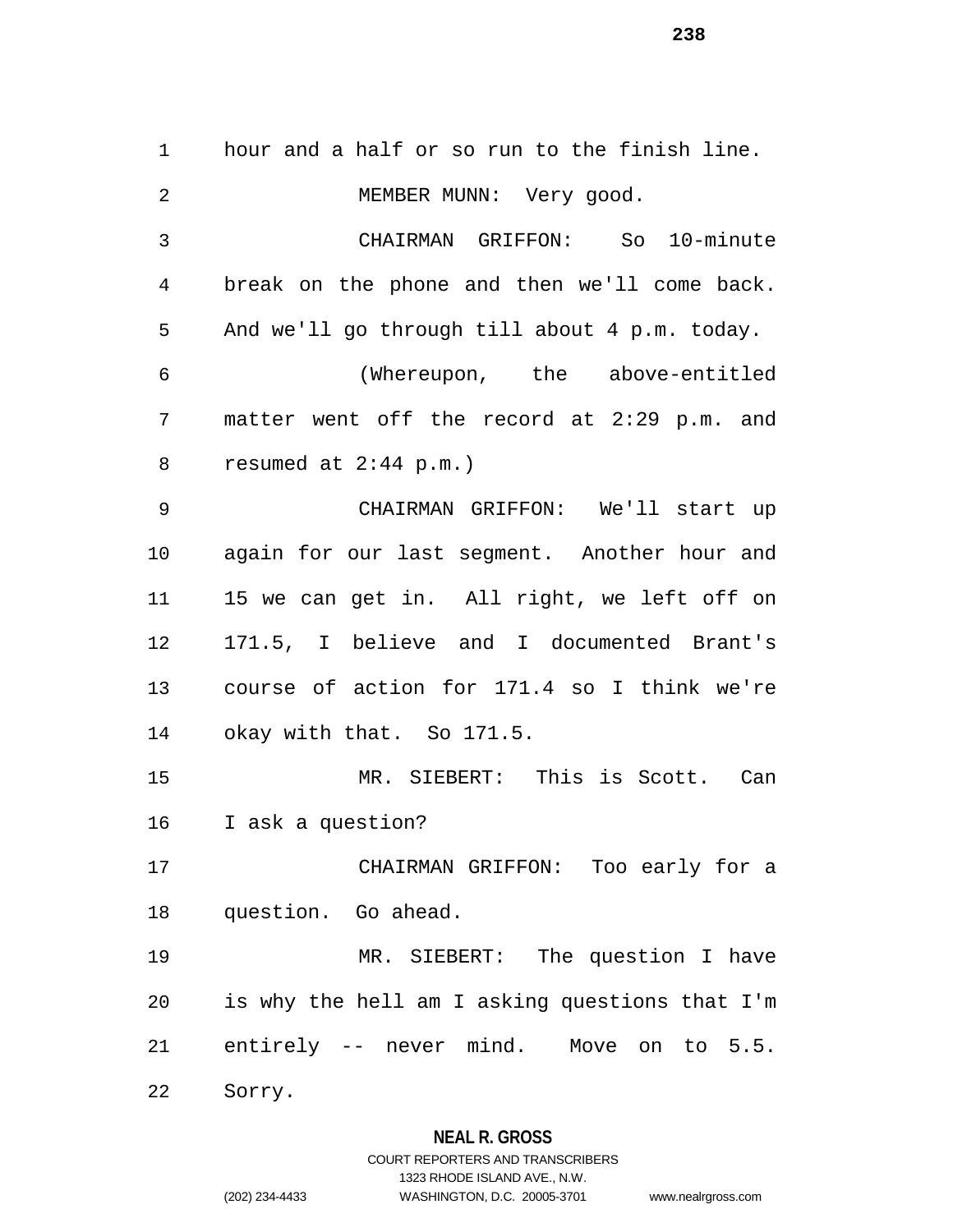CHAIRMAN GRIFFON: Okay, 171.5. MR. FARVER: Okay. The finding was NIOSH failed to address different solubility types. This has been going back and forth a couple times. And I believe, in their April response, it came down that there was a problem accessing the files that had to do with the solubility. It's not that they didn't do it, it was a, either you couldn't access them or the files weren't included at the time. Is it something like that, Scott? MR. SIEBERT: Yes. The files were run, I just think you guys couldn't open them was the problem. MR. FARVER: Okay. Anyway, so that has been taken care of and I looked at those so we can close that finding. 18 CHAIRMAN GRIFFON: Okay. 19 MR. FARVER: Yay. MEMBER RICHARDSON: Was that like the IMBA runs or something like that? MR. FARVER: It was spreadsheets.

**NEAL R. GROSS**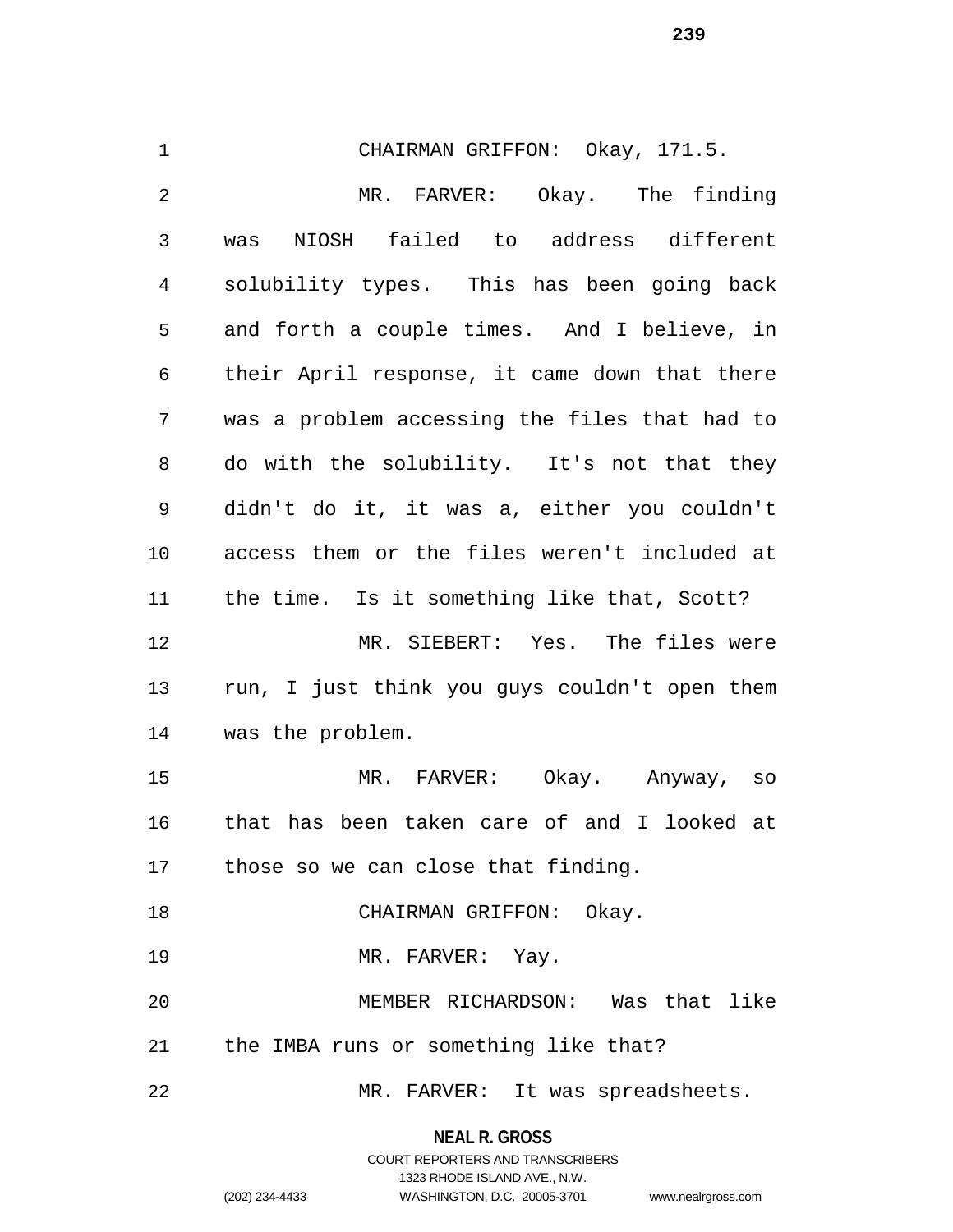MEMBER MUNN: And so you did or did not review the provided workbook? MR. FARVER: They were there but not accessible. MEMBER MUNN: Okay, so -- MR. FARVER: Once they were accessible I looked at them and they were in fact, they checked the different solubility types. MEMBER MUNN: And so we're okay with that? 12 MR. FARVER: Yes. 13 MEMBER MUNN: We're done? 14 MR. FARVER: Done. 15 MEMBER MUNN: Done. MR. FARVER: Not done, just finished with that one. MEMBER MUNN: Well, closed for one. I'm trying to close one here. CHAIRMAN GRIFFON: Closed, yes. MR. FARVER: Okay. I don't know if we want to do this next one. Okay. This

### **NEAL R. GROSS**

|                | COURT REPORTERS AND TRANSCRIBERS |                    |
|----------------|----------------------------------|--------------------|
|                | 1323 RHODE ISLAND AVE N.W.       |                    |
| (202) 234-4433 | WASHINGTON, D.C. 20005-3701      | www.nealrgross.com |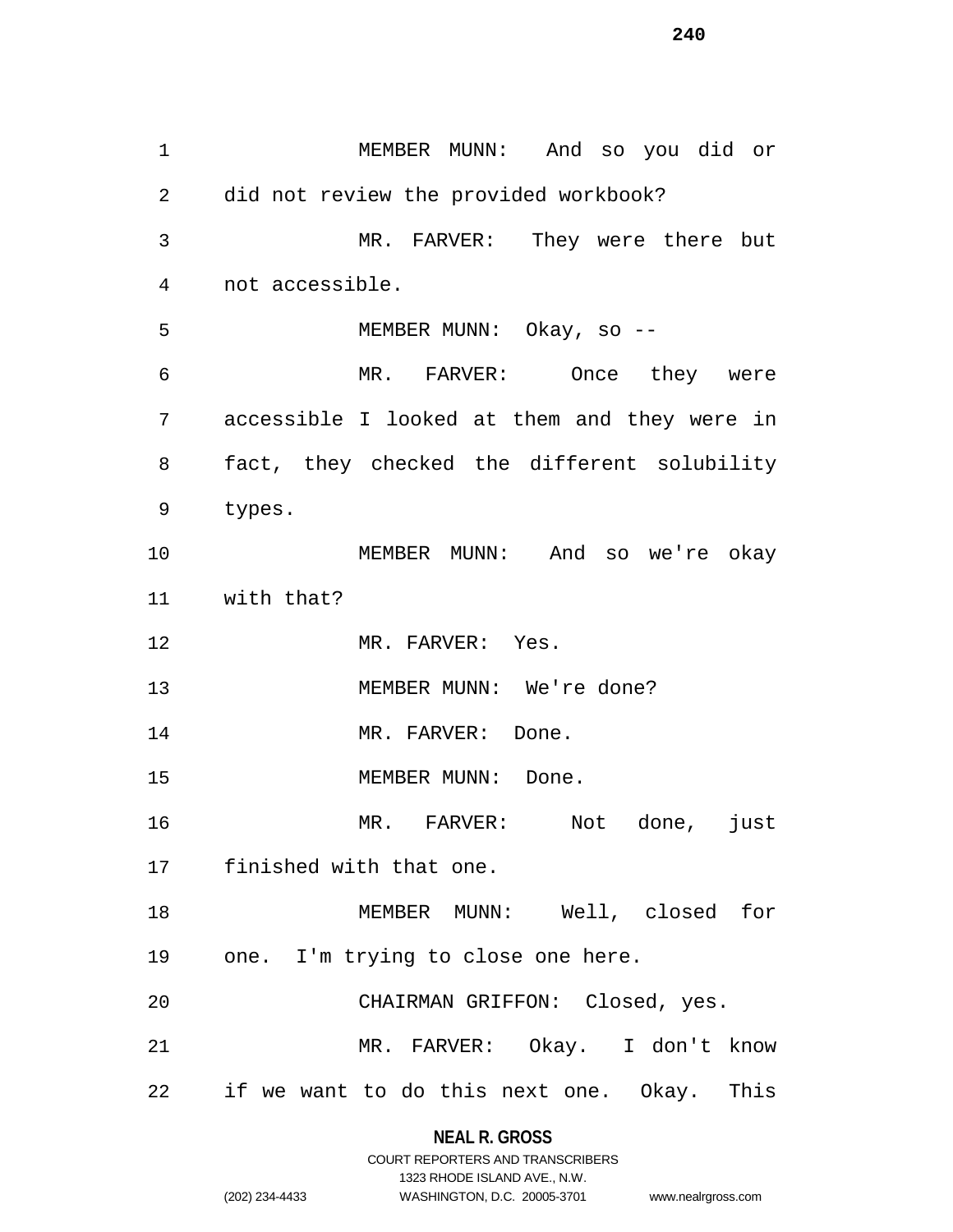has to do with information in the CATI report. NIOSH failed to completely address the contamination incident reported in the CATI report. This person worked at ORNL and it was a time period when there was, was this the release over at 3019?

CHAIRMAN GRIFFON: Yes.

8 MR. FARVER: Yes. And this was, the employee worked in building 3022. So was 3019 close to 3022? If so, what happened? And I know NIOSH provided files on this back in April that I reviewed and -- what they say is true, you know, it is bounding. Well, if you do an acute intake in 1959 or the '70 to '72 chronic they're essentially the same. The point is, unless you go back and look for this information about the building and about the incident you're not going to know that. In this case, they just happened to turn out to be very close.

 MEMBER MUNN: So it's six of one and half a dozen of another.

# **NEAL R. GROSS** COURT REPORTERS AND TRANSCRIBERS 1323 RHODE ISLAND AVE., N.W. (202) 234-4433 WASHINGTON, D.C. 20005-3701 www.nealrgross.com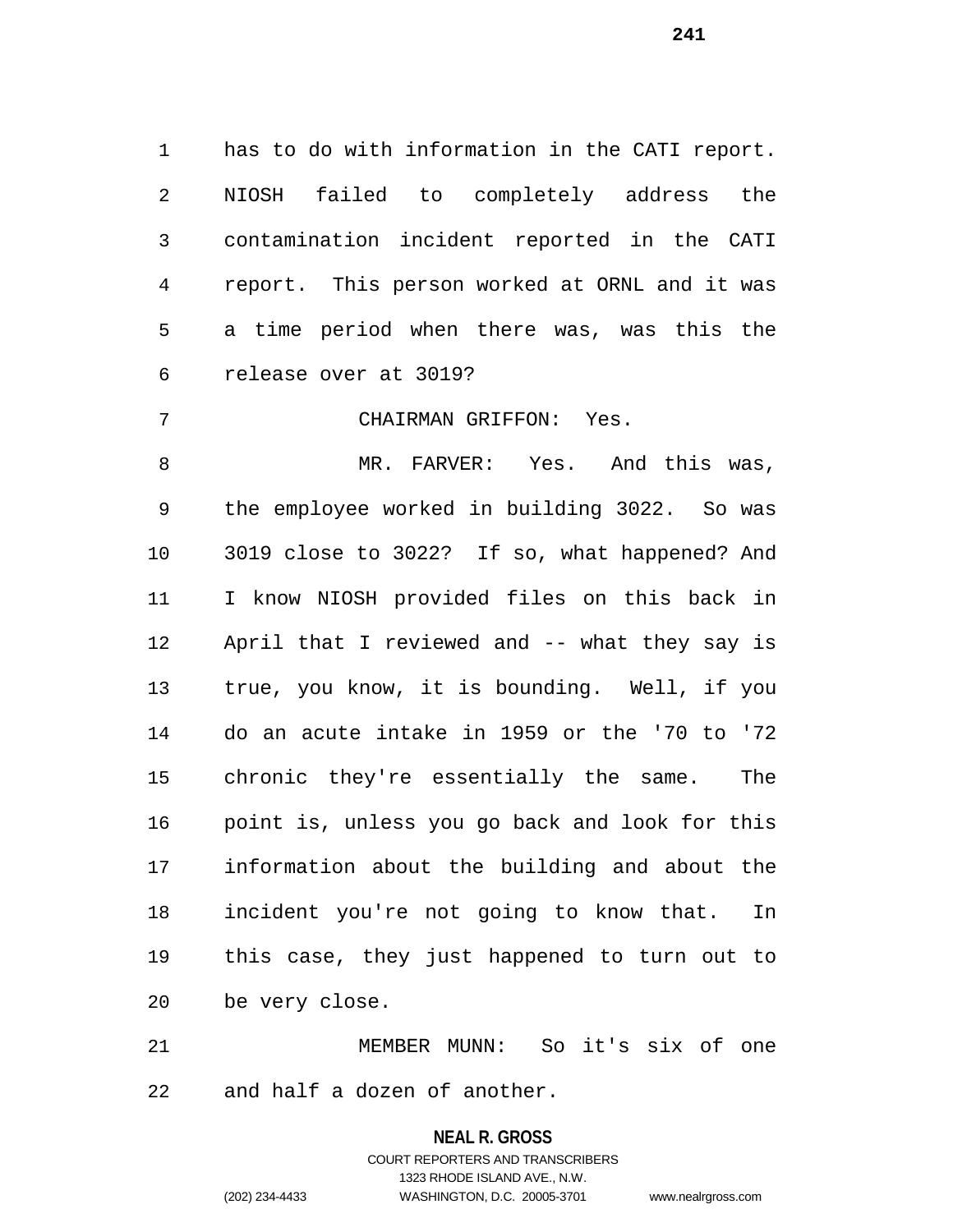MR. FARVER: Yes. My point is that you don't know till you look. MEMBER MUNN: Well, you've looked and there's no longer any question. MR. FARVER: No, so we can close this one, Wanda. MEMBER MUNN: We can close it. Good. CHAIRMAN GRIFFON: Does that mean the general point you're making is that the CATI reported this. They never really assessed it, they just kind of got lucky. MR. FARVER: Yes. They probably should have looked into it more since it was mentioned in the CATI report. CHAIRMAN GRIFFON: I think this gets into another of those tough ones that we've -- because a lot of times we've -- MR. KATZ: I'm sorry to interrupt but someone on the line hasn't muted your phone and you're banging around a lot and it doesn't bother us so much but it might the

### **NEAL R. GROSS**

COURT REPORTERS AND TRANSCRIBERS 1323 RHODE ISLAND AVE., N.W. (202) 234-4433 WASHINGTON, D.C. 20005-3701 www.nealrgross.com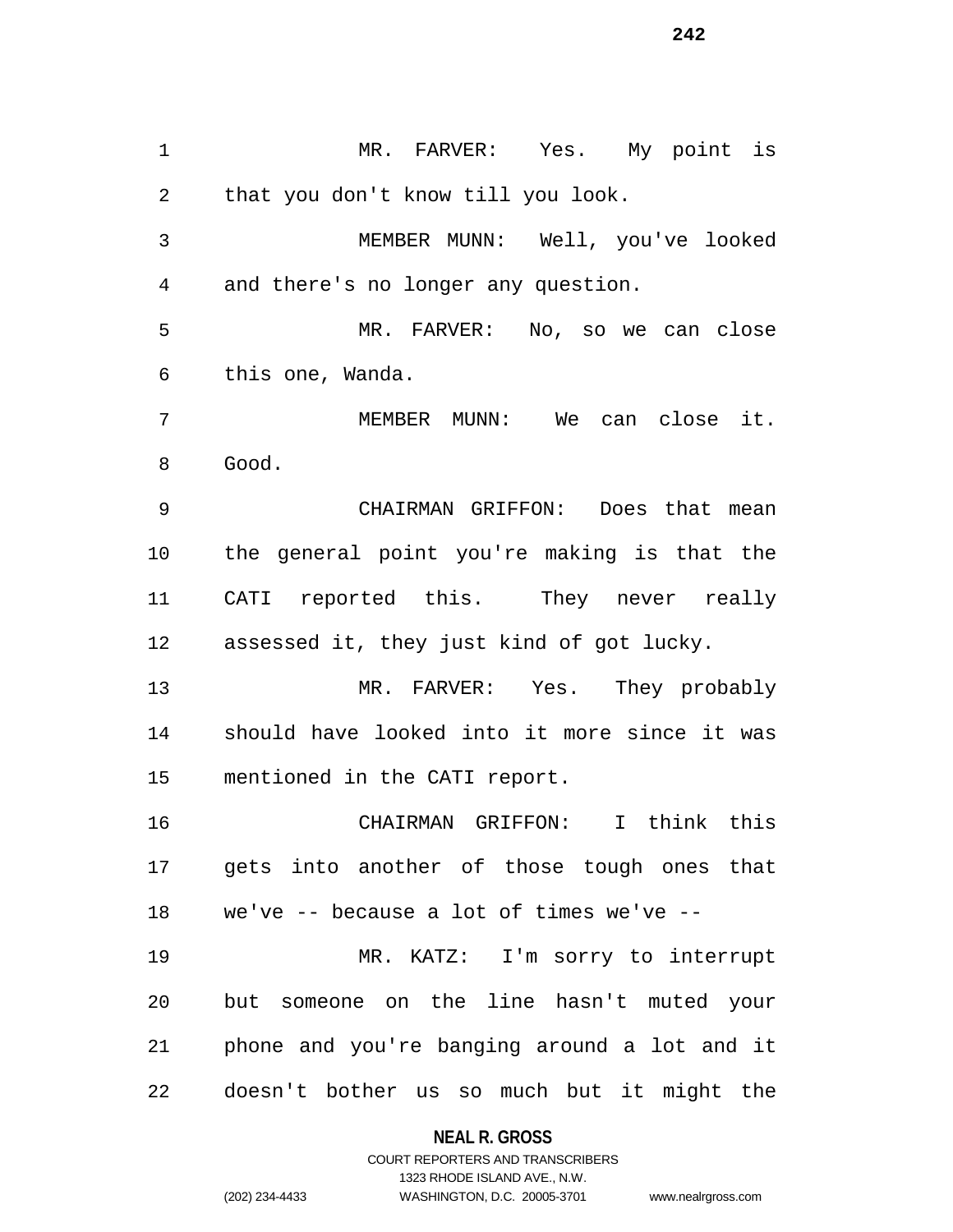other folks who try to listen by phone. So, someone needs to mute their phone. Thanks. Sorry.

 CHAIRMAN GRIFFON: I was just wondering if this is a question of, a lot of times we get into this mode of assuming that the chronics are going to cover any acute incident, you know. And I wonder if there's, you know, I mean at what point, I've always sort of wondered this. At what point if an incident's documented in the CATI does NIOSH investigate, you know. I remember, the DR, you added a section that basically states that NIOSH considered all incidents mentioned in the CATI and the approach is bounding but I was never comfortable with whether NIOSH actually investigated any of those incidents or just determined as a general principle that these chronic approaches are usually bounding of acute exposures.

 MR. HINNEFELD: Well, I think you've got a mixed bag. There are some cases

**NEAL R. GROSS**

COURT REPORTERS AND TRANSCRIBERS 1323 RHODE ISLAND AVE., N.W. (202) 234-4433 WASHINGTON, D.C. 20005-3701 www.nealrgross.com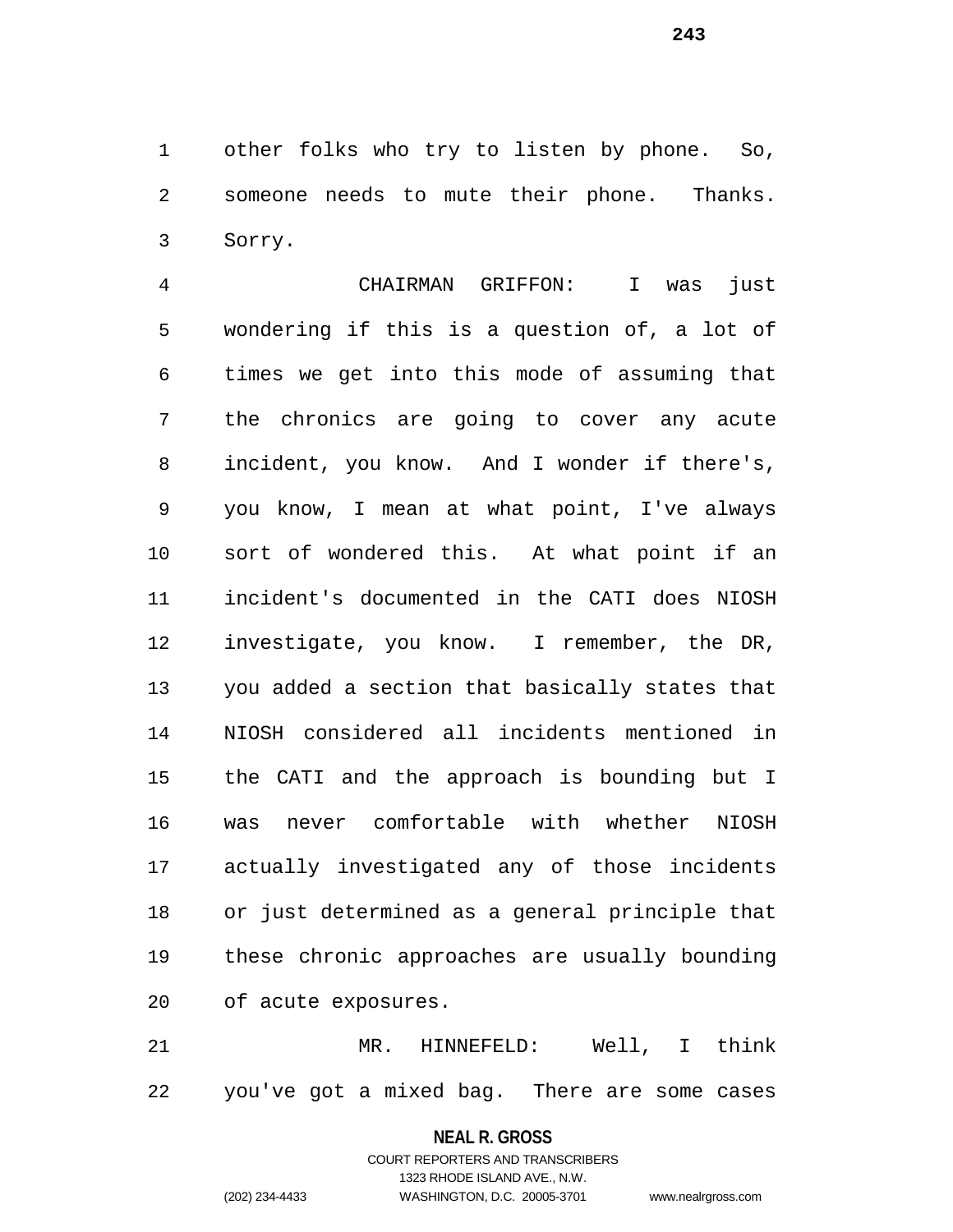where people will remember events that were, you know, fairly significant during their history of being monitored. As a matter of course those are pretty much going to be covered by assuming a chronic intake. This is a little different cat we're talking about here. We're talking about a specific event that was related in CATI. Certainly really out of the ordinary. But it seems like from our initial response that the judgment was that the person was largely unaffected by the event. Wouldn't you say that was the position of the original response? Because they were in a different building.

 MR. FARVER: Correct. Because it was a different building, it did not affect them, I think was the premise.

 MR. HINNEFELD: I'm not saying it's true. I'm saying the judgment of the original dose reconstructor.

 CHAIRMAN GRIFFON: That was the judgment of the original dose reconstructor or

#### **NEAL R. GROSS**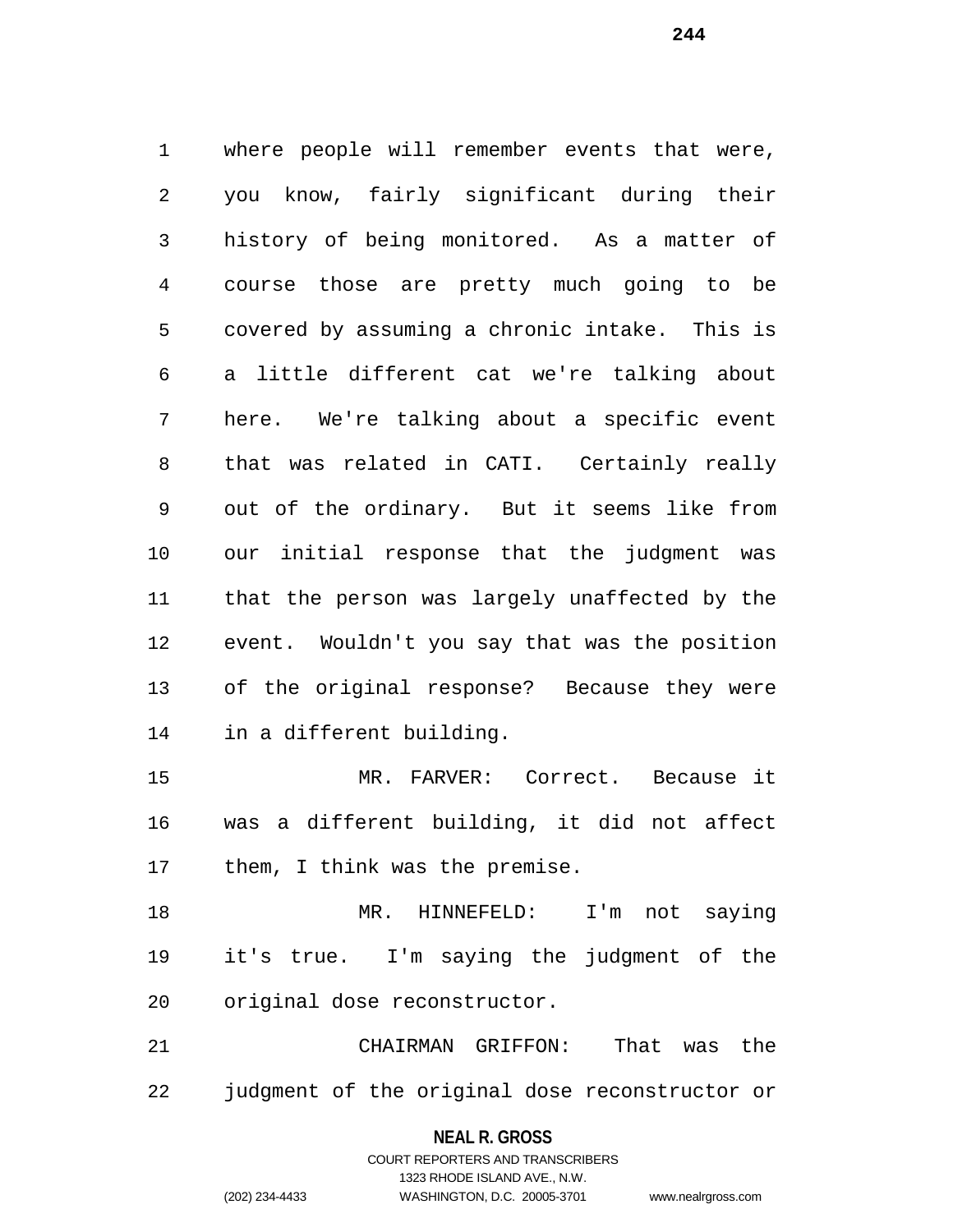the judgment of our process?

 MR. HINNEFELD: According to our initial response it depicts that as the judgment of the original. MR. FARVER: What prompted us to look at it was well gee, 3022, is that close to 3019 because I know that whole area was affected. MR. HINNEFELD: There was, yes, there was plutonium outside on the streets, there was, you know. So it got outside the building. So that's the question. MR. FARVER: And then it just went from there. Well, where is 3022. Well, it's no longer there, it's been torn down. Well, where was it and that's how we started looking into that. DR. ULSH: And this was an incident that occurred with plutonium. And the person had plutonium bioassay? MR. HINNEFELD: It was years later, wasn't it?

# **NEAL R. GROSS** COURT REPORTERS AND TRANSCRIBERS 1323 RHODE ISLAND AVE., N.W. (202) 234-4433 WASHINGTON, D.C. 20005-3701 www.nealrgross.com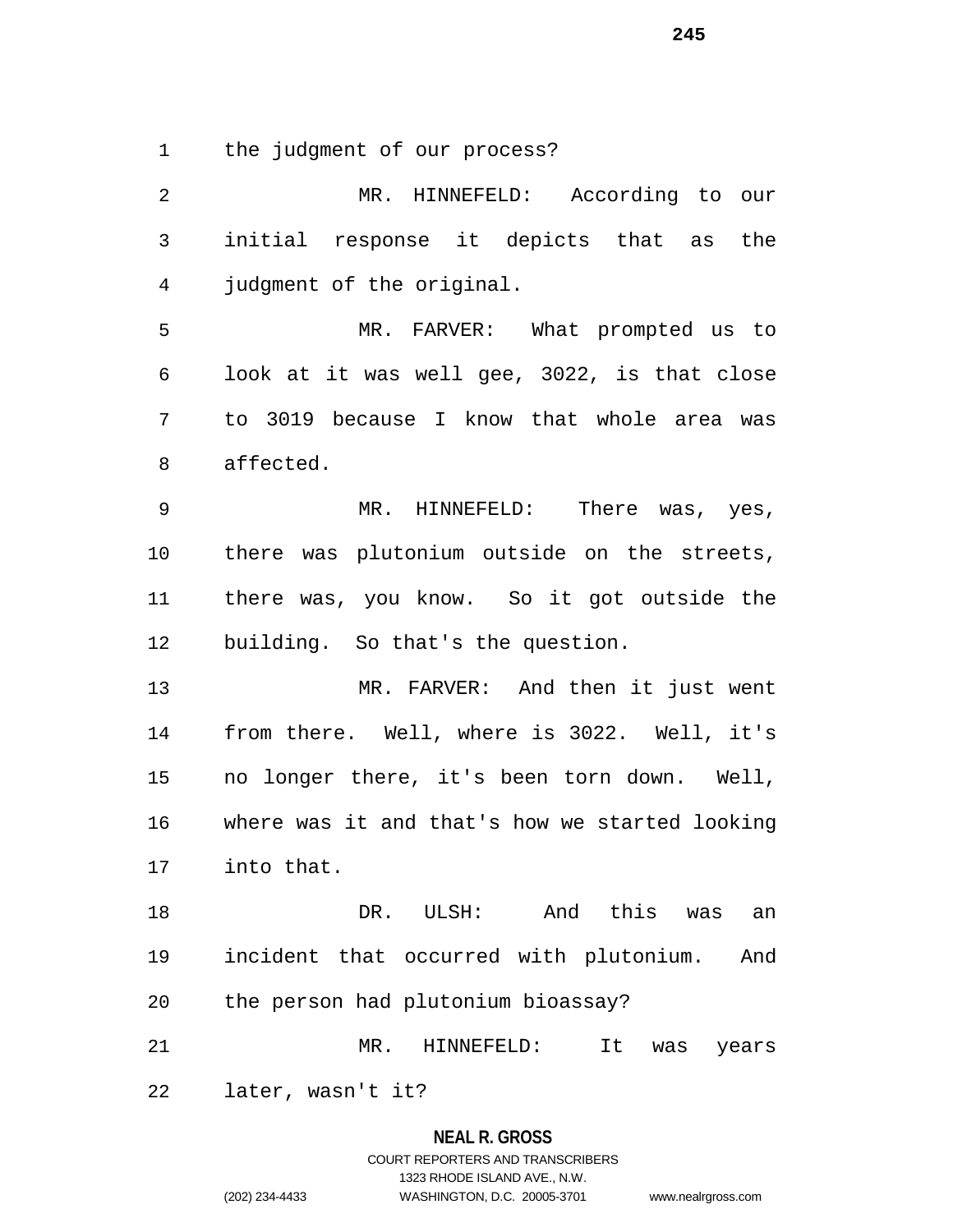MR. SIEBERT: Yes, it was years later. Correct. And we actually had assigned coworker during the time frame as well, not just a chronic over that time. MR. HINNEFELD: During the time he was monitored? MR. SIEBERT: Prior to the time he was monitored. MR. HINNEFELD: Including the time of the event? 11 MR. SIEBERT: Correct. 12 MR. HINNEFELD: Oh, okay. CHAIRMAN GRIFFON: I didn't know that. MR. HINNEFELD: I didn't either. DR. ULSH: Well, yes. Two questions. Number one, did the methodology that we used adequately estimate or overestimate the exposure he could have gotten from this incident? Sounds like we're saying yes.

MR. FARVER: Yes.

#### **NEAL R. GROSS**

COURT REPORTERS AND TRANSCRIBERS 1323 RHODE ISLAND AVE., N.W. (202) 234-4433 WASHINGTON, D.C. 20005-3701 www.nealrgross.com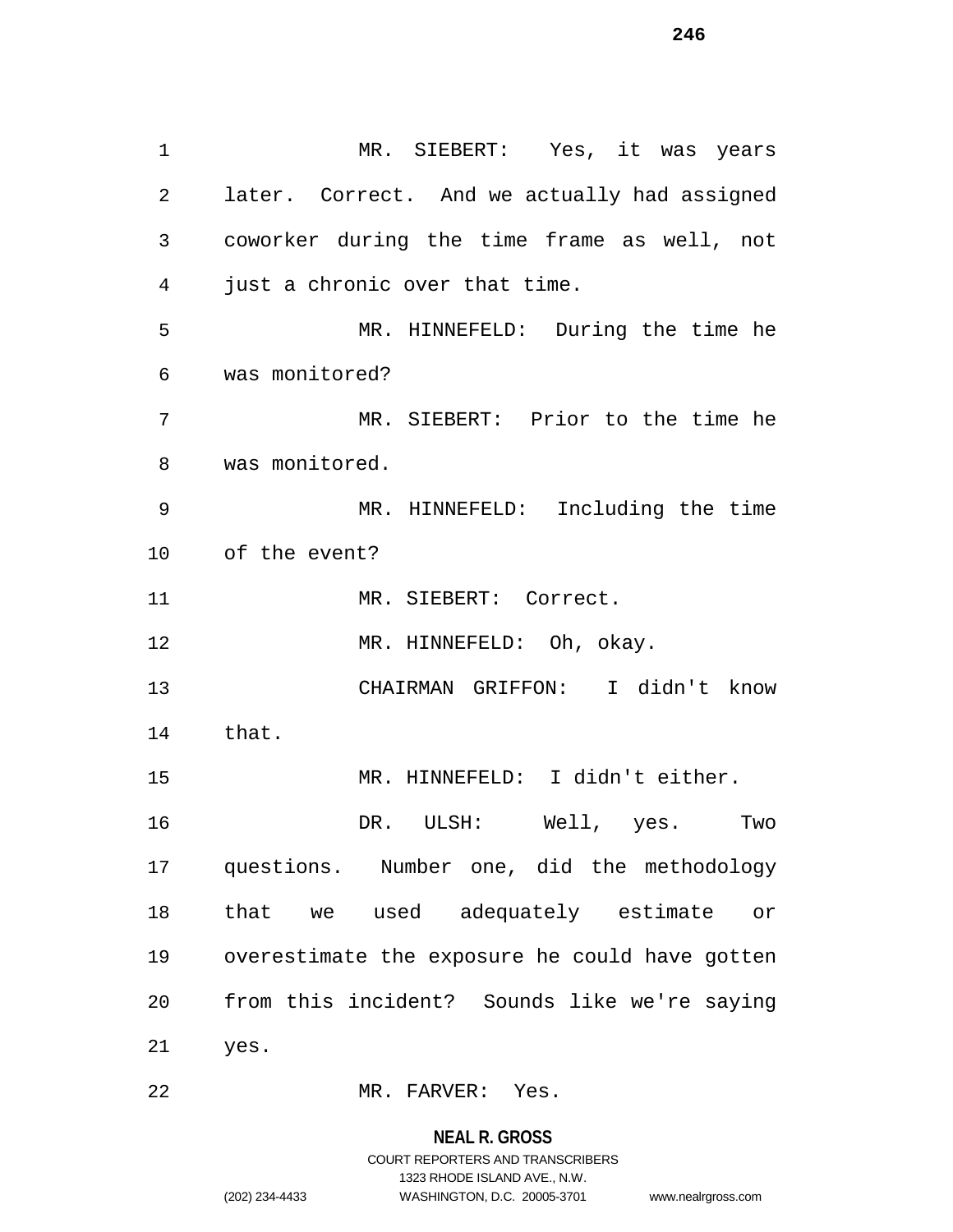DR. ULSH: But another question would be in the dose reconstruction report did we acknowledge this incident that was reported in the CATI and explain why, what we did? MR. FARVER: You acknowledged it in the CATI and said we should be covered with your -- or how was that phrased? DR. ULSH: Yes, is it that standard boilerplate language that we use where? MR. FARVER: The claimant- favorable assumptions used in this dose reconstruction adequately account for any dose received from this event. DR. ULSH: Scott, did you want to MR. FARVER: It's a more detailed write-up of the CATI report than a lot of them. MR. SIEBERT: Right, it does say, it mentions the explosion in adjacent building. No information found in the DOE

### **NEAL R. GROSS**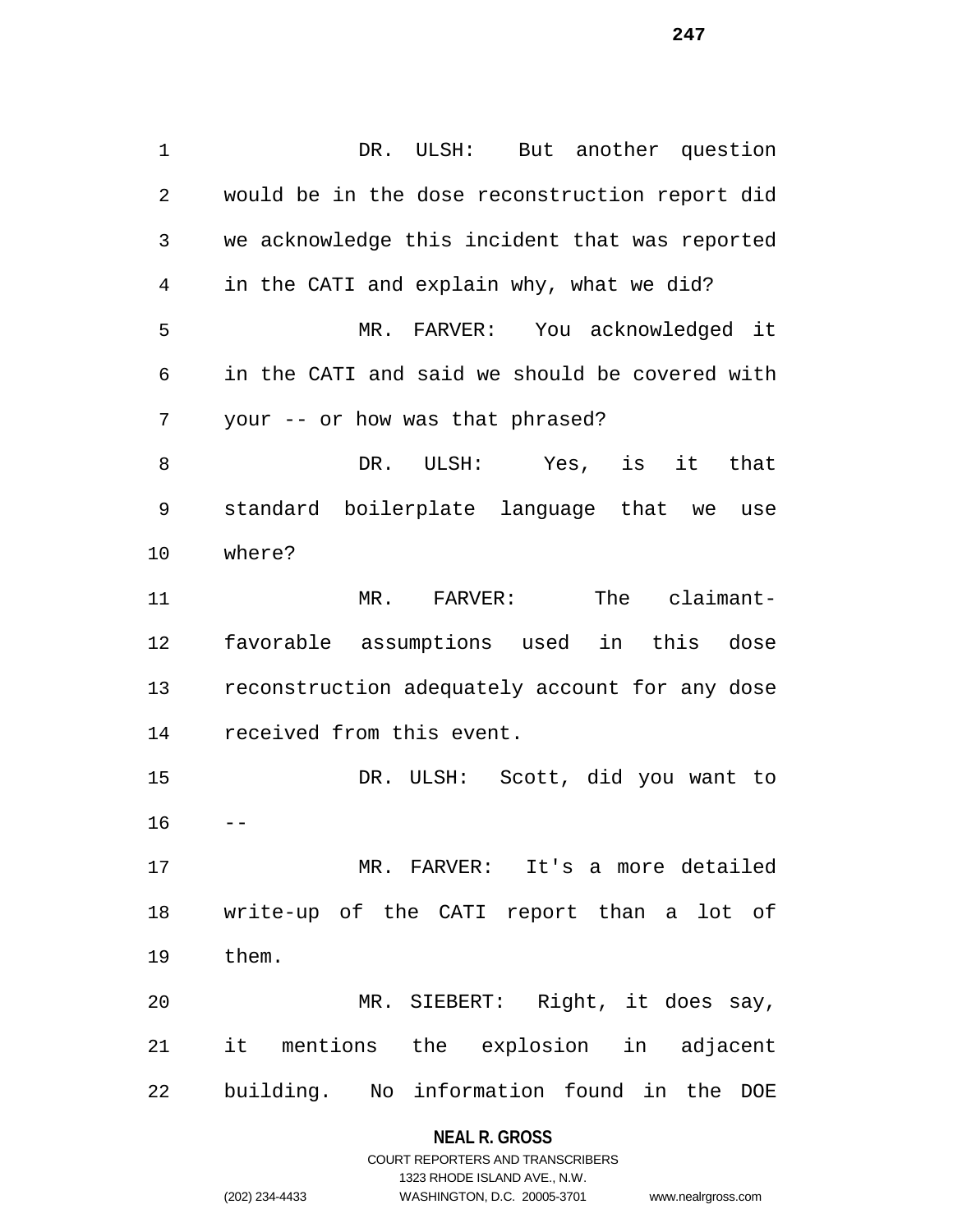records. The interview process, there wasn't a time frame where it was mentioned in the CATI although we reviewed it later on and figured out it was in 1959 probably.

 DR. ULSH: Mark, I know your programmatic concern that we sometimes don't take CATI seriously. It sounds like in this case we did.

 CHAIRMAN GRIFFON: I understand it that way.

 MR. FARVER: I think more of the concern in this case was, gee, since it wasn't the big 3019 incident, you know, is there anymore information available. Or, you know, would it affect this building of 3022 to begin with, that was our first question. And it's just one of those things.

 CHAIRMAN GRIFFON: I actually thought initially that it was just given the boilerplate treatment.

MR. FARVER: No.

CHAIRMAN GRIFFON: It sounds like

**NEAL R. GROSS**

COURT REPORTERS AND TRANSCRIBERS 1323 RHODE ISLAND AVE., N.W. (202) 234-4433 WASHINGTON, D.C. 20005-3701 www.nealrgross.com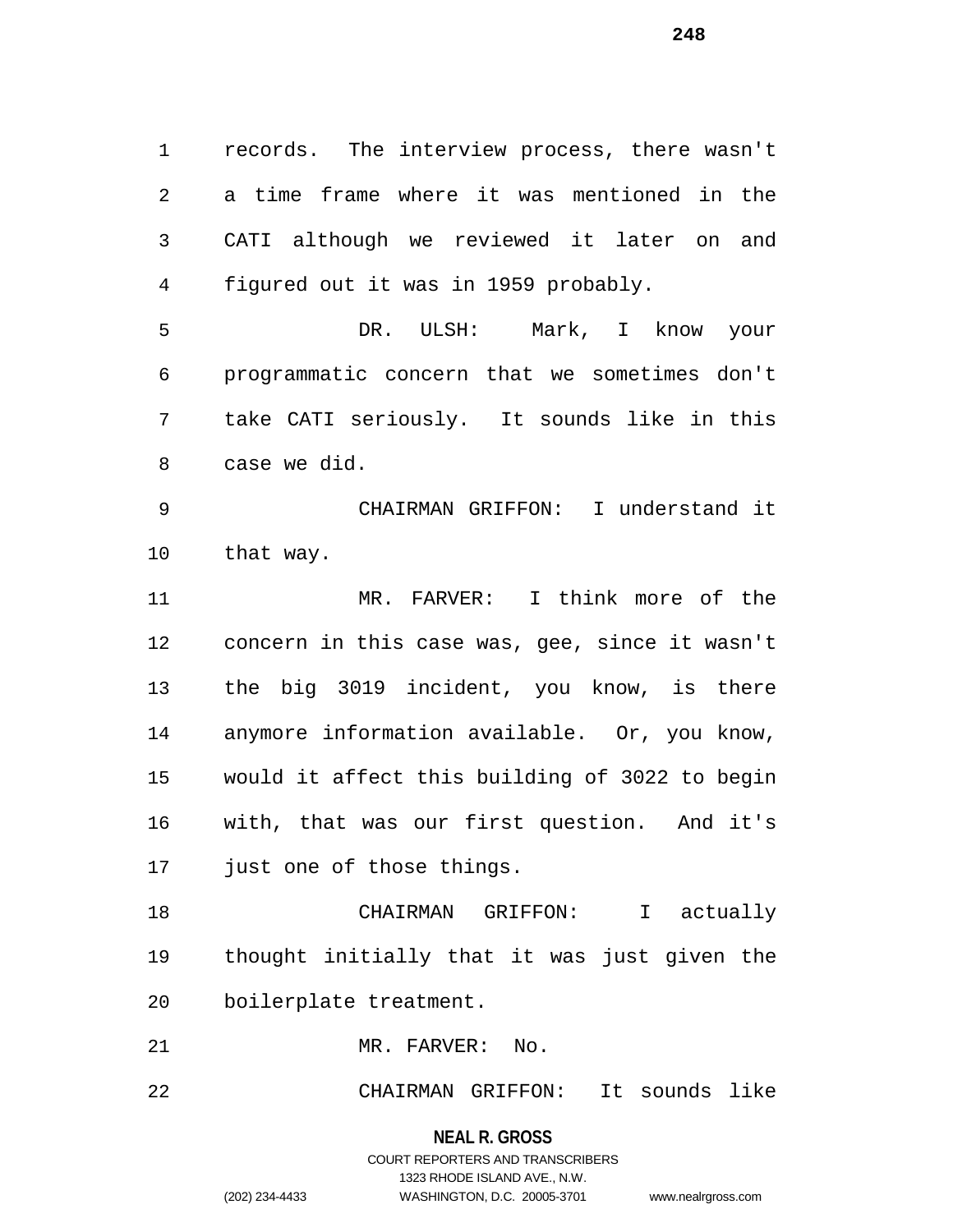they went further, so that's good. I'm reassured. And given that, I don't have the programmatic concern here and it sounds like the case specifics closed, right? MR. FARVER: Yes. CHAIRMAN GRIFFON: Okay. We're closing all kinds of fun these days. Haven't given any to Wanda's subcommittee either so let's work on that. MEMBER MUNN: That's all right. It's late in the day, you don't need to disturb yourself at all. CHAIRMAN GRIFFON: Okay, moving on. MEMBER MUNN: 172.1 is a QA concern. CHAIRMAN GRIFFON: 171. I'm not sure why I used the aqua color. Does anybody know? MR. FARVER: In one of your blue moods. MEMBER MUNN: I think that was a

1323 RHODE ISLAND AVE., N.W.

(202) 234-4433 WASHINGTON, D.C. 20005-3701 www.nealrgross.com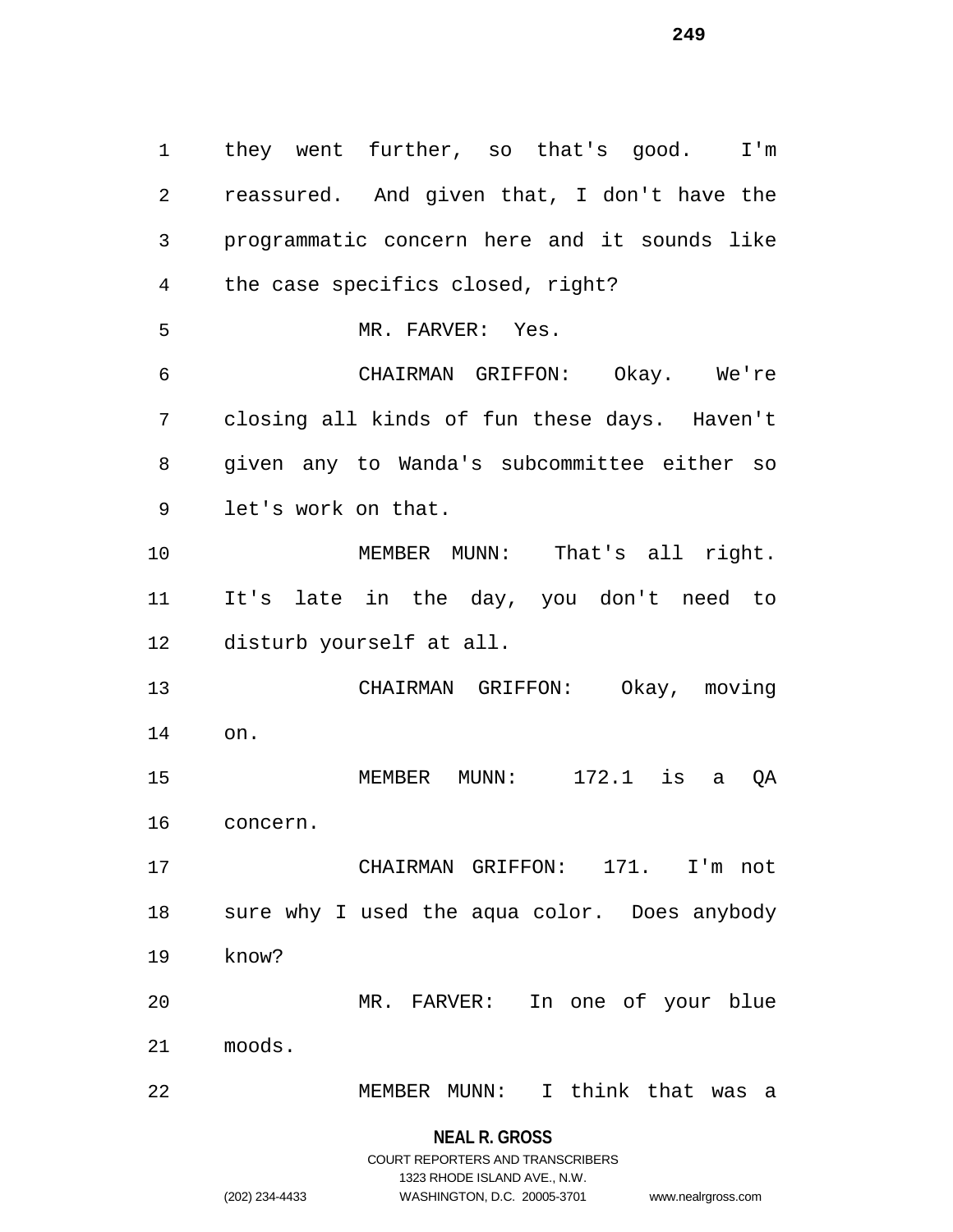no further action, case-closed flag that we started off with a long time ago. CHAIRMAN GRIFFON: I think that can be removed. DR. ULSH: The next one I see with yellow is 173.2. CHAIRMAN GRIFFON: I know why it wasn't removed, because I try to remove it and I can't. MEMBER MUNN: That's a good reason. CHAIRMAN GRIFFON: That's some reason. Anyway, we'll go on to 173.2. MR. FARVER: Still stuck in 171. Hold on. CHAIRMAN GRIFFON: Yes, I can't clear it. It might be because they copied it from another matrix and it had the blue. I don't know. It's weird. Okay. MR. FARVER: 173.1, recorded photon dose uncertainty factor is inconsistent with the Technical Basis Document. A little

**NEAL R. GROSS**

|                | COURT REPORTERS AND TRANSCRIBERS |                    |
|----------------|----------------------------------|--------------------|
|                | 1323 RHODE ISLAND AVE N.W.       |                    |
| (202) 234-4433 | WASHINGTON, D.C. 20005-3701      | www.nealrgross.com |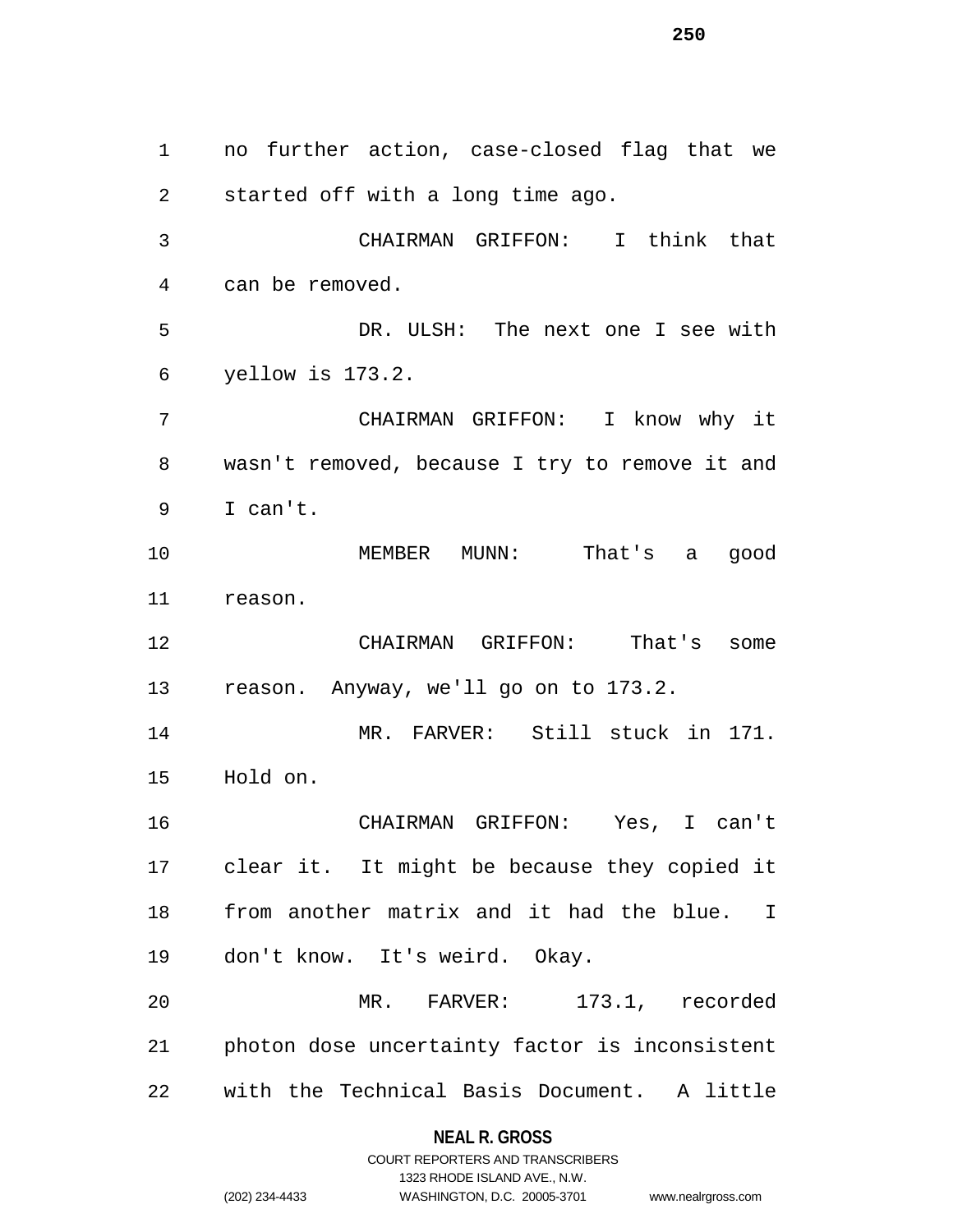background. This comes from Los Alamos and the employee worked there from '73 to 2000 as a mechanical technician. MEMBER MUNN: Wait. DR. ULSH: 173.1 is closed. CHAIRMAN GRIFFON: Yes. MR. FARVER: Oh. 8 CHAIRMAN GRIFFON: 173.2. MR. FARVER: Well, it's still from Los Alamos. (Laughter.) 12 MEMBER MUNN: So there. CHAIRMAN GRIFFON: You were just giving us background, right? MR. FARVER: Okay, I've got another finding. 173.2, take that. Failed to properly account for all the reported neutron doses. Gee, what a surprise. CHAIRMAN GRIFFON: Sounds familiar. MR. FARVER: While verifying the input data it was discovered that the

# **NEAL R. GROSS**

|                | COURT REPORTERS AND TRANSCRIBERS |                    |
|----------------|----------------------------------|--------------------|
|                | 1323 RHODE ISLAND AVE., N.W.     |                    |
| (202) 234-4433 | WASHINGTON, D.C. 20005-3701      | www.nealrgross.com |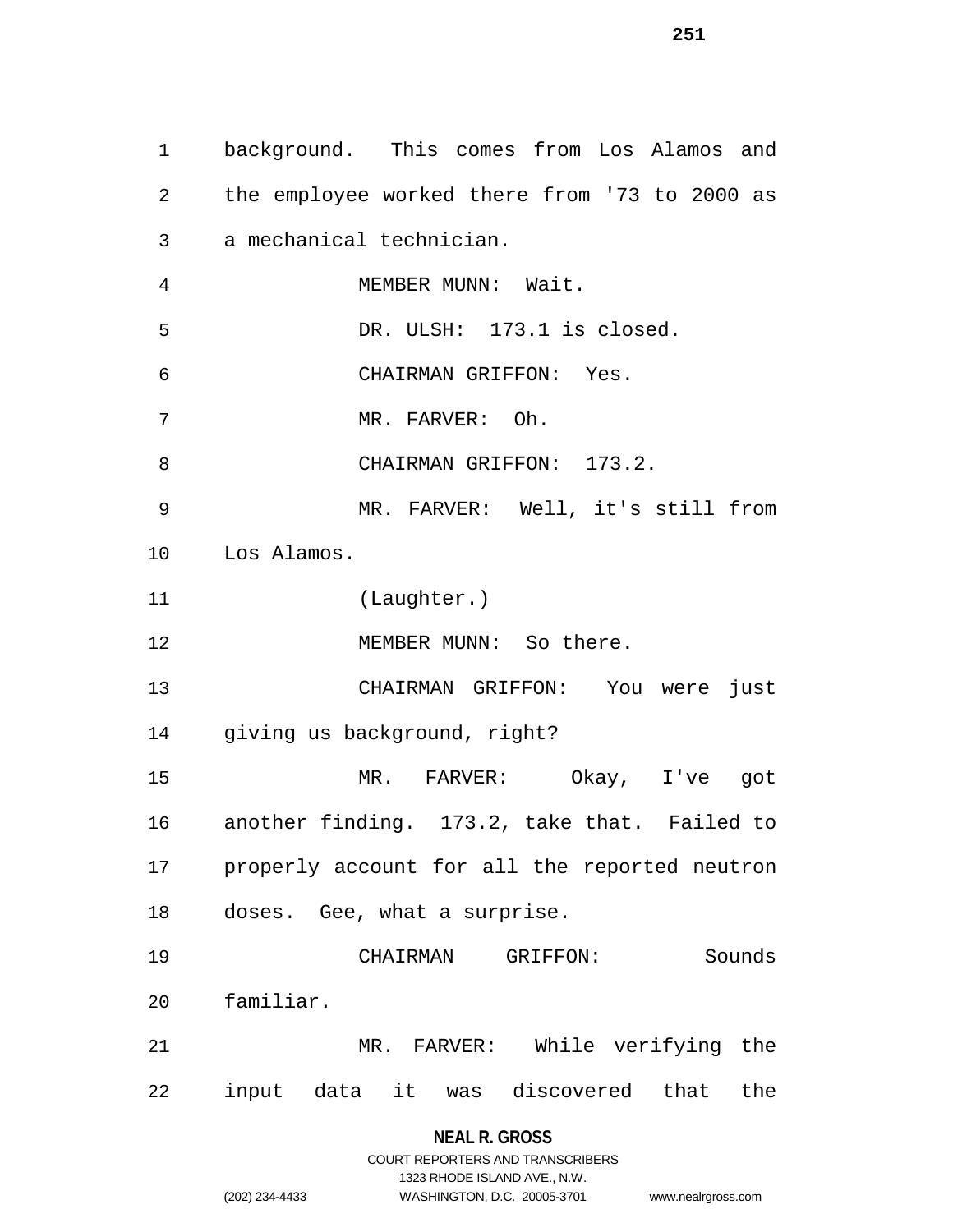dosimeter neutron dose for 1993 was missing in the calculations.

 DR. ULSH: You're talking about neutron dose. Is that 173.3 that you're looking at?

MR. FARVER: Okay.

7 DR. ULSH: That's photon doses.

CHAIRMAN GRIFFON: That's photon,

yes.

 MEMBER RICHARDSON: So 173.1 and .2 and .3 are all just QA/QC, right?

 CHAIRMAN GRIFFON: They do seem like QA, yes.

 MR. FARVER: Okay. I was looking at our draft report that does not have that. MEMBER MUNN: So the new calculation didn't affect these.

 CHAIRMAN GRIFFON: Yes, we had an agreement on this and then they checked it but there was further action here.

 MS. BEHLING: This is Kathy. I believe for 173.2, the greater than 250 keV

> **NEAL R. GROSS** COURT REPORTERS AND TRANSCRIBERS

> > 1323 RHODE ISLAND AVE., N.W.

| (202) 234-4433 |
|----------------|
|                |

WASHINGTON, D.C. 20005-3701 www.nealrgross.com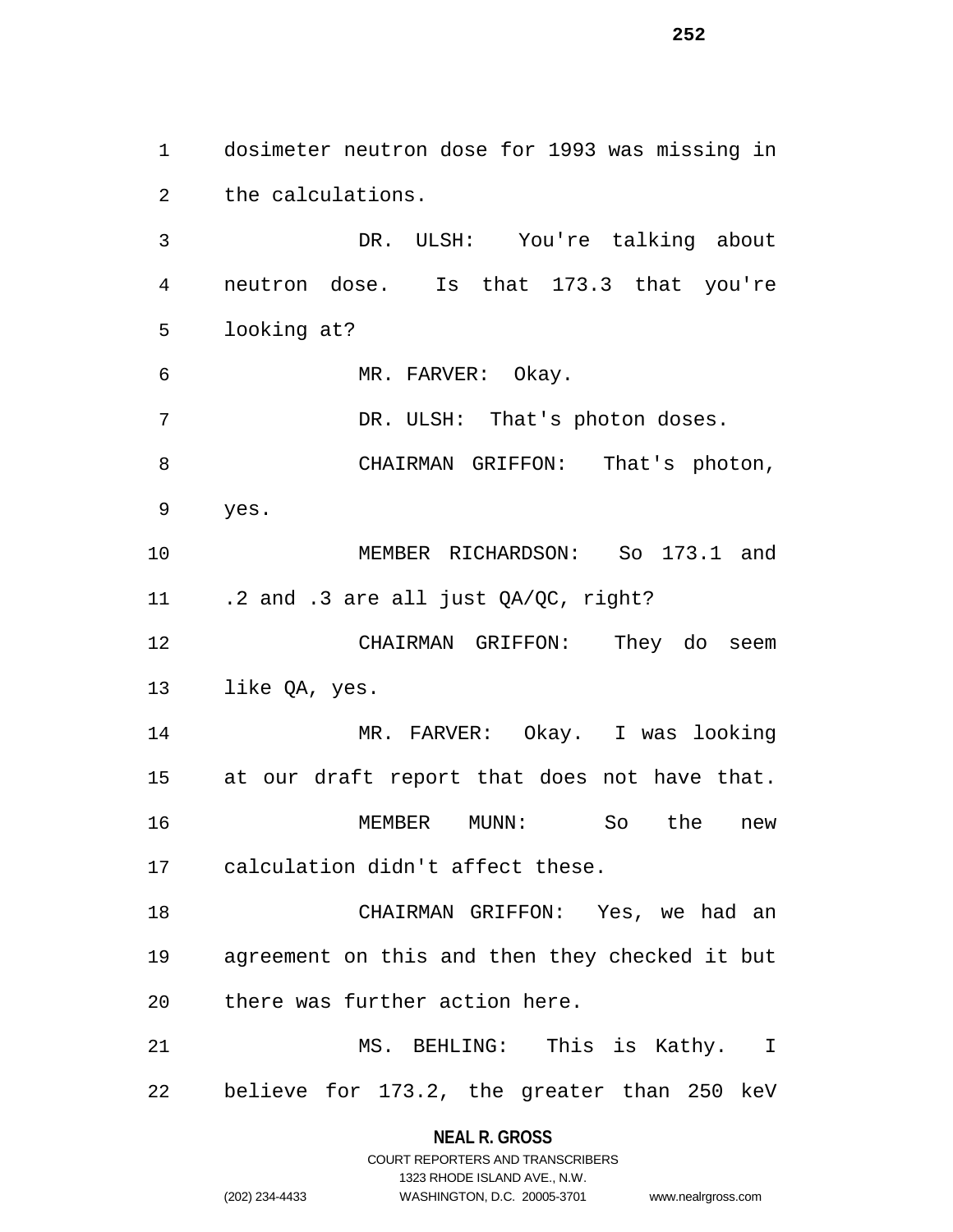missed dose was calculated improperly, but I think we were concerned with just a work locator. MR. FARVER: Yes. CHAIRMAN GRIFFON: And would it be carried through, right. MEMBER MUNN: To see if the error could have resulted in -- MR. FARVER: I don't know. CHAIRMAN GRIFFON: So I'm assuming both -- MR. FARVER: Both parties should check workbook. CHAIRMAN GRIFFON: Right, okay. DR. ULSH: Scott, we haven't done our part of this, have we, where we review the workbook to see if it could have resulted in a broader problem? MR. SIEBERT: I'm looking at it. I don't believe we reviewed the workbook from that time frame. DR. ULSH: Okay.

# **NEAL R. GROSS**

COURT REPORTERS AND TRANSCRIBERS 1323 RHODE ISLAND AVE., N.W. (202) 234-4433 WASHINGTON, D.C. 20005-3701 www.nealrgross.com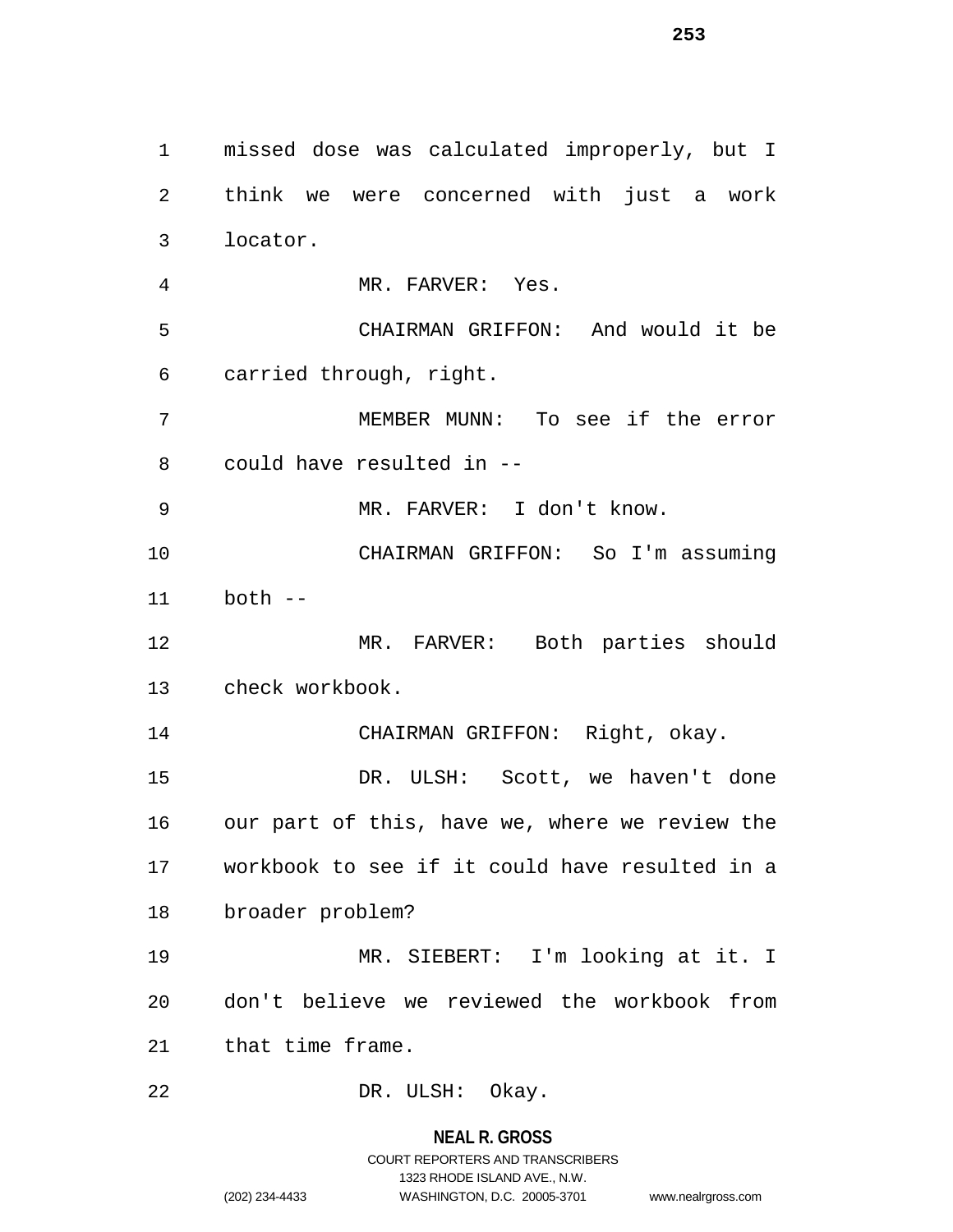MR. FARVER: And the same goes for 173.3. MEMBER MUNN: Same issue. CHAIRMAN GRIFFON: Right. MR. FARVER: 173. Where are we at? MEMBER MUNN: 173.5. MR. FARVER: Looks like that's closed. 10 MEMBER MUNN: That's actually closed even though it's still yellow. CHAIRMAN GRIFFON: All right, I'll get rid of the yellow. MR. FARVER: Some yellow from an earlier meeting. MEMBER MUNN: Yes. Some Old Yeller. 18 CHAIRMAN GRIFFON: Oh my gosh. 19 MEMBER MUNN: Sorry. CHAIRMAN GRIFFON: Have that stricken from the record. (Laughter.)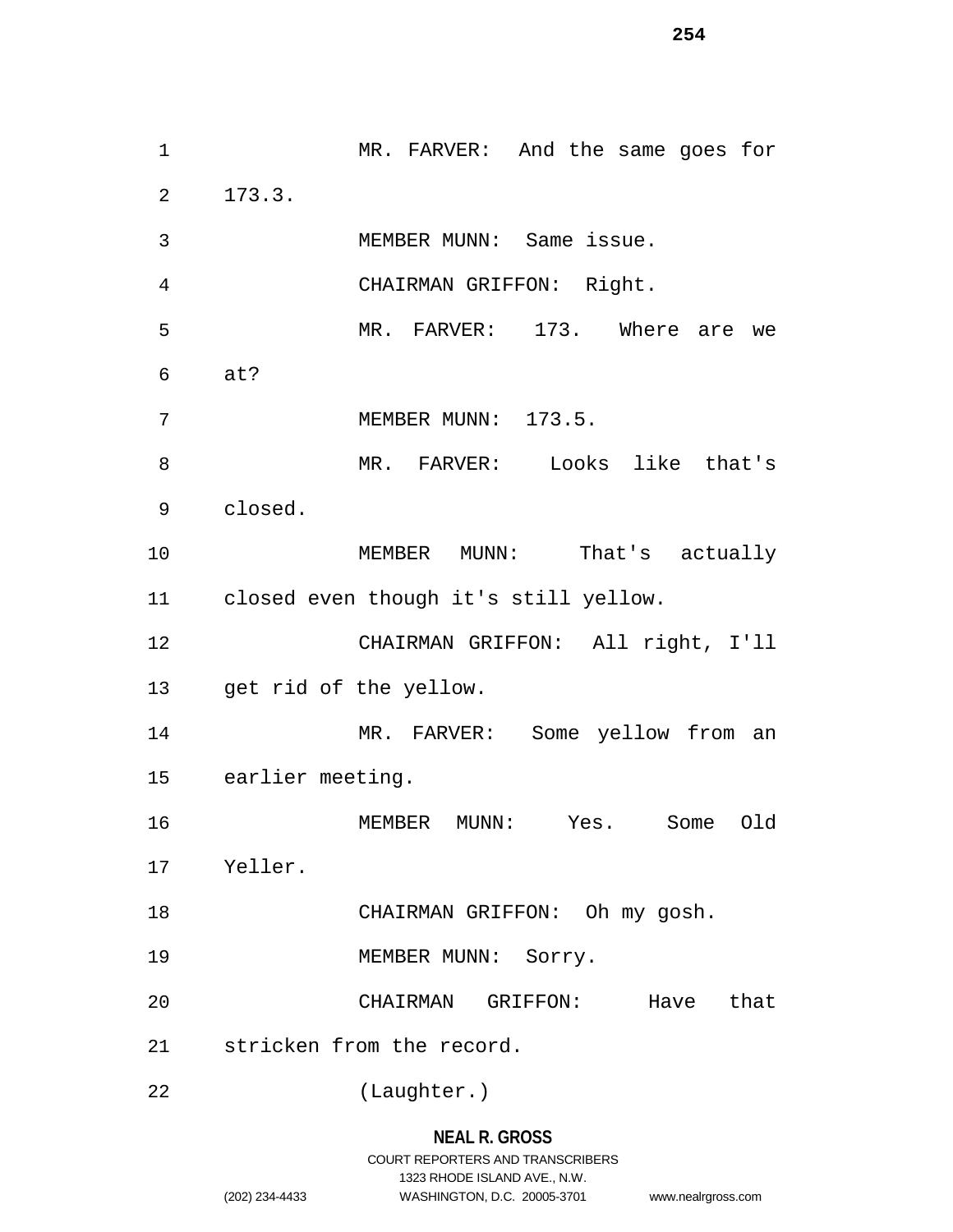CHAIRMAN GRIFFON: 174.1. MR. FARVER: This is another workbook to review. There's no specific tool for Portsmouth so they used a K-25 tool with modifications. So, what was the original finding? DR overestimates the recorded prostate dose. CHAIRMAN GRIFFON: Overestimates. MR. FARVER: Overestimates. So, basically they just took an air calculation workbook and modified it with the Portsmouth parameters. MEMBER MUNN: So have you guys taken another look at it? 15 MR. FARVER: No. 16 MEMBER MUNN: Okay. CHAIRMAN GRIFFON: Okay. So it remains your action. Alright, is that it? 175.1. MEMBER MUNN: 175.1. CHAIRMAN GRIFFON: That might be it for what we have responses for.

# **NEAL R. GROSS** COURT REPORTERS AND TRANSCRIBERS 1323 RHODE ISLAND AVE., N.W. (202) 234-4433 WASHINGTON, D.C. 20005-3701 www.nealrgross.com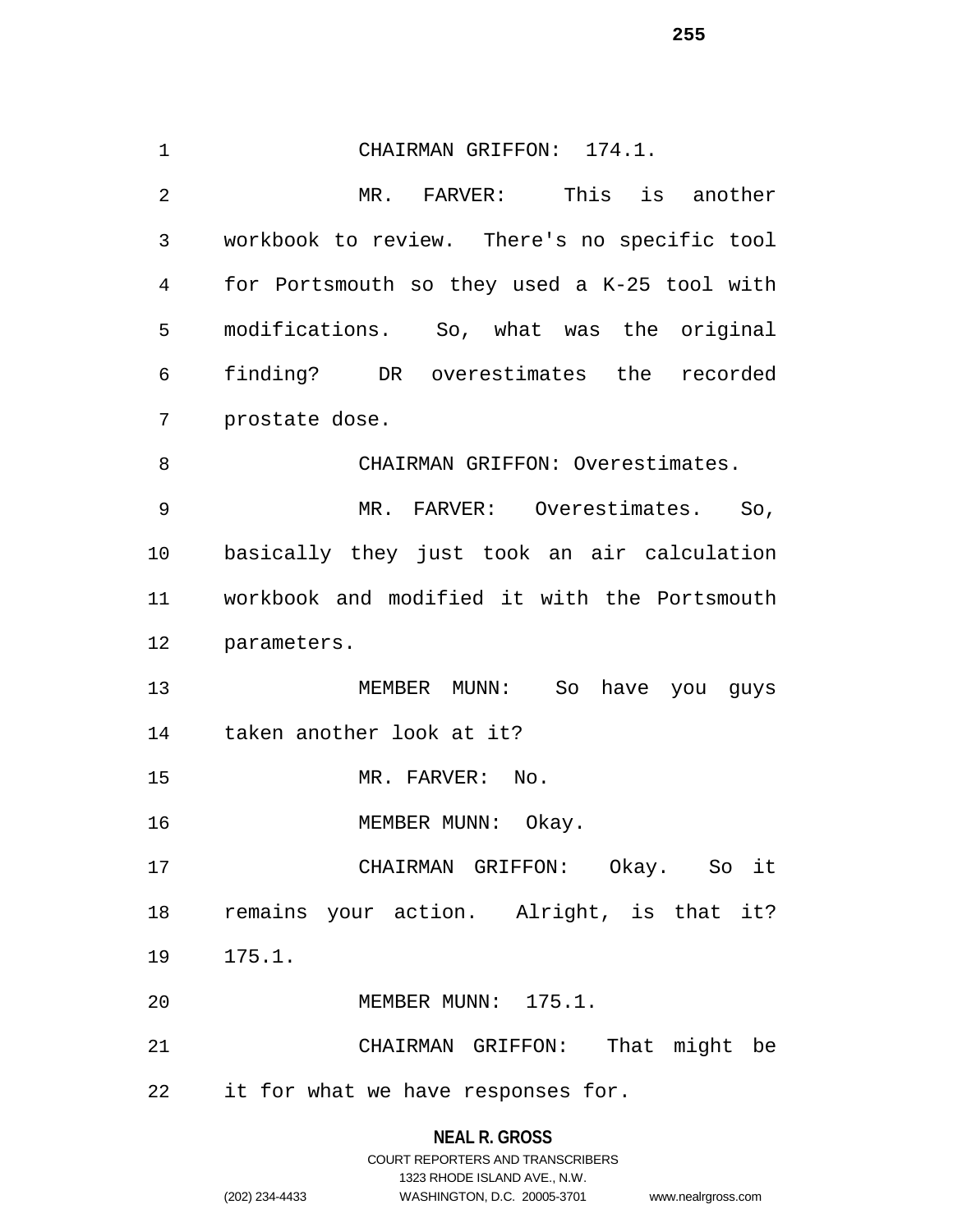MEMBER MUNN: All missed neutron dose. Not accounted for. That's that older building. MR. FARVER: I don't have that marked. CHAIRMAN GRIFFON: So did -- do I understand this correct? Did NIOSH have previously unavailable information, they reworked this and now SC&A's reviewing the reworked case? 11 MEMBER MUNN: That's what it says. MR. FARVER: That's it, that's what we're doing. This is the other case, 160 and then 175. CHAIRMAN GRIFFON: Oh right, you mentioned the other. Yes. MR. FARVER: Yes, so all this under 175 is basically where we're going to compare the reworked case with the original case and then report back on what the changes were. CHAIRMAN GRIFFON: Okay.

> **NEAL R. GROSS** COURT REPORTERS AND TRANSCRIBERS

1323 RHODE ISLAND AVE., N.W. (202) 234-4433 WASHINGTON, D.C. 20005-3701 www.nealrgross.com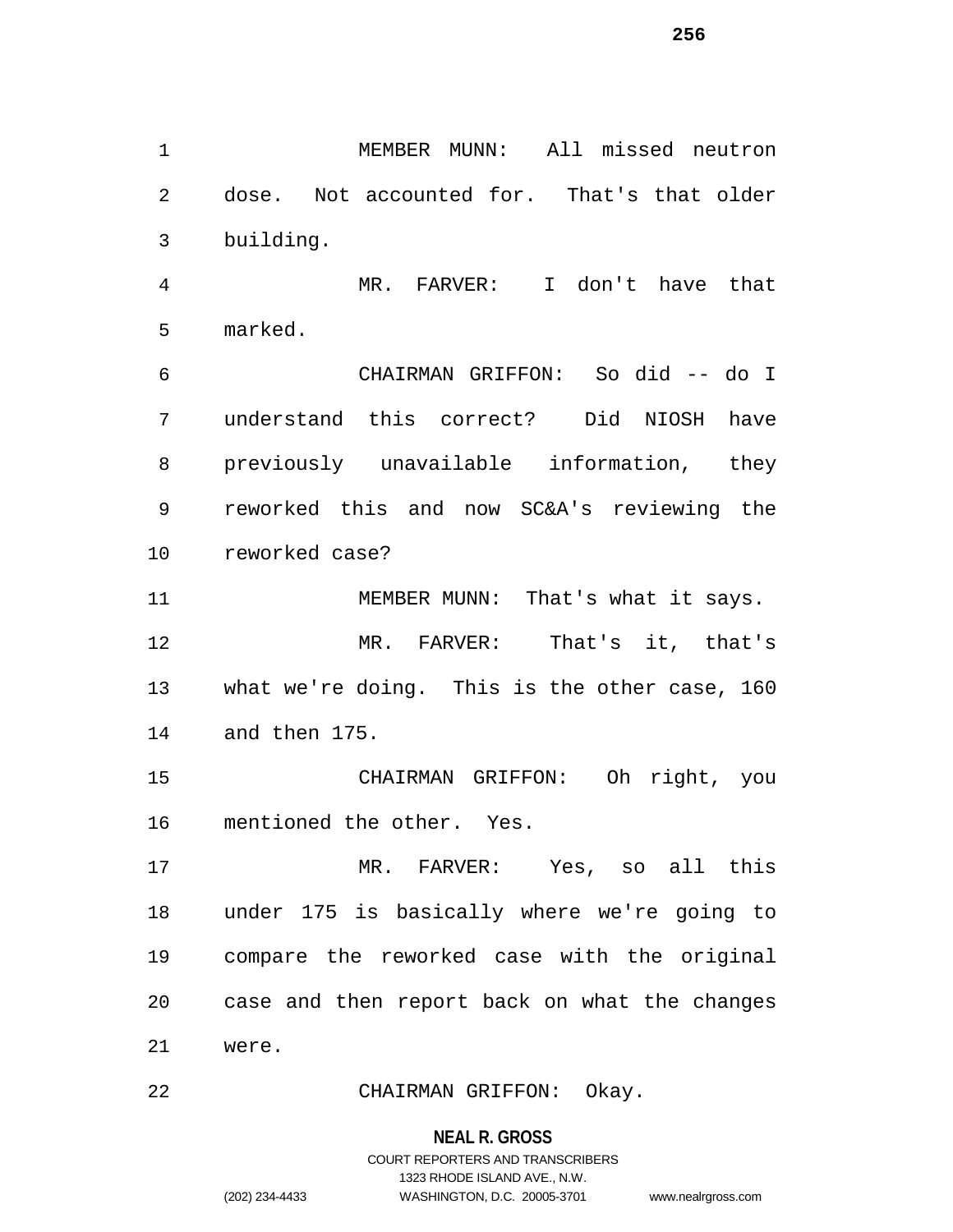MR. SIEBERT: So that's still an SC&A task, is that what I hear correctly? MR. FARVER: Correct. MR. SIEBERT: Okay. Thanks, Doug. MR. KATZ: So will that be ready for the next meeting? MS. BEHLING: This is Kathy. I'm assigned to that one, yes. I apologize. MR. KATZ: Thanks, Kathy. CHAIRMAN GRIFFON: Alright. MR. FARVER: And then we are into attachments and I believe they only responded back to Bridgeport Brass which would be Attachment 1. MEMBER MUNN: 175, that's all under that old. Attachment to Bridgeport Brass. 18 MR. FARVER: Is that what you believe, Brant? That you responded back just to the Bridgeport? That's the only one that I could find. DR. ULSH: That's the only one I

**NEAL R. GROSS**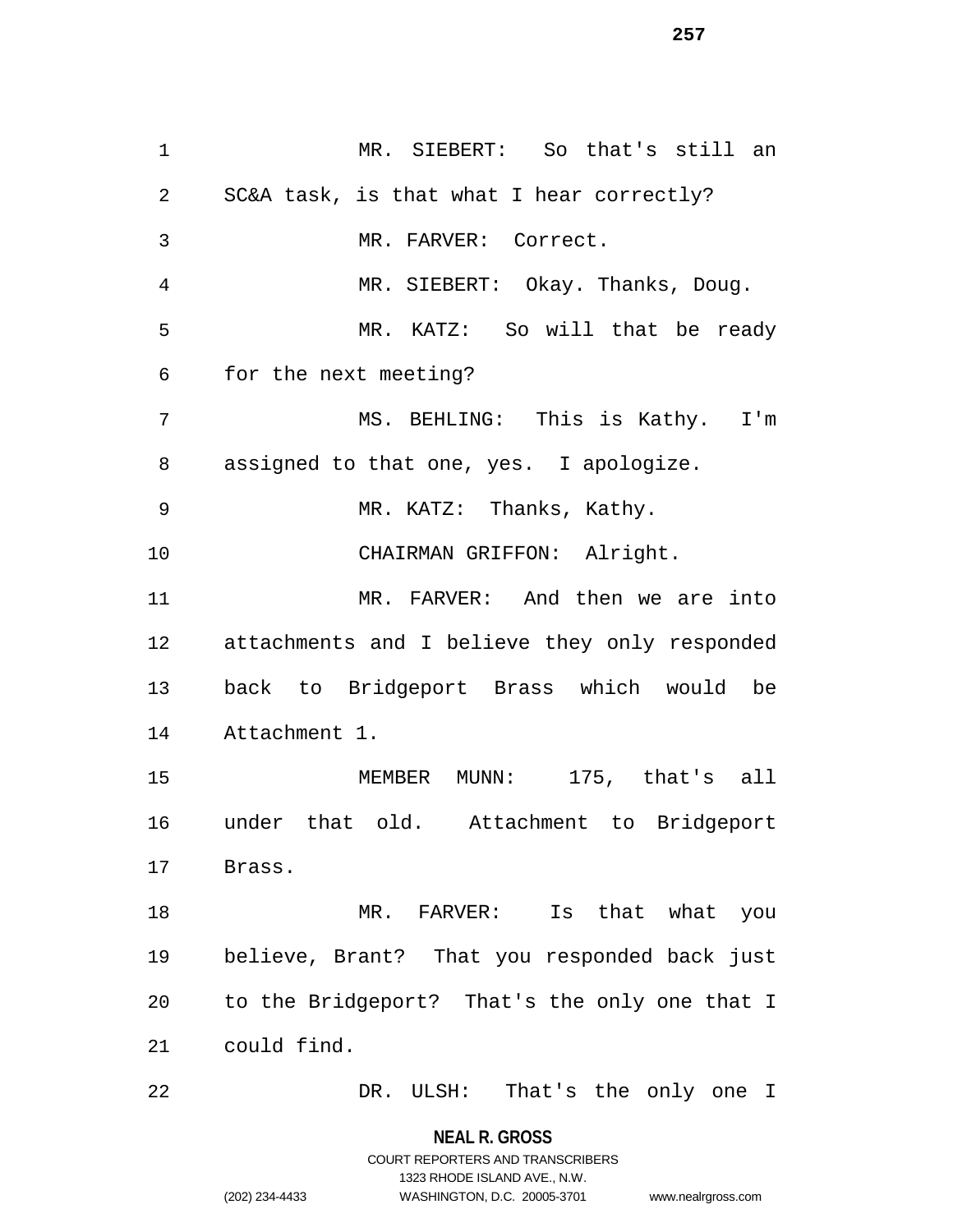know of.

 MR. FARVER: Okay. And I don't believe I have responses to those, but I will by next meeting. CHAIRMAN GRIFFON: What is this one for? I was updating the last one. MR. FARVER: This is one of our mini-profile reviews. CHAIRMAN GRIFFON: Oh yes. MR. FARVER: That we did, one of three. CHAIRMAN GRIFFON: Right. MR. FARVER: And this one was for Bridgeport Brass. DR. ULSH: So Attachment 1 is Bridgeport Brass and then there are findings, 1, 2, 3, 4, 5, several findings on Attachment 1 related to Bridgeport. MR. FARVER: Number 2 is Harshaw. DR. ULSH: Well, the Finding 1. MR. FARVER: Attachment 2, sorry. DR. ULSH: Finding 1 looks like

> **NEAL R. GROSS** COURT REPORTERS AND TRANSCRIBERS

> > 1323 RHODE ISLAND AVE., N.W.

(202) 234-4433 WASHINGTON, D.C. 20005-3701 www.nealrgross.com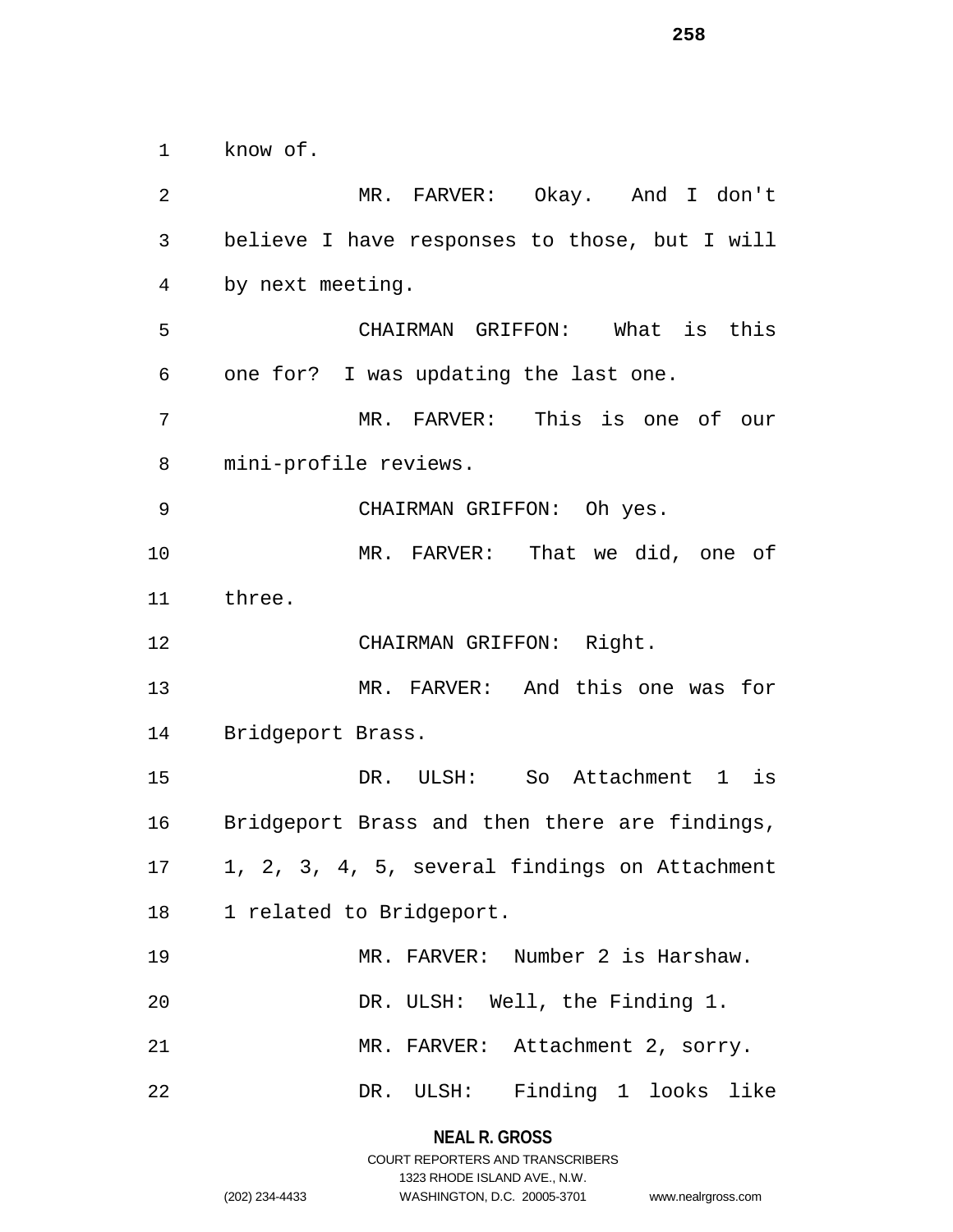that's a NIOSH item, right?

| 2            | MR. FARVER: Well, I have the                   |
|--------------|------------------------------------------------|
| $\mathsf{3}$ | response from April. It says NIOSH agrees      |
| 4            | that there is limited data prior to 1960.      |
| 5            | However, based on 1960 HASL report the later   |
| 6            | date issued bound the earlier production runs. |
| 7            | DR. ULSH: Oh okay, so maybe the                |
| $\,8\,$      | matrix is -- because that's not in the matrix  |
| 9            | right now, is it?                              |
| 10           | MEMBER MUNN: No, it isn't.                     |
| 11           | MEMBER RICHARDSON: But it's in                 |
| 12           | this document called Bridgeport Mini TBD       |
| 13           | Review.                                        |
| 14           | MR. FARVER: Your response is in                |
| 15           | the matrix for April 2011. The copy that I     |
| 16           | have, the July 2011 version.                   |
| 17           | MEMBER MUNN: I've got the July                 |
|              | 18 2011 version. It's not in there.            |
| 19           | MEMBER RICHARDSON: It's not in                 |
| 20           | the July 15th, 2011.                           |
| 21           | DR. ULSH: Right, that's what I'm               |
| 22           | looking at and I don't see it.                 |
|              |                                                |

**NEAL R. GROSS** COURT REPORTERS AND TRANSCRIBERS

1323 RHODE ISLAND AVE., N.W.

(202) 234-4433 WASHINGTON, D.C. 20005-3701 www.nealrgross.com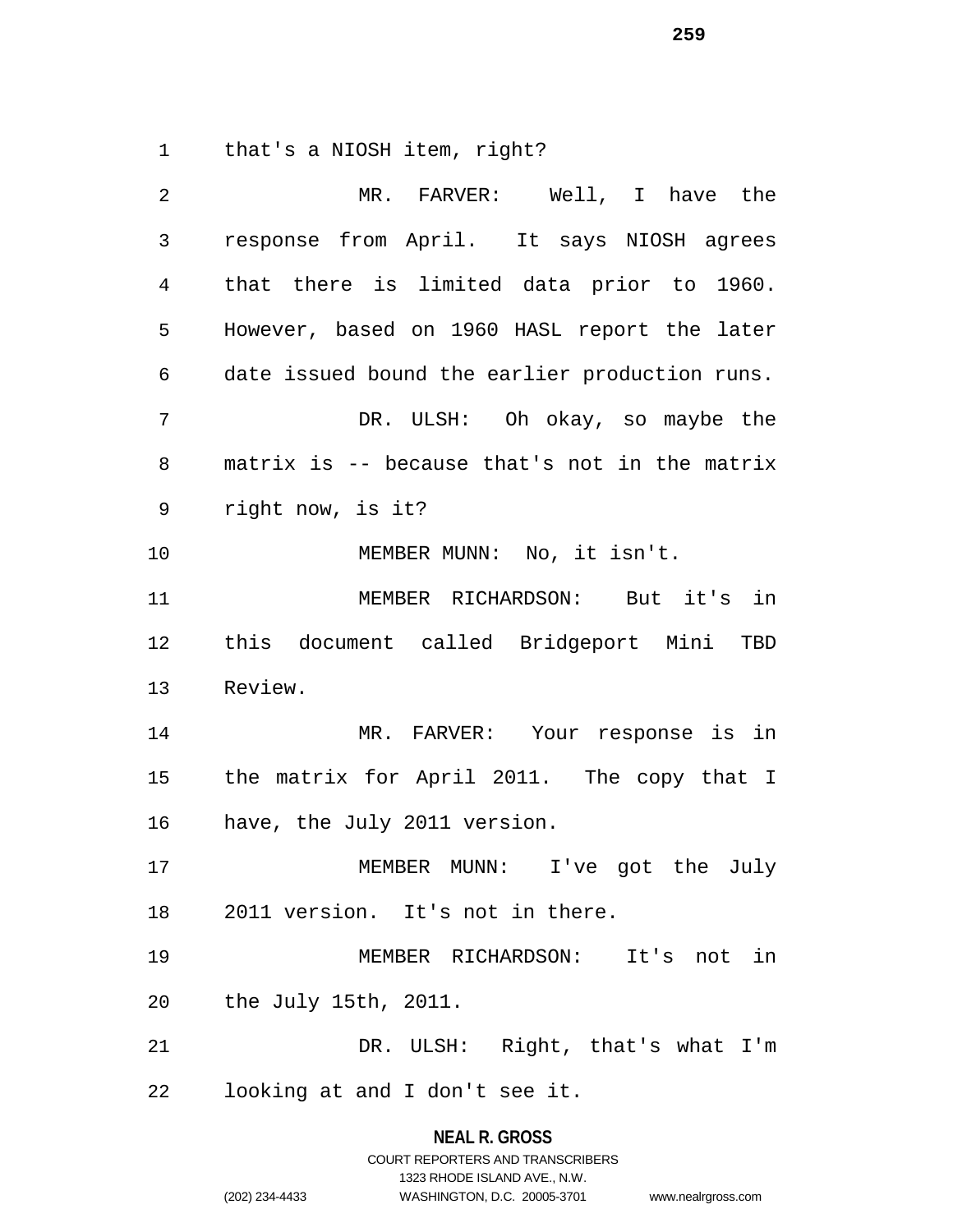MEMBER RICHARDSON: But it's in this other document. CHAIRMAN GRIFFON: No, they're separate documents, right? Because I probably didn't -- DR. ULSH: Separate TBD review. MR. FARVER: It's in my document. DR. ULSH: Okay, so we have provided a response and SC&A needs to review it then for Finding 1, Attachment 1? 11 MR. FARVER: Yes. 12 DR. ULSH: Okay. CHAIRMAN GRIFFON: I'll add those things into the matrix just so we have them all in one spot. I think we were working from, you know, we started going to that other separate document. 18 DR. ULSH: Okay, got you. DR. MAURO: Mark, this is John. I have to say I did the original reviews of these three attachments. I have to say I don't recall reviewing the responses that may

### **NEAL R. GROSS**

COURT REPORTERS AND TRANSCRIBERS 1323 RHODE ISLAND AVE., N.W. (202) 234-4433 WASHINGTON, D.C. 20005-3701 www.nealrgross.com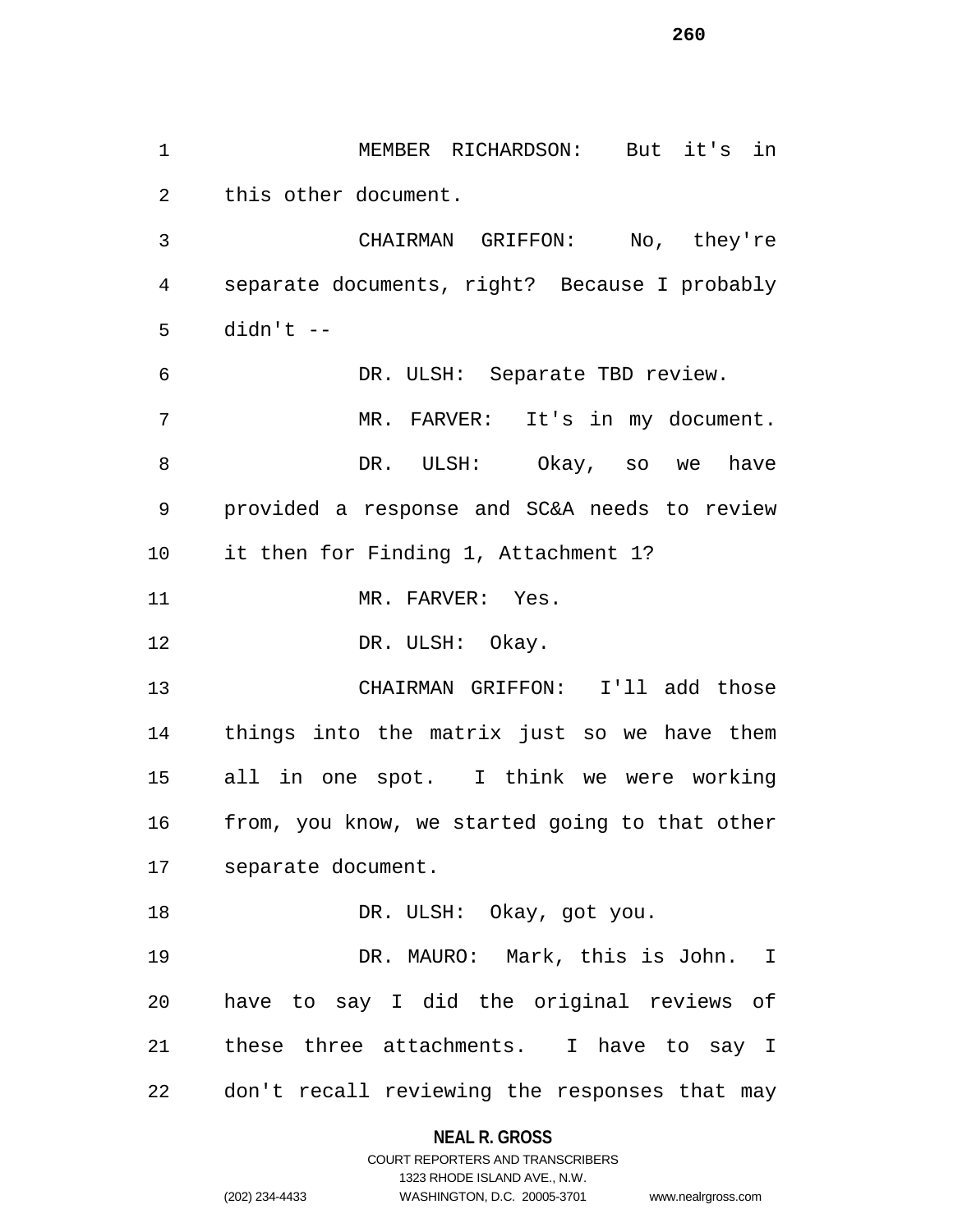have come in. When did those responses come in to these concerns? MR. FARVER: April. DR. MAURO: In April? Yes, you know, you may have sent them to me but I have to say I may have looked at them, I don't recall, or maybe someone else did. 8 MR. FARVER: That's okay. DR. MAURO: So whether or not we have a position regarding each of these responses or not. I'm really not in a position to say. MR. FARVER: I think what we'll do is we're just going to try to respond to these today for these attachments. 16 DR. MAURO: Okay. DR. ULSH: Just so I understand the status, for Attachment 1, all the findings associated with Attachment 1, is it true that NIOSH has provided responses and SC&A has to review them?

MR. FARVER: Let me get back to my

**NEAL R. GROSS** COURT REPORTERS AND TRANSCRIBERS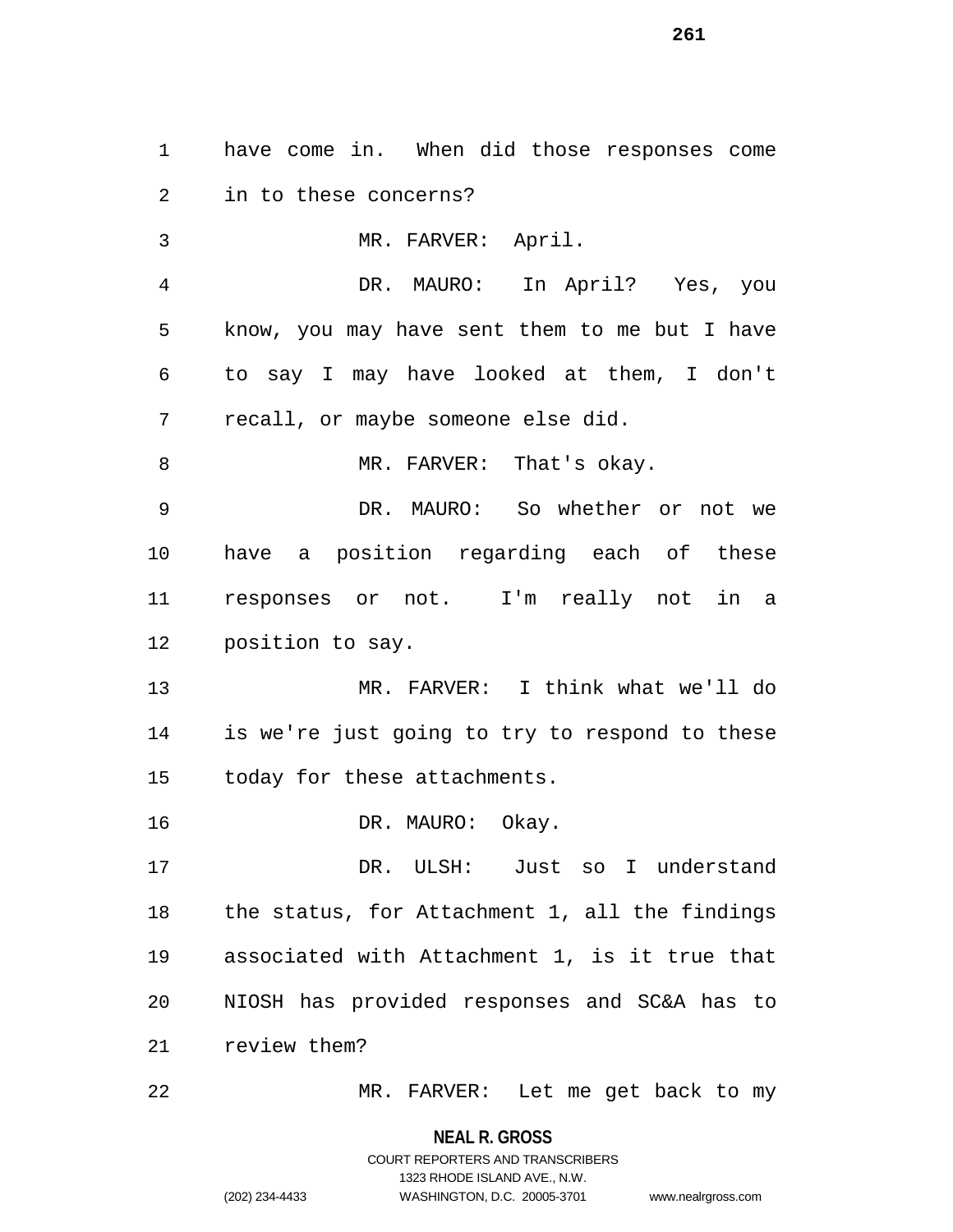responses that don't exist here.

 MR. HINNEFELD: I don't see a response for Finding 3. MR. FARVER: Not for Finding 3. DR. ULSH: So that's a NIOSH action. MR. FARVER: Finding 5, 4, 5A. MR. SIEBERT: I'm looking at what we sent over April of '11 and I've gotten responses for all four findings. MEMBER MUNN: There are six findings. Finding 5A. MR. SIEBERT: I can only say that's what I sent over I think to Brant. They may have changed from that point, I'm not positive. DR. ULSH: So in other words Scott might have sent it to me and I might not have sent it on to you is what he's saying. (Laughter.) MR. SIEBERT: No, I think you forwarded it on, I just, I don't know if you

> **NEAL R. GROSS** COURT REPORTERS AND TRANSCRIBERS

> > 1323 RHODE ISLAND AVE., N.W.

(202) 234-4433 WASHINGTON, D.C. 20005-3701 www.nealrgross.com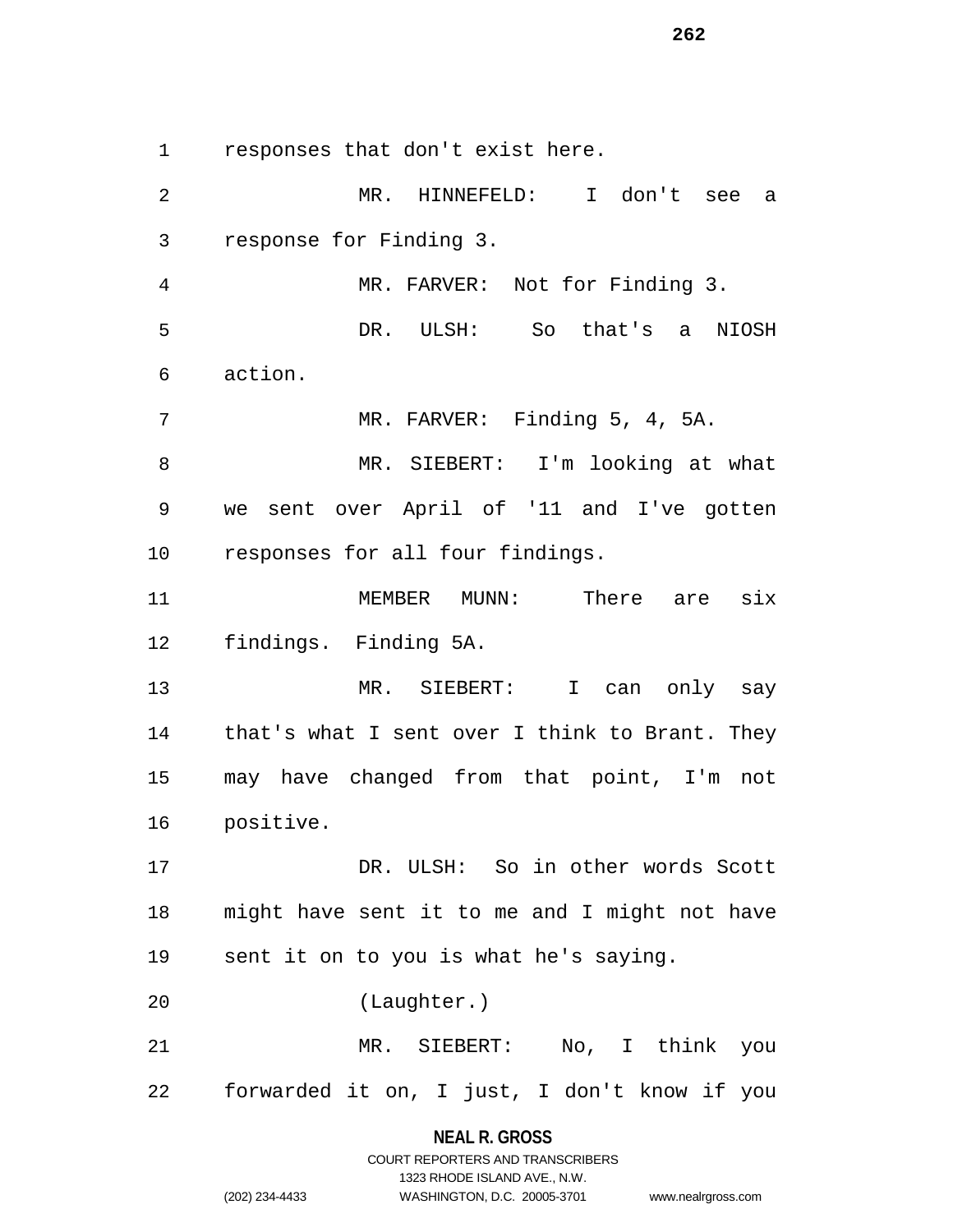made some changes along the way, removing one of the responses, something like that. DR. ULSH: I'm not sure. MR. FARVER: Okay. CHAIRMAN GRIFFON: Can you both send me the latest and greatest and I'll merge them into the matrix of sort of a path forward on this? MEMBER MUNN: I think that's a good idea. CHAIRMAN GRIFFON: And if you have, I mean, I don't quite understand who -- if it's for me to decide right now, I don't know who had the last response, so. DR. ULSH: It sounds like we may have responded on some of these but I don't know about all of them. CHAIRMAN GRIFFON: All right, all right. MR. FARVER: And that was the only attachment that I believe we got responses to. 22 DR. ULSH: And there are how many

#### **NEAL R. GROSS**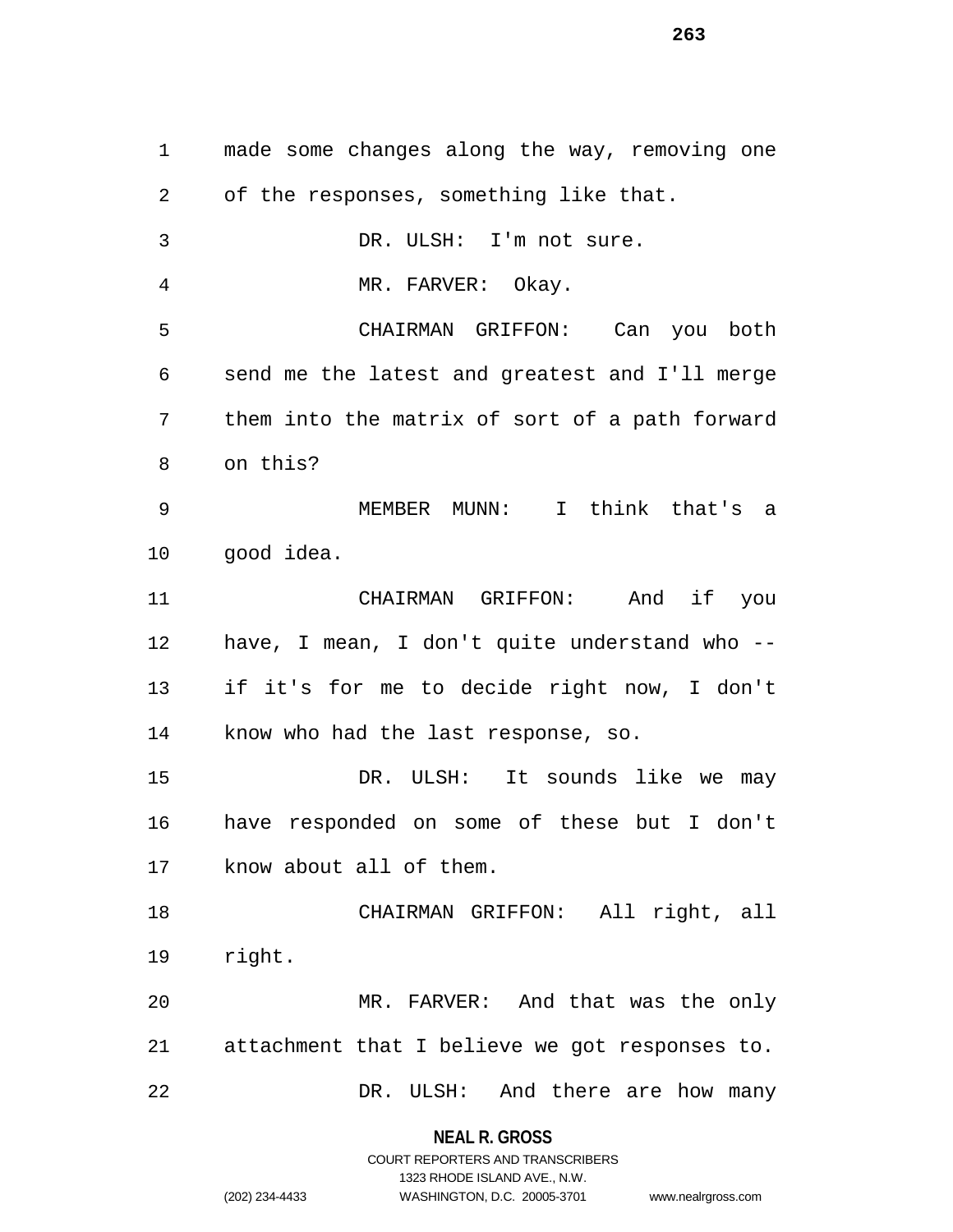attachments, two or three?

2 MR. FARVER: Three. DR. ULSH: Three attachments. So we still owe you responses on the Attachment 2 findings and the Attachment 3 findings. MR. FARVER: Yes. CHAIRMAN GRIFFON: And then if you could forward your responses to Attachment 1. You have those, Doug, you said? MR. FARVER: Well, at least I have some of them. CHAIRMAN GRIFFON: Yes. Just forward them to all of us so, and then SC&A, you can work on them and I can populate the matrix with them and be up to date. MEMBER MUNN: There's Attachment 2 here. I have all these notes that Mark Griffon needs additional time to consider. CHAIRMAN GRIFFON: That's in your private matrix? MEMBER MUNN: It says right here. (Laughter.)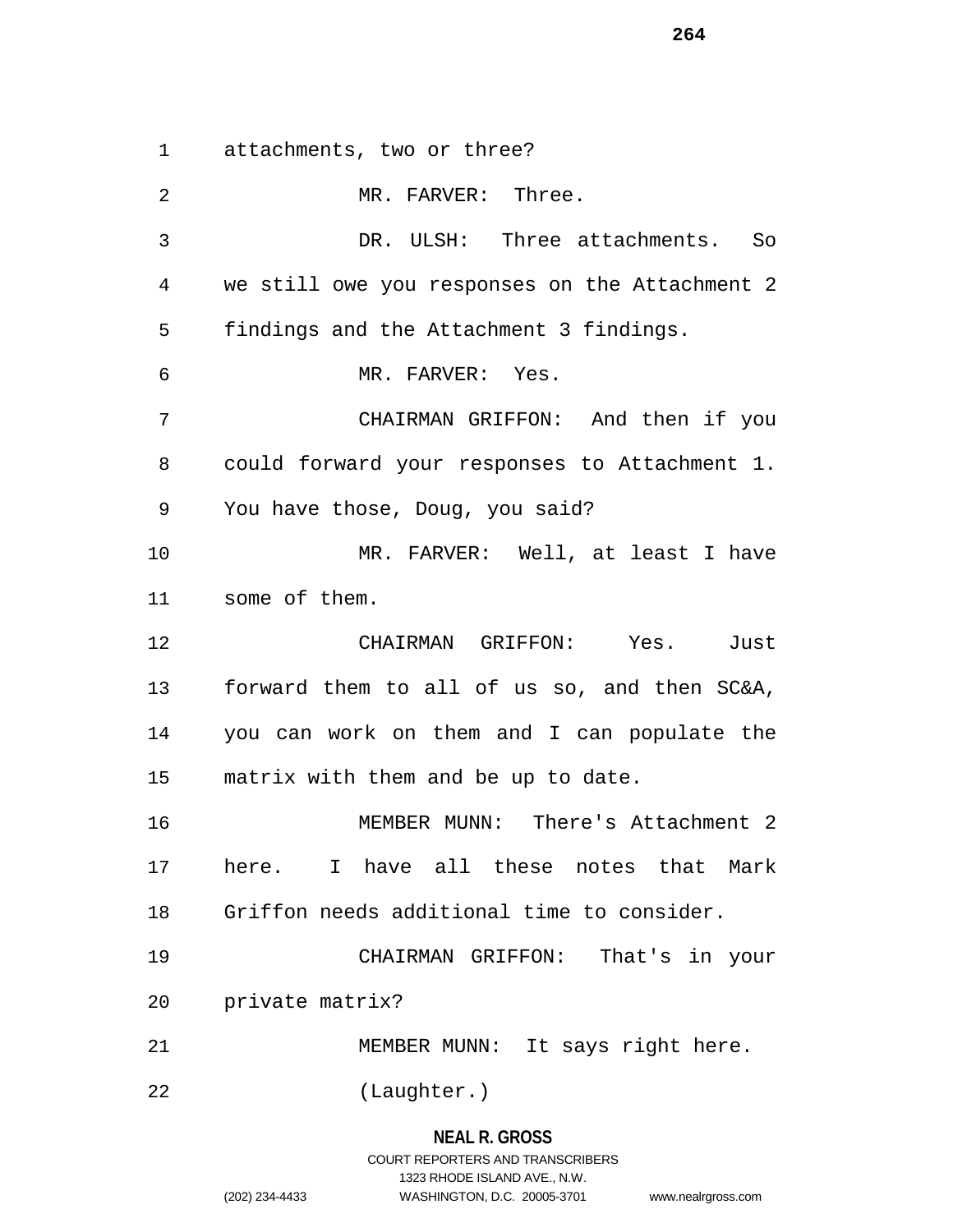1 MR. FARVER: Okay. CHAIRMAN GRIFFON: So that's where we'll leave it, right? I mean, we'll forward the most recent version. We'll repopulate the -- I'll update the matrix with the most current version. You're going to -- NIOSH is going to respond to Attachments 2 and 3. 8 DR. ULSH: Yes, correct. CHAIRMAN GRIFFON: And then SC&A will respond to NIOSH's response for Attachment 1. 12 MR. FARVER: Yes. CHAIRMAN GRIFFON: The outstanding actions. Okay. Then that's it for this matrix, right? MR. FARVER: Yes. DR. ULSH: Before we do whatever it is we're going to do next, it's my intention to direct ORAU for the next meeting to focus their efforts on the remaining items from this matrix. We closed the seventh, right? There's no outstanding items in the

# **NEAL R. GROSS**

COURT REPORTERS AND TRANSCRIBERS 1323 RHODE ISLAND AVE., N.W. (202) 234-4433 WASHINGTON, D.C. 20005-3701 www.nealrgross.com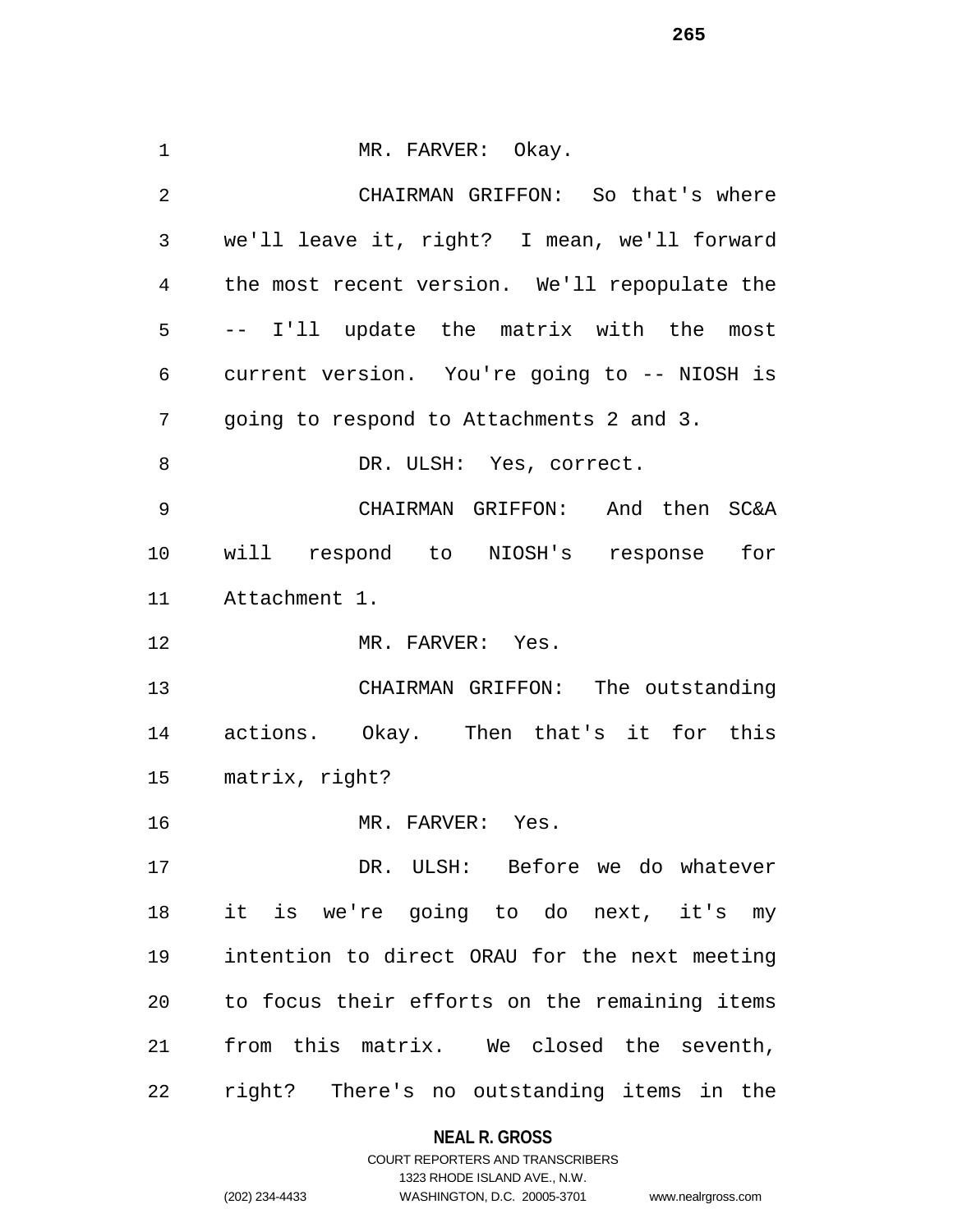seventh, is that correct?

 CHAIRMAN GRIFFON: I think there's one but I think we couldn't do anything with it immediately, right? If I recall. DR. ULSH: That might be. I might be misremembering. CHAIRMAN GRIFFON: I mean, the Aliquippa Forge thing. It says rewrite the Aliquippa Forge Site Profile. DR. ULSH: Okay. CHAIRMAN GRIFFON: We don't really have a Site Profile Committee for that so I think we've got to keep it here. 14 DR. ULSH: Okay. CHAIRMAN GRIFFON: But that's -- so essentially it's closed, right. 17 DR. ULSH: All right. MR. KATZ: There's the Simonds Saw item, too. CHAIRMAN GRIFFON: Yes, but that we referred to the Site Profile Committee that doesn't exist.

#### **NEAL R. GROSS**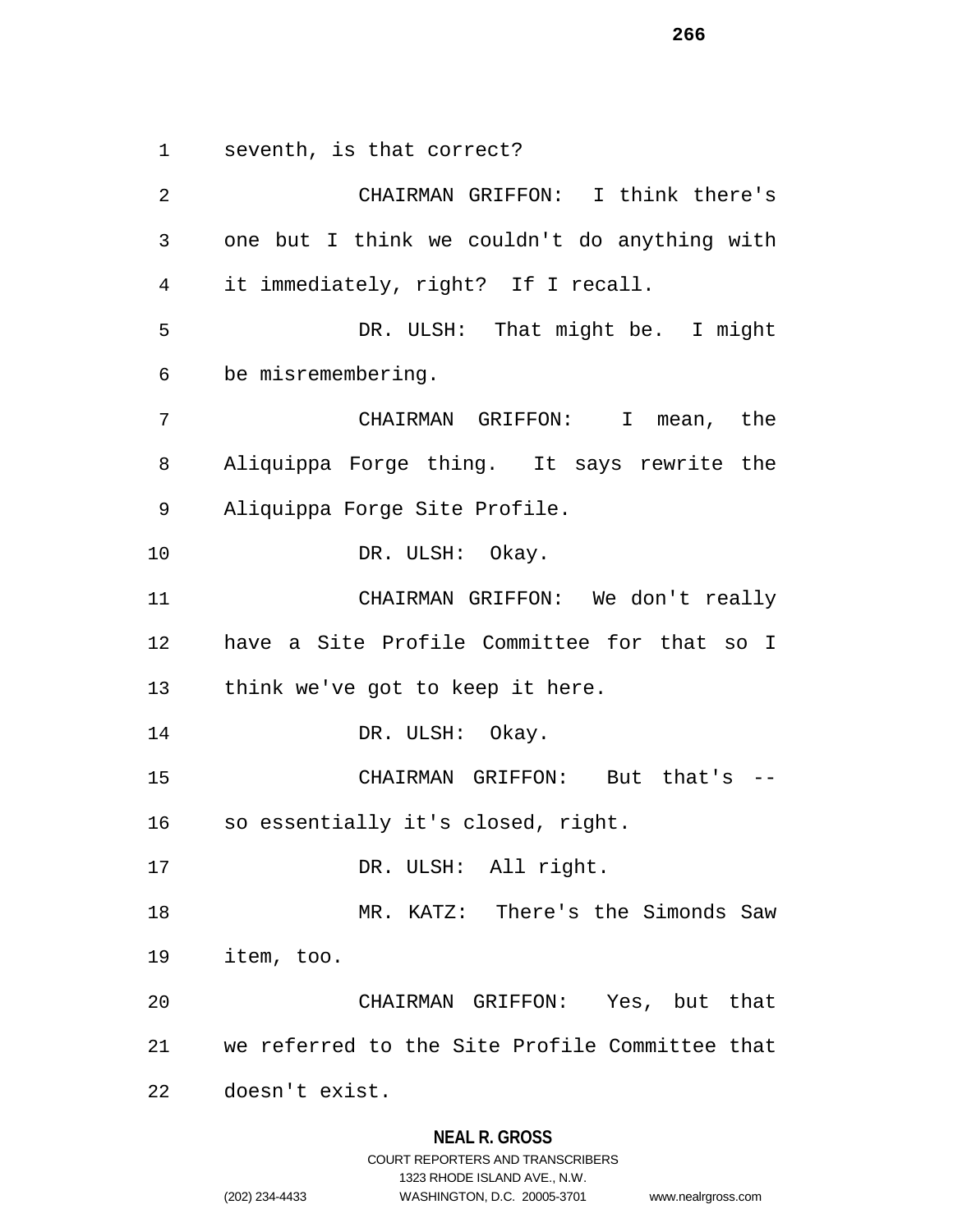1 MR. KATZ: Oh, that's true. CHAIRMAN GRIFFON: Yes, yes. DR. ULSH: So at the next meeting we'll start with the eighth matrix? CHAIRMAN GRIFFON: Yes. DR. ULSH: So I'll tell ORAU to focus their efforts on the items in the eighth matrix. CHAIRMAN GRIFFON: That makes sense, and those attachments -- including those attachments. 12 DR. ULSH: Right, including those attachments. CHAIRMAN GRIFFON: I think if we got through that that would be progress. DR. ULSH: Right. CHAIRMAN GRIFFON: Alright, so are we closing this for now? 19 MR. FARVER: Yes. CHAIRMAN GRIFFON: And moving on to the ninth or does it make sense at this point? Are we just going to be spinning our

# **NEAL R. GROSS**

|                | COURT REPORTERS AND TRANSCRIBERS |                    |
|----------------|----------------------------------|--------------------|
|                | 1323 RHODE ISLAND AVE., N.W.     |                    |
| (202) 234-4433 | WASHINGTON, D.C. 20005-3701      | www.nealrgross.com |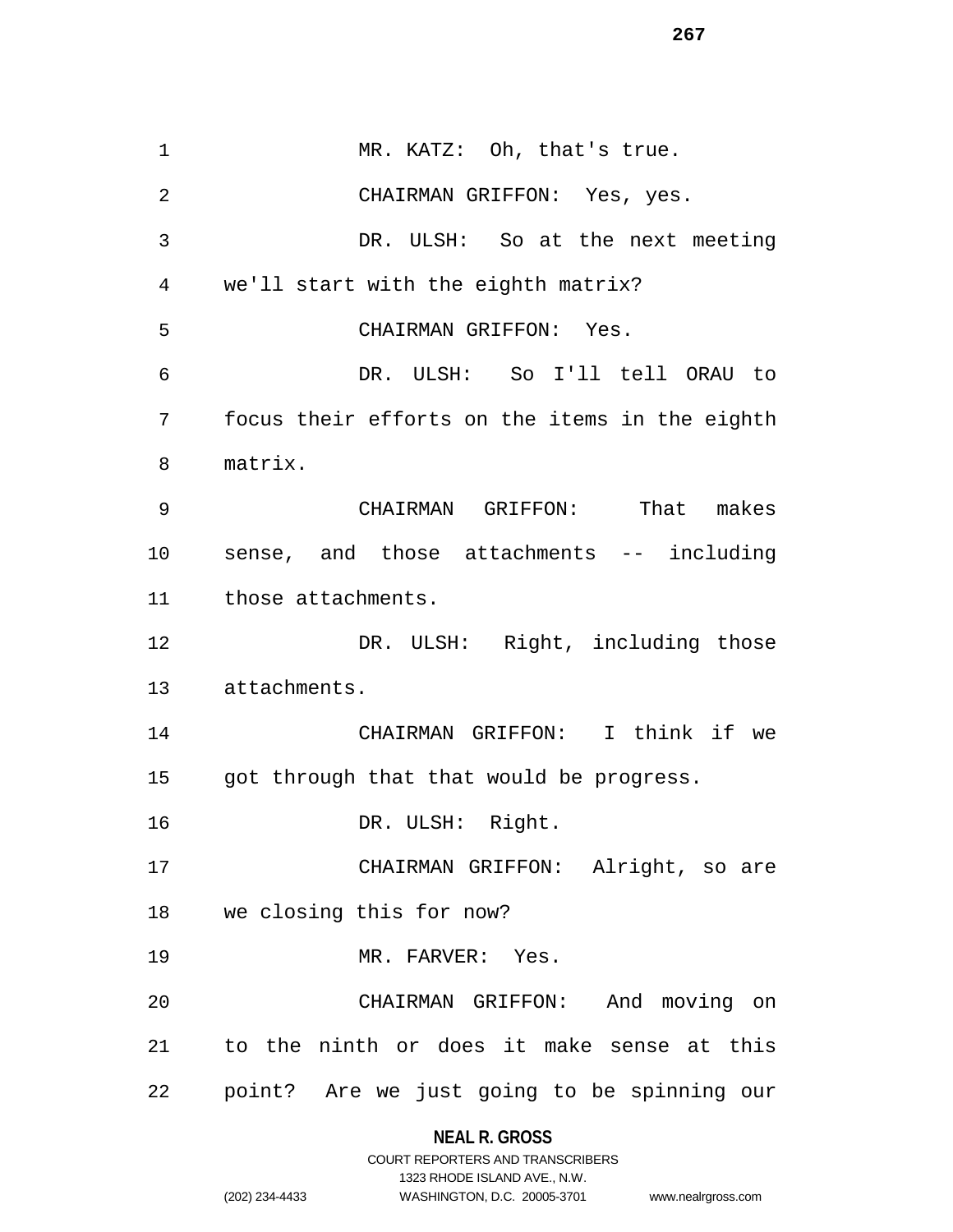wheels? I mean, we don't have to go through till 4 if we can't be productive. MR. FARVER: No, I've got -- CHAIRMAN GRIFFON: You've got some? MR. FARVER: If you just want to bounce around and want to close some. DR. ULSH: Okay. I don't have the ninth, well maybe I do. I've probably got it somewhere. MS. BEHLING: Before we start the ninth, can I ask a question? Kathy again. I believe at the last Subcommittee Meeting and forgive me because I haven't been as close to this for a while. Didn't we select cases for PER 12 for the, you know, high-fired plutonium? MR. KATZ: Yes, we did. CHAIRMAN GRIFFON: Yes. MS. BEHLING: Has SC&A received those cases yet from NIOSH? Just looking at it or working on them. I haven't seen them.

**NEAL R. GROSS**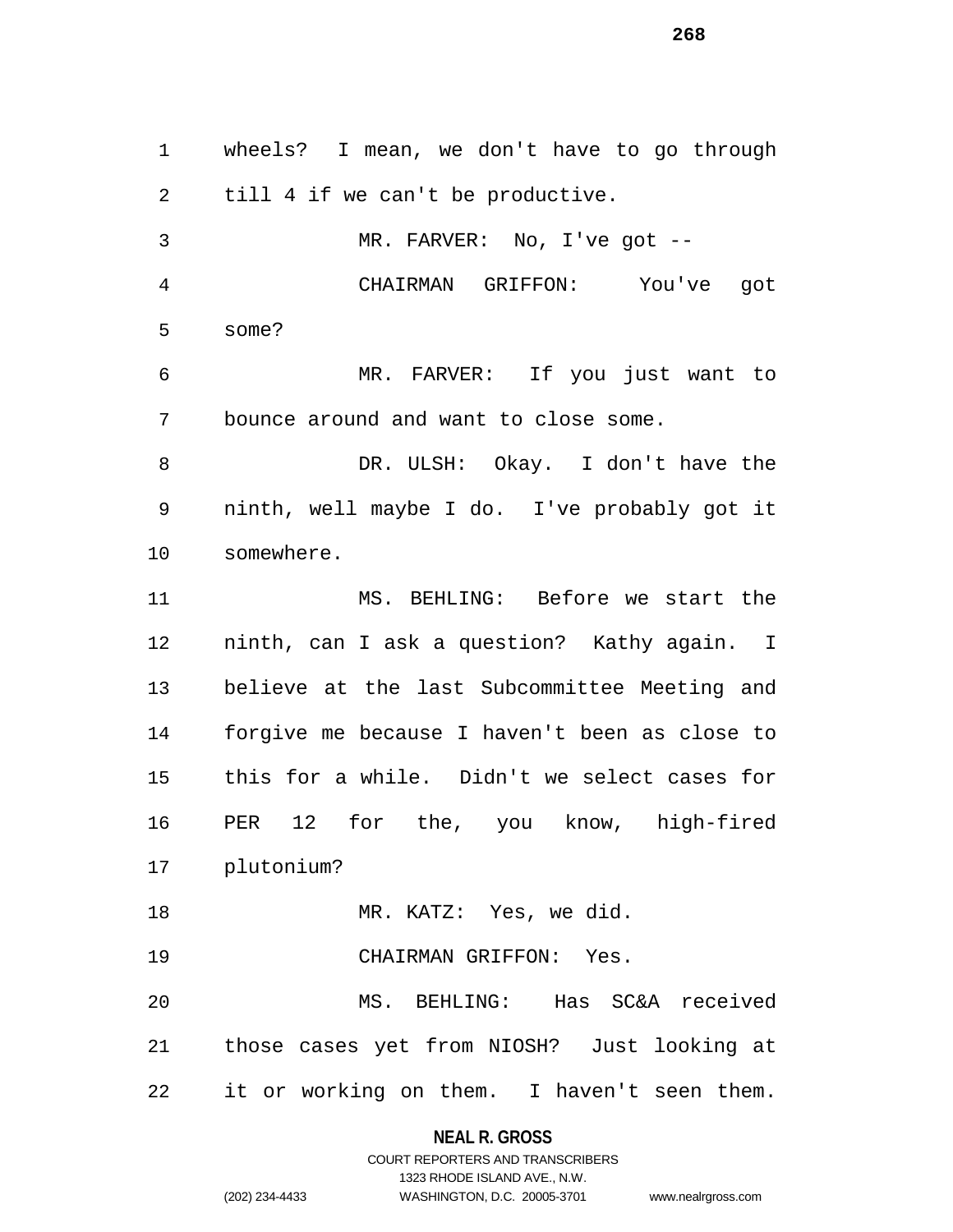MR. KATZ: I don't know who's interacting with DCAS on that but that should be done directly between SC&A and DCAS, acquiring the cases. I believe the cases were selected and -- yes, DCAS selected the cases and gave you references for the cases I'm pretty certain. DR. MAURO: This is John. I think the ball is in our court on that. MS. BEHLING: Okay, so we're just supposed to go into NOCTS and pull out all of the information that we need? 13 DR. ULSH: Oh wait, I thought we collected them and -- MR. HINNEFELD: No, that was the 15th set, wasn't it? MR. KATZ: At the last meeting, you definitely selected the cases for this. So how, the mechanics after that, I have no idea, but the cases were selected. MR. FARVER: Is there a directory under the DR Subcommittee on the O: drive?

> **NEAL R. GROSS** COURT REPORTERS AND TRANSCRIBERS 1323 RHODE ISLAND AVE., N.W. (202) 234-4433 WASHINGTON, D.C. 20005-3701 www.nealrgross.com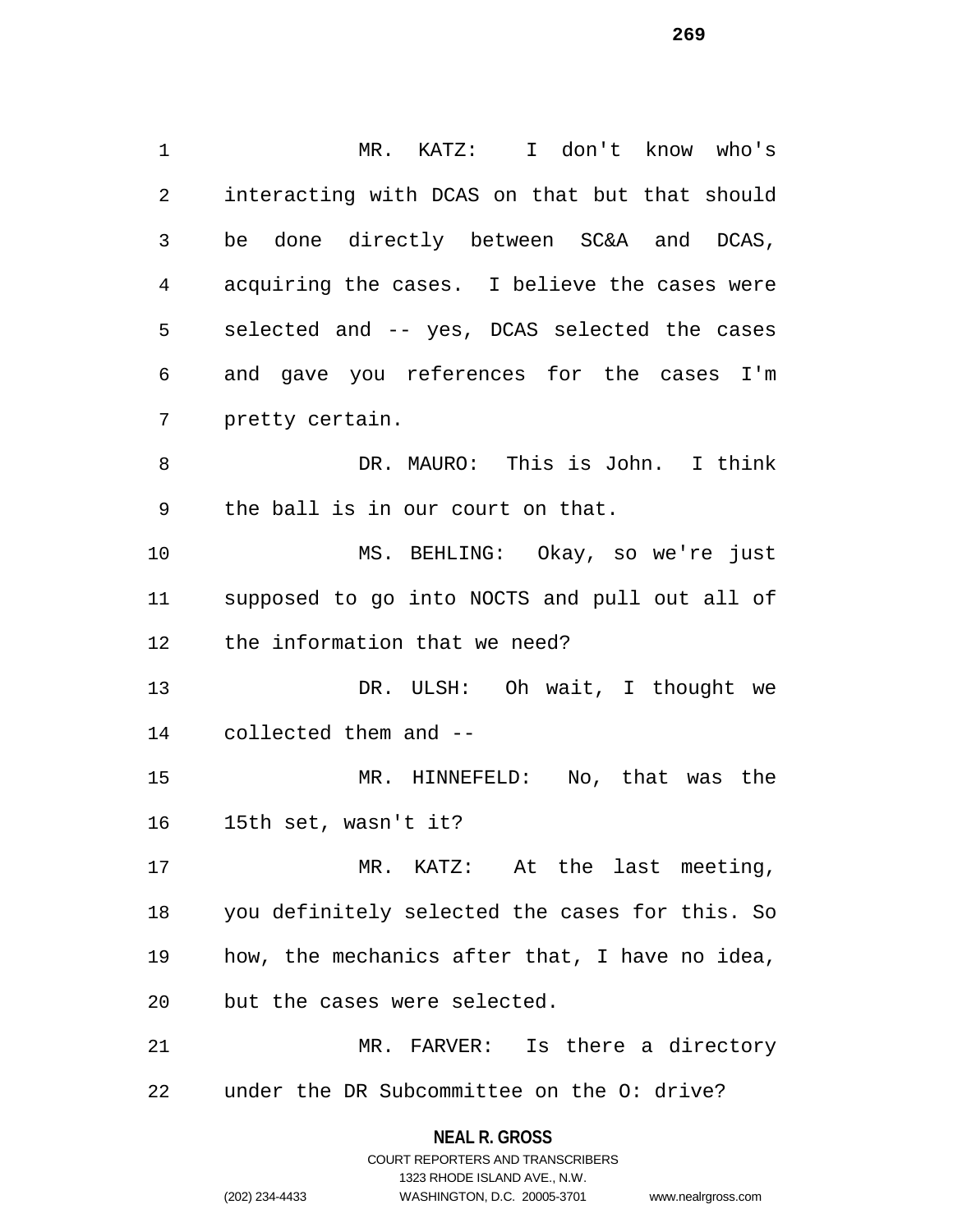MS. BEHLING: No, I didn't see anything in there and I just wanted to be sure we didn't drop the ball on that. MR. FARVER: Is there a directory there for PER 12? PER something? MS. BEHLING: I did not see it. MR. FARVER: Okay. I saw one somewhere but it could have been anywhere. DR. ULSH: Well Kathy, I recall collecting, you know, a bunch of folders and giving them to you but I can't swear that that was related to PER 12. I might be thinking of something different. MS. BEHLING: You did do that. I thought that was for the 15th set. DR. ULSH: Could be. MR. FARVER: Yes, I think that was the 15th set. And remember, we selected the ones for PER 12. DR. ULSH: Right. MS. BEHLING: And I guess my question was, do we just go into NOCTS and

### **NEAL R. GROSS**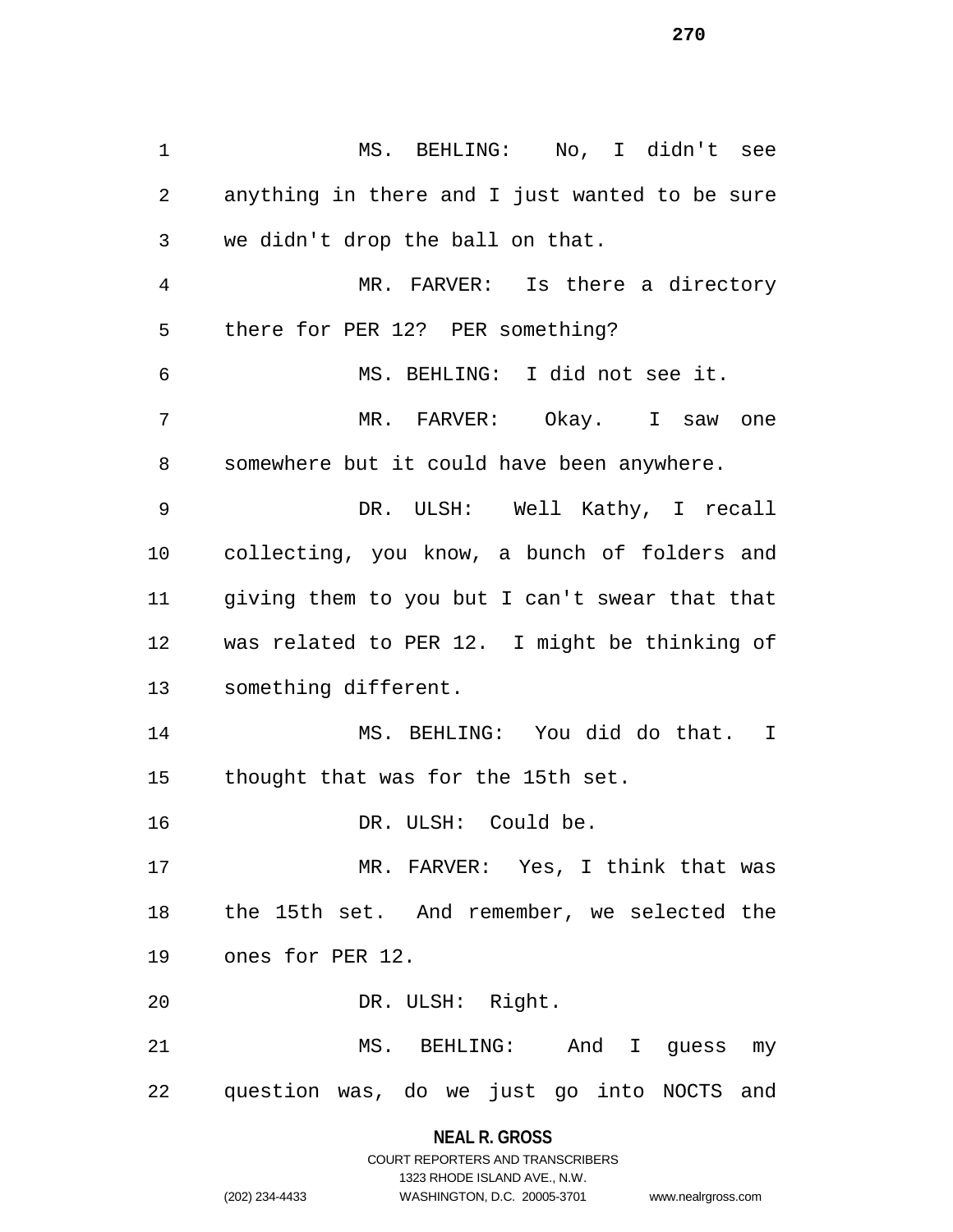gather the files or should there be a folder put out there. I just didn't, you know, because I don't believe SC&A has started working on those. Am I right, Doug? MR. FARVER: No, you haven't. DR. ULSH: Well, in the past we have collected them for you and put them in a specific location. 9 MS. BEHLING: Yes. DR. ULSH: If you want to follow that protocol then that's I guess what we would do. MR. HINNEFELD: There is a PER 12 folder but it gives the identification of the claims that were selected but it does not include the NOCTS files, it looks like. DR. ULSH: So it looks like we need to collect the NOCTS files. MR. KATZ: Is there a big difference between you collecting those and them going into NOCTS? They have the files. MR. HINNEFELD: Well, the

# **NEAL R. GROSS** COURT REPORTERS AND TRANSCRIBERS

1323 RHODE ISLAND AVE., N.W.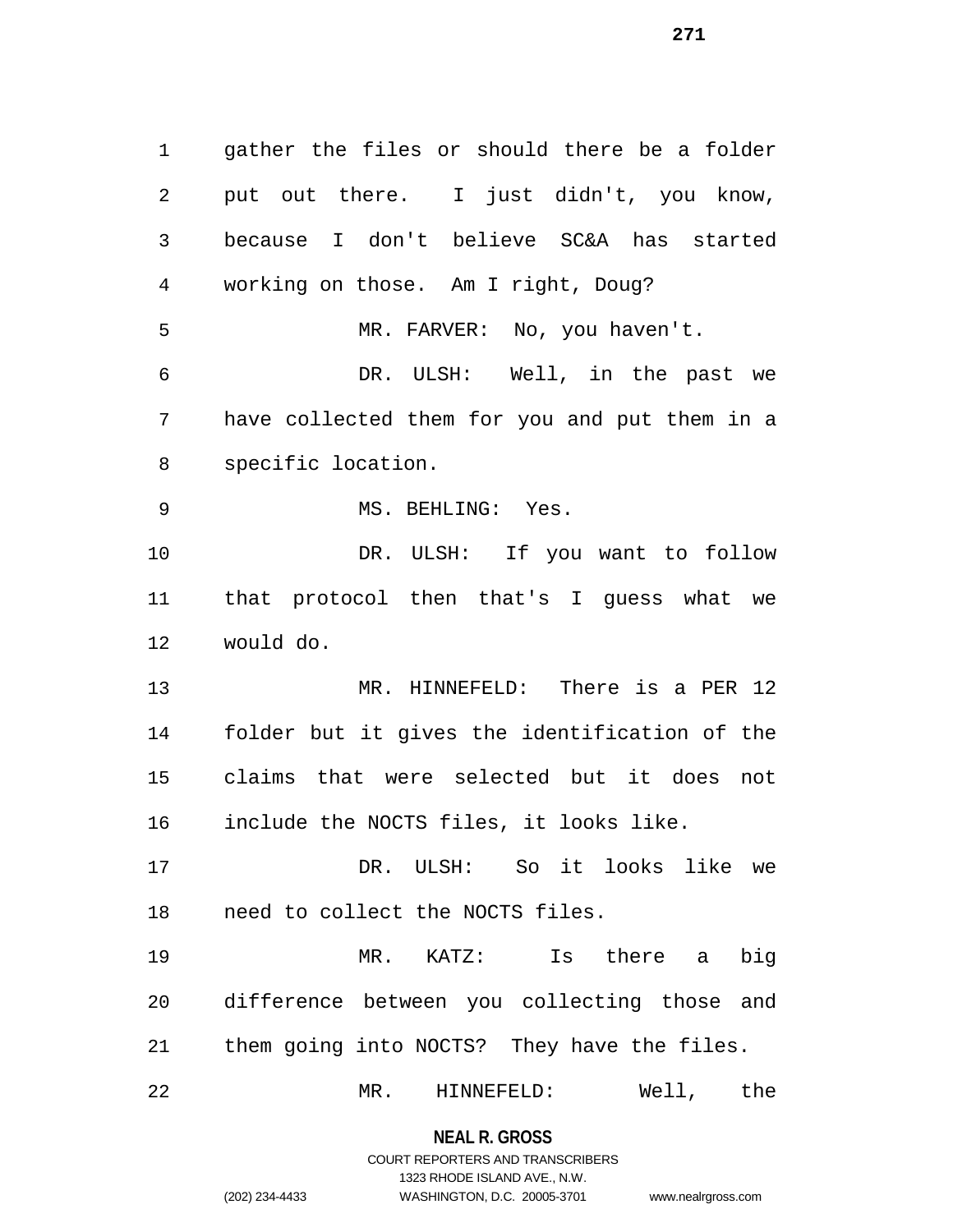efficiency is our computer people can do it automatically, put them all in one place. MR. KATZ: Okay. MS. BEHLING: It's always helpful for us. MR. HINNEFELD: If you're coming in through, as SC&A does, you come into the system through CITGO, it's not the quickest responder. So, it would probably take -- I hated to break your bubble there. (Laughter.) 12 MR. HINNEFELD: There actually are better systems out there. But it would, I think it would work better. They still come in through CITGO but they wouldn't have to, it's still quicker to just be able to pick up the file. So okay, you've got that one? Okay. Because they're identified in that folder but the NOCTS files aren't there. CHAIRMAN GRIFFON: Thanks, Kathy, for keeping us on the ball on that one. 22 MS. BEHLING: Thank you.

> **NEAL R. GROSS** COURT REPORTERS AND TRANSCRIBERS

> > 1323 RHODE ISLAND AVE., N.W.

(202) 234-4433 WASHINGTON, D.C. 20005-3701 www.nealrgross.com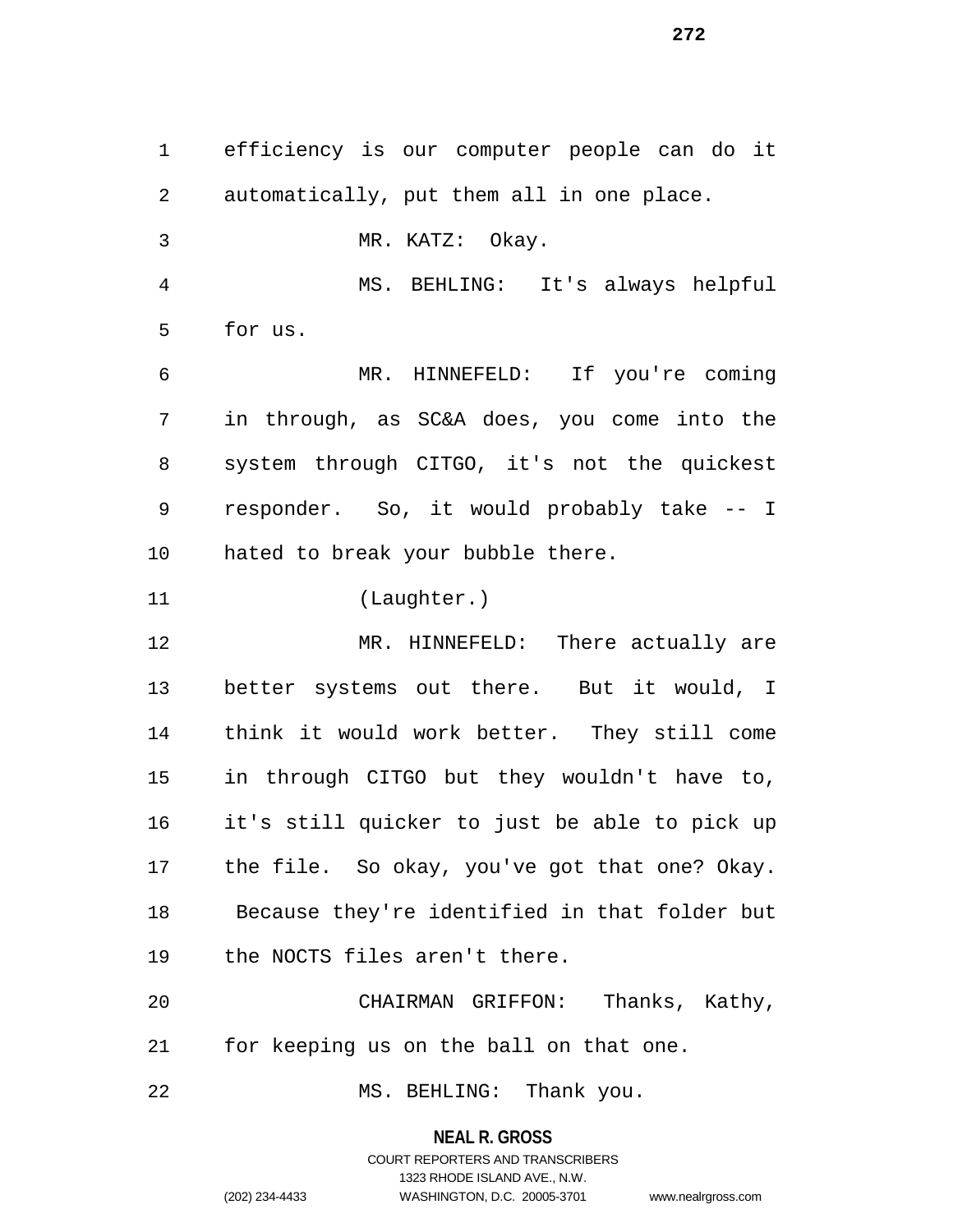CHAIRMAN GRIFFON: Alright. Now, for the ninth set are we working from this latest matrix? Does it finish with 11/8/10? That's the latest version I seem to have. November.

 MR. SIEBERT: That's the latest version I see as well, Mark.

 CHAIRMAN GRIFFON: Okay, all right. Just wanted to make sure we're all on the same  $-$ 

 MR. HINNEFELD: I sent that to the Subcommittee on, let me think. I think I did on July 15th. July? Yes, 7/15 I sent I believe the one we're talking about. I actually attached the email that Scott sent to me.

 CHAIRMAN GRIFFON: But the name of the file was still --

 MR. HINNEFELD: The name of the file is ninth set, and ninth is 9t3 instead of 9th, Case Audits Issues Matrix, 11/08/10.

CHAIRMAN GRIFFON: Ten, right.

#### **NEAL R. GROSS**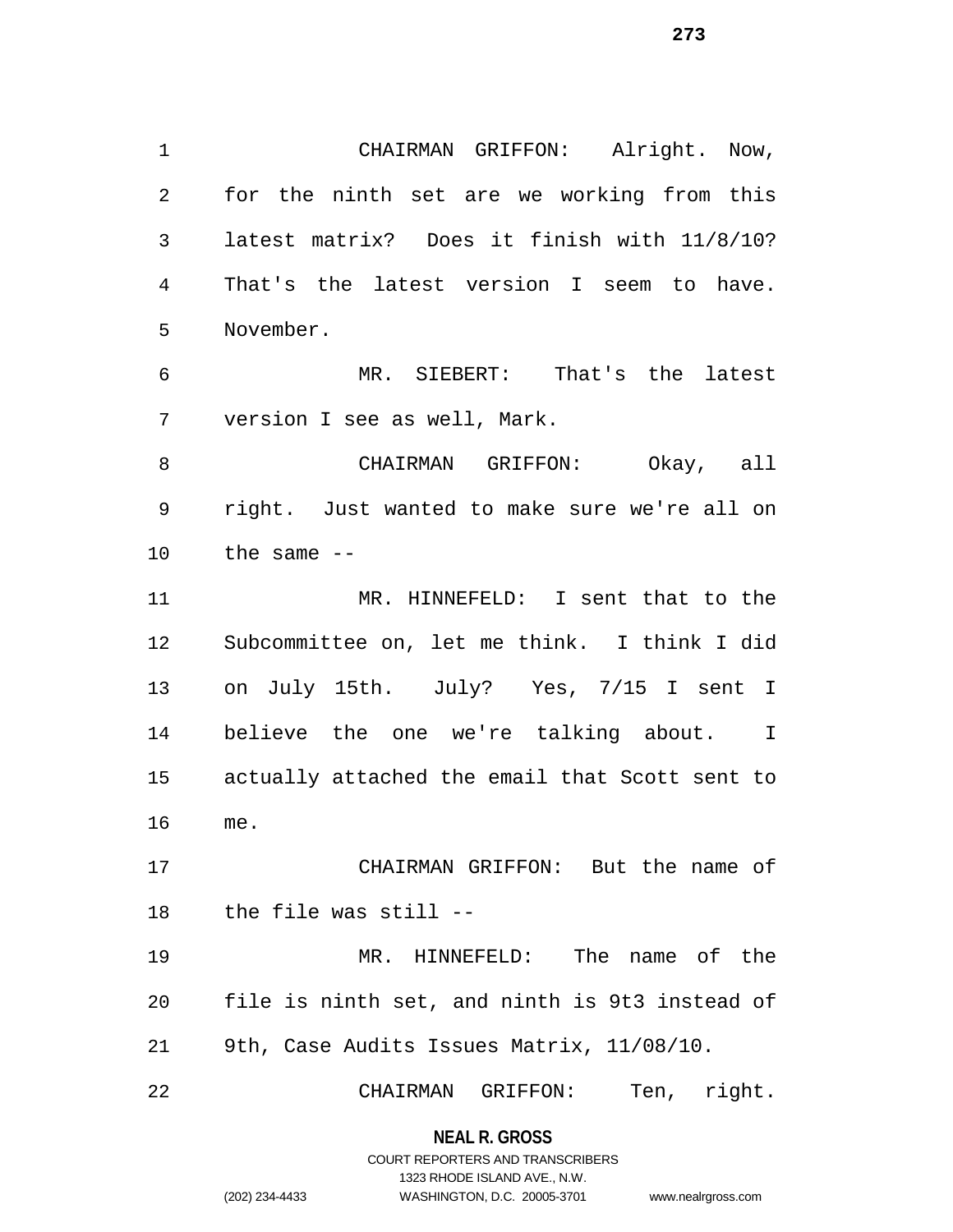That's the one I have too. So as of in 15 minutes, this will be slightly revised. MEMBER MUNN: It would really be helpful to get current updates of all these in one place. CHAIRMAN GRIFFON: That would be a good idea. 8 MR. HINNEFELD: You ought to use the procedures application to put your databases in. It could be adapted. CHAIRMAN GRIFFON: Yes, I know, we've heard. All right, Doug, start us down one matrix. MR. FARVER: Let's see, the opening number that we -- the first NIOSH response comes from 180.1. MR. SIEBERT: This is Scott, I'm sorry. I thought we did send a response to 179.2 which is also the same issue of 183.3. It's the PFG. DR. MAURO: This is John. Yes, I have that on my screen right now, 179.2.

> **NEAL R. GROSS** COURT REPORTERS AND TRANSCRIBERS 1323 RHODE ISLAND AVE., N.W.

(202) 234-4433 WASHINGTON, D.C. 20005-3701 www.nealrgross.com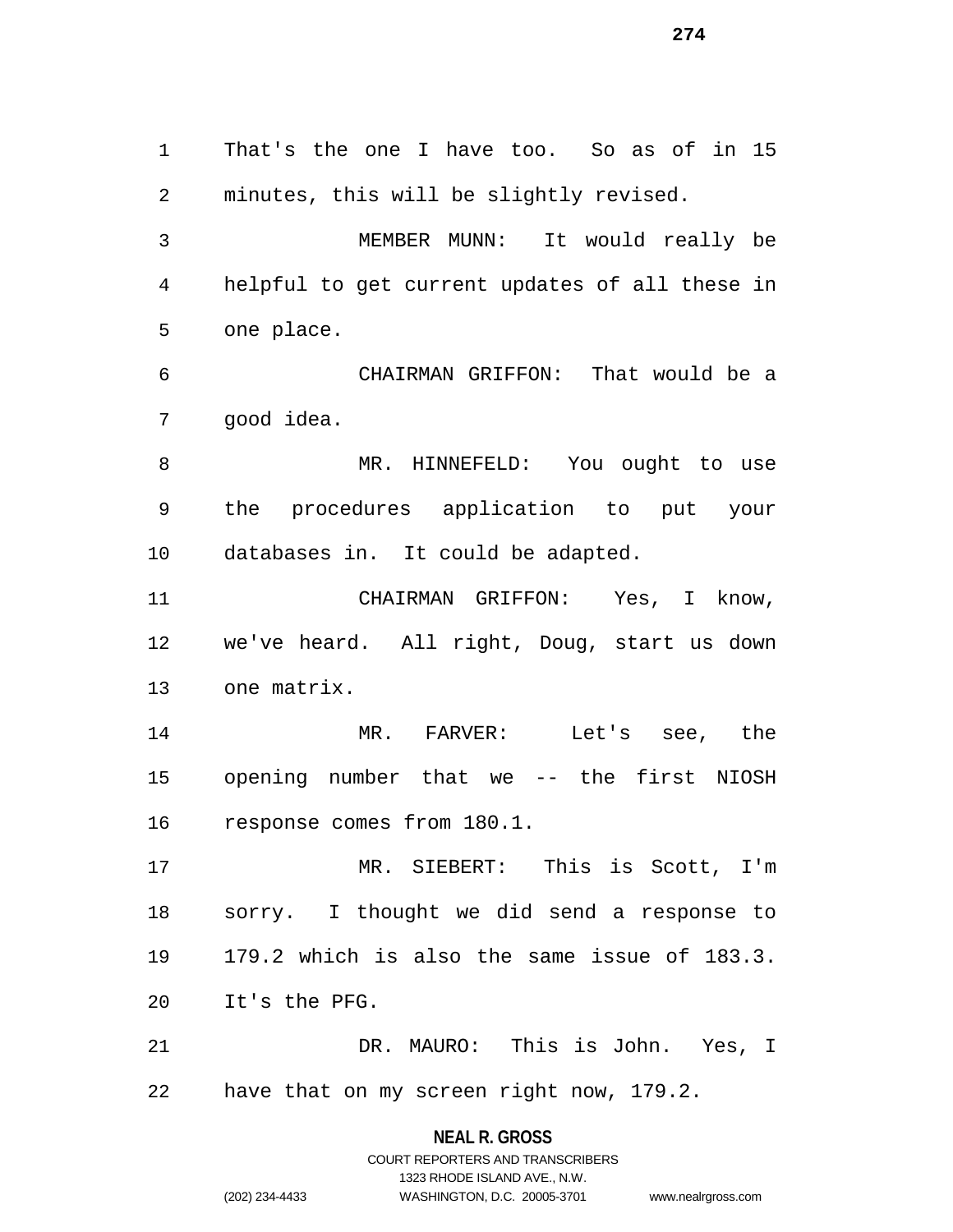MR. FARVER: Just trying to jump ahead. You caught me. This is Ashland Oil and the finding is medical doses are understated because they did not follow PFG exposure guidelines, yada yada yada. It was talked about this for AWEs and PFG exposures and this should be closed, or we're going to close this because there is -- I swear we closed this the last time. DR. MAURO: Yes. This is John. Yes, we discussed this before. 12 MR. FARVER: Yes. DR. MAURO: And we accepted this answer. The only thing I guess that might remain is OTIB-0006 could use a little language making the distinction between when you use -- why PFG is assumed prior to some date in 1970 for DOE sites, but why it is not automatically assumed for AWE sites. I think the rationale for that decision which is the way in which NIOSH does its AWE medical X-ray calculations is valid. However, in the OTIB-

#### **NEAL R. GROSS**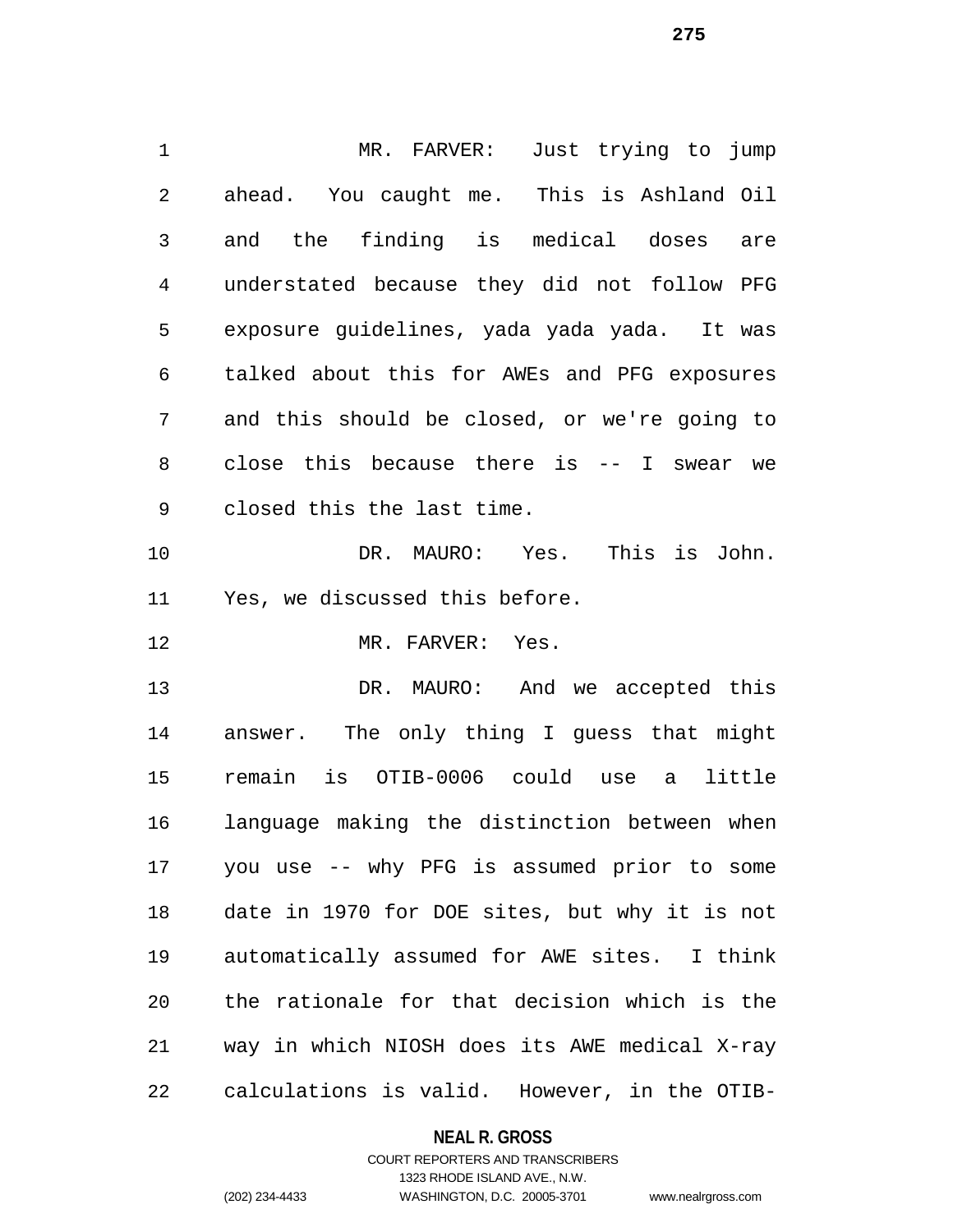0006 it's silent regarding that matter.

**NEAL R. GROSS** MR. SIEBERT: Just a quick point here. I'm looking at it. We just revised OTIB-6 between the last two meetings. I'm checking to see if it's now officially in there or not. DR. MAURO: But we are in agreement in principle regarding this matter. MR. SIEBERT: Correct. 10 MR. FARVER: Yes. CHAIRMAN GRIFFON: Perhaps the only reason we left it open was to wait till you made the changes or whatever. I don't know. MR. FARVER: So we can close 179.2. CHAIRMAN GRIFFON: Well, we're waiting for Scott to look that up. MR. FARVER: Oh. CHAIRMAN GRIFFON: But yes, I essentially closed it. MEMBER RICHARDSON: So would this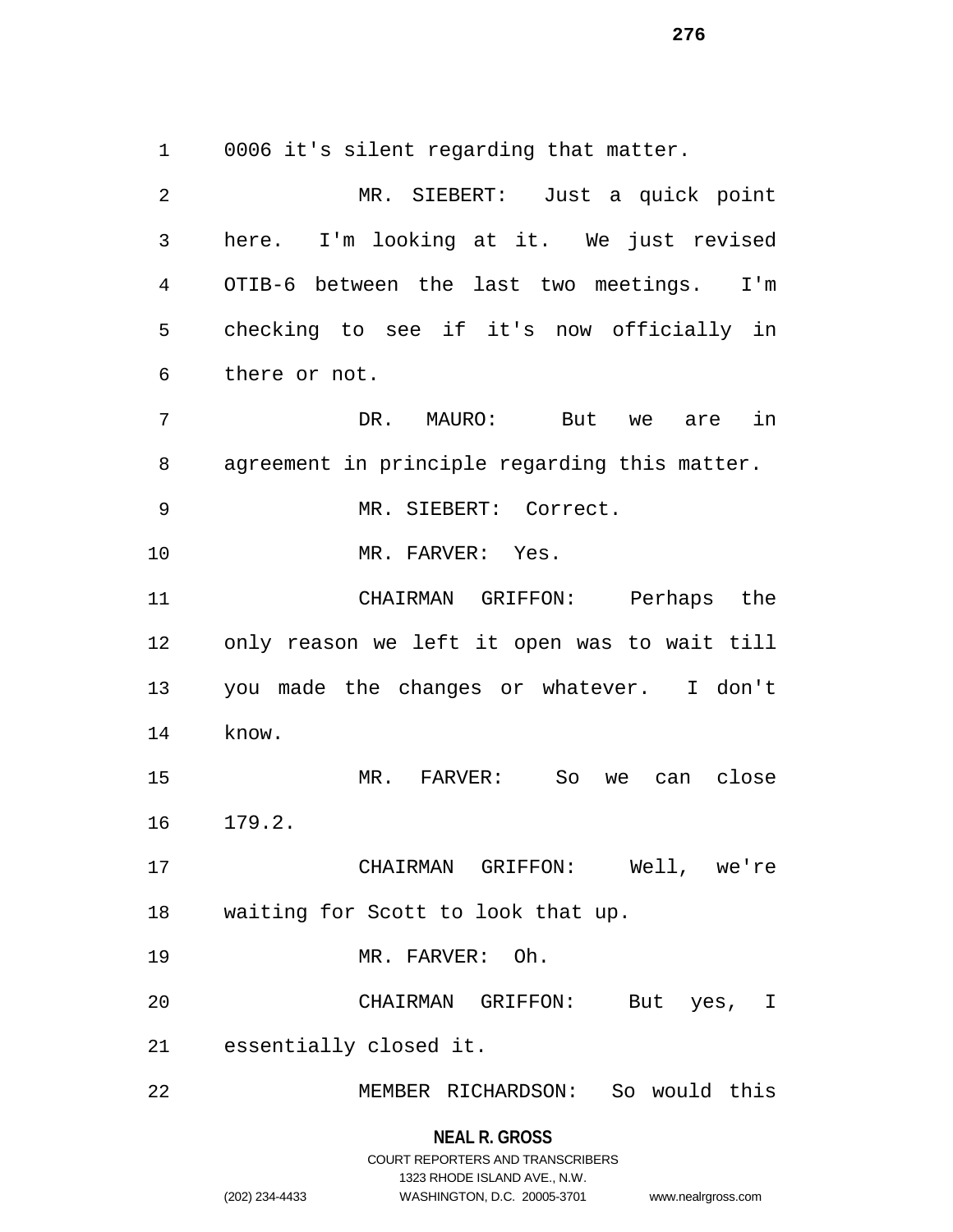be a regional thing? I mean, just out of curiosity. Like the background document. Would an early AWE site in a large metropolitan area, is it possible that local clinics would have been set up for TB screen whereas in, you know, in smaller areas, they wouldn't be doing fluoroscopy?

 DR. MAURO: David, this is John. I remember the conversation we had and it had to do with the contract. That is, though the standard practice at DOE facilities to use PFG often prior to a certain date, when an AWE was brought aboard it actually had a contract with the Atomic Energy Commission or the Manhattan Engineering District and if the contract did not call for annual chest X-rays or PFG in particular, it was assumed that it was an annual chest X-ray. Even though there may not be any affirmative evidence that that was the case in the contract, they do as a matter of standard practice assign a chest X-ray to the AWE workers upon, you know, when work began

#### **NEAL R. GROSS**

# COURT REPORTERS AND TRANSCRIBERS 1323 RHODE ISLAND AVE., N.W. (202) 234-4433 WASHINGTON, D.C. 20005-3701 www.nealrgross.com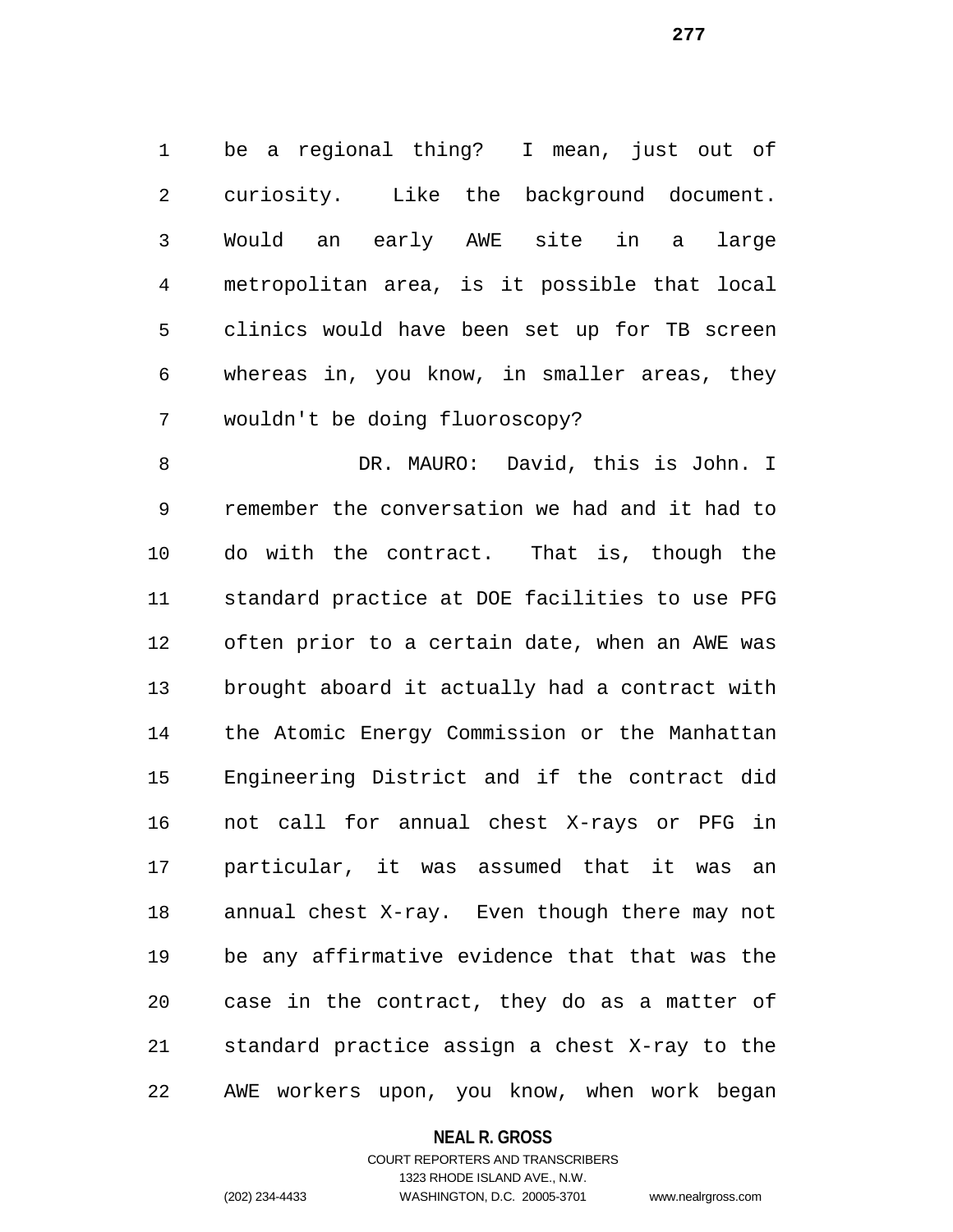every year. But they do not automatically assume a PFG unless there's affirmative evidence that there was a contract to do so or the workers actually have the PFG, I guess, film in their record. And we discussed this and we found that argument compelling. DR. ULSH: I should mention to you that OTIB-6 is one of the documents that the Procedures Subcommittee has under review. MR. SIEBERT: And I have reviewed it. It's at the very end of Section 7.2, the most recent version which was I believe this summer. And yes, it does state, because PFG was primarily a mass screening technique most suitable to large populations and therefore

 unlikely to have occurred on a mass scale at AWE sites, PFG should not be assumed to have occurred at AWE sites unless there is evidence. So, it's in there.

 DR. ULSH: So I think the specific answer to your question, David, is no, we didn't take into account.

#### **NEAL R. GROSS**

COURT REPORTERS AND TRANSCRIBERS 1323 RHODE ISLAND AVE., N.W. (202) 234-4433 WASHINGTON, D.C. 20005-3701 www.nealrgross.com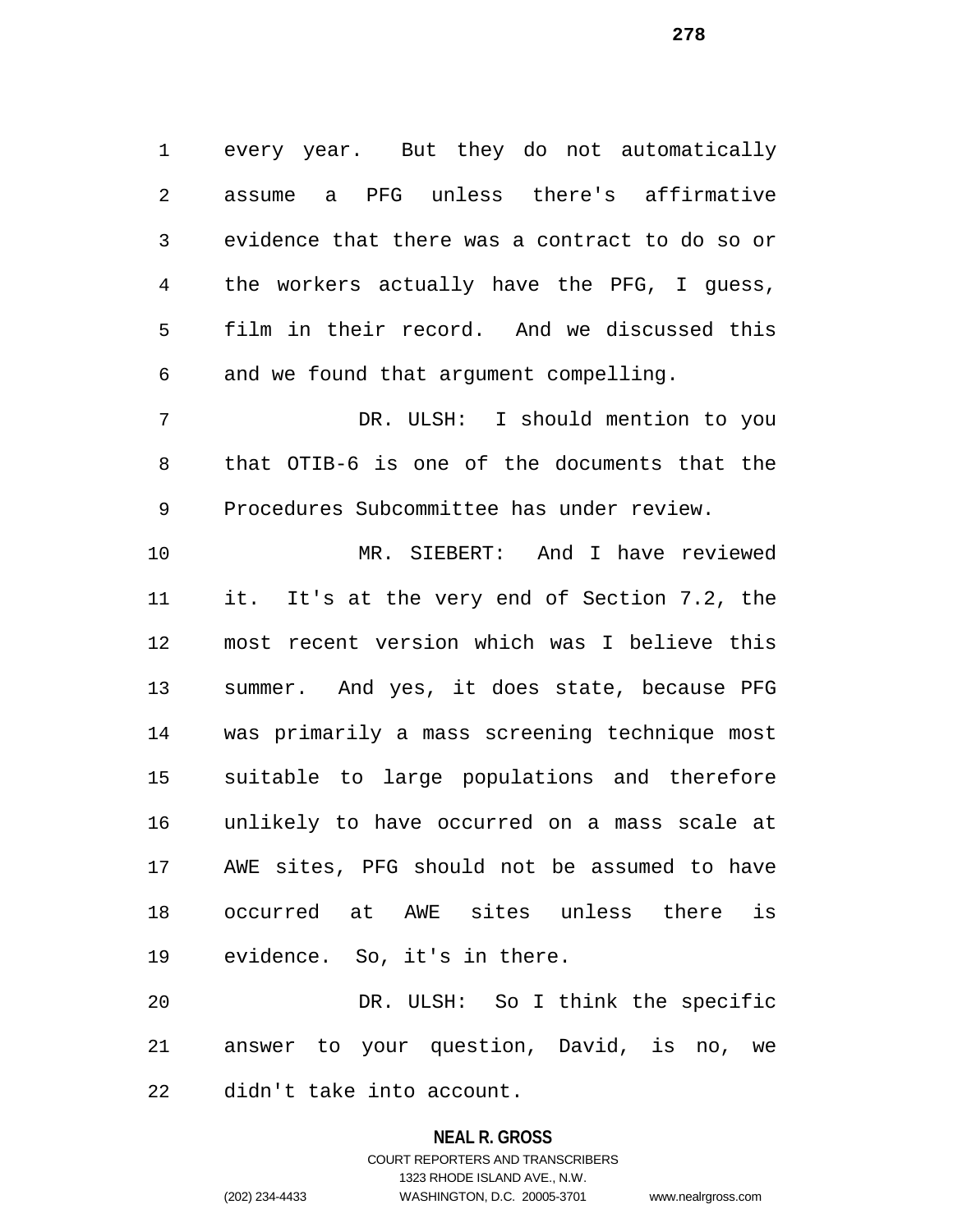MEMBER RICHARDSON: Yes. I mean, the argument makes sense to me in general. I was imagining like, you know this place in Brooklyn or whatever, right? That was, you send your worker -- if what they're saying is in these places you might send them to a local clinic in Brooklyn. MR. HINNEFELD: In that instance the X-ray has to occur at the covered facility in order for us to include the dose because of drafting. It's a -- 12 MEMBER RICHARDSON: Okay. MR. HINNEFELD: It's a quirk of the drafting of the language, to construct the dose at the facility. And so in the case they went to an offsite clinic that was set up, we wouldn't count it. 18 MEMBER RICHARDSON: Okay. CHAIRMAN GRIFFON: That's true. Okay. Well, I think we're closed on this one then, right? MR. FARVER: Okay. Next NIOSH

> **NEAL R. GROSS** COURT REPORTERS AND TRANSCRIBERS 1323 RHODE ISLAND AVE., N.W.

(202) 234-4433 WASHINGTON, D.C. 20005-3701 www.nealrgross.com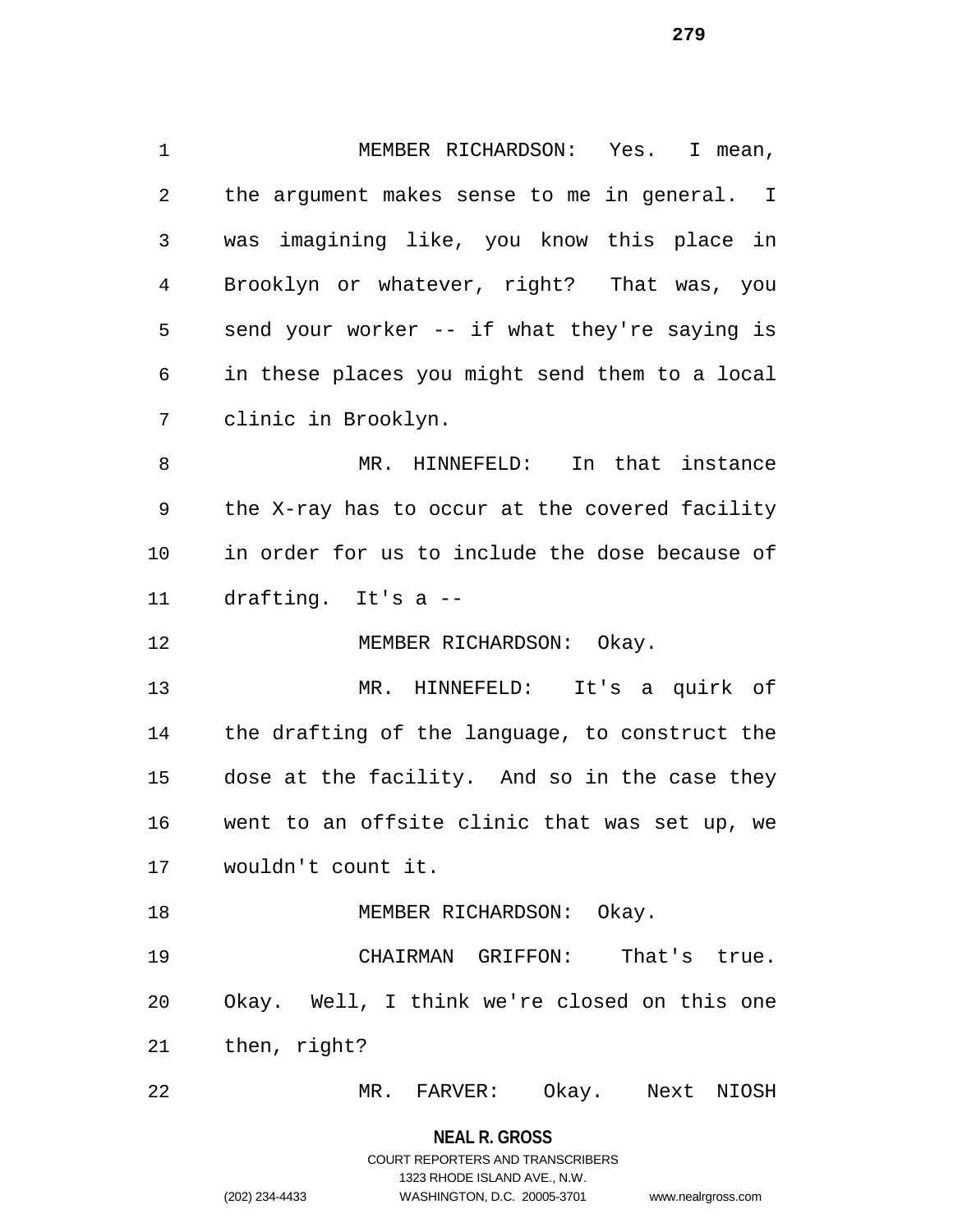response was 180.1. This is a Bridgeport Brass case. And the finding says reviewer questions the accuracy of the employment period identified by NIOSH slash DOL. And John, if you want to pull this one up or if you have any input on this, this is Bridgeport Brass and the question -- 8 DR. MAURO: The Seymour facility. 9 MR. FARVER: Yes. DR. MAURO: I do not have anything to add at this time. 12 MR. FARVER: Okay. 13 DR. MAURO: I see the response, it has to do with these dates. And this particular worker apparently left one facility

and went to another one.

 MR. FARVER: Now, you know, the NIOSH response, determination of the dates and facilities of employment are the responsibility of DOL. NIOSH assessed a claim per the information forwarded by DOL. The only question I have with their response is

# **NEAL R. GROSS**

COURT REPORTERS AND TRANSCRIBERS 1323 RHODE ISLAND AVE., N.W. (202) 234-4433 WASHINGTON, D.C. 20005-3701 www.nealrgross.com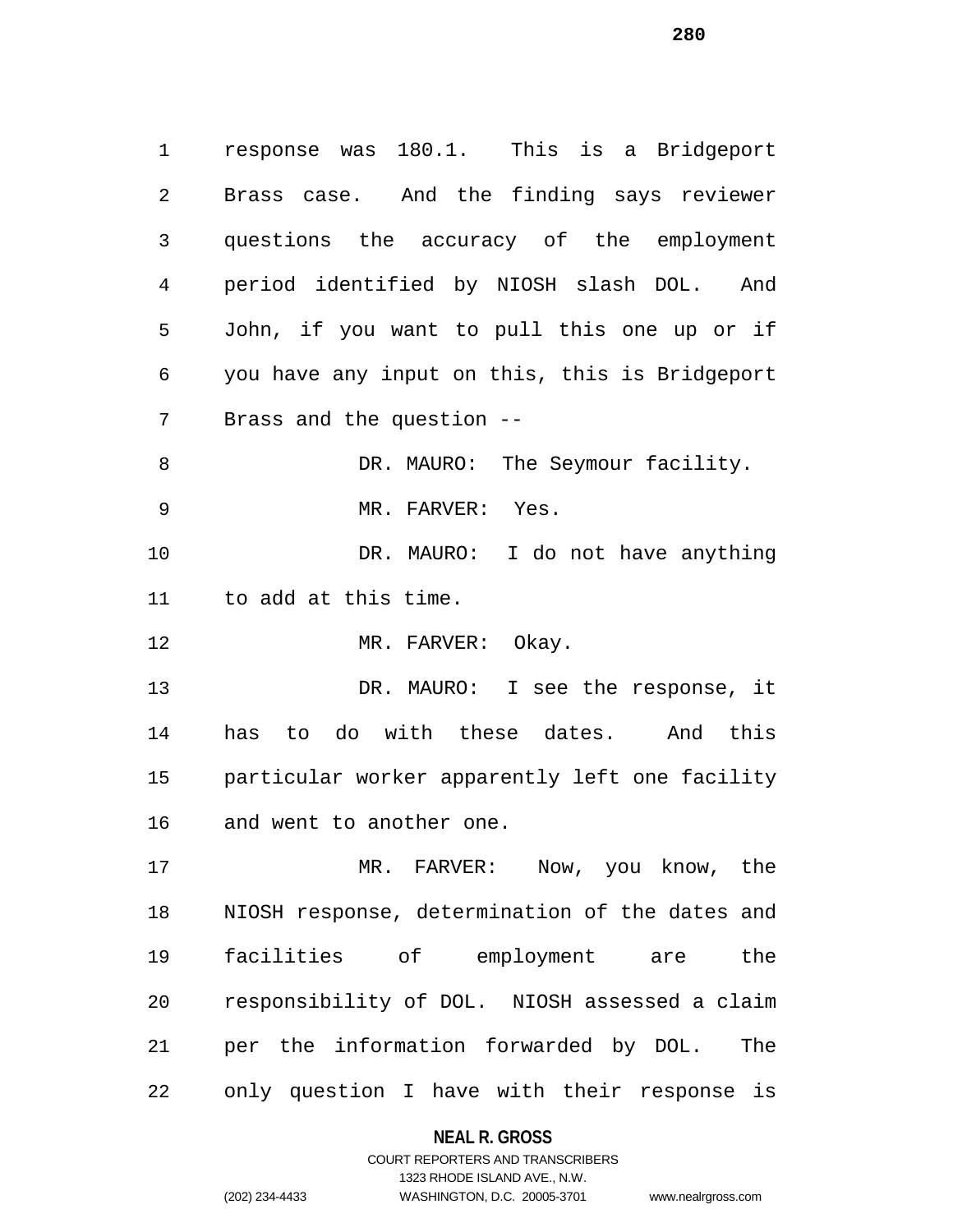now, what's the resolution to this or is there one. We run into this occasionally where we come across dates that don't match up with what DOL establishes.

 DR. ULSH: I can tell you that in general when we, in a dose reconstruction, when we're doing it and we look into the records, and say for instance there's a dosimetry result that's outside the period of covered employment for that worker, we have, as a practice we notify DOL of that so that they can handle it. I don't know the particulars of this specific case but I mean we do do that.

15 MR. FARVER: Okay.

 CHAIRMAN GRIFFON: So how did this Seymour facility come up? Was it in the CATI interview? The individual identified that they were transferred and DOL's records don't confirm that, is that, am I understanding this correctly?

DR. MAURO: I think the answer to

#### **NEAL R. GROSS**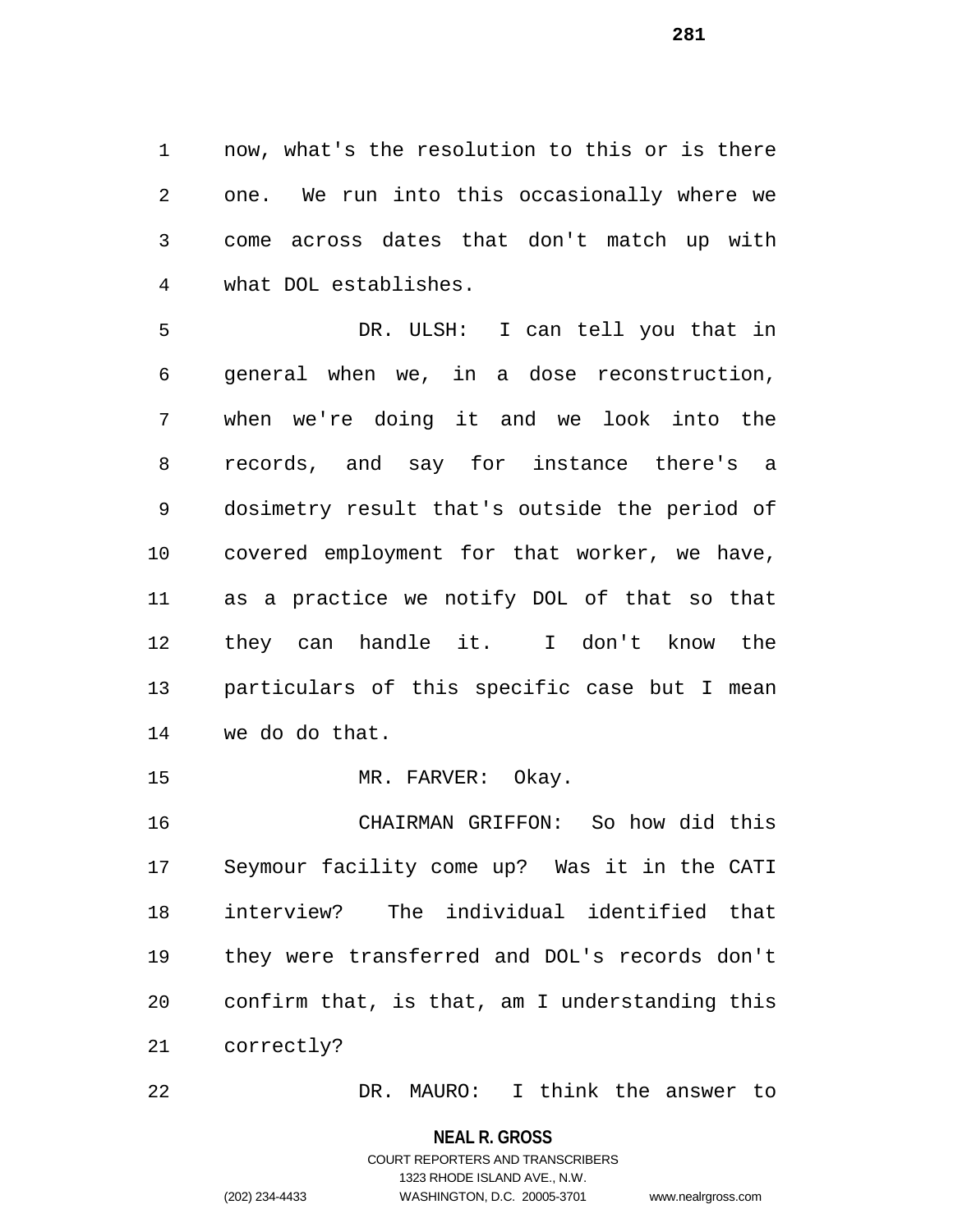your question, Mark, is yes. We found some evidence that there was reason to believe that, after leaving Bridgeport Brass, if this is still Bridgeport Brass, I'm not sure. MR. FARVER: Yes. DR. MAURO: He went on to another facility, another AWE facility where he could have experienced additional exposure, and that was not taken into consideration. And we stopped there. 11 DR. ULSH: If that's the case then I don't really like our answer. I mean, if there is in fact evidence of additional employment. CHAIRMAN GRIFFON: Then that should be turned over to DOL and they should look at it. DR. ULSH: NIOSH should notify DOL and they should. CHAIRMAN GRIFFON: Right. So you want to look into it and see what? I mean, right now it says both SC&A and NIOSH are

### **NEAL R. GROSS**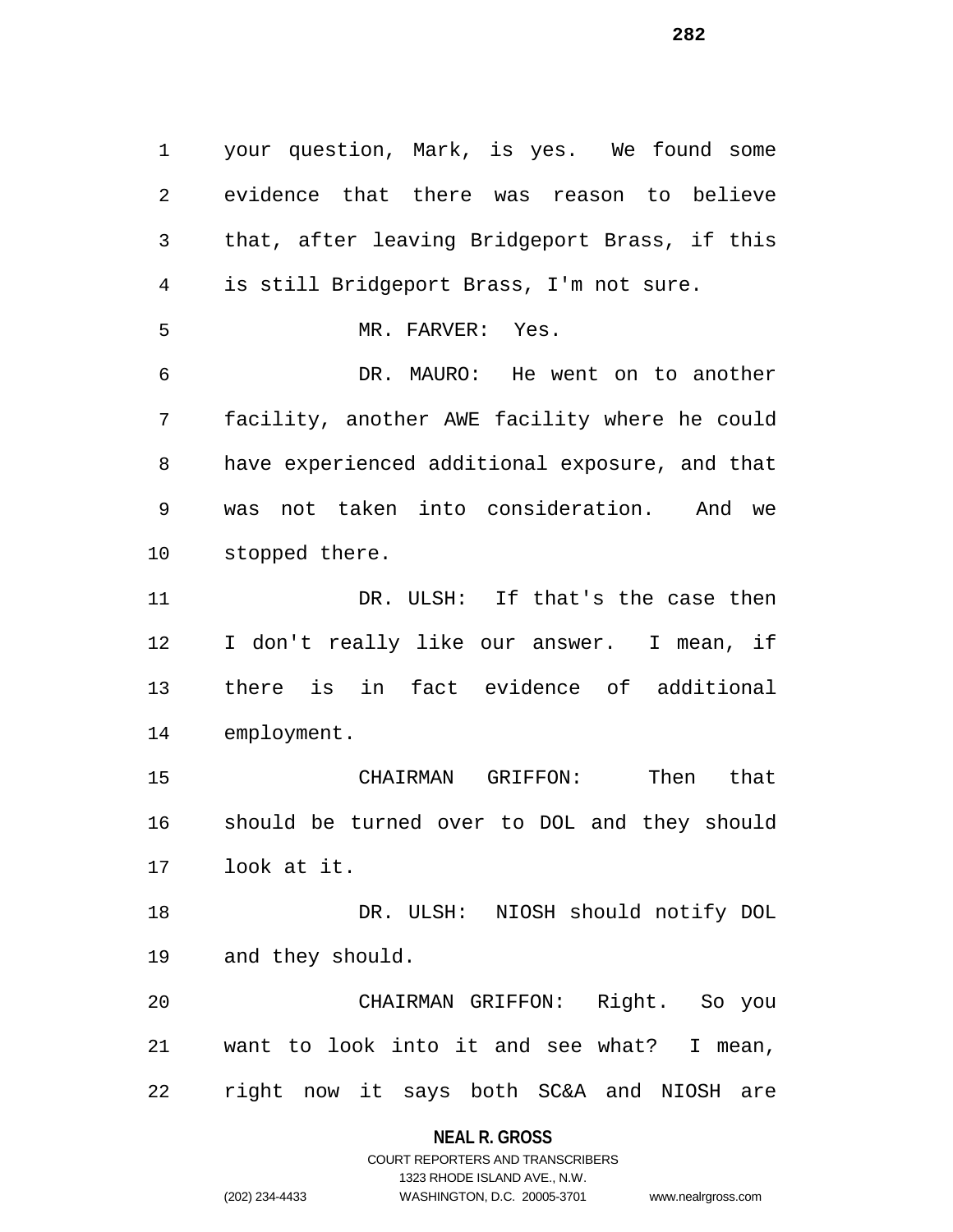going to review, right?

**NEAL R. GROSS** DR. ULSH: I see that. MR. FARVER: Where does it say that? DR. ULSH: In the NIOSH resolution. CHAIRMAN GRIFFON: In the yellow. MR. SIEBERT: What might be helpful for us is to specifically documentation-wise -- SC&A to that determination. 12 DR. MAURO: Scott, I agree. We owe you, I think that was the genesis of this. We owe you some statement of why we raised the issue. CHAIRMAN GRIFFON: Okay. DR. MAURO: Where in the record does this Seymour Specialty Wire come into the picture. MR. SIEBERT: Yes, that would be very helpful. CHAIRMAN GRIFFON: Okay. So

> COURT REPORTERS AND TRANSCRIBERS 1323 RHODE ISLAND AVE., N.W.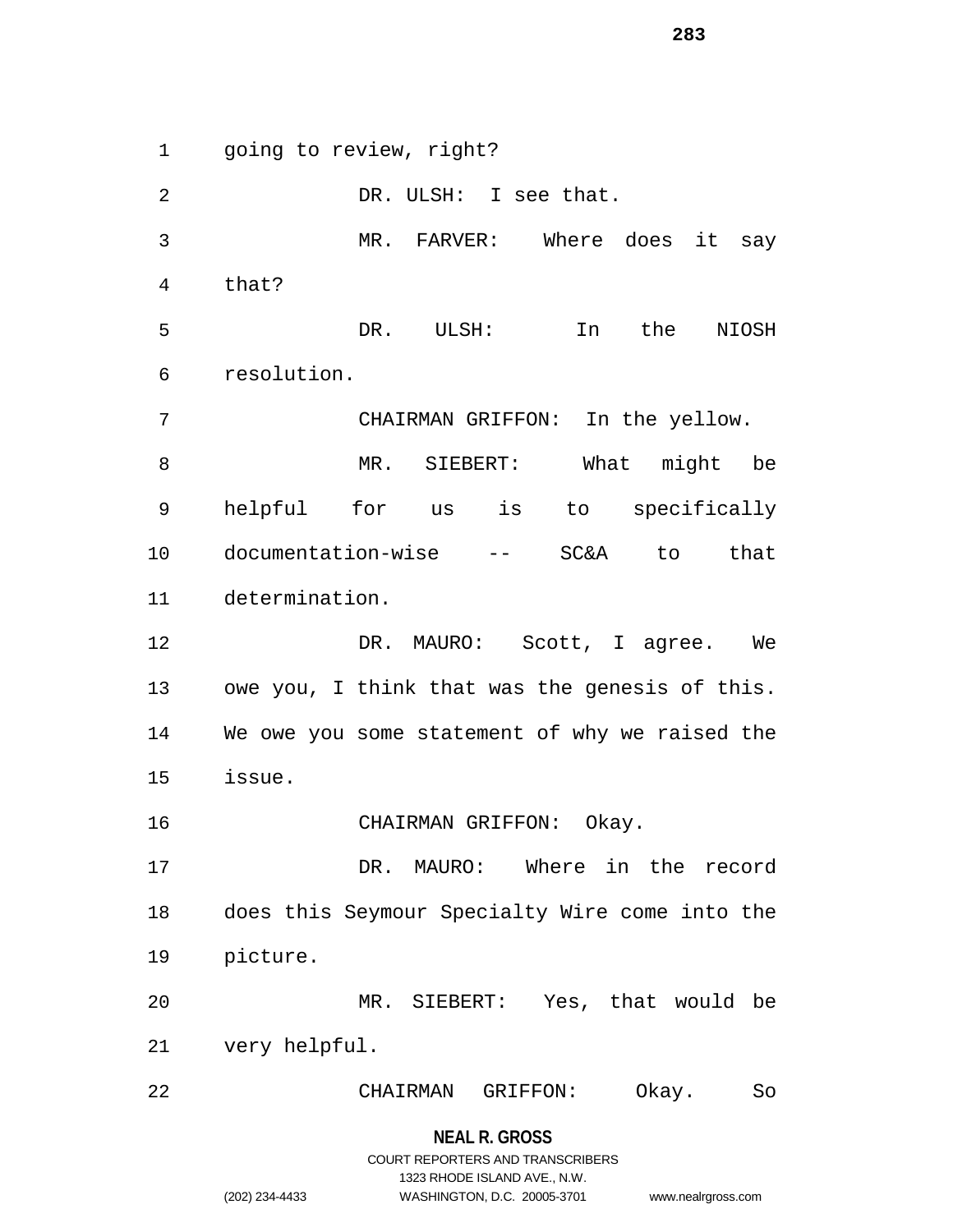1 really this is on SC&A to review further.

 MR. FARVER: SC&A to provide data. CHAIRMAN GRIFFON: The next step might be for you to go back to DOL but we don't know yet. Okay, all right. DR. MAURO: My guess is there was probably something in the CATI or somewhere. You know, we would not have come up with Seymour Specialty Wire. CHAIRMAN GRIFFON: Right. 11 DR. MAURO: Unless there was some, you know, rationale for it. But we can try to track it down and give that to you. MR. FARVER: Sometimes the people 15 that do these AWE cases are not very thorough. DR. MAURO: You better be careful what you say. Remember who you're talking with. (Laughter.) CHAIRMAN GRIFFON: Or timely for that matter, you know? (Laughter.)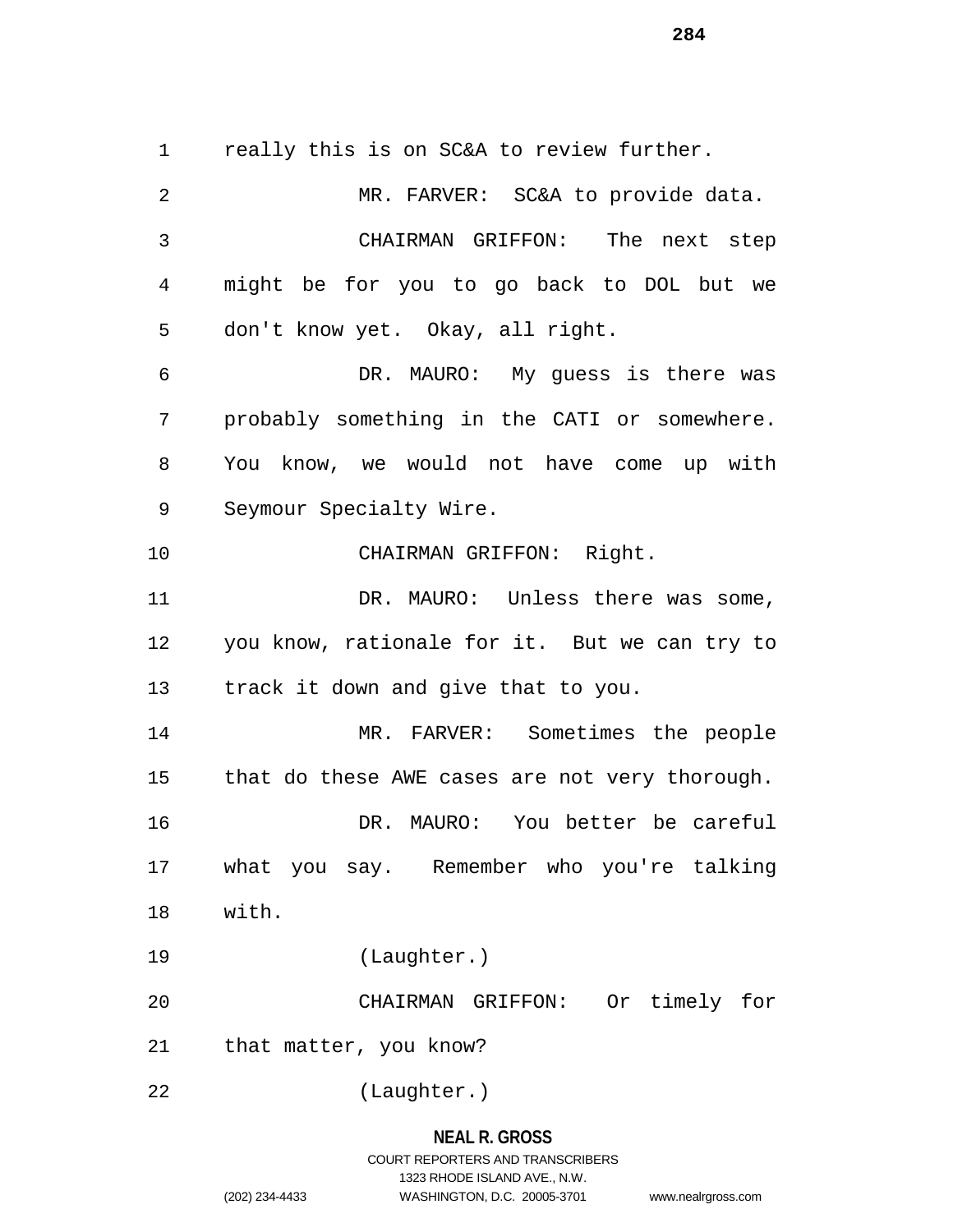1 DR. MAURO: That's for sure. CHAIRMAN GRIFFON: Okay, thanks John. MR. FARVER: So the next one I

 have a response to is 183.1. This is a Harry Hall Marvin Safe Company case.

 DR. ULSH: How many of those can there be?

 MR. FARVER: Just one of two approximately. The finding was modeled. External photon dose appears to be bounding but transparency is lacking regarding calculational details in the DR and in OTIB-4. NIOSH responds that NIOSH agrees on the lack of clarity in the OTIB and on how the DCFs were applied to develop the dose in the dose table. It agrees with SC&A that the dose is bounding. The next version of the OTIB did not have organ DCFs already built into the dose tables so this issue has already been addressed. NIOSH does not agree that the organ selection was unclear. The end of the

#### **NEAL R. GROSS**

# COURT REPORTERS AND TRANSCRIBERS 1323 RHODE ISLAND AVE., N.W. (202) 234-4433 WASHINGTON, D.C. 20005-3701 www.nealrgross.com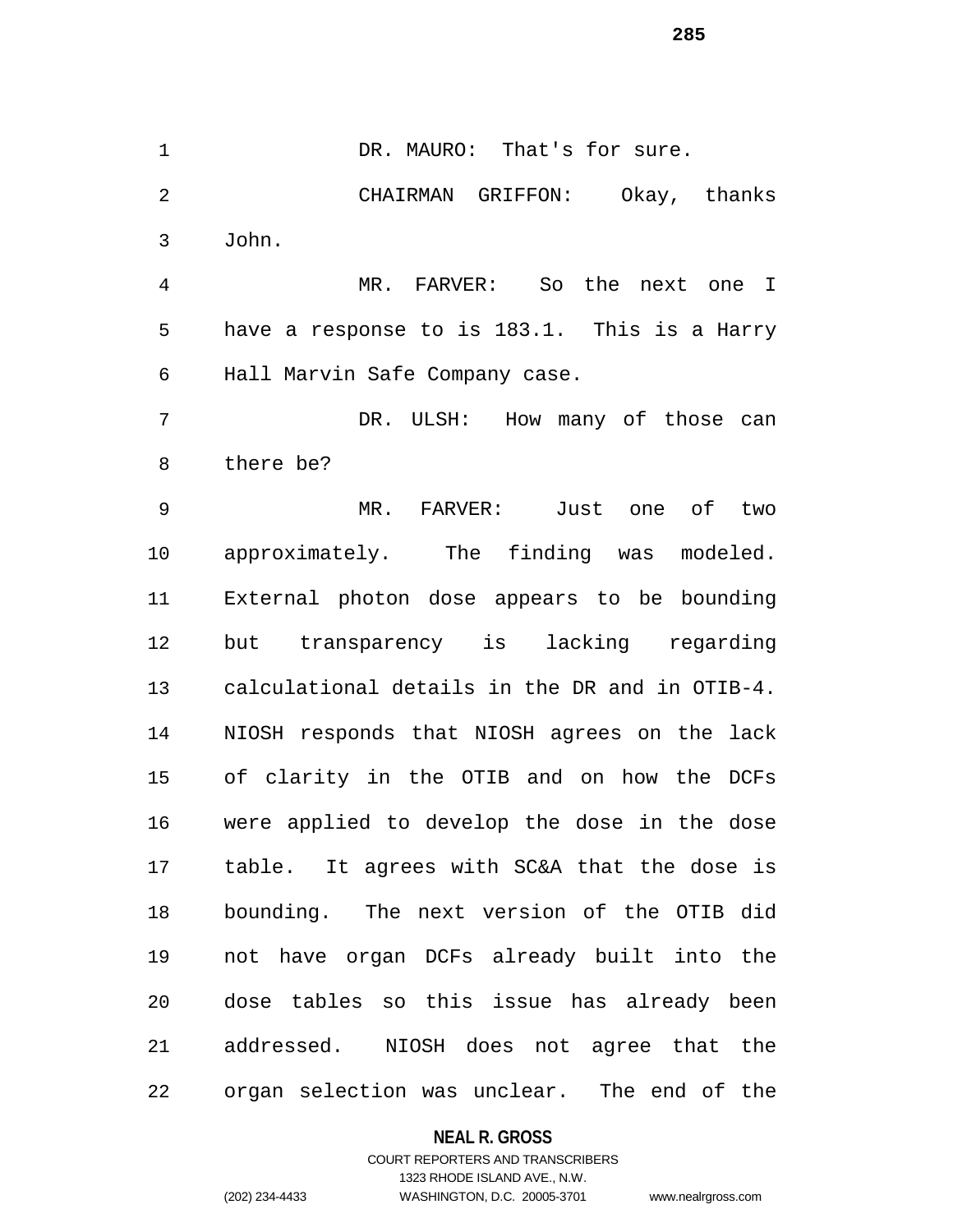second paragraph of dose reconstruction overview section states, "The external dose to the kidney was determined by using the dose calculated for the liver." The only concern I have is I didn't find the word "liver" mentioned in the DR report so I didn't find the wording they had quoted as being in that DR report. CHAIRMAN GRIFFON: That's curious. MR. FARVER: Which is probably why we sent it to match up. CHAIRMAN GRIFFON: So what is the next step here? NIOSH has to show you where they found the findings? MEMBER RICHARDSON: They're explicit here. They're saying the end of the second paragraph of a section. Do we have it? CHAIRMAN GRIFFON: We can just look it up right now. DR. ULSH: Scott, why don't you

pull it up in parallel if you can.

MR. SIEBERT: Yes, I'm pulling it

**NEAL R. GROSS**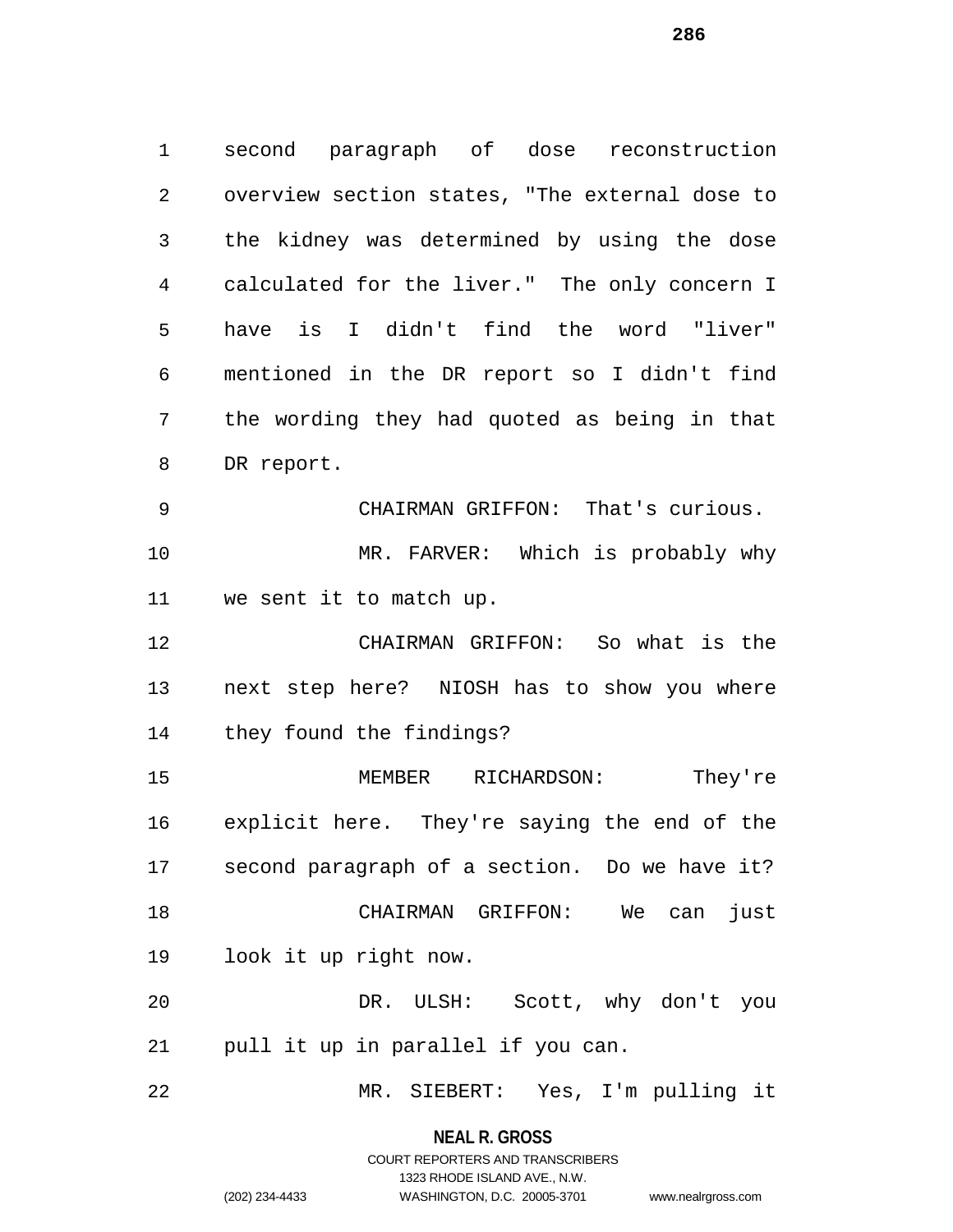up. I'm not seeing it which is kind of annoying me here.

 MEMBER RICHARDSON: So is that -- regardless of whether it appears, it's sort of -- this is an issue of kind of documentation and clarity in the report is primarily what it is?

8 MR. FARVER: Probably more of a OA if it's not in there.

 DR. MAURO: Using the liver as a surrogate for the kidney for an external dose certainly is reasonable. I guess, I mean from a technical perspective the fact that you're making that case, you know, we agree. I guess it wasn't necessarily in the DR report.

MR. FARVER: Correct.

 DR. ULSH: I don't know if I agree with the QA on that one. I agree that it's a clarity issue. I mean, if we did the right thing but we just didn't give enough explanation that seems to me to be --

MR. FARVER: Yes, I guess it would

**NEAL R. GROSS** COURT REPORTERS AND TRANSCRIBERS

1323 RHODE ISLAND AVE., N.W.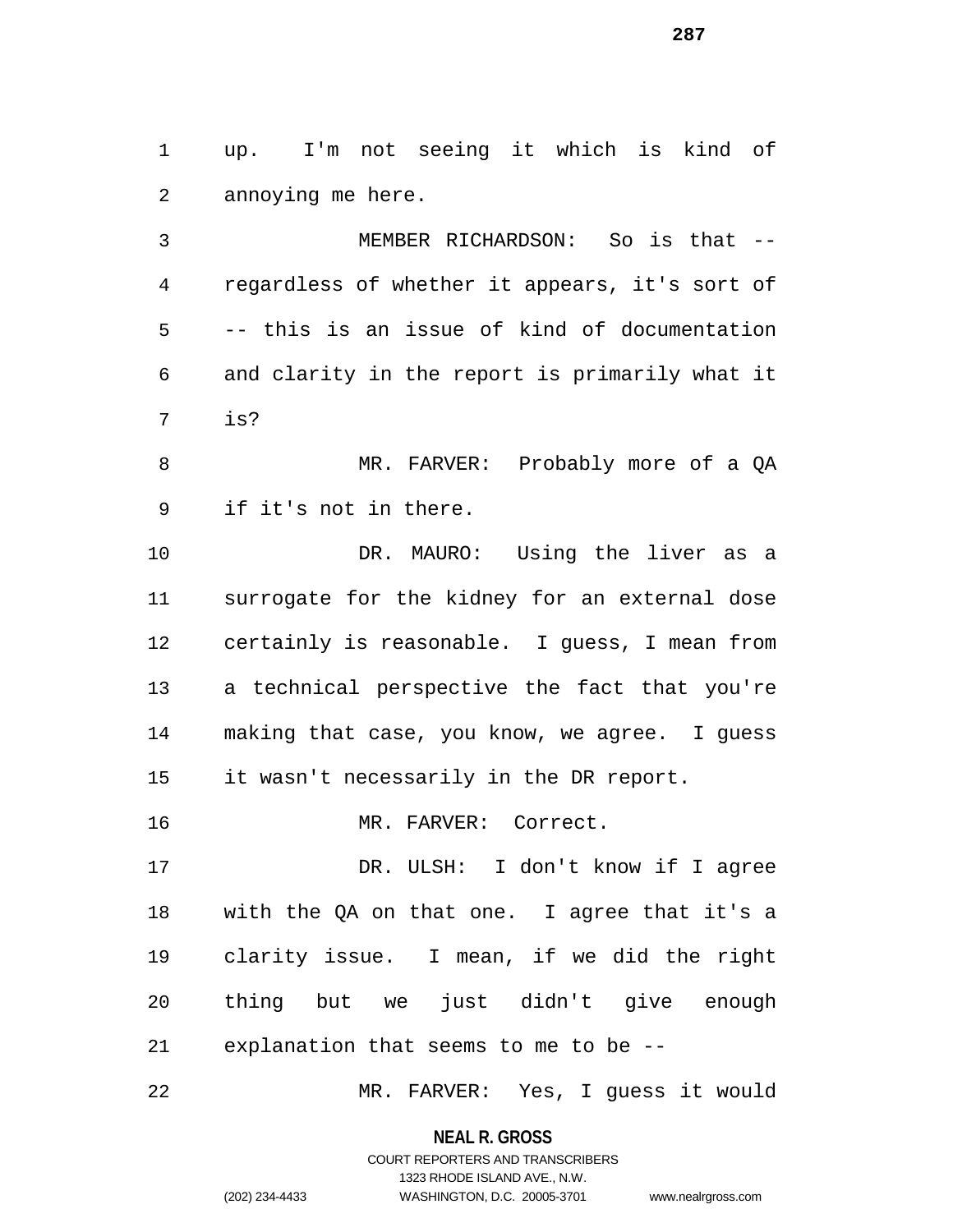be a QA if we put the wrong organ in.

 DR. ULSH: Right. CHAIRMAN GRIFFON: Right. But did you find the statement in the DR? It sounds like it's not in there. That's odd. MR. SIEBERT: No, and I'm not real happy at this moment. MR. FARVER: And usually they will put something in there saying they're using the liver as a surrogate for the reconstruction. MEMBER RICHARDSON: Can we change the yellow, I mean put something underneath it which says that we kind of agree that it was a reasonable estimation but disagree that that text is there? CHAIRMAN GRIFFON: Close it out. MR. FARVER: I have no problem closing it. DR. MAURO: Yes. Because you're correct, in all of the DR reports I ever reviewed whenever you used a surrogate organ

### **NEAL R. GROSS**

# COURT REPORTERS AND TRANSCRIBERS 1323 RHODE ISLAND AVE., N.W. (202) 234-4433 WASHINGTON, D.C. 20005-3701 www.nealrgross.com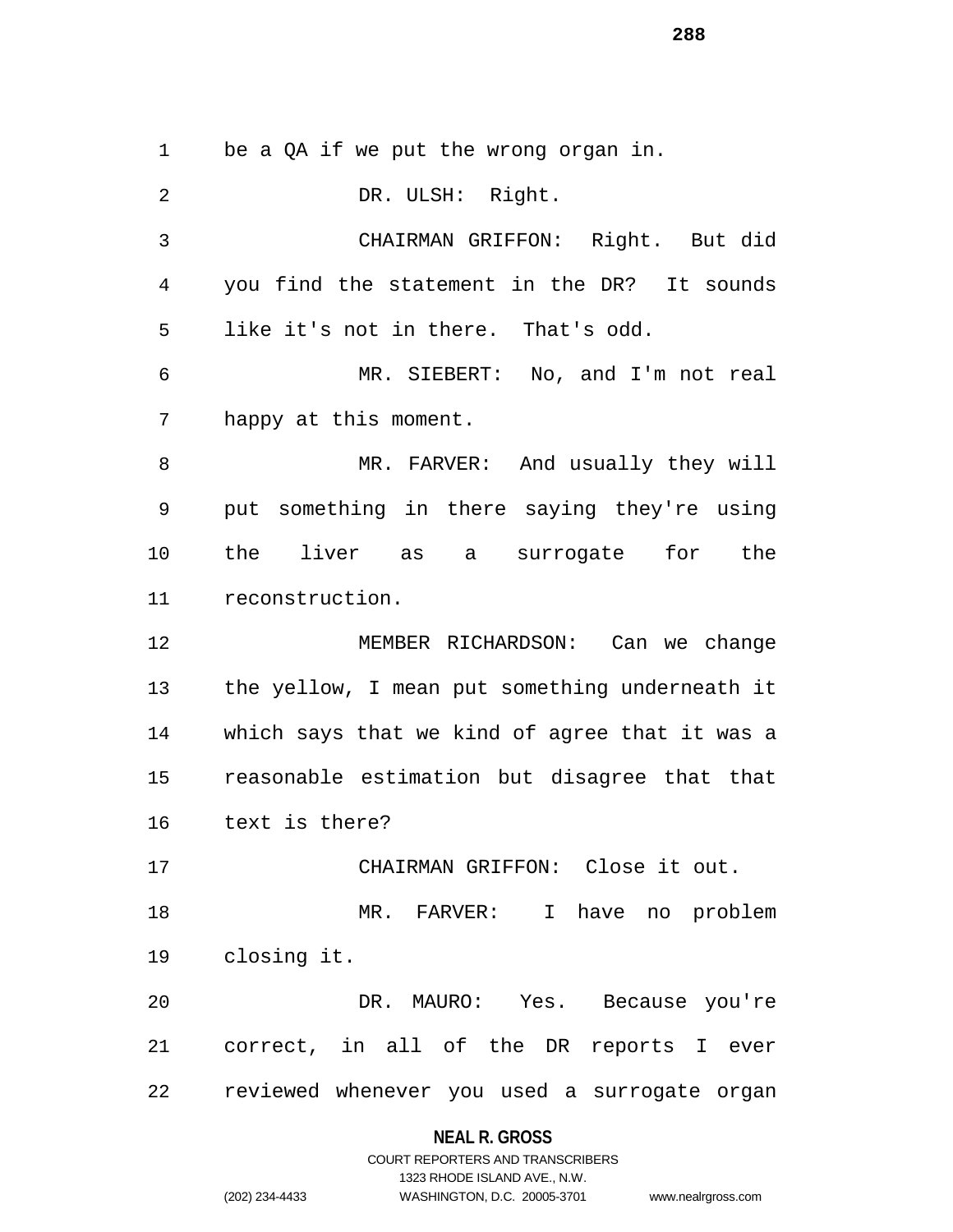there was very clear explanation that that's what you did.

 MEMBER RICHARDSON: Did I hear someone say that was closed? MEMBER MUNN: We're closing it. CHAIRMAN GRIFFON: I guess the only QA issue in this case is how did you put that in your response. We'll let Scott think about that one. (Laughter.) MR. SIEBERT: Yes, my wheels are turning over here. CHAIRMAN GRIFFON: We would never make that mistake. 15 MEMBER MUNN: No. Merry Christmas, Scott. CHAIRMAN GRIFFON: All right, moving on. MR. FARVER: Moving on, 183.2. Single-pairing all safe case. Reviewer questions whether OTIB-4 should be used in this case as compensated and there's a lengthy

#### **NEAL R. GROSS**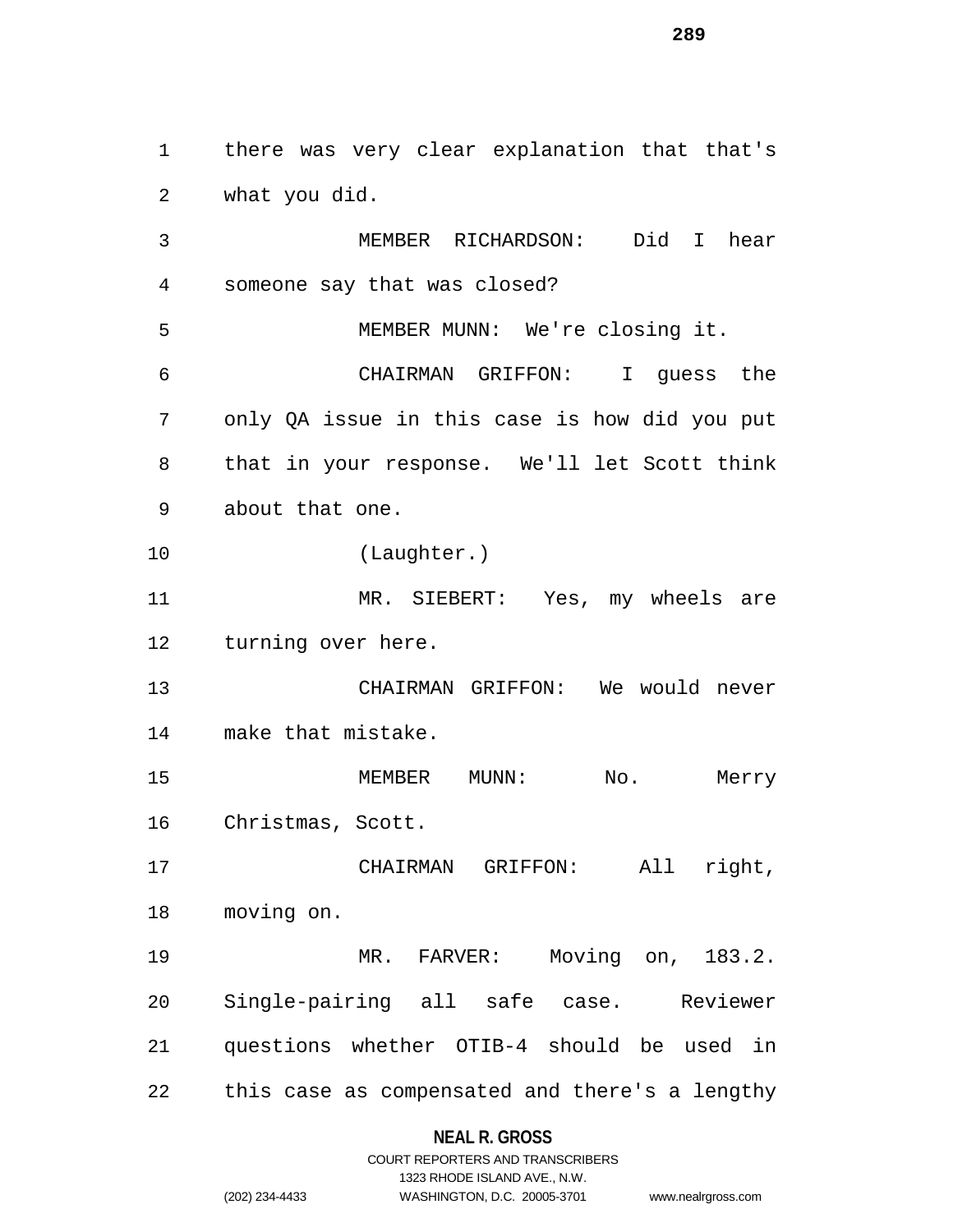explanation there by NIOSH. And we agree with that, that was -- DR. MAURO: I think that's closed. MR. FARVER: That was that short time period. Yes, so we closed that one. MR. SIEBERT: Okay, it's double closed now. CHAIRMAN GRIFFON: Yes, it was closed before. No further action. That should put SC&A agrees but no further action. 11 MR. FARVER: Okay. CHAIRMAN GRIFFON: Double closed. MR. FARVER: Double closed. CHAIRMAN GRIFFON: 183.3 then. MR. FARVER: PFG exposures. DR. MAURO: We just did that one. I mean before. MR. FARVER: This is the same as the AWE one before about PFG exposure? MR. SIEBERT: Like 179.2, correct. CHAIRMAN GRIFFON: So that's closed as well?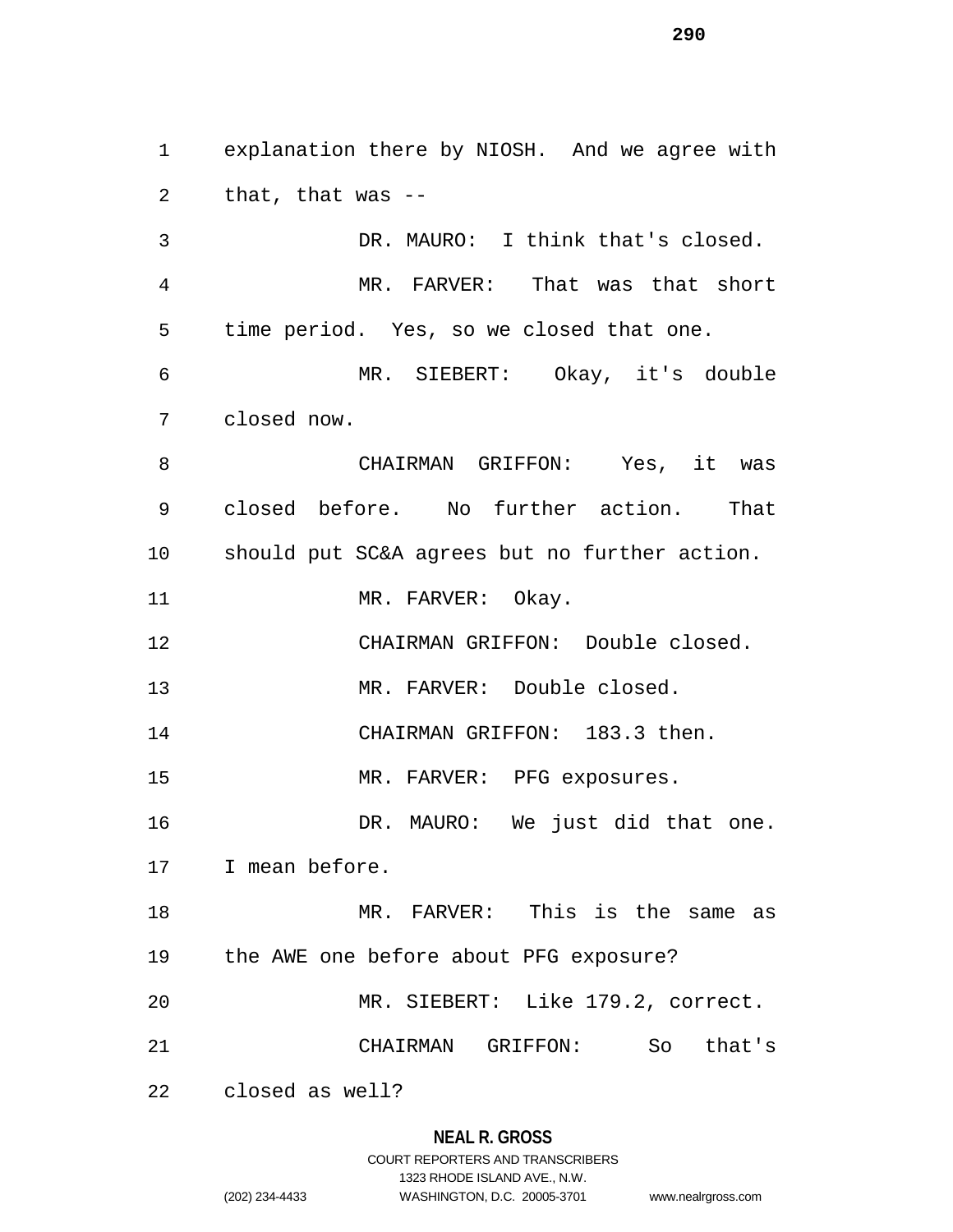MR. FARVER: Same as 179 -- MR. SIEBERT: The assumption of no PFGs at AWEs. DR. MAURO: Yes. We recommend you close. In light of the fact that that new language is now in OTIB-006. CHAIRMAN GRIFFON: Right. Okay. Look at this, making progress at the end of the day. MR. FARVER: Well, we'll see what we can do to slow things down a little. CHAIRMAN GRIFFON: All right, thank you. We'll see if MCNP, if it slows right down. MR. FARVER: Well, not too much because the action is for us to provide you our SC&A calculations and we didn't do that. 18 CHAIRMAN GRIFFON: Okay. DR. MAURO: Doug, I remember on a number of occasions Bob Anigstein providing his MCNP calculations for a variety of issues. Perhaps we did not do it on this one.

#### **NEAL R. GROSS**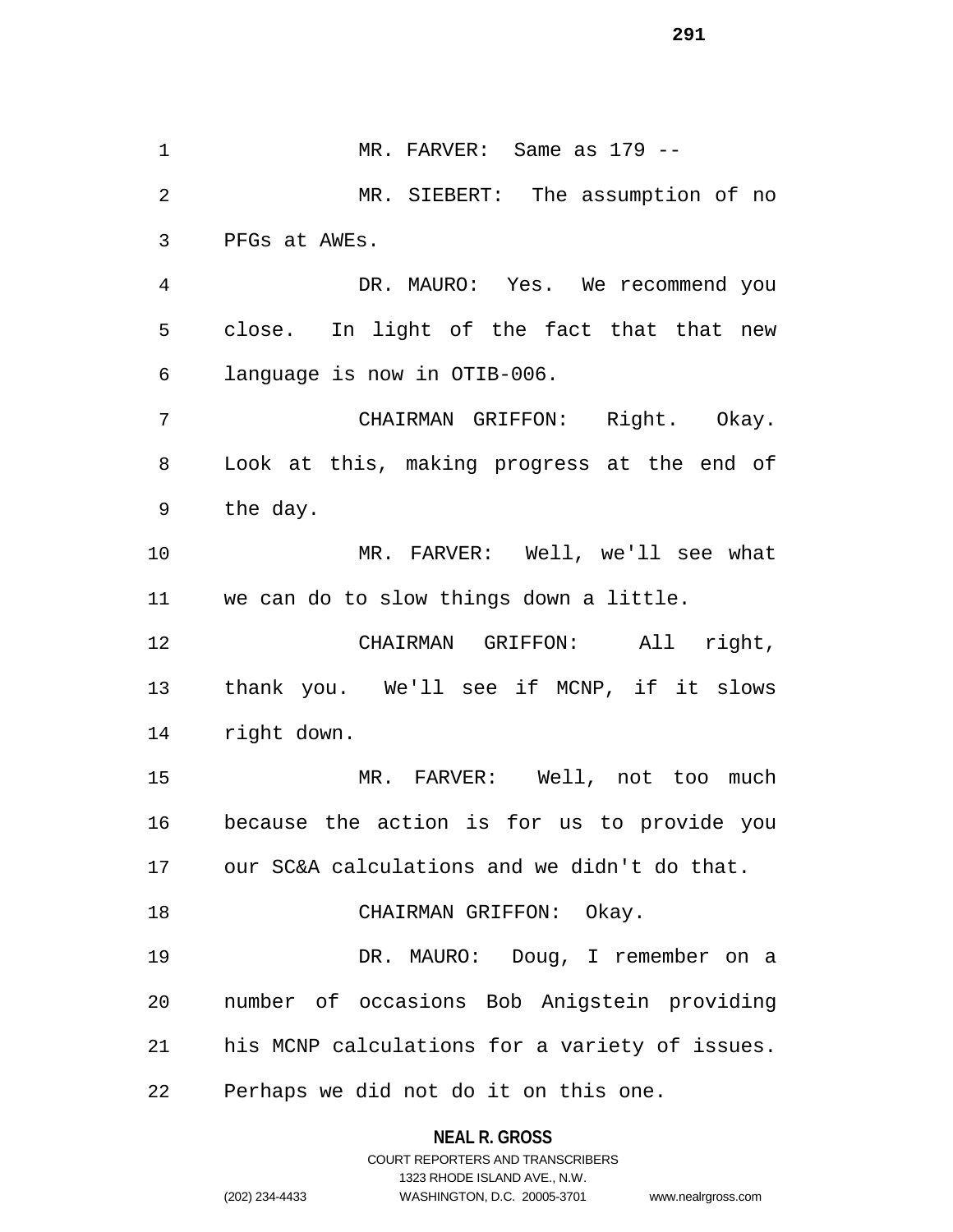MR. FARVER: I don't believe we did on this one, John. DR. MAURO: We've got to take care of that. DR. ULSH: 185.2, thanks. I recall Bob Anigstein and MCNP and the exchange of files in relation to OCAS TIB-10 in the Procedures Subcommittee. That might be what you're thinking of. 10 DR. MAURO: Yes, yes. 11 DR. ULSH: Never mind. MR. FARVER: Some of these we'll close but some of these we won't, how's that? CHAIRMAN GRIFFON: Some of these we just have no NIOSH response though, right? DR. MAURO: Yes. 17 CHAIRMAN GRIFFON: Okay. MR. FARVER: So are we up to date now? Are you ready to go? 185.5 was the next response. And post-operational intakes and intakes from ingestion were not explicitly included. And I'm going to have to defer this

# **NEAL R. GROSS**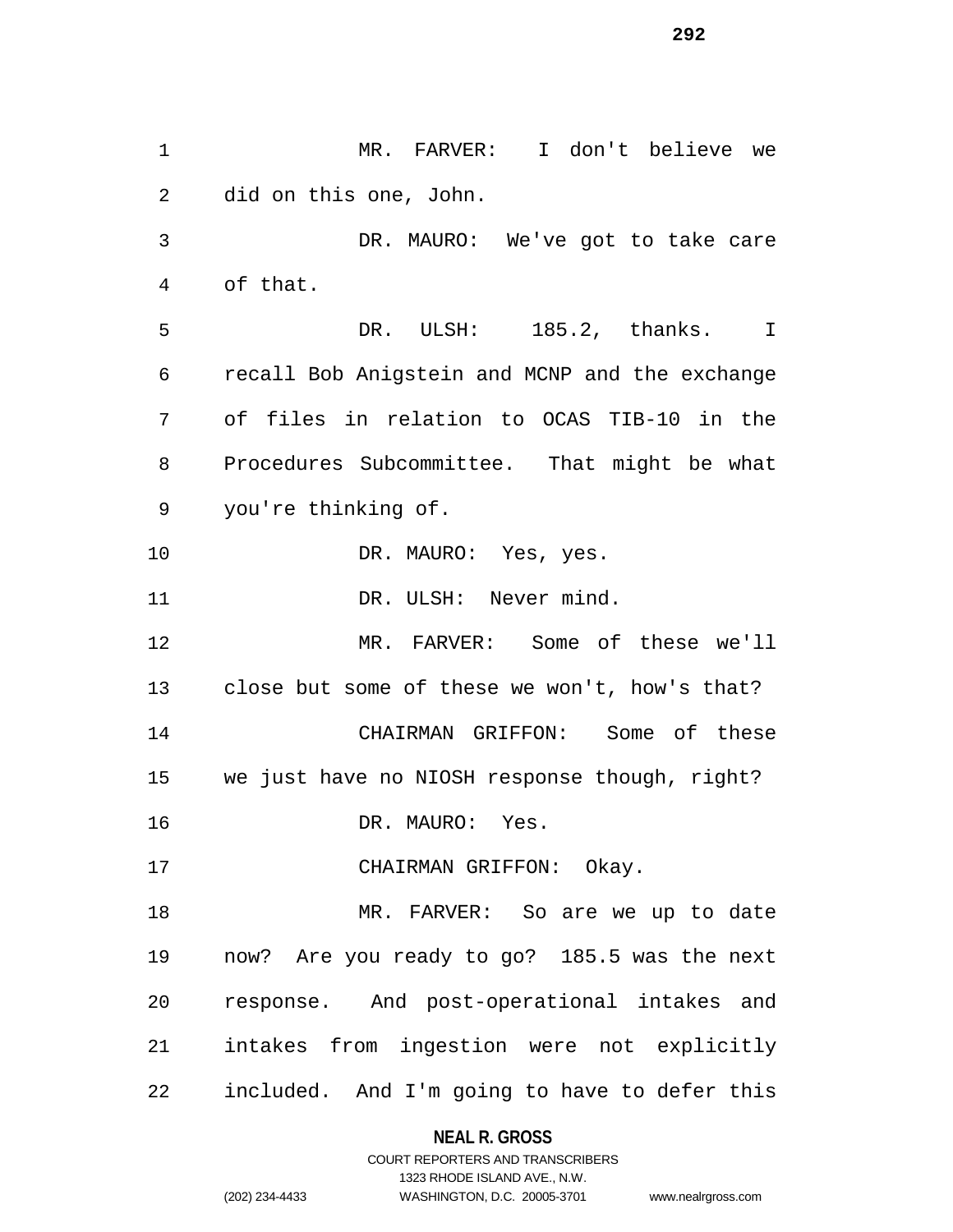one later to Dr. Mauro because I don't have the answer to this, so. DR. MAURO: Yes, I didn't look at this. MR. FARVER: I know, John. It's my fault, I didn't tell you about it. CHAIRMAN GRIFFON: I'm just going to highlight it. This should have been highlighted from before I guess. So I'll leave it as an action for SC&A. 11 MR. KATZ: Next meeting? CHAIRMAN GRIFFON: Next meeting. MR. FARVER: 186.1, internal doses are likely to have been understated. The claim was compensated based on the dose assigned so there was no need to determine if additional exposure may have occurred. I guess the response is true, you know, they had enough dose. The only comment we have is that the assumed limiting dust exposure of 33 MAC in the TBD may not have captured the upper bound of the airborne dust exposure at the

# **NEAL R. GROSS**

COURT REPORTERS AND TRANSCRIBERS 1323 RHODE ISLAND AVE., N.W. (202) 234-4433 WASHINGTON, D.C. 20005-3701 www.nealrgross.com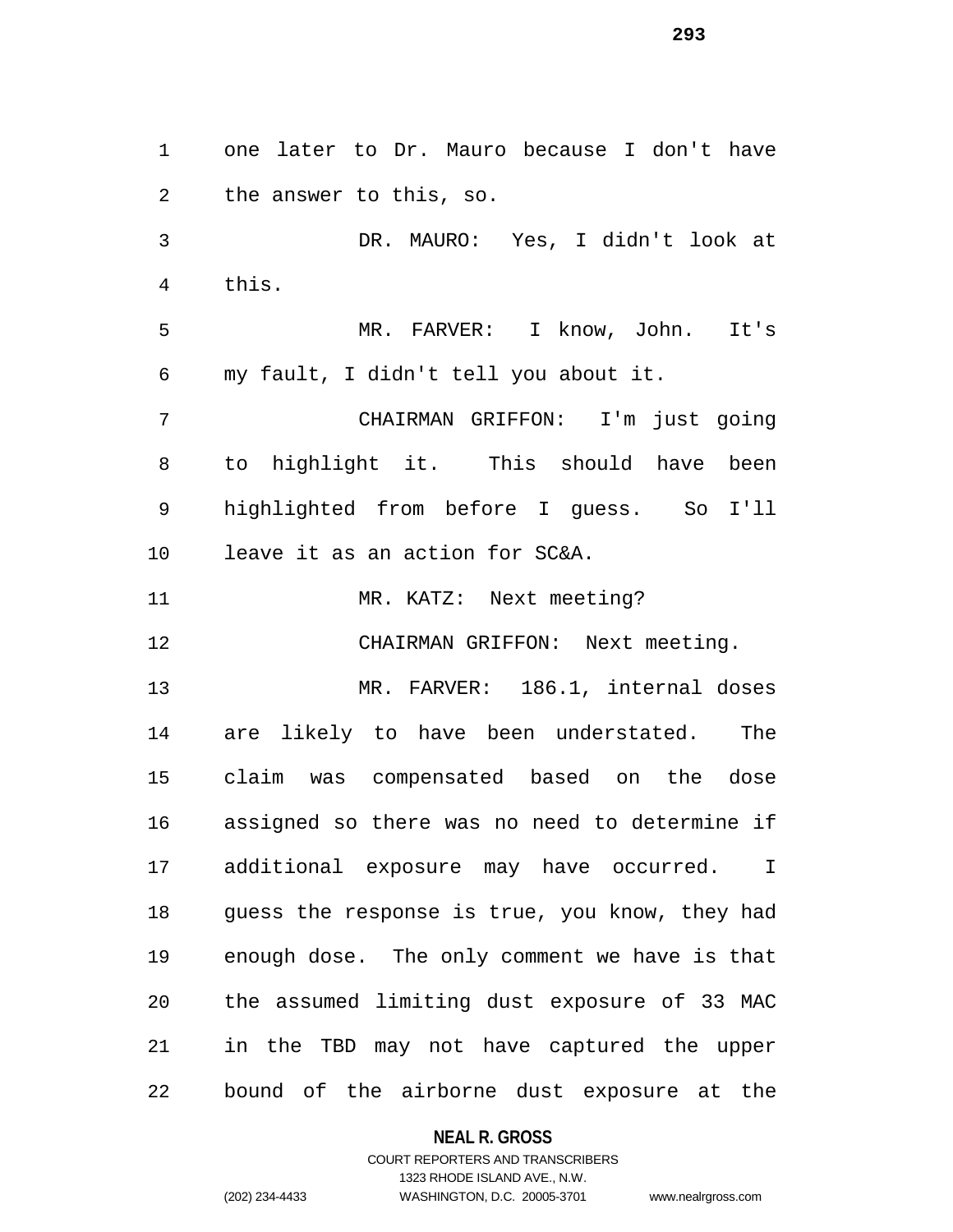Linde site from '47 onward, but this has been noted in the SC&A review of the TBD. So this is just a comment. MEMBER RICHARDSON: So is that closed? MR. FARVER: It's closed. We can't do anything more with this. DR. ULSH: And there is a Linde Work Group, so. CHAIRMAN GRIFFON: Yes. 11 MR. SIEBERT: Was that 186.1? 12 MR. FARVER: Yes. 13 MR. SIEBERT: Thank you. CHAIRMAN GRIFFON: And was that period just voted in the SEC? Yes, the period, I forget what the period was. Anyway. DR. MAURO: All periods now have SECs I think. CHAIRMAN GRIFFON: For Linde? DR. MAURO: Yes. All three periods. MEMBER MUNN: Pretty much.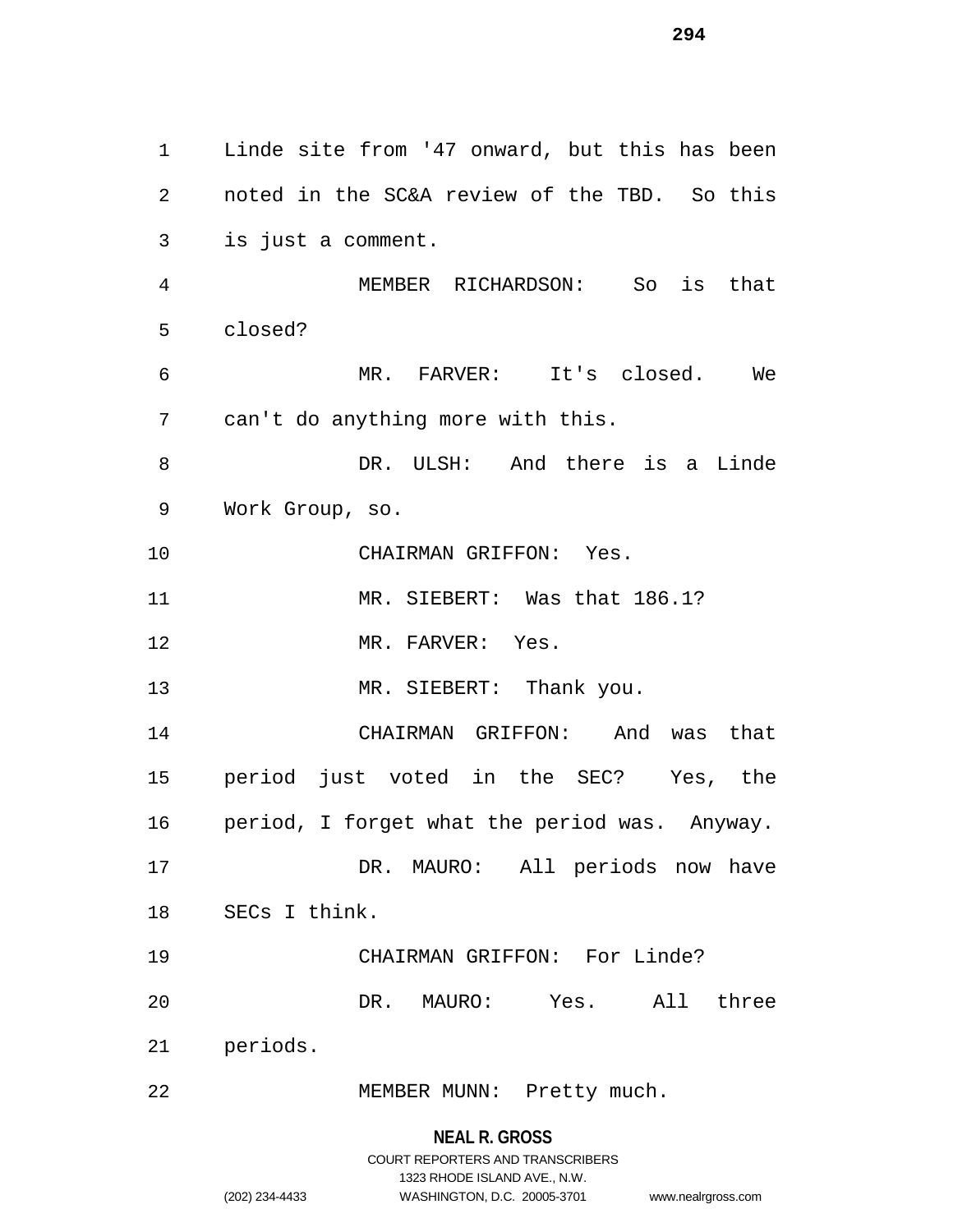CHAIRMAN GRIFFON: So even if it's in the Site Profile. Yes, right. Right. But, so what am I saying to close this out? MR. FARVER: You can just close it out. CHAIRMAN GRIFFON: And the broad issue is being considered by the Site Profile? 8 MR. FARVER: Yes. MEMBER RICHARDSON: So can I ask you about rows in the table like 188, 189, 190? 12 MR. FARVER: Yes. 13 MEMBER RICHARDSON: Where it says no findings and N/A. MR. FARVER: We do not have any findings for those reviews. 17 MEMBER RICHARDSON: Oh, okay. CHAIRMAN GRIFFON: Right, for those cases. DR. MAURO: They were perfect. MEMBER RICHARDSON: I've just never seen that before.

# **NEAL R. GROSS**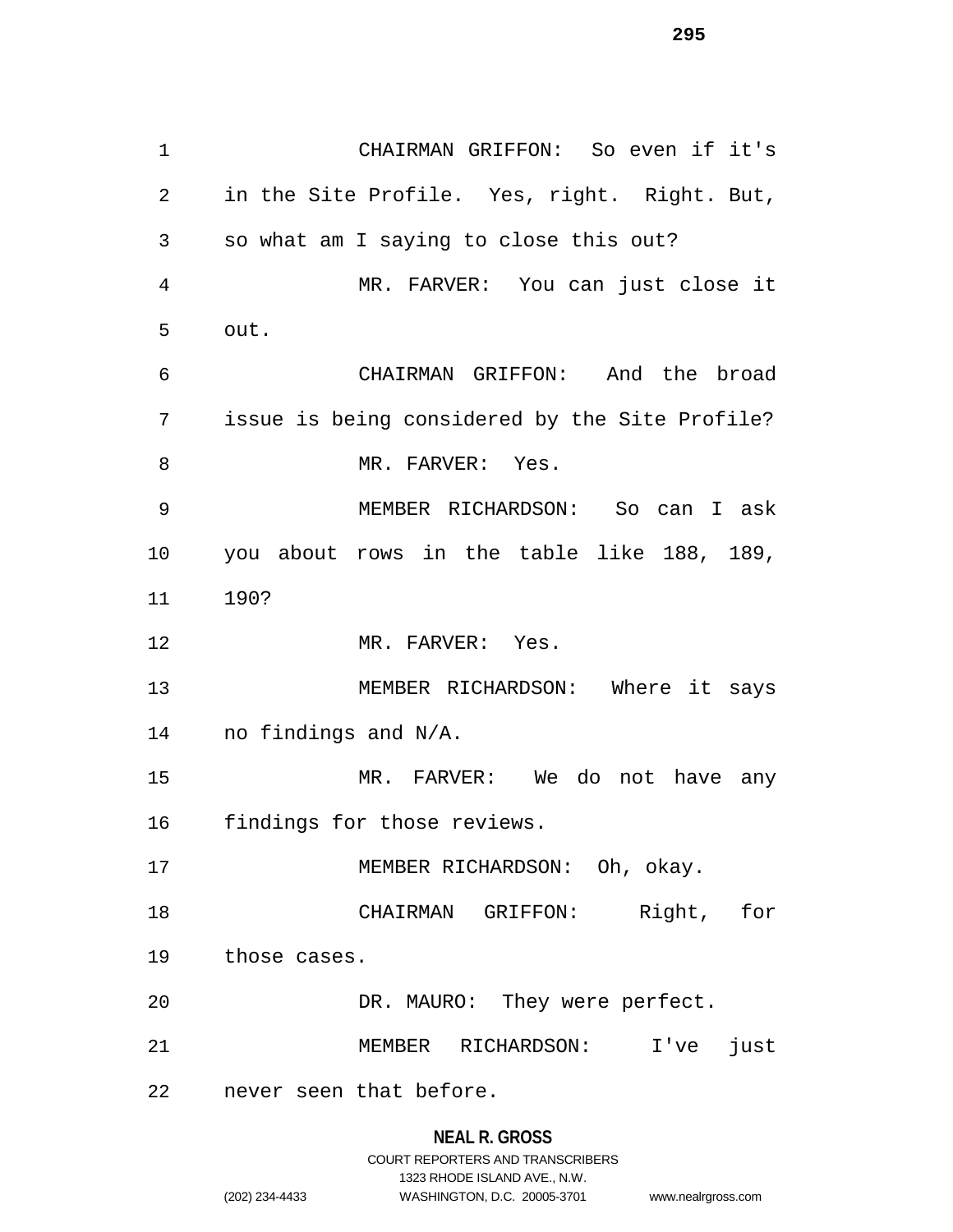**NEAL R. GROSS** (Laughter.) MR. FARVER: We try not to put that in very often. MEMBER MUNN: Rejoice. That's your Christmas present. MR. FARVER: We send back people to scour over those. CHAIRMAN GRIFFON: Do we have anything on 187.3? MR. FARVER: I'm trying to find it, yes. CHAIRMAN GRIFFON: Or was it NIOSH action? DR. ULSH: Yes, it looks like NIOSH action. I'm not aware of any action on that. 17 CHAIRMAN GRIFFON: Okay. MR. FARVER: 187.3. CHAIRMAN GRIFFON: Looks like a DOL communication. MR. KATZ: Is that a next meeting? DR. ULSH: Next meeting.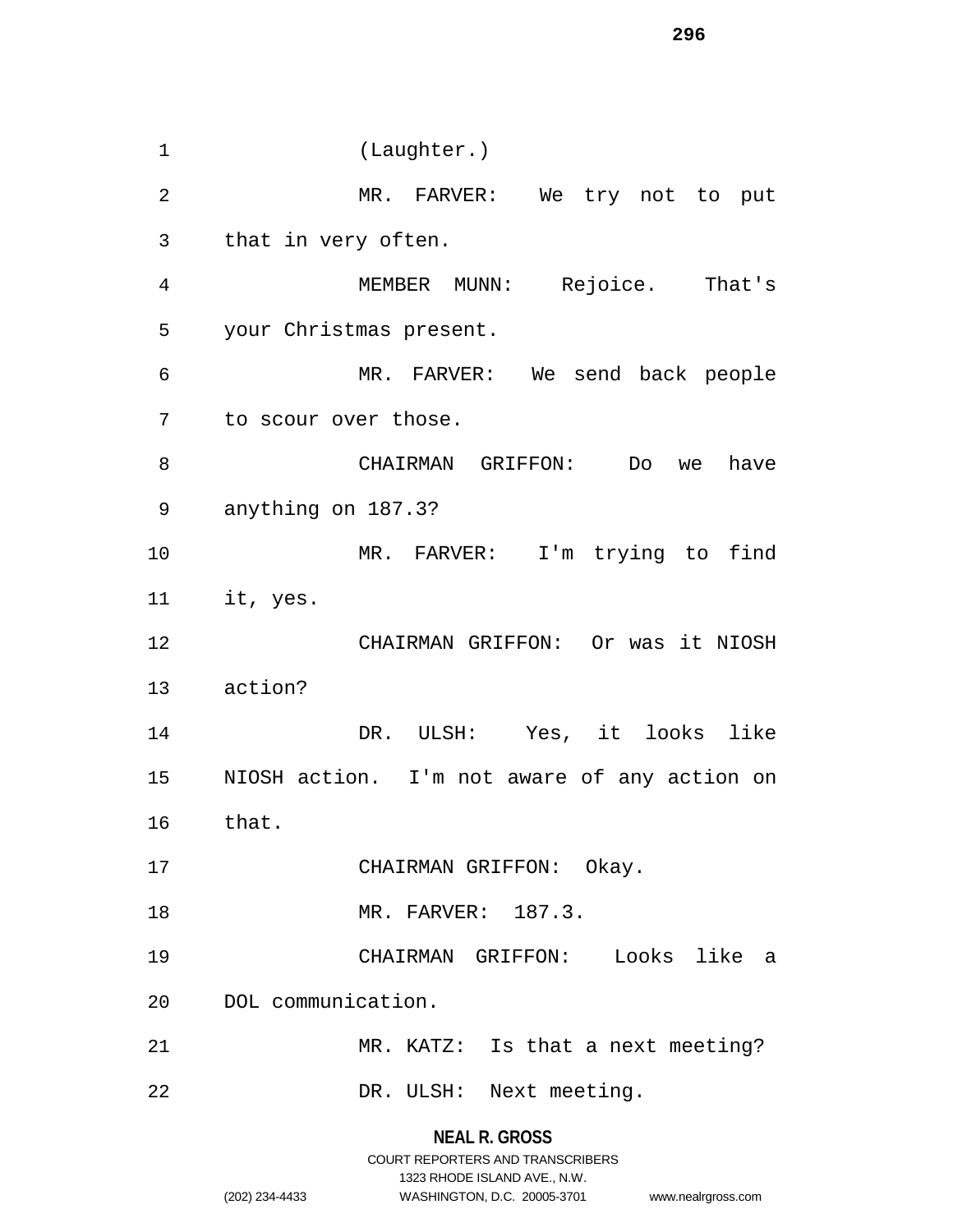1 MR. KATZ: Thanks. CHAIRMAN GRIFFON: So the next one I have is 192.2. MEMBER MUNN: Correct. MR. FARVER: Okay, 192 is -- looks like a Fernald case. And the finding is basis for intakes not included in the records which basically, the IMBA runs are not provided showing the intake calculations is kind of what it is based on. CHAIRMAN GRIFFON: The IMBA runs weren't provided. MR. FARVER: They were not included in the files. CHAIRMAN GRIFFON: Oh, okay, yes. MR. FARVER: That was part one, and then part two was that there was no uranium intake assigned for 1961 through 1965. And -- CHAIRMAN GRIFFON: That's not really reflected -- yes, that's not really reflected in this.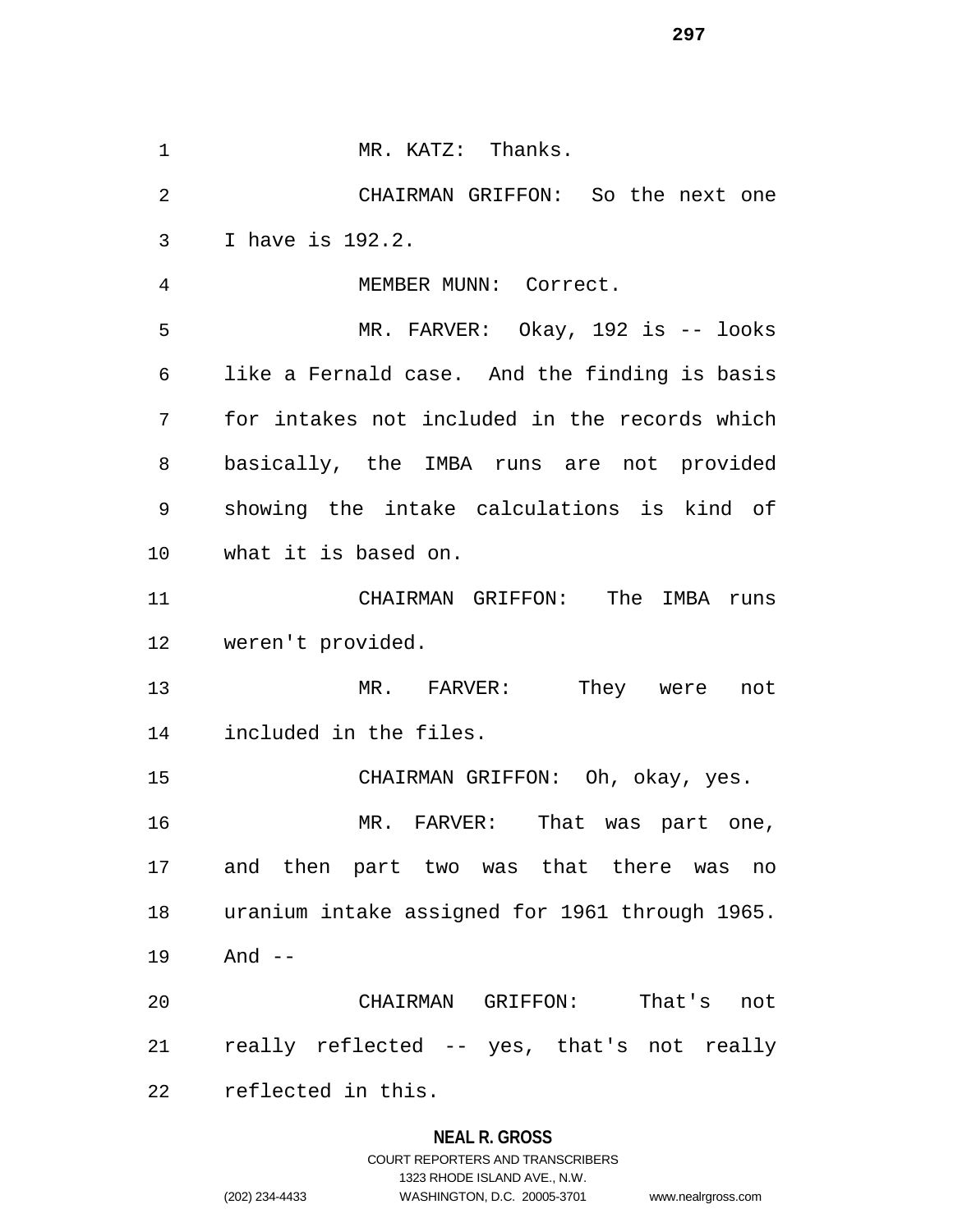MEMBER MUNN: Doesn't say that in here. CHAIRMAN GRIFFON: Which is an important second part. MEMBER MUNN: It is kind of an important second part. CHAIRMAN GRIFFON: Yes. Anyway. 8 MR. FARVER: So, you know, NIOSH gave their response that, you know, they basically forgot to include the IMBA files which is, you know, it happens. CHAIRMAN GRIFFON: But they don't respond to that other part you just mentioned. MR. FARVER: Correct. And so, you know, our response is yes, we agree, you forgot the IMBA files but there's a dose of 4,800 picocuries per day of uranium intake that was not included. MEMBER MUNN: None of that's captured in here. MR. FARVER: Well no, because it's all in the original finding of the -- in the

> **NEAL R. GROSS** COURT REPORTERS AND TRANSCRIBERS

> > 1323 RHODE ISLAND AVE., N.W.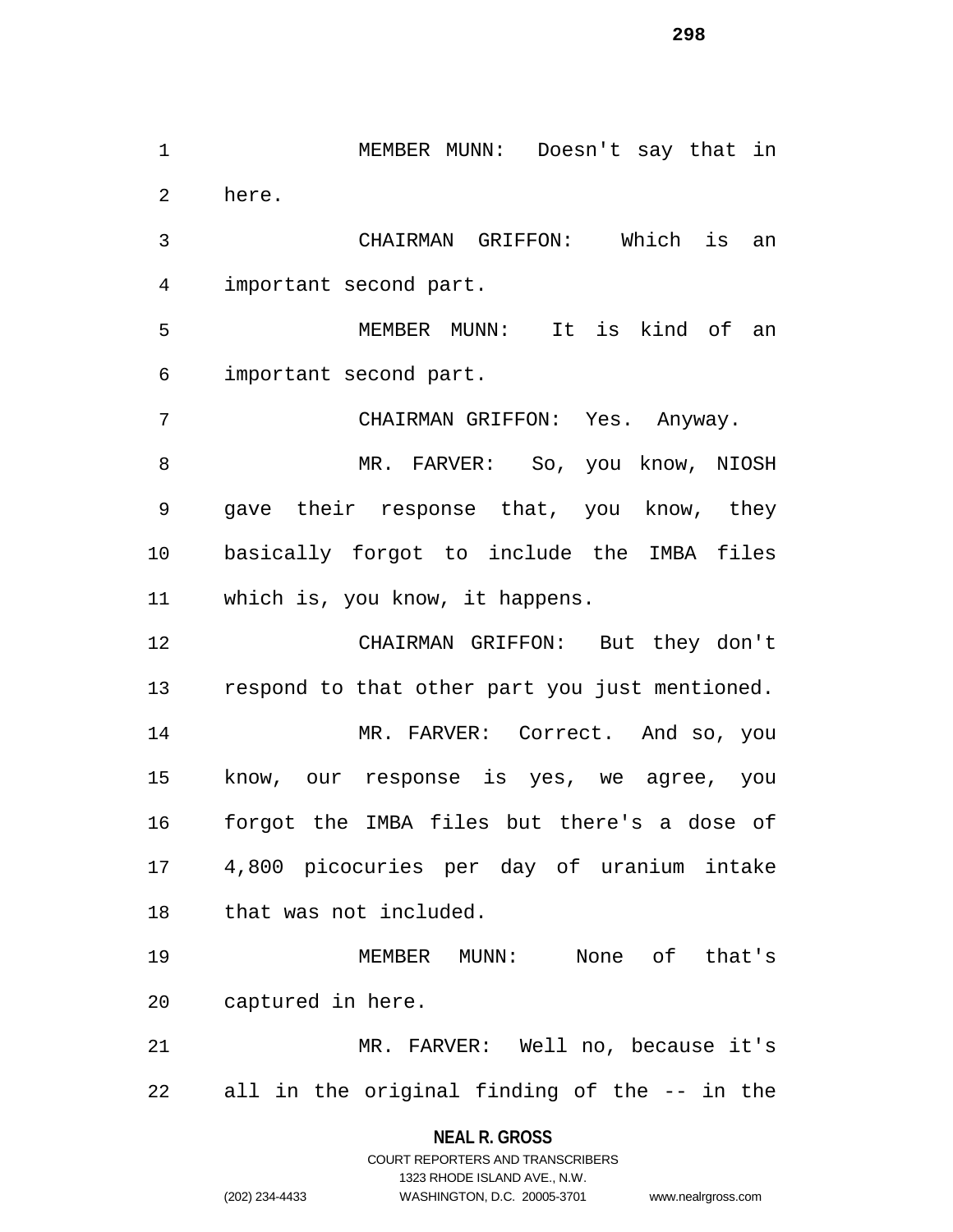report.

 CHAIRMAN GRIFFON: That's the problem sometimes our matrix is -- DR. ULSH: So is this a NIOSH action item? We owe you something? CHAIRMAN GRIFFON: I'm not sure. 7 MR. FARVER: Yes. MS. BEHLING: However, wasn't this case compensated? MEMBER MUNN: I suspect so. I'd be surprised if it weren't. 12 MR. FARVER: Yes. MR. SIEBERT: The PoC is above 50 percent. CHAIRMAN GRIFFON: Yes. MR. FARVER: Which is okay but normally you would say we didn't need to do it because it already exceeded the dose or the PoC. MEMBER MUNN: It's another one of those extra words needed. DR. ULSH: Yes, is it like that

> **NEAL R. GROSS** COURT REPORTERS AND TRANSCRIBERS

> > 1323 RHODE ISLAND AVE., N.W.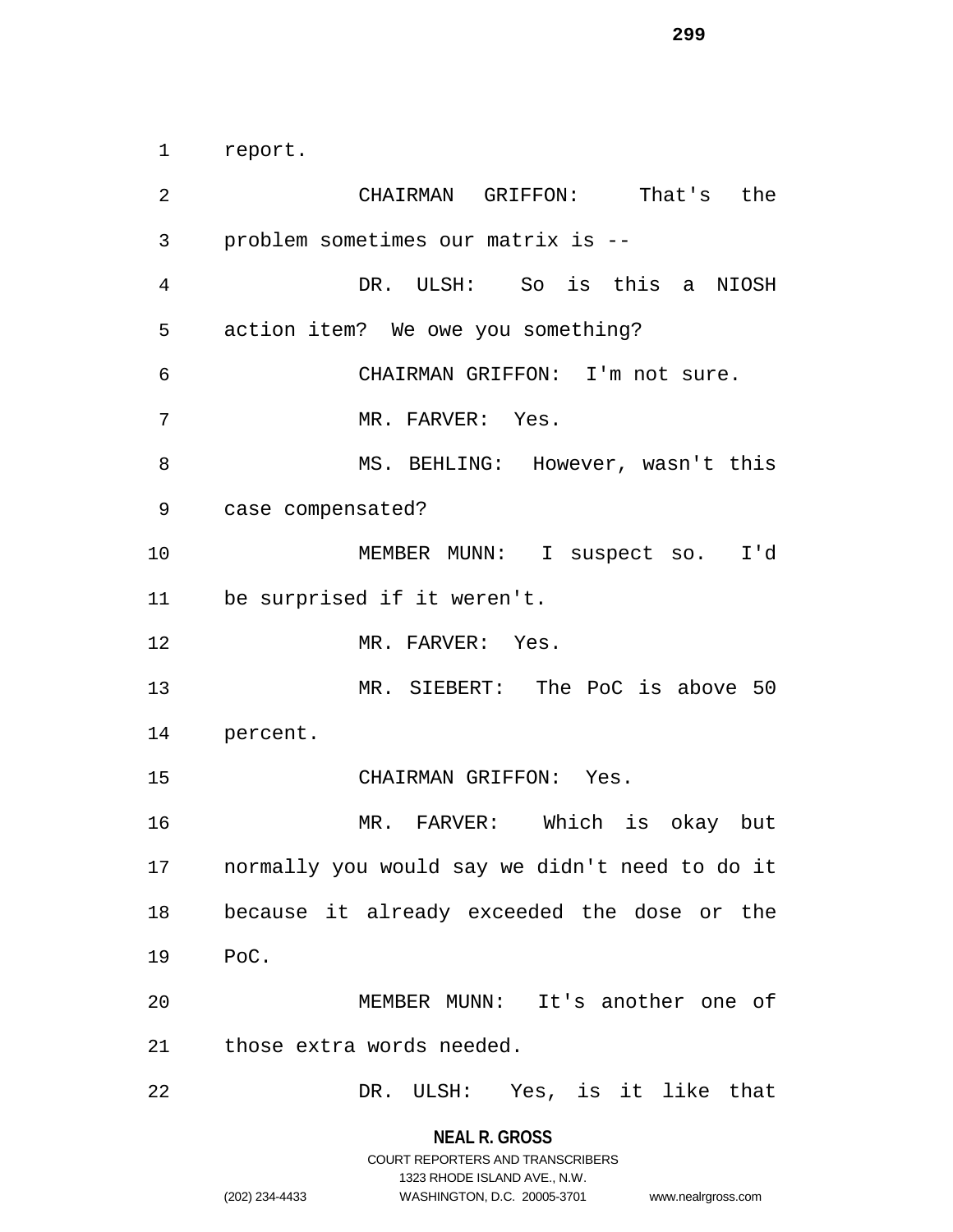earlier one where it's a clarity issue? I mean, I'm not sure. I'm not intimately familiar with this finding. It sounds like we included a uranium exposure but didn't provide the supporting IMBA file? Is that? MR. FARVER: Well, first off the IMBA files were not included.

8 DR. ULSH: Right, I understand.

 MR. FARVER: Okay. That was part of it. Now, the second part was apparently there was a uranium intake because it was recycled uranium and the contaminants that were based on that uranium value were all calculated intakes, and you have those values and assigned those intakes. You didn't assign the uranium.

 DR. ULSH: But what we did include pushed him over 50. So it sounds like what we should have said is uranium was not included because of --

 MR. FARVER: Correct, if that's the reason. If the reason is you didn't

> **NEAL R. GROSS** COURT REPORTERS AND TRANSCRIBERS

> > 1323 RHODE ISLAND AVE., N.W.

(202) 234-4433 WASHINGTON, D.C. 20005-3701 www.nealrgross.com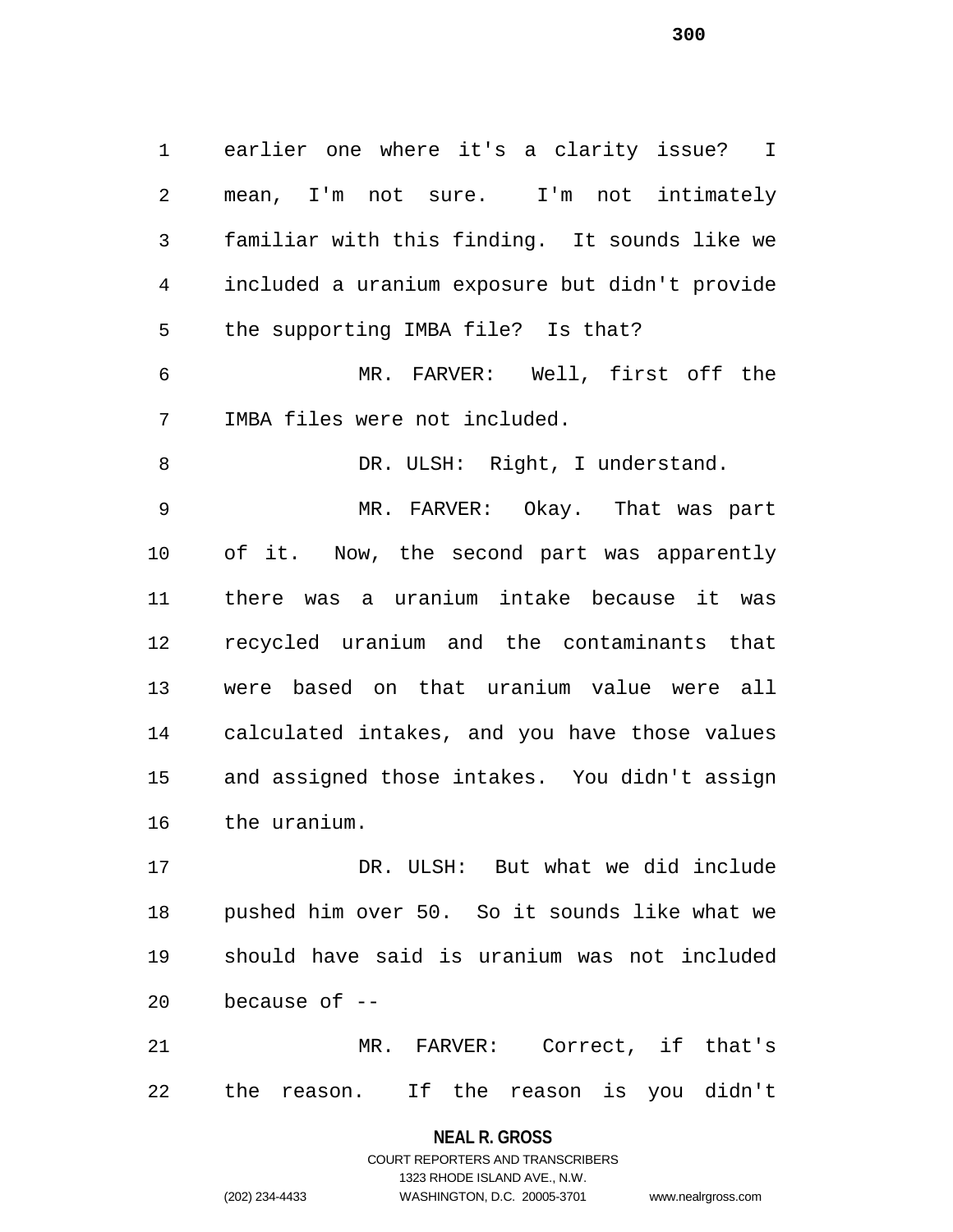include it because it exceeded 50 that's fine. If the reason that you didn't include it was because you forgot then that's different.

 CHAIRMAN GRIFFON: Then it's a QA thing. I mean, it does seem like it should have been a best estimate. I mean, if you're doing 25 IMBA runs. Not necessarily I guess.

 MR. KATZ: No, that's fine. You just need I think, like Doug's saying you need -- normally there's a statement at the end that says we curtailed research on this case because it's above the compensable level. There's no reason to do more work.

CHAIRMAN GRIFFON: Yes.

 MR. FARVER: It just kind of stands out because you talk about recycled uranium contaminants and you assign doses for them but there's no uranium. So it kind of makes you scratch your head.

 MR. KATZ: I understand. So it's not a QA, it's really just a clarity.

DR. ULSH: Well, what he's saying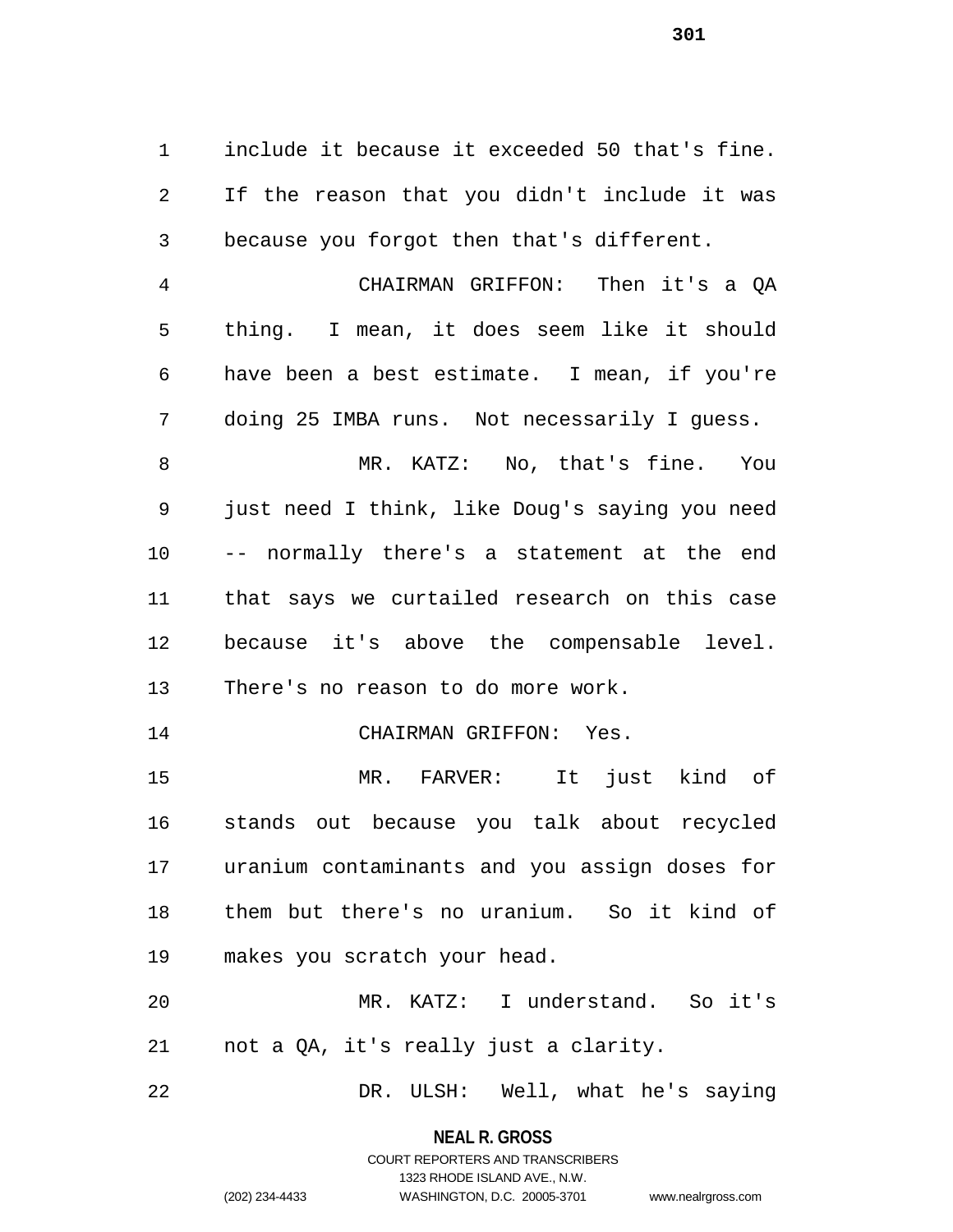is it might be a clarity issue. It could be that we didn't mention it because we just forgot to mention it, or it could be that we didn't do it because oops, we forgot. MR. KATZ: I know, but I'm just saying the part about saying this is not a complete dose reconstruction because we -- that statement is missing it sounds like.

 DR. ULSH: So how do you want to proceed? Consider it as a clarity?

 DR. MAURO: Brant, you can't do the recycled uranium without doing uranium. So I mean, the way in which you do -- I mean, John Stiver is very familiar with this. We spent a lot of time talking about this on Fernald. So in order to do the RU contribution which is what I'm hearing you must have done the uranium.

 CHAIRMAN GRIFFON: Well, they did the intakes of uranium. They didn't calculate a dose.

DR. MAURO: Yes, that's right. You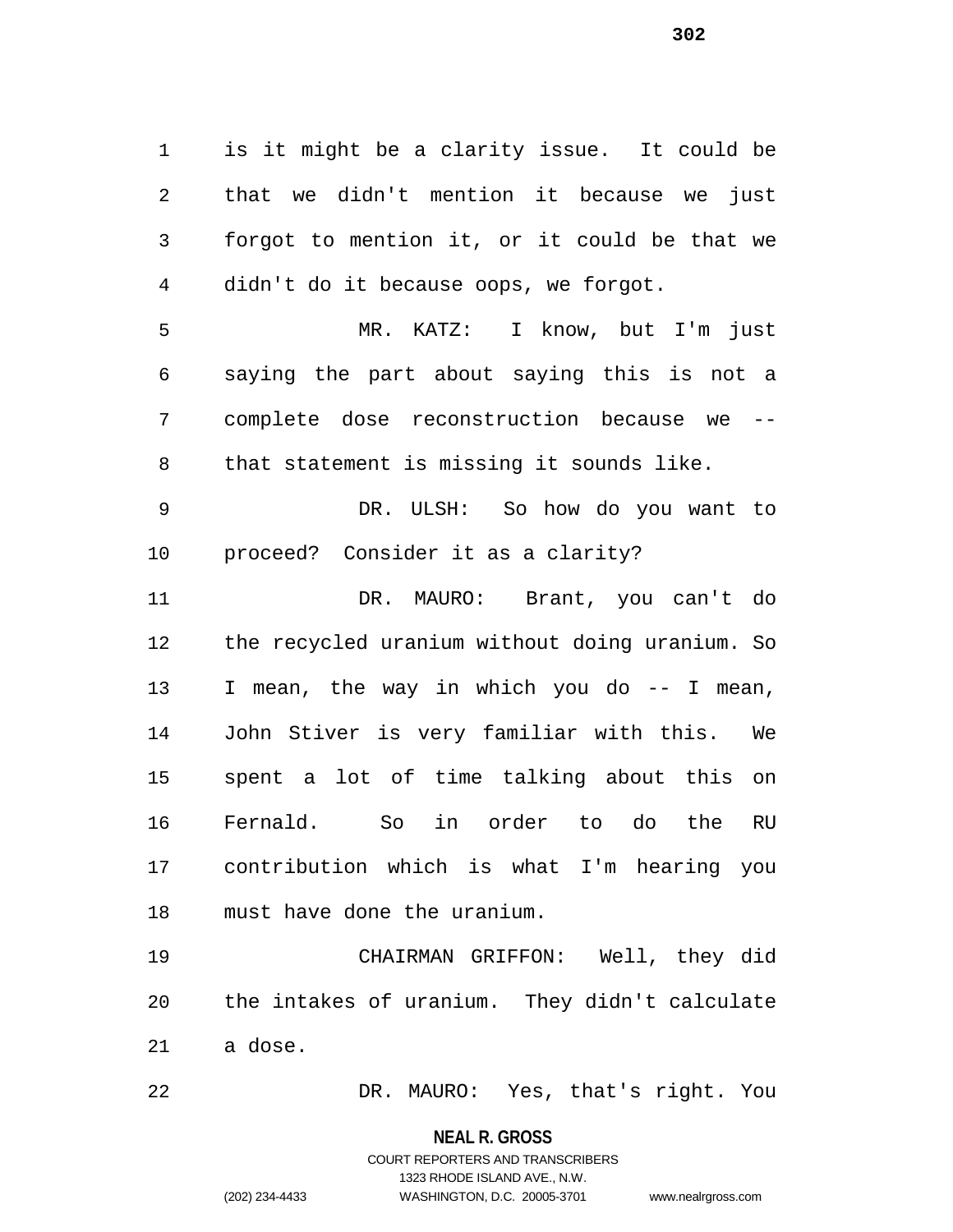had to do the intakes of uranium in order to do the intakes of plutonium, et cetera. CHAIRMAN GRIFFON: Yes. It seems a little strange that you wouldn't have the dose. But anyway. DR. ULSH: So what do you want to do with it, Mark? CHAIRMAN GRIFFON: I mean, either way it's closed, I just didn't want to figure out how -- DR. ULSH: I understand. The question is, is it a QA issue. CHAIRMAN GRIFFON: Right. DR. ULSH: I don't know the answer to that. CHAIRMAN GRIFFON: Right. DR. ULSH: I don't know that we could really get -- CHAIRMAN GRIFFON: Yes, I don't know that we'd have to exactly. MR. FARVER: I don't know if this is a cut and paste where you're cutting and

**NEAL R. GROSS**

|                | COURT REPORTERS AND TRANSCRIBERS |                    |
|----------------|----------------------------------|--------------------|
|                | 1323 RHODE ISLAND AVE N.W.       |                    |
| (202) 234-4433 | WASHINGTON, D.C. 20005-3701      | www.nealrgross.com |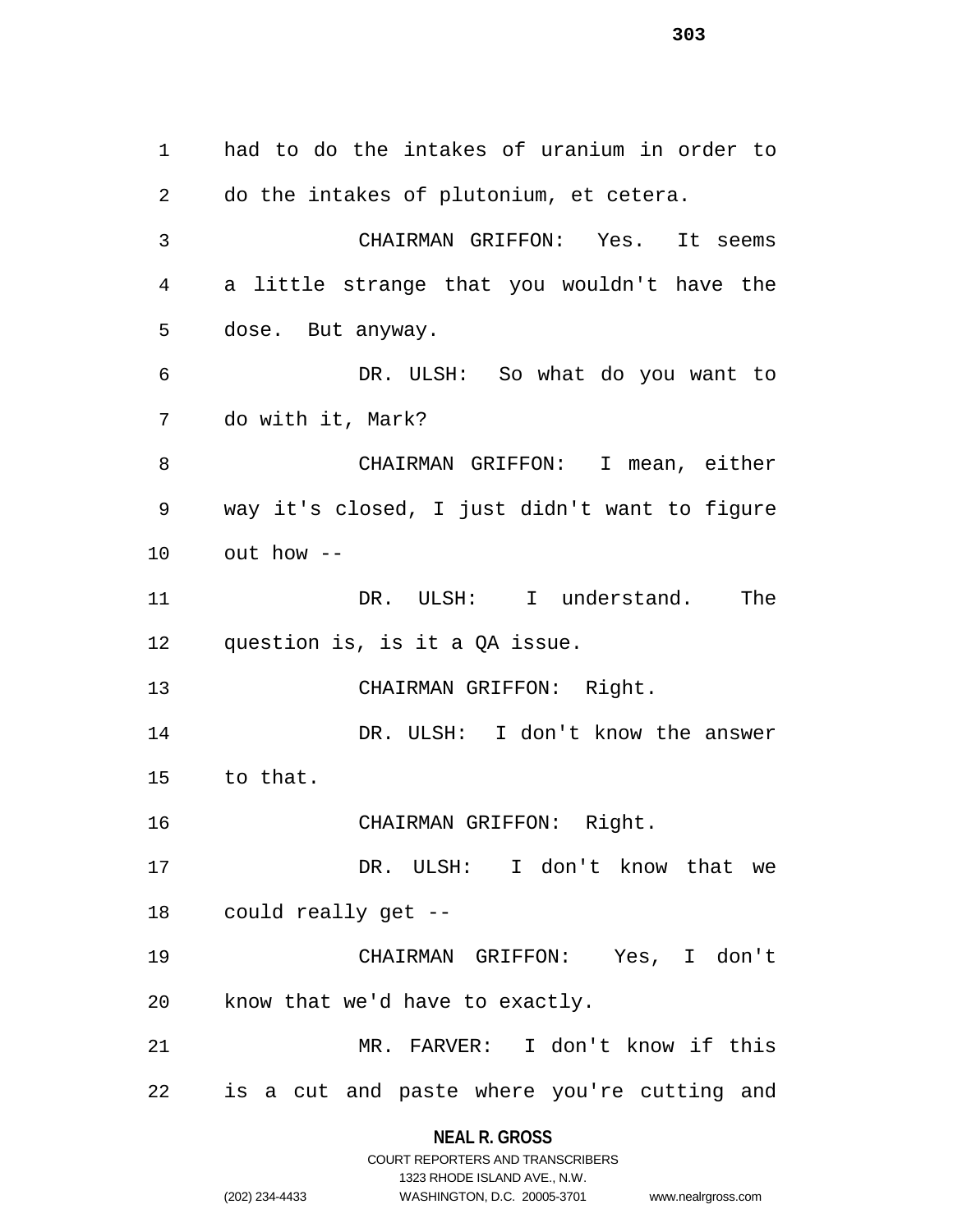pasting something into an IREP table and maybe the uranium part got cut off.

 DR. ULSH: Or maybe we just didn't do it because it was enough. I don't know. MR. FARVER: I don't know. DR. ULSH: Is it worth it to you for us to go back and investigate this or do you just want to? MR. FARVER: I don't know. Scott, what's it worth to you? It's Christmas, be generous to me and then you won't have to do it.

 MR. SIEBERT: Well, I'm looking at the fact that it was September of 2005, so you know, trying to figure out the dose reconstructor's thought process six years ago may be a little difficult.

 MR. FARVER: I'm not sure there's that much you can do about it.

 DR. MAURO: Well, Doug, do you know whether we were -- very often when we do a review of a case we try to match the numbers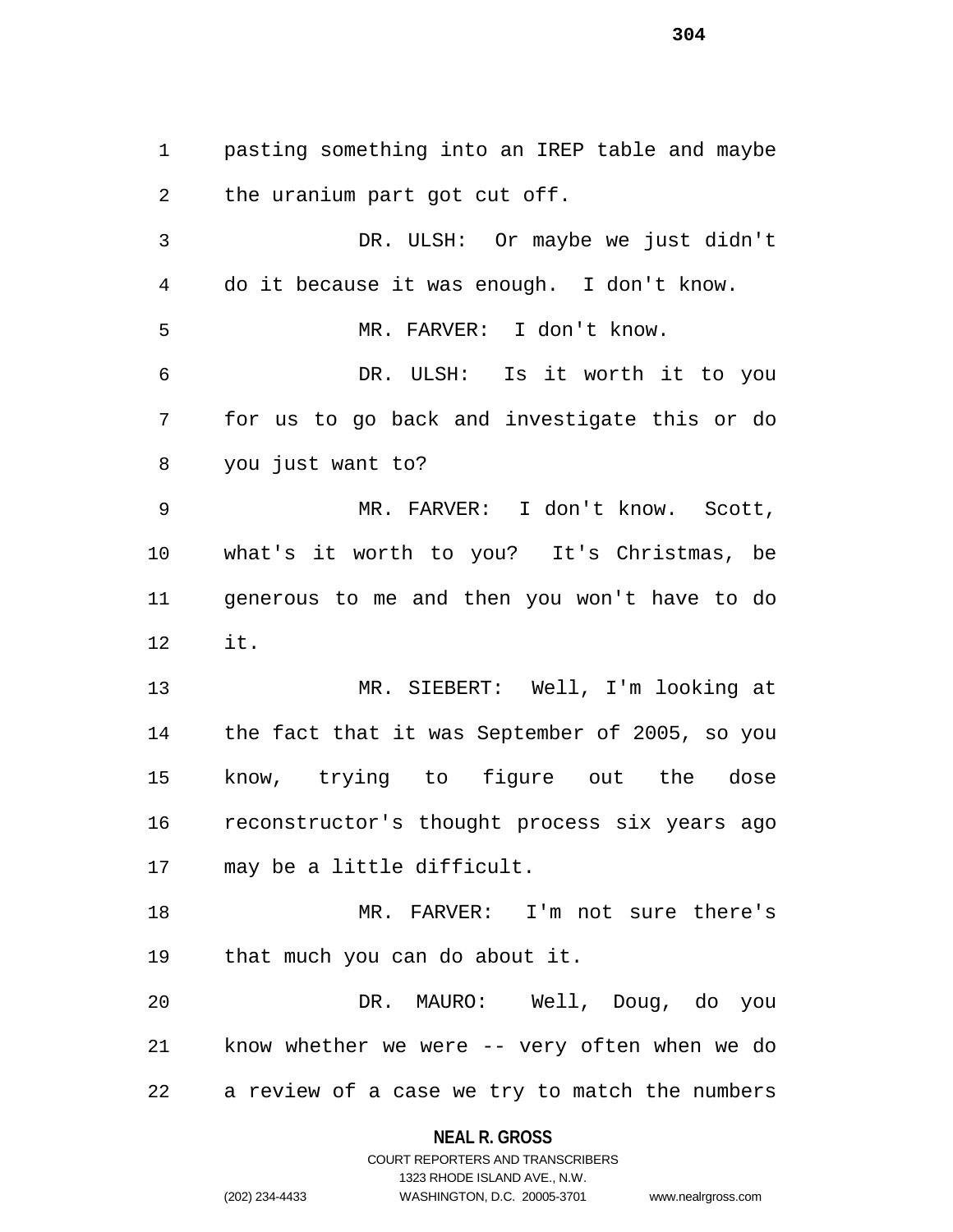first in other words to see whatever the organ is, see if we can -- see okay, we can match the numbers, we know how you did it, and then we move on to determine whether or not we agree that that's a good way to do it or did you follow your instructions. What I'm hearing here is that, you know, if we match their numbers that means, you know, that we figured out what the intakes were and matched their numbers.

 And so I guess what I'm asking is does the doses that they actually calculate for this person that was compensated, did we match their numbers and was it only, you know, just the plutonium? I guess I'm having a little trouble understanding how we can get a finding on this without actually reconstructing their, you know, matching their numbers.

 MEMBER MUNN: They said the results were recreated from the file.

DR. MAURO: Because very often,

**NEAL R. GROSS**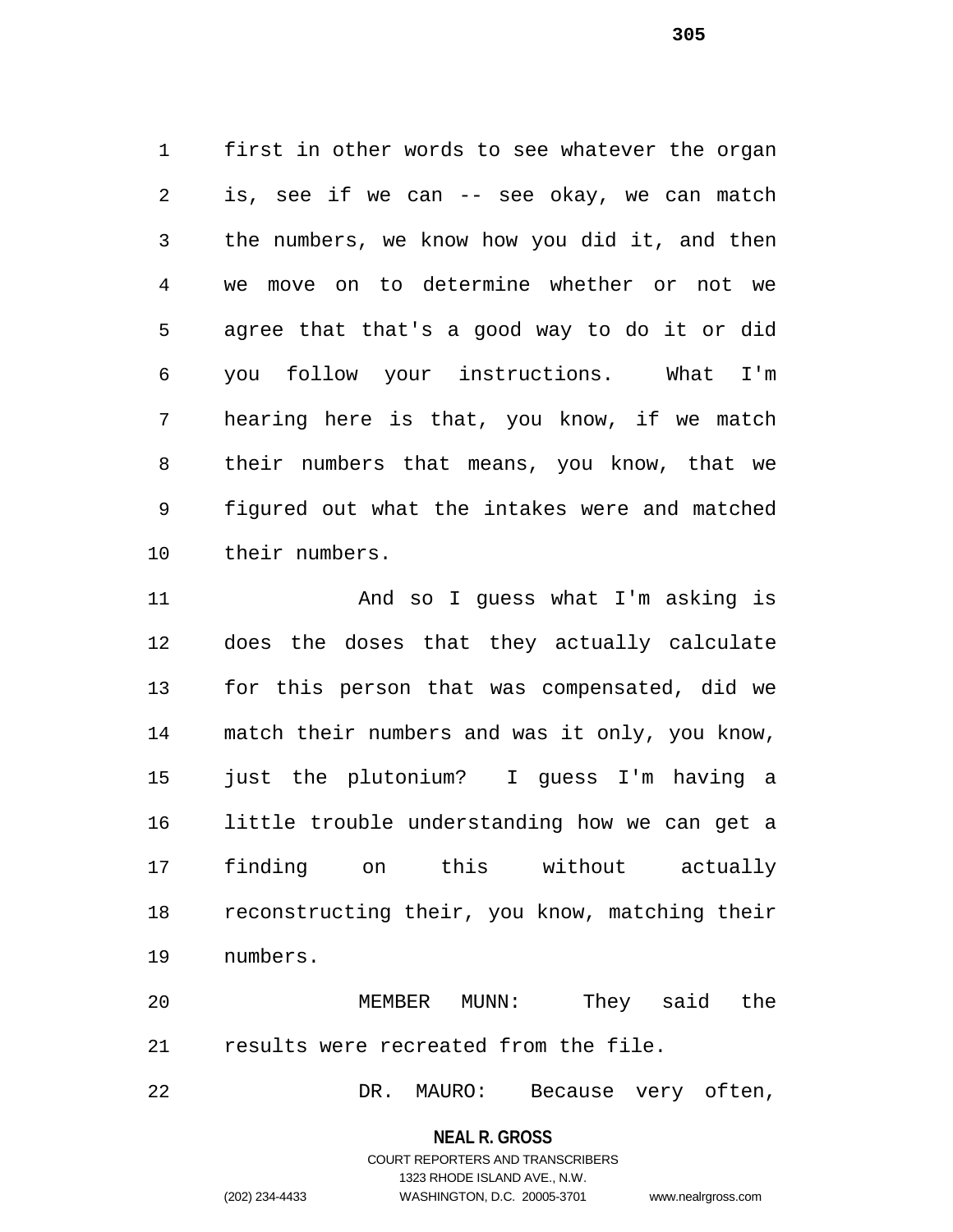you know, I know that when -- I will try to match their numbers and I won't even look at your IMBA runs. I will just say, okay, here are the assumptions and I'll, you know, go ahead and try to match your doses and I won't look at the IMBA runs. But you're saying the IMBA runs were lacking from this file. 8 MR. FARVER: Correct. DR. MAURO: But we could, I know we often audit to see if, you know, look at

 their protocol that was described and the fact that the IMBA runs aren't there as part of the documentation, I guess that's a deficiency. It's nice to have that there but it's not essential for us to do our audits.

 CHAIRMAN GRIFFON: Right, but you're missing the one primary point, John, which is that they, everything was there except the uranium doses.

 DR. MAURO: All the IMBA runs are there except.

CHAIRMAN GRIFFON: Well, I mean,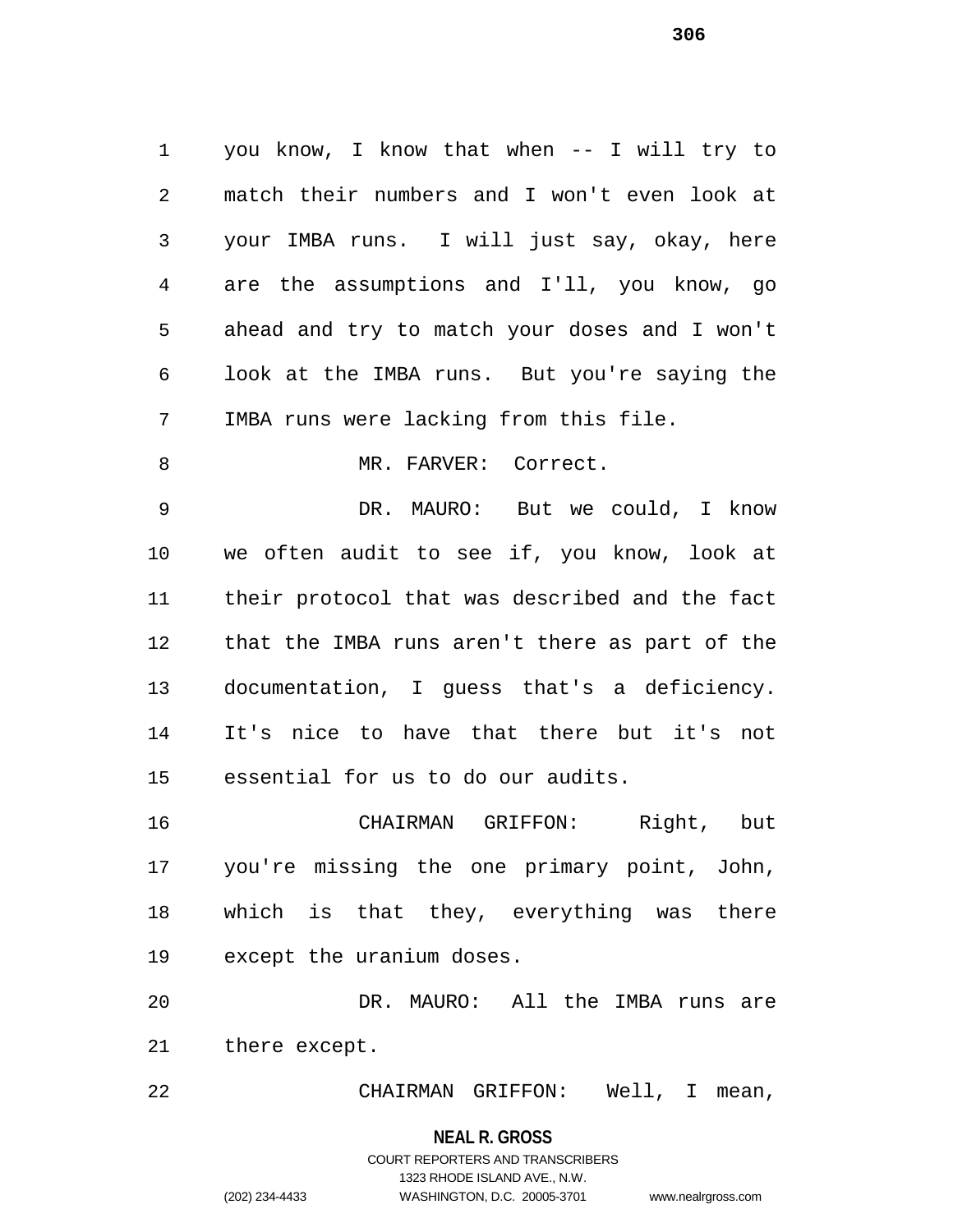even the -- I imagine even the uranium IMBA run was there but they didn't sum uranium doses. Is that what you're saying? DR. MAURO: Oh, I missed the point. Okay. All right. CHAIRMAN GRIFFON: Maybe? I don't know. I don't know enough about -- I'm speculating here, but based on the little matrix items. I don't know the case intimately. 11 MEMBER MUNN: It says the 25 IMBA files were inadvertently left out of the claim file. DR. ULSH: Right, but once we provided those the uranium is still not there I think is the situation, right? CHAIRMAN GRIFFON: Yes. 18 MEMBER MUNN: Yes. DR. ULSH: And so the apparent situation is we have a dose reconstruction where we did the recycled, the contaminants in the recycled part and the case is over 50. The

#### **NEAL R. GROSS**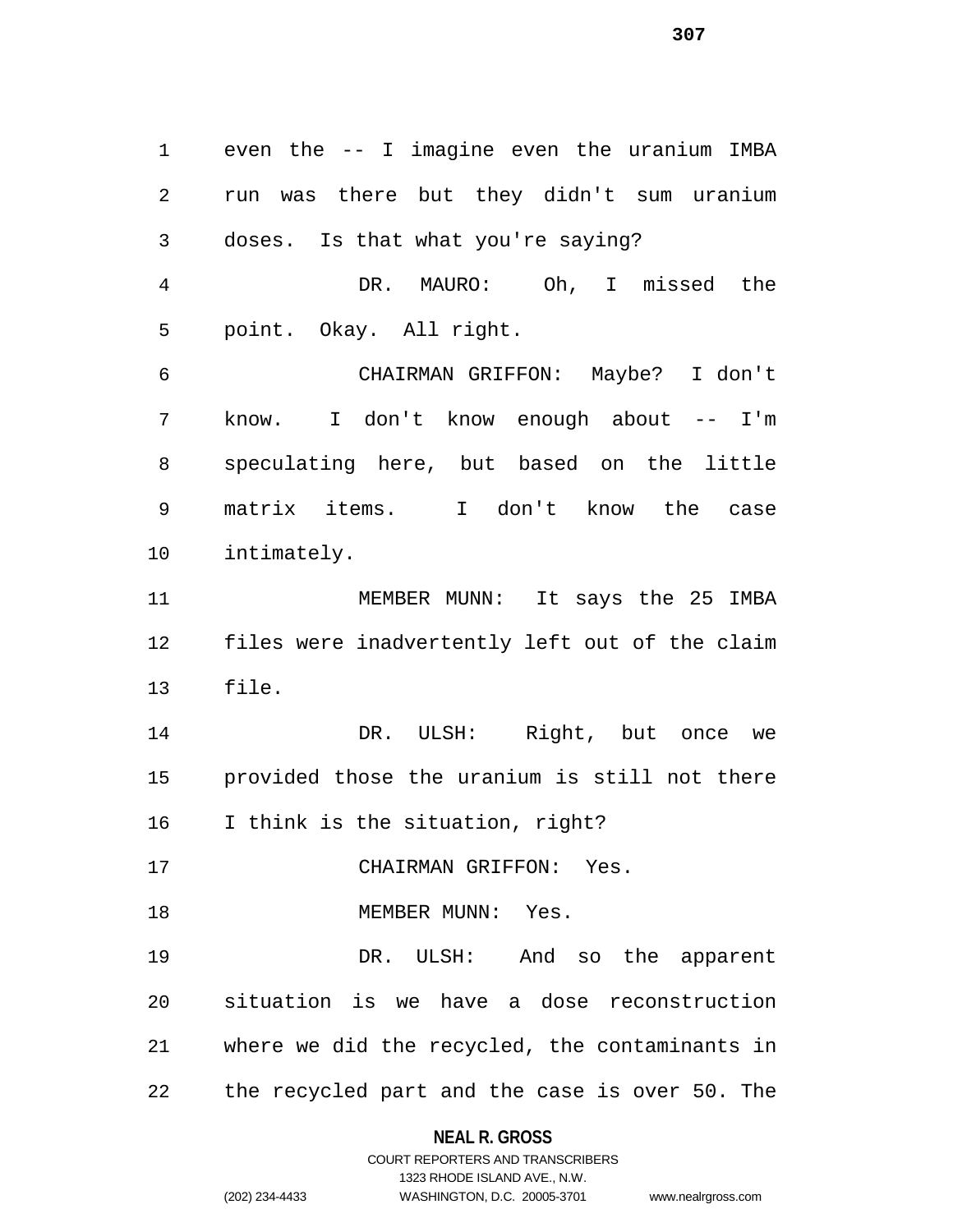question is did we also do the uranium and forget to put it in or is this a situation where we didn't need it so we didn't include it but we should have stated that. And going back six years. CHAIRMAN GRIFFON: Yes, my point is that you would have had to do the uranium first, right? To get the intake anyway. DR. ULSH: Well, that's what John's saying. CHAIRMAN GRIFFON: Yes, not dose necessarily. MR. FARVER: Well and the problem that I have with it is everything's based on uranium. CHAIRMAN GRIFFON: That's a separate issue.

18 DR. ULSH: That's a TBD. Or maybe an SEC.

CHAIRMAN GRIFFON: SEC issue,

right, right.

MR. HINNEFELD: They would have

**NEAL R. GROSS**

# COURT REPORTERS AND TRANSCRIBERS 1323 RHODE ISLAND AVE., N.W. (202) 234-4433 WASHINGTON, D.C. 20005-3701 www.nealrgross.com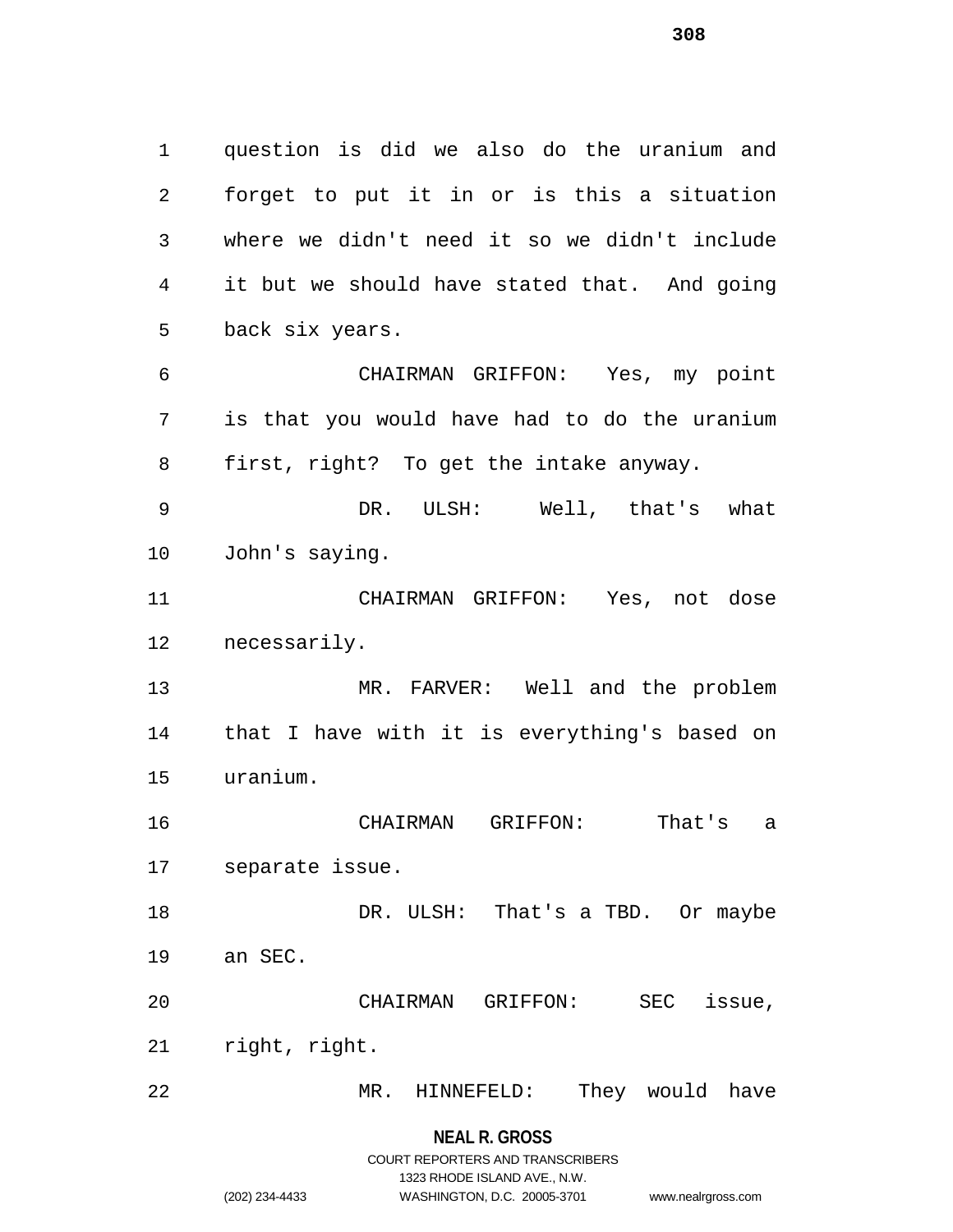had to do the uranium intake.

 CHAIRMAN GRIFFON: The others are based off the uranium intake, but you wouldn't have had to do the doses necessarily. MR. HINNEFELD: What site is this from? MR. FARVER: Fernald. DR. ULSH: I should shut up too, I'm conflicted at Fernald too. MR. SIEBERT: This is Scott. It's clear that the uranium had to have been -- the barium intake had to have been calculated because the recycled components are based on ratios from uranium. CHAIRMAN GRIFFON: Agreed, yes. MR. SIEBERT: And there's no doubt. As to why the dose reconstruction did not include that, as soon as it hits 50 percent if they specifically left it out they probably should have stated that. CHAIRMAN GRIFFON: Yes. MR. SIEBERT: I agree

> **NEAL R. GROSS** COURT REPORTERS AND TRANSCRIBERS 1323 RHODE ISLAND AVE., N.W. (202) 234-4433 WASHINGTON, D.C. 20005-3701 www.nealrgross.com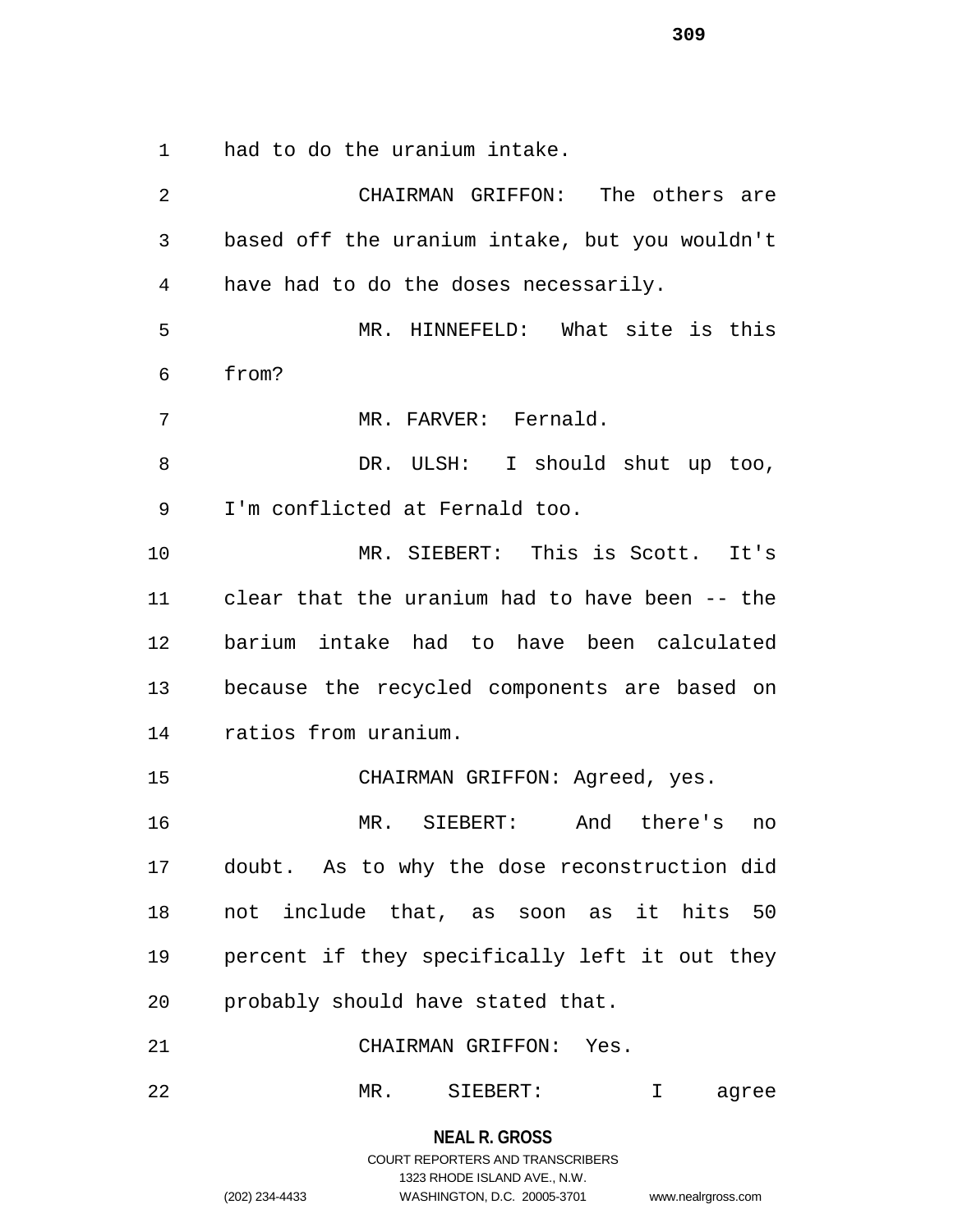wholeheartedly. And I honestly don't think we're going to be able to figure out six years down the road whether they looked at it and said oh, well I don't need to assign it, or I do. I mean, that's too far down the road to get in the dose reconstructor's head. CHAIRMAN GRIFFON: I think I agree with that. DR. ULSH: So we'll make you a deal, counselor. CHAIRMAN GRIFFON: Possible QA issue. DR. ULSH: We'll cop to the clarity issue. 15 MEMBER MUNN: Very good. (Laughter.) DR. MAURO: This is John. I do have a question for the Subcommittee. This record, the DR report and its associated records are really archives that represent, you know, a very important decision was made regarding this case. If there is confusion, a

#### **NEAL R. GROSS**

COURT REPORTERS AND TRANSCRIBERS 1323 RHODE ISLAND AVE., N.W. (202) 234-4433 WASHINGTON, D.C. 20005-3701 www.nealrgross.com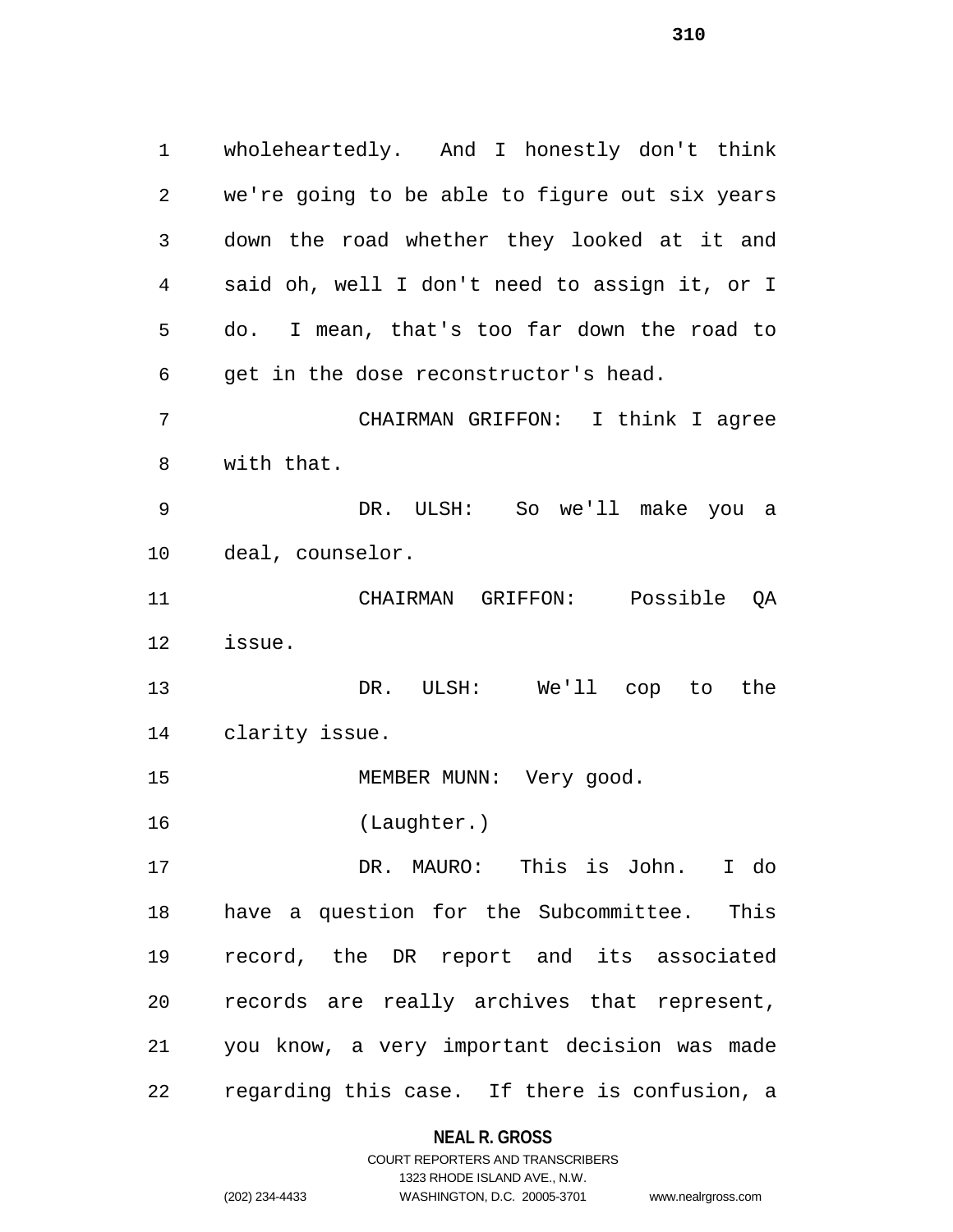lack of completeness or something about the archive that seems to be inappropriate or not complete it seems that for posterity purposes you try to do the best job you can and tell them your story. So the fact that we could sit here right now and sort of figure out, oh, it looks like everything's okay, is that good enough?

 MEMBER MUNN: Is there any problem with an additional note being added to the file? Does that create a problem?

 MR. KATZ: I think the only problem is that they don't know exactly what the situation was and they'd have to go do research to figure it out, and they may not be able to figure it out, and is it worth the lift.

 MEMBER MUNN: I don't see that you necessarily have to do that. All you'd have to do is say one of two things. Either there was a clerical error here or there was just simply a decision made, just it's an obviously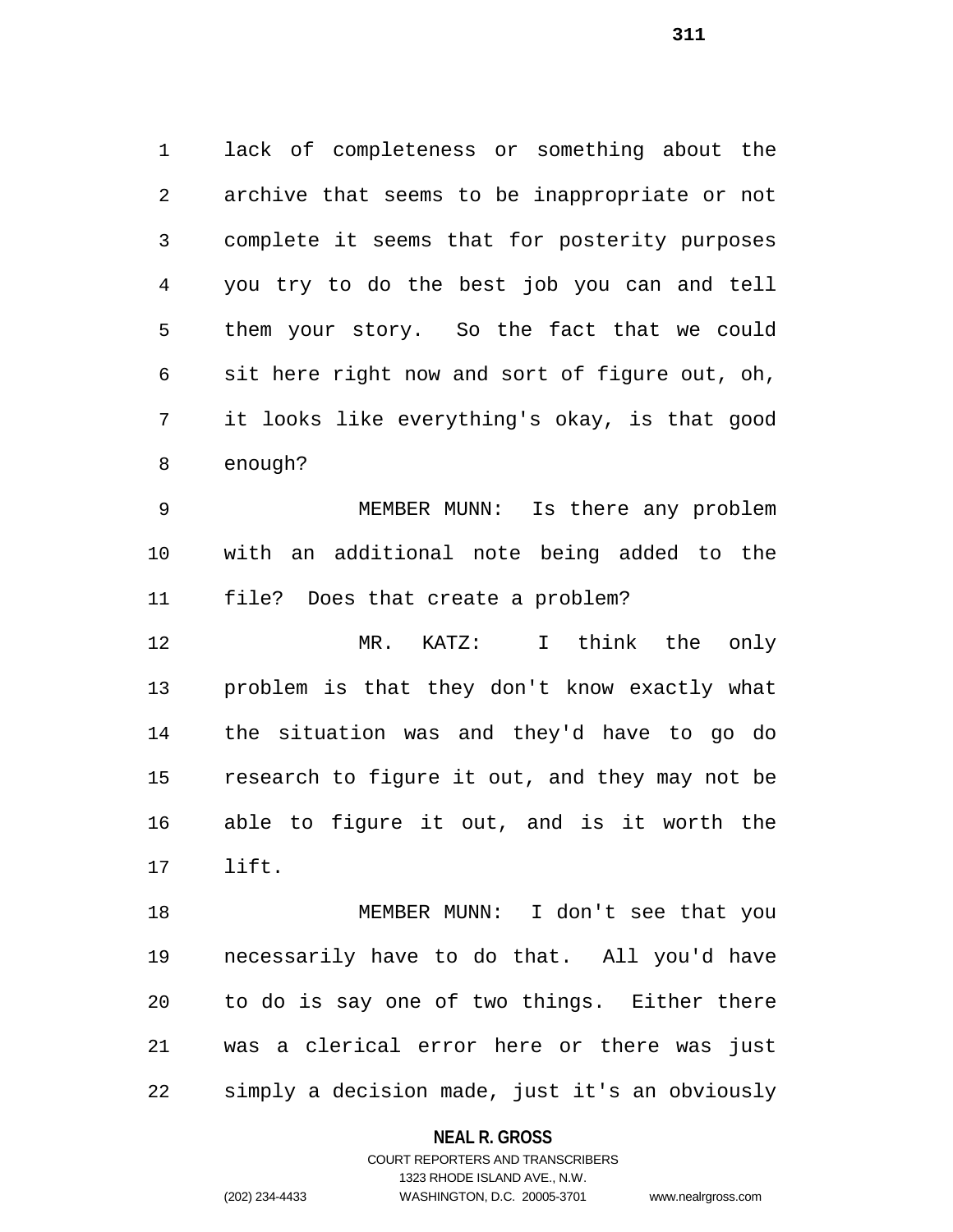compensable claim and there's no point in going any further. That one of those two things happened does not in any way affect the compensability.

 MEMBER RICHARDSON: So in terms of -- we've bumped up against something which is what we're trying to decide like is this a QA/QC issue and one of the questions is how broadly do we want to use the term quality? Does quality encompass the quality of the report and the clarity of the information transmitted by it, or are we thinking of quality issues as more omissions or errors here? And I don't have a strong opinion but that's the only thing I'm struggling with here is do you call this a QA/QC issue or is it a communication/clarity/style issue. I mean clearly we don't know what they did and because of --

 CHAIRMAN GRIFFON: I don't even know which bin to put that in yet.

22 MEMBER RICHARDSON: Right. So --

#### **NEAL R. GROSS**

# COURT REPORTERS AND TRANSCRIBERS 1323 RHODE ISLAND AVE., N.W. (202) 234-4433 WASHINGTON, D.C. 20005-3701 www.nealrgross.com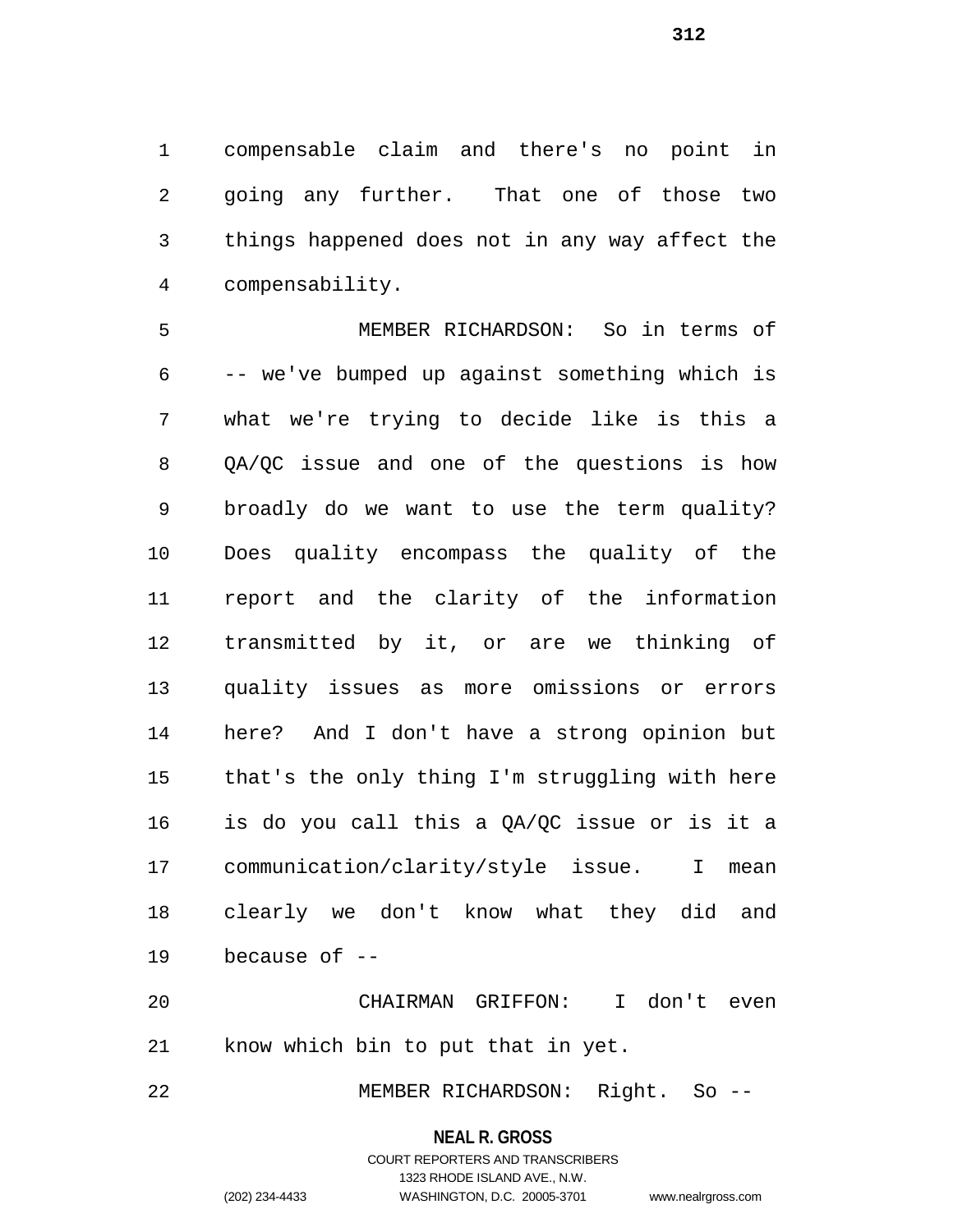CHAIRMAN GRIFFON: It's a separate discussion of which is QA.

 MEMBER RICHARDSON: As we kind of revisit what we're thinking about as QA/QC we might want to think about how large we want to cast that net and whether we want to pull in things like this.

8 CHAIRMAN GRIFFON: Right, right. MEMBER MUNN: Well and we may have items of this sort that don't clearly fall into either one.

 MEMBER RICHARDSON: Right, I meant potentially, but I guess for myself personally I don't have a clear definition quite yet of how broadly we want to throw out quality. But I do think that this is -- we're not going to be able to go much further with this other 18 than to say that it's unclear what was done.

 CHAIRMAN GRIFFON: For now it could be a possible QA issue but not worth pulling the string any further.

MEMBER CLAWSON: I think part of

**NEAL R. GROSS**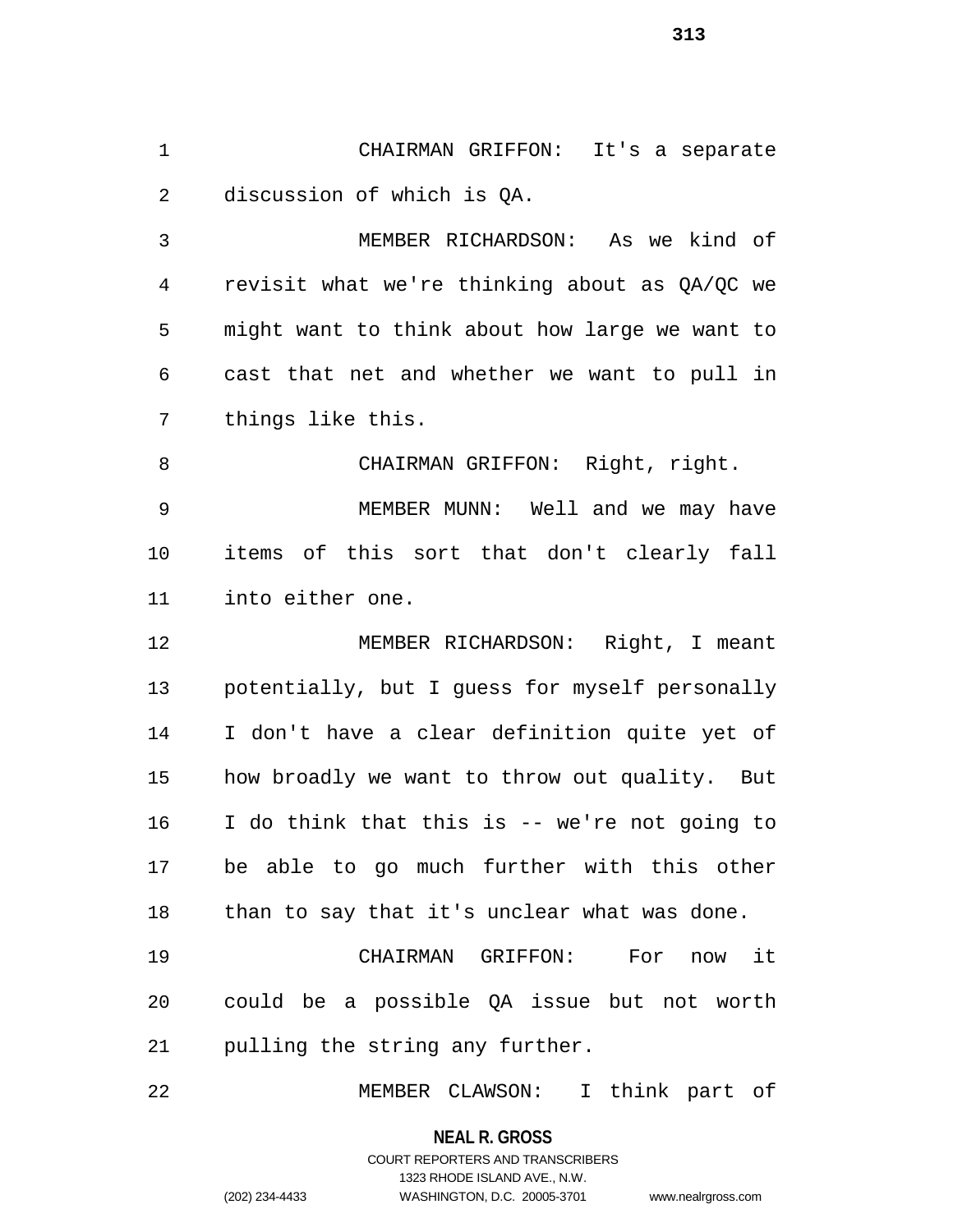this comes back to earlier on in this Subcommittee of explaining their work and why, you know, that's basically what it just comes back to. And this is six years old and they have been trying to continuously improve so it's back to that situation. MEMBER MUNN: I still don't have

 an answer to my question. Is it not just a simple matter to add a note?

 MEMBER RICHARDSON: Well, to me that's fine, but that doesn't make any --

 MEMBER MUNN: No, it doesn't help us in the decision.

 MEMBER RICHARDSON: Well, either the decision or to understand whether this is a problem with a particular case or whether there's --

 MR. FARVER: There's more like it. MEMBER RICHARDSON: Whether you would want to kind of point this out as a process issue which when decisions are made they need to be documented.

#### **NEAL R. GROSS**

# COURT REPORTERS AND TRANSCRIBERS 1323 RHODE ISLAND AVE., N.W. (202) 234-4433 WASHINGTON, D.C. 20005-3701 www.nealrgross.com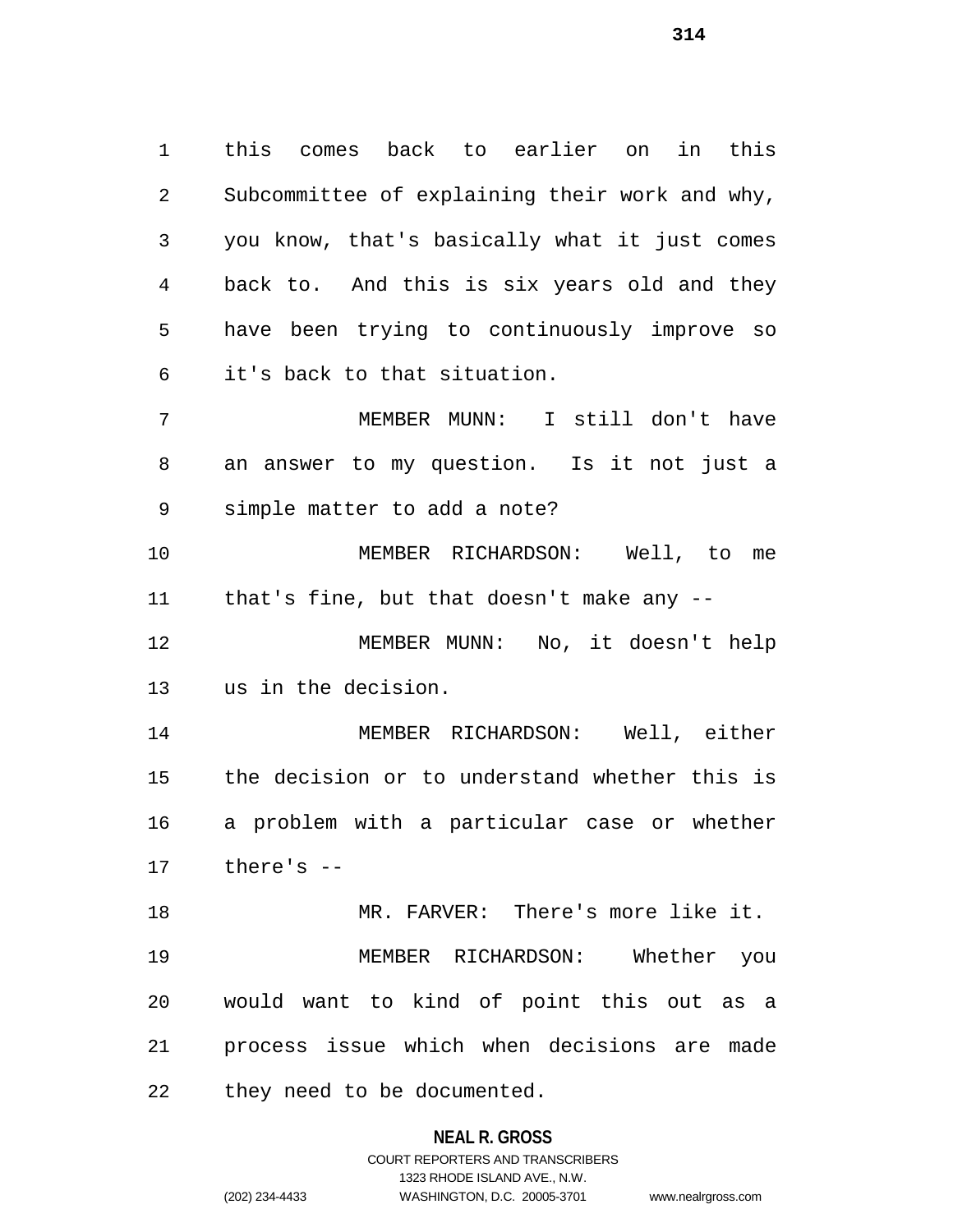MEMBER MUNN: I suggest we add a note to the file. It could have been this, it could have been this, we don't know six years later. But in any case. DR. ULSH: When you say a note to the file, are you talking about putting it in the matrix or are you talking about going into the claim file and inserting in a note? MEMBER MUNN: I was thinking the claim file since as we pointed out before these really do become archive documents. 12 DR. ULSH: Can we do that? MEMBER MUNN: And that's what I was asking, is it possible for us to do that. DR. ULSH: It's a comp case. It's already been dispositioned. MR. HINNEFELD: Well, we can put it on our side. It would be on DOL's side. MR. KATZ: I don't see the point in it. MR. HINNEFELD: I really don't see

a point.

#### **NEAL R. GROSS**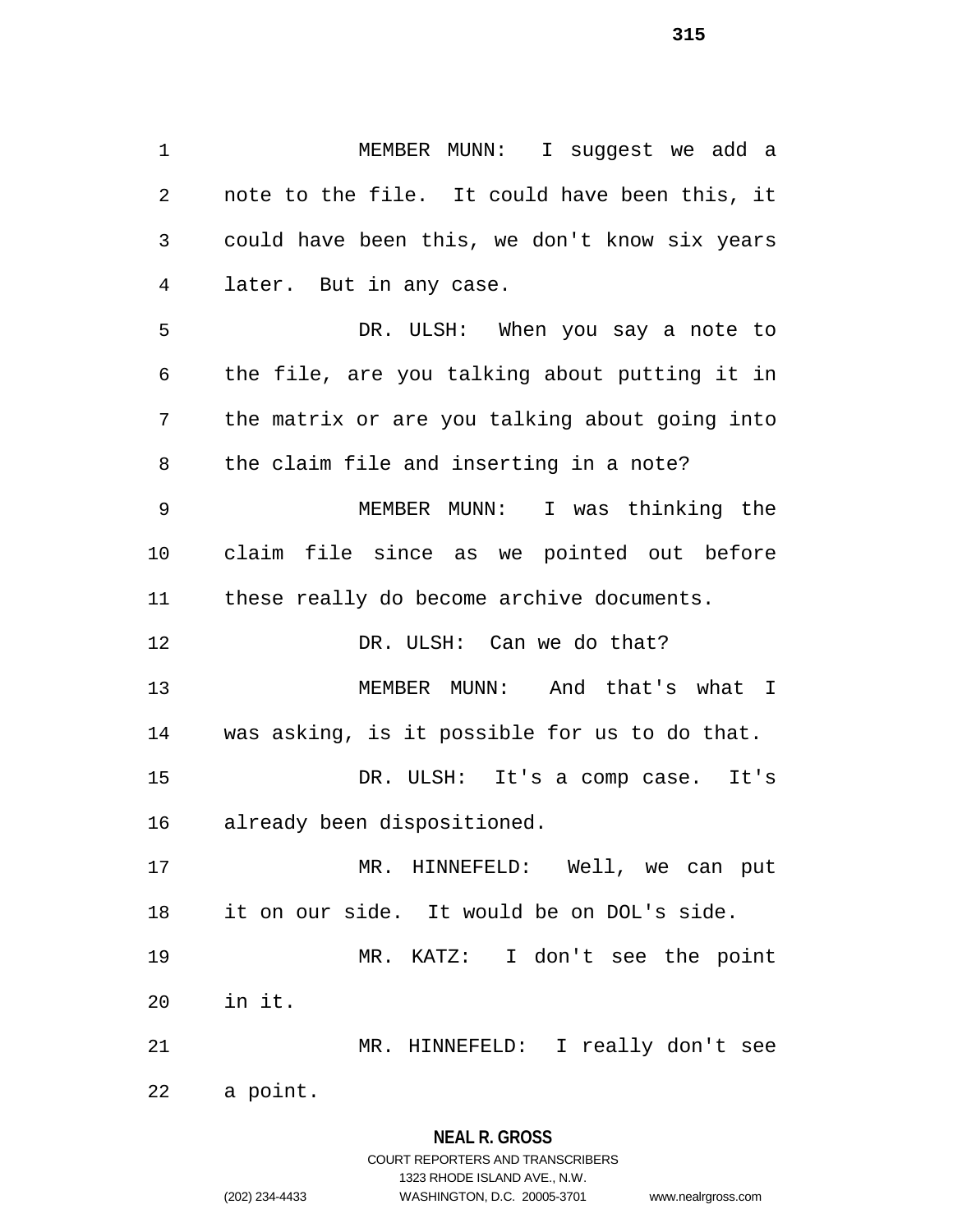MR. KATZ: If it were not a comp case and it could come back that would be -- for a case that's been comped. MR. HINNEFELD: There's almost no  $5 - -$  MR. KATZ: No utility to it. 7 MR. HINNEFELD: -- practically no way that anyone will ever get this back out and worry about the completeness of the record of a compensatory case. MEMBER MUNN: Then we should not as a very minimum explain it a little more thoroughly in our closure box here? CHAIRMAN GRIFFON: Which we just did. MEMBER MUNN: Thank you. Our Chair has taken care of the whole issue. CHAIRMAN GRIFFON: Absolutely. MEMBER MUNN: I will now be quiet for the rest of the afternoon. (Laughter.) CHAIRMAN GRIFFON: You'll be quiet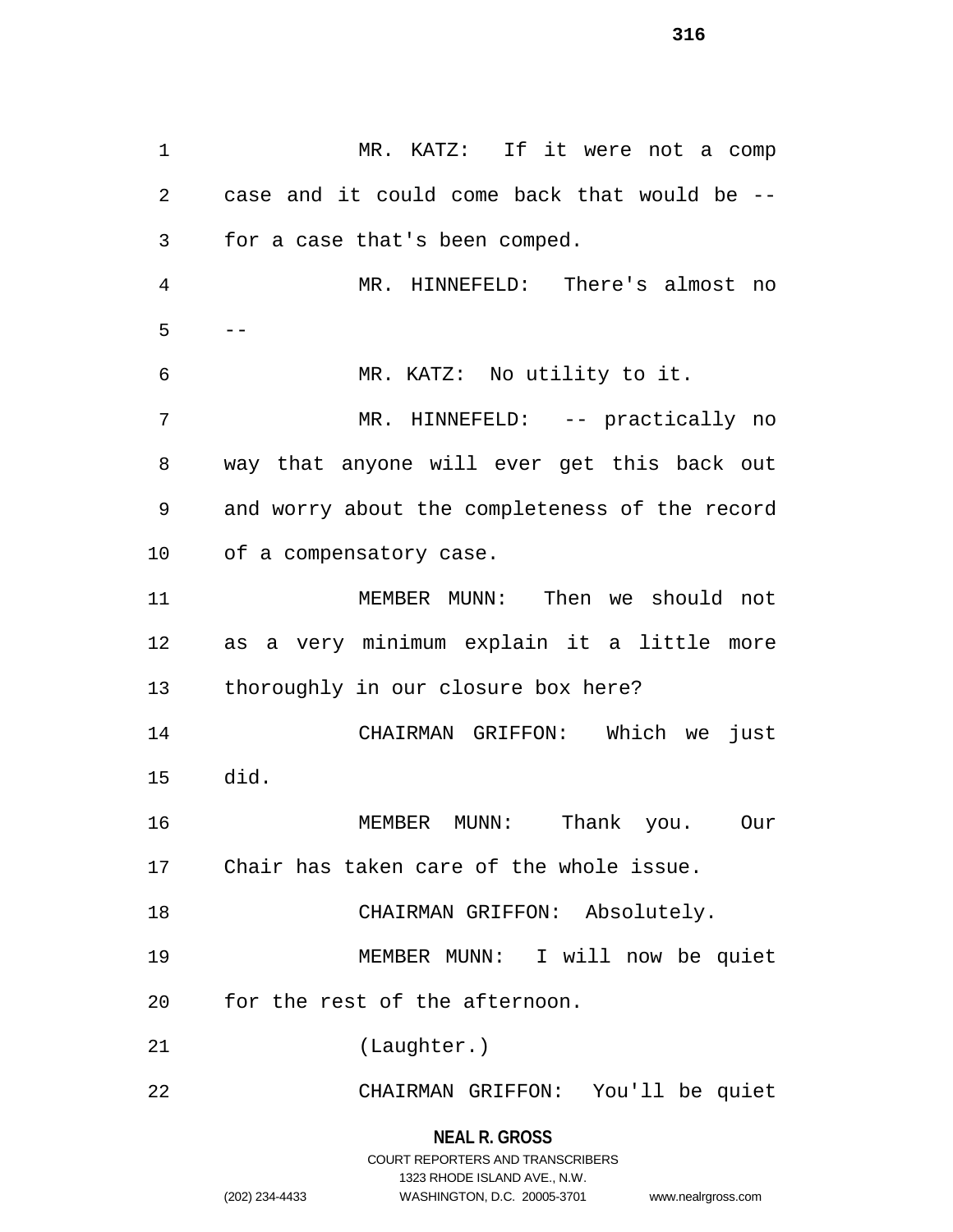for one more minute because I think we're going to close. I mean, we're on 192.2. I did say, I put in the explanation that it could have been a QA by omission, not doing the complete internal dose reconstruction, or it could have simply been an intentional decision by the dose reconstructor to stop the process without adequate clarification in the record. So it's one of those two and we'll just leave it at that. Yes. Alright. And, I mean the only thing I would ask is do we have any more on 192.2? I think there's just an observation. 14 MR. FARVER: No. CHAIRMAN GRIFFON: There's nothing else to -- yes, observations. I don't even know what we're doing with observations.

 MR. FARVER: We do not have to respond.

 CHAIRMAN GRIFFON: Well, the one says no further action anyway, right? So. And I would argue that this might be a good time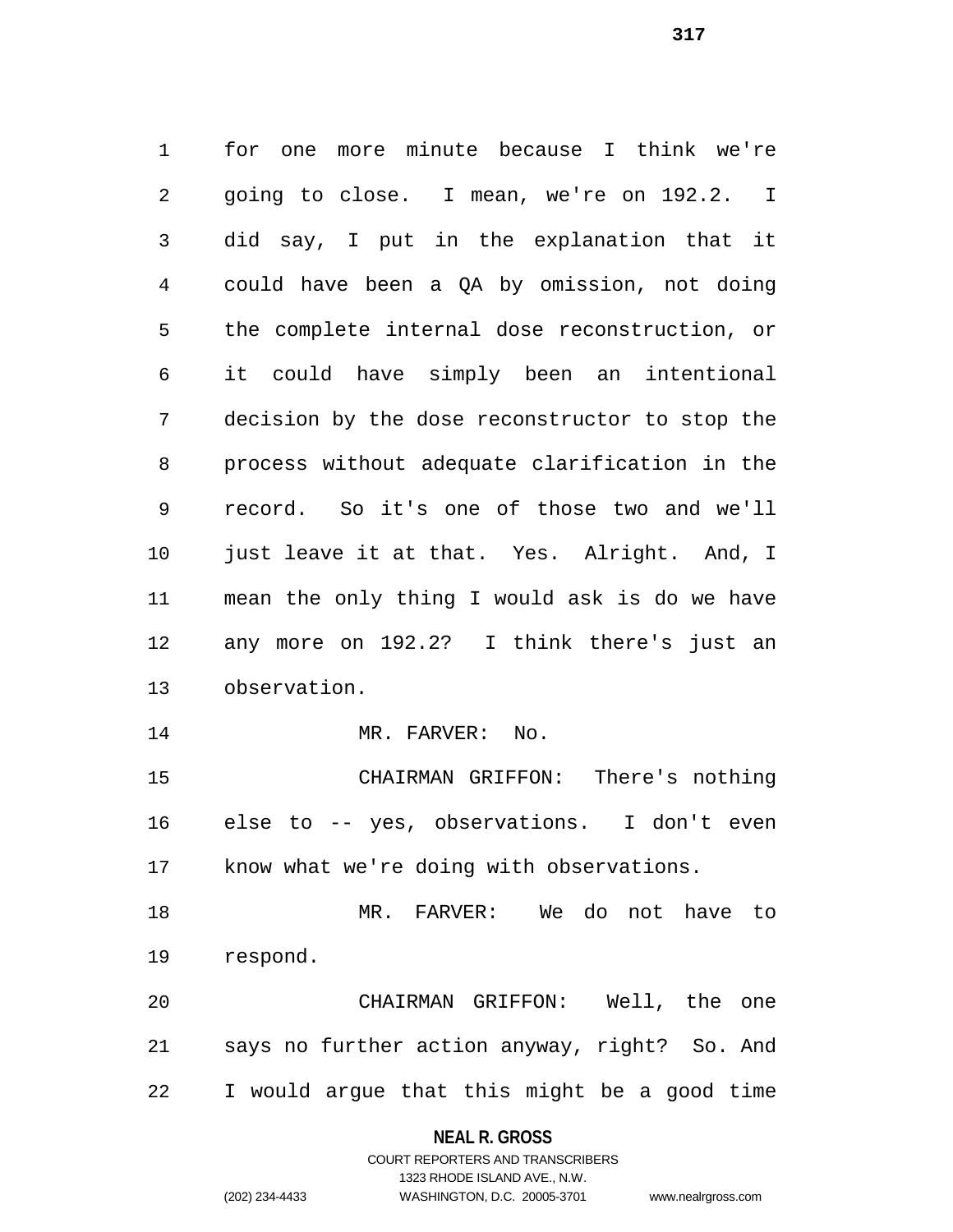to stop, right? We, I think --

 MR. FARVER: Unless you just want to go to 193.1 and 194.1 and say that we concur with their answers. CHAIRMAN GRIFFON: Well, you already did that. No further action, SC&A. MR. FARVER: Gosh. Okay. CHAIRMAN GRIFFON: Oh, wait a second, that's not true on -- MR. SIEBERT: 194.1. CHAIRMAN GRIFFON: 194.1, do you concur on that one? MR. FARVER: Yes. CHAIRMAN GRIFFON: Okay, so that's new. MR. FARVER: And then I would close. CHAIRMAN GRIFFON: Can you tell us what 194.1 is about before we close it? MR. FARVER: We were basically unable to confirm the source of photon uncertainty applied to the skin cancer and

#### **NEAL R. GROSS**

|                | COURT REPORTERS AND TRANSCRIBERS |                    |
|----------------|----------------------------------|--------------------|
|                | 1323 RHODE ISLAND AVE., N.W.     |                    |
| (202) 234-4433 | WASHINGTON, D.C. 20005-3701      | www.nealrgross.com |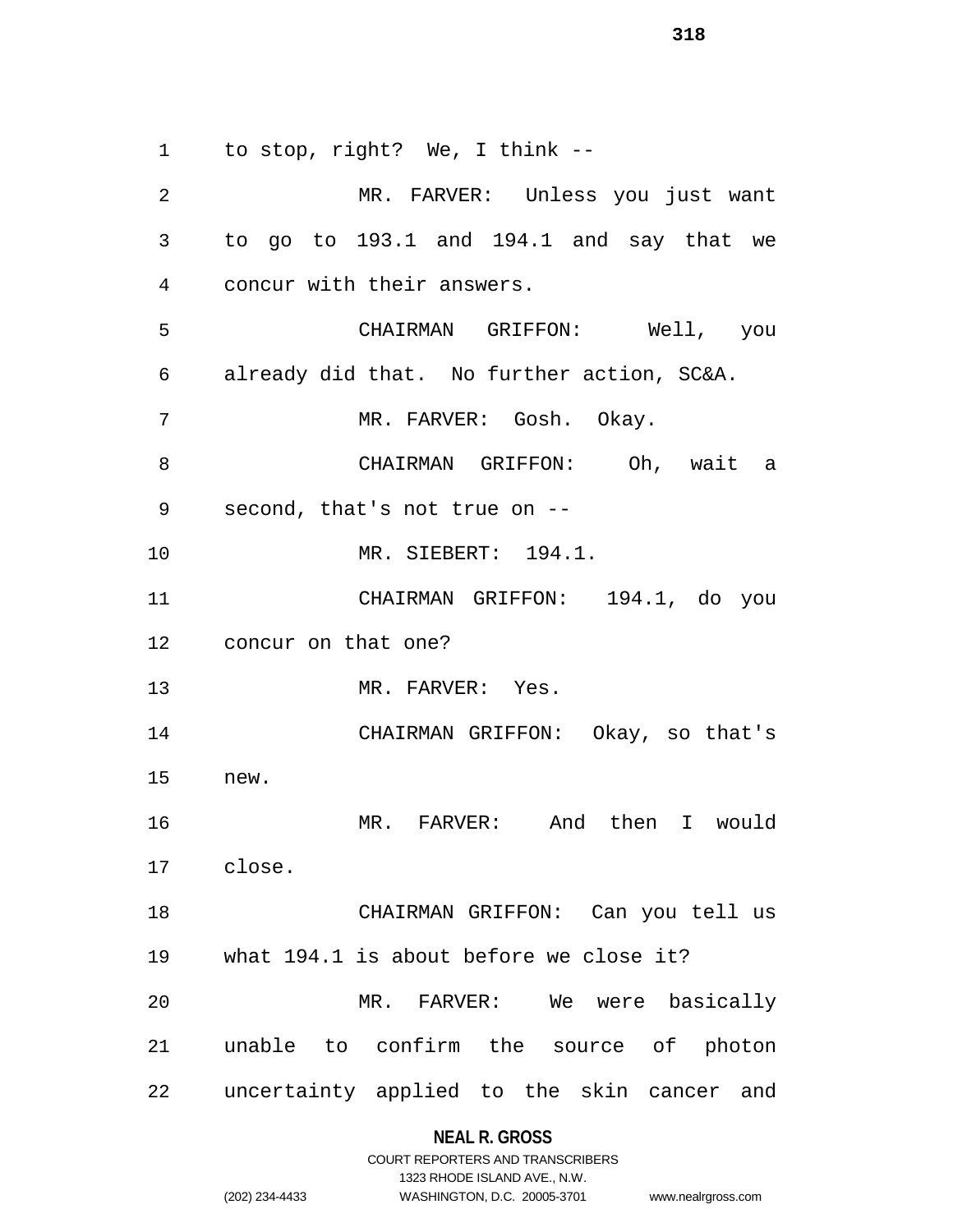then they explained it. And I think part of this arises because this is an old case. And they used a combination of correction factors. And it just wasn't very clear how they came up with that correction factor of 1.43. That's because they combined a couple.

CHAIRMAN GRIFFON: Okay.

 MR. SIEBERT: Right. The normal correction factors we'd use were combined for a magical number without necessarily that being explained along the way. So it would be easy to understand why it wasn't seen easily.

 CHAIRMAN GRIFFON: Okay. So that's closed then. And unless Doug wants to continue.

MEMBER MUNN: 194.3?

 CHAIRMAN GRIFFON: He's hot, he's on a roll.

 MR. FARVER: Let me look at my answer before I say I'll continue with it.

 CHAIRMAN GRIFFON: Follow-up on NIOSH response. Oh, you've got your answer.

|                | COURT REPORTERS AND TRANSCRIBERS |                    |
|----------------|----------------------------------|--------------------|
|                | 1323 RHODE ISLAND AVE N.W.       |                    |
| (202) 234-4433 | WASHINGTON, D.C. 20005-3701      | www.nealrgross.com |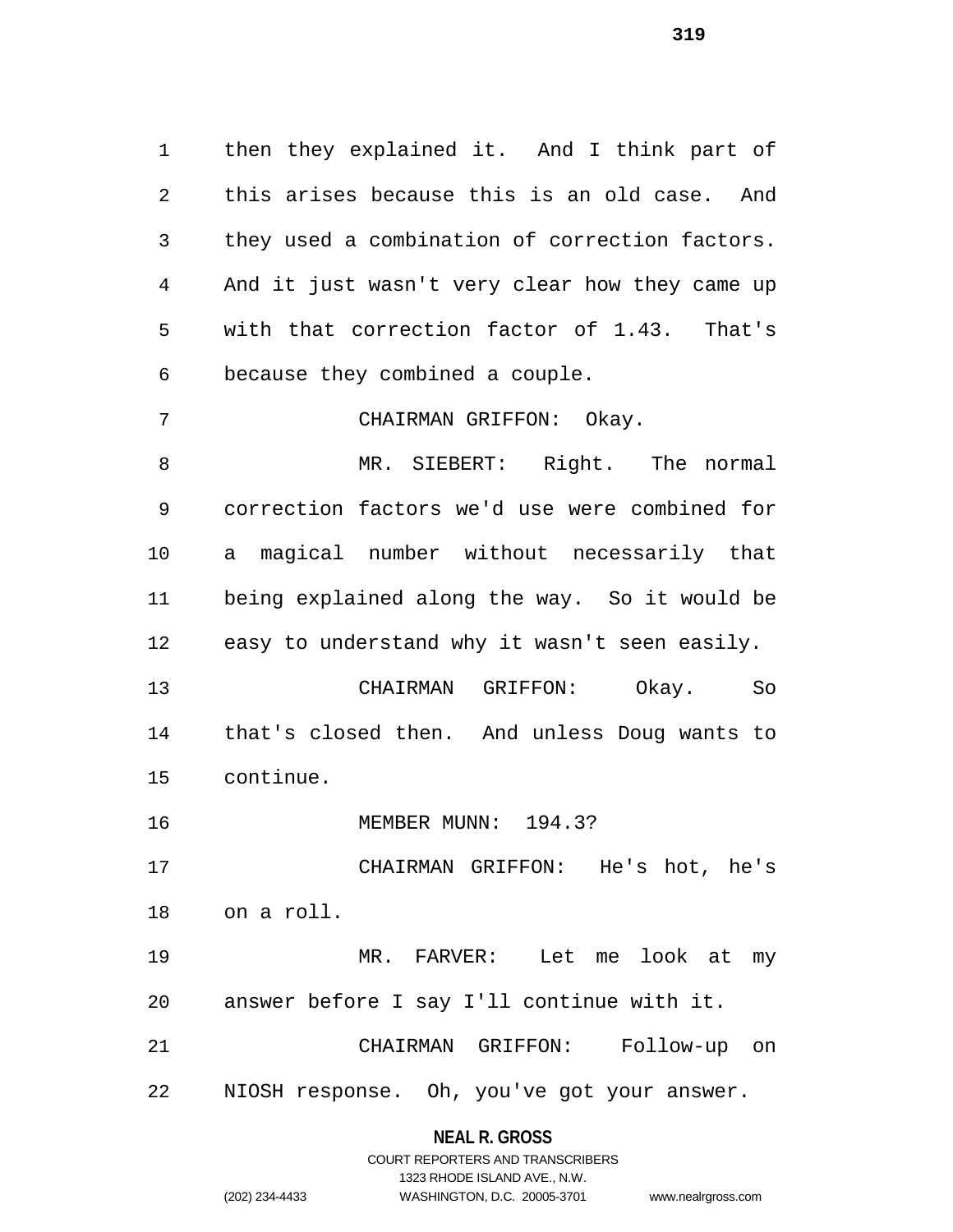MR. FARVER: Okay, we'll concur with that one too. It's basically because there's just so much data that a day or two either way really doesn't matter. There's little change over the intake. We really are kind of quibbling about intake date. CHAIRMAN GRIFFON: Okay. MEMBER RICHARDSON: What number is this? MR. FARVER: 194.3. CHAIRMAN GRIFFON: This is on a -- 12 MEMBER MUNN: Fernald. CHAIRMAN GRIFFON: It is still Fernald? DR. ULSH: 192 was Fernald. Is 194 Fernald as well? CHAIRMAN GRIFFON: I don't know. MEMBER MUNN: It says 94 is Fernald. MR. FARVER: Fernald. CHAIRMAN GRIFFON: Okay, thank you.

(202) 234-4433 WASHINGTON, D.C. 20005-3701 www.nealrgross.com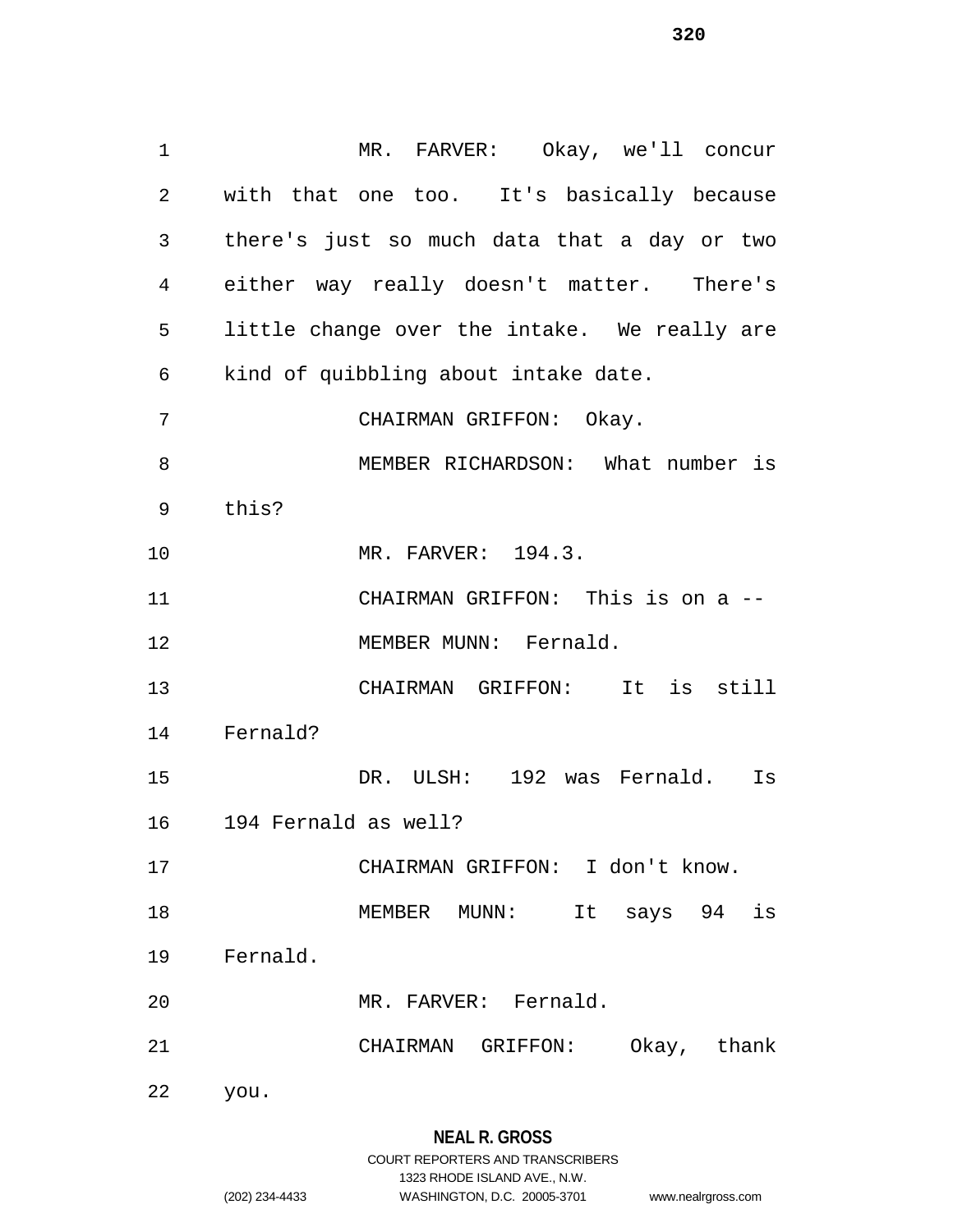1 MEMBER MUNN: 94.4 says you may want to get guidance from the Fernald Work Group. CHAIRMAN GRIFFON: Oh. MEMBER MUNN: Which makes me believe this is probably Fernald. (Laughter.) CHAIRMAN GRIFFON: Thank you, Wanda. MEMBER MUNN: Sorry, just a little parallel logic. CHAIRMAN GRIFFON: It's that time of day. 14 MEMBER MUNN: Yes. 15 DR. ULSH: Maybe we should quit. CHAIRMAN GRIFFON: Yes, I know. MR. FARVER: I don't know if we want to go into the Fernald thorium issue. MEMBER MUNN: Why not? The night is young. DR. ULSH: You've got no non-conflicted NIOSH representatives here to

#### **NEAL R. GROSS**

|                | COURT REPORTERS AND TRANSCRIBERS |                    |
|----------------|----------------------------------|--------------------|
|                | 1323 RHODE ISLAND AVE N.W.       |                    |
| (202) 234-4433 | WASHINGTON, D.C. 20005-3701      | www.nealrgross.com |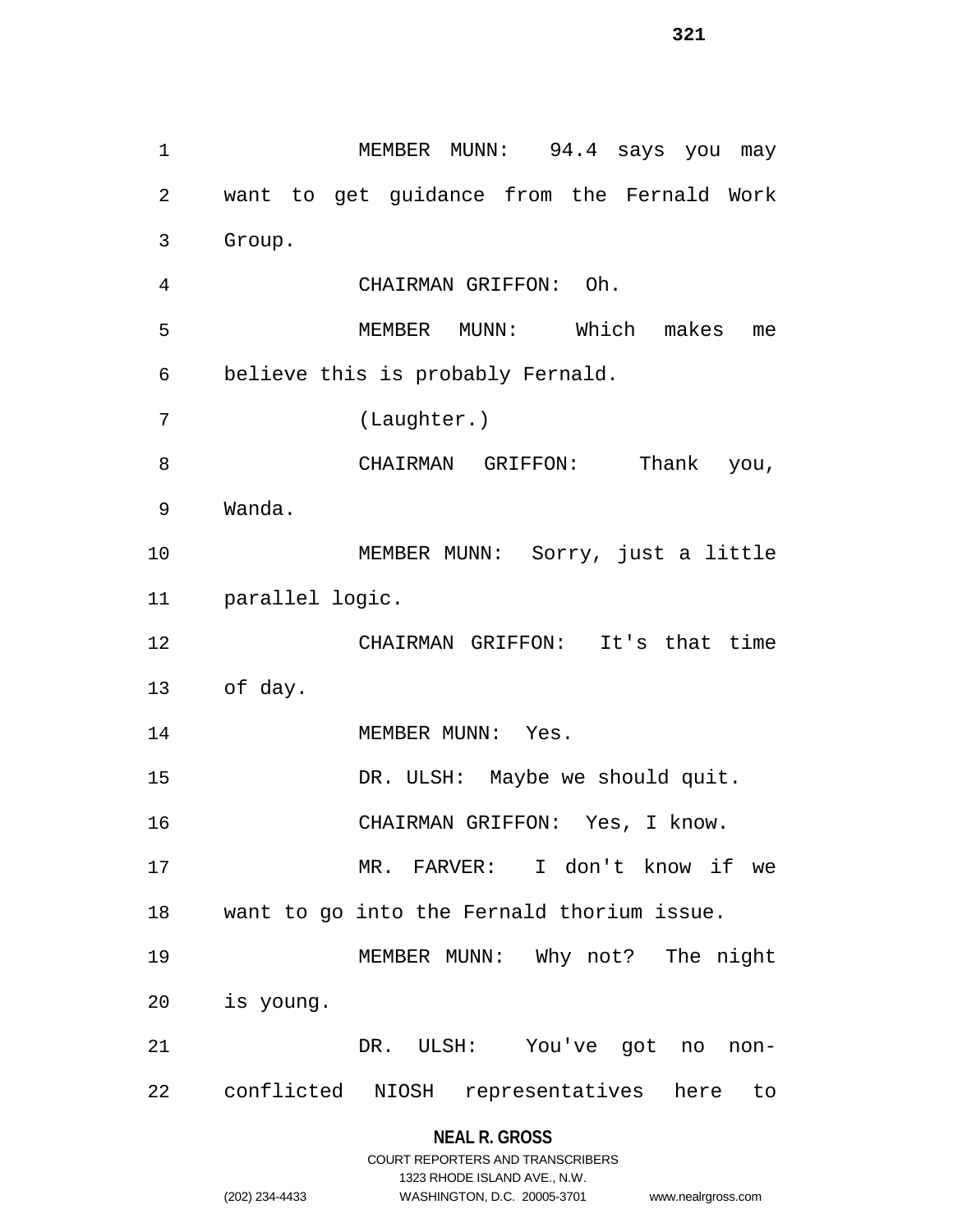speak.

 CHAIRMAN GRIFFON: So wait, is that 194.3? Are you agreeing with 194.3? MR. FARVER: I'm agreeing with 194.3. CHAIRMAN GRIFFON: Okay. That's on the uranium, right? 8 MR. FARVER: That's on the -- yes. CHAIRMAN GRIFFON: So unless I hear something else, I'm closing out 194.3. MEMBER RICHARDSON: Can I just ask about, there was a decision that was made there at the end. There was the choice of calling the sample a false positive or assuming that it occurred close to the high, I believe the intake occurred the day before the bioassay result. And has that been formalized since this DR was done or does it still remain, sort of, again, one of these decision points that in a different case might have gone -- in the future would go a different way still? You know what my

#### **NEAL R. GROSS**

# COURT REPORTERS AND TRANSCRIBERS 1323 RHODE ISLAND AVE., N.W. (202) 234-4433 WASHINGTON, D.C. 20005-3701 www.nealrgross.com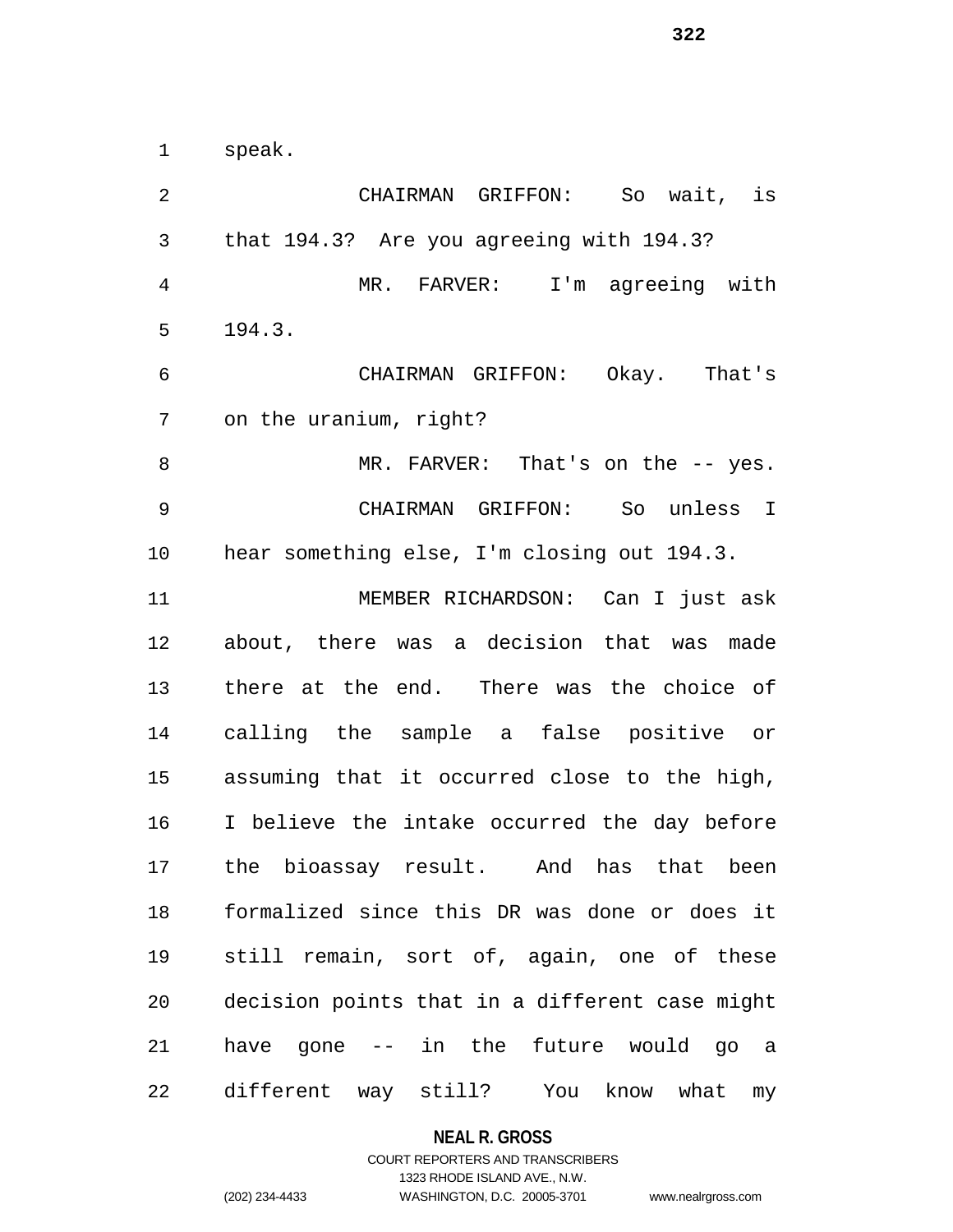question is?

| 2              | MR.<br>FARVER: Yes, I understand               |
|----------------|------------------------------------------------|
| $\mathfrak{Z}$ | your question. Typically, you would use the    |
| $\overline{4}$ | midpoint between two samples and that would be |
| 5              | your intake date, but in this case they went   |
| 6              | through the goodness of fit and they had a     |
| 7              | better fit if they put it the day before --    |
| 8              | the intake the day before the sample, the high |
| 9              | sample. And what brought it to our attention   |
| 10             | was that it wasn't even close to the midpoint  |
| 11             | date, it was several days off, so why did you  |
| 12             | do that? And but, your question is has this    |
| 13             | been formalized on a way to do things? I       |
| 14             | don't know that it's been formalized anywhere. |
| 15             | I would<br>MEMBER RICHARDSON:                  |
| 16             | imagine not, right?                            |
| 17             | is<br>MEMBER<br>this<br>MUNN:<br>But           |
| 18             | claimant-favorable position.                   |
| 19             | Right, and if<br>MEMBER RICHARDSON:            |
| 20             | it is, would it be useful to formalize as a    |
| 21             | claimant-favorable position to routinely       |
| 22             | implement or is this sort of an ad hoc-based,  |

**NEAL R. GROSS**

# COURT REPORTERS AND TRANSCRIBERS 1323 RHODE ISLAND AVE., N.W. (202) 234-4433 WASHINGTON, D.C. 20005-3701 www.nealrgross.com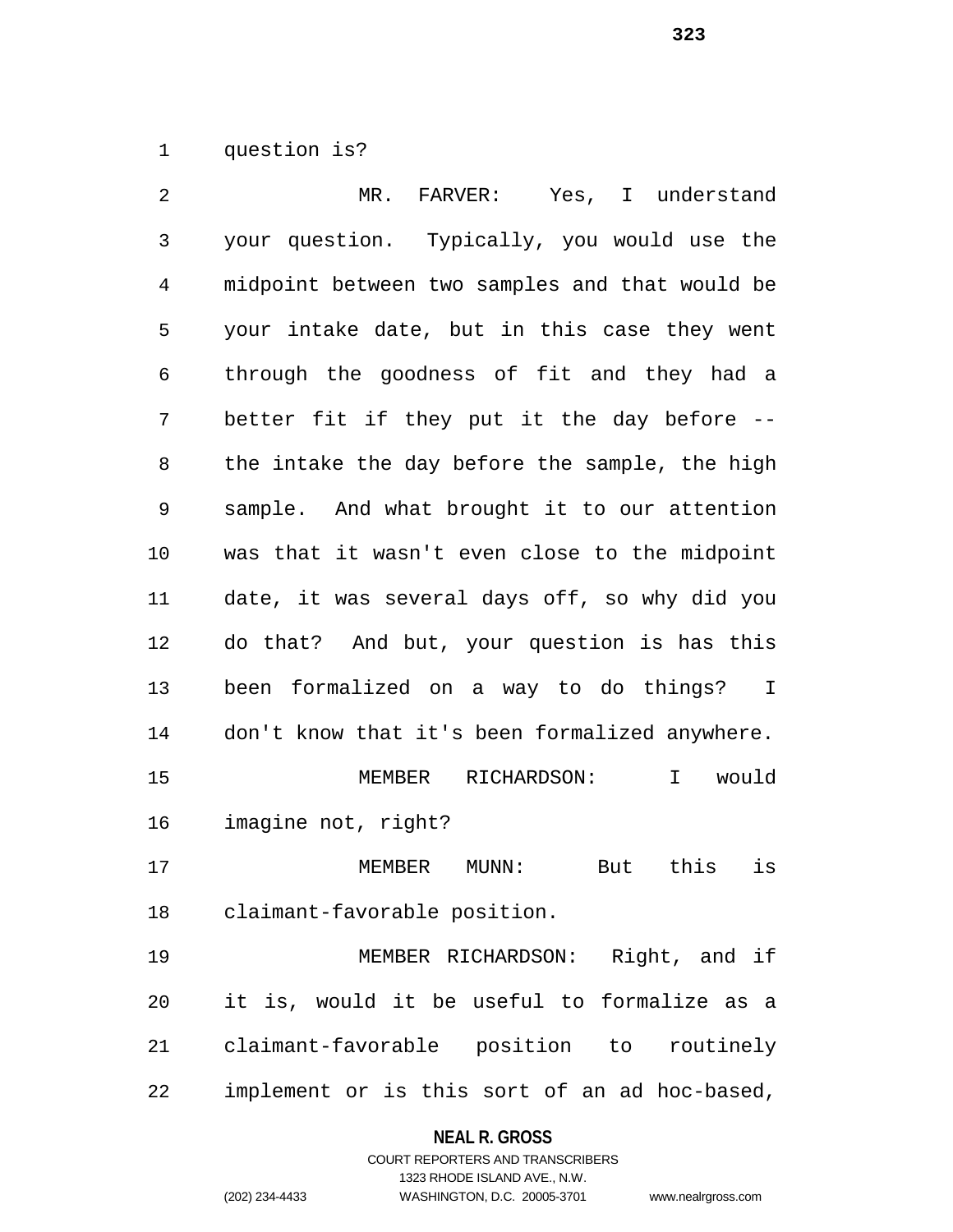something that's favorable for this claimant but not for other claimants? MEMBER MUNN: I would suspect it might not be favorable for other claimants, as well. I would think this would be a case-by- case. MEMBER RICHARDSON: Yes, well that's where I feel, you know, that's where it starts to get. MR. HINNEFELD: Well, I mean, it was the intake date that fit the bioassay record, is that what it is? 13 MEMBER RICHARDSON: Yes. 14 MR. HINNEFELD: Okay. CHAIRMAN GRIFFON: Fitted the best I guess, yes. MEMBER RICHARDSON: But I mean, that's kind of the routine approach. MR. FARVER: Well, I guess what brought it to our attention was it was, instead of taking a midpoint between the samples and calling that the intake date, you

# **NEAL R. GROSS**

COURT REPORTERS AND TRANSCRIBERS 1323 RHODE ISLAND AVE., N.W. (202) 234-4433 WASHINGTON, D.C. 20005-3701 www.nealrgross.com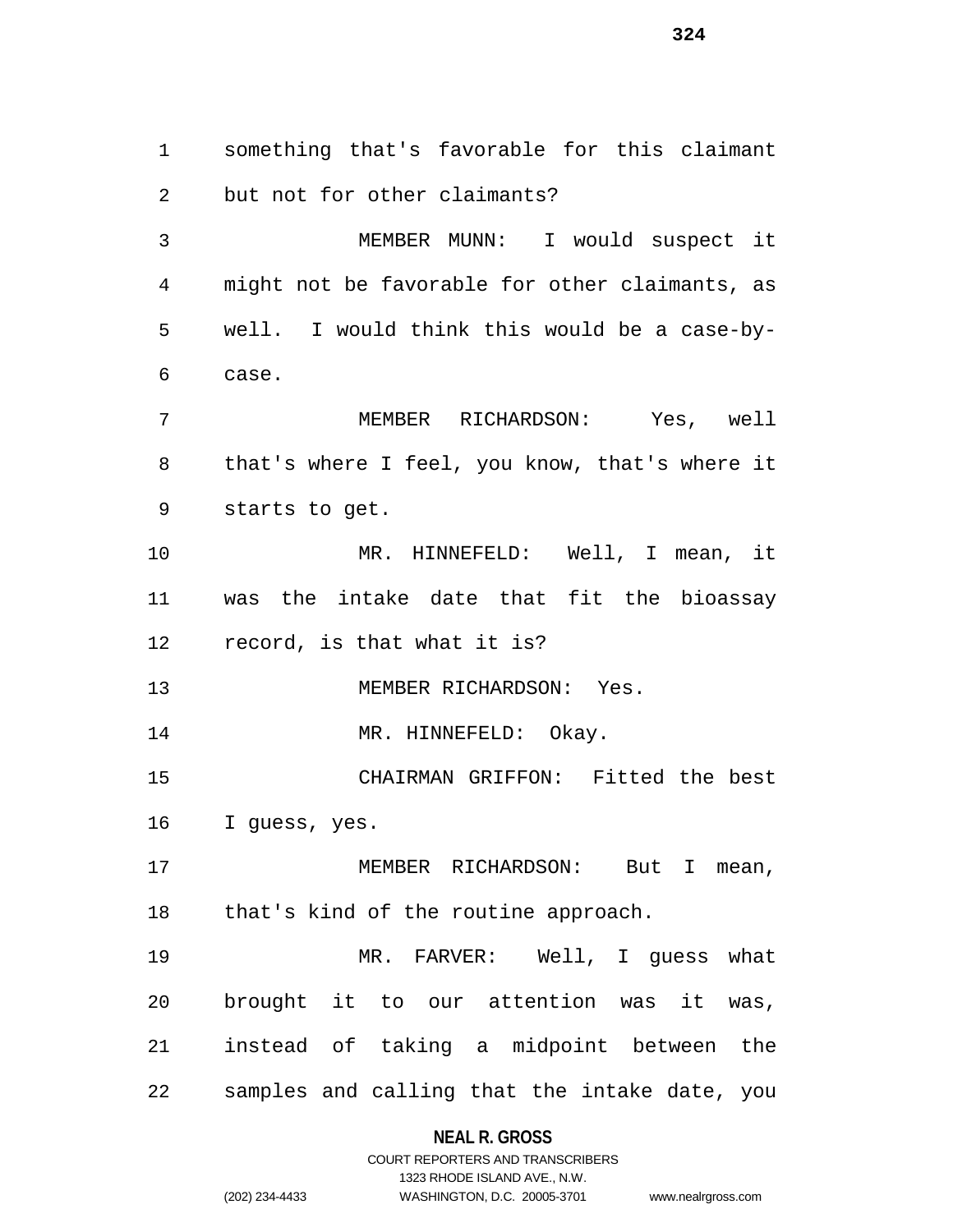know, one sample a month, another sample a month later, you split the difference and call it 15 days before. Instead, you just went to exactly one day before in the sample, the highest sample. And it was just kind of unusual that you would do that instead of taking the midpoint.

 MR. HINNEFELD: Well, I think only in the sense that it really is dependent upon the subsequent bioassay, you know, because you have an excretion pattern that you expect from the intake and if your subsequent bioassay, I mean, if at the midpoint, apparently if we had used that intake at the midpoint and in order to have the bioassay result we had on the bioassay date, you have this intake back here and on that excretion curve, presumably the next bioassay date would have been positive but was not. Is that what happened? MR. FARVER: Well, I guess part of this case is there was so much bioassay data

afterwards, it really didn't matter whether it

#### **NEAL R. GROSS**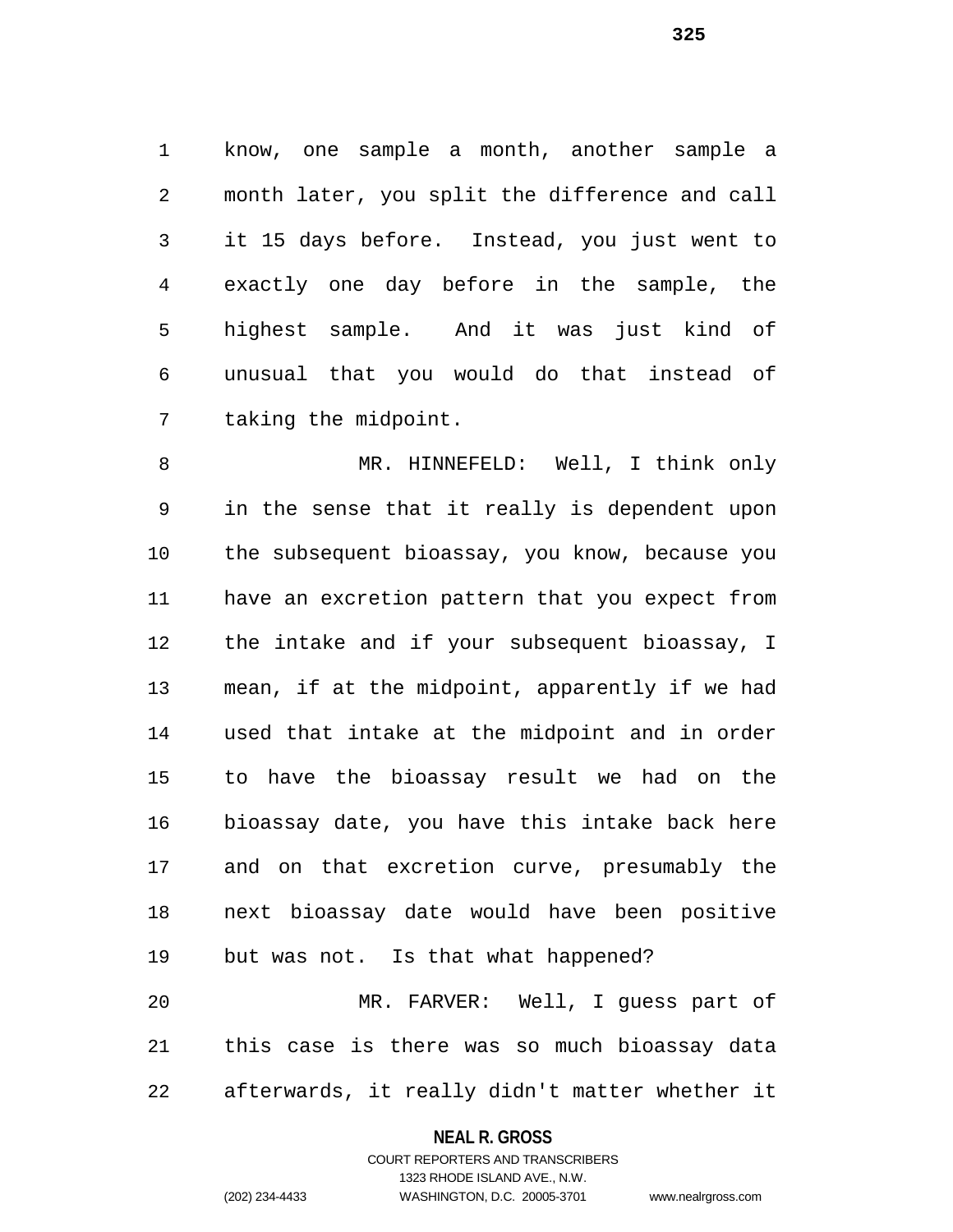was one day or three days or five days, it was still about the same dose. So we were just curious why it was just picked exactly one day before, which is unusual.

 MR. HINNEFELD: Well, I think normally --

 MR. FARVER: The reason you give is good but that's not what was in the -- it's not documented well in the report.

 MR. HINNEFELD: Well, I would think that if you're fitting, if you're doing a fitted -- on a positive bioassay, if you're doing a fit, a fitted intake, that -- well, that person didn't like my argument. If you're doing a fitted intake -- either that or it's midnight and somebody turned into -- the moon came up and somebody turned into a wolf.

(Laughter.)

 MR. HINNEFELD: If you're doing a fitted intake the fit very often, if you have a really robust bioassay record, the fit dictates the intake date because if you have a

#### **NEAL R. GROSS**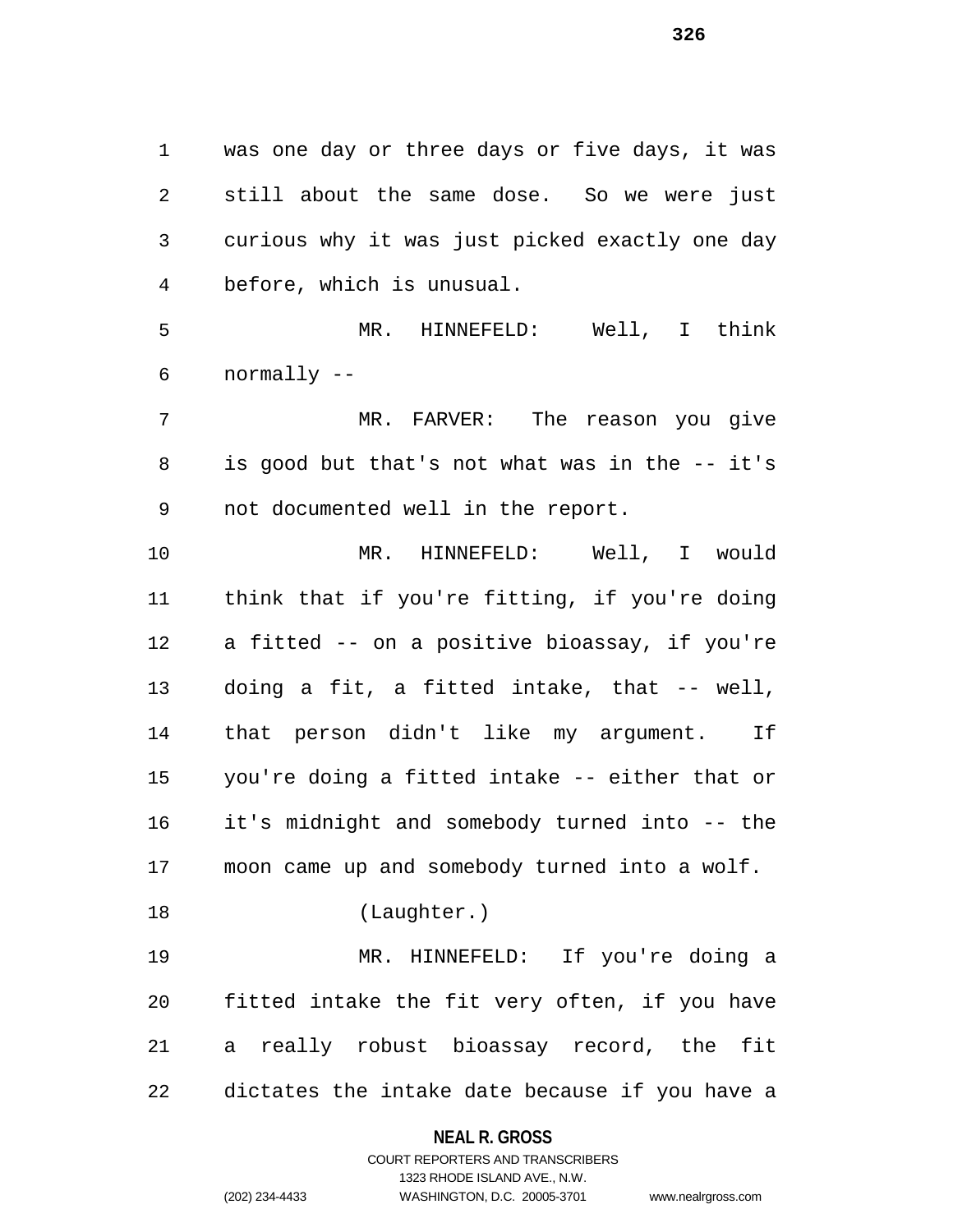lot of bioassay, the bioassay and what your later subsequent detection levels are and what your result is compared to detection level dictates your intake date. And the midpoint as a presumption is when there is not a bioassay point that would be essentially violated by having the midpoint as the intake. So in other words, if you've got, if your intake, put your midpoint -- intake at the midpoint and getting this bioassay result, and then as the next bioassay result is a non- detect and your non-detect that's when you choose the midpoint. If you have an intake on a particular bioassay date and the next bioassay take is non-detect and the only way to get there is to have intake the day before the original bioassay date, then that's what we would consider a fit, fitting the bioassay. MR. FARVER: I agree. I mean, I agree with fitting the data like that, I'm just  $-$ 

CHAIRMAN GRIFFON: And I think the

**NEAL R. GROSS**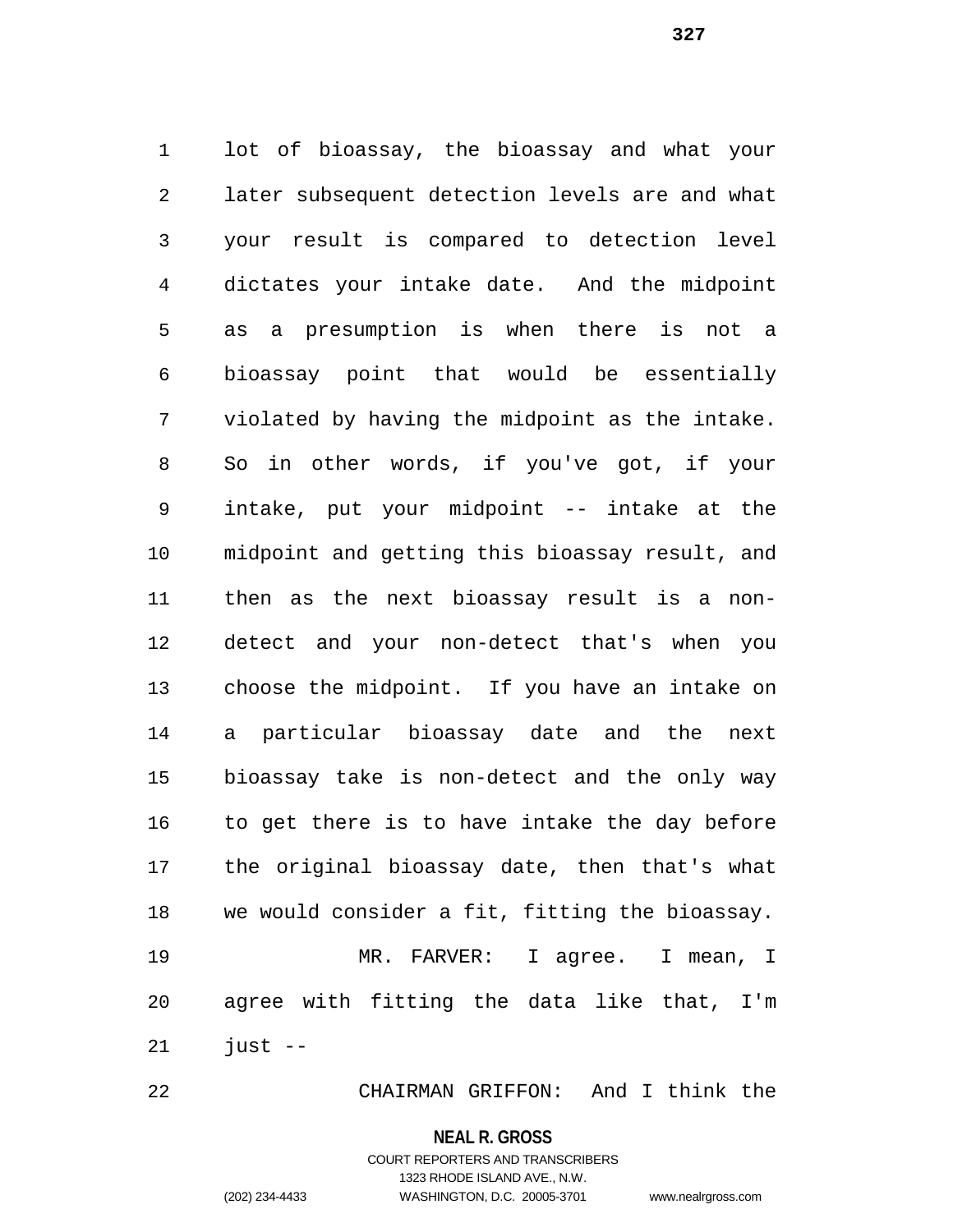argument was if the only way to get a reasonable fit for this one high -- otherwise to get a better fit was to drop the high sample. MR. HINNEFELD: Yes, call it an outlier and not include it. CHAIRMAN GRIFFON: Right, call it an outlier. Right. DR. ULSH: And the method, what Stu described is what we would do on any case, not just this one. MR. HINNEFELD: Yes, not just this one. I mean, that is standard. The bioassay, the intake should fit the bioassay and that's a combination of magnitude and date. And then whatever your subsequent bioassay tells you about is there anything still around on the subsequent bioassay. MR. FARVER: I mean, it's kind of a complicated case. You've got five acute intakes you're trying to fit over a period of five years. So it's -- with the best of

> **NEAL R. GROSS** COURT REPORTERS AND TRANSCRIBERS

> > 1323 RHODE ISLAND AVE., N.W.

(202) 234-4433 WASHINGTON, D.C. 20005-3701 www.nealrgross.com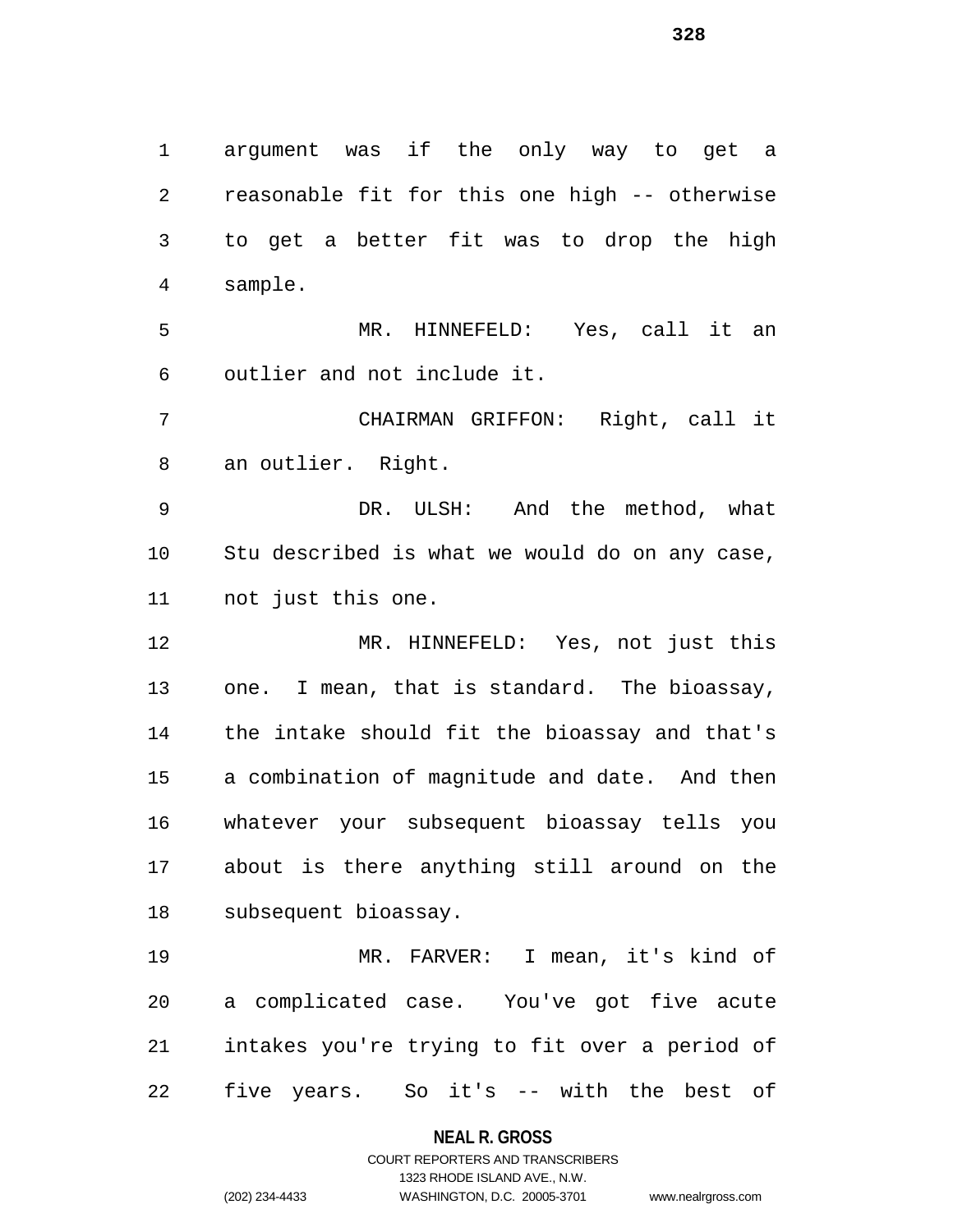bioassay data. And our only question was why did you pick the intake the day before. MR. HINNEFELD: It should be because that's what fit the data. MR. FARVER: That's fine. It was not clear. MR. HINNEFELD: And that is the standard. You know, it's not very often that we have to fit that many fitted intakes. MR. FARVER: No, that's a messy one. MR. HINNEFELD: Yes, that's why no one likes to do. Those are the ones that take over a week. MR. FARVER: And those are the ones you can get into a lot of professional judgment on where they're kind of messy and there's a lot of intakes. MR. HINNEFELD: Yes, best fits are always, even what is the best fit because the calculated best fit a lot of times doesn't look like the best fit.

# **NEAL R. GROSS** COURT REPORTERS AND TRANSCRIBERS 1323 RHODE ISLAND AVE., N.W. (202) 234-4433 WASHINGTON, D.C. 20005-3701 www.nealrgross.com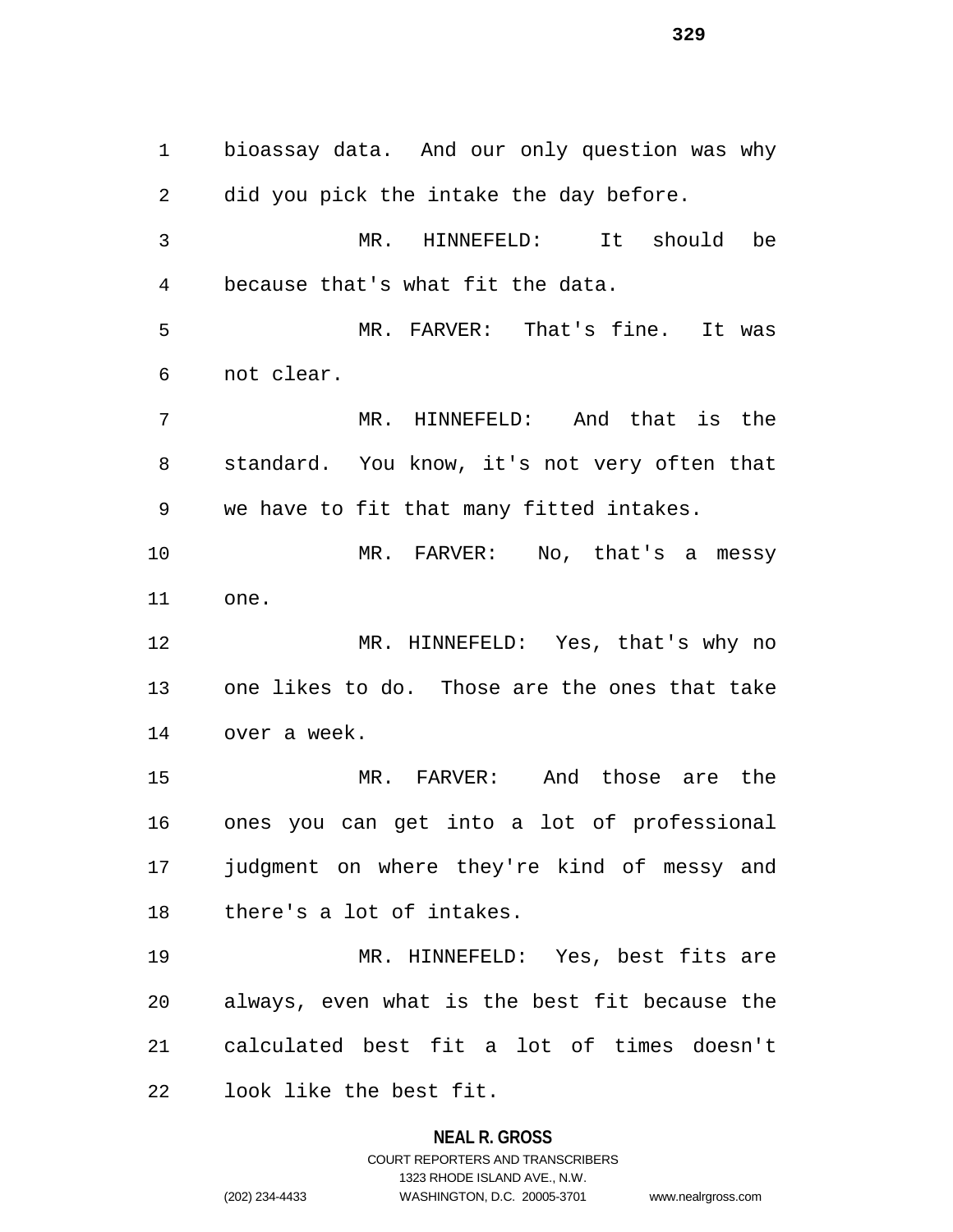MR. FARVER: And one of the things I'm looking forward to seeing on your comparison is how you handle cases like this that are kind of messy and complicated, how do they come out compared to what ORAU does, what NIOSH does. Let's look and see what comes out of the numbers.

8 MEMBER RICHARDSON: So, the one thing would be the sentence in here that in NIOSH's response it says, NIOSH agrees that this is not considered a standard practice. So if that, I mean maybe that needs to be revised or else I'm not following.

 MR. HINNEFELD: I sure had a good story going there, didn't I.

 MR. SIEBERT: This is Scott. I believe that statement was put in saying that normally we don't have to fit the bioassay data that closely because they do fall below if we're doing with acute intakes like that. In a case where this, although we would look at that in all cases, it's unusual we have to

### **NEAL R. GROSS**

### COURT REPORTERS AND TRANSCRIBERS 1323 RHODE ISLAND AVE., N.W. (202) 234-4433 WASHINGTON, D.C. 20005-3701 www.nealrgross.com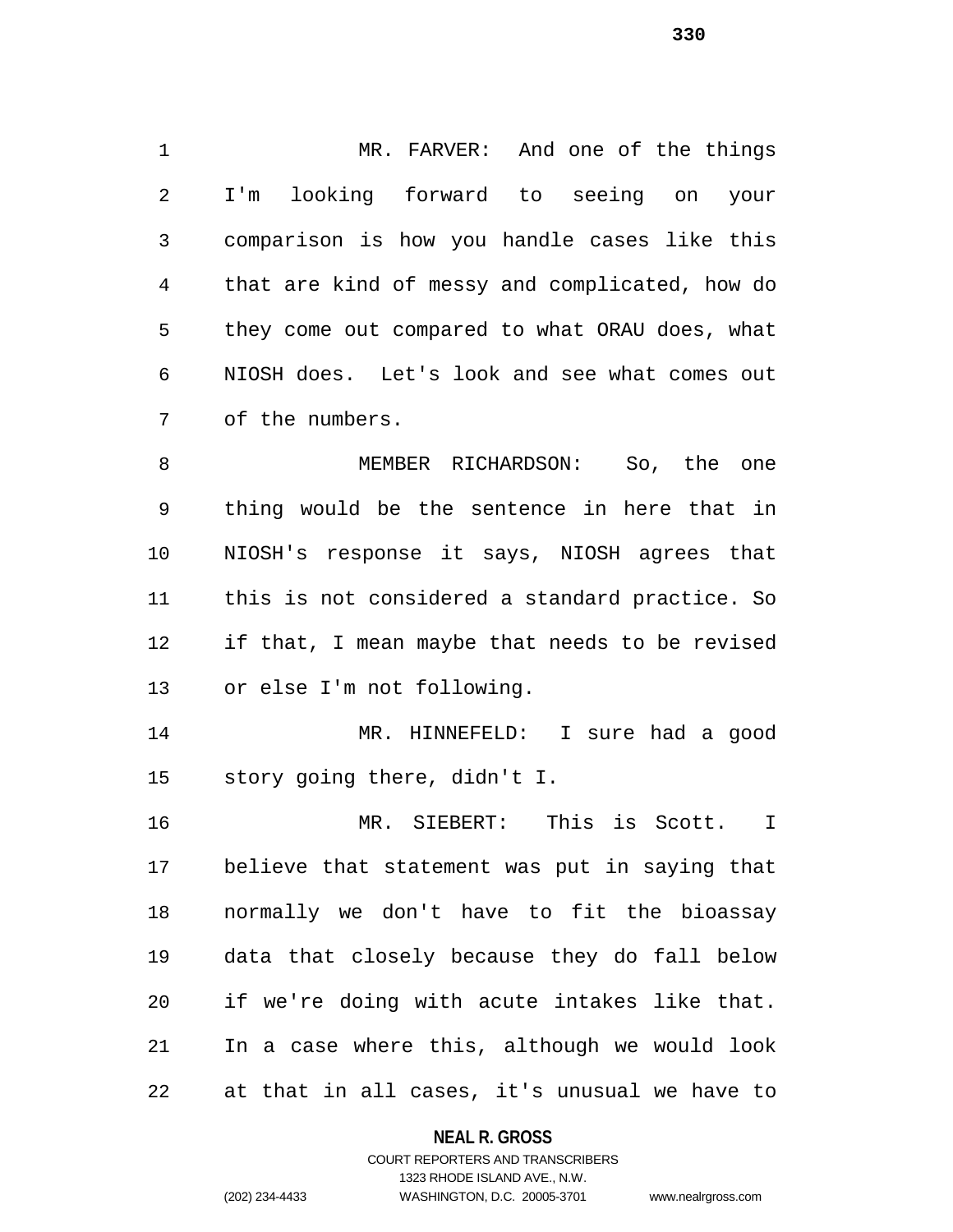move from the midpoint because of the subsequent bioassay. That's probably the better way to put it. Maybe not.

 MEMBER RICHARDSON: If there's a known intake then you would usually do a series of bioassays after it to establish the excretion.

8 MR. SIEBERT: Correct.

 MEMBER RICHARDSON: So that would seem, that to me would be the standard, I would imagine.

 MR. HINNEFELD: The best intake. The best instance is that there was a known event with an intake, you know the intake date. That's the best instance. But quite often with a positive bioassay, there is not that event. And so you have to decide when did it occur. Well, it occurred sometime since the last bioassay apparently.

 MEMBER RICHARDSON: But even if you have a positive -- if you have a positive bioassay result you would usually follow up

#### **NEAL R. GROSS**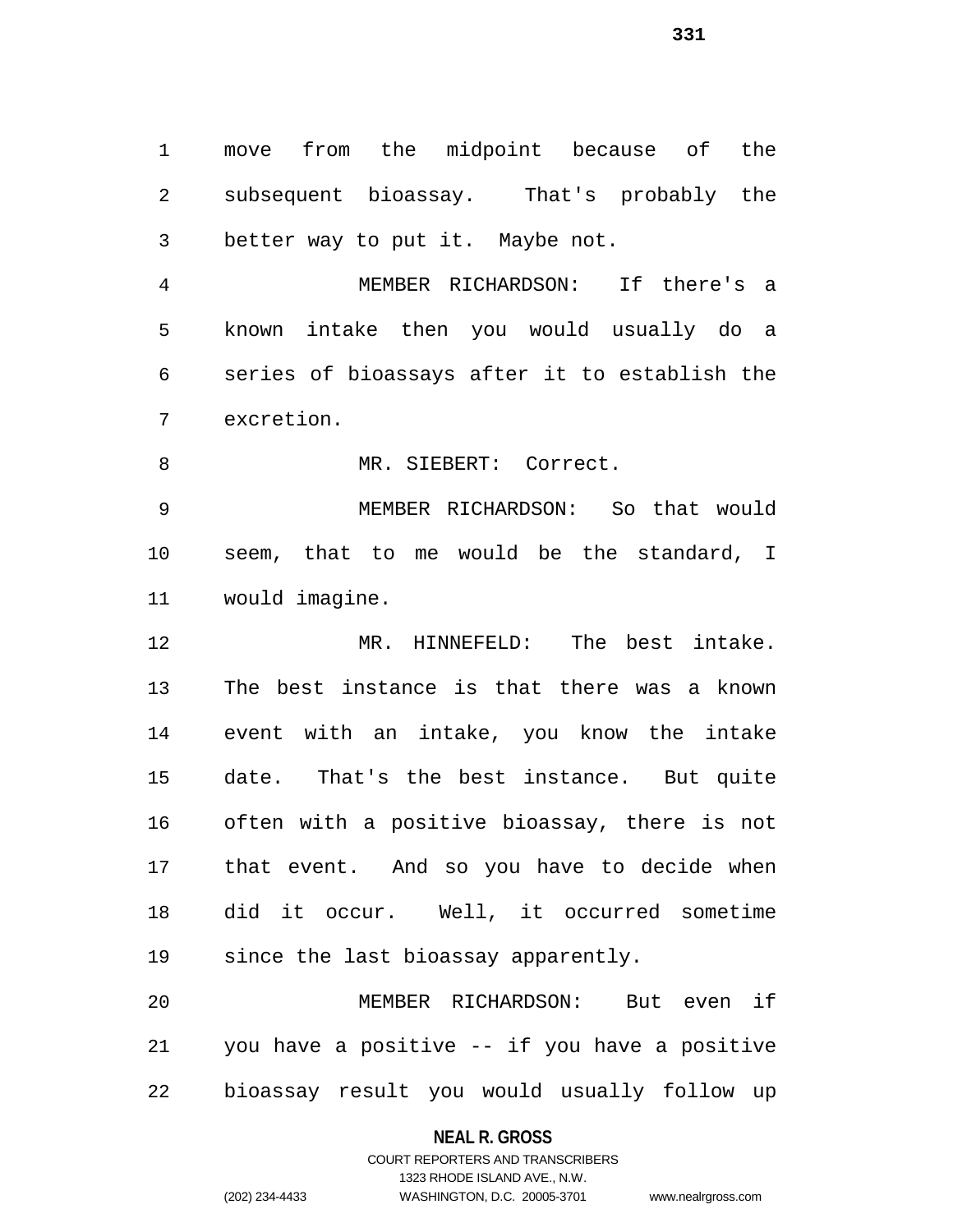with a series of other bioassays afterwards to help understand --

 MR. HINNEFELD: To help understand the curve.

 MEMBER RICHARDSON: -- when it happened.

 MEMBER MUNN: It's easy when you have a single incident. When you have multiple acute exposures over several years prior to this one --

 CHAIRMAN GRIFFON: It's not always true that if you have a positive like at Fernald you wouldn't necessarily do follow-up because they had a fair amount of positives there, or you wouldn't do --

 MR. HINNEFELD: There were sites where a positive meaning detectable --

18 CHAIRMAN GRIFFON: Right.

MR. HINNEFELD: -- was not an

investigation point.

CHAIRMAN GRIFFON: Right, that's

what I was trying to say.

### **NEAL R. GROSS**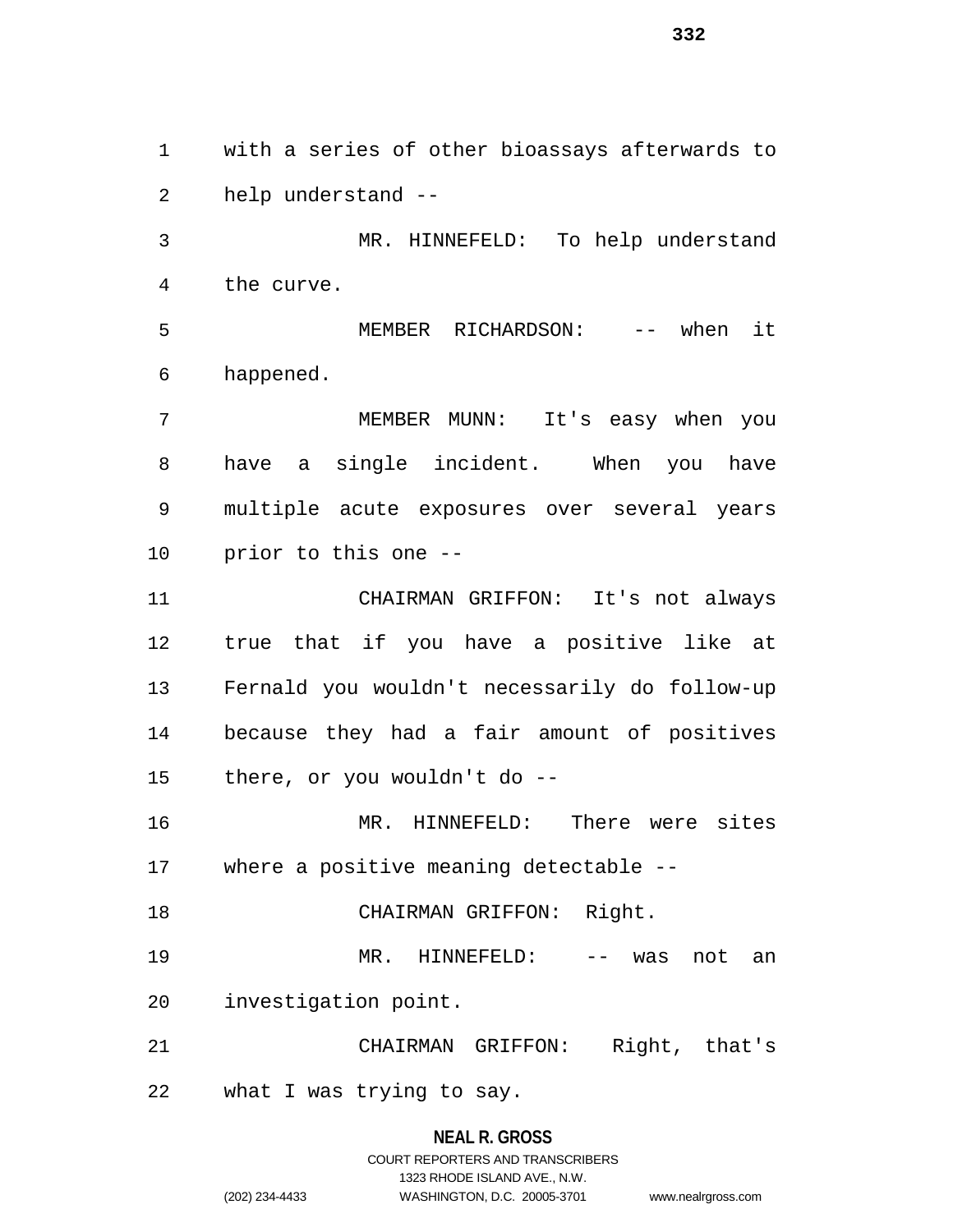MR. HINNEFELD: That you could have a positive bioassay that would -- a positive bioassay. If it didn't rise to the investigation level there wouldn't be follow- up. There were such like that. CHAIRMAN GRIFFON: Right. So it may not necessarily be the case then. Anyway, yes, I think that is confusing, that sentence in there, but notwithstanding that I think you're comfortable with the argument on this case? MR. FARVER: Yes. It's an unusual case. CHAIRMAN GRIFFON: Right. MEMBER RICHARDSON: That was the hardest case of agreement. MR. HINNEFELD: We strenuously agree. 19 MEMBER MUNN: Closed. CHAIRMAN GRIFFON: All right, so we close that and we close this meeting, I think. Is there anything else we want to --

# **NEAL R. GROSS**

|                | COURT REPORTERS AND TRANSCRIBERS |                    |
|----------------|----------------------------------|--------------------|
|                | 1323 RHODE ISLAND AVE N.W.       |                    |
| (202) 234-4433 | WASHINGTON, D.C. 20005-3701      | www.nealrgross.com |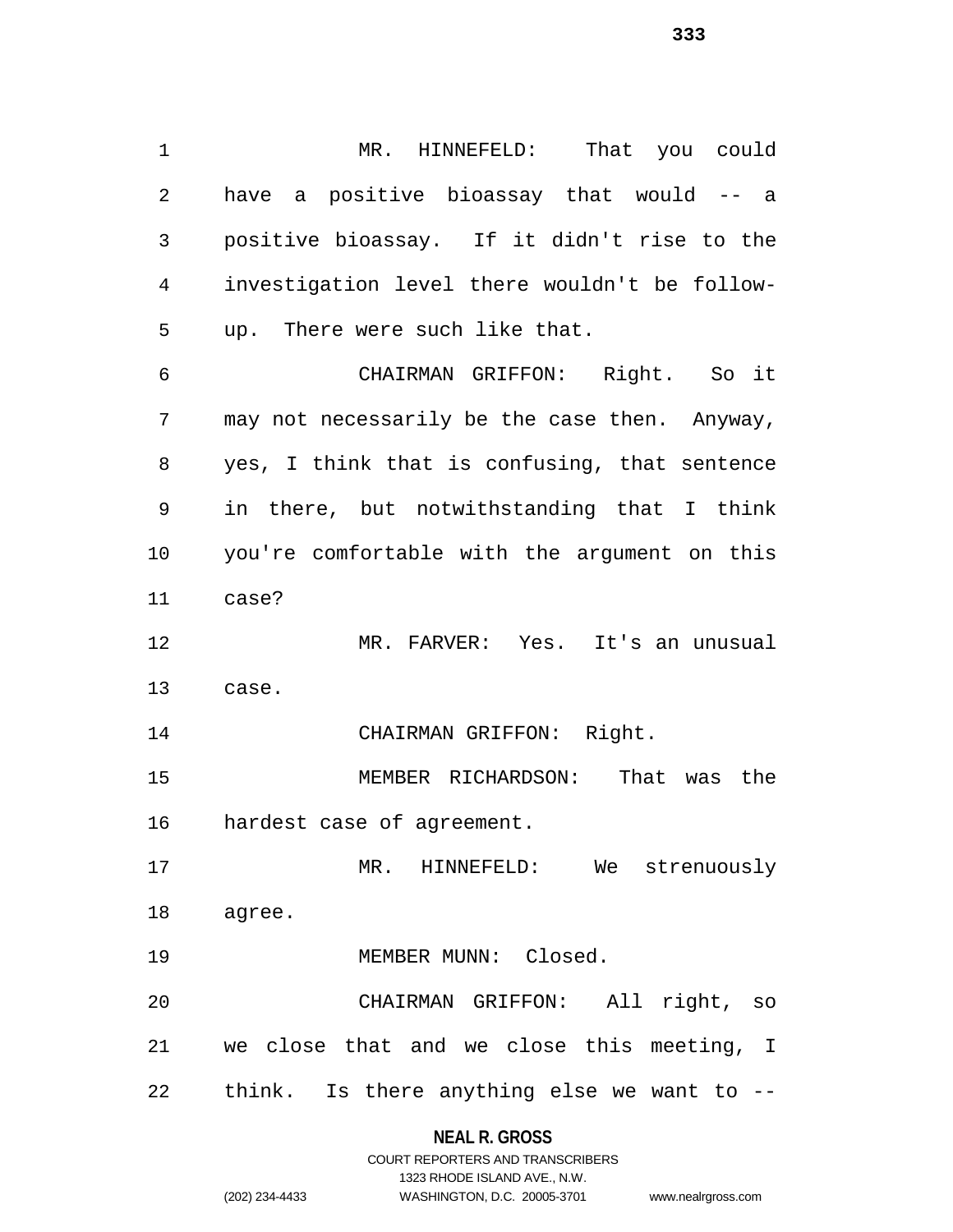any other issues before we officially close the meeting? Okay. Then let's wrap it up for today. Before we wrap it up today, do we want to look at calendars and try to pick a -- MR. KATZ: Why don't we do that? CHAIRMAN GRIFFON: -- a next date. And a lot of it is going to be depending on obviously Brant's timeline for getting some of this work done and stuff. Other conflicting. January 1st is open. DR. MAURO: I'm going to break, everyone. Have a happy holiday. CHAIRMAN GRIFFON: Wait, John, we need your calendar. DR. MAURO: I'll just wait to hear from Doug. CHAIRMAN GRIFFON: Alright. 18 DR. MAURO: Thank you. Bye bye. 19 MEMBER MUNN: Clever you. MR. FARVER: Put me in charge. CHAIRMAN GRIFFON: Well, I mean realistically we're going to have to look at

### **NEAL R. GROSS**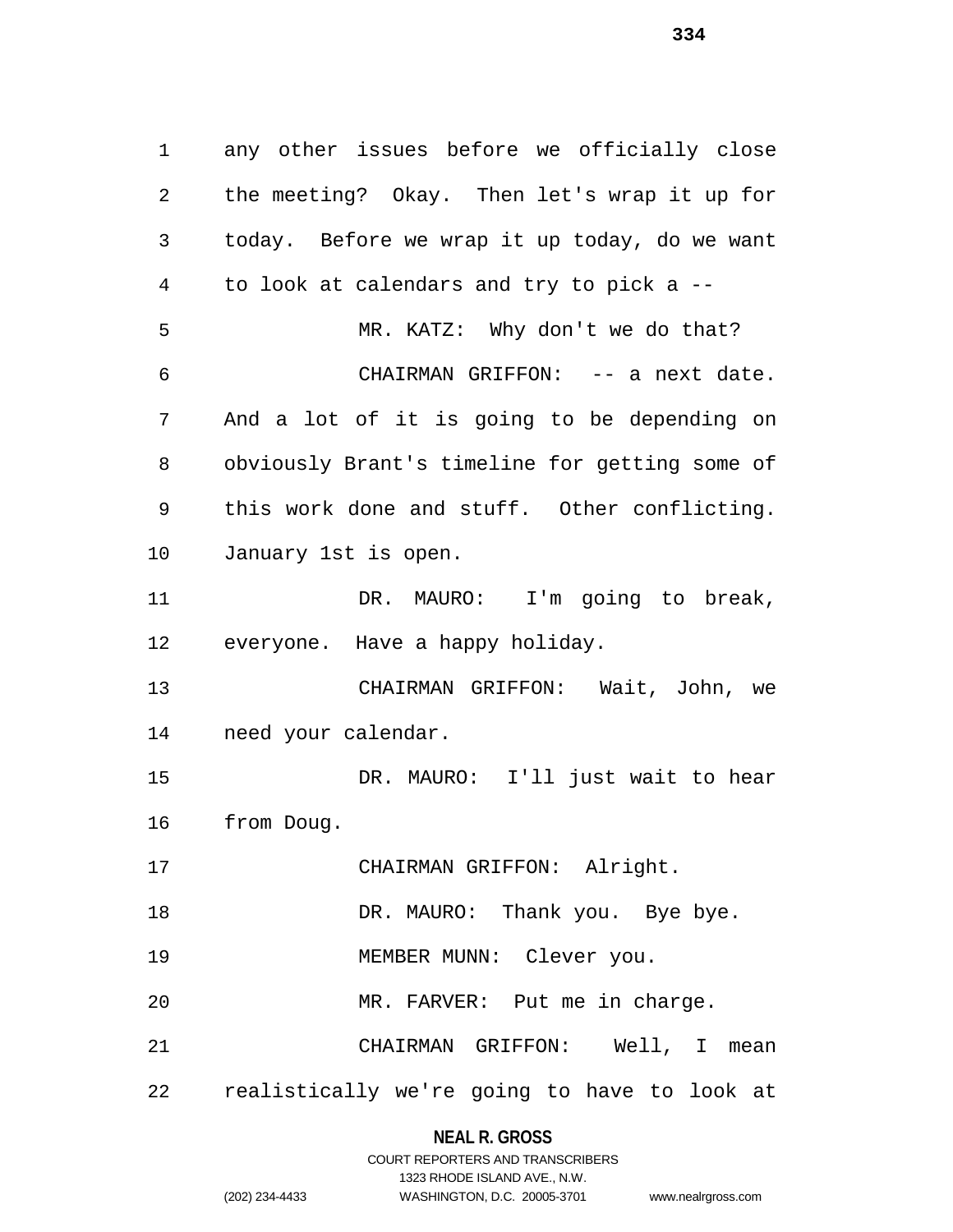least at sort of the -- well, the end of February is the meeting. I think we're at -- the full Board Meeting, right. Can we do something in the middle of February? Is that realistic to have? MR. HINNEFELD: That doesn't give us much time. I mean, this year's done pretty much. You know, there's not going to be a lot. So you're looking into January. CHAIRMAN GRIFFON: Middle of March? MR. HINNEFELD: Middle of March is possible. CHAIRMAN GRIFFON: End of March is better. MR. HINNEFELD: Yes. MR. FARVER: Next Board Meeting? MR. HINNEFELD: Twenty-eighth and 29th of February and the 1st of March. MR. FARVER: Because you'll probably be tied up with stuff for the Board Meeting.

### **NEAL R. GROSS**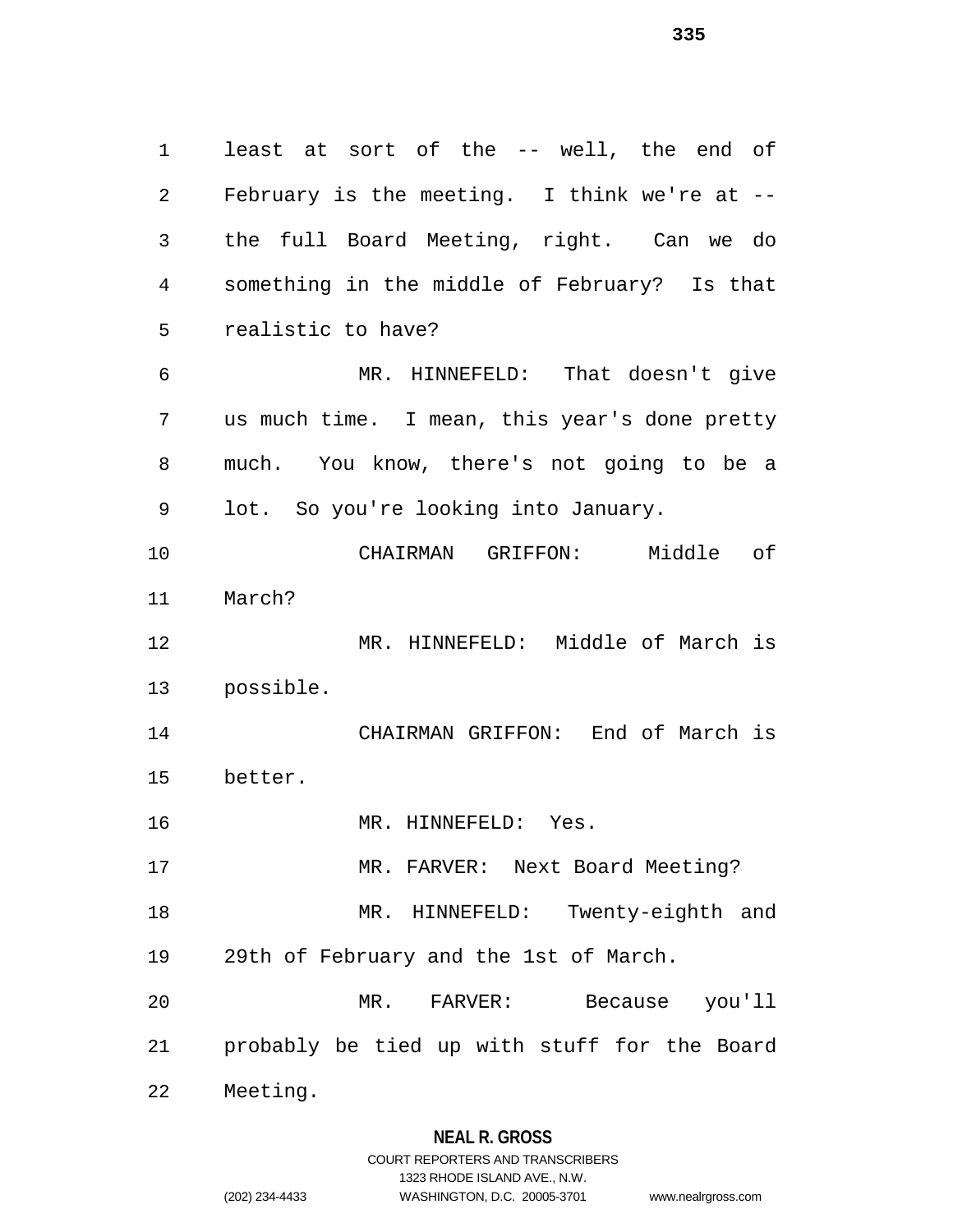CHAIRMAN GRIFFON: How about toward the end of March then? MEMBER MUNN: How about the middle of March instead of the end of March? CHAIRMAN GRIFFON: Why, are you conflicted at the end of March? MEMBER MUNN: Kind of. There's a nice Wednesday, the 14th. CHAIRMAN GRIFFON: There's a nice Wednesday. MR. HINNEFELD: Sounds like you're ordering wine. MR. KATZ: The 15th is TBD-6000. I don't know if that really affects anyone. 15 MEMBER MUNN: That will affect me. CHAIRMAN GRIFFON: You don't like the 16th so much. MEMBER RICHARDSON: The end of the week would probably be better. CHAIRMAN GRIFFON: Better for me, yes. MEMBER MUNN: You like the 16th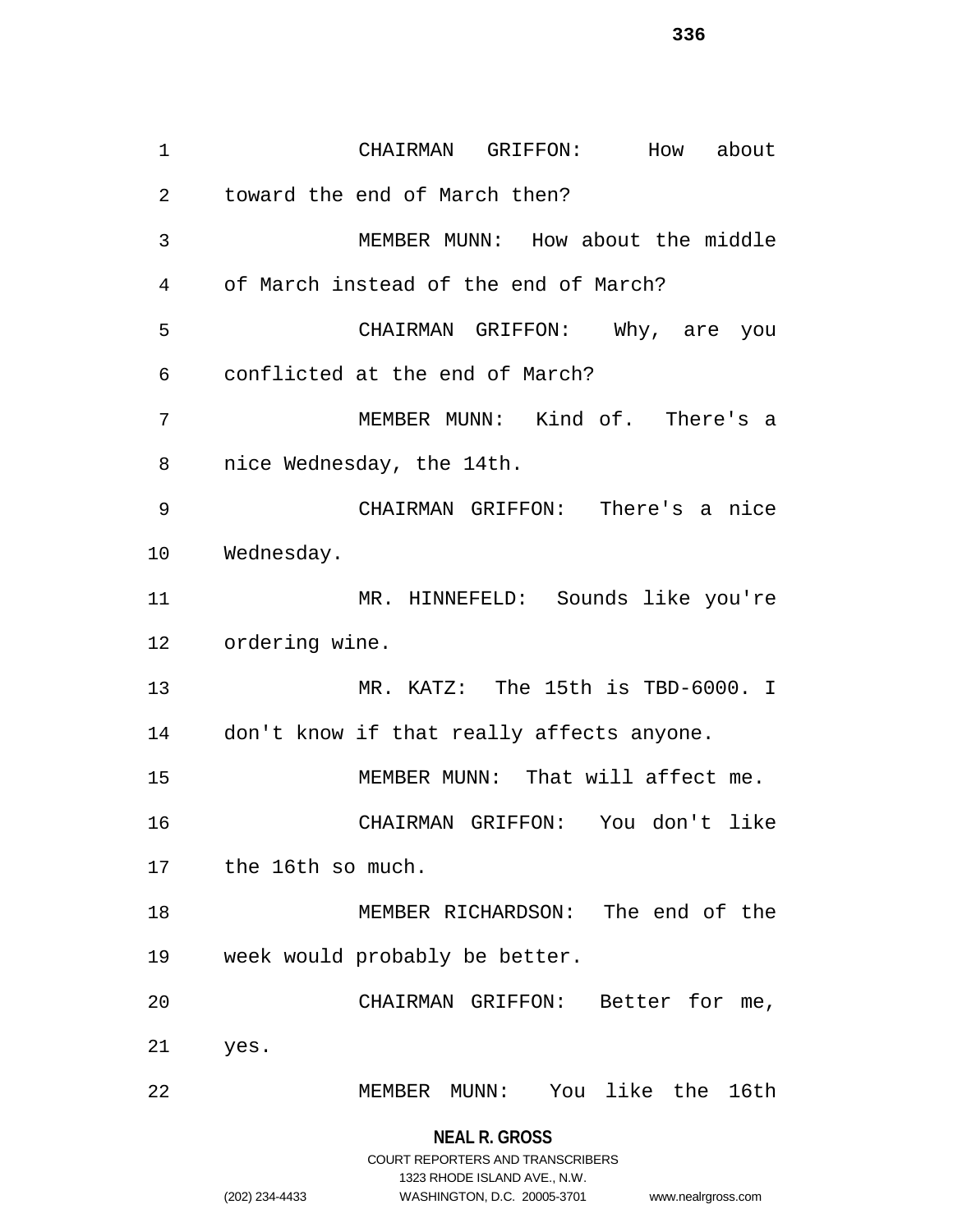better than the 14th? I'll buy that. St. Pat's is the next day. MR. KATZ: How's that with you, Brant? The 16th? DR. ULSH: I don't think my calendar goes out that far right now. Let me look. I can't get to it right now. Let's go ahead and say it. MR. HINNEFELD: There's nothing programmatically on the agenda, I don't think. CHAIRMAN GRIFFON: We can always, if something comes up we can change this, but say tentatively March 16th, yes. 14 MEMBER MUNN: Which means -- MEMBER CLAWSON: While you have 16 the calendar out, though, what does the end of January look like? MR. HINNEFELD: That'll be in- person here I suppose, right? CHAIRMAN GRIFFON: Is that it for us or do you have -- is this a separate issue? MEMBER CLAWSON: No, I'm good.

**NEAL R. GROSS**